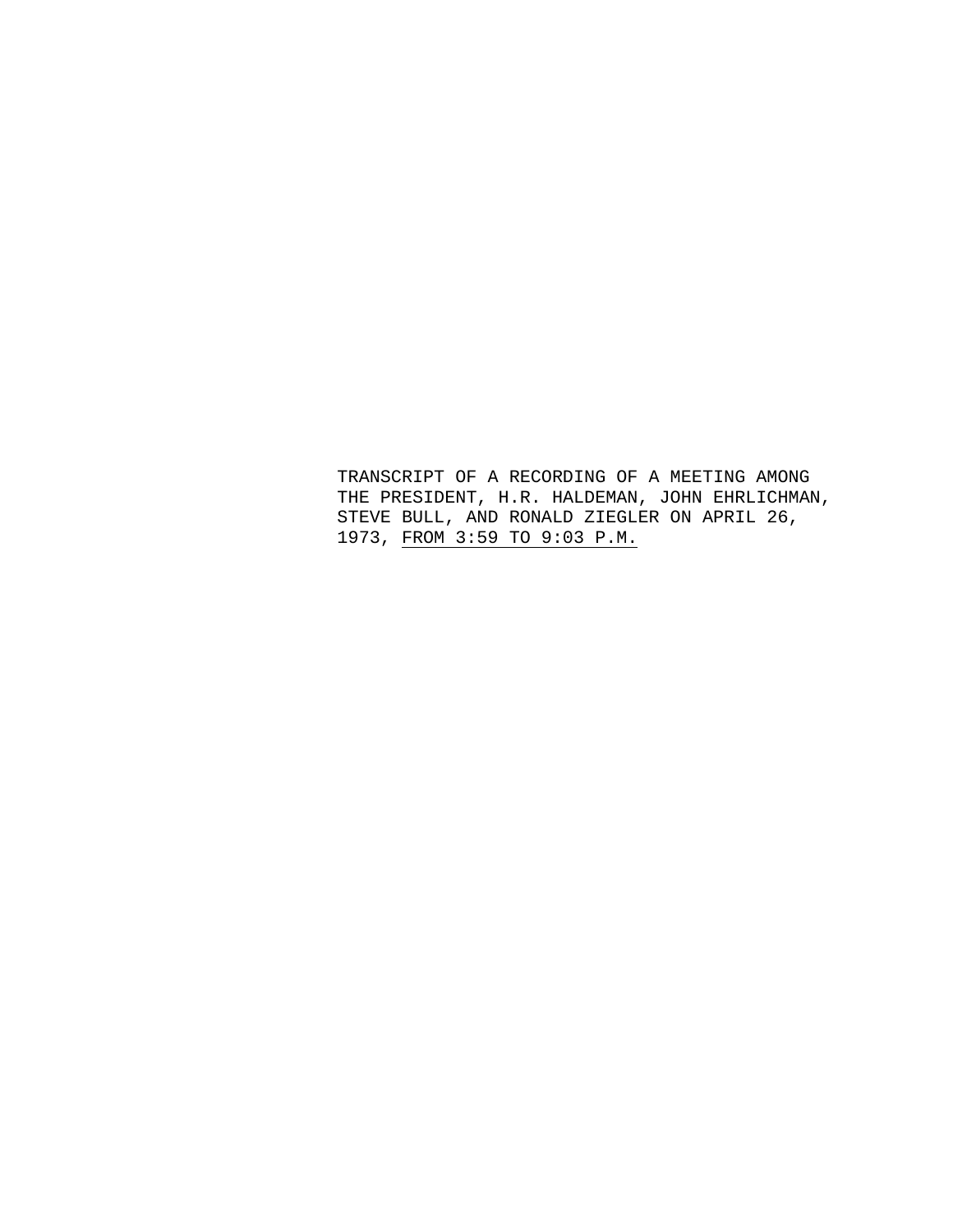TRANSCRIPT OF A RECORDING OF A MEETING AMONG THE PRESIDENT, H.R. HALDEMAN, JOHN EHRLICHMAN, STEVE BULL, AND RONALD ZIEGLER ON APRIL 26 1973, FROM 3:59 TO 9:03 P.M.

PRESIDENT: Bob, how're ya doin'?

HALDEMAN: Okay.

(20 second pause)

PRESIDENT: Had a long day, haven't you?

HALDEMAN: I got the, ah -here's your letters. (Unintelligible) wrote one on each of us, so at least the...

PRESIDENT: Good.

HALDEMAN: And as he said, they are legal letters, not PR letters, but he said they thought they had to be. That's right.

PRESIDENT: Okay.

HALDEMAN: Ah, a quick film was on the rest of that thing. I've heard it before I left (unintelligible). After the discussion on whether to go to the Grand, whether to call a new Grand Jury (unintelligible) that was Ehrlichman's idea at the time (unintelligible) Grand Jury, White House call (unintelligible) Senate Committee.

PRESIDENT: You were there, Haldeman?

HALDEMAN: And, uh...

PRESIDENT: Why did (unintelligible)?

HALDEMAN: I don't know, I don't know, I think that he wanted to set up this meeting with, uh, he wanted Dean to meet with Mitchell and Ehrlichman and Bob, you know. He went through it. Then Dean said, "You were, you know, faced, faced now with the fact that the U.S. Attorney's gonna pull all the defendants back and immunize them, and, uh, send them back to the Grand, Grand Jury." And, uh, he said, "That won't do any good 'cause they'll stonewall. Except for Hunt and that's not proper handling." And the Pres-, you said, "That's why the, the immediate thing you've got no choice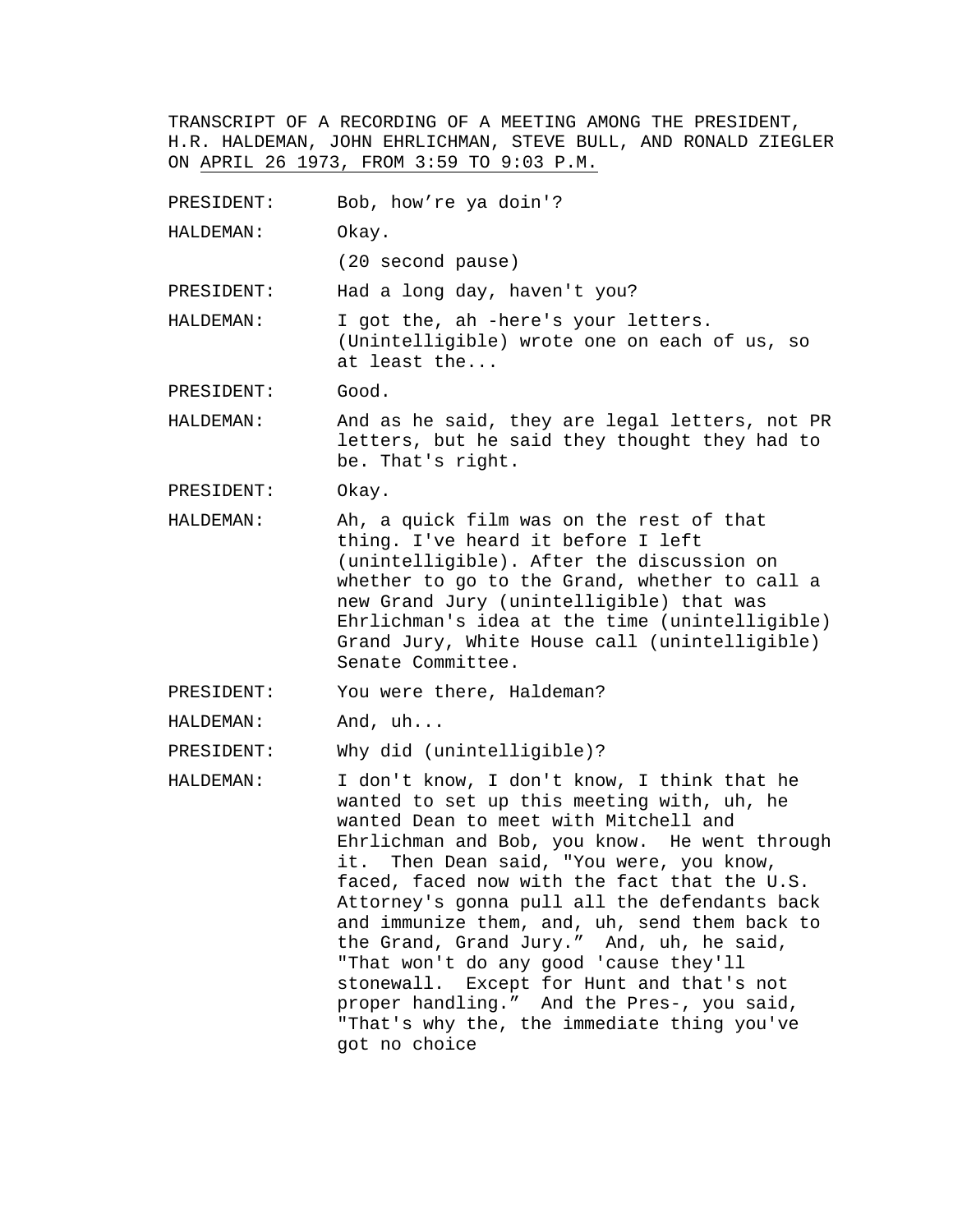- (CONTINUED): (unintelligible). But that you deal with the one point, is that right?" Dean said, "That's right." You said, "if, if," you said, "Would you agree that if that will buy time we'd better well, better damn well get that done." Dean said, "I think he ought to be given some signal anyway." You said, "For Christ sake give him a way down. Turn it off." You said, "Who's gonna talk to him? I guess Colson. He's the one." Dean said, "Well Colson doesn't have any money, that's the thing. One of the real problems is they haven't been able to raise money. A million dollars in cash is a very difficult problem, as we discussed before." He said, "Mitchell has talked to Pappas. I called him last night. John asked me to call him last night after our dicussion and after you'd met with John to see where that was."
- PRESIDENT: John Ehrlichman?
- HALDEMAN: I guess. And I said, "Have you talked with Pappas?" This was all in code because Martha Mitchell picked up the phone. And, uh, so I said, "Did you talk to the Greek." He said, "Yes I have." And I said, "Is the Greek bearing gifts." And he said, "Well, I'm gonna call you tomorrow on that".
- PRESIDENT: Who's this?
- HALDEMAN: Dean to Mitchell.

PRESIDENT: Yeah.

- HALDEMAN: Dean says, "Did you talk to the Greek." Mitchell said, "Yes I have." Dean says, "Is the Greek bearing gifts." Mitchell said, "Well, I'm gonna call you tomorrow on that."
- PRESIDENT: Yeah.
- HALDEMAN: You said then, "Well look, what is it you need on that?" Dean said, "It sounds easy, but that's where our breakdown is, that it's easy to do." You said, "Well if you had it out would you get it to somebody." Dean said, "Well LaRue leaves it in mail boxes, and then someone phones Hunt.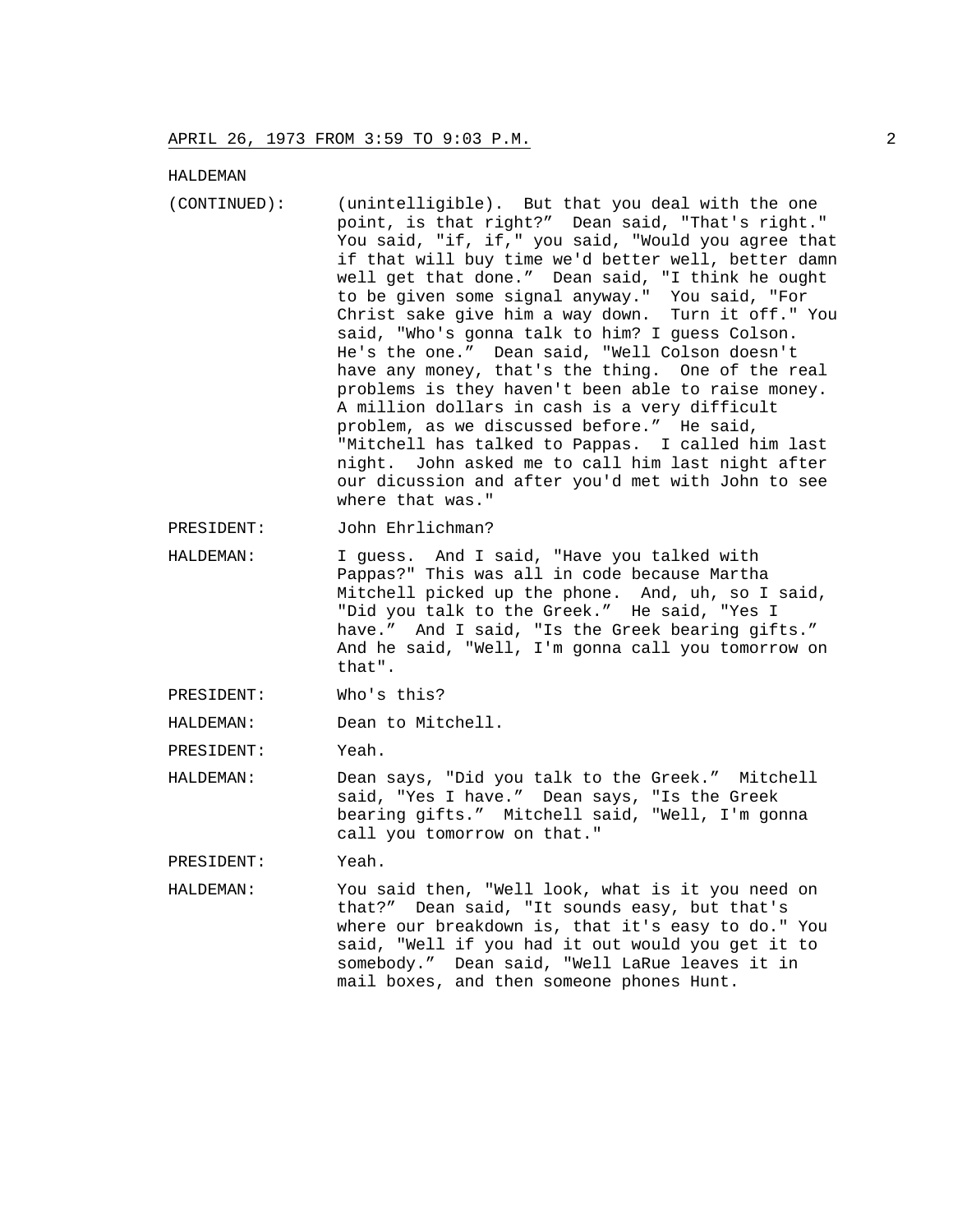(CONTINUED): They're a bunch of amateurs in that business." And I say, "That was the thing we thought Mitchell ought to be able to do is to find some way to do that sort of thing. None of us know how to." You said?

HALDEMAN: I said. Dean said, "You have to wash it. It has to go to Vegas or to New York City (unintelligible) all that." He says, "I've learned all this after the fact, and I'll be in great shape for the next time around," And I said, "What about the money we moved back in here?" Dean said, "They may have some still." And I said, "Kalmbach must have some." Dean said, "Kalmbach doesn't have a cent." And I said, "Well 350 was all we saved out of the Kalmbach money." I said, "That's the problem. We're so square that we get screwed up in all this." And you said, "Let me suggest this, the Grand Jury thing has appeal. It's at least (unintelligible). And then you got off that subject and turned back to the question of the Grand Jury. Dean said, "Once we start on that though, there's no control. They did an amazing job of keeping it on track before, but (unintelligible) going on (unintelligible)." You asked, "What happened to the Grand Jury?" Dean says, "It depends on what Magruder says. He changes his story all the time." And I said, "That's the, that's one which we have on Magruder. That one is, is that he, he'll be by himself unless they give him immunity, then we have an interesting problem." Dean says, "We have control of who they immunize." You say, "I'm thinking how the President looks. We'd be cooperating and that's where it should be done in the Grand Jury, let me take executive privilege before the Committee." And I said, "Then do you agree with these Grand Jury transcripts?" And Dean said, "That's not up to us, that's up to the court. (Unintelligible) the Grand Jury (unintelligible)." And you said, uh, I said, "It's in our interest to get it out, get the Grand Jury thing out and get our story in public." You said, "Well, let's look at the other possibilities. First one is to say the hell with it -tell them the hell with it -if we can raise the money, and that blows the whistle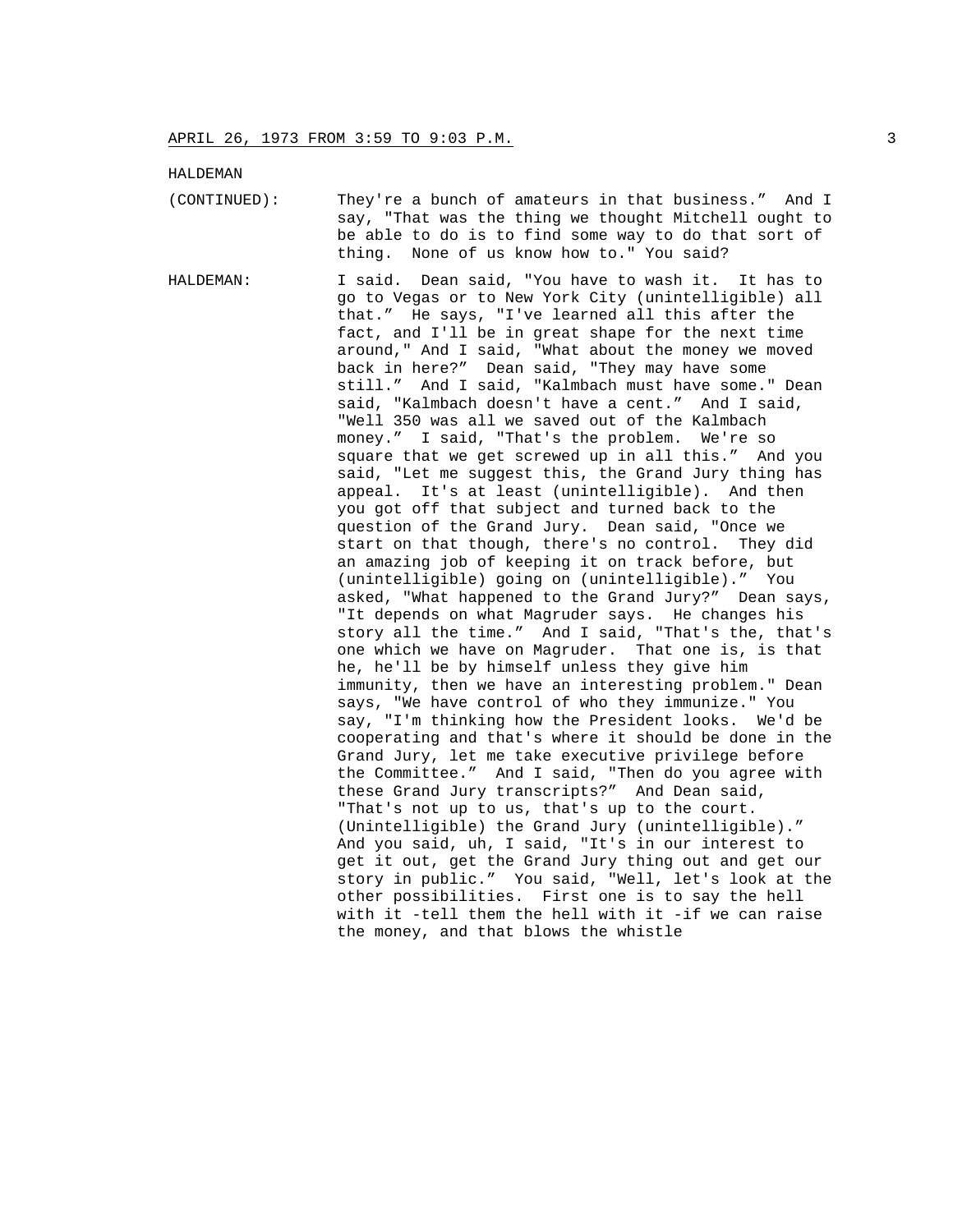(CONTINUED): and that raises problems. That means they get Magruder, maybe Colson, maybe Mitchell." "No, they can't get Mitchell." Dean says, "This starts the whole FBI action again." You say, "You think they might get Ehrlichman?" Dean says, "Well, Krogh could do it on the sly, because the National Security line won't settle in a criminal situation." But you said, "We have no choice on Hunt, but Mitchell, he's gonna blow no matter what." Dean said, uh, "What was our -I'd like to see how we can lay out everything that you know to the Grand Jury so that if Hunt blows, we'll have already told them." And he said, "Do you mean including the Ehrlichman deal and all that business?" I said, "No, not the Ehrlichman deal because Hunt would go to jail for that, too, so he isn't gonna raise that." And you said, "Well that's right, we shouldn't go into the National Security area anyway." And he said, "Well, the other thing we have is, we have the Grand Jury and we have the Committee. The Grand Jury appeals because the President makes the move and that's the place to do it. And the third is just to hunker down and fight." And Dean said, "That's a high risk because somebody will break." You said, "and then what about the President's covering up." He talks on about legal ground of the Grand Jury while our public statement are (unintelligible) Grand Jury discussion of that. You said, "We have to move fast because the sentencing is on Friday." Dean said, "The Attorney General can call Sirica and ask for a delay in sentencing for two weeks. Kleindienst says (unintelligible)." Dean said, "The person I feel we could use is Petersen. It would be awkward for him, but we could remove him from his present post for discussion of that sort of thing, making us, call a special assignment here and have us advised as to what is obstruction and what isn't. (Unintelligible) nuances." You said, "How would you get him out?" Dean said, "Appeal directly to Petersen." You said, "Call him in as a special counsel to the White House rather (unintelligible)." Dean said, "I (unintelligible)." And I said something about Petersen's wanting to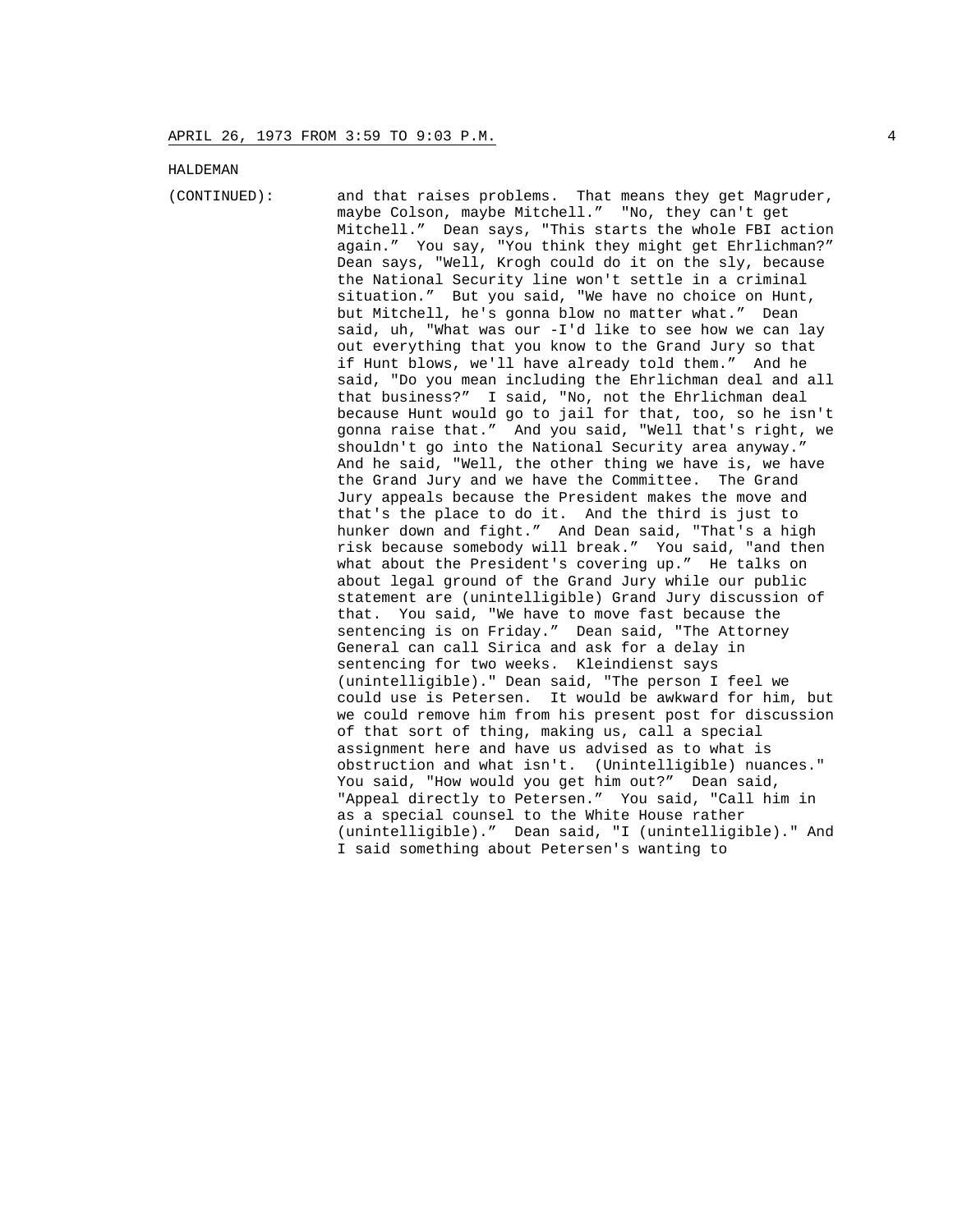- (CONTINUED): leave anyway. Dean was very surprised at that. Uh, and you said, "Well, follow up and see if Kleindienst can-get it put off and, uh, second, get Mitchell down here tomorrow to discuss this." And I said, "Why not tonight?" And then you said, "I'll keep looking through. Well, maybe Dean should report to me at the end of the week and I should stay away from Mitchell's (unintelligible). And you said, "It's good to consider these options when we have the right plan, uh, although it's up. It's no doubt that you were right before the elections. Now the election's over and we need a new plan now." And I said, "We have to turn off the erosion because it comes to the President and we've got to cut it out at any cost."
- PRESIDENT: (Unintelligible). Well that part of it is better than the first part.
- HALDEMAN: Yeah, it's -the whole thing is still...

PRESIDENT: Because I talk about (unintelligible).

- HALDEMAN: In the context of, of trying to smoke out from Dean what kinds of things he would say to do.
- PRESIDENT: Well this part is, I mean, uh, very few things that give me much relief, but that part is, uh, when you look at that, we are not saying there it comes to, uh, to doing it. I don't, the thing I'm concerned about is I did not tell him to do something about Hunt. Did I?
- HALDEMAN: No, sir. You didn't.
- PRESIDENT: You didn't say anything (unintelligible) about Hunt. You said to get Mitchell down and talk about this thing and I said...

HALDEMAN: Not about this though.

PRESIDENT: No, I know. I meant the point is about Hunt we said, look you, uh, eventually he's gonna blow anyway, remember. I (unintelligible) that thing. We've done that before the election it won't work now.

HALDEMAN: It's, I still think that (unintelligible).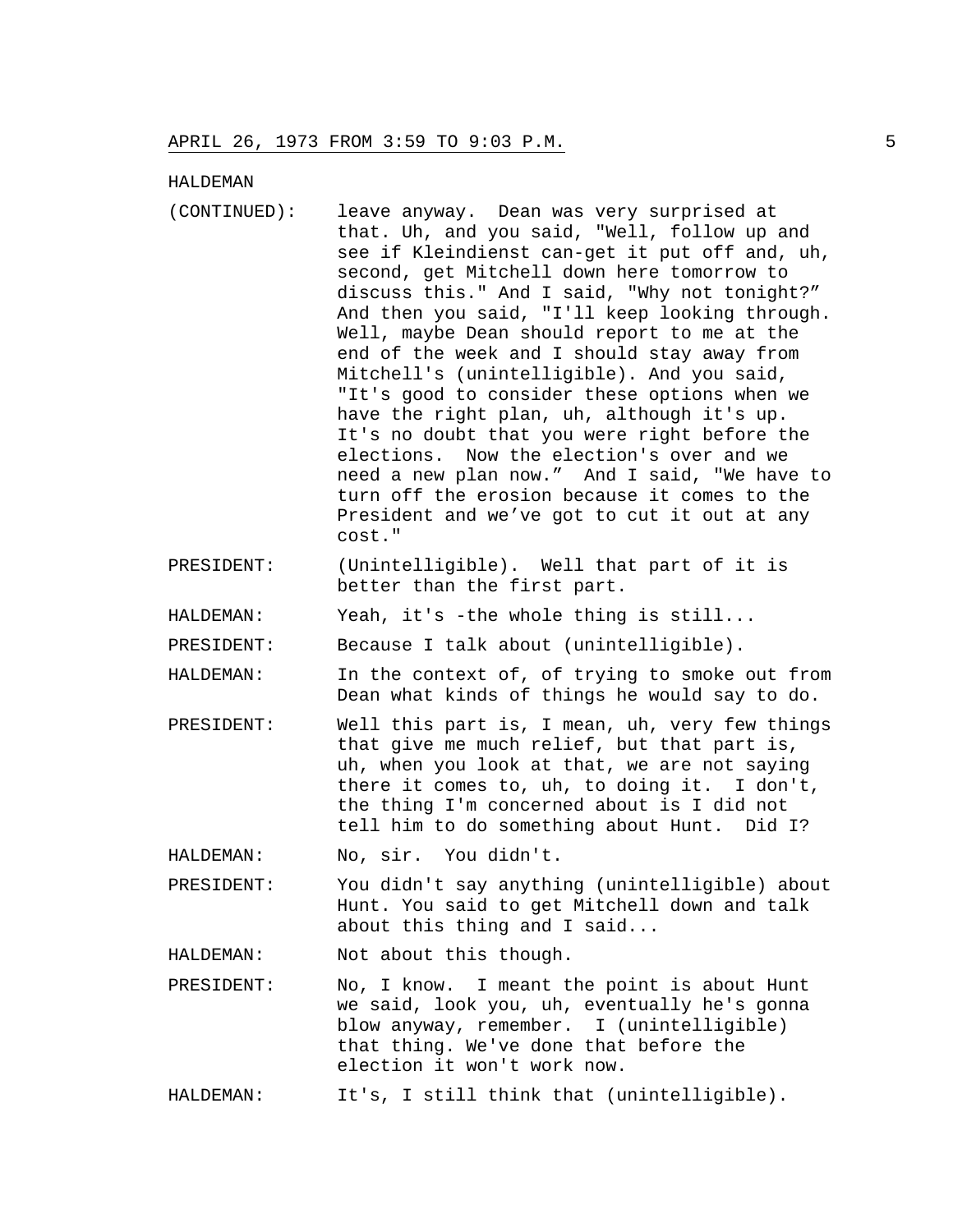PRESIDENT: It's like when he talks about his trump card, that may be what he thinks. But, let me say, that's a trump card, that's a hell of a son-of-a-bitch for him to play too. It's really an admission that he is involved in the whole... HALDEMAN: Yep. PRESIDENT: ...business of Hunt which he, which he is not... HALDEMAN: Yeah. PRESIDENT: ...yet, he never admitted that, has he? HALDEMAN: No. PRESIDENT: See, that's the only discussion of the 350 that ever occurred with Dean that you recall or had you discussed earlier the, the 350? In some of our talks I might have, I've... HALDEMAN: I don't think so, I think because he, he explained it to you in elementary terms that the (unintelligible) that this was the first time you covered it. He outlines (unintelligible)... PRESIDENT: But in his earlier, earlier (unintelligible) yesterday he did mention the 350. HALDEMAN: Yeah. Yeah. PRESIDENT: That's right. PRESIDENT: So, therefore, that must have been the first time, that's my point. HALDEMAN: Yeah. The way he s--, the say he told you about it would indicate that... PRESIDENT: Yeah. HALDEMAN: it was the first time. PRESIDENT: Yeah. He said, for example, "Is that your problem with Bob (unintelligible) 350?" , correct? I don't remember. As a matter of fact, Bob, the conversation looking atit, even at its worst, does indicate that the first time Dean was coming in and saying, "Look, there's a cancer in the heart of the Presidency."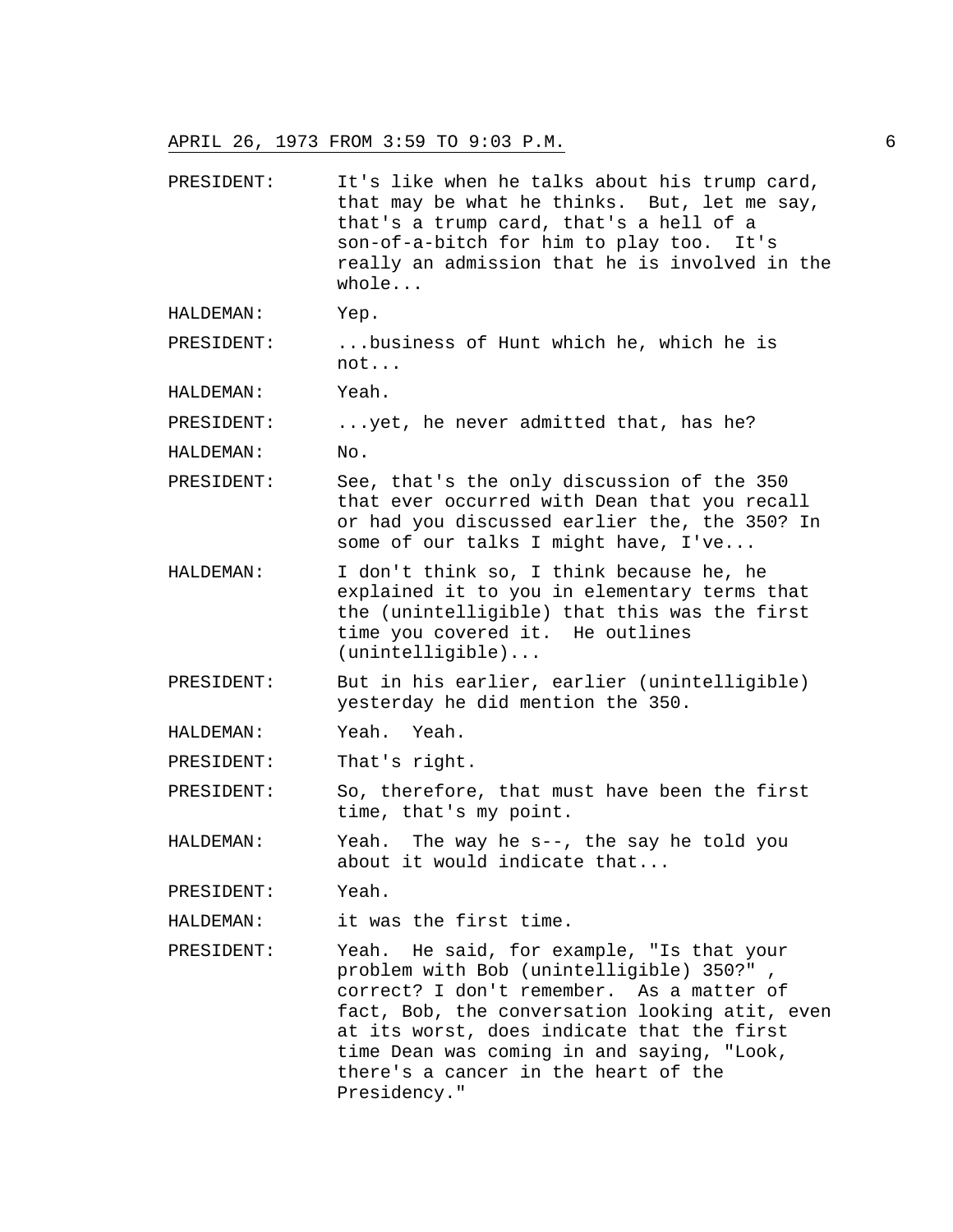PRESIDENT

- (CONTINUED): And he said, "We got this problem with Hunt." And I say, "Well, God damn, it's the National Security and we've got to turn it off. We've looked at it."
- HALDEMAN: What you're also seeing in, for the first time, is that there's a problem with Dean. 'Cause he's told you what he, he's done in, in dropping this money off to (unintelligible) and things like that. He says LaRue -that's the first you know, that sort of thing.
- PRESIDENT: That's right. And from that time on, I did not see him until he came in that day for fifteen minutes to talk about resignation, which is also significant, Bob.
- HALDEMAN: Or the night you saw him -you saw him Sunday night.
- PRESIDENT: Alone?

HALDEMAN: Alone. Wait a minute. After you met with Ehrlichman and me...

PRESIDENT: Oh.

HALDEMAN: ...you called us in here Sunday night, then you had Dean come over.

- PRESIDENT: Well, that was after Kleindienst had come over,
- HALDEMAN: You have Kleindiesnt in the afternoon, you had Ehrlichman and me come in that evening, then you had Dean come in.
- PRESIDENT: Well, I don't want you to bundle this one with that one with Dean and Magruder 'cause I probably just told Magruder (unintelligible). And, and Dean by that time had gone to the Grand Jury, hadn't he?
- HALDEMAN: That's interesting, Anderson, Jack Anderson has what he calls a probably astonishing story now been told of how the Watergate cover-up tore apart at the stiches. It's a very -the part of it that I know...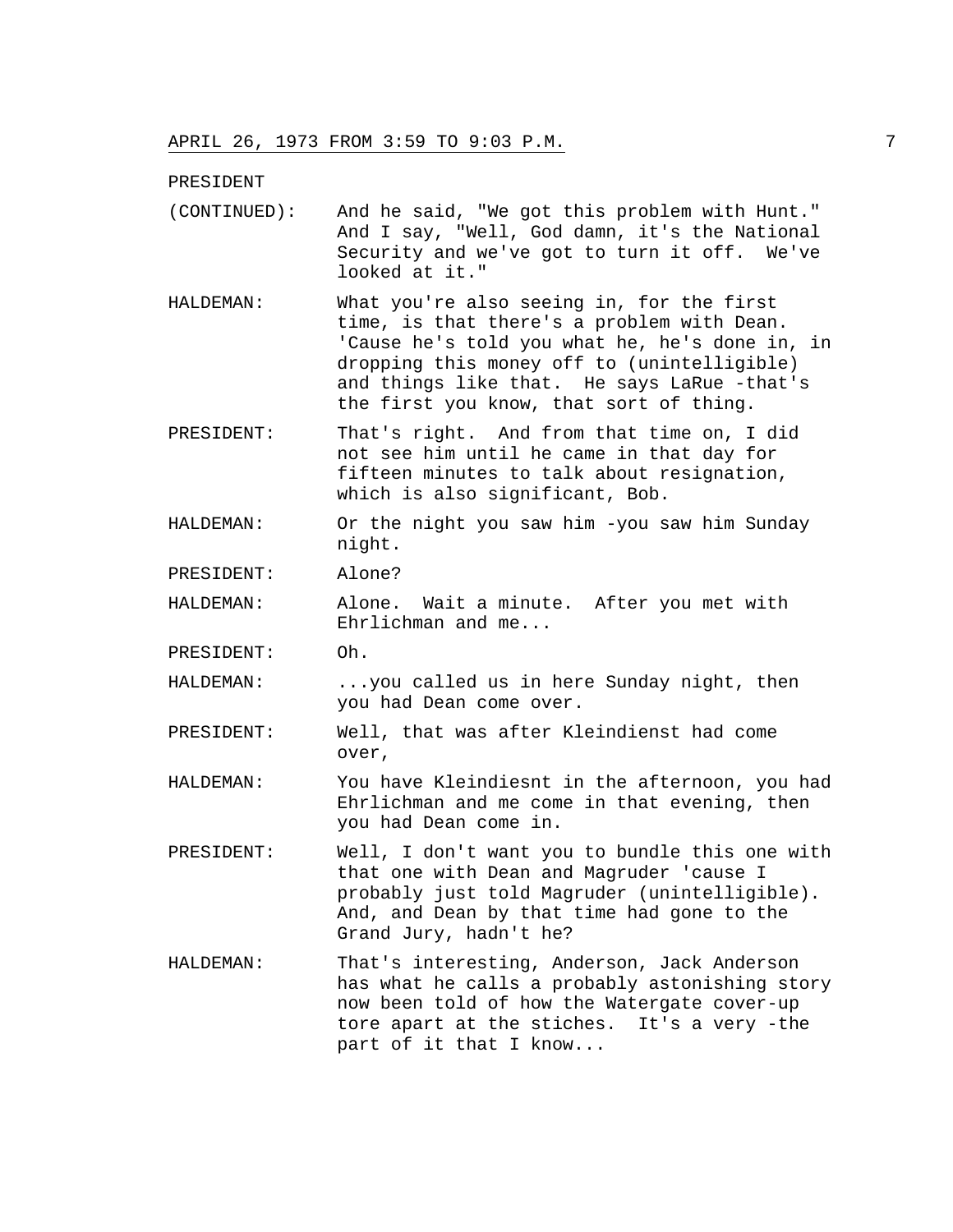- PRESIDENT: Was accurate?
- HALDEMAN: Highly accurate.

PRESIDENT: Yeah.

HALDEMAN: He says, for one thing, he says, "Our sources declared categorically that President Nixon had no advance knowledge of the Water break-in and bugging. But the first former Attorney General, John Mitchell, and White House counsel John Dean, also swore to him that they had no part in the illegal operation.

PRESIDENT: Swore to him.

HALDEMAN: "It is well known around the White House, however, that Jeb Stuart Magruder was acting as cam--" I think this is a Colson story. And then it goes into, "As number two man at the Committee, he directed the activities of McCord and Liddy. -Liddy submitted regular reports to Magruder on the bugging under the code name Gemstone. Magruder also arranged for Liddy to draw cash out of the Committee safe. At the request of our (unintelligible) story-of contacting Magruder, Liddy going out to see Kleindienst at Burning Tree. Powell Moore called Kleindienst in the back room and told him they were caught red-handed and, headed by the Security Chief. Kleindienst picked up the telephone--(unintelligible), Kleindienst picked up the telephone--this may be Kleindienst's story. He reached Assistant Attorney General Henry Petersen. "Henry," instructed Kleindienst, "I want you to be sure that these people are treated as any other person would be treated who was arrested under the circumstances." (Unintelligible) Liddy returned to campaign headquarters and began stuffing his file into a shredder.

PRESIDENT: That's right.

HALDEMAN: "Over at the White House meanwhile, Dean ordered two aides to clean out the files of Watergate conspirator Howard Hunt. Eight cardboard cartons were sneaked out of the White House and stored at the warehouse and later, returned to the White House, most of the documents selectively destroyed.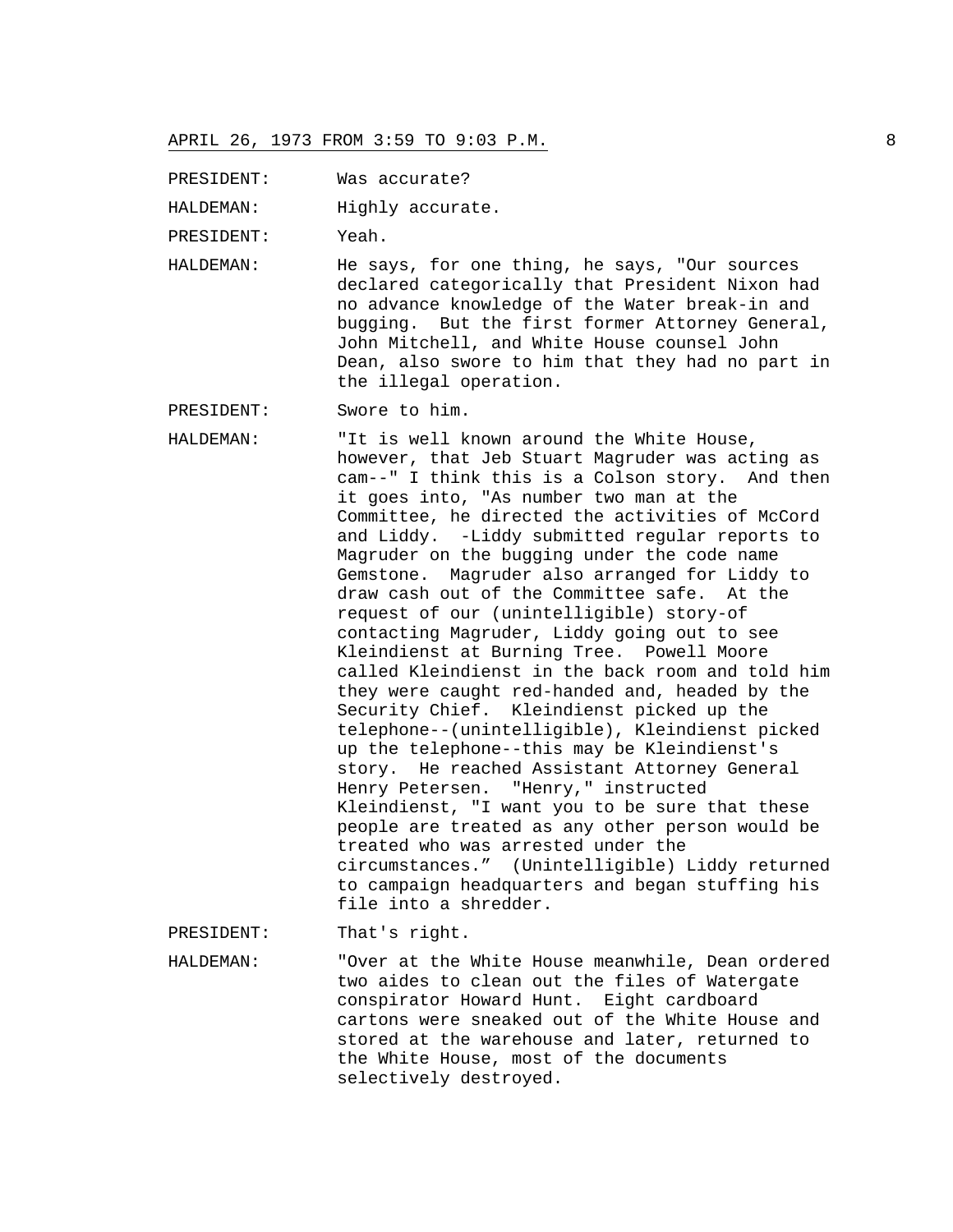- (CONTINUED): Dean was ordered by the President to find out if there were any White House people involved. Contrary to the impression given out by the White House, Dean never submitted a written report. Our sources state flatly that Dean used his authority to obstruct the FBI and keep incriminating evidence away from the Justice Department. He even ordered Hunt out of the country. White House Aide Charles Colson, according to one source exploded, 'Do we want to make the White House an accessory to a fugitive from justice?'"
- PRESIDENT: Yeah, that's Colson.

HALDEMAN: "One of the President's closest advisors, Ehrlichman, wanted to put out a statement acknowledging Magruder's role in the Watergate conspiracy. This was vigorously opposed by Clark MacGregor, who succeeded Mitchell as campaign chairman." That's Colson also. "A few Presidential advisors, including Ehrlichman and Colson, warned the President to tred water because the Watergate decisions must have been approved by Mitchell and Dean. Mr. Nixon replied that both have denied any involvement and asked for proof. By mid-March the President's faith in Dean began to waiver. He ordered Dean to Camp David to write a belated report on his Watergate investigation. After a few days at the Presidential retreat, Dean reported back to the President he simply couldn't write a report. Angrily, Mr. Nixon took Dean off the Watergate case. Colson meanwhile took a lie detector test and proved his own inn--, innocence. Dean was furious, "Now, we're all gonna have to have to take one," Dean groaned. Colson and Ehrlichman also put together information that: One, Dean had advance knowledge of the Watergate bugging; two, Dean had ordered Hunt out of the country; and three: Dean had authorized payments to the defendants to keep their mouths shut. On Friday, April 13th, Ehrlichman confronted Dean with the charges." PRESIDENT: Did he?

HALDEMAN: Could be. "That night, Dean put together some documents he had been saving which indicated both Haldeman and Ehrlichman had knowledge of the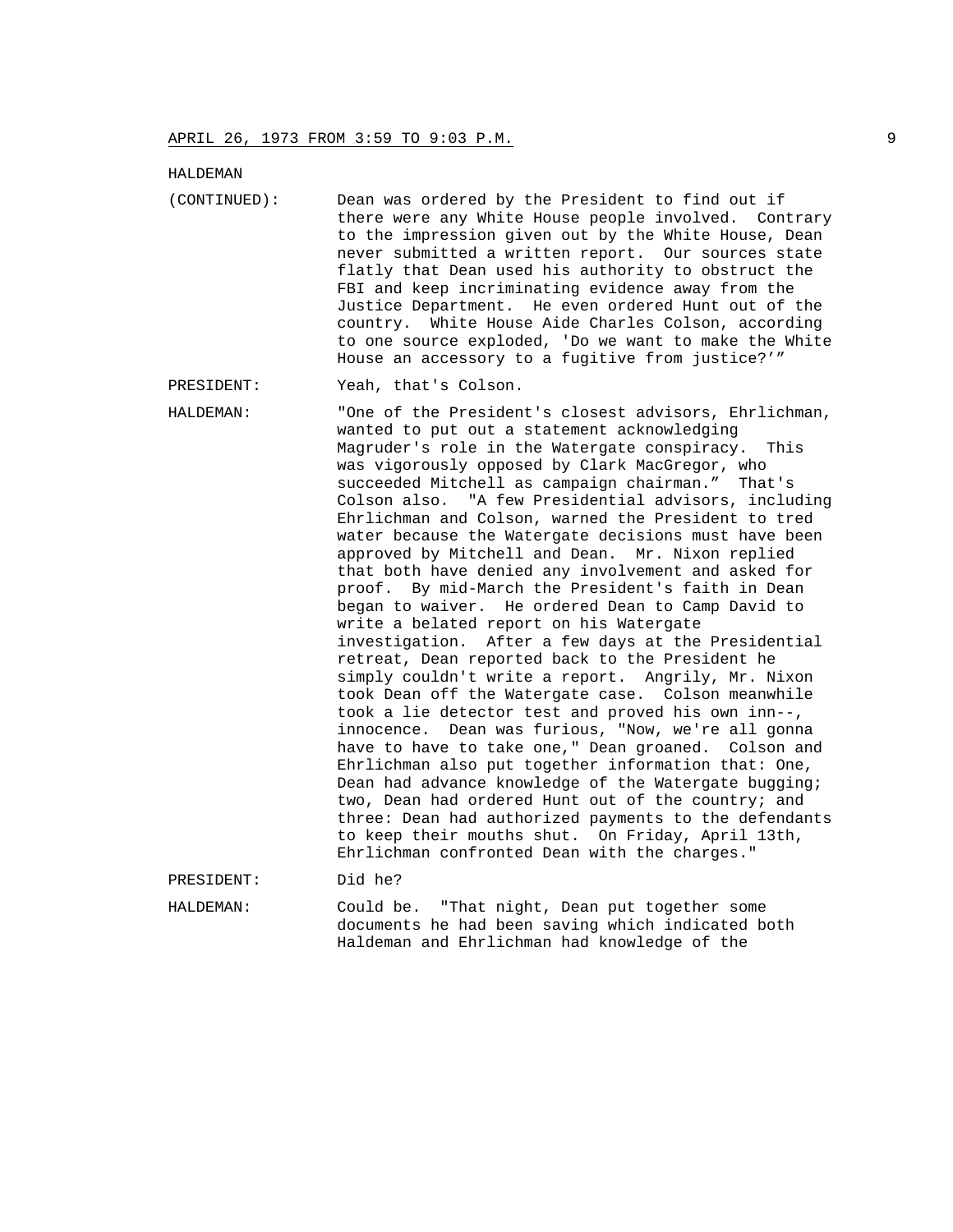HALDEMAN: Watergate coverup. The next day, which would

- (CONTINUED) be Saturday, Dean took the documents to Assistant U.S. Attorney Earl Silbert and made accusations against Haldeman, Ehrlichmanj Mitchell, and Magruder. In turn, Dean asked for immunity. Silbert refused to grant immunity. Instead he called in Magruder and confronted him with Dean's revelations. That's the day Magruder broke down. This broke down Magruder who also confessed his role in the conspiracy." (Pause).
- PRESIDENT: Dean's story doesn't look as good there, does it?
- HALDEMAN: No. Now this is put out -I assume by Colson. And that, the area in it that I don't know -the fact that Colson and Ehrlichman put together information. Chuck's tryin' to tie himself into the...
- PRESIDENT: Yeah.
- HALDEMAN: ...to the, you know, attack on this. And this. "Dean put together some documents (unintelligible) That's what I don't understand, how, how did Colson know that?"...that indicated Haldeman invol--" Maybe that's what Colson (unintelligible).
- PRESIDENT: What kind of documents could Dean possibly have had? (Unintelligible). And so he says Deans had the safe or the files removed and the (unintelligible) parts taken out and then brought it back, he said.
- HALDEMAN: And the documents were destroyed (unintelligible). That's the theory I don't, I, I wonder about. I just wonder if there's enough, you know,

PRESIDENT: It isn't.

HALDEMAN: ... made up a story partly.

PRESIDENT: You mean that Colson may be the one that did that to the documents. Is that what you mean?

HALDEMAN: (Unintelligible). No. You see, Colson may have called Dean and said, "For Christ sake, get those documents."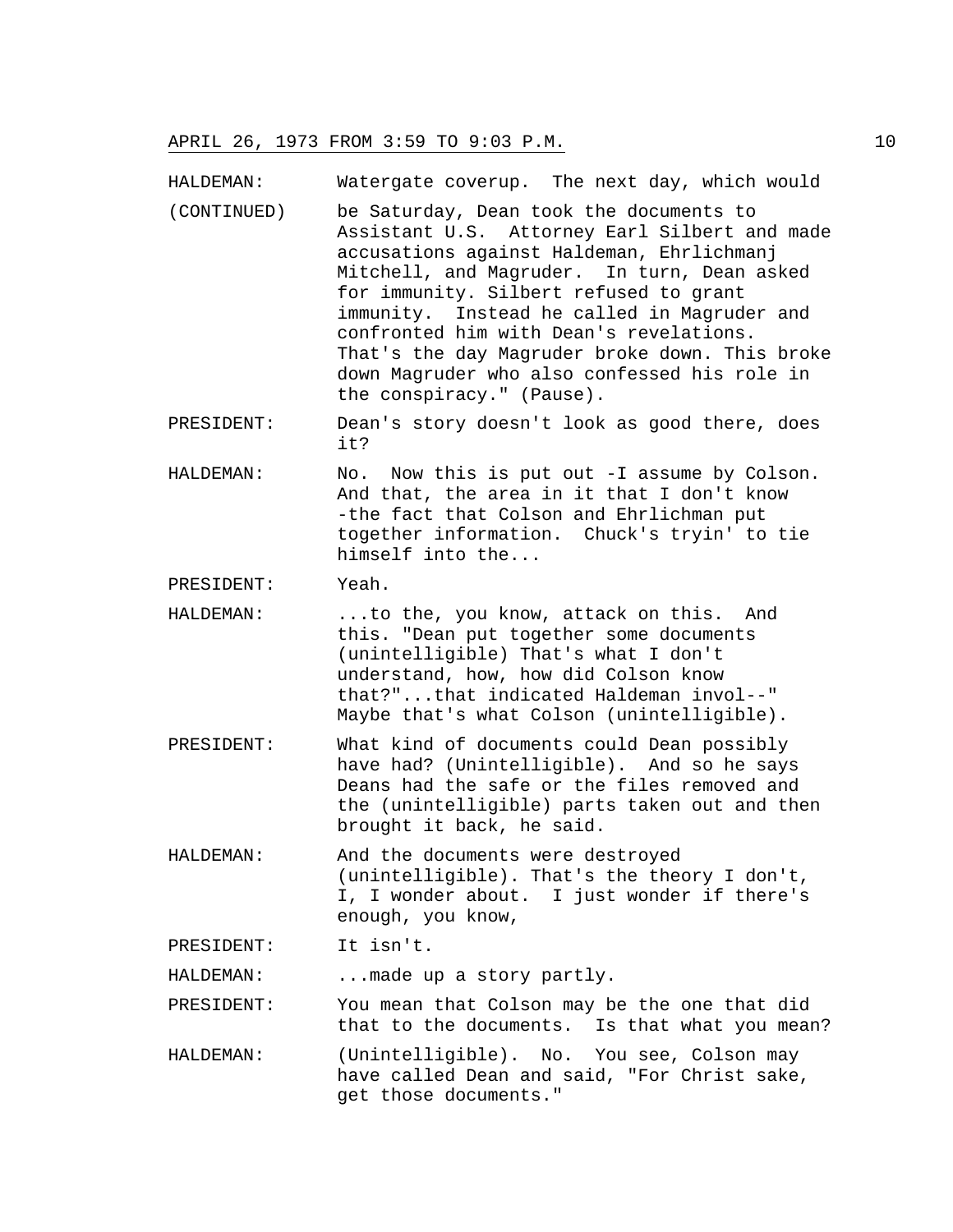- PRESIDENT: Yeah, yeah. Yeah, yeah. There was a story, you know, that Colson's, uh, very worried -Dean, Dean told me -about the documents, Colson. So Dean's covering himself on that. In Hunt's safe. Although Colson, according to Dean, said they were about Watergate. God damn lot of things (unintelligible) since I had that recorder in there. You know, otherwise -we really wouldn't know. Dean would come out, could come out with his so called trump card, with a half-ass saying, "I told the President about it, the President said to get the money and duh, duh, duh, duh, duh." Now there's, now let me say, if you were called to the stand and asked about that conversation, what would you say? Would you, would you say, well it's a privileged conversation, the President was authorizing disclosure?
- HALDEMAN: I would say it's a privileged conversation and the President's authorized me to characterize it as I remember it.

PRESIDENT: Yeah sure.

HALDEMAN: And as I remember it, the President, at that point, was very much, very anxious to try and get to the facts -even though Dean had spelled it out to him before I came into the room -uh, what he believed to be the, the complete Watergate story. Uh, and that had led to some areas as, and he had cited examples of, of, uh, problems. And one of the examples he cited was, uh, this threat.

PRESIDENT: That's right.

HALDEMAN: And the President had apparently picked that up before I came in and then reopened it when I was in there on the basis of trying to sound out Dean on what his recommendations would be in dealing with that option.

PRESIDENT: Exactly.

HALDEMAN: And then he probed different things. He said, "Well, would you do this, would you do that, uh would you recommend this and would you recommend that." It was clear to me in watching that, listening to that discussion, that the President was trying to draw Dean out in terms of what his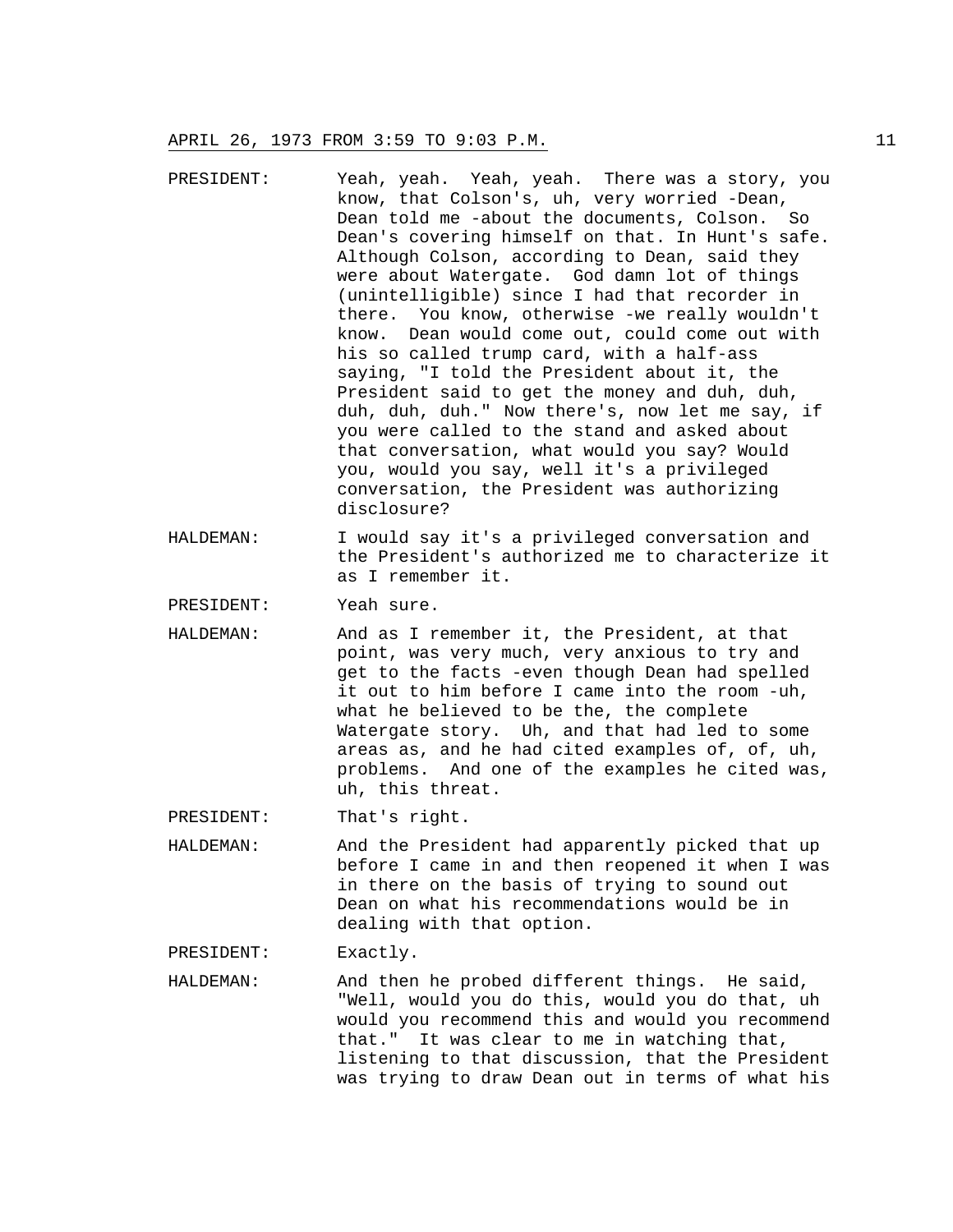(CONTINUED): approach to it was, what his knowledge was, and what the background of it was.

- PRESIDENT: 'Cause I said, "Should we take it to the Grand Jury? Should we, uh, should we make a state ment or"-and then, the, the key point I make in there is that, I, I think it's the last of the conversation which is the important thing, is that Hunt...
- HALDEMAN: ...is gonna blow anyway.
- PRESIDENT: Hunt is gonna blow anyway. But that won't work. Basically. But in the interim, you were questioning, as you were in other areas in this thing, you were questioning and probing Dean clearly to determine, not only what facts Dean was talking, but what we could ascertain is the, Dean's role in some of these things. Yes, and I said, "Well, it just isn't gonna work."
- HALDEMAN: "Why did the President call you into that meeting, Mr. Haldeman? Well, he frequently calls me into meetings.

PRESIDENT: Sure.

HALDEMAN: ...involving matters of importance that he wants, uh, to be sure (unintelligible)

- PRESIDENT: "...be sure that this is not just, uh"we had to consider the options and what they were and I wanted you there to consider those options.
- HALDEMAN: I don't see it so much that you were considering the options in that sense. You were considering options on how to deal with the Senate Committee and Grand Jury. But as far as the Hunt thing is concerned and that money thing, I didn't, I didn't get the feeling you were dealing the options nearly so much as I had the feeling that you were trying to smoke out what, what courses of procedure would come...
- PRESIDENT: Well, it's not only that, but I was also saying, "Well, this is a National Security matter, it's very serious."

HALDEMAN: That's right.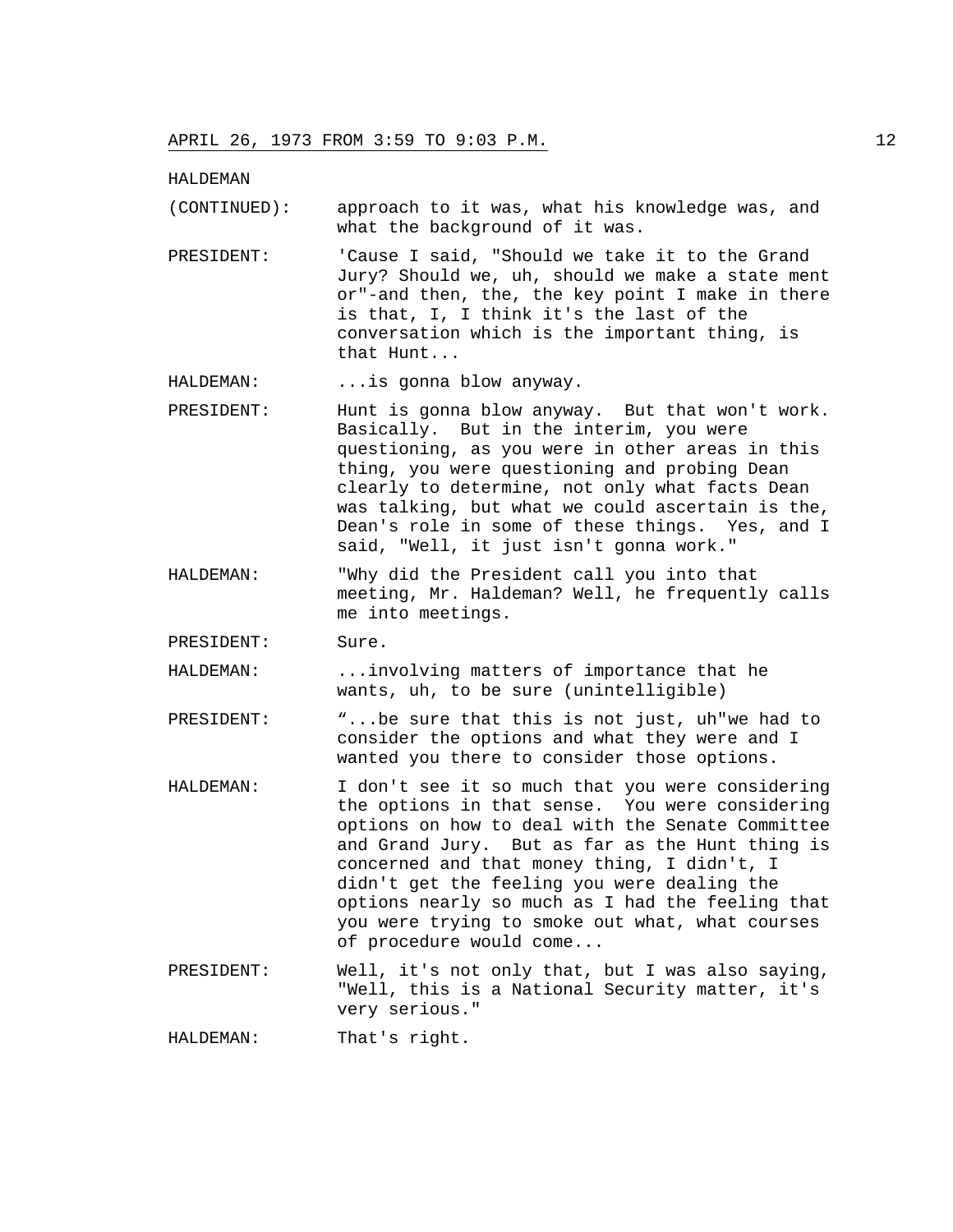- PRESIDENT: "And if, uh, if, uh, if necessary, you've gotta, we, maybe we ought to do something about -can't somebody talk to 'em? Let Colson talk to him." You know, I said, "Lower that." Uh, and, uh, and, and, then Dean said, "Well Hunt, Hunt won't want, uh, reveal the National Security thing because, uh, that's not in his interest, right?" And, uh, (unintelligible), but on the money thing and so forth, uh, then he talked about that he, Dean, had called Mitchell.
- HALDEMAN: So if you were exploring the money thing, I would try and see what he, what he was doing 'cause he's raised earlier the problem of money. You didn't understand what all that was about and what the process was. You asked, "Like how do you mean go along? What are you gonna do with money? What...," You know. Dean said, "Well LaRue handles it, that he left it around at, at uh, uh, telephone booths."
- PRESIDENT: That's the first time I ever knew LaRue was involved in trying to cover it.
- HALDEMAN: That's right.
- PRESIDENT: That's really first time I really ever knew who handled money or what, or anything. I had read, I shouldn't act dumb, I had read that Mrs. Hunt, that these Cubans got money in bags in (unintelligle). I also read, however, that there was a Cuban Committee, that's how that thing came in there. And, uh, the Pappas thing, the Pappas thing was there but on that -my conversation on Pappas is pretty -I think, uh...
- HALDEMAN: Well, and Pappas was the number one of a number of major contributors that we met with. That's right.
- PRESIDENT: No, no that's right. And I say, "Yes, I know about Pappas (unintelligible) Pappas and I didn't discuss this, believe me."
- HALDEMAN: (Unintelligible) just knew that Pappas was (unintelligible) and helping with the campaigning.
- PRESIDENT: That's right. Well, but Pappas was, said he was helping on, uh...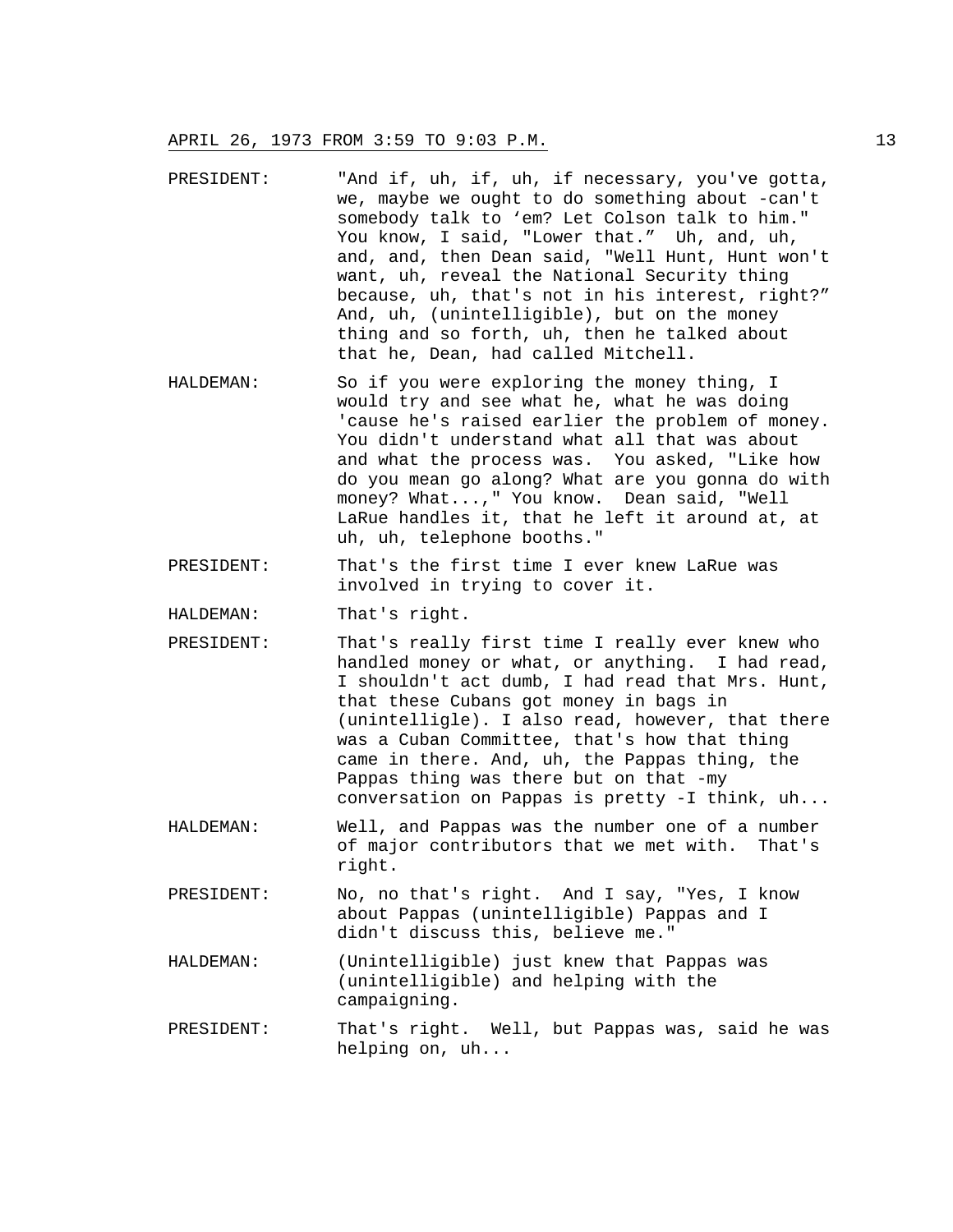HALDEMAN: Helping Mitchell?

PRESIDENT: Helping Mitchell on certain things and I said, "Well, that's fine, thank you." But I, he didn't tell me what it was.

HALDEMAN: Yeah.

PRESIDENT: I think it's a matter of fact though that some body said be sure to talk to Pappas because he's being very helpful on the, uh, Watergate thing. Uh, (unintelligible).

HALDEMAN: I don't think I said Watergate thing. I said, I said Mitchell wants you to be sure and talk to Pappas. He's very helpful.

PRESIDENT: Very helpful.

HALDEMAN: Well, I may have said helpful in raising money for the pris --, for the defense. You see I, I...

PRESIDENT: Did you go over that point with your lawyer today, that point that the defendants...

HALDEMAN: Yeah, some. They're, they're...

PRESIDENT: (Unintelligible), huh.

HALDEMAN: ...still organizing.

PRESIDENT: Give me a little run down on your lawyers if you wouldn't mind. See if there's anything that they've added.

HALDEMAN: No.

PRESIDENT: I don't...

HALDEMAN: (Unintelligible) they were going through just details today. And, uh,

PRESIDENT: That's good.

HALDEMAN: ...uh, they're going to see the U.S. Attorney this afternoon, I mean they have to be over...

PRESIDENT: (Unintelligible).

HALDEMAN: ...in court for something else anyway.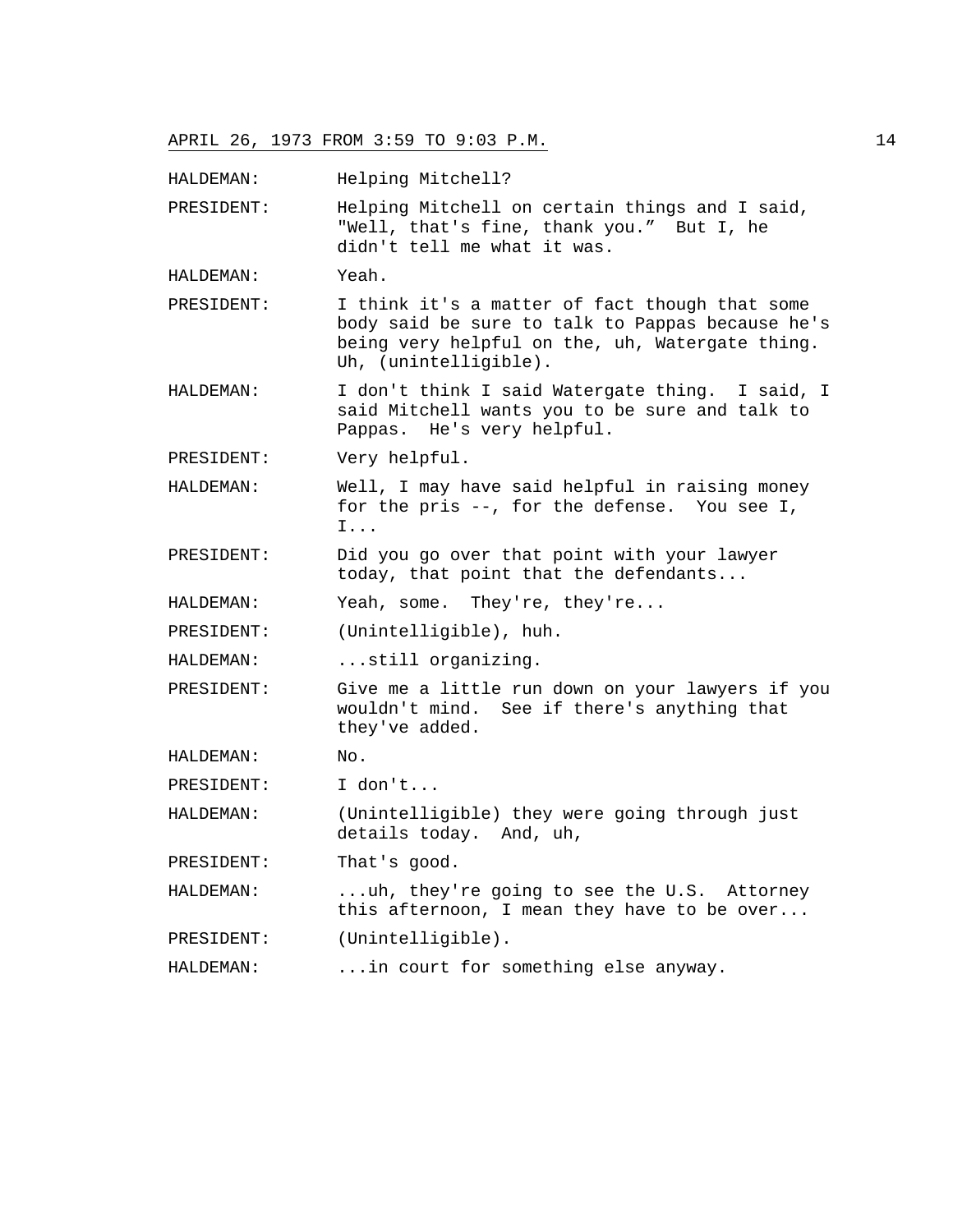- PRESIDENT: They're gonna make their move, (unintelligible) what they're gonna do.
- HALDEMAN: They're gonna go in and ask if we could...

PRESIDENT: Be heard.

HALDEMAN: ...be given an earlier appointment.

- PRESIDENT: Appointment first.
- HALDEMAN: Right. They feel, they're (unintelligible) the appointment. They want very much to get, a, a, private meeting.
- PRESIDENT: Oh, yes.

HALDEMAN: Before we get to the Grand Jury.

PRESIDENT: Oh, yes.

- HALDEMAN: They're afraid if they push for the Grand Jury the guy'll say, "Well fine, just bring them into the Grand Jury tomorrow morning."
- PRESIDENT: That's right. That's right.

HALDEMAN: We don't want that.

- PRESIDENT: That's right. Well, that's the line Petersen told me, appointment first. And I said, "Fine, we should ask for an appointment. It's being done."
- HALDEMAN: Their position is we don't, we should not then ask for the Grand Jury. We've already made the point to send, uh, Petersen as a guest of the Grand Jury, and what we should be seeking now is the appointment with the prosecutor, which is what Petersen told you to have us do.

PRESIDENT: That's right.

HALDEMAN: Then following that, it's up to -you see, they're very, they get to sit in, the lawyers sit in on the appointment.

PRESIDENT: That's right.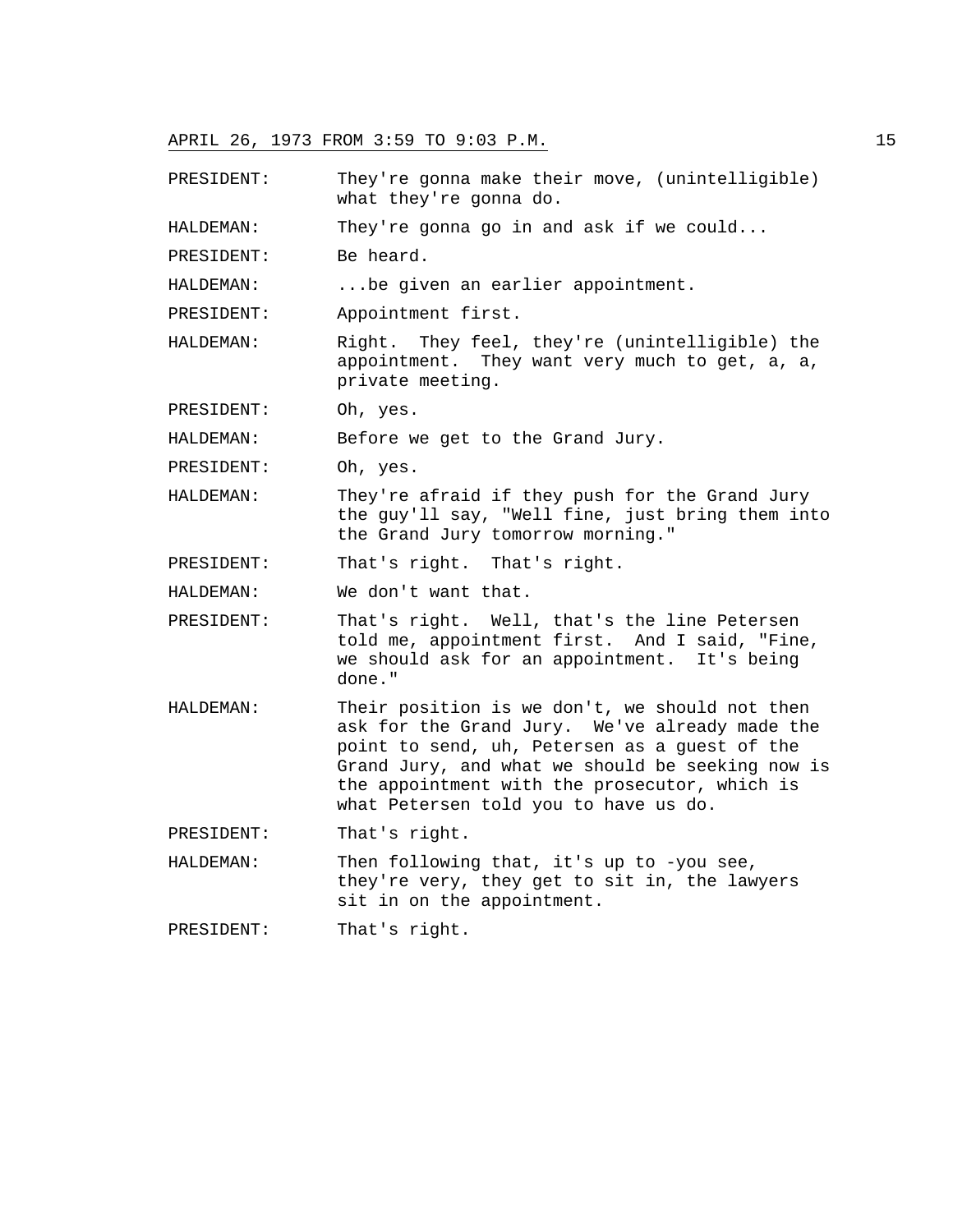- HALDEMAN: They w ant to be there. They don't, they aren't there with the Grand Jury. They want to be there and try and smoke out other things. Now, they very much do not want the appointment until you get, uh, the thing from Petersen on whether it should, what he sees as the, as the potential charges on us, posing any problems (unintelligible).
- PRESIDENT: Right. That's right.
- HALDEMAN: (Unintelligible) is supposed to be in tomorrow. And so they will seek an appointment, but then they'll say that we can't work it out until Monday or Tuesday.
- PRESIDENT: Good.
- HALDEMAN: Or something like that. Which, which is true because I'll be going to Mississippi tomorrow so  $\mathsf{T}$
- PRESIDENT: Right, you go to Mississippi, by all means.
- HALDEMAN: And, uh, uh, ...
- PRESIDENT: Ehrlichman should go too.
- HALDEMAN: No, he wouldn't normally go.
- PRESIDENT: He shouldn't go then.

HALDEMAN: It wouldn't bother if he does.

- PRESIDENT: Fine.
	- (20 second pause)
- PRESIDENT: They'll have Colson. At least in this instance. It's, uh -well Colson basically, nobody else. Let's face it, with all that he's done.

HALDEMAN: Yeah, he is but, I, I really...

PRESIDENT: (Unintelligible).

HALDEMAN: ...wish he'd quit tryin' to help.

PRESIDENT: Yeah, yeah, yeah, but I mean, it's a White House in one sense b-b-, but here, he's trying to help to nail Liddy. Held better watch out, Dean will try to nail him.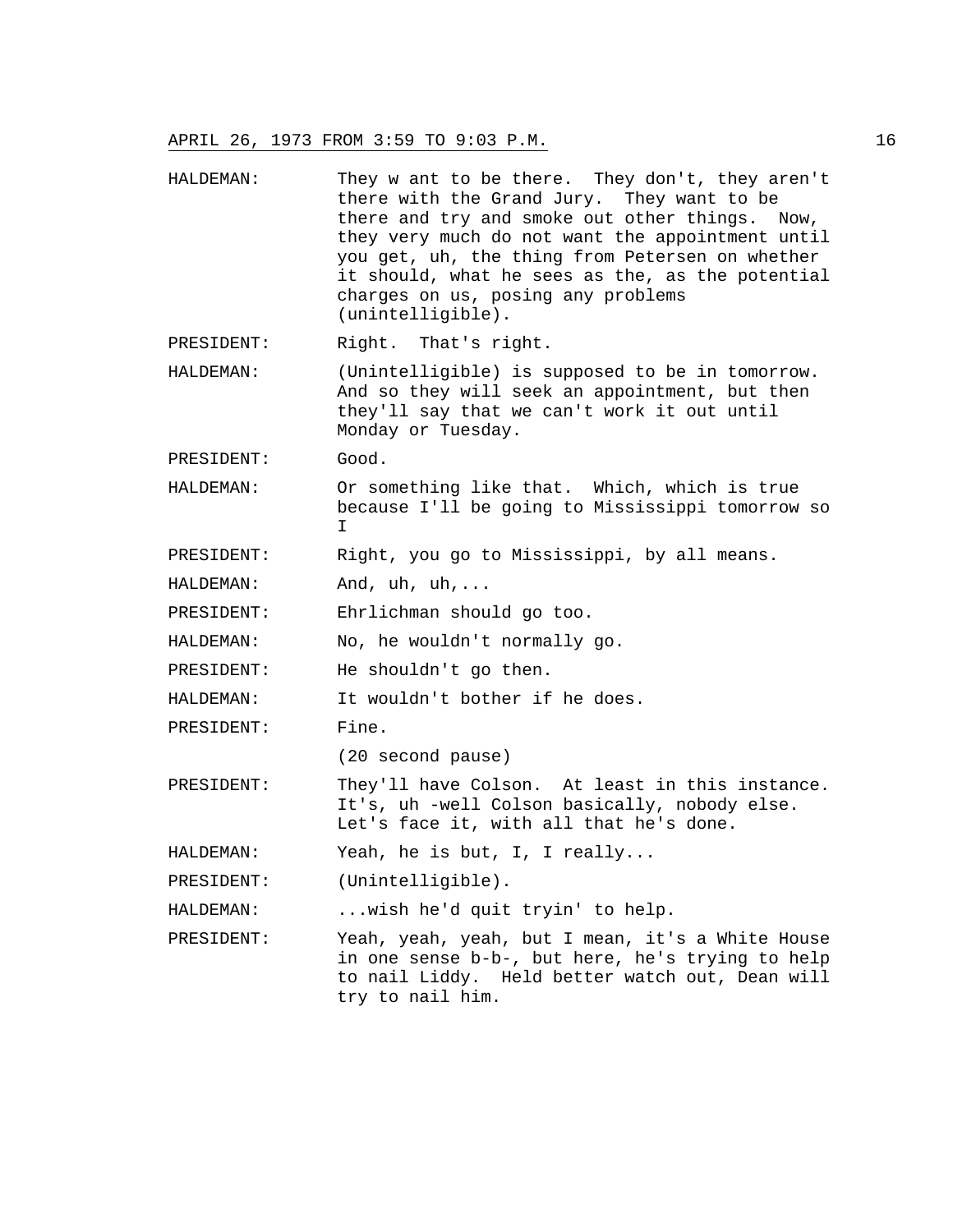HALDEMAN: Uh, yeah and, or Dean will lash back. Now, Dean will read this and figure out. He asked us if (unintelligible) either came from Colson or Ehrlichman or both. 'Cause it nails Dean, kills Colson, and to a degree kills Ehrlichman. PRESIDENT: What it says about Ehrlichman is true, is it not? HALDEMAN: I guess so. PRESIDENT: That Ehrlichman, uh... HALDEMAN: Well, he didn't really confront Dean with charges. PRESIDENT: No. HALDEMAN: What Ehrlichman did is say -he sort of did 'cause he said, "Here's the way the thing stacks up." I don't think he confronted him with him having advance knowledge because Ehrlichman still doesn't think he did have advance... PRESIDENT: That's right. Well. Well, Dean... HALDEMAN: In fact, these charges are not (unintelligible) that Dean had advance knowledge no. Dean ordered Hunt out of the country now that's true, but then he rescinded the order. PRESIDENT: That's right. HALDEMAN: Dean's trying to hang that order on Ehrlichman. PRESIDENT: That's right. HALDEMAN: I guess Ehrlichman's trying to hang it on Dean. And Dean had authorized payments to the defense to keep their mouths shut (unintelligible). I don't think you (unintelligible). PRESIDENT: Well I, I don't know that Dean tried to do that. HALDEMAN: (Unintelligible). PRESIDENT: Dean can say, said very well, "No, I didn't do that for that purpose." HALDEMAN: He may, he may have a real problem with that though because, in that he, he apparently is speaking directly with the lawyers, which I didn't know.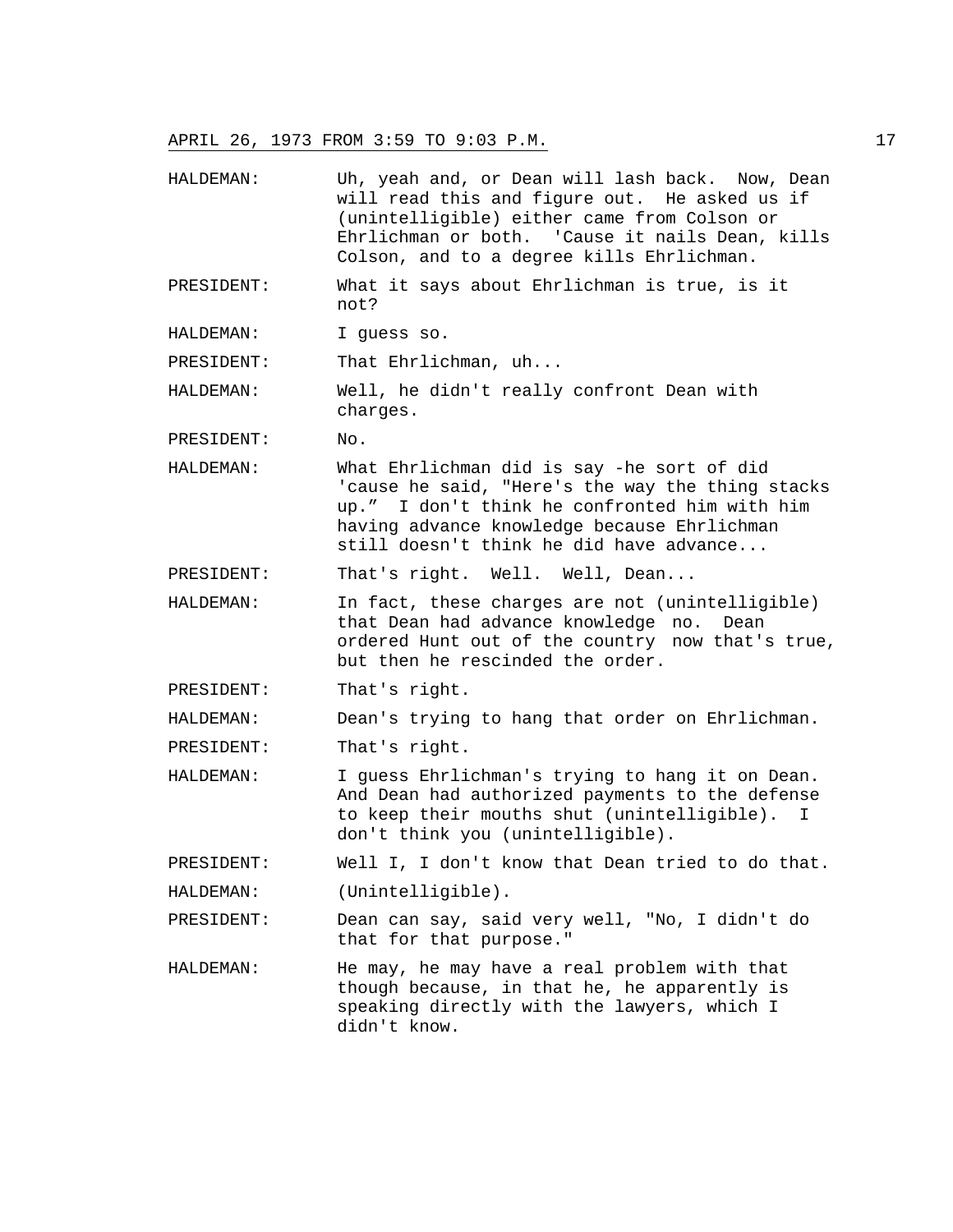PRESIDENT: Dean. That's what...

HALDEMAN: (Unintelligible). LaRue.

PRESIDENT: Oh.

HALDEMAN: That fact that some (unintelligible).

- PRESIDENT: Well, LaRue's, LaRue's gonna have to tell everything. He's gonna have to plead guilty in order, that's for sure. Whoever dealt with him is gonna come out.
- HALDEMAN: Well, I don't know. I, I assume that Dean dealt -well, I'm sure he had conversations with him and I assume he dealt with him.

PRESIDENT: You didn't have (unintelligible) or Ehrlichman?

HALDEMAN: I don't believe so.

PRESIDENT: Needless to say I...

(18 second pause)

HALDEMAN: Did you know how, I, I sure as hell don't think.

PRESIDENT: LaRue didn't call you and say that we need money for the defendants?

HALDEMAN: (Unintelligible) because it, it wasn't...

- PRESIDENT: But on that point, Bob, you've got to certainly say your, your story still is I was helping (unintelligible) humanitarian reasons. That's, that's what your counsel says, don't they?
- HALDEMAN: Legal fees.

PRESIDENT: Huh?

HALDEMAN: And legal fees, concerned about their (unintelligible). But I'm sure (unintelligible).

PRESIDENT: How 'bout the fifty, about the 350, was that (unintelligible)?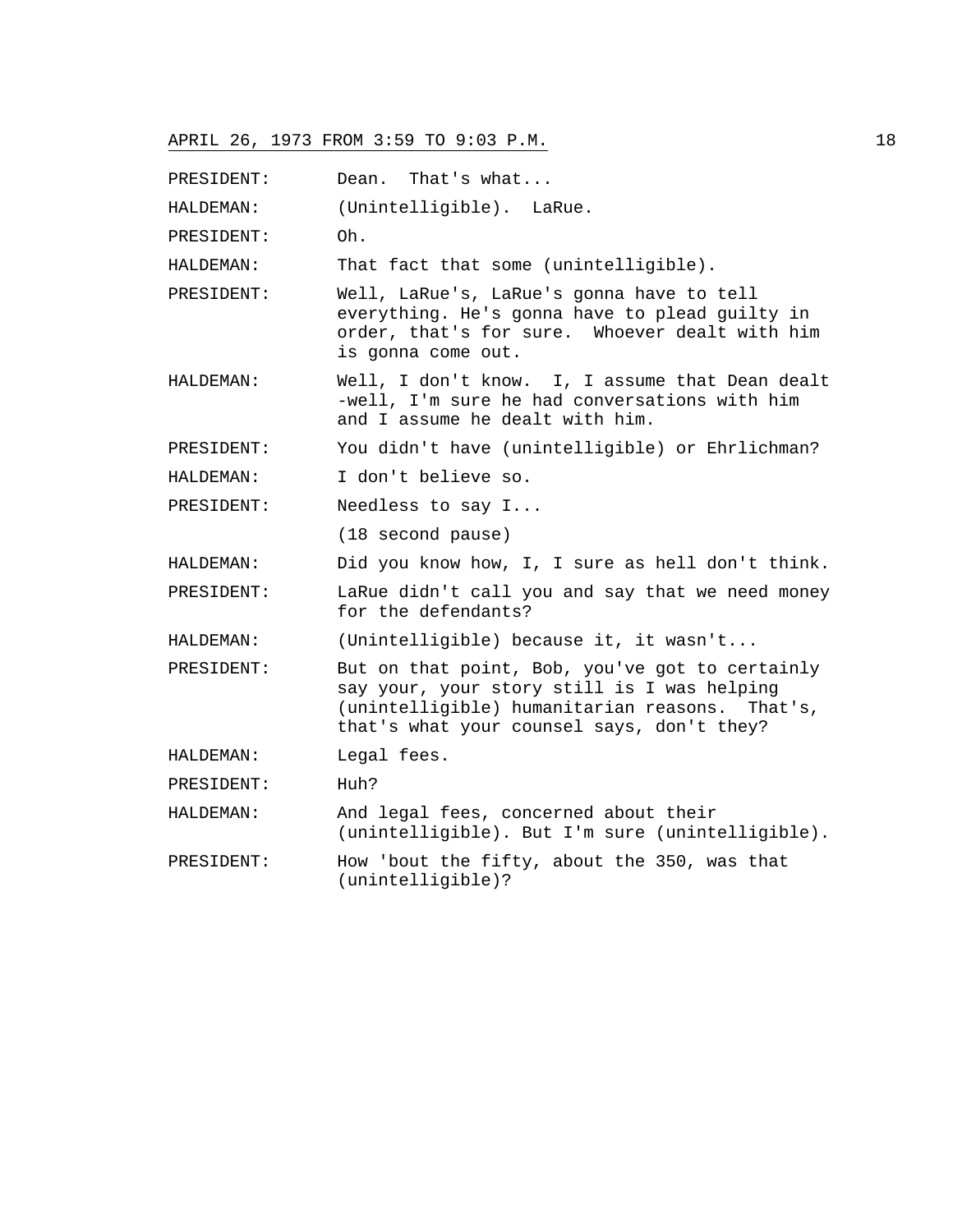HALDEMAN: Sure. Well, no, the 350, I, the 350 came up in a separate context from their need for money at first which was the question what do we do with this money. And I said, "It should be turned over to the Committee."

PRESIDENT: But who asked you that?

HALDEMAN: Strachan.

PRESIDENT: Strachan. Right.

HALDEMAN: We, I'd forgotten we had the money.

PRESIDENT: Strachan...

HALDEMAN: Strachan was through closing on his files here and getting ready to leave.

PRESIDENT: Right.

HALDEMAN: And he said, "What do I do with the 350?" And I said, "Good Lord, I'd forgotten we had it." That should go over to the Committee. Get it over there quickly. We don't want to be sittin' around here holdin' the trash." And I said to him, he says, and this fits together, I told him to talk to Dean and work out a way of, of getting it over there. And he assumed that, that by that I was saying, work out the legal arrangements because we...

PRESIDENT: Right.

HALDEMAN: got to get, got to get that taken care of. And so he did. And Dean didn't get a, didn't get it moved over. Then Dean, the next I know is Dean is saying to me, "We need money, daily money for the defendants." And I say, "Well, what about, uh, the 350 thing, don't they have that?" He said, "No we haven't been able to get it over there." And I say, "Well we got two needs that both fit. We want to get rid of the money and they need money...

PRESIDENT: Right.

HALDEMAN: ...at the Committee, so why don't we try and work that out."

PRESIDENT: Right.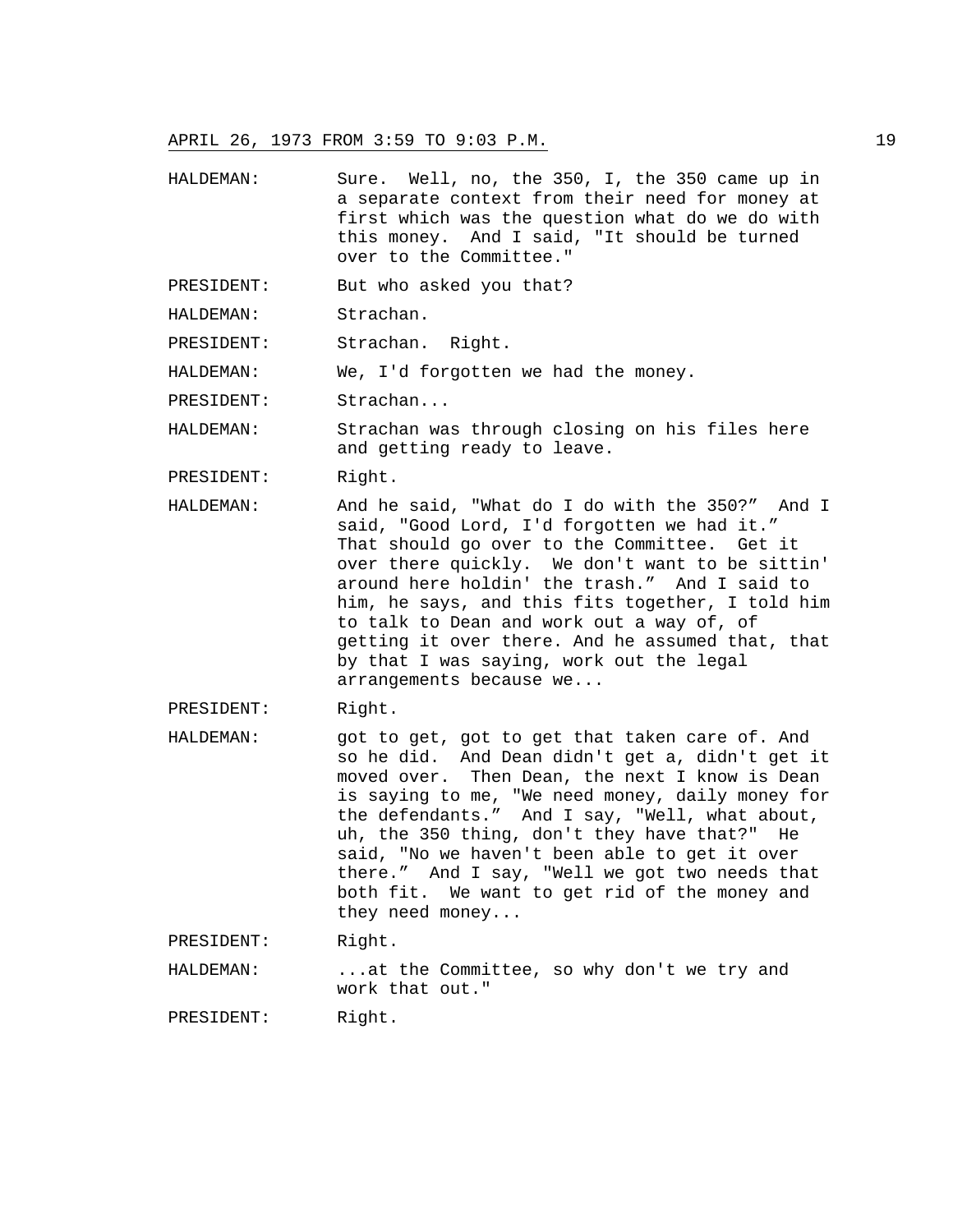- HALDEMAN: Uh, Dean indicates in the middle of this, that's where there's a discrepancy and I've been checking this -that's one of the facts that I've had the lawyers, try to work out -is this point that you say Petersen says that Dean says that forty thousand got (unintelligible) before the election.
- PRESIDENT: That was just dropped in some place, Peter--, Dean told me that.
- HALDEMAN: I, well, it's not true. I checked that fact and no money, the date -all that money was held over in Arlington in a safe deposit box until November 28th, and on November 28th it was turned over to Strachan.
- PRESIDENT: But your thought was...
- HALDEMAN: Now, there's a problem there because Strachan is not sure, he says, what he did with the bag of money when it was turned over to him. Whether he put it in his safe here or whether he gave it to John Dean. And he says he may have given it to Dean.
- PRESIDENT: (Unintelligible) speaking or all the 300, rather than LaRue. I though you said...
- HALDEMAN: Oh no, ultimately, he knows he gave it to LaRue. He may have, when he first got it, given it to Dean on the grounds that uh, I had told him work out with Dean a way of getting it over there. So the money came, he said to Dean, "Here's the money to get over there," and then Dean -he's not sure whether he put it immediately in the safe or whether he gave it to Dean and Dean held it for a while and then gave it back to him to put in the safe. Now there's a potential which is (unintelligible) out here. I have no reason to believe it's, it's the case but I have no reason to believe it is not, which is that he did give it to Dean and that Dean used it in piecemeal chunks, took money out of it to use for the, the payments to LaRue.
- PRESIDENT: Yeah. Gave it to him when? This would be when? HALDEMAN: After November 28th, 'cause he didn't have it 'til...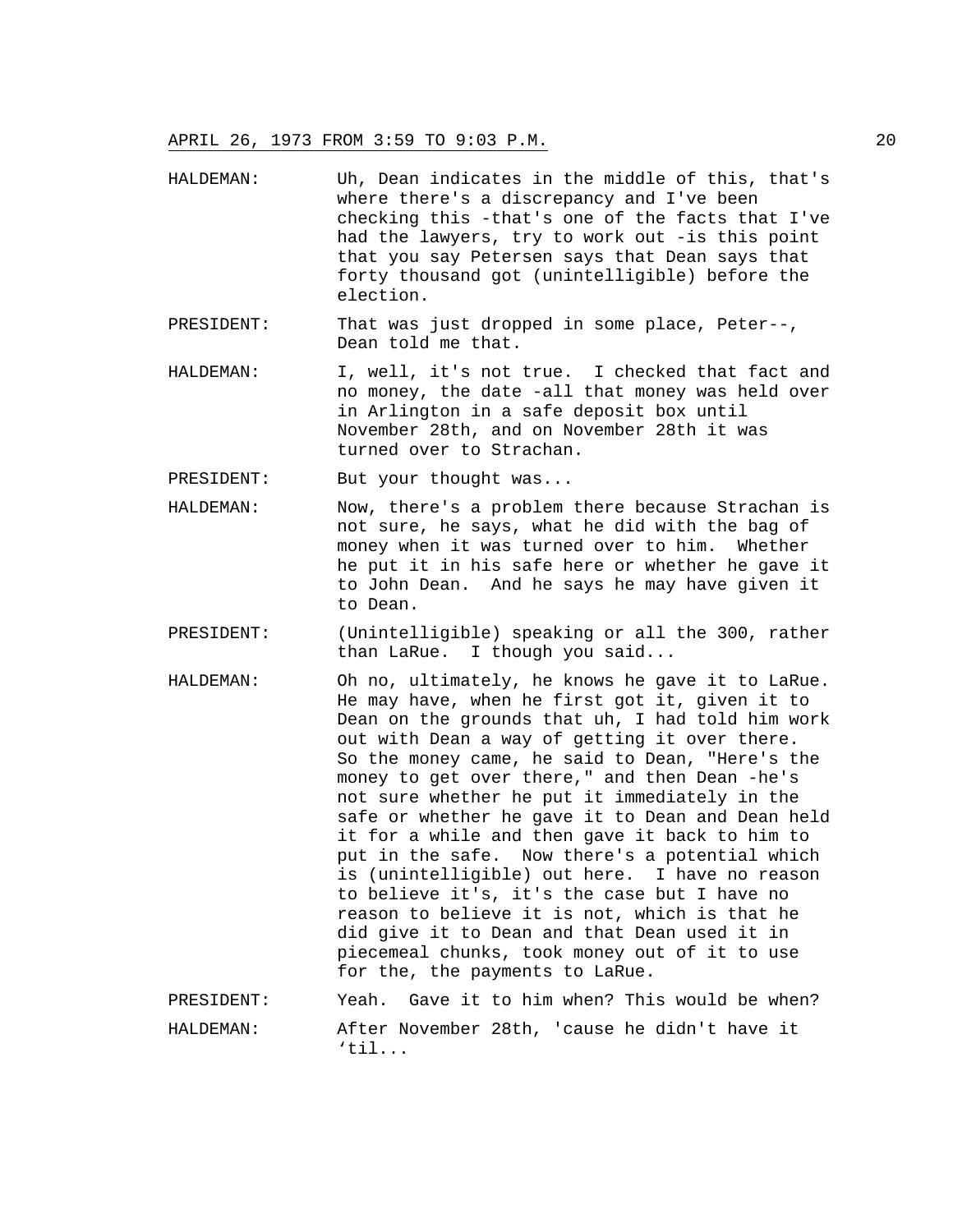PRESIDENT: Why didn't he have it before November 28th? HALDEMAN: Because it, the subject never came up. It was sitting over in the safe deposit box. PRESIDENT: That's your best recollection of the money? HALDEMAN: I don't have any recollections. I had nothing to do... PRESIDENT: Strachan. HALDEMAN: That's what I'm told. PRESIDENT: Strachan told you.

HALDEMAN: I'm told independently by Strachan and by Butterfield. You see, Strachan couldn't get it out of the box, only Butterfield could get it out.

PRESIDENT: Right.

HALDEMAN: Or Butterfeild's friend whose box it was. But LaRue, to take the money out of the box, had to meet Butterfield's friend and Butterfield. And Butterfield says that there was one withdrawal in May, he said, 22 thousand.

PRESIDENT: Alright.

HALDEMAN: And there was no other withdrawal until the total thing was taken out on November 28th. He's the one that supplies that date. Strachan says he doesn't know what the date was, but he says it was after the election.

PRESIDENT: Butterfield's memory would be God-damn clear. He (unintelligible).

HALDEMAN: Butterfield's a brilliant, precise, (unintelligible).

PRESIDENT: So that would make it here the question of forty thousand before.

HALDEMAN: Before the election.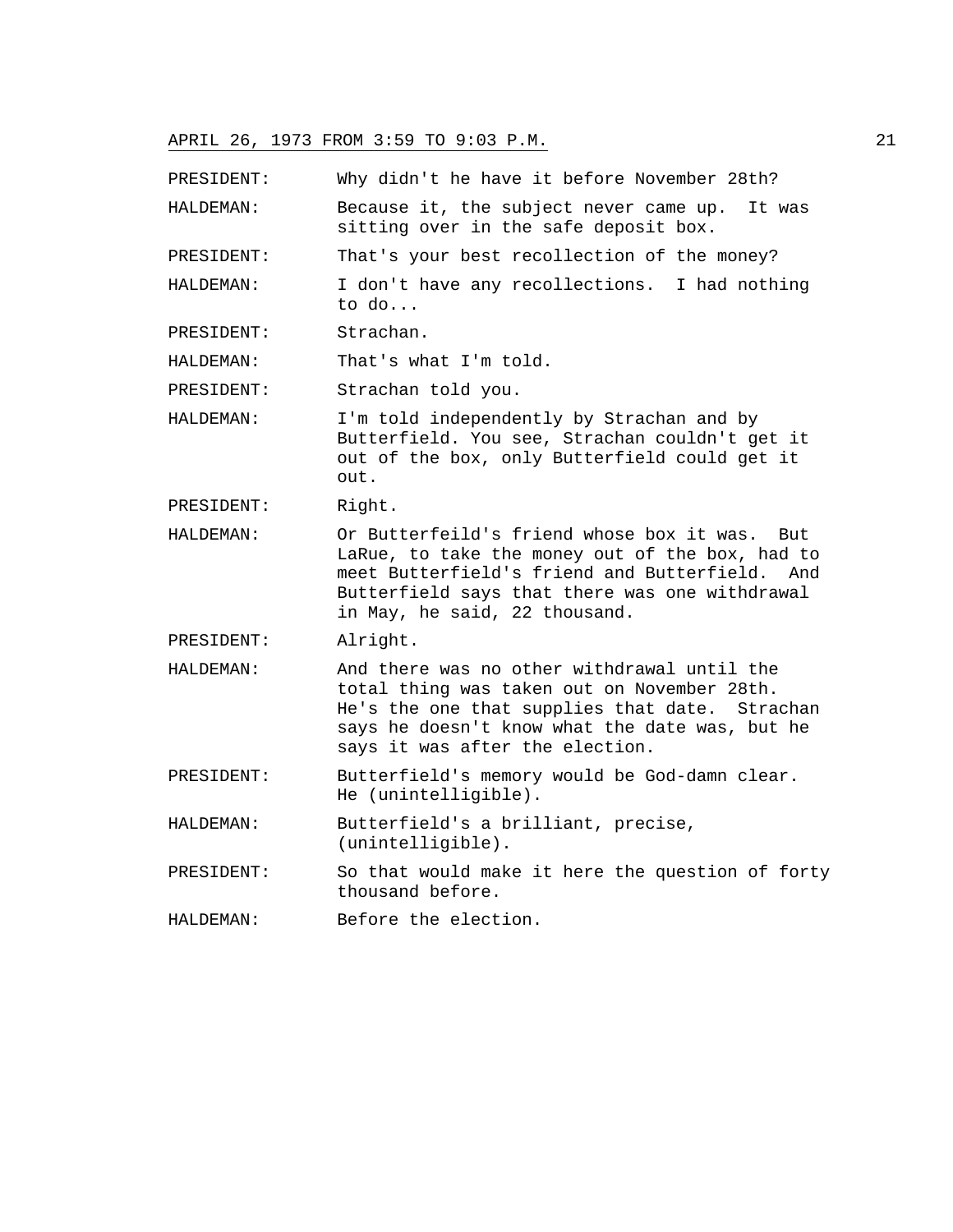- PRESIDENT: Just don't -on that one, let me say, I just have no, I'm not sure of anything on that at all. because he stated that some before and some after, but Dean may be wrong.
- HALDEMAN: Well, there's another thing that's logged in here that I wasn't aware of, which is that Dean apparently made the point that either Strachan or Higby, at one point, that he would have to mortgage his house in order to get money to keep this thing going. It would indicate that Dean was up to his ass in personal efforts to supply this money and that as he got super desperate, would come back to whatever source he could get. Well, the fact he has Dean...
- PRESIDENT: Wait a second. (Unintelligible) mortgage his house?
- HALDEMAN: He made that comment. I don't know whether that was a facetious comment or, or a, uh,
- PRESIDENT: But he told Higby?
- HALDEMAN: No, I'm not sure which. (Pause) But, he said...(20-second pause)
- HALDEMAN: Dean said when they ran out of Kalmbach money -I played this part back, made more notes on it. Incidentally, I played the earlier part back to take more notes, take a look though added (unintelligible).
- PRESIDENT: Right.
- HALDEMAN: Hunt getting out by Christmas. Uh, Dean said when they ran out of Kalmbach money, they came down here for 350 that was here. I had to explain what it was for. But he's -they're making the case that he told Dean why he was getting the money. And I said that was sent to LaRue where it belonged. I said, but it was sent in pieces, although the balance was all returned to LaRue, but there was no receipt. We couldn't go through piecemeal giving -no, Dean had sensed -we couldn't continue with piecemeal giving, because I'd have to tell Haldeman why I needed it and he'd get Strachan to go up in the safe. Every time I asked, I had to get Strachan to go to the safe and then have him take it to LaRue, which was a forever operation. Now that (unintelligible) it has to be the Dean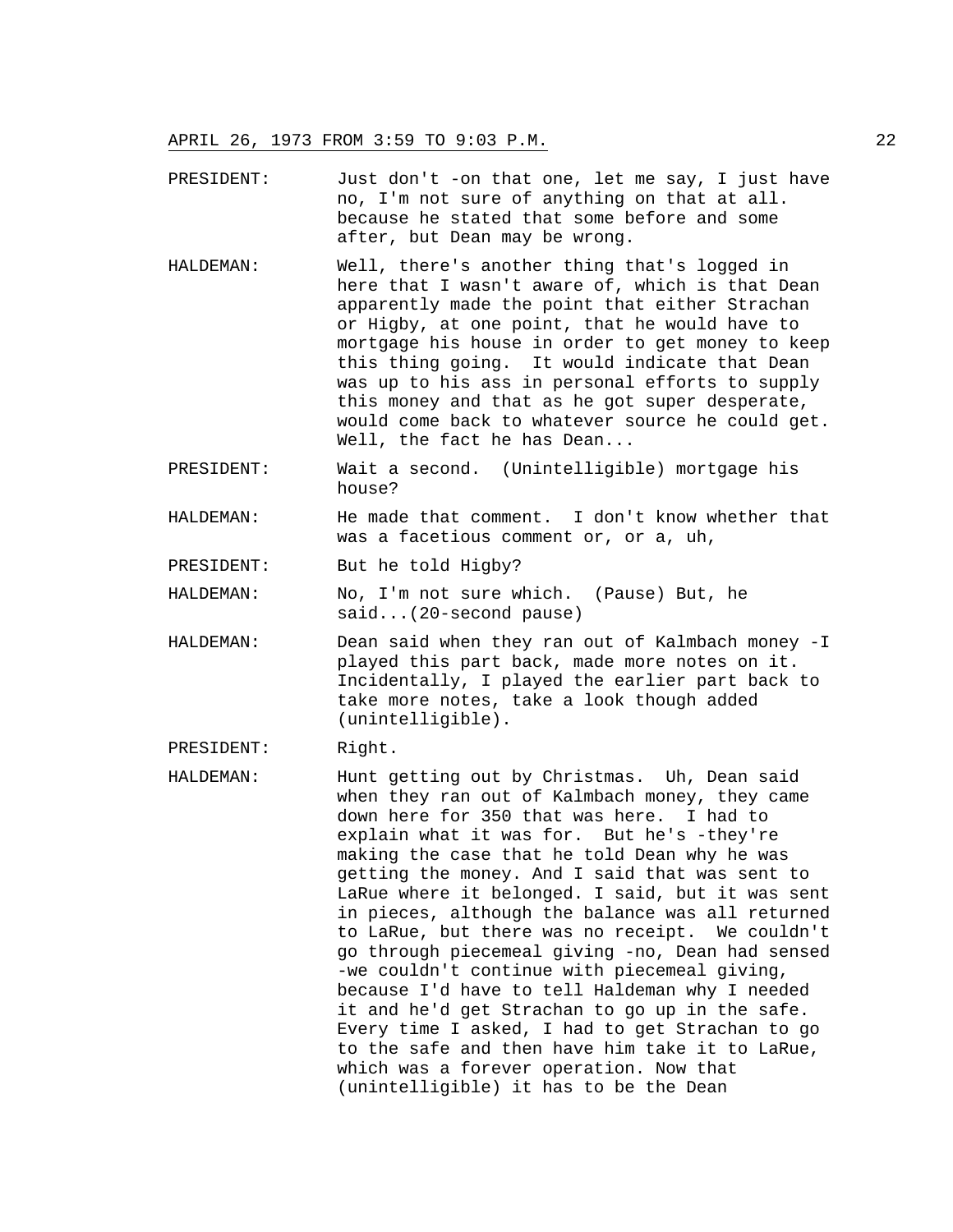- (CONTINUED): effort to establish a line different from the fact, because it was not taken out in chunks. But if in fact Dean held the money at some period of time, he may have taken chunks out because Strachan did not count the total. Strachan counted out 40,000 when he delivered 40,000 because he was told by Dean to deliver him 40,000. This was in January. So Strachan had been holding this money, or someone had, from November through December and into January.
- PRESIDENT: Oh, it wasn't delivered on November 28th?

HALDEMAN: It was delivered to Strachan on November 28th by Alex.

PRESIDENT: Oh.

HALDEMAN: And it was not delivered to LaRue until January.

PRESIDENT: Why wasn't it delivered to Strachan earlier?

- HALDEMAN: Because Strachan was clearing out his files and getting ready to leave and asked me what to do with the money. I said, "Get it back to the Committee." So, Strachan called Alex and said, "Give me the money, I have to get it back to the Committee."
- PRESIDENT: Okay.
- HALDEMAN: Then he got it and he thinks, because I told him, you know, work it out with Dean, that he may have given it to Dean, but he's not sure. In any event, at some point, it ended up in his safe. If he gave it to Dean, he got it back from Dean and put it in his safe. Because when time came in January to deliver the 40,000, Strachan went to his safe and got out 40,000 and took it to LaRue. And then he says -his recollection is three days later. Dean said, "Deliver the balance to LaRue without counting it, so he doesn't know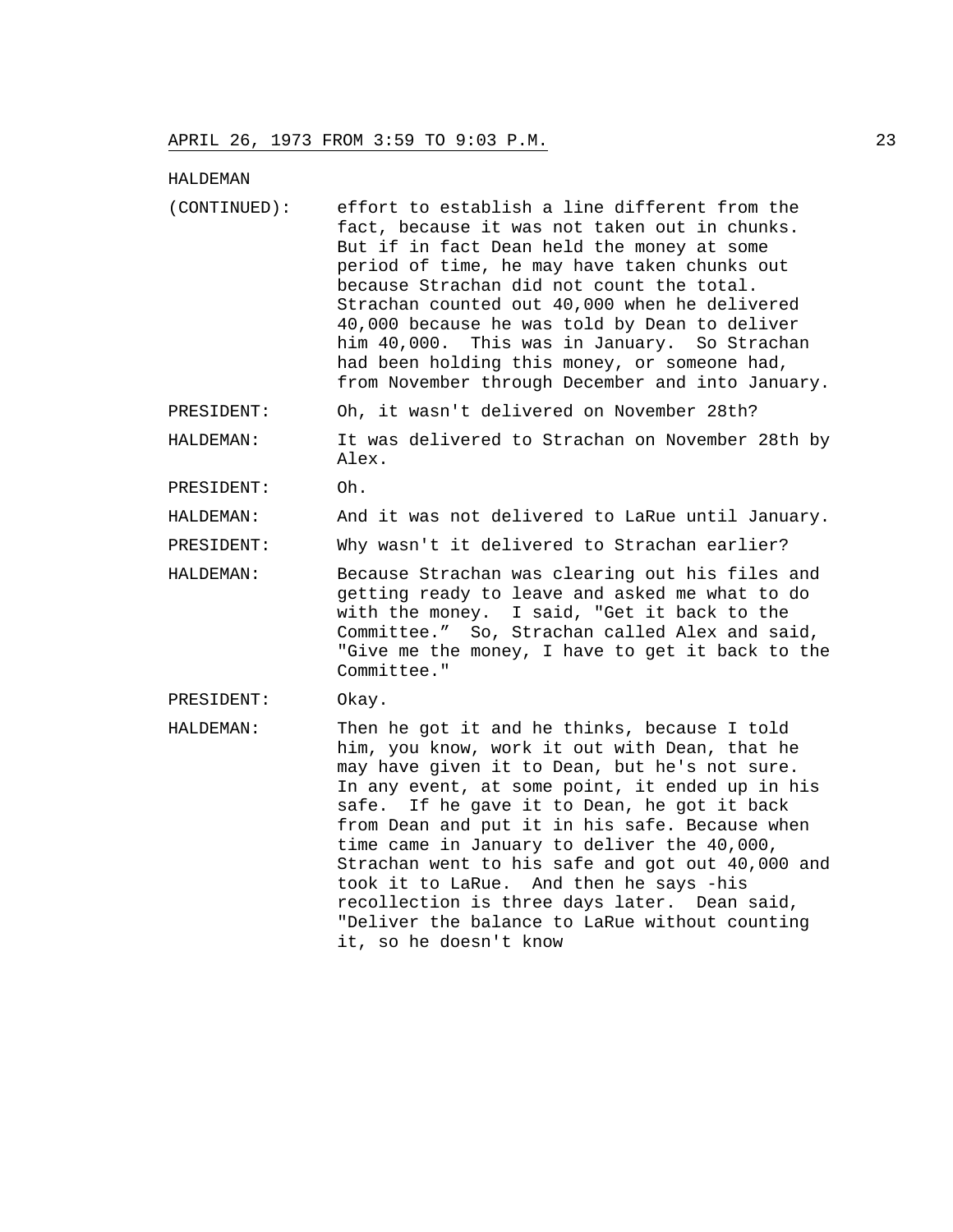HALDEMAN what was in and what was left (unintelligible).

- (CONTINUED): And he asked for a, a receipt for 350 from LaRue and LaRue said, "I'm not gonna give you a receipt, this meeting never happened." So Strachan came back and reported to Dean.
- PRESIDENT: (Unintelligible) Strachan.
- HALDEMAN: Came back and reported to Dean,, "LaRue said he will not give me a receipt and that the meeting didn't happen." And Dean,said, "That's okay, I'll work it out." And that's, the end of the matter as far as Strachan is concerned, all he knew.
- PRESIDENT: Well, about the, that (unintelligible), the 40,000 thing before the election and so forth. Forty thousand is the figure that Dean knew was supposed to be given before the election (unintelligible) he gave forty and that, that was the forty (unintelligible).
- HALDEMAN: Well, it wasn't before the election (unintelligible).
- PRESIDENT: I understand, I understand, the (unintelligible).
- HALDEMAN: And also if Dean was tapping this money, if, if Strachan had given it to Dean and Dean was tapping it, it had to have been in December.
- PRESIDENT: But if Strachan didn't have it...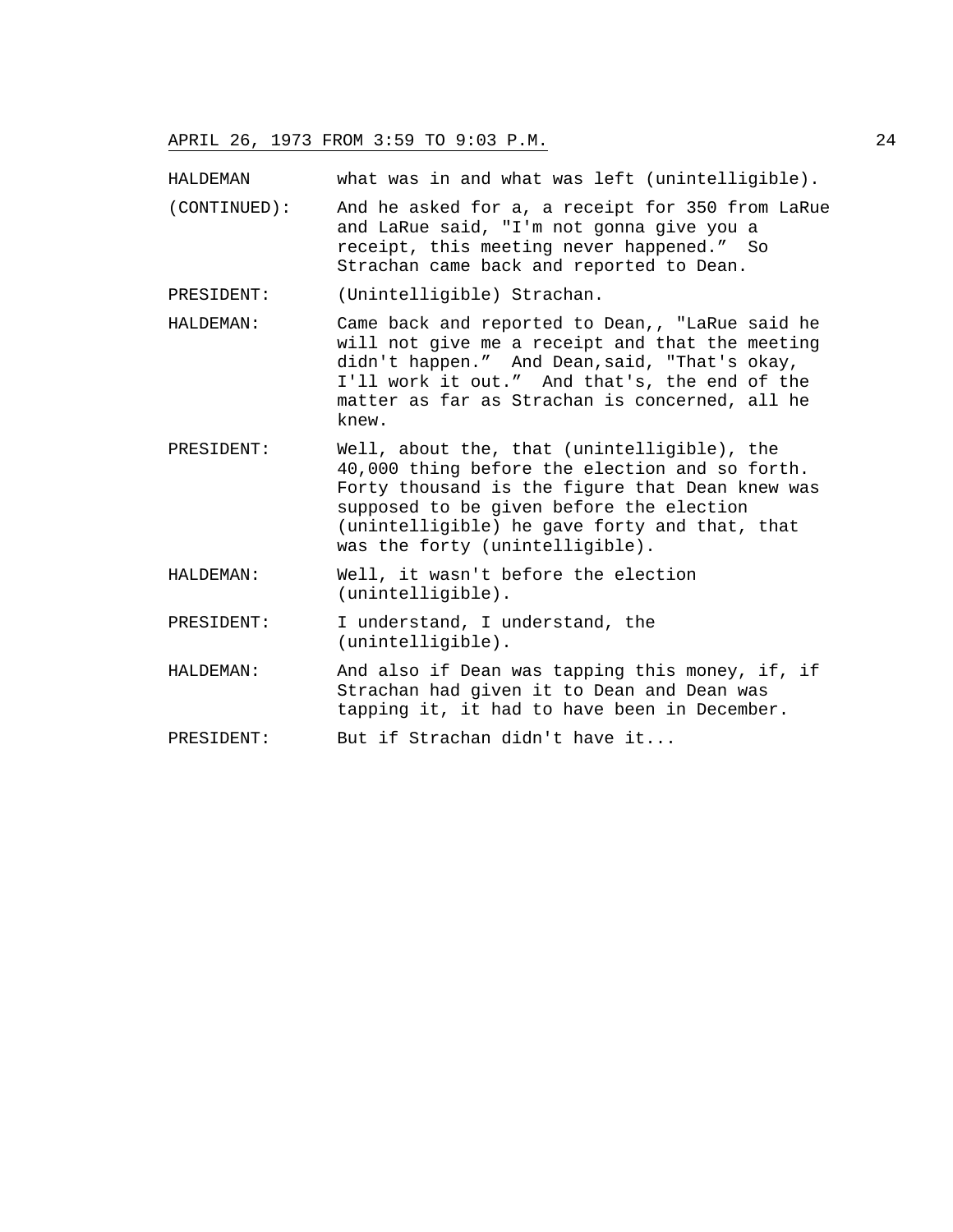HALDEMAN: Strachan didn't get it until November 28th, so it can't have been continually, it can't have been used before the election. I don't know what the, why that's significant but (unintelligible). PRESIDENT: I understand. HALDEMAN: It's only significant 'cause, 'cause I said that's what the facts are. PRESIDENT: If this is money for fees even after the election, after they had been convicted is that right, or pled or, what the hell was that (unintelligible). Whether (unintelligible). HALDEMAN: I don't know when they were -convicted. Well, I shouldn't (unintelligible) PRESIDENT: Well before they were... HALDEMAN: I think it was in January -it was before they were convicted. PRESIDENT: Before the judge, uh, laid the sentence. So, it was still when they needed money, let's face it. As far as we're concerned, Bob, it looks (unintelligible). HALDEMAN: Well, they still owe legal fees, as we know. Their lawyers are still saying they haven't been paid.

PRESIDENT: Right.

HALDEMAN: (Unintelligible) money to sue. (pause) (Unintelligible).

PRESIDENT: Hum. On the other hand, why do we think their, uh, legal fees and so forth, it was also for support of the families, (unintelligible).

HALDEMAN: That's what I was told. I didn't question any of this. I didn't get into what, any details.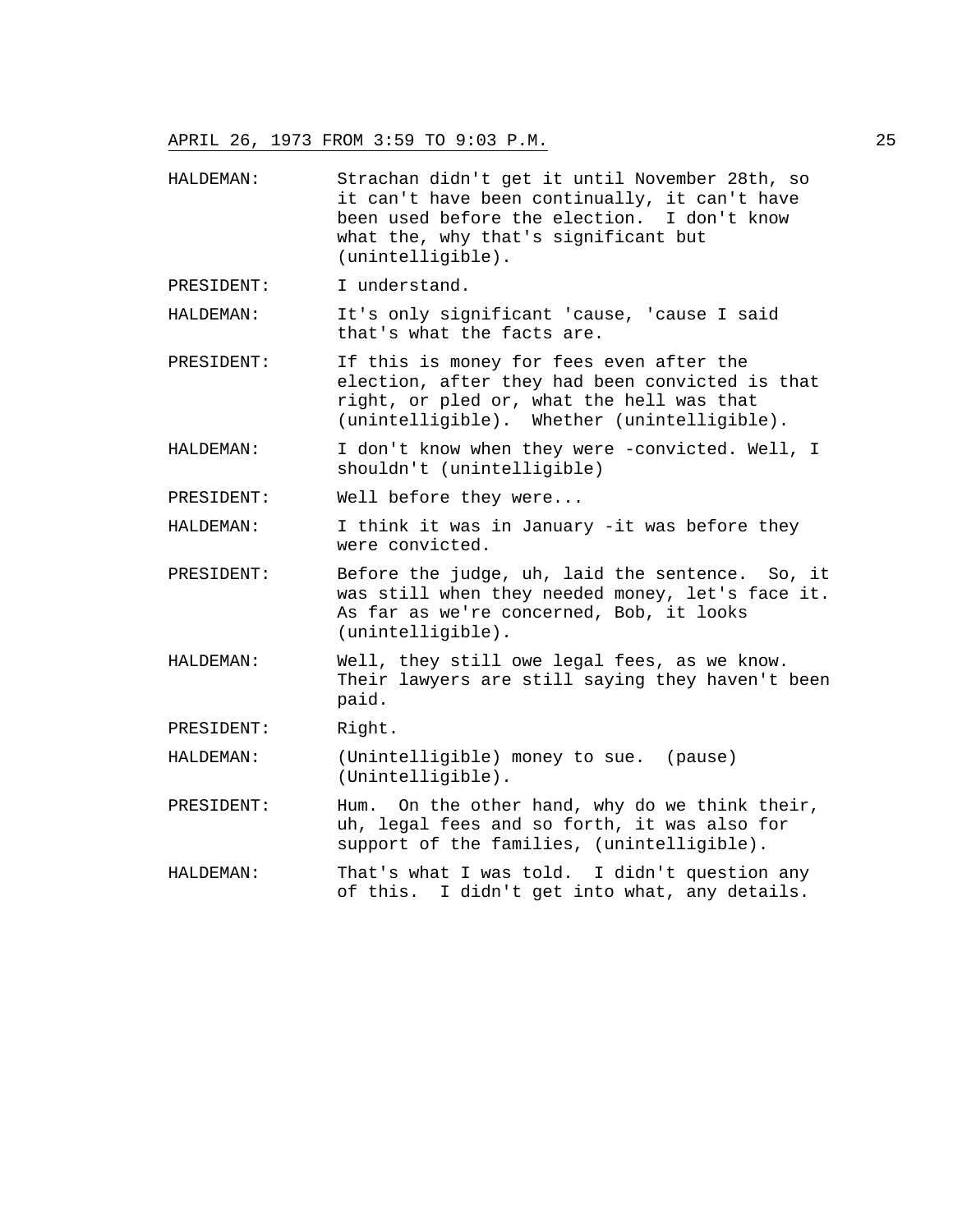PRESIDENT: Dean told you that?

- HALDEMAN: What he said is, "We've got to have money for these guys they're, they're raising cane about family support and their legal fees-about taking care of their families and their legal fees." Now, at that point, they were expecting to plead guilty and go to jail.
- PRESIDENT: Yeah. Right, right, right, right, right.
- HALDEMAN: Now see, the sentencing, the sentencing wasn't until March because that March 21st meeting was the sentencing, Hunt's sentencing was going to be on March 23rd. So this was long before that.
- PRESIDENT: The other part of your (unintelligible) Sirica thing (unintelligible). But if you talk to your lawyers about your furnishing of the money and so forth, uh, uh,,what is their, what is their latest, uh, uh, feeling as to what the hell your defense is on that point?
- HALDEMAN: Well, they don't feel I have, they don't feel I ne--, have a defense because they, I don't, they don't feel there's a charge.
- PRESIDENT: Conspiracy to (unintelligible).
- HALDEMAN: They can't make that.
- PRESIDENT: Why can't they make it?
- HALDEMAN: Because there's -be no way that I intend to (unintelligible).
- PRESIDENT: (Unintelligible) about his stating that (unintelligible) one of the lawyers (unintelligible).
- HALDEMAN: They feel I have (A),no motivation to keep him quiet and, (B),uh, no intent to.
- PRESIDENT: After the election, that's right. Why doesn't Strachan tell it all, why -you've been asking to get the God damn thing done, right?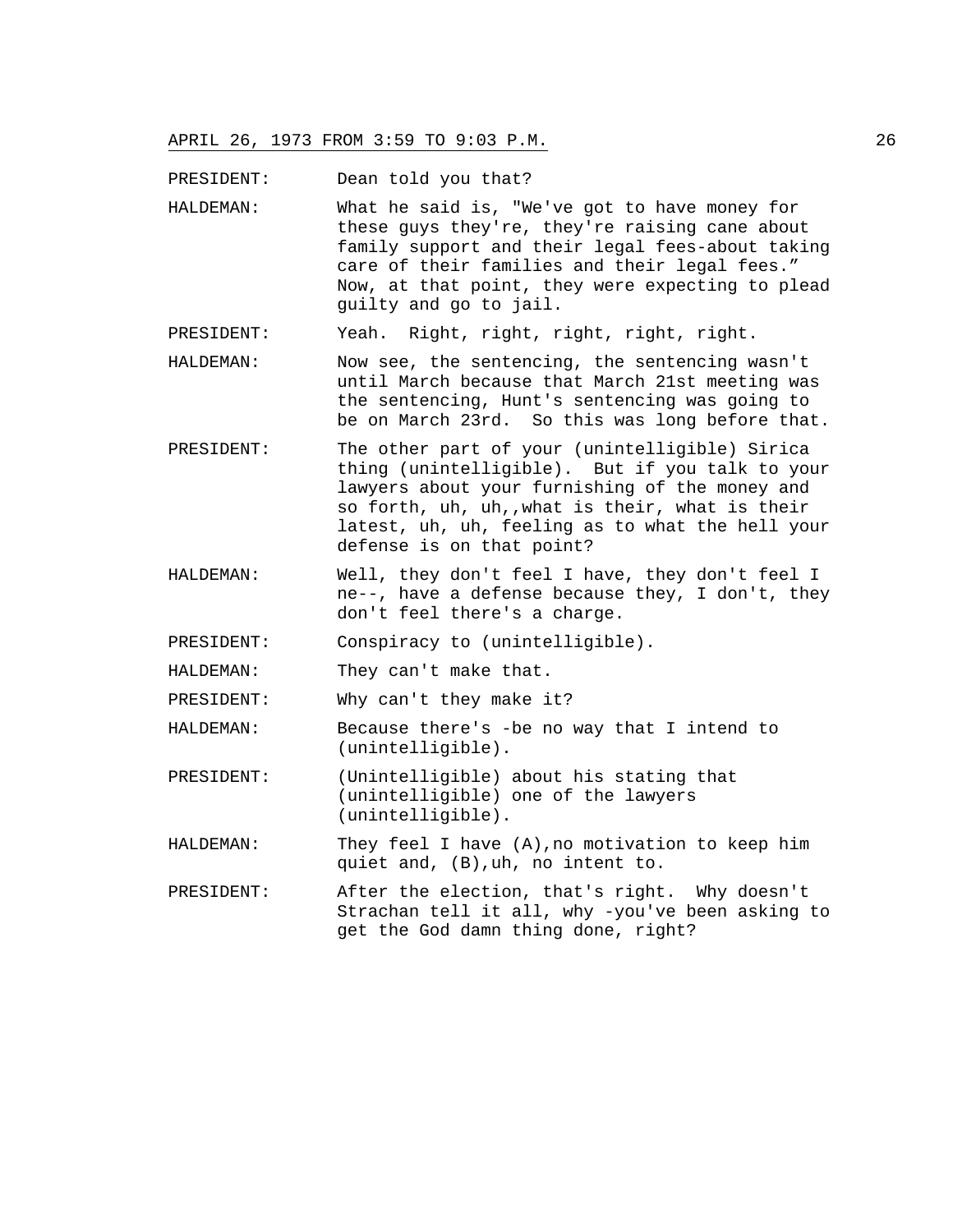HALDEMAN: I never intended he would plead guilty.

PRESIDENT: He hasn't pleaded guilty. But (unintelligible) and pleading guilty or the question is whether he'll talk.

HALDEMAN: Yeah and I, in the first place, I think, as far as I knew, there was no danger in their talk ing anyway. (Unintelligible).

PRESIDENT: No real, real (unintelligible).

- HALDEMAN: That's something incidental, but it's still a mystery to me. I don't -why we care if the Cubans talk. Unless it's about the National Security stuff about the other jobs we did.
- PRESIDENT: That's right.

HALDEMAN: Because...

- PRESIDENT: Well, that's what, quite a dif--, conversation differs, because it is foul. It was about the operation.
- HALDEMAN: (Unintelligible)...
- PRESIDENT: Things that we did and that's why we discussed it awhile.
- HALDEMAN: ...had to do with what he did at -not -had to do with what he did at the White House though, not what he did in, in, in...
- PRESIDENT: Right.
- HALDEMAN: ...in, in this case.
- PRESIDENT: That's right, not obstruction of justice.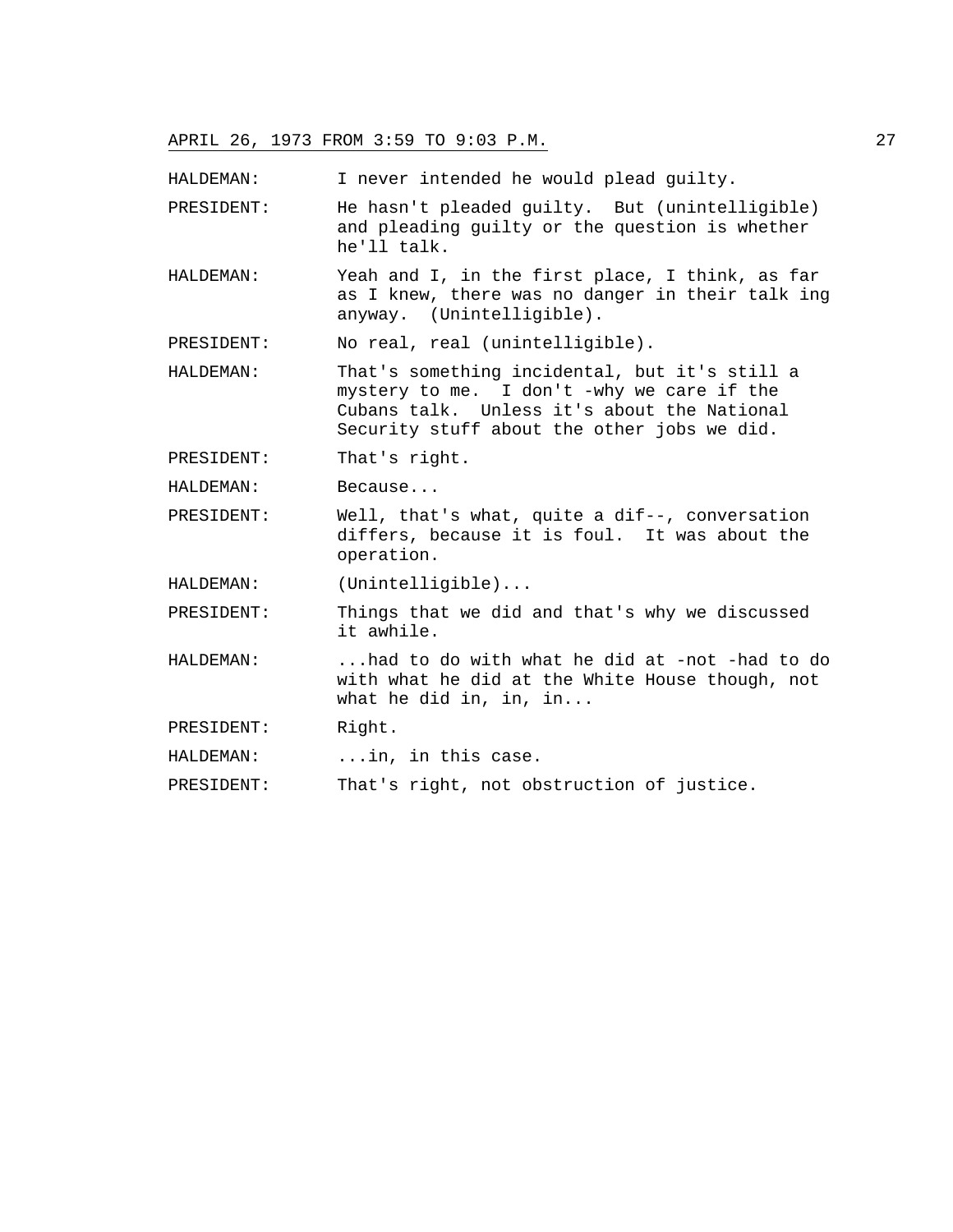- HALDEMAN: No 'cause if it was obstruction of justice, it was obstruction of justice on a charge not yet filed, which is not obstruction of justice. The charge that he had burglarized the Ellsberg.
- PRESIDENT: But even then, we didn't (unintelligible). Dean says, "Well I called Pappas and I told him about your other trump card." He naturally (unintelligible) lawyers all this obviously. Called, uh, Pappas.
- HALDEMAN: Well the other thing is that your dealing with the facts here. You're looking at...

PRESIDENT: Yeah.

HALDEMAN: ...actual things that were said. Dean will be dealing with how he wants to construe those facts and that may not come out exactly the same way. And Dean may be telling his lawyers and may be thinking in his own mind a lot worse than what really happened. What do you think the President instructed him to do in this sort of thing (unintelligible). He said we have to (unintelligible) out, all this sort of thing which is (unintelligible), he didn't. We've just explored segments and we get to the thing somewhere.

PRESIDENT: Where, where he pledged this to you?

- HALDEMAN: Where he puts it to us. I think then we may have to pull out this tape recording, and let'em hear it. Somebody like the Chief Justice or somebody, you know. Just, uh...
- PRESIDENT: It's better if you can give your recollection now, that's the important part. And then afterwards, afterwards Ehrlichman said "We will not, there's no dice (unintelligible)." Right, on that?

HALDEMAN: Yeah, I guess.

PRESIDENT: So he said, you, you did get...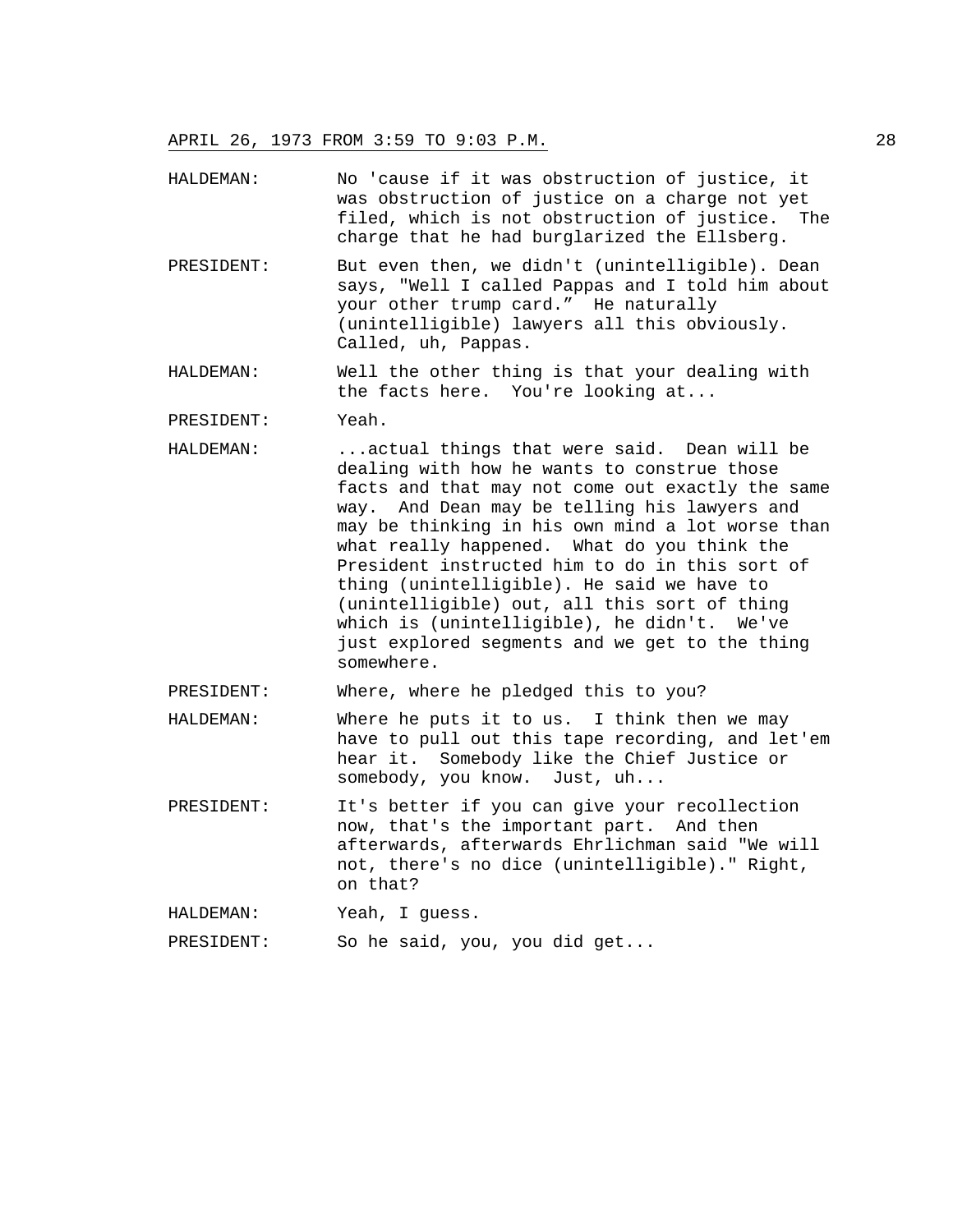HALDEMAN: Oh, yeah. Ehrlich--, Ehrlichman, Ehrlichman to me, what I heard on that from Ehrlichman's viewpoint was screw him.

PRESIDENT: Yeah.

HALDEMAN: Which surprised me, to be perfectly frank, because I though Ehrlichman would be concerned about it and he wasn't. He really cold cocked it to the extent that it surprised me very much and he checked with

REEL 2 BEGINS

Krogh who -see this refreshed me now. Dean thinks this thing here about Krogh being in terrible, you know really trouble. And Ehrlichman says, "f talked to Krogh and he doesn't think he's gonna be in trouble at all.

REEL 1 ENDS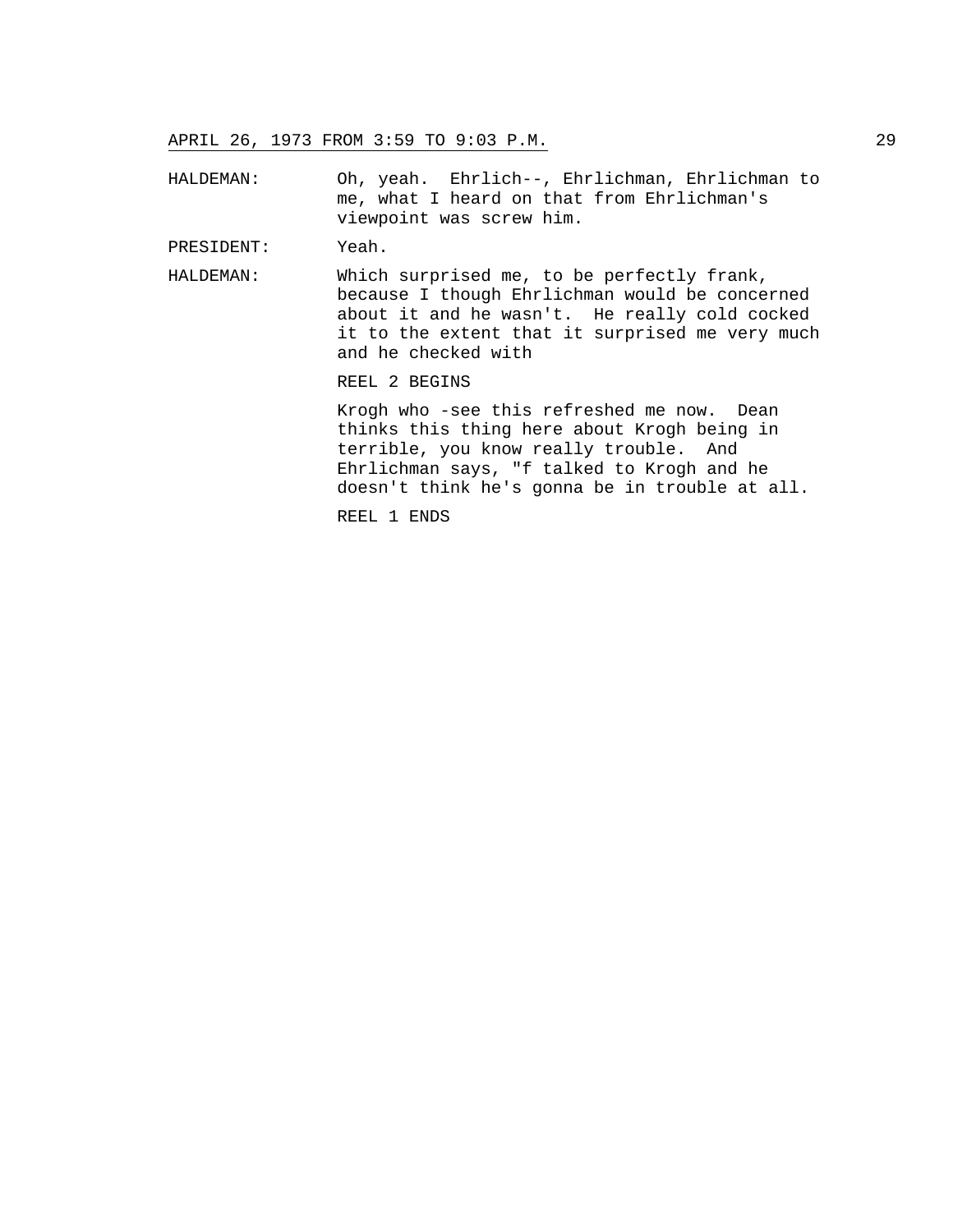| (CONT.) | And it's not -Dean was making Krogh as being |
|---------|----------------------------------------------|
|         | trembling with agony, crazy and all sorts of |
|         | things. Couldn't live with himself, hadn't   |
|         | slept a night.                               |

- PRESIDENT: Is this true, or, or what does (unintelligible) with Krogh?
- HALDEMAN: Well, Ehrlichman says, says Krogh has no problem. He said it then, he says it now. He talked with Krogh. Krogh's had two hours with 'em.

PRESIDENT: Glanzer?

HALDEMAN: No. I guess it was the Senate Committee.

PRESIDENT: (Unintelligible) very sad. This stuff doesn't involve the campaign does it? Does it involve the Watergate?

HALDEMAN: It involves National Security and the thing, it had to do with people totally unrelated to the campaign.

PRESIDENT: I think part of it, I understand.

HALDEMAN: Yeah.

- PRESIDENT: Yeah. Right.
- HALDEMAN: And that's true.

PRESIDENT: Absolutely true and we have it--God damn rights, we're gonna stick hard on that.

HALDEMAN: For that reason, maybe I just don't understand it, but I'm not at all sure that this whole Ellsberg thing coming out is bad.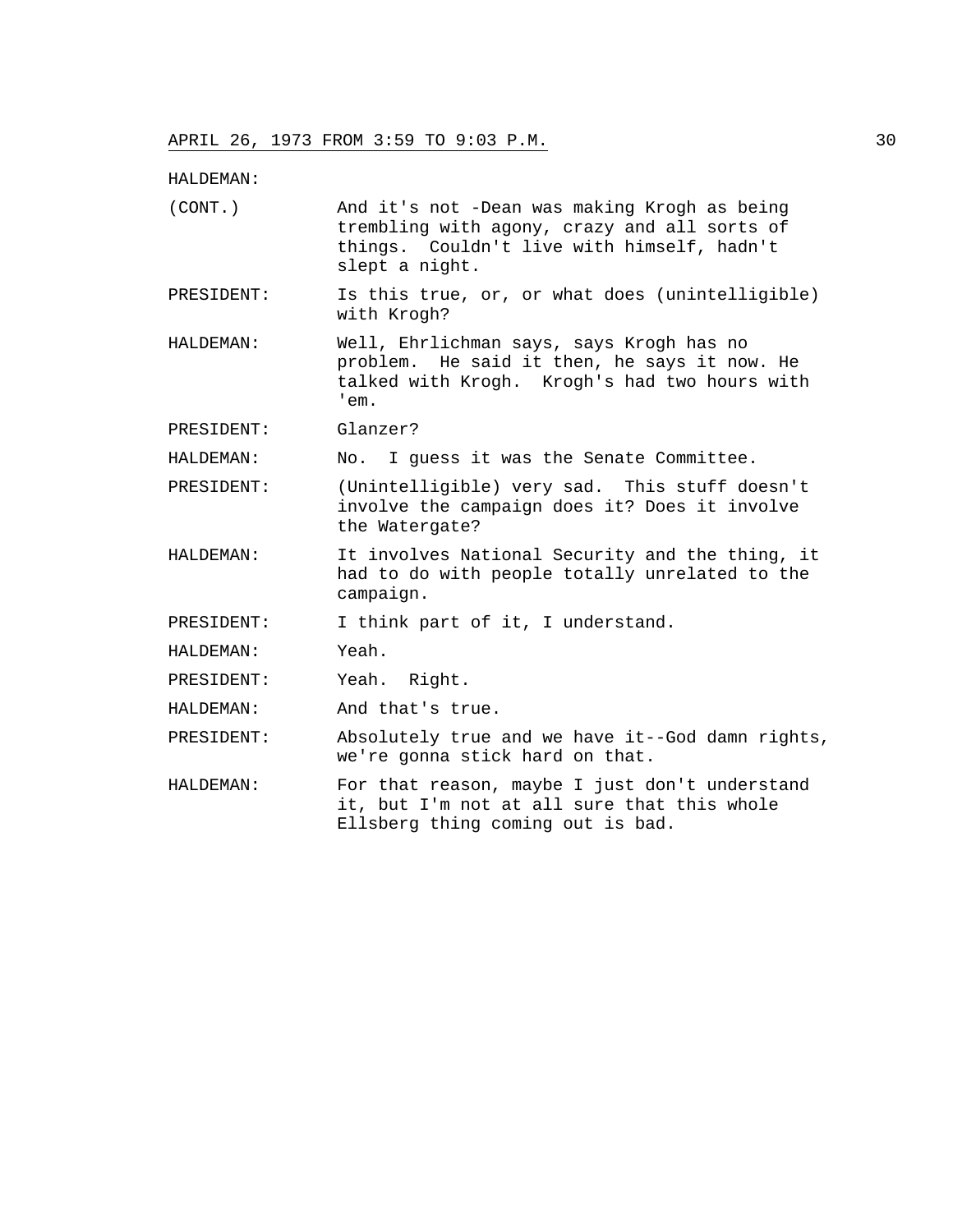- PRESIDENT: Why? (unintelligible) Kleindienst (unintelligible). Kleindienst a call. Attorney General Kleindienst please. Thank God you got this tape. Good this is something which this doesn't affect. Basically the tape is the kind of a talk that you, you really have down that the President ought to have licked the son-of-a bitch when he's trying to find out. Even though I didn't know he was a son-of-a-bitch. What the hell
- HALDEMAN: (Unintelligible) longer 'cause...
- PRESIDENT: ... what the hell...

HALDEMAN: ...(Unintelligible) this guy disentangled it himself. (Unintelligible)

- PRESIDENT: What the hell the facts were. What the facts were. We're talking about who was in. I had to find out about you and Ehrlichman. Dean felt he was letting it all out.
- HALDEMAN: And the thing that startled you is, and, and it did, clearly, was he said, "Some people may go to jail." You said, "Who?" And he said, "Well me to begin with."
- PRESIDENT: And I said--
- HALDEMAN: And that really jarred you. You said, "Oh, hell no." You, you can't (unintelligible). I mean clearly it was...
- PRESIDENT: Yeah.
- HALDEMAN: ...it was--you could, you could tell by listening to the tape, it, it startled, came as a blow to you.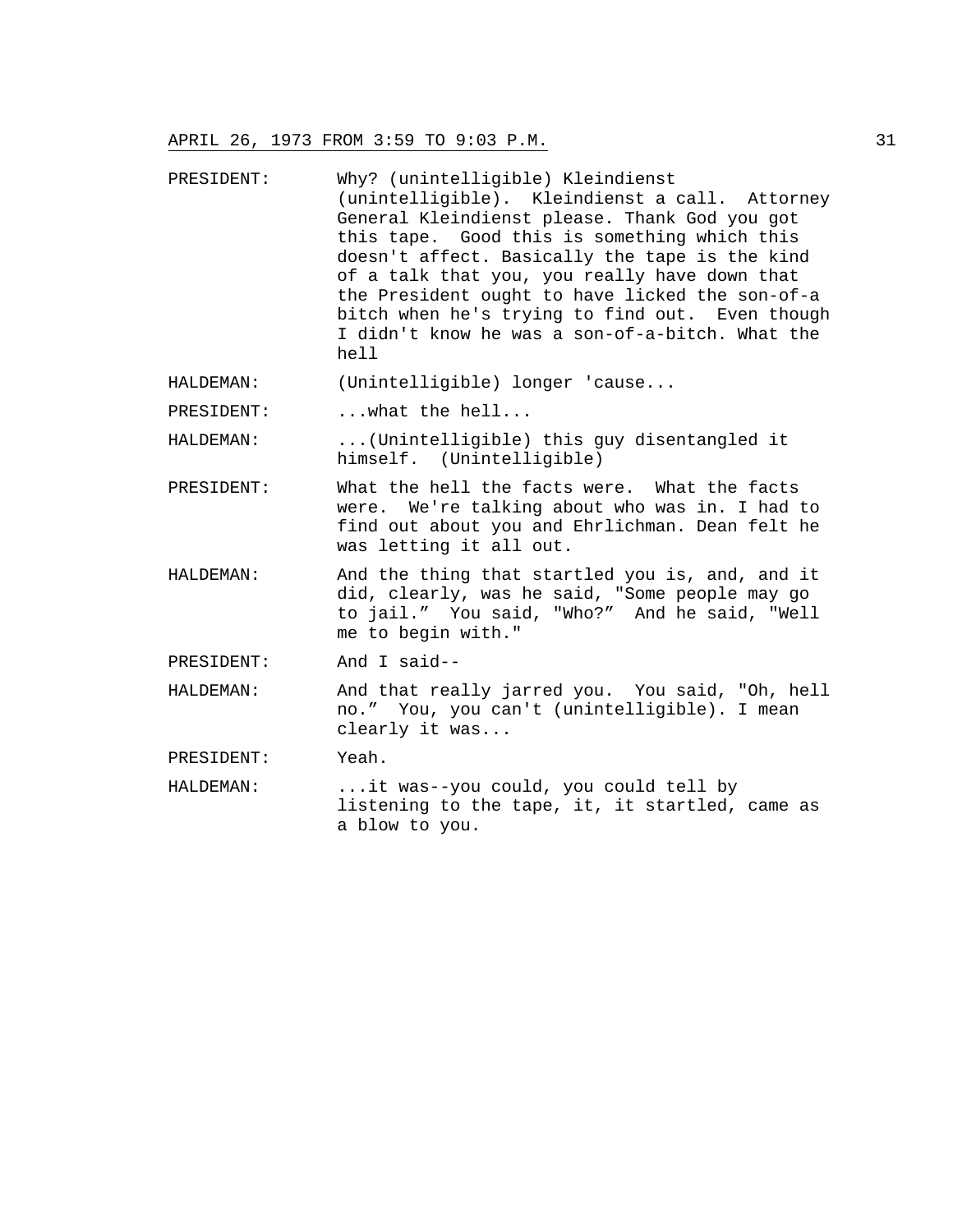PRESIDENT: Which means that he never told me before about this sort of thing.

- HALDEMAN: Dean never told you beforehand. Dean, as soon as he told you that, a thought process starts in your mind. "What the hell, you know, who am I dealing with here? What's going on." Because all--he was always talk--he was the dispassionate operator and you knew he was carrying some water on (unintelligible) keep Mitchell on, on, for example.
- PRESIDENT: And, and talking to all the, our White House people

HALDEMAN: But you didn't know he was in, in (unintelligible)

- PRESIDENT: ...and, and (unintelligible), and for carrying sitting in there, things and so forth. Getting the FBI reports, making reports to me. That was my (unintelligible). I didn't--when they talked about the load, I was not thinking basically, Bob, of the load taking care of defendants. He never told me that until this damn conversation was made—in February, I don't know.
- HALDEMAN: well, that isn't the load. That, that he was really carrying the load. He was carrying this, trying to keep the whole thing on track as he had all these people lying, uh, bouncing out with all sorts of different tales. (24 second pause)
- PRESIDENT: My God, he should have come to us earlier and said--some, some--But Dean, Dean, too, has told you and John, "What the hell, all we're doing here is protecting John Mitchell." Correct?
- HALDEMAN: We know that, too.
- PRESIDENT: But Bob, I think--we had several conversations on that point. Remember? In February, right.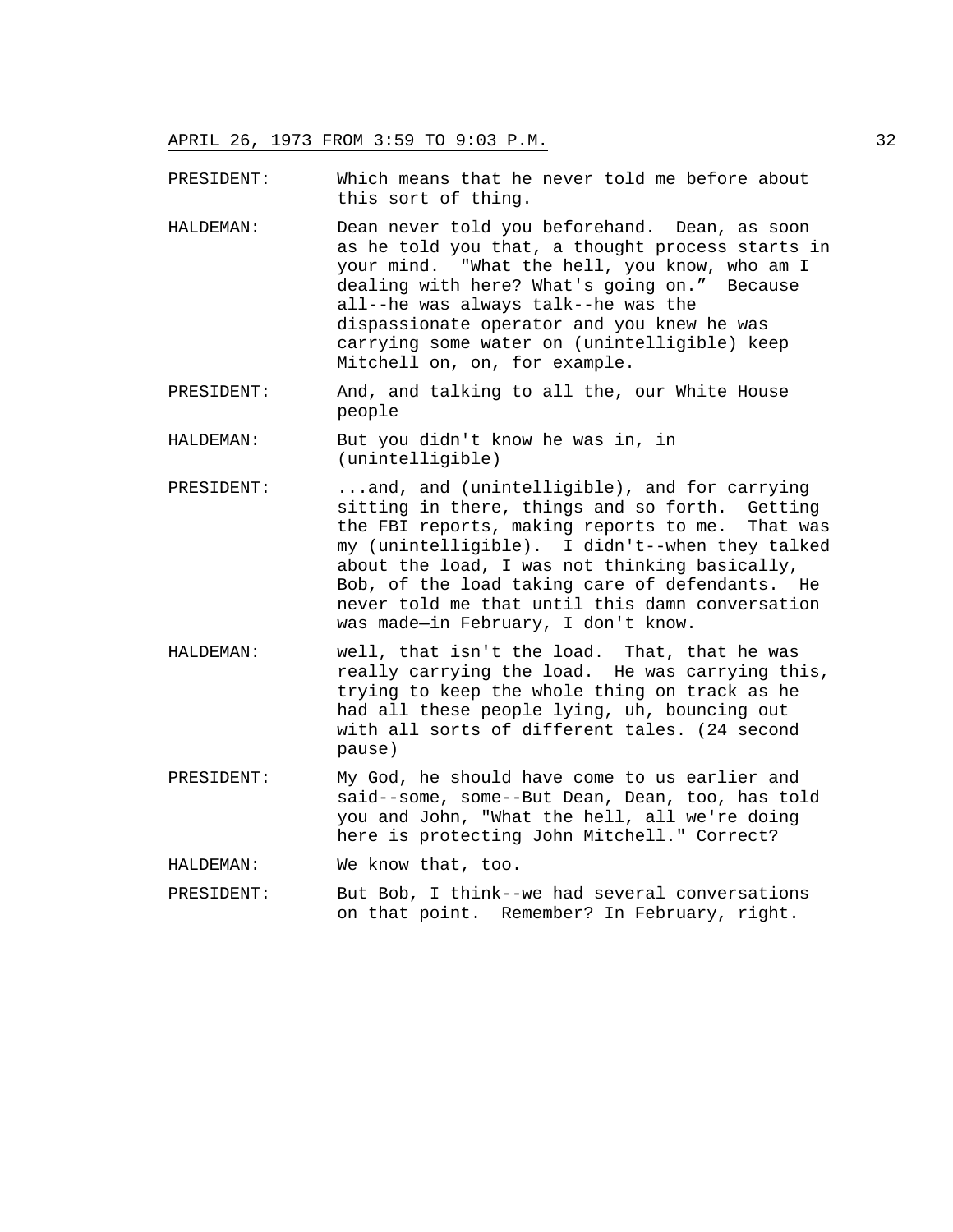PRESIDENT: You said, "This whole God-damned thing is

(CONT) about Mitchell. Why doesn't Mitchell get out?" And—

(Telephone Rings)

PRESIDENT: Hello. AG? Yeah, I said AG. Aren't you Attorney General? Right. I wanted to get, uh, Dick Byrd on, uh, the Colson matter. Oh, okay, boy. Um hum. Yeah, I probably, uh, thought you'd be there. Oh, uh. why did I give you a call, uh. Uh, yeah. (Unintelligible). Yeah. Um. Yeah. All I wanta know is procedure, you know. Let me say, it's six-of-one and half-a-dozen other, Dick, uh, uh, as far as I'm concerned. Let's get the God-damned thing hung out there. Yeah. That's right. That's right. Right, right, right. You do that, and we'll, uh, get the word. Fine. And as far as you're concerned, Dick, there's two possibilities. You, you can go on (unintelligible/**REMOVED**). Okay.

(Hangs up telephone)

- PRESIDENT: Hotter than hell. It was now, or after--the jury. What the hell. Comes down to bust the Ellsberg case. That ain't all bad either, is it?
- HALDEMAN: You know, it, it'd be nice if they could convict 'em. (Unintelligible) see if they're gonna get a conviction, otherwise it'd be too bad (unintelligible).

PRESIDENT: Who's gonna talk if it didn't work?

HALDEMAN: Well, if it wasn't in connection with the legal case, it was in connection with the National Security problems here.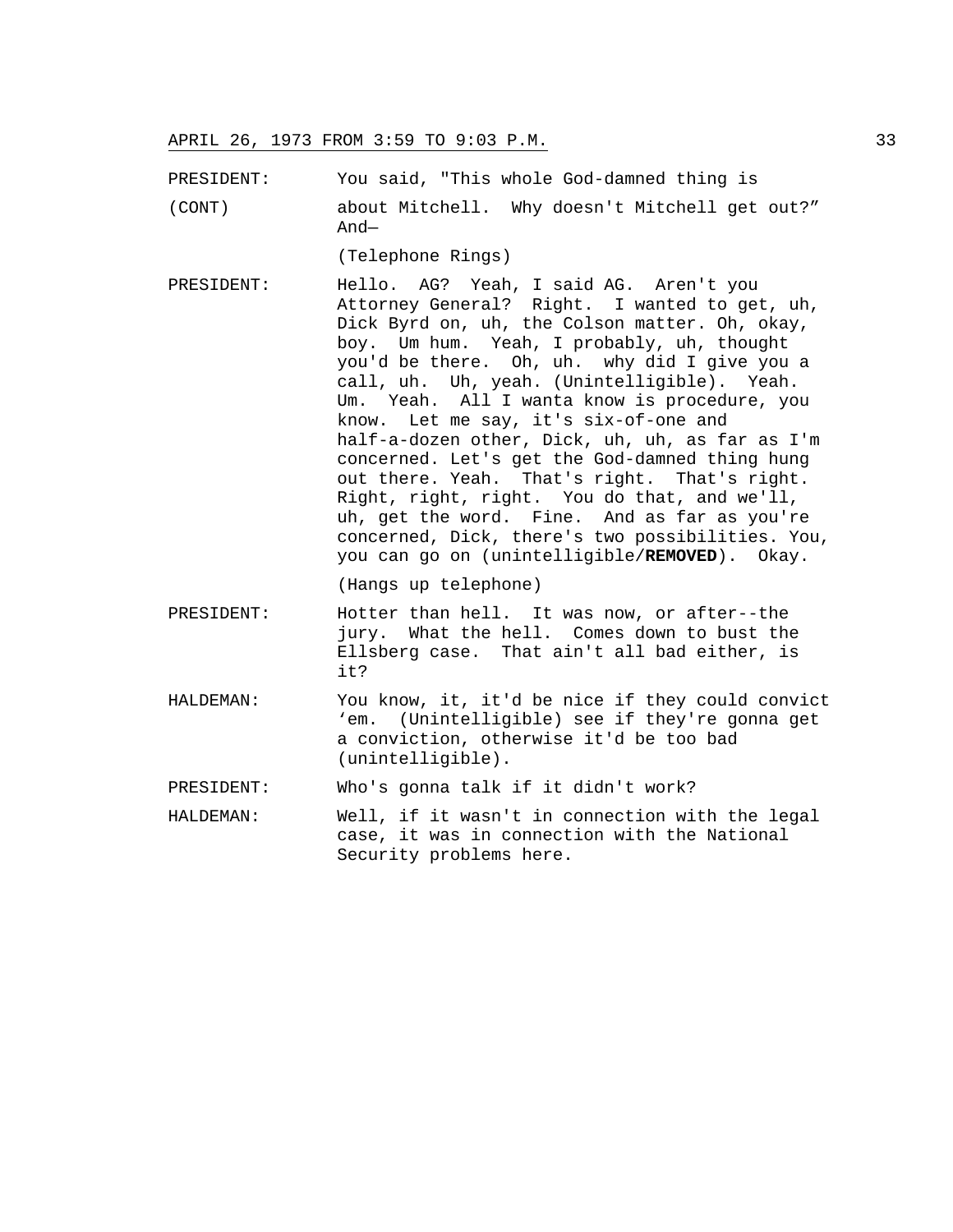PRESIDENT: I, I (unintelligible) wondering why (unintelligible) Ellsberg's psychiatrist trying to stick it. You-- HALDEMAN: I can't figure that either. Some of this stuff in just PRESIDENT: Bizarre. HALDEMAN: ...completely beyond belief. PRESIDENT: Trying to discredit Ellsberg. HALDEMAN: Dean also talks in here about a second story job at Brookings. PRESIDENT: But they didn't do it. HALDEMAN: which they didn't do. It's uh PRESIDENT: Yeah. And something in Georgetown, which they didn't do. HALDEMAN: (Unintelligible). PRESIDENT: I think Ehrlichman told me that. HALDEMAN: Is that right? PRESIDENT: Ehrlichman tells me (unintelligible/**REMOVED**). (24 second pause) PRESIDENT: Well, whatever Hunt says, could say-certainly there's no motivation for him. Given immunity (unintelligible) say what he did for the National Security people. That, that, uh, say (unintelligible/**REMOVED**). HALDEMAN: He does in terms of whether or not (unintelligible) is paid or not-- PRESIDENT: That, we really don't know. And that's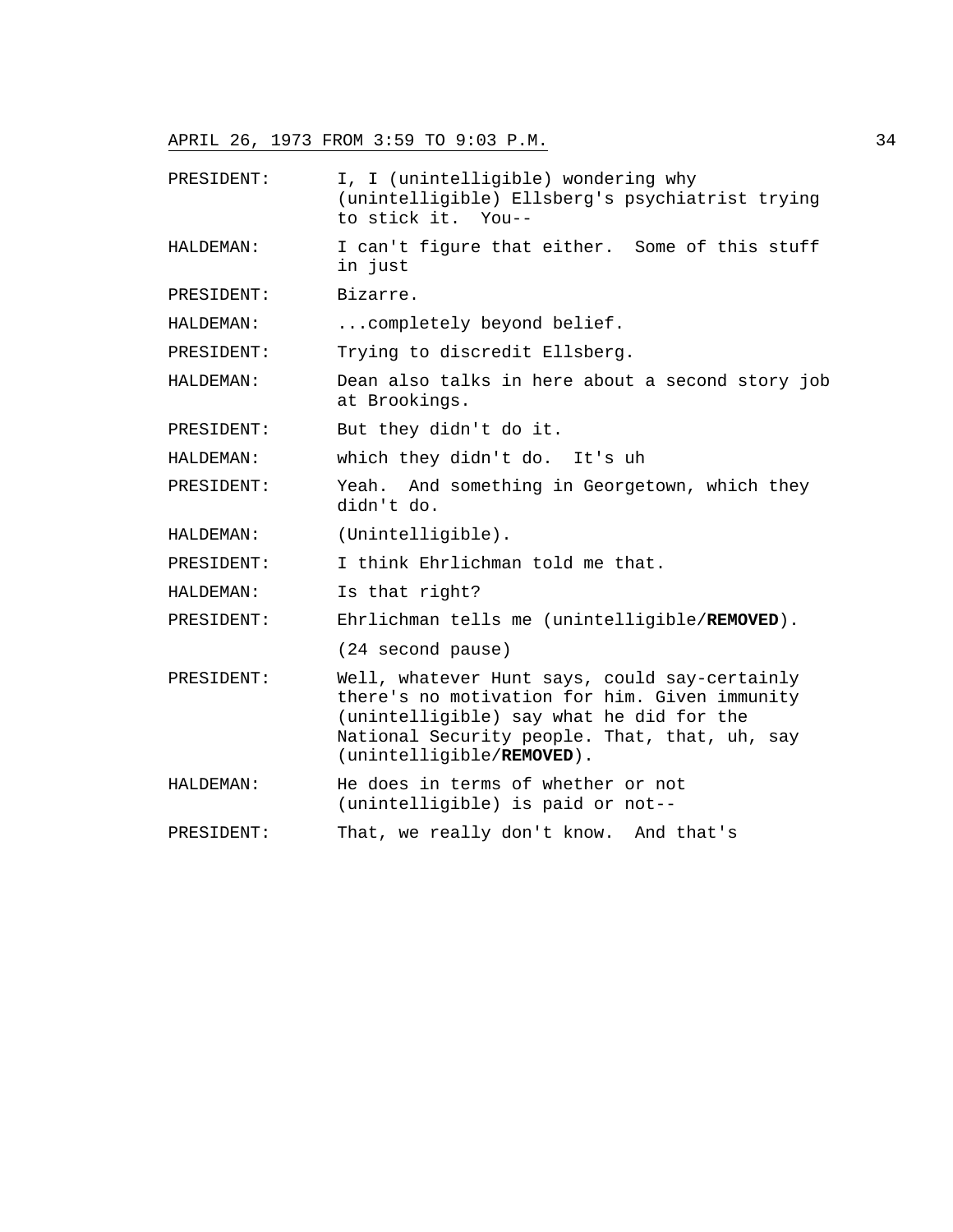PRESIDENT

| (CONT. ) | a curious thing that Dean got in there about the |  |  |  |
|----------|--------------------------------------------------|--|--|--|
|          | Greek-bearing case. He said he called Mitchell   |  |  |  |
|          | and Martha was there.                            |  |  |  |

- HALDEMAN: He said Martha obviously had picked up the other line, so he talked in code. I remember this.
- PRESIDENT: And he said-
- HALDEMAN: I had forgotten.

PRESIDENT: I had forgotten.

HALDEMAN: When I heard the tape (unintelligible) completely.

- PRESIDENT: And he said, uh, and he, and he, he said to John, he said, uh, "the Greek," which (unintelligible) Pappas.
- HALDEMAN: "Did you talk to the Greek?" John said, "Yes." He said, "Is the Greek bearing gifts?" "I'll call you on that tomorrow."
- PRESIDENT: Oh.
	- (Pause)
- PRESIDENT: Dean can charge--

HALDEMAN: It's so weird, you know. Stuff...

PRESIDENT: Dean-

HALDEMAN: ...you didn't understand that. You didn't understand at the time, too.

PRESIDENT: Yeah.

HALDEMAN: Who was doing what.

PRESIDENT: Dean can charge for his part in our conversation here that, uh, I knew that Pappas (unintelligible/**REMOVED**).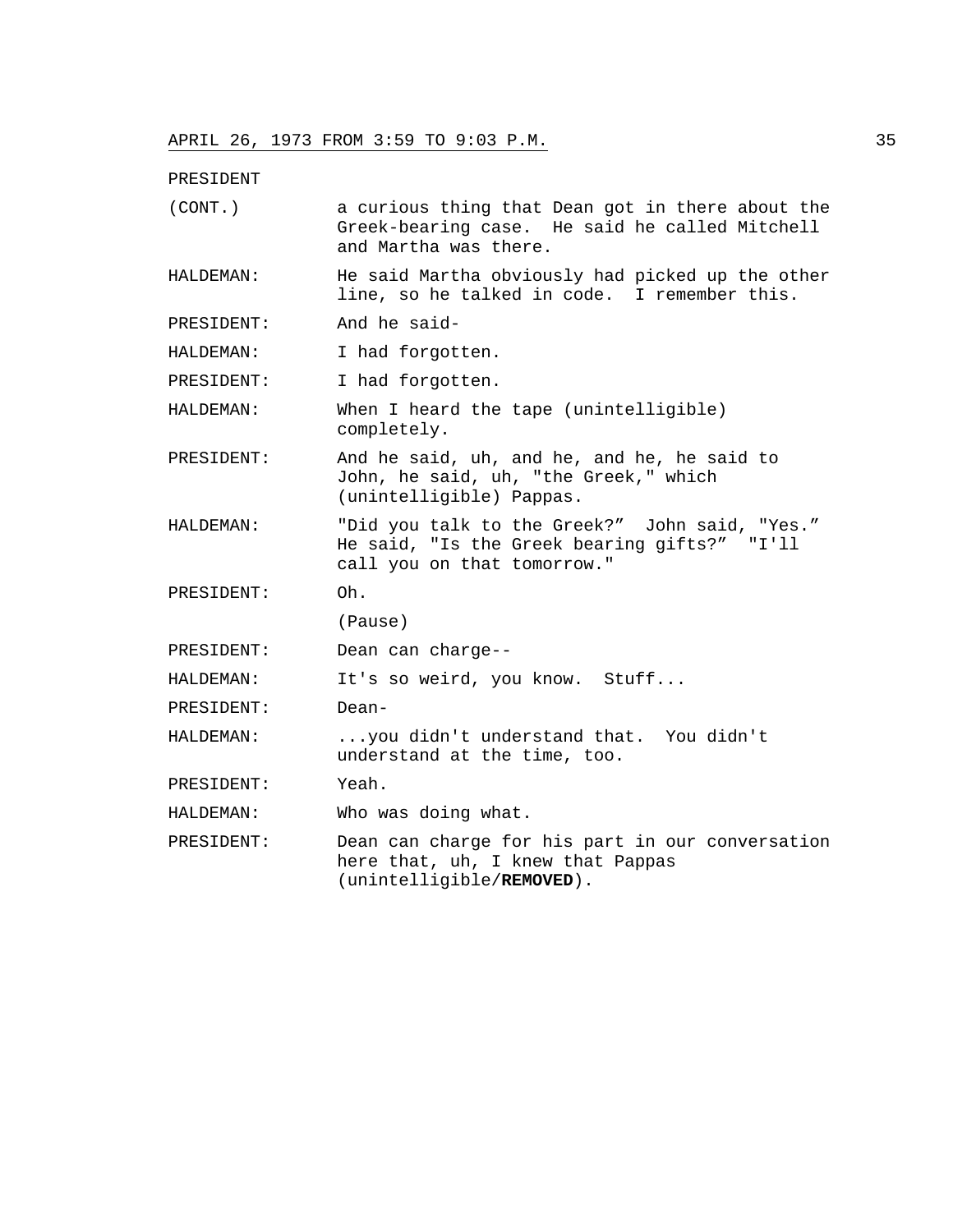APRIL 26, 1973 FROM 3:59 TO 9:03 P.M. 36 2010 12:03 P.M. 36

HALDEMAN: Well, you can charge it. Sure, you can charge it all you want.

PRESIDENT: What would your answer be?

- HALDEMAN: It would be that he, he told you that Mitchell had been in contact with Pappas. You had no idea what the hell it's about. He didn't tell you.
- PRESIDENT: Never discussed it.
- HALDEMAN: But again, you, you were running out this thing, this string, where did it go.
- PRESIDENT: I heard it all on that one day. Well, in retrospect, he hadn't done many things right in this instance, but, uh, I do think that, (unintelligible/**REMOVED**).
- HALDEMAN: Yeah.
- PRESIDENT: Yeah.
- HALDEMAN: Yeah.

PRESIDENT: I can't believe (unintelligible) that on March 21st (unintelligible). Well, don't you agree?

HALDEMAN: oh, yeah.

- (21 second pause)
- HALDEMAN: Of course it may be hard to answer at some point, why didn't you bring in a special prosecutor into the White House and the special investigator--or into the (unintelligible) special prosecutor. Why did you keep it to all the people who were there?
- PRESIDENT: Why didn't I or why didn't I?

HALDEMAN: Well, why didn't you?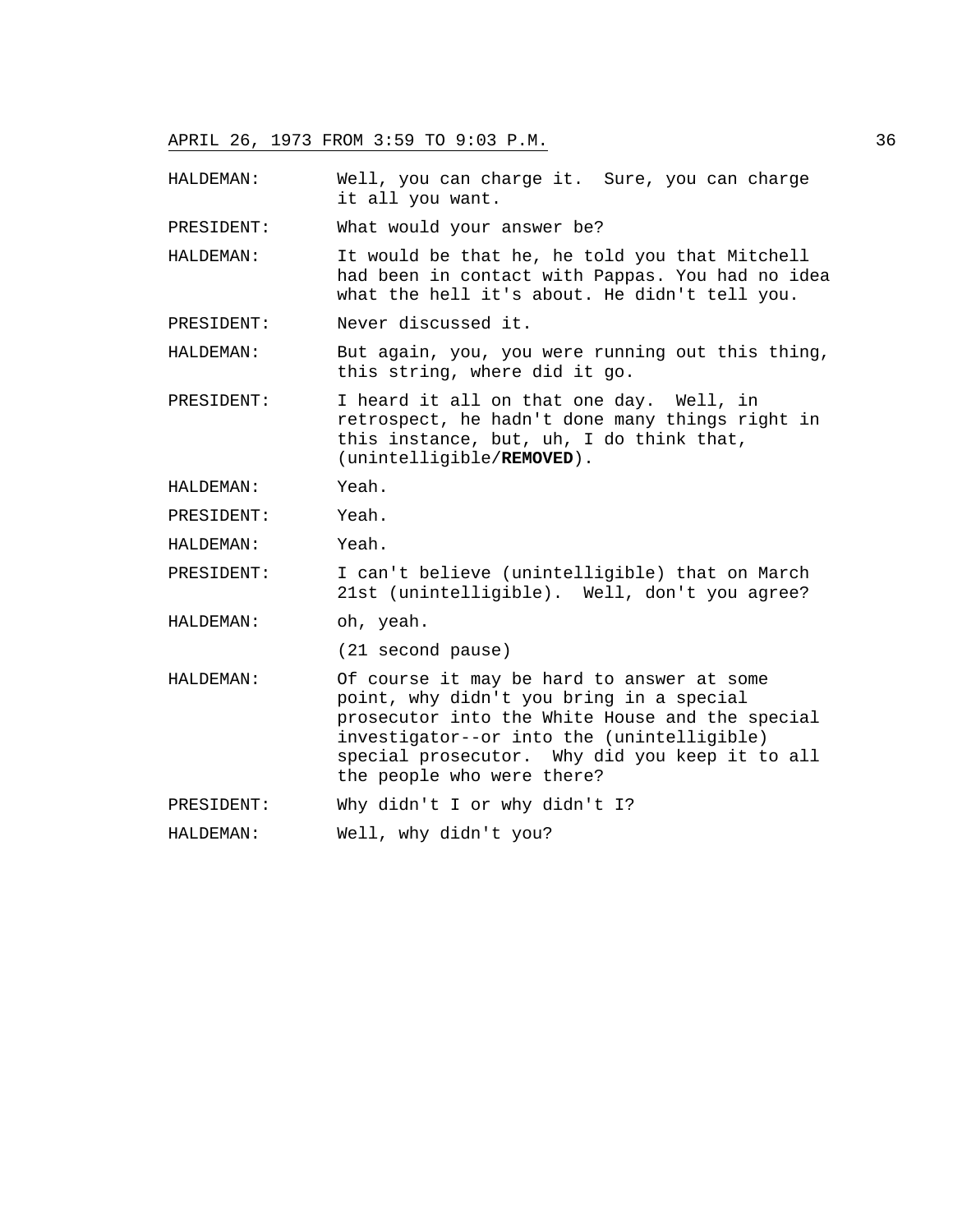- PRESIDENT: I discussed it with people. They, uh, uh,--Kleindienst of course suggested the special prosecutor. (Unintelligible). But I discussed it and, uh, did not bring in a special prosecutor because the prosecuting team satisfied me that they were doing their job. Uh. it'd take months for them to get, you know, uh, to where--
- HALDEMAN: Get at them.
- PRESIDENT: Right. In other words, I had faith in the prosecuting team. That's really--that is the reason, as you know.
- HALDEMAN: Yeah.

PRESIDENT: Sure, you could say why didn't I appoint a commission?

- HALDEMAN: That was as of the, uh, fourt--15th of Mar--of April.
- PRESIDENT: Dean didn't recommend a special prosecutor.
- HALDEMAN: No.
- PRESIDENT: See.
- HALDEMAN: well, yeah, there was some discussion of the special prosecutor. How (unintelligible)--
- PRESIDENT: How? No.

HALDEMAN: You were just, you were considering various alternatives.

PRESIDENT: Right. I considered the special prosecutor. I considered the Presidential commission. I considered, you know, three judges, so forth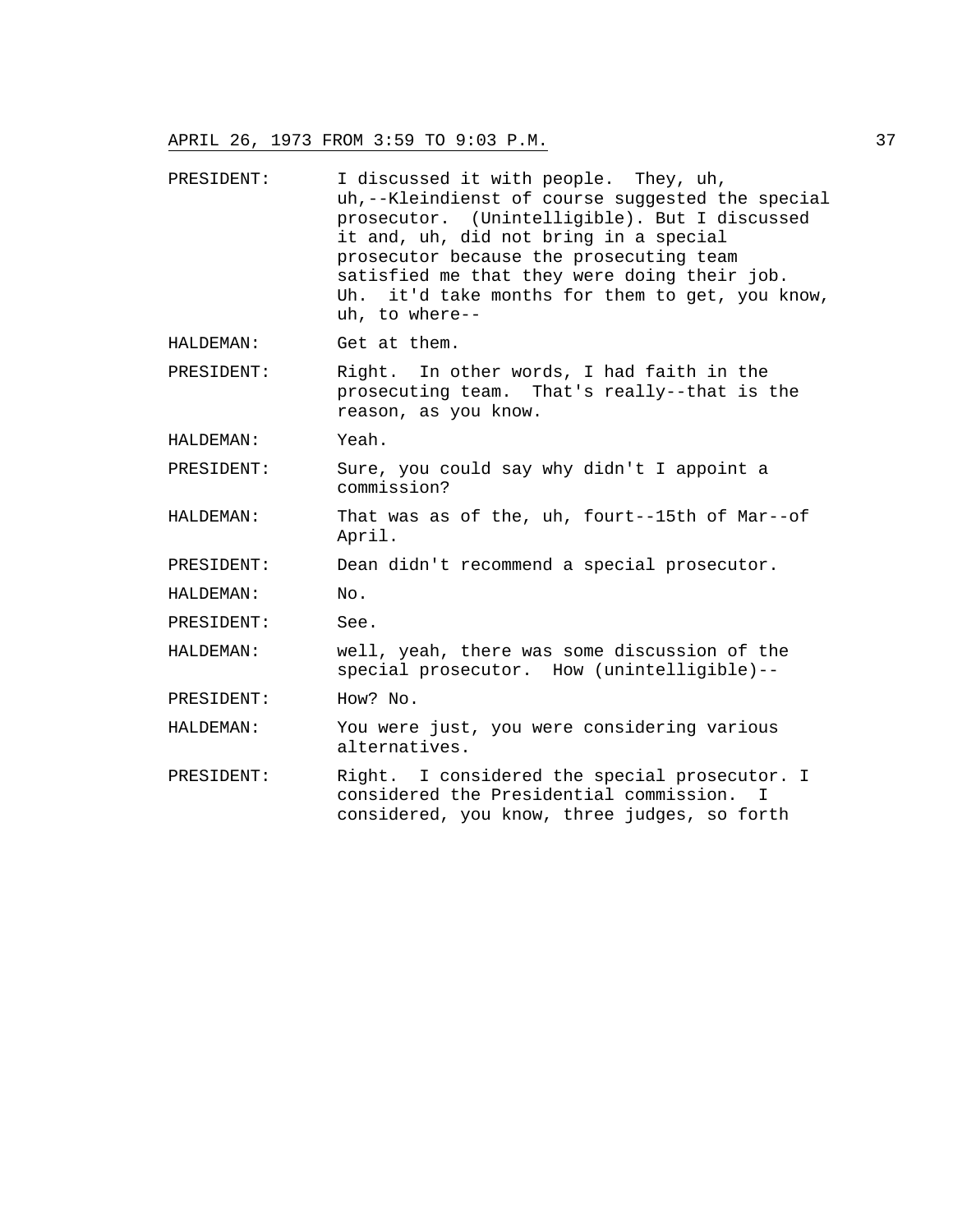PRESIDENT

- (CONT.) and so on. And,, uh, I decided against it due to the fact that I satisfied myself that the dist--that the so-and-so was doing, doing the job and, uh, course on the, uh...
- HALDEMAN: That's it--you prob--well, see how they're going to undermine that though by

# PRESIDENT: **RESTRICTED-"D"**

HALDEMAN:

PRESIDENT: Let me put it this way, Bob, the special prosecutor can, will wash away by terms of what the Grand Jury does know when they indict a former Attorney General of the United States, God damn it. That shows that we're investi--that this Administration's not covering up any longer. You know what I mean. And that the prosecution did its job.

HALDEMAN: Right.

PRESIDENT: Sure, you can second guess that, too, all the way through, but I, I, I, listen I again, I was relying on Dean. I was frankly relying on Ehrlichman, too. You know, both of them recommended it. Dean didn't want me to have a special prosecutor, did he?

HALDEMAN: I don't think so.

PRESIDENT: Well.

HALDEMAN: I think he was in control. He got--he didn't want a special grand jury (unintelligible) a second grand jury either. (Unintelligible).

PRESIDENT: Right.

HALDEMAN: (Unintelligible) Cancer at the heart of the Presidency. I remember when he did spell it out and what to do about it.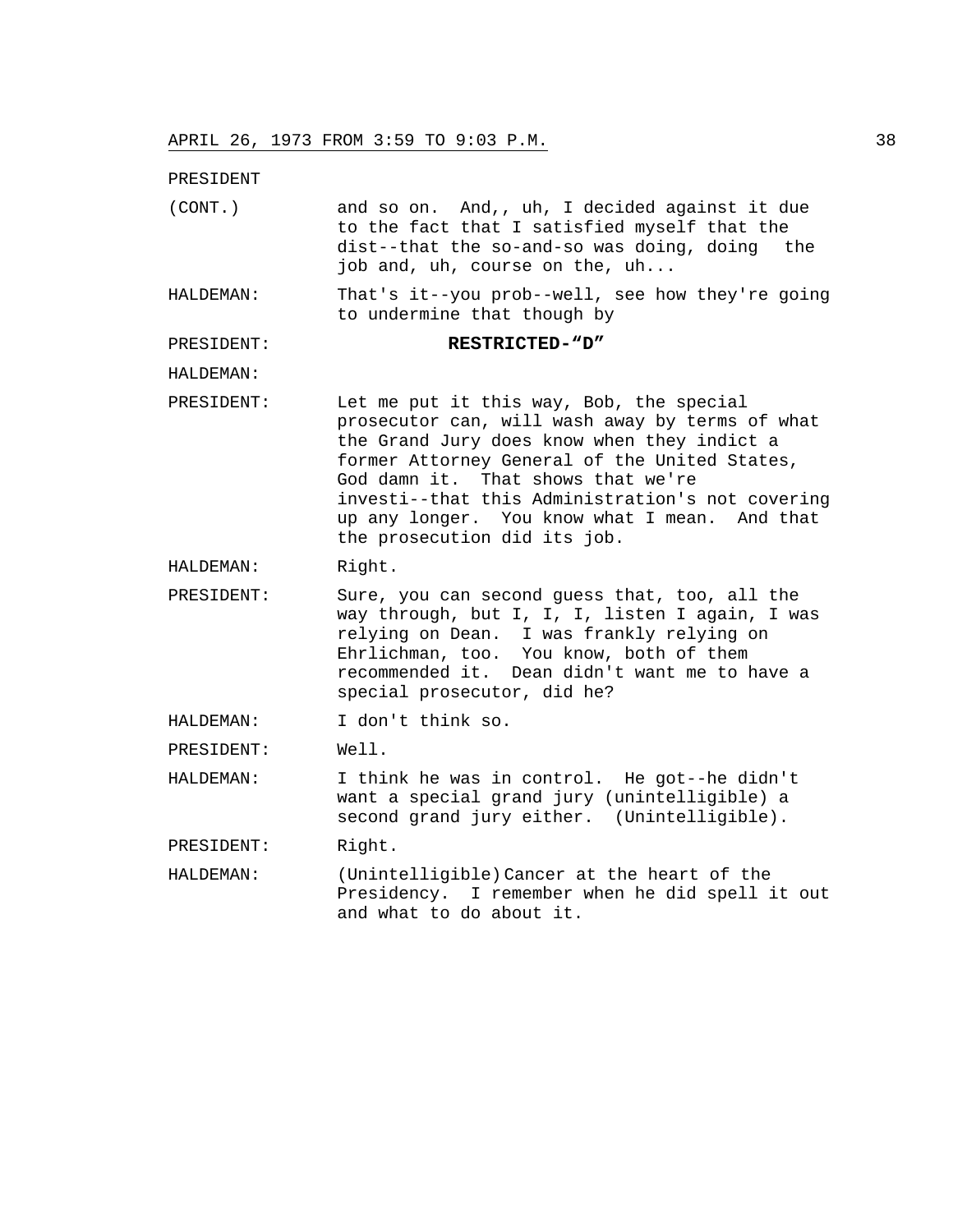- PRESIDENT: Well, look at it from his standpoint. He did play a, a game, trivia, diabolical, so forth and so on, but he did it 'cause he thought it was necessary. Everbody (unintelligible). He didn't want Mitchell indicted. He didn't want this whole thing, you know, the, splattered all ov ' er, and then he finally came in to see me. He, himself made a command decision on the 21st of March and told me what the hell the point was. And I said, "Oh. go up and try to write it up." When he got up there, he couldn't write it up, but he did do that, but by God I have to look after myself. He went to the lawyers. They told the, told the Grand Jury.
- HALDEMAN: The longer he worked on it up at Camp David, the more he became convinced he's got to get himself a lawyer. That's clear. You know why people kept the secrets from you? (Unintelligible) it was clear he had -he was trying to use cover-up while getting himself a lawyer, he, he gave you criminal legal advice.
- PRESIDENT: He did what?
- HALDEMAN: He could get -he kept saying you need a criminal lawyer
- PRESIDENT: Yeah.
- HALDEMAN: ... to advise on what's involved. He said, "The President can't hire one 'cause that'll look bad. I could hire one and the President heed his advice."
- PRESIDENT: Didn't Dean, at one time, give us an analysis of the law with regard to uh (Pause)
- PRESIDENT: (Unintelligible).
- HALDEMAN: (Unintelligible),
- PRESIDENT: I, I, I kept coming to that. Maybe T came to that before the 21st.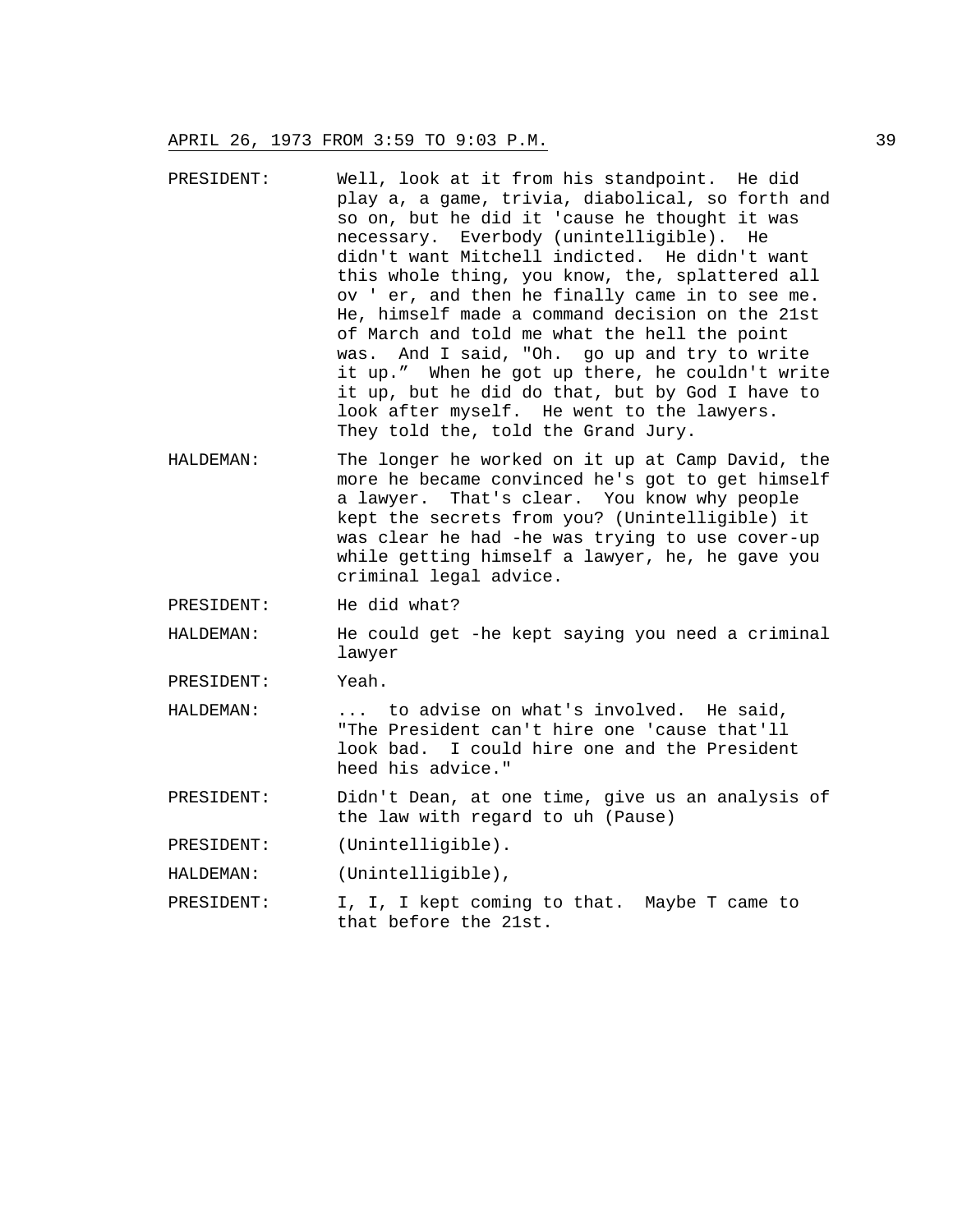- HALDEMAN: You see, he did more about what was done than I did. Much more than you did. And was answering from a criminal viewpoint of his office, rather than the viewpoint of, of (unintelligible).
- PRESIDENT: I think we've got to assume that, thatI-well, we've gotta check this fact, that, uh, that Dean must have discussed with us, Bob, Dean or somebody--before the 21st of March, payments to the defendants, and basically the 350 and all that. You know...
- HALDEMAN: I don't think so.

PRESIDENT: Obstruction of Justice and so forth.

- HALDEMAN: I don't think so. I can, I can go back to it and find out.
- PRESIDENT: No. We will some day, maybe.
- HALDEMAN: Twelve hours of listening to be worked on.
- PRESIDENT: (Unintelligible)
- HALDEMAN: I don't think, I don't
- PRESIDENT: I don't think it's gonna make a hell of a lot of difference.
- HALDEMAN: All that time you were listening to damn Dean. With him, it was a different

PRESIDENT: There were different things to, uh

- HALDEMAN: You were--Why don't you get a quick report from him or something. February 27th.
- PRESIDENT: Very--that's, uh, the first time it happened.
- HALDEMAN: Yeah.

(Pause)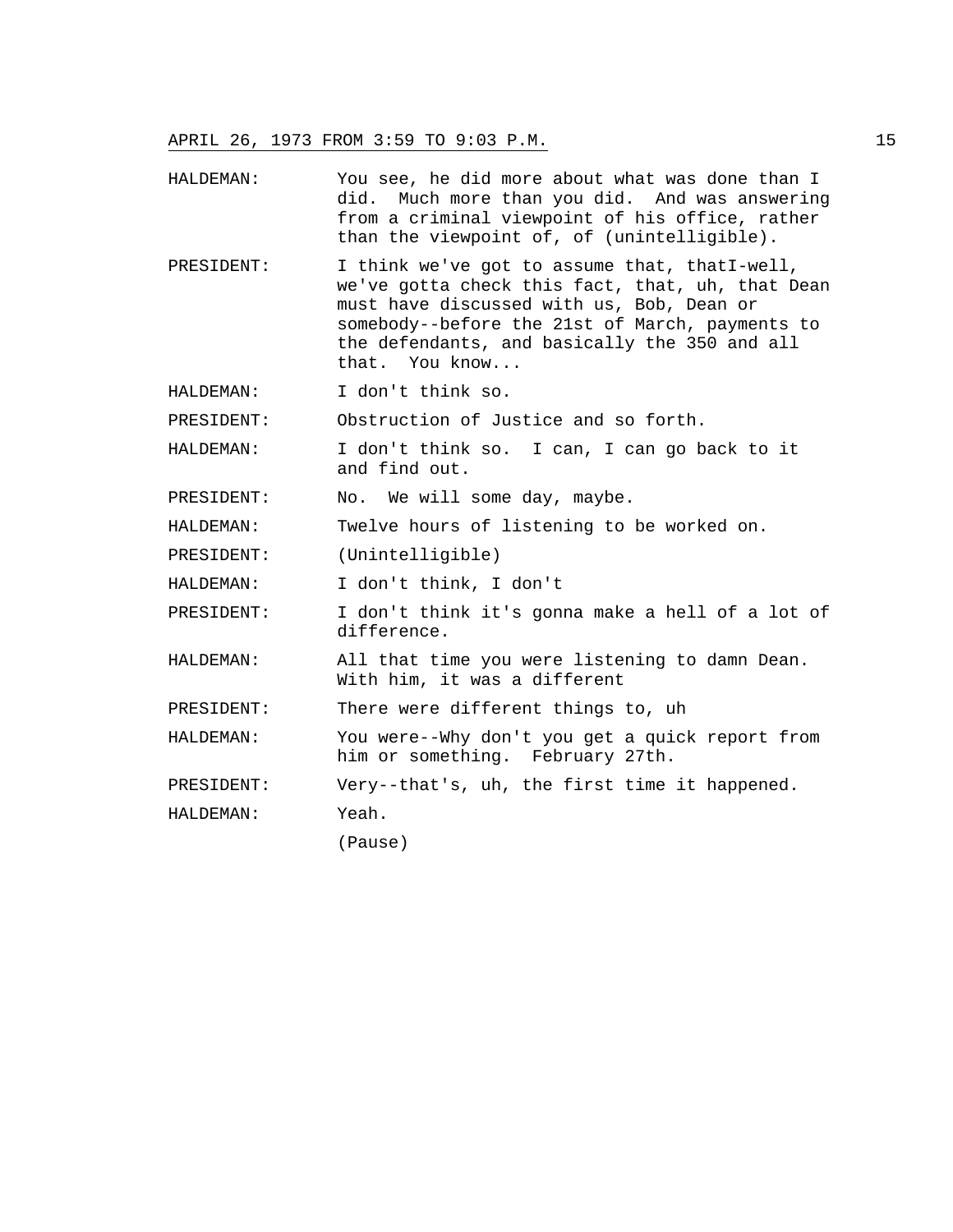PRESIDENT: That is, that's when I told Ehrlichman I needed to, uh, get the hell out of this thing.

(Pause)

- HALDEMAN: Well, somewhere there in early March, it was early March, you jumped up--you told me several times, "Tell Colson not to deal with Ehrlichman or me, or with you on the Watergate thing. Go to Dean," Dean was handling
- PRESIDENT: Correct.

HALDEMAN: ... Watergate. Then you got to the thing when you sort of had a daily report from him.

PRESIDENT: (Unintelligible).

HALDEMAN: Ten in the morning for about--in the morning for half an hour, popping in for five, ten minutes, couple times during the day. (Pause)

- PRESIDENT: Well, I think probably, and my guess is that when the McCord thing broke, particularly with the defendants, I must have asked Dean at that time. I must have, about what about (unintelligible). But he never told me, though, in my, my recollection. My recollection is totally blank. You know. The problem I've got is the same problem you've got. I just got too many other things on my mind, Bob, and T don't remember. McCord, uh, when was it McCord talked (unintelligible/**REMOVED**). I was in Florida. I know that.
- HALDEMAN: You were in Florida when the, McCord talked.
- PRESIDENT: Definitely. 'Cause Ehrlichman called and I told him that. So whatever (unintelligible) I was in Florida.

HALDEMAN: Must have been after this.

PRESIDENT: (Unintelligible).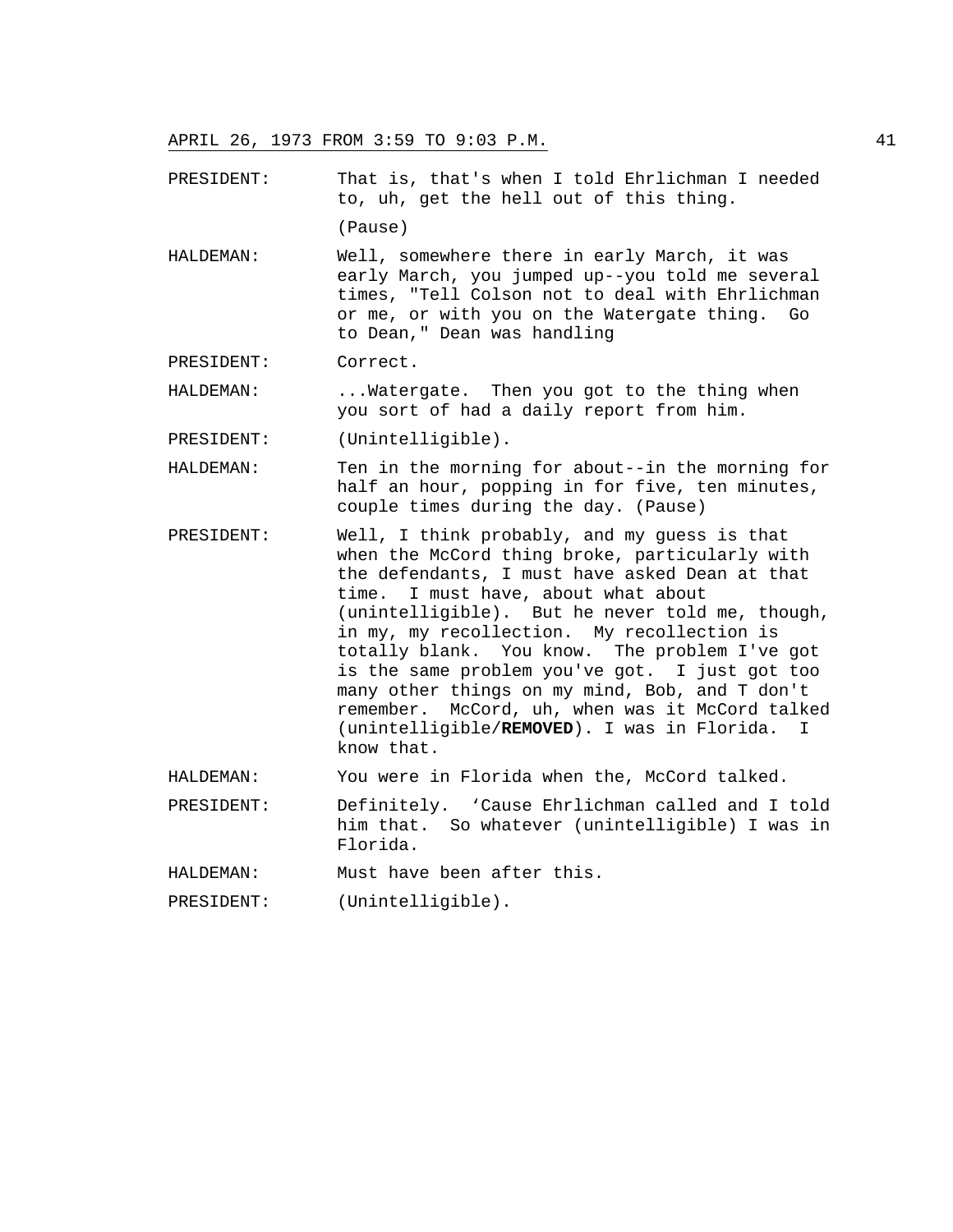- HALDEMAN: No, must have been after this meeting with Dean. McCord talked to on the day of the sentencing, didn't he? Sure. Remember he sent a letter and, uh, that, yeah, uh, so it was that weekend. It was the 23rd. And Dean went up to Camp David to--and you were in Florida.
- PRESIDENT: Well, Dean charged, uh, McCord charged Dean.
- HALDEMAN: Did McCord charge?
- PRESIDENT: Dean went to Camp David. Somebody charged him. Pat Gray charged him of being a liar. That was, uh...
- HALDEMAN: McCord's sentencing was about the same time. He was, he, he, he, charged him of being a liar on the 22nd because it was while we were sitting here. We got the--while we were in our other meeting. We got a wire paper. Someone brought a wire paper saying he was...
- PRESIDENT: That Mitchell.
- HALDEMAN: Yeah. And you called Kleindienst while we were in here.
- PRESIDENT: (Unintelligible).

HALDEMAN: That wasn't about the wire thing, that was about the, uh, uh, Dean with Ervin.

- PRESIDENT: Yeah.
- HALDEMAN: Dean with Ervin. See, we were still on--the main subject was (unintelligible)...
- PRESIDENT: ...The main subject was not frankly it was, it was Bittman. Well, hell, a little scrap all the time.

HALDEMAN: It wasn't at all.

PRESIDENT: That was, uh, basically, the whole meeting with, uh, with Mitchell was with regard to Executive Session, do you remember?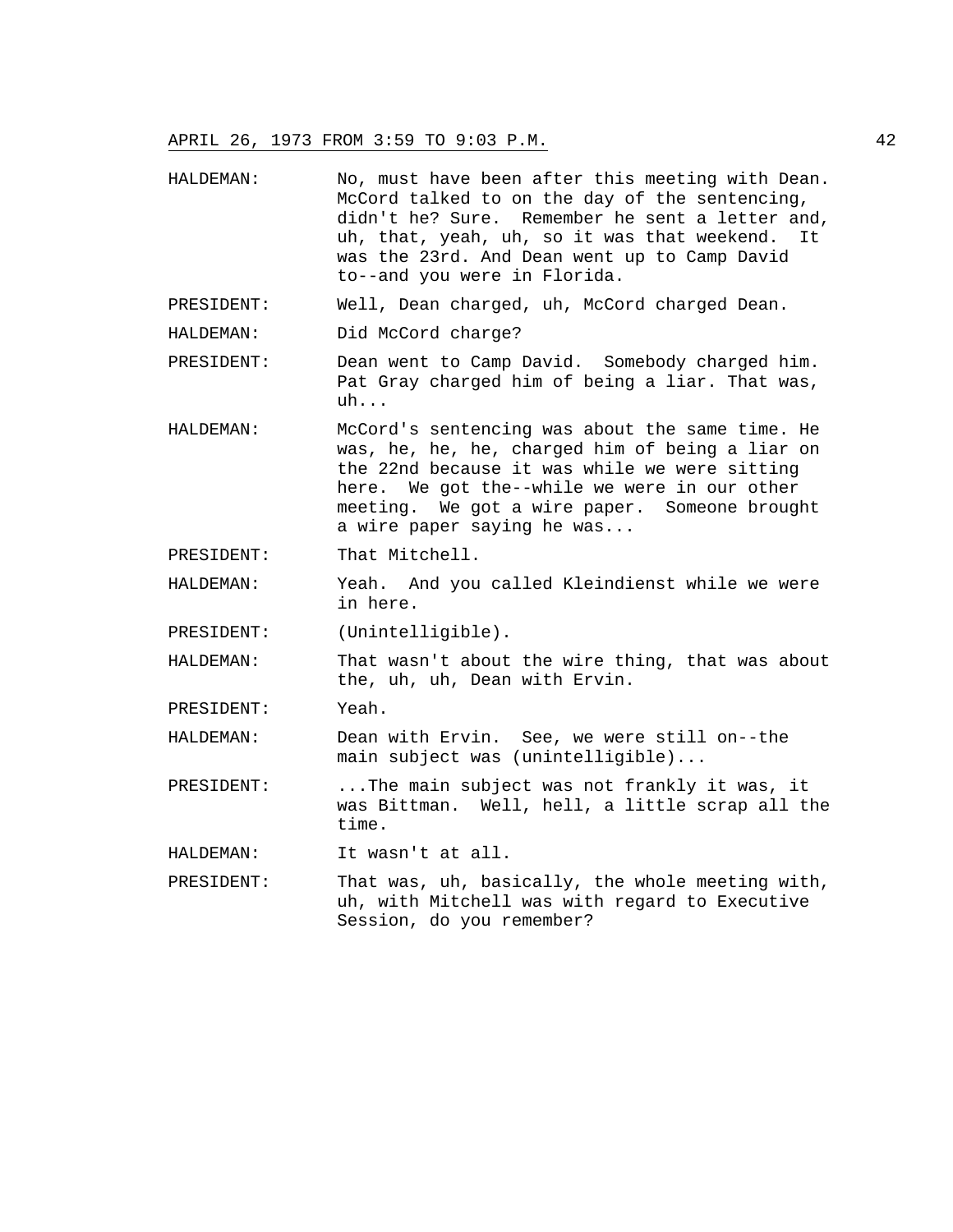HALDEMAN: Yeah, and then it was that weekend that you went to Key Biscayne--went down Thursday night.

PRESIDENT: McCord talked on Friday then. That's what I heard. What, what's the date on that?

HALDEMAN: The 23rd.

- PRESIDENT: Now that's correct. Dean, at that point, was then at Camp David. I think that's what popped Dean loose. That put him in (unintelligible).
- HALDEMAN: Yeah, probably.

(18 second pause)

- HALDEMAN: And you never saw Dean again after that. Just Ehrlichman.
- PRESIDENT: (Unintelligible). Talk to him on the phone. Well, at Camp David.
- HALDEMAN: Did you?
- PRESIDENT: I called him.
- HALDEMAN: I have got a lot of reports from John Dean, too.
- PRESIDENT: What were they? What kind of reports would you call those?
- HALDEMAN: (Unintelligible/**REMOVED**). That's when you started following the whole thing, when you really started seeing what the problems were.
- PRESIDENT: Tell me, just briefly, what they were.
- HALDEMAN: well
- PRESIDENT: Dean, you.

HALDEMAN: (Unintelligible)

(34 second pause)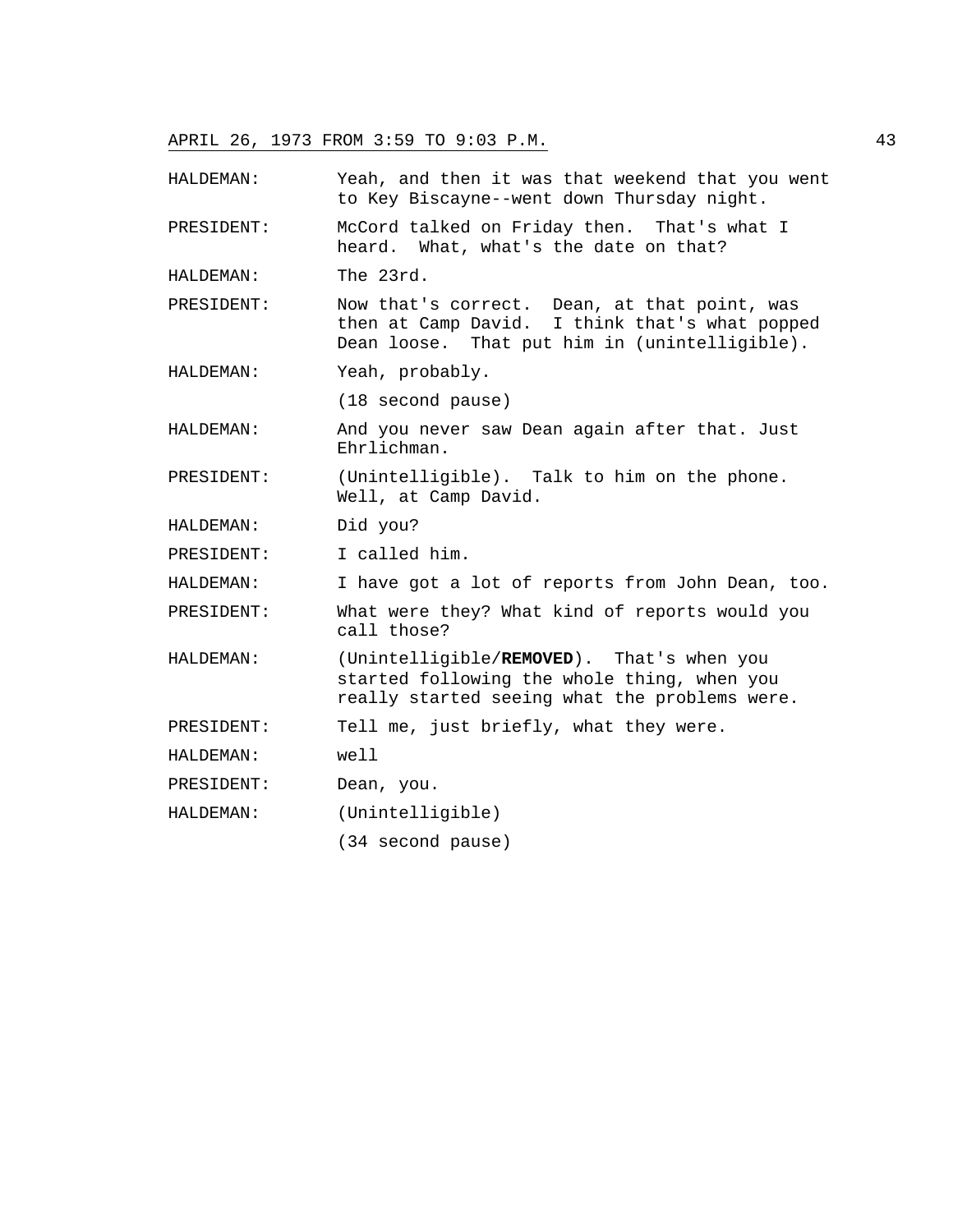PRESIDENT: Well, that's about when he said Magruder was gonna talk.

HALDEMAN: Well, you were at Key Biscayne, you know. He went down Thursday night. I stayed here to go to that Rogers' dinner for, uh

PRESIDENT: Yeah.

HALDEMAN: ...diplomats, diplomats and I came down on Friday...

PRESIDENT: Yeah.

HALDEMAN: ... morning.

PRESIDENT: Yeah.

HALDEMAN: And he came over and I went over to your house at, uh, 1:15 and I was there 'til 6:30.

PRESIDENT: Yeah.

HALDEMAN: And you had me out calling Colson to check out the question of what he had really said to Bittman and, uh...

PRESIDENT: (Unintelligible).

HALDEMAN: You had Mitchell to see what McCord was gonna say because we had heard, you know.

PRESIDENT: Yeah.

HALDEMAN: That and you had me to check with Moore on whether we'd probably react to that McCord thing.

PRESIDENT: Yeah.

HALDEMAN: He said we don't react to a prisoner's statement. Then he talked with Dean, and, uh, Dean was giving his evaluation of what McCord might say. (Unintelligible) no significance to that. He said--well, one thing he does say that's interesting after looking back. He said we should not overreact. We should watch and wait, but, uh, McCord's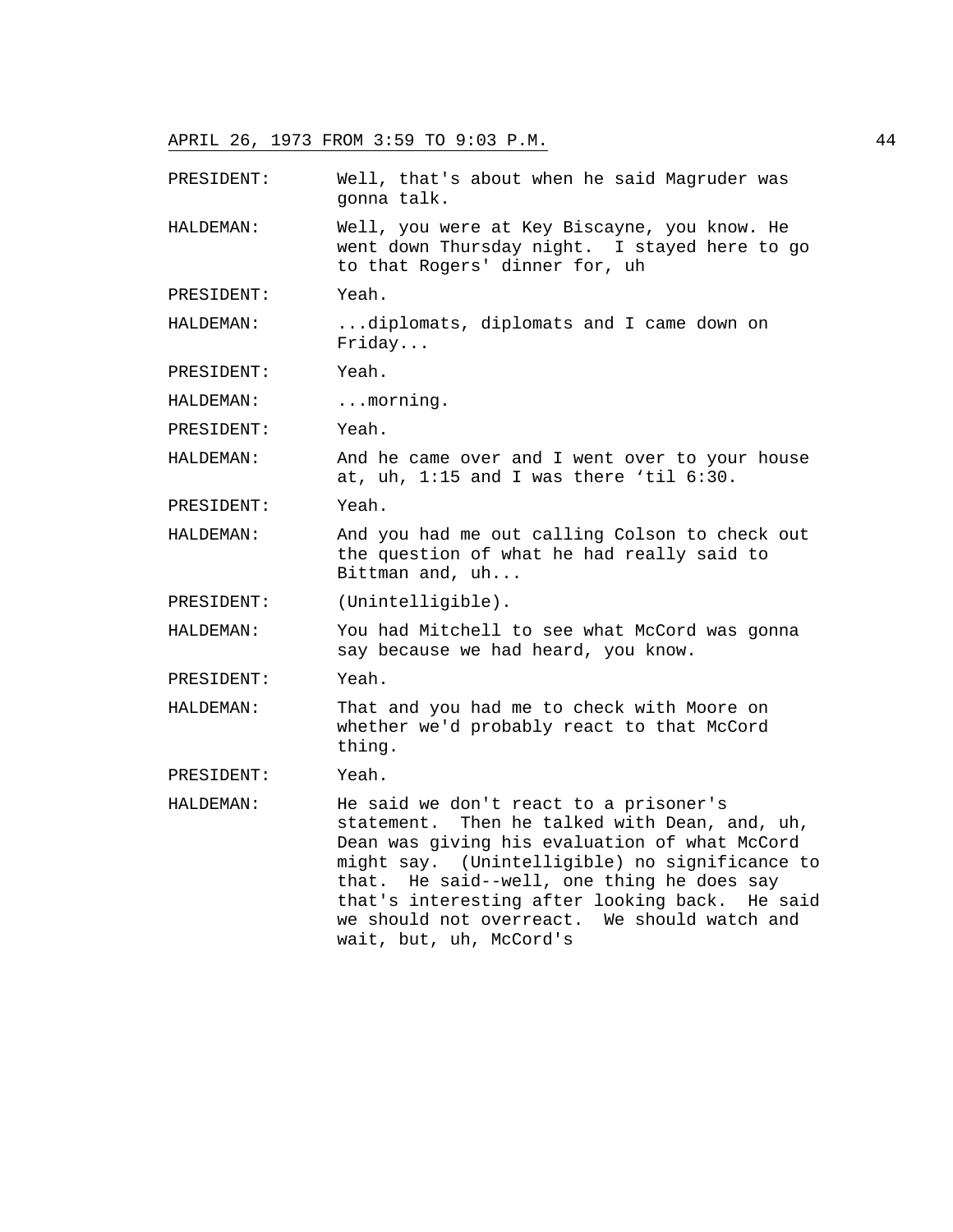- (CONT). greatest danger to us is post-June 17th 'cause he's hit on Dean's greatest concern, obstruction The problem now is we're one step behind. Then Ron came in and he was there for a while. You had to call Rogers and went through the whole executive privilege business. We changed Special Counsel on the 18th, Special Counsel.
- PRESIDENT: Well, that's good point.
- HALDEMAN: Then I talked to Dean on the 23rd--that doesn't still--on that same evening talked to Dean again. He was trying to figure out alternatives. Said maybe you should send Dean to the Grand Jury and have him tell everything and then let them decide if they want anyone else. He says, "the problem is we've been bailing out everyone else and it's gotten out of hand and compounded the problem." He says, he says "Now we have to protect ourselves because I everywhere, but I won't to purge anyone in the White House." That was when he wanted to go get immunity and all that and he said the only problem for the White House is post-June 17th. "We did things to hold down the,the--you know, any going on before the election that are right on the border." He said if, if Dean is immunized, "If I'm immunized, I could go no further, but then, of course, I'd have to be canned (unintelligible) Grand Jury testimony. He said, "I feel a higher loyalty to, uh, than just to Mitchell and I'm concerned partly about my own ass, so I could go for informal immunity."
- PRESIDENT: Well, is that our mistake, not giving it to him? well, let me hassle this thing just a bit. No.
- HALDEMAN: Well, then we rattle along through that weekend...
- PRESIDENT: Let me, let me just answer my own question. Uh, you know, we didn't do it, for the reasons we all know. The point is that immunizing him would be for the purpose of protecting, Bob, other people in the White House and higher up?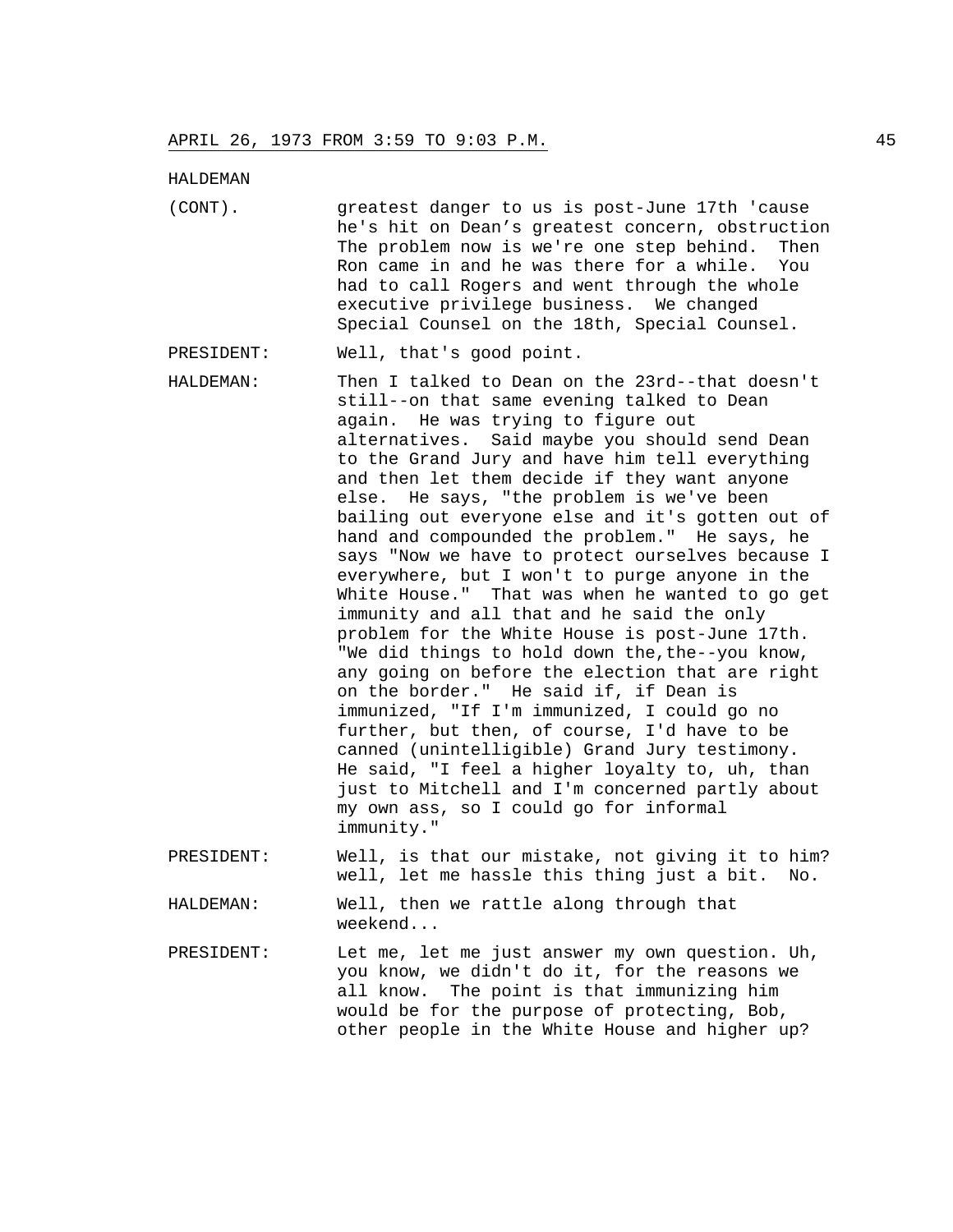HALDEMAN: Yes, sir. And we didn't, and we didn't need it.

PRESIDENT: Huh?

HALDEMAN: And we didn't need it.

PRESIDENT: Not only didn't need it, but, but it would have been wrong, God damn it, that's the point.

HALDEMAN: So then on the 25th

PRESIDENT: (Unintelligible)

HALDEMAN: ...is the next time I talk to Dean, which should be Sunday, I guess. (Unintelligible) and he says, "I see signs of the domino theory here. Hunt had dealings with the Cubans". Dean, he says,"Hunt had dealings with the Cubans. I did not, I mean did not. LaRue may have." So that's how far he was letting me in on it now. He said, "I think we should take action before Thursday. Let it all come out Thursday. For example, Dean's at the Grand Jury. If we try to fight it, we'll eventually lose. Colson thinks we should fight it but he doesn't know the whole picture (Unintelligible)." And, uh, well, it was before Thursday because that's when McCord was gonna go before Sirica or something. He said, "Who McCord names will not be made public Thursday." He said, "I have no knowledge of what Mitchell knows or what he did, nor do I have any knowledge of what Jeb does or what he did and I also don't know the full extent of Gordon Strachan's knowledge." Same. Same. Next day, I talked to Dean in the morning. He calls to give me a report. You're still at Key Biscayne. "Mitchell has a problem, but he may not realize it. I don't really know what Mitchell's problem is, but I think I should go to Mitchell and, and ask him if he really wants everybody to go to jail except him. The point is if he would step forward, it would solve a lot..."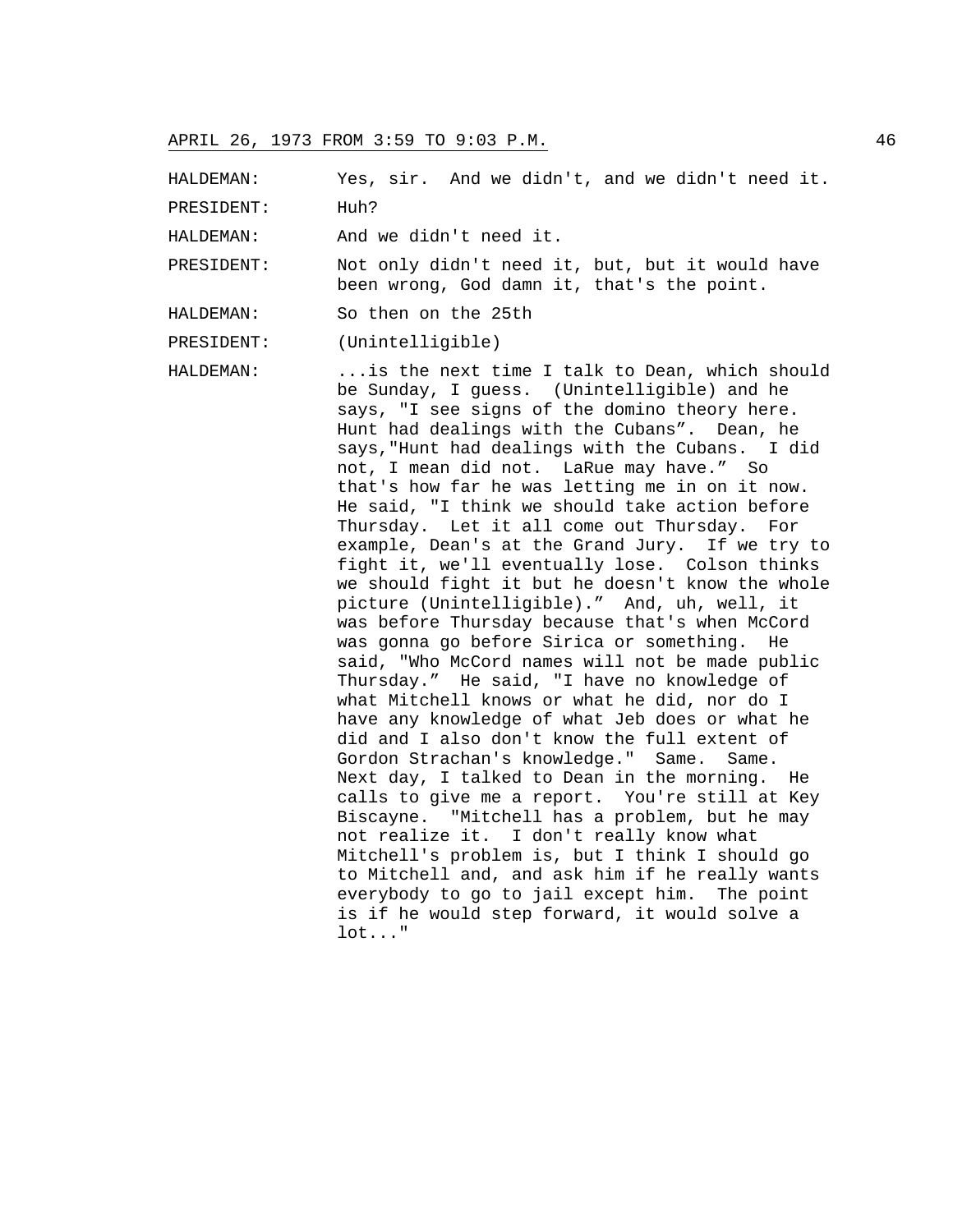PRESIDENT: At that point there never, there never was

- HALDEMAN: For example, Jeb said he and Mitchell were afraid Colson was, were gonna take this fellow, this thing over, so they went in ahead. Probably went ahead with Mitchell's okay. Wouldn't be the first time (unintelligible) up. The real question is why Mitchell was going to such great lengths to keep it quiet. The only basis would be that it went higher than. Mitchell, higher than Mitchell.
- PRESIDENT: (Unintelligible) I'm sure.
- HALDEMAN: And then he was thinking about filing a libel suit. He was all--he had his lawyers tell the Washington Post, so they ran a story about him some time (unintelligible). He said the only problem for us is after the fact (unintelligible) quote legal expenses and personal stuff, close quote, won't wash, he says. Now for him it wouldn't, at that point, because he knew more--but this is the thing, I never understood, Dean's statements. The only apparent defense is blackmail.
- PRESIDENT: Well, held already mentioned blackmail to us.

HALDEMAN: Then he says

PRESIDENT: The 23rd.

HALDEMAN: Yeah. Then he said to me, "You should check with Ehrlichman and see if he feels Hunt is a threat." That was the 26th and I was over at your place for about three hours (unintelligible) the 27th, Ziegler was in and, uh, I called Dean cause we were discussing--and this is the interesting--I called Dean and calling at your request to say, "We may move today to send you to the Grand Jury as a public move." And see, Ziegler too, was in here trying to decide how to take the step. He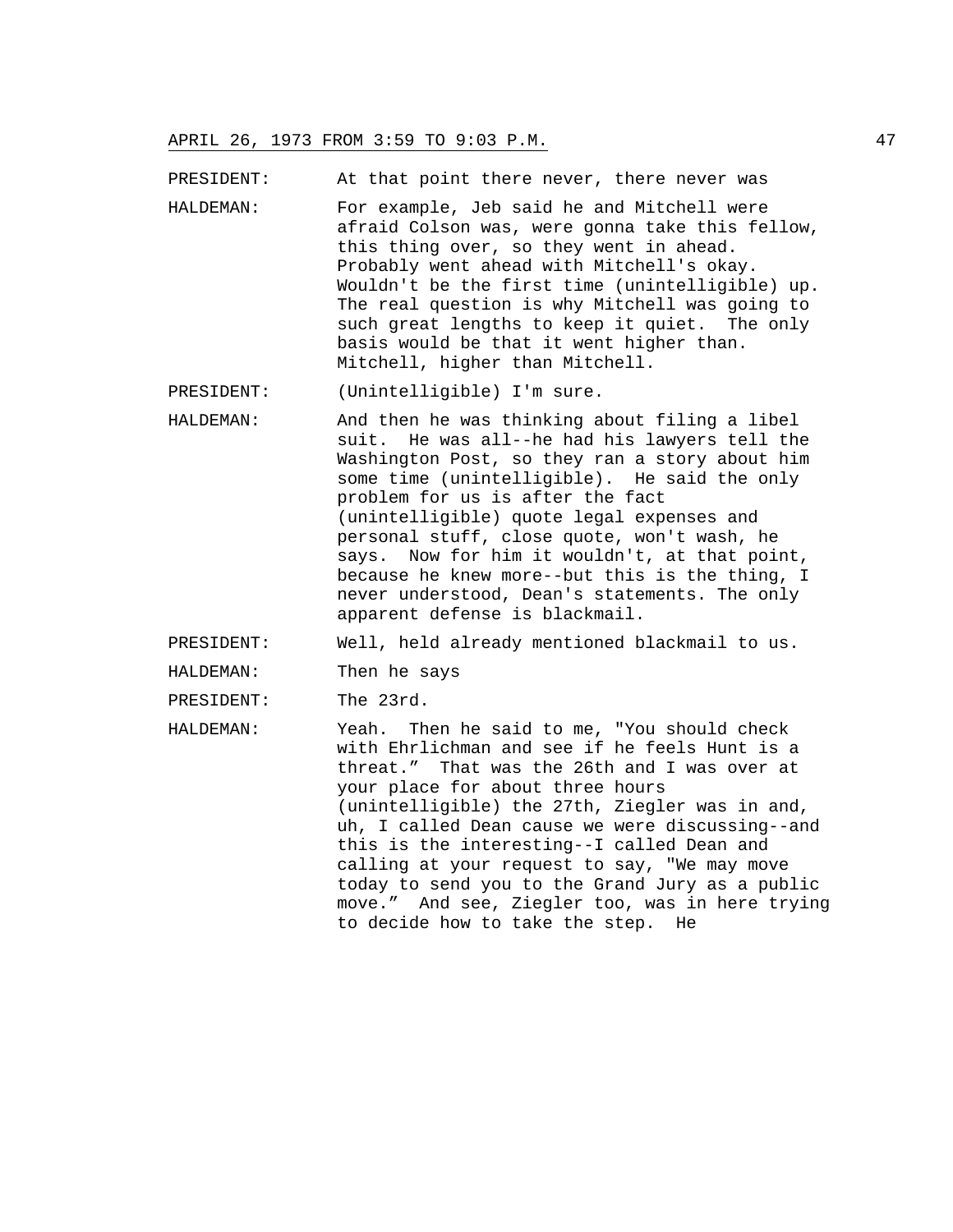(CONT) was saying maybe we ought to offer Dean to the Grand Jury. "Well, what problems do you have with that?" Dean said, "I have no problems." Then he said, "I just talked with Jeb." And that gets into the question of whether there was one or two meetings about (unintelligible). Said, "There's a problem because Jeb says there's only one and I would have to say there, there are two. So, if I have to go to the Grand Jury, I would have to say something different from what Jeb said. That would create a problem." And, uh, he said, "Maybe the thing is to put out a thing saying I request to appear and we approved on the lawyer-client position. (Unintelligible) it's a tough call on the post-June 17th activities." He said, "If it's political embarrassment though, the Grand Jury is the right forum for us." (unintelligible). do the same thing was discussed with (unintelligible). Then he said, "I did review the problem areas." (Unintelligible) is getting down to the paper work. He said, "On the blackmail situation, I was aware that Mitchell and others were being blackmailed by those involved. I sought to ignore it. I was vague on the specifics because of it. The first time I knew it was when Mitchell told me the defendants wanted help regarding money for bond, money to raise their bond. That came from Mrs. Hunt, Bittman, Parkinson, Mitchell and LaRue. They were threatening to cause general havoc if they weren't helped. Parkinson said he didn't want to be involved any further, so Bittman used O'Brien. O'Brien was unhappy about it, too, but, you know, (unintelligible). O'Brien reported the threats to Mitchell, Magruder and Dean. Dean passed it on to some people in the white House. After (unintelligible)..." PRESIDENT: Passed it on--he's not referring that to me. HALDEMAN: No. PRESIDENT: That's involved.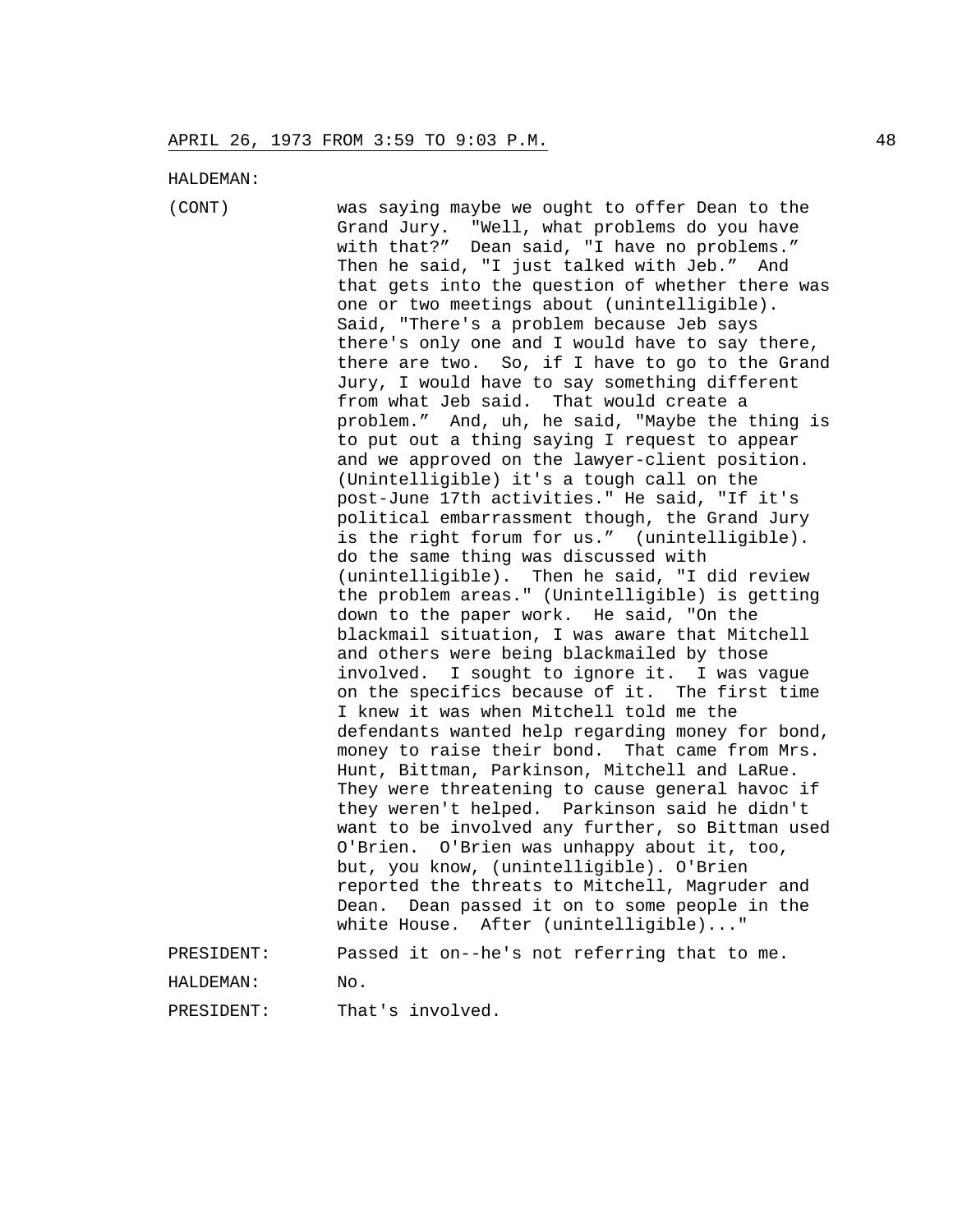HALDEMAN: No. He's hanging Ehrlichman and me on that and he hadn't gotten to the point of reading (unintelligible) yet. He just puts it back. Then he says, "After Mitchell had the original threat, he told Dean to tell Ehrlichman and Haldeman, uh, to use Kalmbach to raise the money. Ehrlichman called and authorized that. And Kalmbach raised the money and delivered it per instructions to LaRue, about \$70,000. Next time there was a trip to be made and there was no money available, Stans and LaRue were aware that there was 350 at the White House for polling. The White House hadn't spent it and wanted to return it. Only Strachan, with Haldeman's approval, could spend the money. The problem is (unintelligible) would undoubtedly be in the press, so the money sat in Strachan's safe. Mitchell told Dean to ask Haldeman for some of the money (unintelligible) surely that it, would be replenished. Dean told Haldeman, said this is a bad situation (unintelligible) LaRue or O'Brien says it's a crisis. Haldeman said have Strachan get the money but get it clear as soon as possible. Get all of the money out of here and get a receipt for it. Strachan did, but got no receipt. 'This is, this is his (unintelligible). He said, "I'm not aware of the extent of the threats that were made to the Committee, beyond those two examples. But there were two blackmail threats made directly to the White House: One, Mrs. Hunt and Colson's secretary, (unintelligible). Colson didn't know what it was about at first: (Unintelligible) phone calls, (unintelligible) O'Brien; the second was when O'Brien told Dean that Hunt insisted on meeting, sent a message to Dean regarding 72 plus 50 if not received he'd re-consider his options and expose his seamy things abut Ehrlichman and Krogh. nean advised Haldeman and Ehrlichman of this threat. Ehrlichman requested Dean discuss it with Mitchell and Colson. He discussed it with Mitchell, but not Colson. Mitchell said in a meeting later that there was no problem. He's not in a position to fully evaluate..."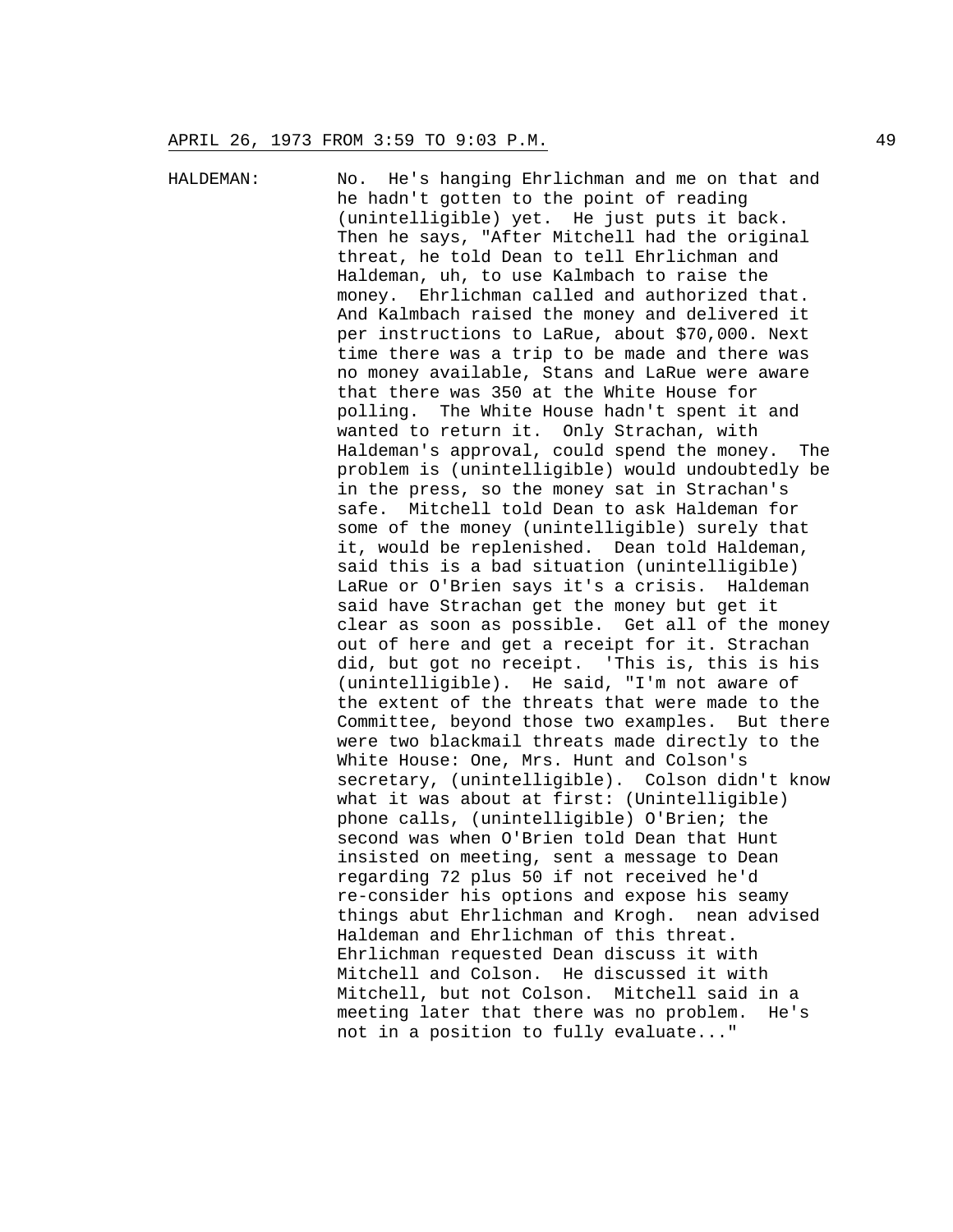PRESIDENT: That was your...

HALDEMAN: "...in a position to fully evaluate about blackmail and everyone concerned—-everyone was concerned about dire threats to the White House, but (unintelligible) blackmail we imagined the worst. Now clemency--O'Brien told Dean that Bittman was asked by Hunt to deal with Colson. Ehrlichman said (unintelligible) Bittman, he did. Colson said it was essential that Hunt be given assurance. He, Ehrlichman, agreed. Colson told Bittman he could make no committment, but as a friend, he would assist, (unintelligible) the actual statement. Hunt was satisfied with this."(Unintelligible). And he said,"There was a problem with why a delay in giving notice to the FBI (unintelligible)." Dean says that, Gray talked to Ehrlichman's office, told them about (unintelligible/**REMOVED**) crook." And that's the end of that phone call the 26th.

PRESIDENT: Boy.

(Pause)

HALDEMAN: On the 27th, (unintelligible), he says he had a long conversation with O'Brien. O'Brien's very distressed with Mitchell. He says Mitchell could cut the whole thing off if he would just step forward, did sign off on the Watergate. Jeb told O'Brien and Parkinson he believes that the whole Liddy thing was put together by the White House before it was presented to them. Dean cooked this up probably at Haldeman's instructions, the idea of the super-intelligence operation.

PRESIDENT: Dean is reporting what Jeb says now.

HALDEMAN: He's reporting what O'Brien tells him that Jeb tells O'Brien. "Mitchell bought it. It was an accomplished fact that the center (unintelligible) and then there was a hiatus. Dean's appeared in Mitchell's office. Liddy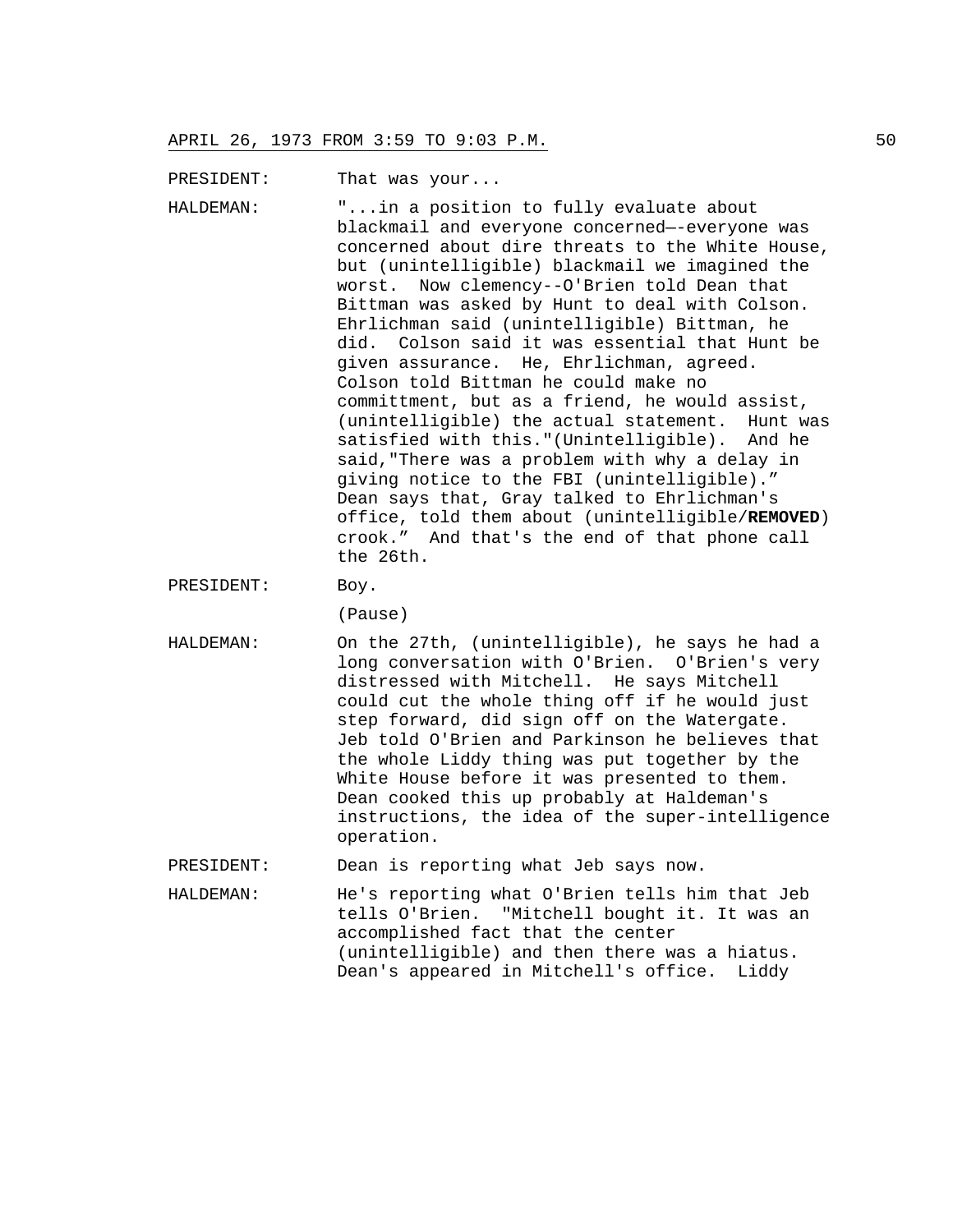unveiled his plan. Nobody bought the first plan and nobody bought the second plan--just lingered. Liddy was pushing to get something done. Colson got into the act, pushing to get something. The final step was when Gordon Strachan called Magruder and said Haldeman told him to get this going because the President wanted it." Now--See that's the Magruder line Dean was working on at that point.

PRESIDENT: H as Magruder changed that line?

HALDEMAN: Oh, yeah. Yeah.

PRESIDENT: You don't think he says that the President (unintelligible) huh?

HALDEMAN: No. But I've got all ~those dates where he totally says the opposite. Mitchell called Liddy in and read him the riot act because of the poor quality of the stuff they were getting and Dean says, "Here's my theory. I think Mitchell and Magruder have their ass in a sling, they're mixing apples and oranges for their own protection. For example, about how little Dean told Liddy regarding Dean's political intelligence regarding demonstrations and so forth I didn't know." Dean says, "I didn't know anything about it. The fact is that the first meeting (unintelligible), in other words, absurd. The second meeting, I, Dean got Mitchell off the hook, said the plan was impossible and I told Haldeman afterwards if it's impossible, he should get out. Dean saw the problem and wanted to get ten miles away from it. The problem is Liddy is (unintelligible). O'Brien says Magruder wants to meet, but that's the motive of giving O'Brien the story. He's trying to scare Dean and he.

PRESIDENT: Who, O'Brien is?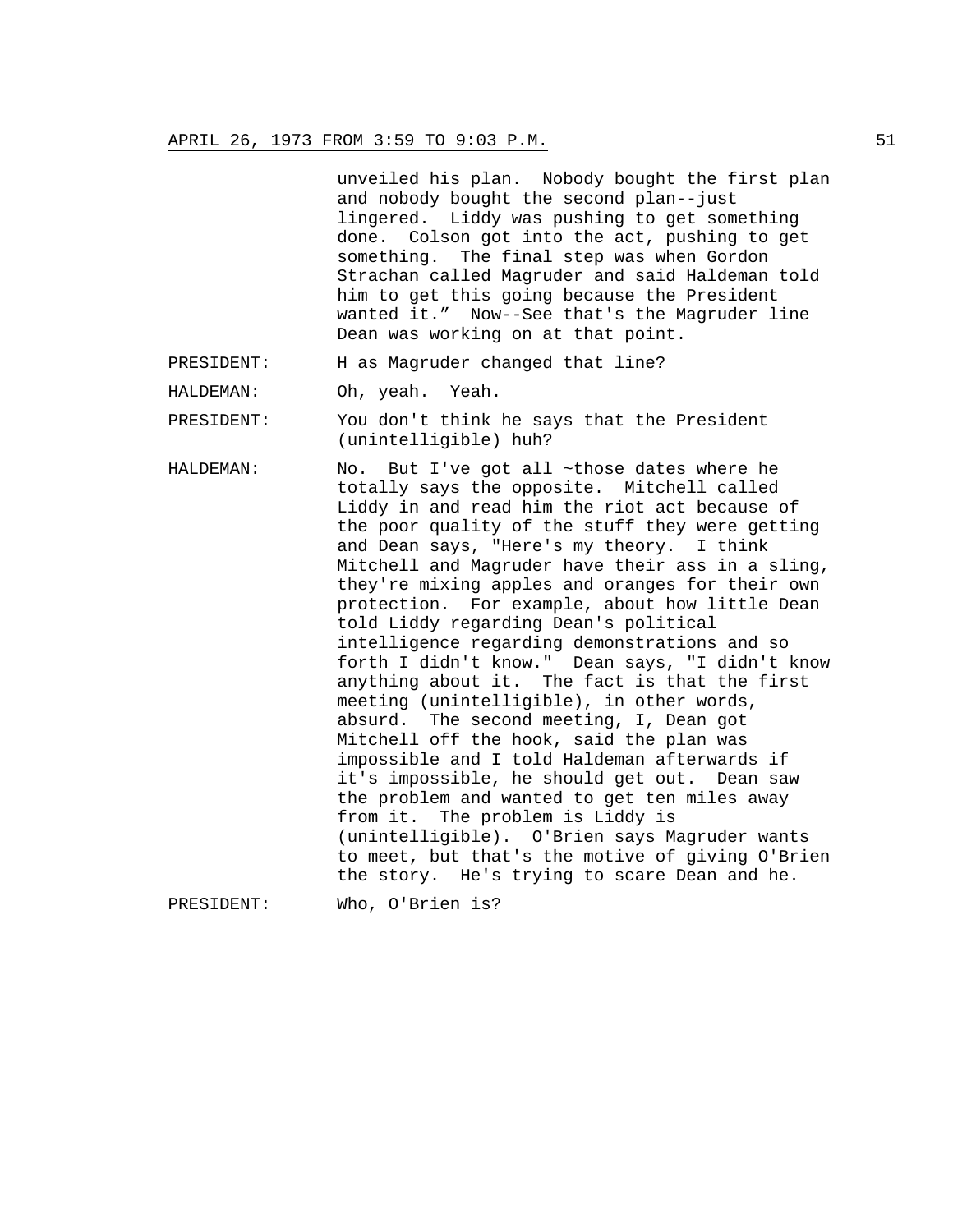- HALDEMAN: No. O'Brien says that's Magruder--and O'Brien says he doesn't really believe Jeb, but he's not sure. He sees this point of mixing apples and oranges. He's very disappointed in Mitchell, but he won't tell him so. "O'Brien suggested that if we want to force this to a head, he, O'Brien, who's retained by the committee, could waive his retainer and report to the President on all the facts," which is--in effect is what he did. You see, came out and talked to Ehrlichman.
- PRESIDENT: O'Brien came out and talked to Ehrlichman?
- HALDEMAN: Yeah. Dean's report (unintelligible) "Hunt's at the Grand Jury today. He doesn't know how far it'll go. They'll probably get into the money, but not as desperate today. He's on the brink. Bittman called O'Brien yesterday and said Hunt was shaky. McCord's walking out and Hunt thinks maybe it's his turn. (unintelligible)." Dean said, "We're not really at the crunch as we were last night. Liddy's lawyer (unintelligible). O'Brien and Parkinson are getting shaky themselves. Dean is asking his lawyer for a statement saying he knew nothing in advance. Mitchell offered to leave during December or January. He heard absolutely nothing more on the intelligence crew. June 17th did see Liddy five or six times but (unintelligible) the campaign. The reason Dean called Liddy on June 19th was that Kleindienst had told him that Liddy saw him on the 18th before (unintelligible) out of jail. Liddy told Kleindienst (unintelligible) Ehrlichman. The Warren Commission idea, he still thinks it's possible. He's trying to pick it apart. The President could say, 'Here's what's charged to the White House, uh, against the White House and the Committee, puts it all into perspective of politics, says it's all bad. In fact the Commission (unintelligible) the situation. The press, the Senate Committee,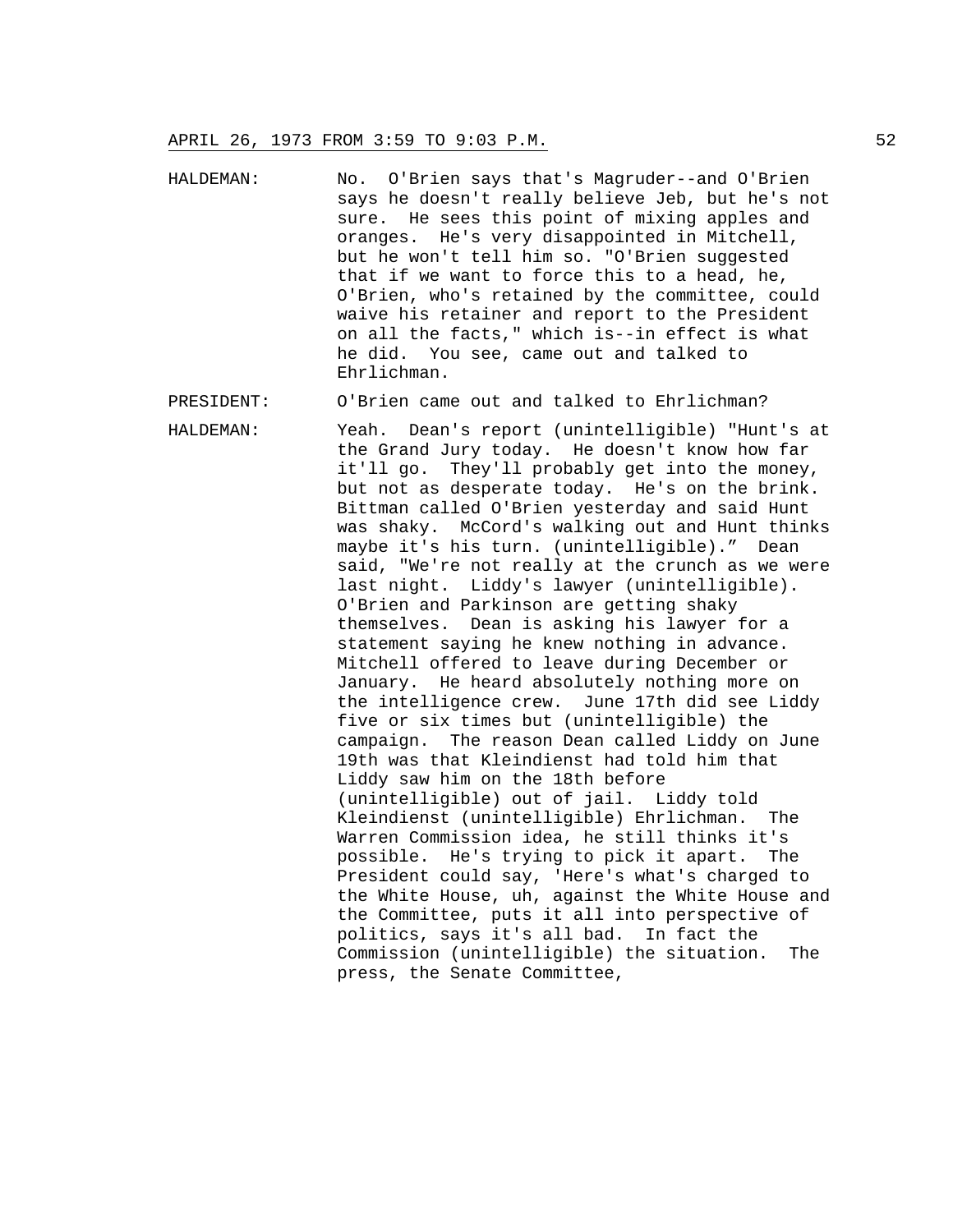| $(CONT)$ : | and so on, prejudged (unintelligible) Weicker and<br>The FBI's falsely charged. The<br>so on.<br>Justice--the, U.S. Attorney has falsely charged.<br>No man's above the law, but under these<br>circumstances, there's no possibility of<br>(unintelligible) facts. He won't fight it if all<br>are given fair treatment. So, I've created a super<br>panel, in cooperation of all investigative<br>agencies. All people tell all. All people have<br>agreed to waive trial by jury. The panel can<br>remove a Federal employee, levy fines, and post<br>criminal sanctions (unintelligible) also submit, if<br>they want to. Anyone who does not submit all<br>information be turned over to the justice, the<br>Justice Department for criminal prosecution. No<br>judgment before all the facts received and we'll,<br>then we'll make note of all the findings<br>(unintelligible) action taken, proceed in secret as<br>soon as possible." The advantages he says of this<br>are that nothing will be done until after the '74<br>The President maintains the ultimate<br>elections.<br>stroke which is a (unintelligible) until '75--'til<br>'77. He suggests a panel of Earl Warren, Tom<br>Clark, a former governor of some kind of<br>(unintelligible). The President should call Ervin<br>down and tell him what the plan is. Explain why.<br>Ask him to hold his hearings in abeyance and ask<br>him to serve on the panel. Then he says "You also<br>should consider the President and Mitchell having a<br>one-on-one talk. The President should find out<br>what Mitchell's true perception is."<br>(Unintelligible). |
|------------|-------------------------------------------------------------------------------------------------------------------------------------------------------------------------------------------------------------------------------------------------------------------------------------------------------------------------------------------------------------------------------------------------------------------------------------------------------------------------------------------------------------------------------------------------------------------------------------------------------------------------------------------------------------------------------------------------------------------------------------------------------------------------------------------------------------------------------------------------------------------------------------------------------------------------------------------------------------------------------------------------------------------------------------------------------------------------------------------------------------------------------------------------------------------------------------------------------------------------------------------------------------------------------------------------------------------------------------------------------------------------------------------------------------------------------------------------------------------------------------------------------------------------------------------------------------------------------------------------------------------------------------|
| PRESIDENT: | Well, at least Dean at that time was still our<br>lawyer, wasn't he? (Unintelligible).                                                                                                                                                                                                                                                                                                                                                                                                                                                                                                                                                                                                                                                                                                                                                                                                                                                                                                                                                                                                                                                                                                                                                                                                                                                                                                                                                                                                                                                                                                                                              |
| HALDEMAN:  | Well, he was building his own case at the same<br>time. You see it evolved bit by bit. Now later<br>that day, he calls, says, "O'Brien talked to<br>Mitchell today. Mitchell asked Jeb to come up.<br>Mitchell will tell Magruder, 'I ain't going to<br>jail. You make you own decision.' "Mitchell told                                                                                                                                                                                                                                                                                                                                                                                                                                                                                                                                                                                                                                                                                                                                                                                                                                                                                                                                                                                                                                                                                                                                                                                                                                                                                                                            |

Dean to stiffen up. Said, "If you go before the

Grand Jury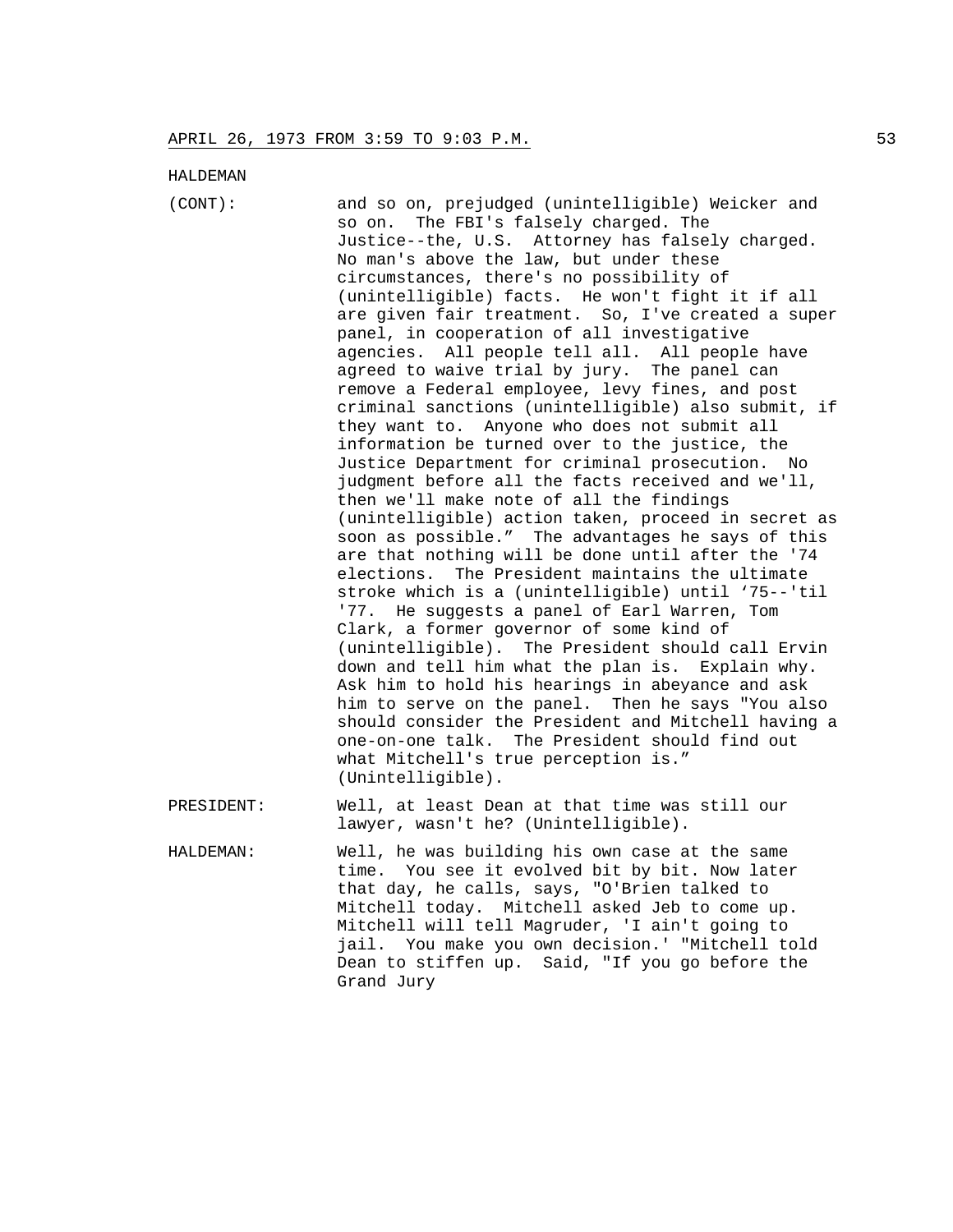| $(CONT)$ . | you won't be believed 'cause your story doesn't  |
|------------|--------------------------------------------------|
|            | jive with mine." So told him yesterday that he   |
|            | would open a can of worms. Dean thinks that      |
|            | Mitchell is saying that Dean should do           |
|            | everything Mitchell's way. Jeb said McCord did   |
|            | budget work for Liddy and maybe Liddy told him   |
|            | (unintelligible) to Magruder, Mitchell, and.they |
|            | said--got it down. Jeb did talk to Gordon        |
|            | Strachan (unintelligible). He thinks Dean, Jeb   |
|            | should hire a good lawyer (unintelligible). We   |
|            | should beat Magruder to the punch on immunity by |
|            | immunizing Dean. See this--now he's on the       |
|            | immunize Dean kick now for (unintelligible) save |
|            | his own. The problem is Jeb's perception of the  |
|            | truth is bad. Changes all the time. He doesn't   |
|            | really know the truth. Dean thinks that Sirica   |
|            | oughta be (unintelligible) scare everyone. No    |
|            | chance for a fair trial.                         |

PRESIDENT: Well, I, I could call Sirica.

HALDEMAN: Oh, yeah. The panel is better 'cause they make a fair assessment of the facts out of the public eye. Maybe Colson (unintelligible).

PRESIDENT: And also the Special Counsel for that.

HALDEMAN: And then--still, the same day, he says, "Hunt's gonna give him a written statement and take the Fifth on everything else. Peterson won't know 'til later what, uh, comes out." He says, "Hunt--Dean is getting reports from Petersen as.to what's happening in the Grand Jury." (Pause) Dean reports later that McCord is going to the Grand--going to the Senate before he goes to the Grand Jury.

PRESIDENT: Yeah.

| HALDEMAN: | Dean feels that in 24 hours he'll have |  |  |  |                                                |
|-----------|----------------------------------------|--|--|--|------------------------------------------------|
|           |                                        |  |  |  | documentation proving you didn't know anything |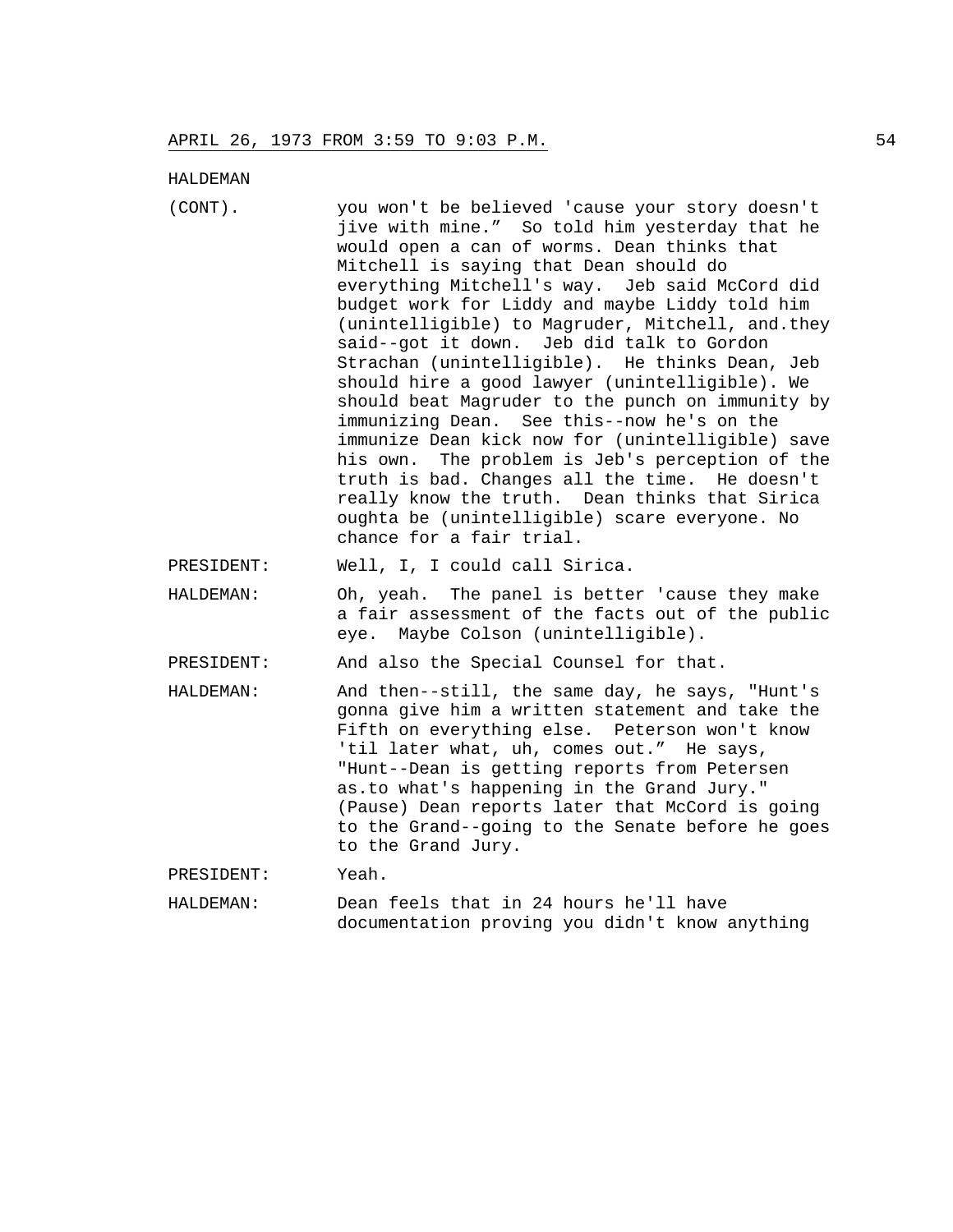| $(CONT)$ . | about the Watergate. He already has Jeb's       |
|------------|-------------------------------------------------|
|            | account, Magruder's state--John Mitchell's      |
|            | statement. Liddy is (unintelligible).           |
|            | Regarding the post-June 17th there's a good     |
|            | chance to hunker down and survive. Dean goes to |
|            | the Grand Jury (unintelligible) should waive    |
|            | privilege (unintelligible) first one. Announced |
|            | that-Wooodward of the Washington Post called    |
|            | Gerry Warren. Said they don't want to be        |
|            | polarized on this. They want to set the thing   |
|            | to rest and they'd be--interview the President. |
|            | That's the 27th. That get's us into the 28th,   |
|            | which was the day that Mitchell came down, met  |
|            | with Dean, then with Magruder and then Magruder |
|            | with Dean.                                      |

PRESIDENT: But not with me that day?

HALDEMAN: No, sir.

PRESIDENT: Yeah. I only saw Mitchell once.

- HALDEMAN: Yeah, you didn't see him that day at all. That's when Mitchell told me the Jeb story isn't the final passage of the White House. Liddy and Colson. Colson called Jeb twice to get going on this thing. Specifically, (unintelligible) O'Brien. Mentioned Florida. Liddy told Magruder later that he was better. Colson called. Gordon Strachan probably had a lot of the--of the Committee--he had some. Copy of (unintelligible) Strachan and Colson. Strachan told him that I had approved the plan.
- PRESIDENT: Strachan told Dean?

HALDEMAN: No. Strachan told Jeb.

PRESIDENT: Jeb. okay, what's this

HALDEMAN: Jeb's story to Mitchell. It's the same

PRESIDENT: And Jeb may not still be saying that at all.

HALDEMAN: I know he's not.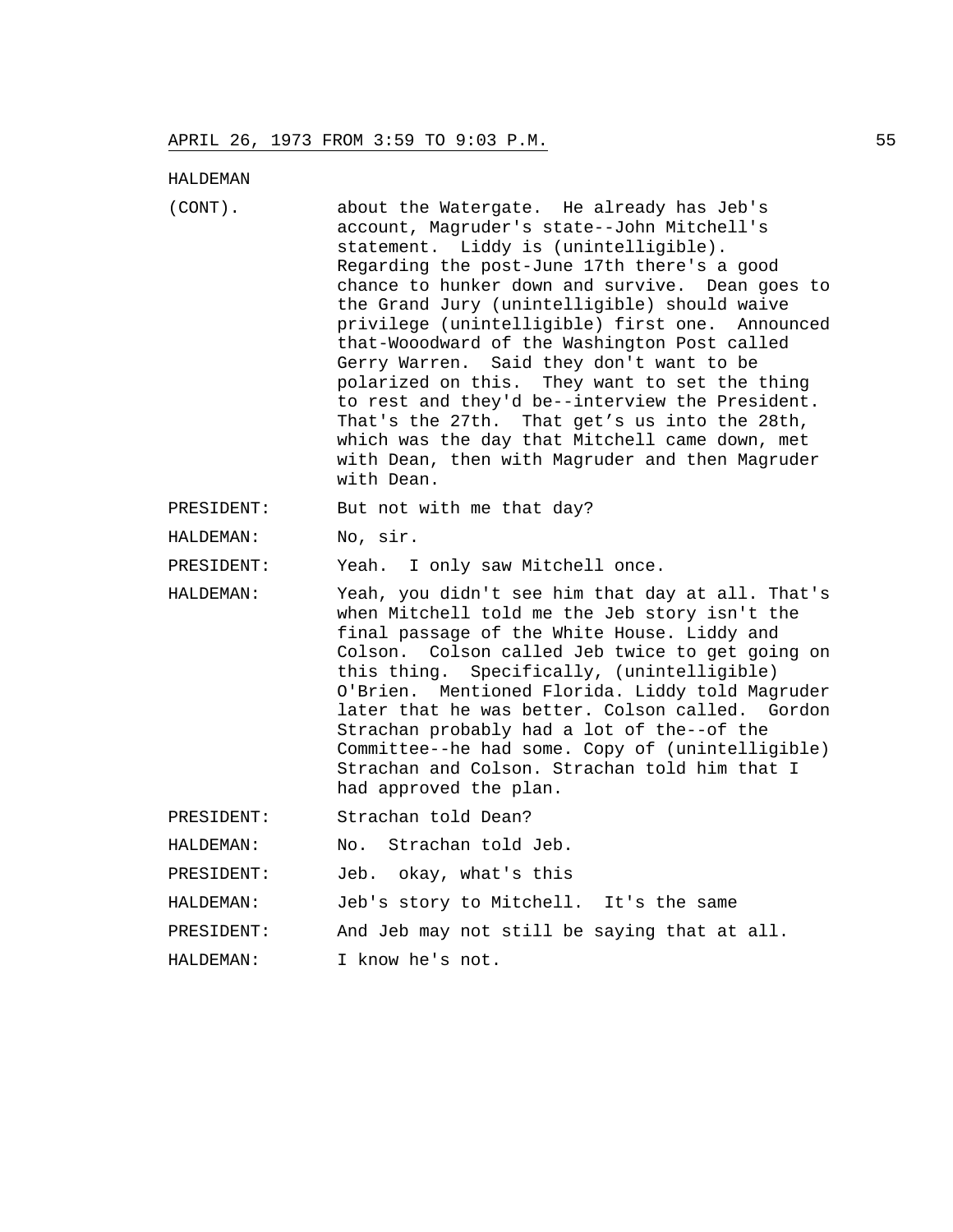| PRESIDENT: | You do know he's not?                                                                                                               |
|------------|-------------------------------------------------------------------------------------------------------------------------------------|
| HALDEMAN:  | Yeah.                                                                                                                               |
| PRESIDENT: | You (unintelligible) what he said to the U.S.<br>Attorney, do you?                                                                  |
| HALDEMAN:  | No. I know what he says he said. I know, I<br>know what he says, he was going to say.                                               |
| PRESIDENT: | Yeah.                                                                                                                               |
| HALDEMAN:  | And I know what he told Ehrlichman he said.                                                                                         |
| PRESIDENT: | Oh, yeah. Oh, yeah.                                                                                                                 |
| HALDEMAN:  | (Unintelligible/REMOVED). That's mainly on the<br>problem of Dean. Dean testifying<br>(unintelligible).                             |
|            | REEL 3 BEGINS                                                                                                                       |
|            | Later that day, Dean called me--Dean's down now,<br>the 28th.                                                                       |
| PRESIDENT: | Yeah.                                                                                                                               |
| HALDEMAN:  | He's done.                                                                                                                          |
| PRESIDENT: | Yeah, yeah.                                                                                                                         |
| HALDEMAN:  | Uh, you told me to give you a report that<br>evening on whether there was anything from Dean,<br>so I checked to Dean on the phone. |
|            | REEL 2 ENDS                                                                                                                         |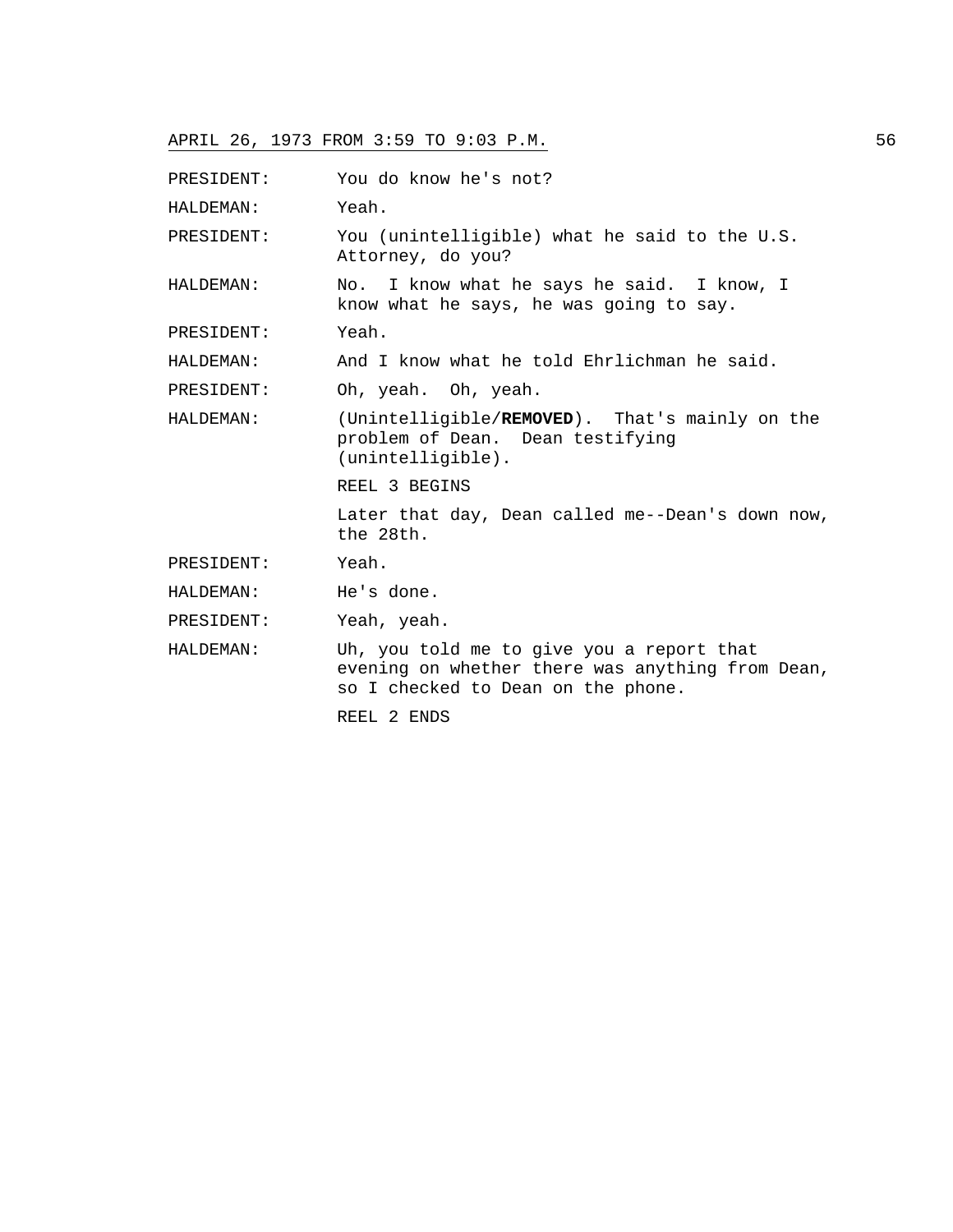HALDEMAN: You called me at home.

PRESIDENT: Yeah. Yeah.

HALDEMAN: No, I guess it was at 7:15 at night. No, it must have been longer because I gave you the (unintelligible) and, uh, that',s when you called to tell me you were going to read the speech from the desk rather than...

PRESIDENT: Yeah.

HALDEMAN: ...stand up. And you said give me a report if you have anything from Dean. I checked Dean. Dean said Hunt spent four hours with immunity. There are no problems for us

#### **RESTRICTED-"D"**

PRESIDENT: Yeah.

- HALDEMAN: (Unintelligible). He said O'Brien had a long conversation with LaRue which eVolved into a discussion of Mitchell. And LaRue said that, as a student of Mitchell, he feels John's on the verge of breaking.
- PRESIDENT: Mmm.
- HALDEMAN: Dean told Mitchell and Magruder, regarding Bart Porter, that he didn't remember Porter talking to him. O'Brien talked to Porter today and said he had talked to (unintelligible). Dean says he can't do what Mitchell and Magruder told him to do. The more he looks at the full speech, I think,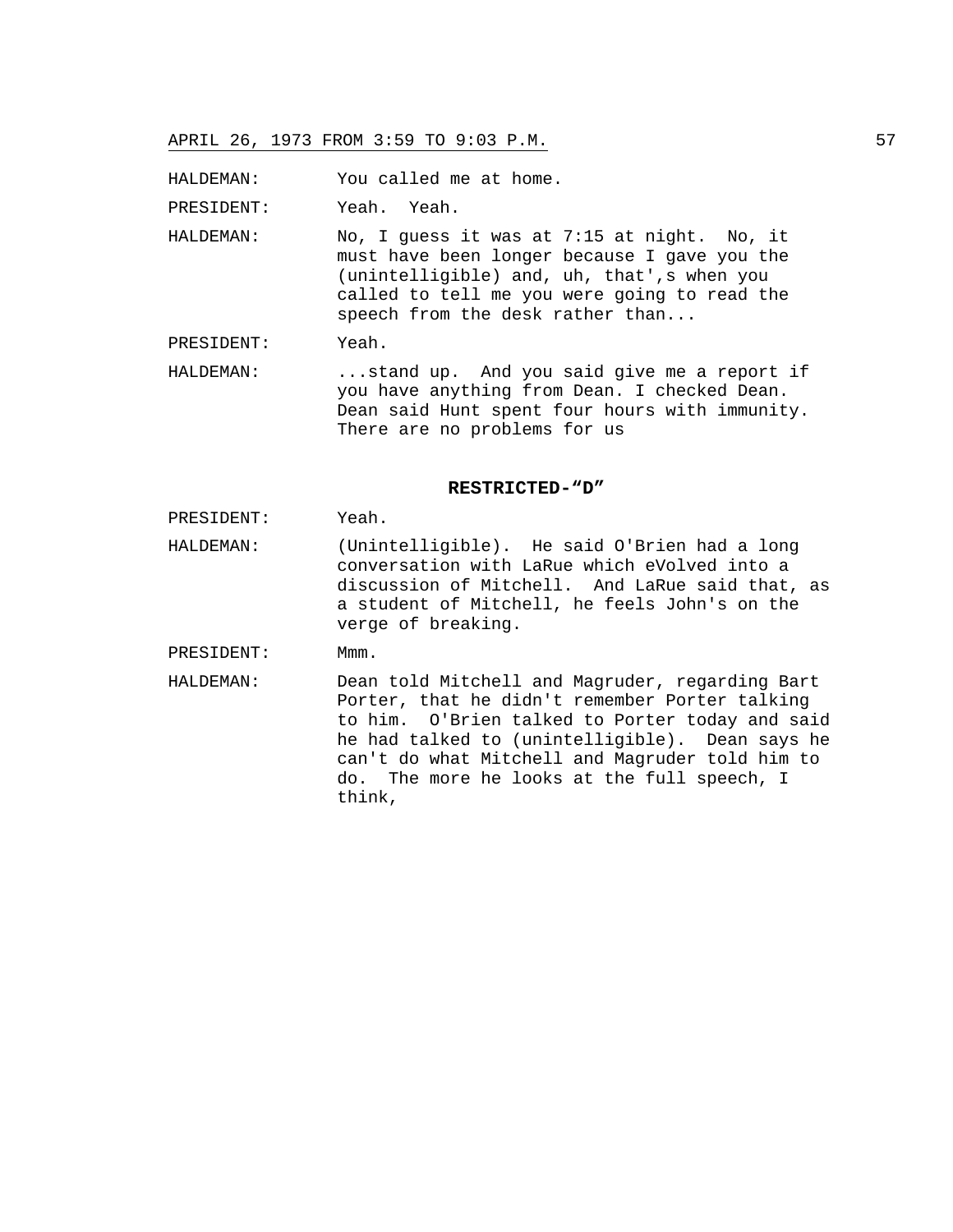HALDEMAN, the more he thinks we should work it

Continued: out. Mitchell and Magruder both said that they both signed off on Watergate. (Unintelligible/**REMOVED**).

PRESIDENT: Funny, Dean says Colson's June activity-this after the March 21st thing.

HALDEMAN: Oh, yeah. This is a week later.

- PRESIDENT: (Unintelligible)
- HALDEMAN: This is a question whether Dean can avoid that point. I raised the question but you avoided the point. (Unintelligible) Mitchell (unintelligible). He said, "Well, one way I can avoid it is if I'm not called. A narrow waiver that restricts me might work. " Then, he says, " I feel it I s imperative that we get a criminal lawyer. Maybe I could hire one, as the President's consultant. The best one I know is Hugh Schwartz, he's a Democrat (unintelligible). The only other one I know is Charlie Schaffer in Rockville"--and now that's one of his lawyers.
- PRESIDENT: Yeah, that's right, Schaffer is. Schaffer. I think (unintelligible).
- HALDEMAN: Okay, Schaffer. Uh (Pause) that's all on that (unintelligible). Mitchell, the next time Mitchell talks to me, with, regarding Dean-- O'Brien feels it'd be a mistake for Dean to announce. Better to get the charges out first and structure it so we have an understanding (unintelligible). Undisputed in the Grand Jury--no problems (unintelligible) again White House spokesman (unintelligible). Mitchell says, "Everyone tells me that Dean is up-tight and he's not making proper judgments. I strongly suggests that you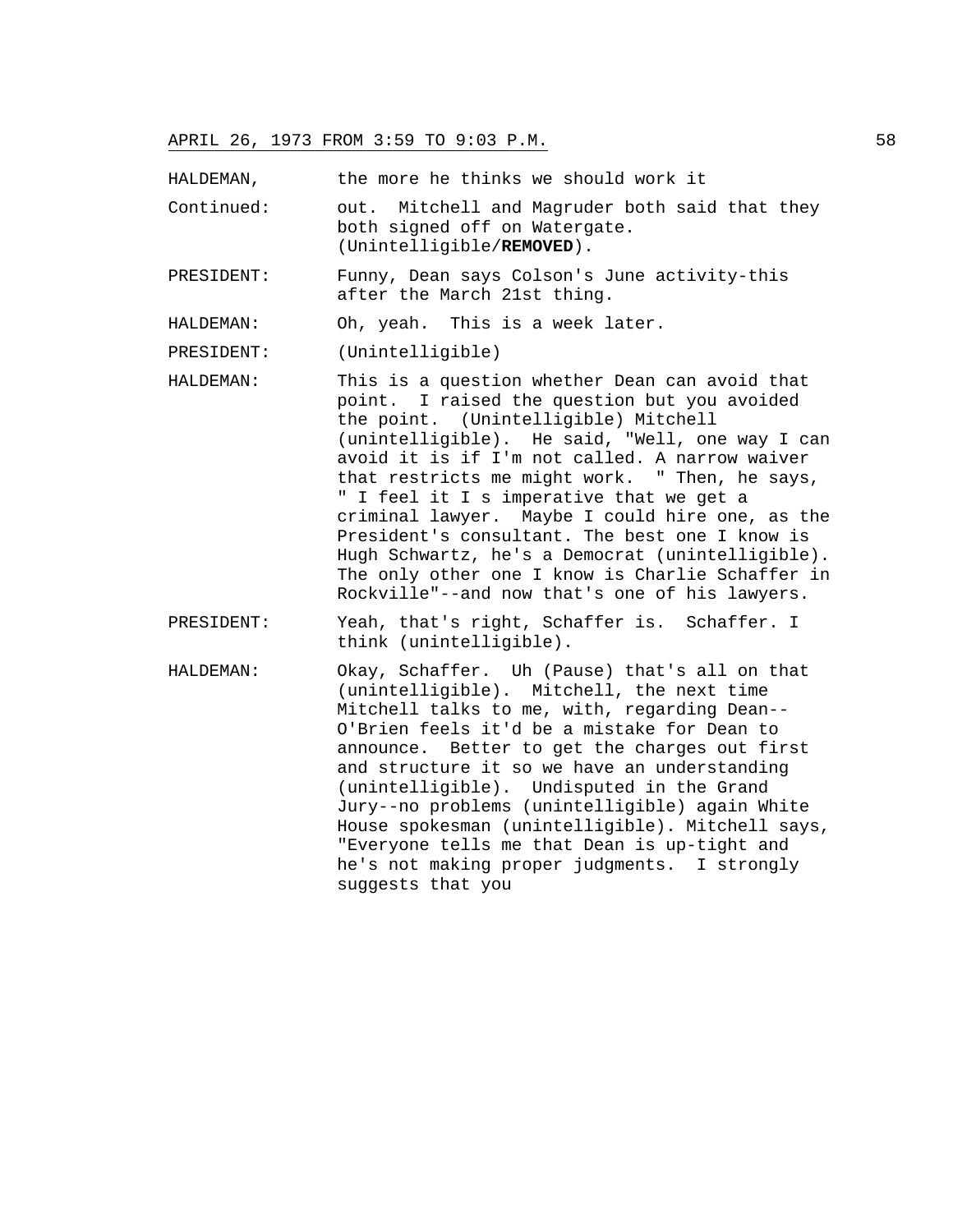Continued: make sure that Dean doesn't go off halfcocked without your reviewing." I'm the only one--"Haldeman's the only one Dean can trust, his opinion of Ehrlichman is incredible." It's frightening (unintelligible).

PRESIDENT: (Unintelligible).

- HALDEMAN: No, I should establish contact with Dean and maintain it.
- PRESIDENT: Did you do that?
- HALDEMAN: I have all along.

PRESIDENT: Yeah.

HALDEMAN: As you can see (pause). Then we went to San Clemente

PRESIDENT: For a week.

HALDEMAN: ...and we give the stuff to--I don't have anything significant on Watergate over the weekend until the day that you came, on Monday.

PRESIDENT: Right.

HALDEMAN: And that morning Mitchell called me to say that O'Brien met with Dean and Dean's taken the unique stance and that the only salvation now is for me to talk to Dean. If Dean does say what he suggests he's going to say, he will unravel the whole thing. And, uh, Mitchell's surprised because after the meeting the other day, which would have been (unintelligible), I thought he understood. Dean's using Haldeman as the reason that he have to stay with us, because he told Haldeman about the meeting afterwards so he can't (unintelligible) the facts on that. He said, "Some of the post activities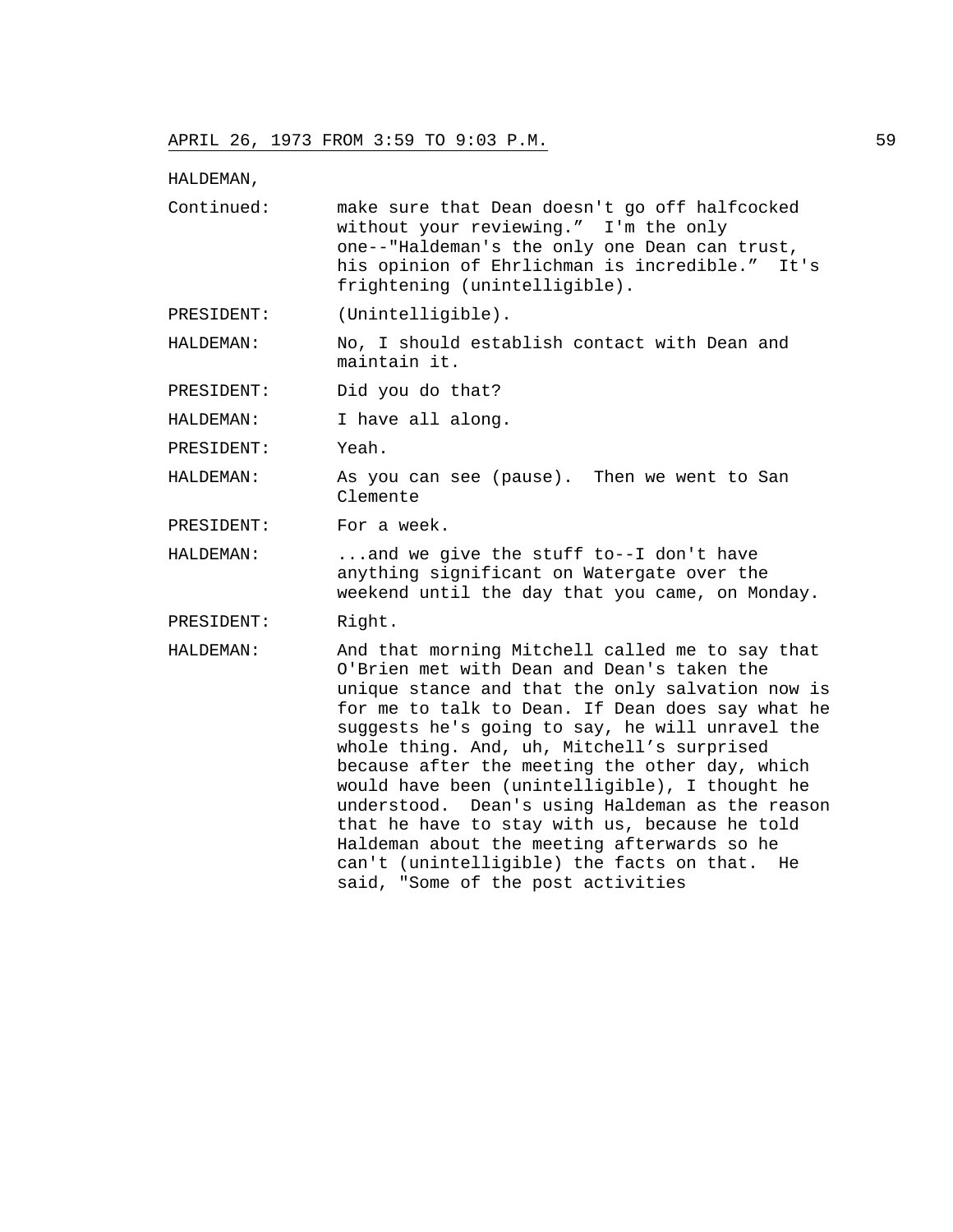- HALDEMAN: are also a problem. We should consider the solution of Dean not testifying. That would solve several problems and we got ample grounds for that." (Unintelligible) suggestion.
- PRESIDENT: Do you think we could have gotten away without--without--Dean not testifying?
- HALDEMAN: No, we never, we, we, we never got to that point.

PRESIDENT: No. He went in anyway.

- HALDEMAN: Dean says, Dean calls me, a few minutes later that same day. He says his lawyer says that Dean must not talk to Mitchell and Magruder. Now Dean must answer for Watergate. He would rather take the potential Fifth, than to cause anyone a problem, (unintelligible) potential indictment. Strachan is being worked on by Magruder. Moore had lungh-with Kleindienst, about the Special Prosecutor thing, and he, Kleindienst thinks he has to do this (unintelligible) device to avoid (unintelligible).
- PRESIDENT: (Unintelligible).
- HALDEMAN: Yeah. If Dean tells the truth, Dean says "If I tell the truth it will start finger-pointing that would be unbearable." I have no idea what Mitchell said before the Grand Jury but Mitchell must consider what he said would conflict with what O'Brien knows. O'Brien told Dean Saturday that Jeb is not now concern6d with Dean's testimony.

PRESIDENT: Yeah.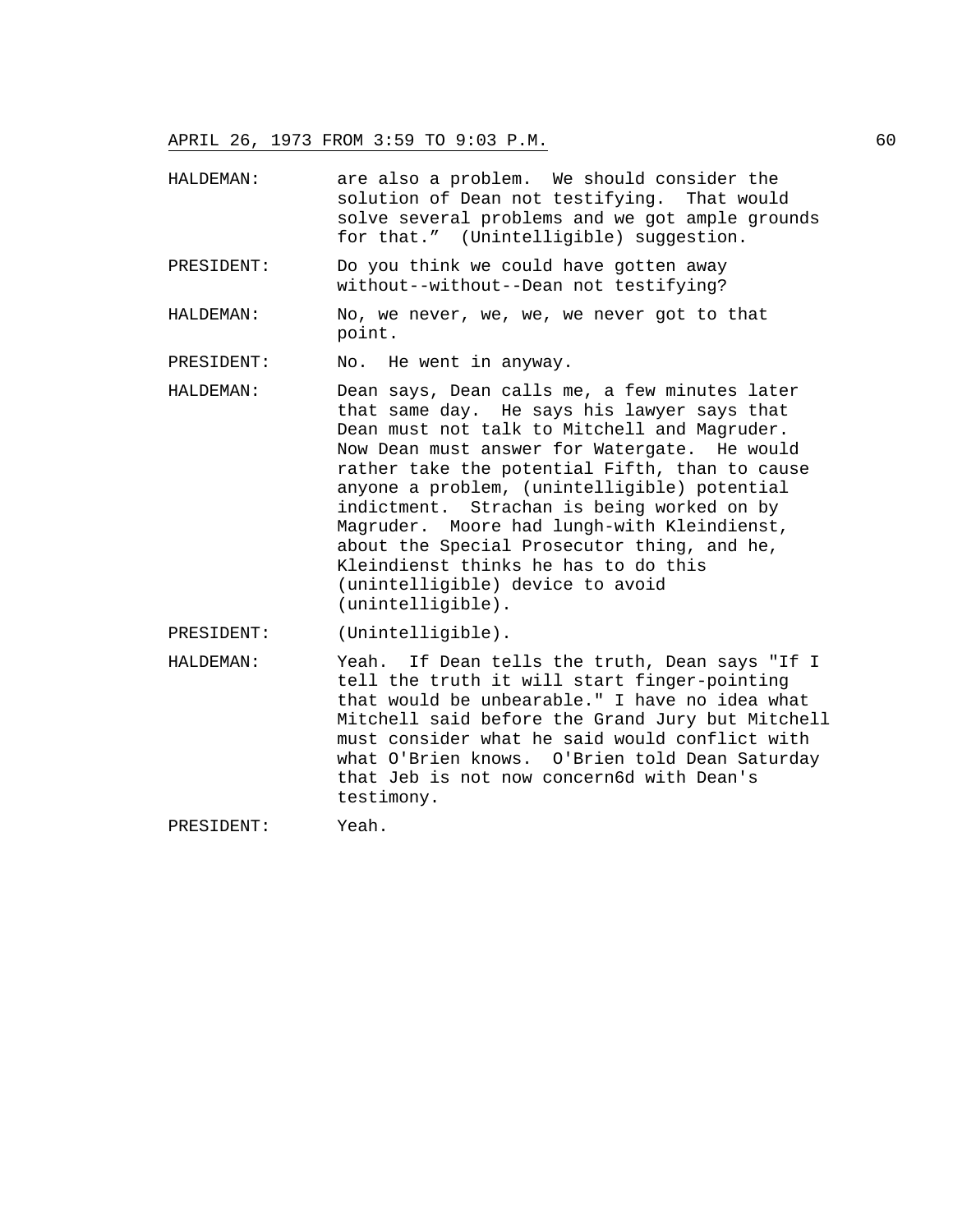- HALDEMAN: O'Brien really knows all the facts. Dean's lawyer says don't write his story down and, and don't give a (unintelligible).
- PRESIDENT: Talking about Dean now--That's an interesting little (unintelligible).
- HALDEMAN: And that afternoon, April 2, at San Clemente, you and Ehrlichman and I had a long meeting. And you said it's important, one, that the President be isolated from all these discussions. Tell all the parties that the President has other problems, with the Committee, Congress, South Vietnam and so on. (Unin telligible) schedule (unintelligible) first three months of all this.

PRESIDENT: Yeah.

HALDEMAN: He said no, I can't talk to the people concerned anymore, for example Dean, Moore, and Colson, and Mitchell, and Bush, and the Vice President. I can't talk to any of them, so Ehrlichman must get in conference with all concerned.

PRESIDENT: Yeah.

HALDEMAN: And second, there must be no falling out on charges -like Ehrlichman -all different directions. Can't have this "every man for himself." Dean (unintelligible) after this you went into (unintelligible) case review -strategy -and what it would cost the (unintelligible). Talked about campaign. The next day Mitchell called the first thing in the morning and said, "Paul O'Brien will be out in California Wednesday night..."-this was like Tuesday, he was talking,-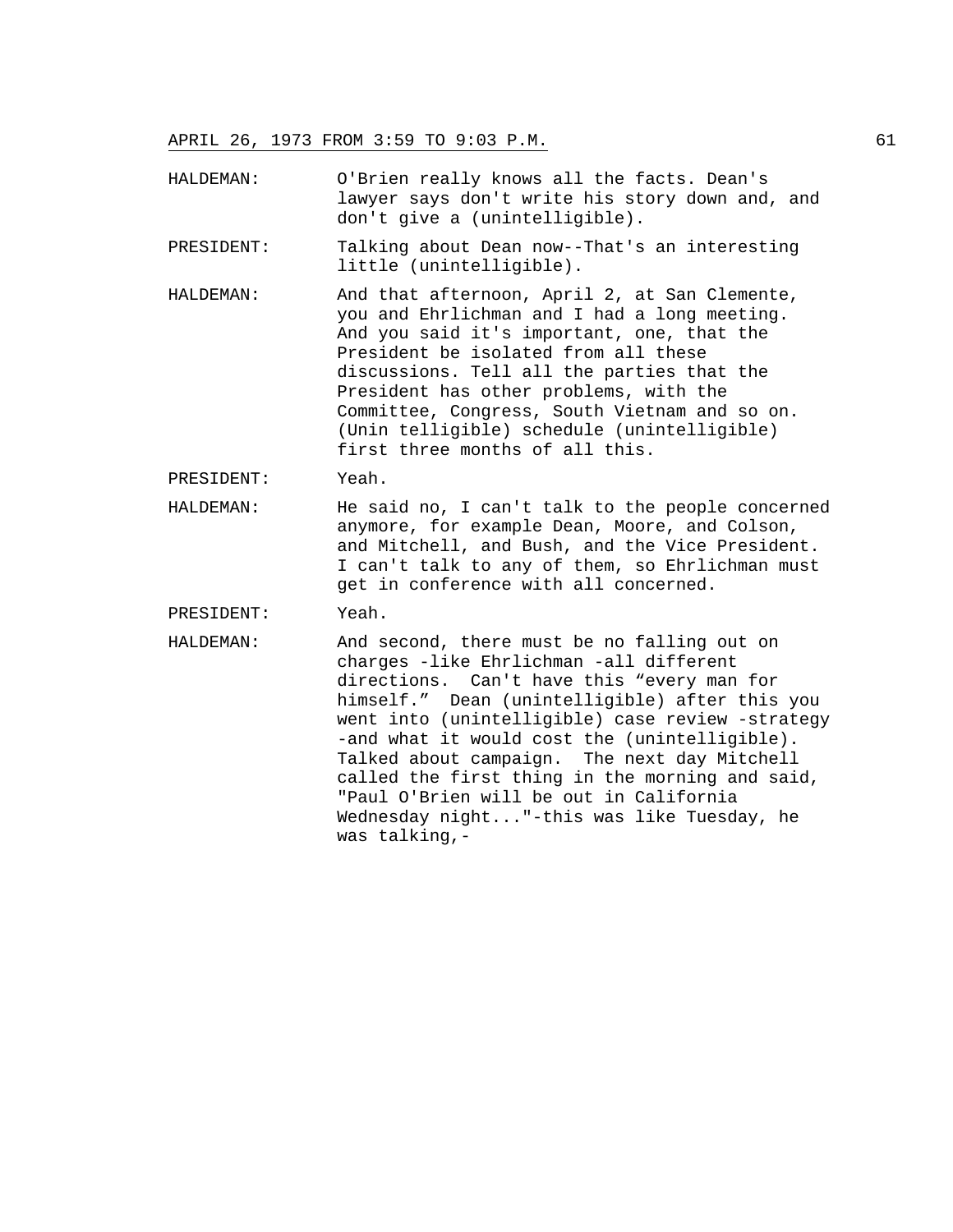- Continued: "...to meet with Kalmbach on Thursday morning." I strong -"I urge strongly that Haldeman see him and set it up through Dick Moore." I did set it up for Ehrlichman to see him myself. Then, the next day, the fourth...
- PRESIDENT: That was pretty good investigation though, when you come to think about it, Bob.

HALDEMAN: Damn right.

PRESIDENT: Um hmm.

- HALDEMAN: Yes sir. The next day, on the fourth, Dean calls me, we're still in San Clemente, and said his lawyer saw the U.S. Attorneys, Silbert and Glanzer, and they just sat and listened to take their temperatures as representatives of Dean regarding what would happen. What they found was that one, Dean will be called, probably next week, under the same conditions as Mitchell, with no cameras and not enough to go after him. Number two, Dean is not a target for the Grand Jury, also Haldeman is not...
- PRESIDENT: (Unintelligible) never gonna get (unintelligible).
- HALDEMAN: ...they don't believe that they're gonna have to call Haldeman at all except possibly to corroborate other statements. Number three, Liddy has talked to the U. S.Attorney but his lawyer doesn't know it. They believe -see I think this is a lie, because they've told Dean that Liddy hasn't talked to them.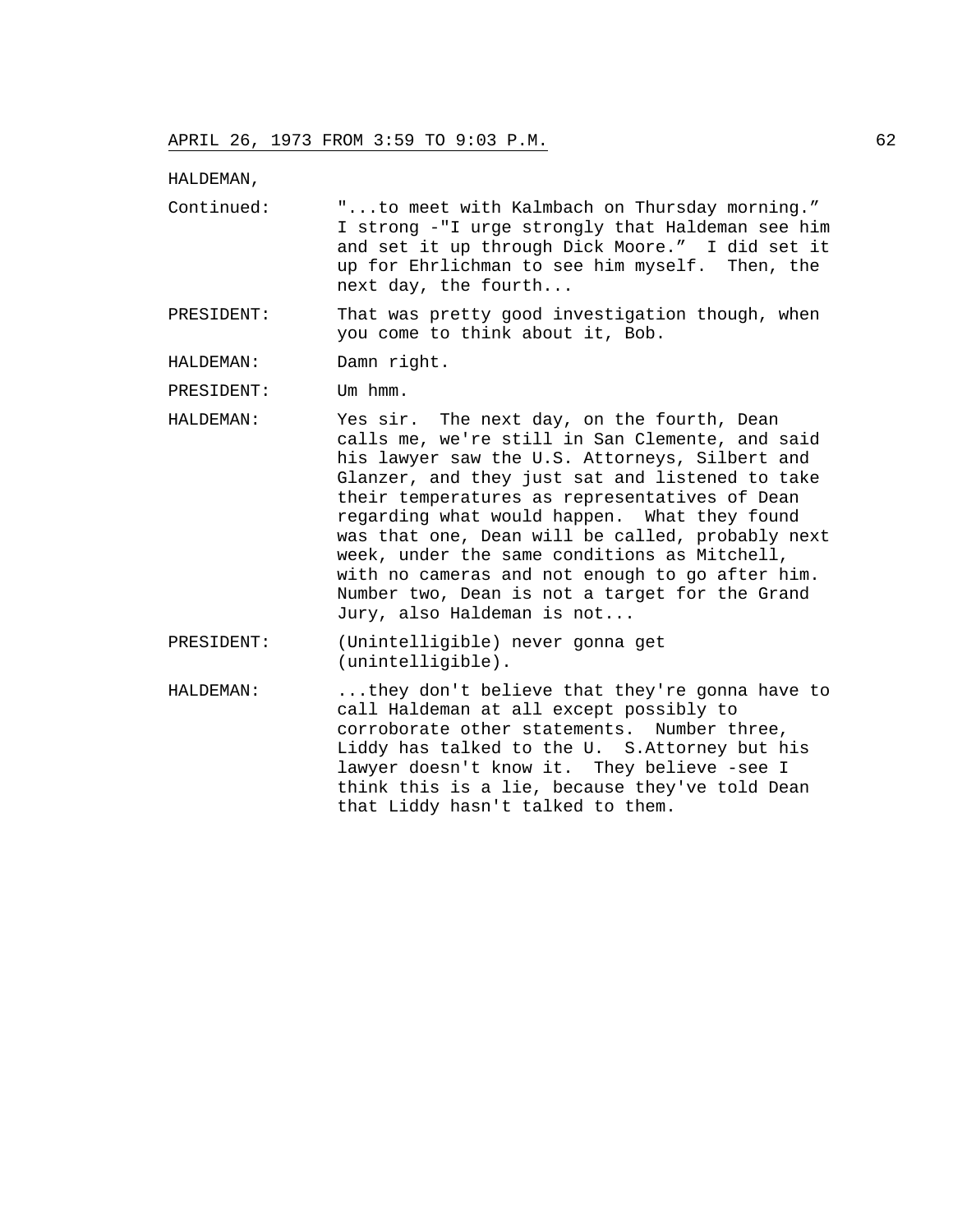PRESIDENT: Yeah.

- HALDEMAN: I think this is how they started to break Dean. They told his lawyers that Liddy had told the whole story. That's when Dean started cracking, I think. Because they've said Liddy has talked to the U.S. Attorney, his lawyer doesn't know it, the U.S. Attorney believes Liddy. He has freed the White House from their minds. It was to make us feel good.
- PRESIDENT: Dean makes you feel good?
- HALDEMAN: But we don't know what he said. The lawyers say Dean must not talk to Jeb. This morning Jeb called and Dean's lawyers (unintelligible). Fourth, they discussed the (unintelligible) business on privilege. Dean won't and can't take the Fifth Amendment, say the U. S. Attorneys. His lawyers say he may have to on the technicals. They told the Attorneys that, and the U.S. Attorneys say they won't pursue the technical violations. (Unintelligible) Dean's lawyers think there will be practical immunity regarding the after-the-fact technical violations.
- PRESIDENT: Um hmm.
- HALDEMAN: They talked about the funny positions of the Grand Jury (unintelligible/**REMOVED**). Dean's view of the Ehrlichman matter, that some arrangements have to be made on ground rules only that only first hand knowledge, not hearsay.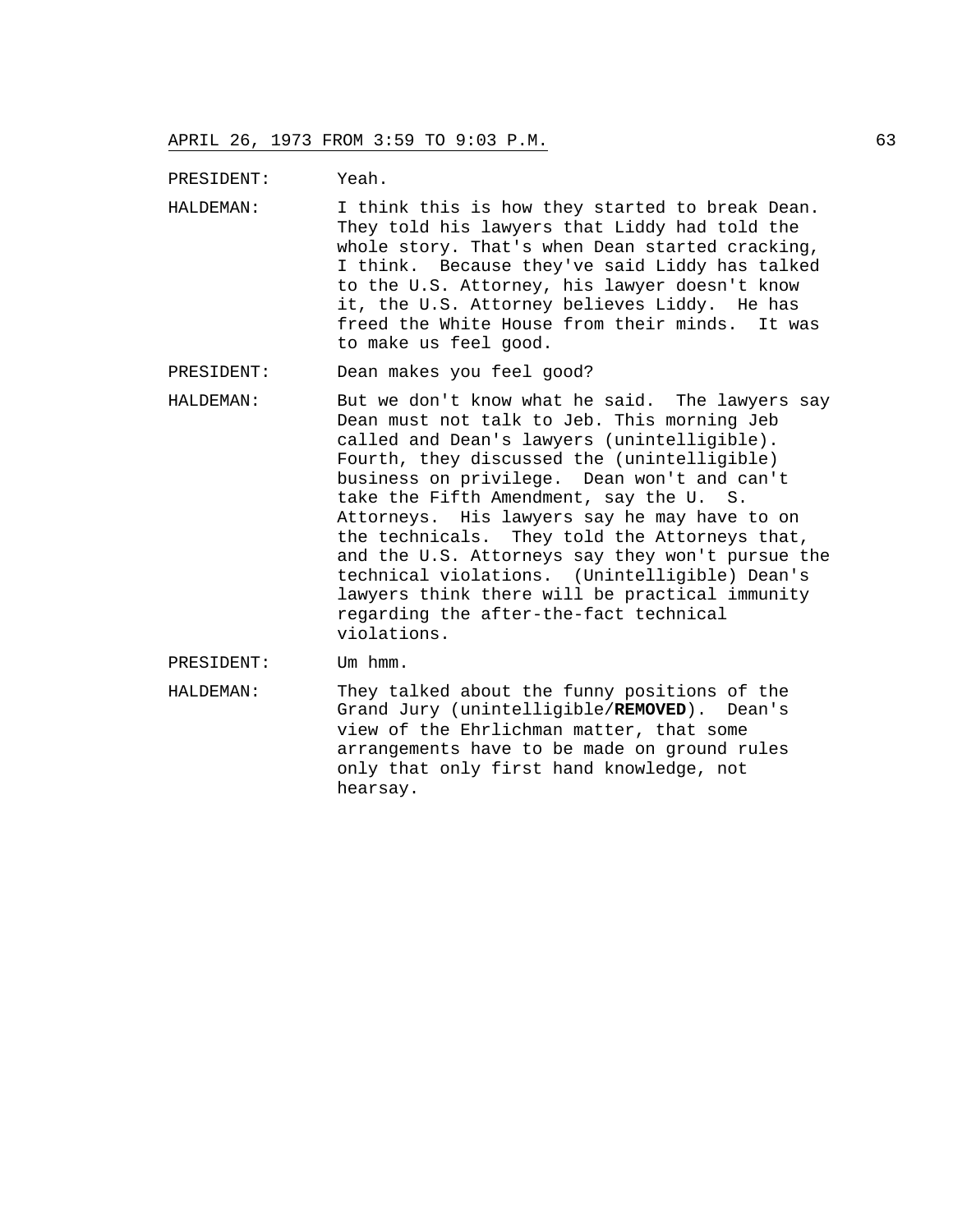PRESIDENT: Yeah.

- HALDEMAN: Yes, but now Dean then should be hard-line fellow here. Then-he tells me that Mitchell's called Moore -that in Dean's office Clawson talked to Mitchell yesterday -said that Parkinson says -the (unintelligible) payoff (unintelligible) McCord's gonna say the (unintelligible) is a lie (unintelligible).
- PRESIDENT: Yeah, yeah, yeah.

(Pause)

- HALDEMAN: The next day Dean called me and said, regarding his story, there's no real problem. He has an idea we ought to go public. If we want the facts (unintelligible). We'll know how to do it. He said let's cut the Watergate out, let the U.S. Attorney summarize that later (unintelligible) not jeopardize and then release a full report. Then let Ervin go ahead (unintelligible) Watergate.
- PRESIDENT: Yeah.
- HALDEMAN: (Unintelligible) can't handle the Watergate properly.
- PRESIDENT: Yeah, yeah, yeah. That's all Watergate is.
- HALDEMAN: He said he's put it to the Grand Jury one day next week (unintelligible).
- PRESIDENT: After all that, you see, he's already had his talk with the Grand Jury and the, uh, U.S. Attorney said (unintelligible).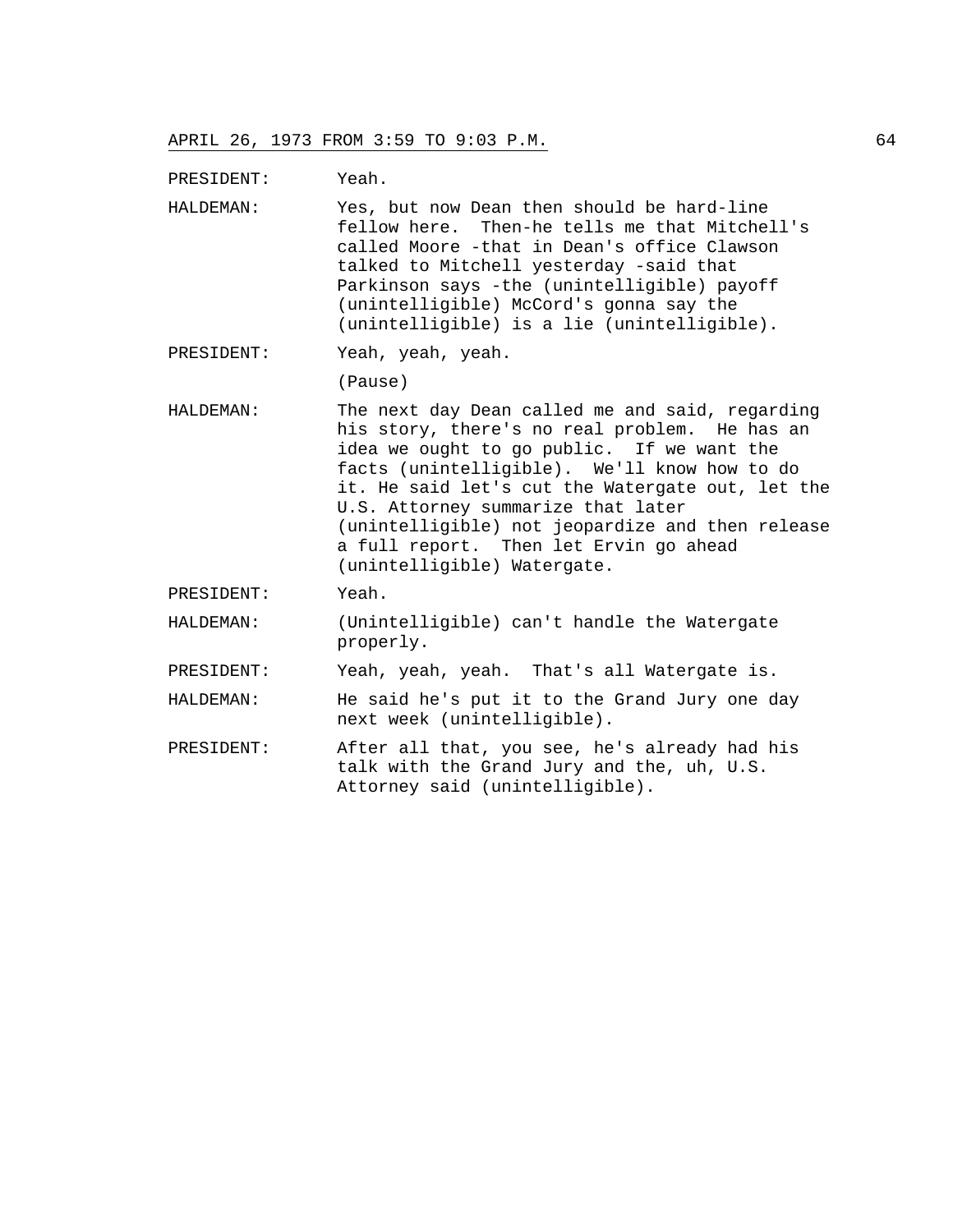- HALDEMAN: Yep, then on the seventh, which was Saturday, we were still in San Clemente, he said his lawyers talked to the U. S. Attorneys. He said they only want the facts on Watergate, but he's told them everything he knows. They don't believe Hunt, they're gonna push him harder, they want me to be in tomorrow. He said on the eighth, off the record, no action. Haldeman says attorney-client and so forth, we're at the moment of truth, the Grand Jury still does not know what they want, they only want the pre, they're not interested in the post. PRESIDENT: That's right.
- 

HALDEMAN: They want Dean because they (unintelligible).

- PRESIDENT: They're sure interested in post now, aren't they?
- HALDEMAN: Yep. That was the weekend, (unintelligible) on television on Sunday.
- PRESIDENT: Yeah.

(Pause)

- HALDEMAN: I didn't even see it, see it (unintelligible) on Sunday night.
- PRESIDENT: I don't see how you can manage to carry all the load.
- HALDEMAN: I just listen.

PRESIDENT: (Unintelligible).

HALDEMAN: (Unintelligible).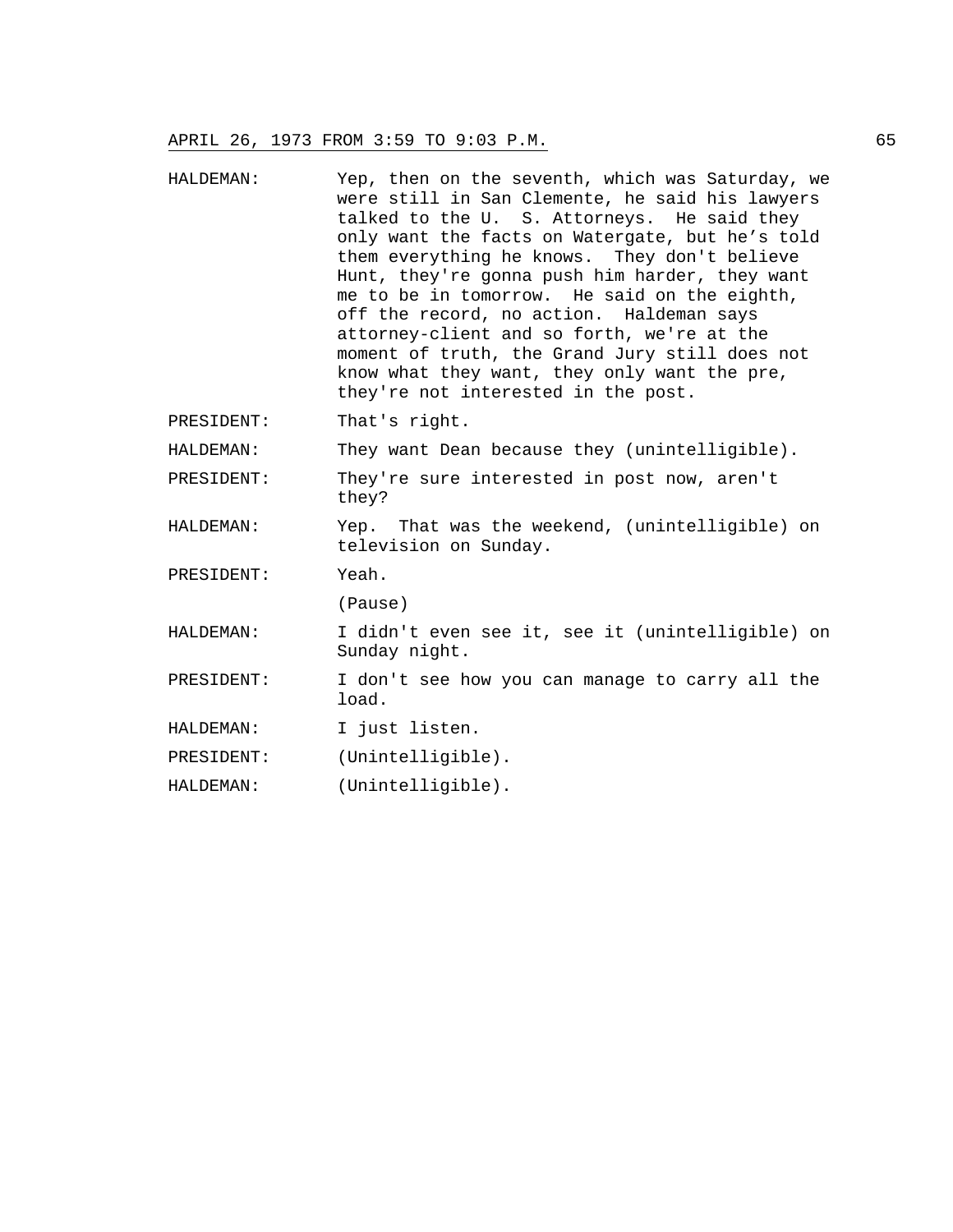PRESIDENT: Huh?

HALDEMAN: A couple days went along when I didn't talk with you. (Unintelligible), That's what Mitchell was saying, and Ehrlichman was saying.

PRESIDENT: Yeah, that's right.

(Pause)

HALDEMAN: So, uh, (unintelligible).

PRESIDENT: Yeah. Maybe you can get John over and talk a little before you go h6me.

HALDEMAN: Check to see if there's anyone who wants to (unintelligible).

PRESIDENT: Oh, I want you to know, I haven't had any report yet from Kleindienst. I'm keeping in touch with him. He said he'd (unintelligible) to see if (unintelligible) what there are several others and I asked them what, what they are going to do with that memorandum that was sent up there. I let John (telephone conversation begins) --Yeah, yeah, I'd like to point this out right now. -Oh yeah. --No, no. -Yeah, I see. -Yeah. Right. -Yeah, uh, he, Bob told me that. He's just been here a few minutes, and he told me, and I think that's very important. Now on the Pat Gray story, what's your advice as an officer? -Yeah. -Yeah. Yeah, yeah, yeah, yeah.  $-Right.$  --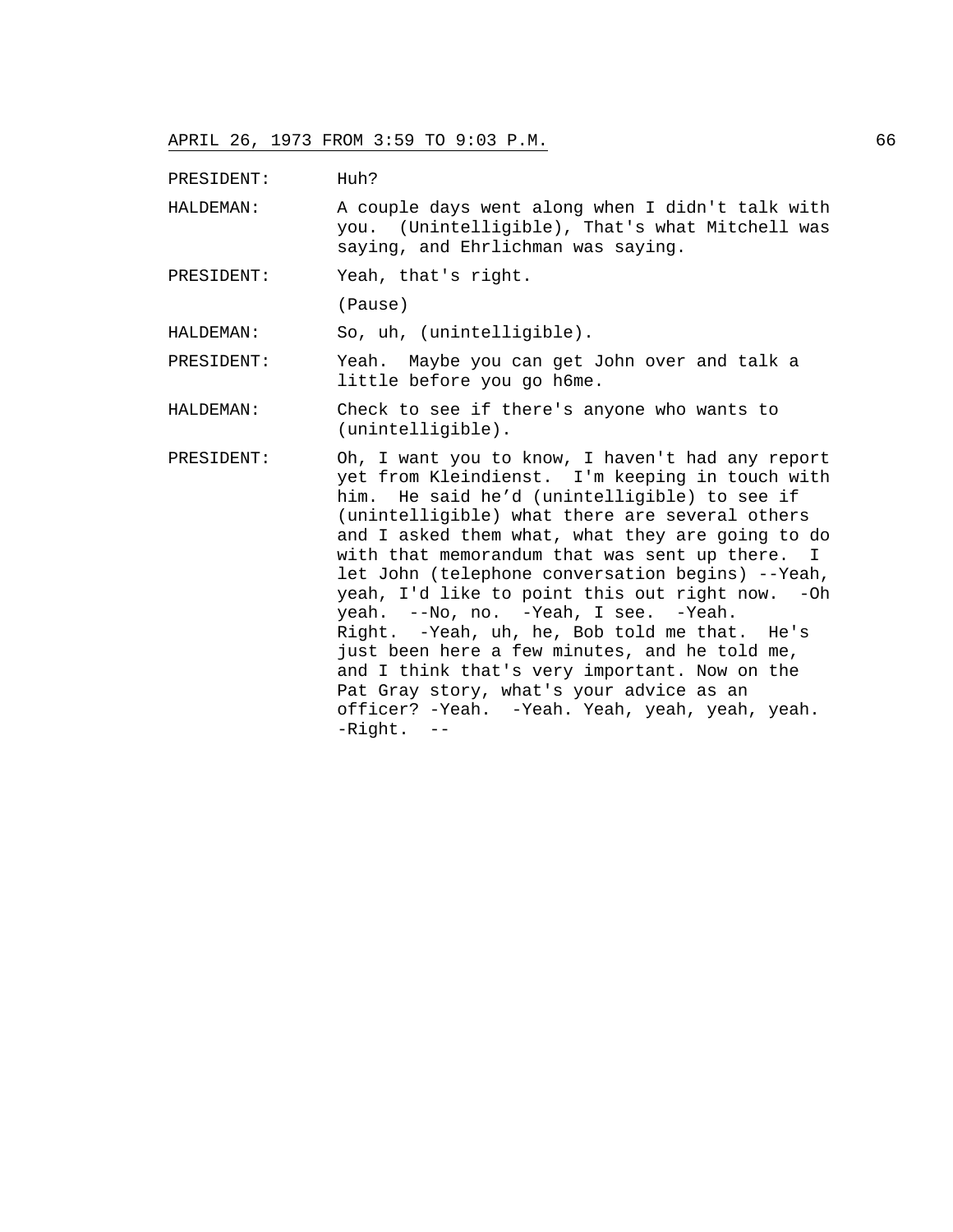PRESIDENT,

- Continued: What? Maybe, uh, maybe you should. -(Unintelligible) April 15th, uh --Yeah.--Right.--Right, I said right--Yeah.--Yeah. Yep.--Ah.--Sure who, uh--Yeah, I just think you're, uh,, maybe your attorney should know that. What do you think? I don't know. Yeah. Right. -That's right. Right. That's right. -Yeah. Why don't you drop -maybe you can come over, we can talk it over here. It would be a great help. Fine, fine. ... The story regarding Mr. Gray's safe has broken.
- PRESIDENT: Kleindienst, please.
- HALDEMAN: Who has it?

PRESIDENT: The New York Times (unintelligible).

- PRESIDENT: (Unintelligible) Sure as hell is, you've just gotta (unintelligible).
- HALDEMAN: First the New York Times called my lawyer, then he said he had a report, a first-hand report from a high administration official, that that official and Haldeman had engineered the cover-up of Watergate. My lawyer -now whether it's really a first-hand report -you heard it with your own ears. My lawyer said yes. He said a high present official or former official (unintelligible).
- PRESIDENT: Who, Mitchell and Haldeman?
- HALDEMAN: The lawyer said, uh, Mitchell. The reporter says that Mitchell said in his presence and the presence of other reporters, off the record, that he and Haldeman engineered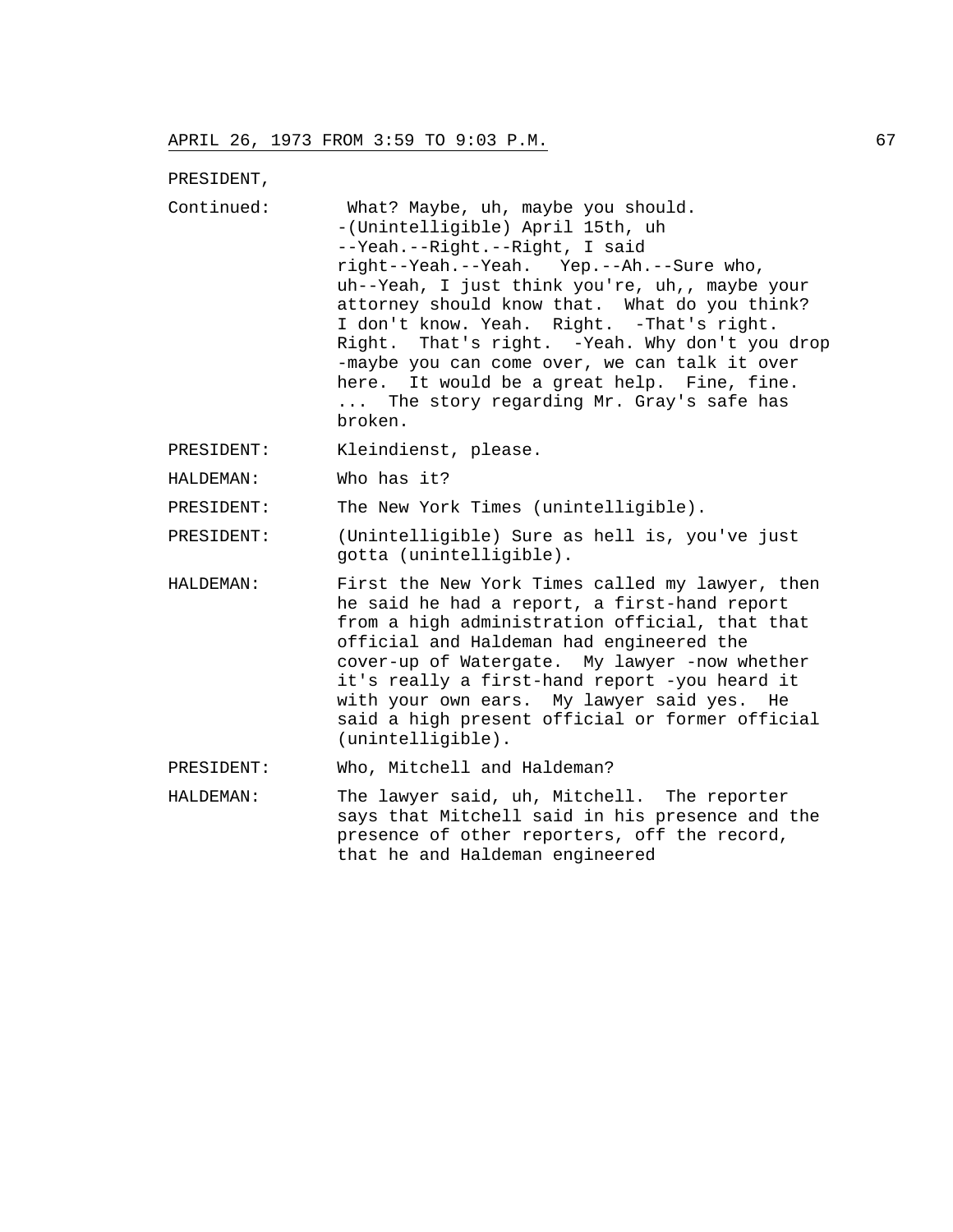Continued: the Watergate cover-up. Yes, the lawyer is (unintelligible). But I don't believe, I think that's pure fishing on the part of Hirsch. (Unintelligible).

PRESIDENT: Mitchell, Mitchell's drinking.

- HALDEMAN: That's the only thing I told the lawyer. Mitchell was drunk last night or something on the way back on the plane from Florida (unintelligible). Mitchell is certainly a professional Grand Jury testifier. I'd recommend him.
- PRESIDENT: Yeah (unintelligible).
- HALDEMAN: I think also Mitchell might have said it in a joke. You know, where he said that they're planning on it, and then say, "Yes, as a matter of fact, you smart-ass bastard, Haldeman and I sat down and engineered the whole fucking cover-up. Now what more do you want?"
- PRESIDENT: The cover-up or the, or the, uh, the or the (unintelligible) or the bugging?
- HALDEMAN: That's neither here nor there; I don't think I'd talk to Mitchell.
- PRESIDENT: What John is referring to, in view of this disclosure, he feels that he may have to take leave because of the (unintelligible) involvement. That's what he was told on the phone, I told him you talked to John. Well, uh...
- HALDEMAN: Well, when he "deep-sixed" the stuff...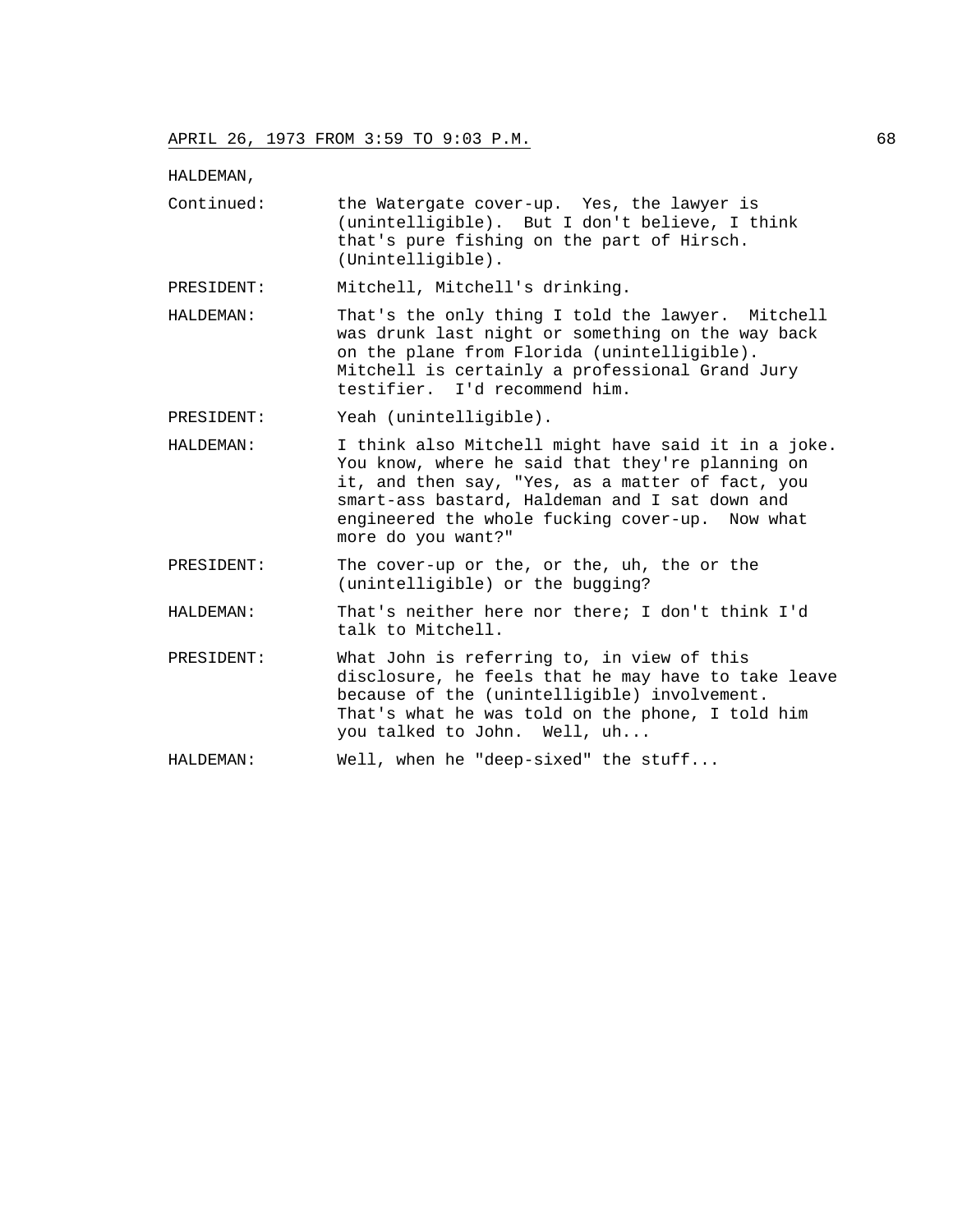PRESIDENT: Yeah (unintelligible) but that they, the, the story is that the, that Ehrlichman and Dean...

(Telephone rings)

Yeah, yeah. - About the, uh, report from the Times. Oh, yeah, go ahead, yeah. -Yeah. I see, fine, good, good. I'll call you tomorrow. -The other thing-Dick, you know, there's the deletion. I think I should talk to you about -this involved Pat Gray -involving the, the, the, the -Dean giving them the contents, some of the contents from Hunt's safe. And, uh, the New York Times (unintelligible) uh, and, and that Gray did, and that Gray destroyed it, you know. Uh, don't you feel that under the circumstance, that uh, Gray, uh, I don't know, I think I'm overreacting, but uh, especially under these circumstances, don't you think he ought to resign? What do you think?How, how do we handle this? Do you want to think about it? What can we do? Call me back? -Well, the point is that -Yeah, well, we're not going to have you do it tonight, but I guess, I think I should, right, but I mean the story, uh -What's Henry think, uh, we should do about it? -Yeah. -Right. -All right. -Well, can I ask you and, uh, you can think a little about it? -Uh, we'll, uh, know, uh, the uh, let me say though, and I know this is, uh, an awful thing, but uh, believe me, I want the whole damn thing out, don't you? Tell it as it is. -Well, sure, sure, it's going to come out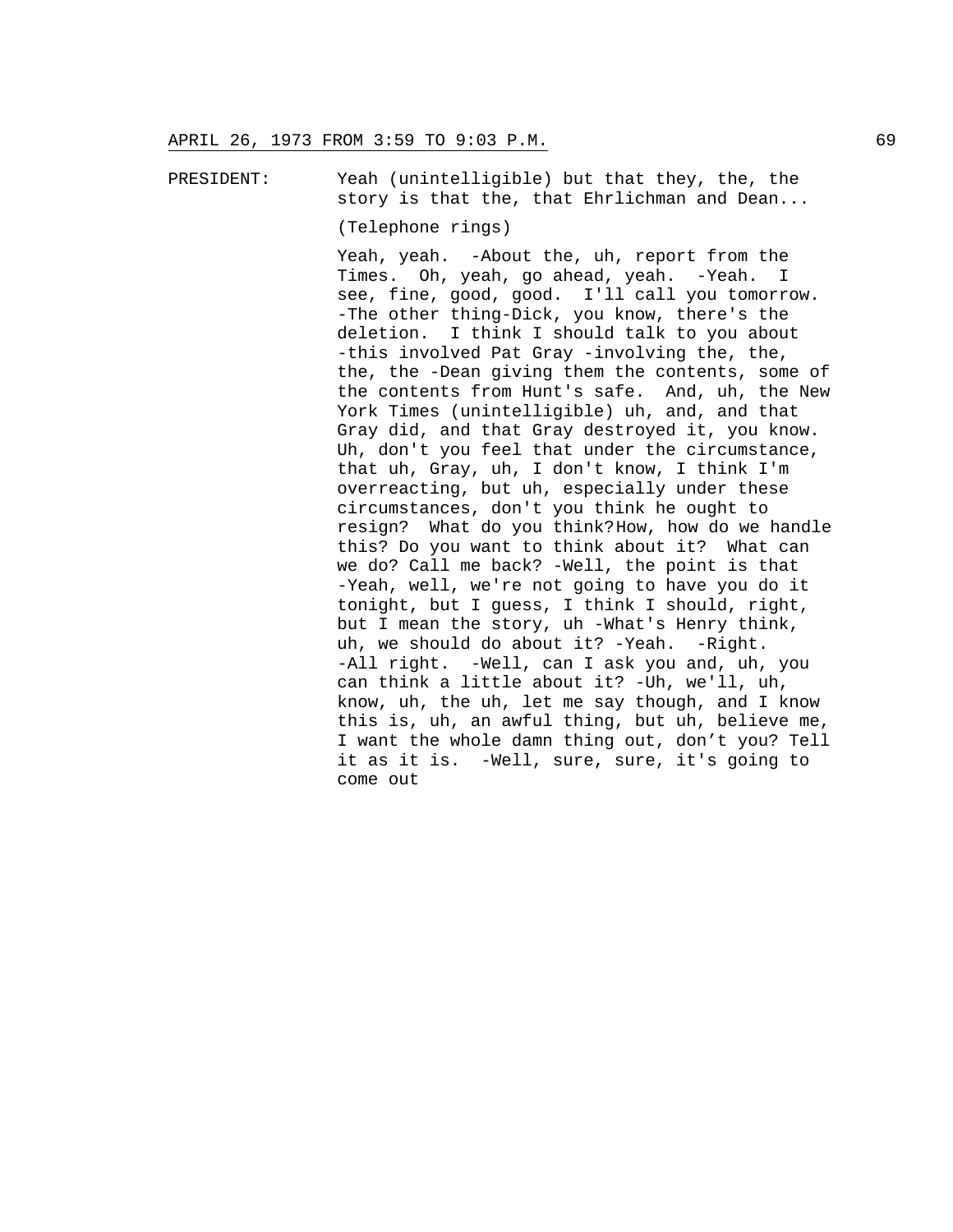PRESIDENT,

Continued: in the paper. But Dick, Dick, for crying out loud, God damn it, these damn things happen. Uh, I have preference, we've got to get them out. You know. That's my responsibility, my responsibility, and by golly I'm going to meet it. Yeah. All right. -Well. Fine. Bye... He says "Well, we'll think about it."

(Pause)

Petersen, uh, please, Assistant Attorney General ...I'll tell Ron (unintelligible) John's trying to (unintelligible/**REMOVED**) John shouldn't ask for a week. Look, he knew, he knew, he knew. (Unintelligible). Look, the point is, he knew this was part of (unintelligible). Right?

- HALDEMAN: (Unintelligible). For Christ sake, he, he, uh, observed the turning over of the stuff to the FBI. Now if you've got an FBI Director that's out of his mind, that isn't Ehrlichman's fault.
- PRESIDENT: But he said that, because of the innuendo of the arrest, he wanted to take a leave until it was cleared up.
- HALDEMAN: No, no, no.
- PRESIDENT: Then if that happens, then,  $u \sim$ , Bob, basically, uh, Dean would have to, you would have to, wouldn't you? Dean would have to as well.
- HALDEMAN: Dean should have been out long ago, if you can follow it up. Maybe it, maybe...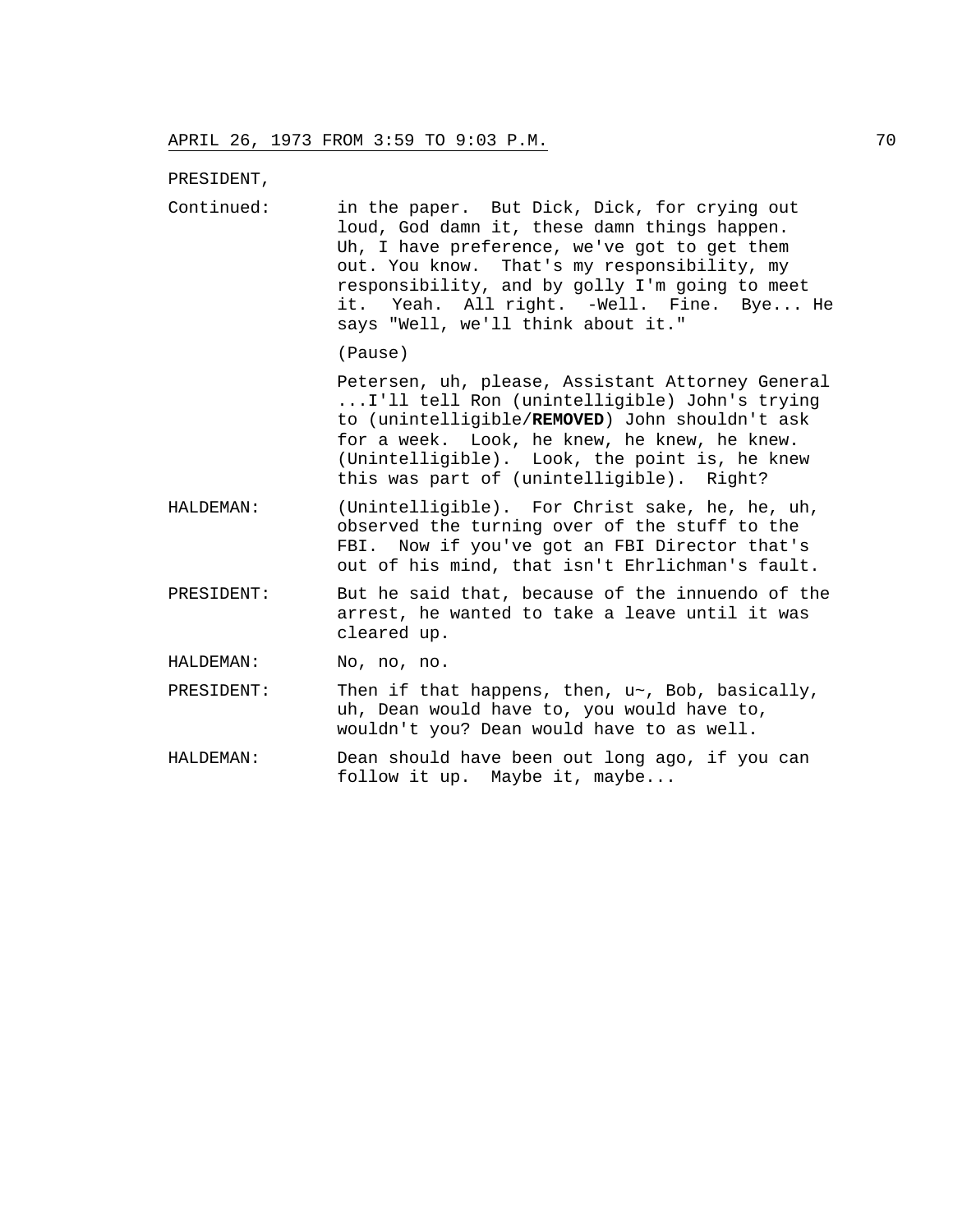(phone rings)

PRESIDENT: Hello -Oh, I just wanted to, uh, I just wanted to, uh, talk to Dick Kleindeinst. He said held chat with you, uh, uh. I just wanted to get your reaction to how we, uh, how we, uh, how we handled the Gray situation up at, uh (unintelligible). Do you want to think about it overnight or should you react right away or what? -Good. -Yeah. But how long can he really stay on? Uh -But he should. -Let me ask you this. Rather than my doing it, uh, I suggest that you ask Dick. Uh, you, would you mind discussing it with Kleindienst, uh, I, I think, uh, let's, let's not put it in a, put it in a context where I, uh, uh, I love him too, I love all of you, but you know what I mean. I, I want him, I want him to be this way so that he doesn't look like an ass. And I said, uh, wouldn't you, if you were in such a position, prepare to have, uh, Dick perhaps -needless casualties (unintelligible). Why the hell did we start the damn thing? I'll be damned if I know. But I don't know what to do. That is another part of the, uh ... Well, in any event, then, would you, uh, would you just, uh, would you, would you mind, would you talk to Kleindienst and say Look, uh, would you--.talk to Pat and tell Pat, uh"-Just a second here, just a second, somebody's on another line, let met get to another phone, hold on. HALDEMAN: (Unintelligible/**REMOVED**). Does Petersen know why Gray destroyed the (unintelligible)? In other words, what Ziegler says ought to be

guided at least in part by what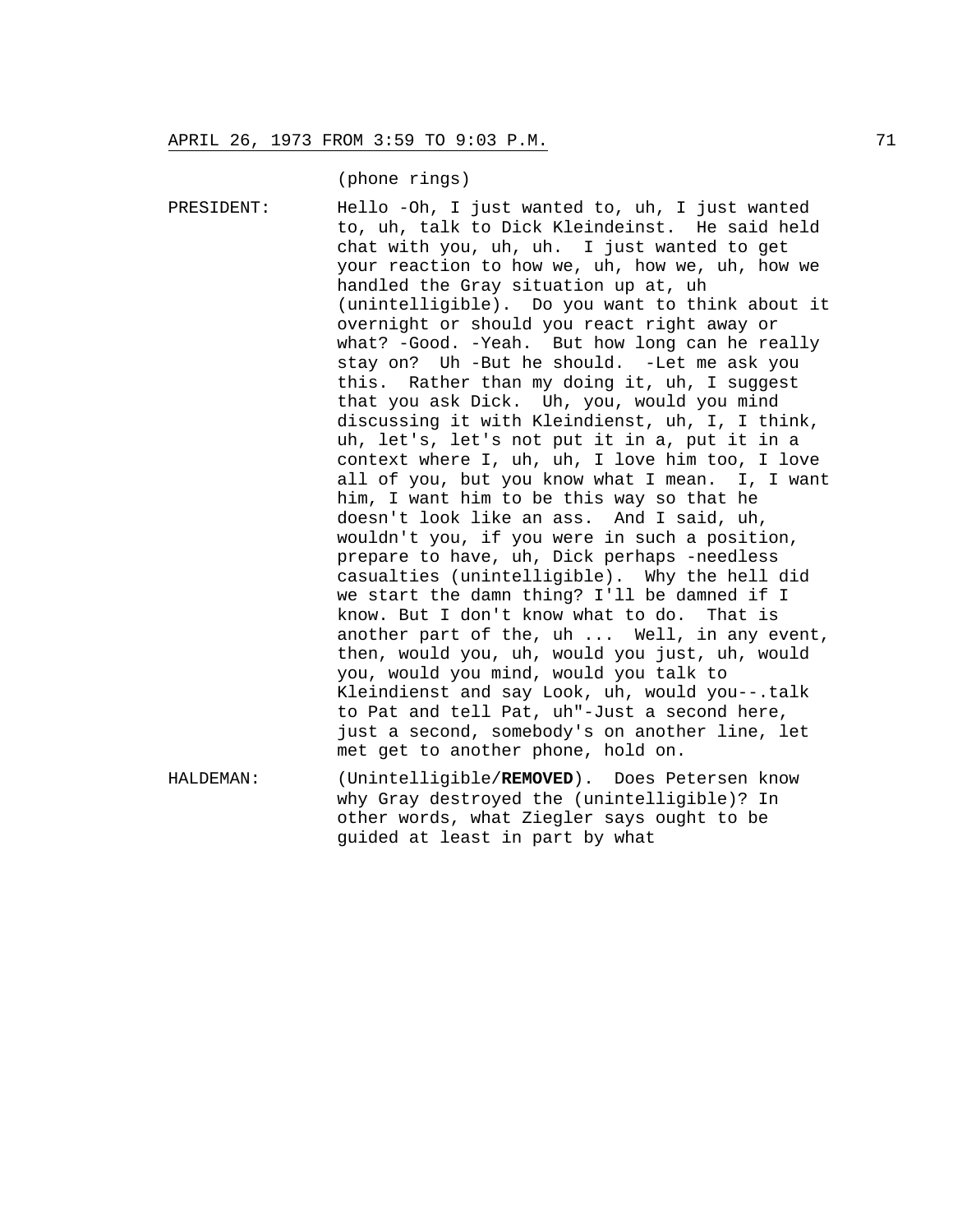HALDEMAN,

Continued: explanation Gray is going to give. Petersen's (unintelligible/**REMOVED**).

PRESIDENT: Yeah. (Unintelligible). All right, I, I'm ready to talk how. But the one question I was going to ask you about is that, what, what in the world is Gray going to say as to why he destroyed it? Cause he obviously figures, well he counted on. Uh -Yeah. -Right. -Did he have you put some confidence in Ehrlichman and Dean? -That's good, well he isn't, uh, he can't say that Ehrlichman and Dean told him to destroy? Did he? Did he, by the way, see that story, uh, really wouldn't stand-up for him, I mean apart from needing help, for for him? Why does, why does, for example Ehrlichman and Dean call the Director of the FBI over and say, "Look, here's some documents, destroy them." Why the hell didn't they destroy 'em themselves? -I-see. -I see. -Yeah. -Yeah. -Um hmm. -Yeah, and that he's going, uh, and that is what basically he's going to say, or has he said it? -Yeah. -Yeah, that, that Dean told, he said that these were documents that were wholly unrelated to the, the, to the Watergate, and that they sould be destroyed. But that, that -you know I, I, I think he, if he leaves, you know what I mean, and so forth and so on, for him to, for him to say that a, that, that, that record is, the story, in my view, simply doesn't, doesn't ring too damn much true. You know what I mean now? Why didn't, why in the world did the, did Dean and/or Ehrlichman, uh, call the Director of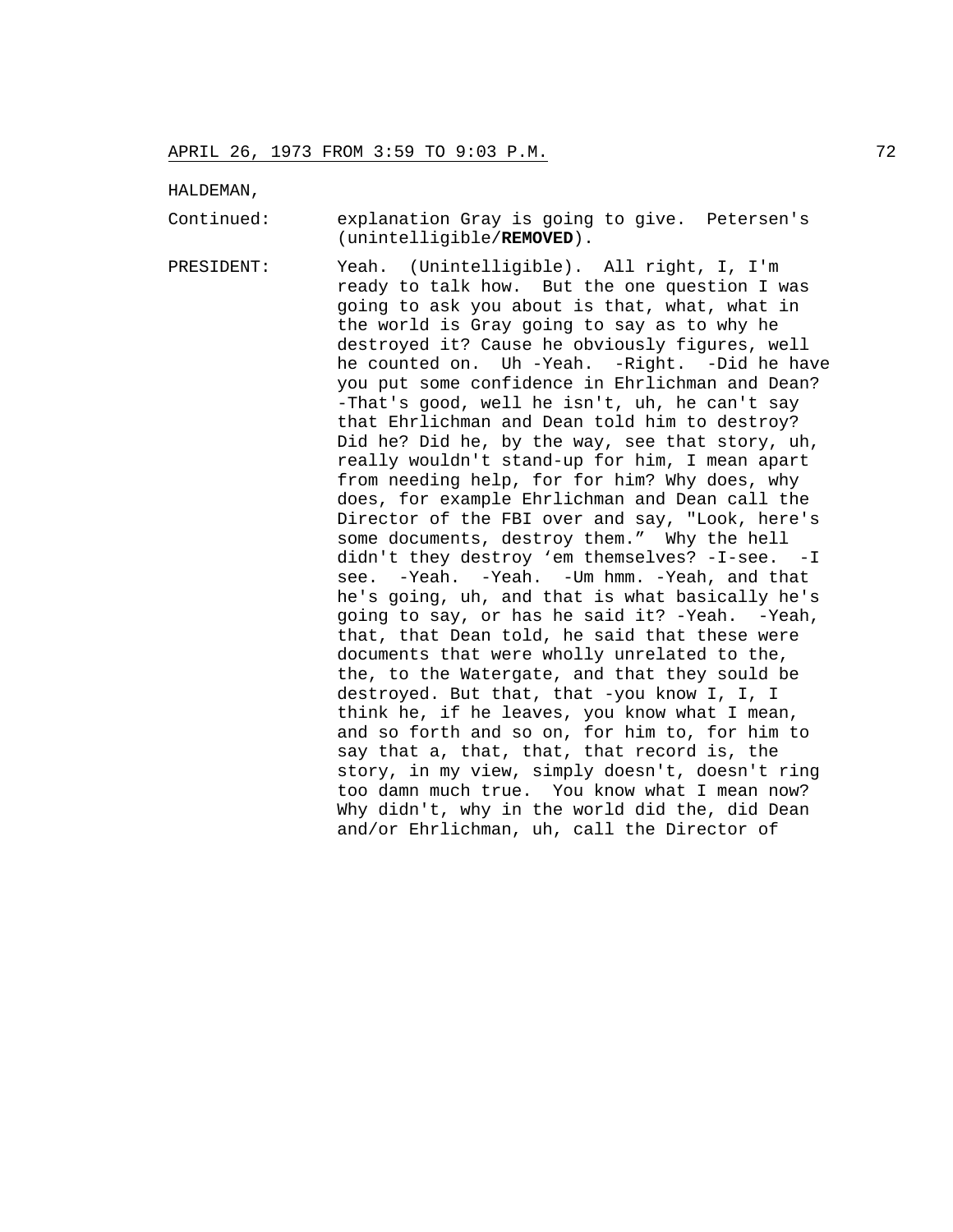Continued: the FBI, hand him documents, and then say "Take them because they're not related to Watergate, and destroy them." You see my point? That's, that's a screwball, that's a screwball -That's, I don't think he's there on another matter but that's a screwball purpose. What did Dean tell you? -Yeah. Dean says that Ehrlichmantold Dean to destroy them. -- Uh, that's the so called "deep-six" then? -Right, right. -Right. -- Well, I don't know, I'm not going to try to tell anybody to change the story and so forth, that is because I want, I understand we want the truth, but I, I, I just can't uh, believe, I just can't believe that, uh, anybody, I can't really believe that anybody's gonna believe that the Director of the FBI was handed some documents and told to destroy 'em. Ha! You wanna see? -My God yes. And that he did it I mean destroyed them. Bet J. Edgar Hoover's got every, uh, every doodle that anybody ever had around, right there in his files. Right. -When, uh, when will, uh, will Gray, uh, make, make this go back to our people here? -Well, uh, well I'll tell you what. -Yeah. -I'll tell you what you do, uh, because basically uh, uh, how far, how far I want to get into this damn thing, I don't know. But I mean, I, I heard this, this insane story that, that the event -that how this -What, what function Ziegler set, function Ziegler set (unintelligible) -I just, yeah, but that's our problem, he said well, we can't say that we just, I mean we had some, you know, we, in other words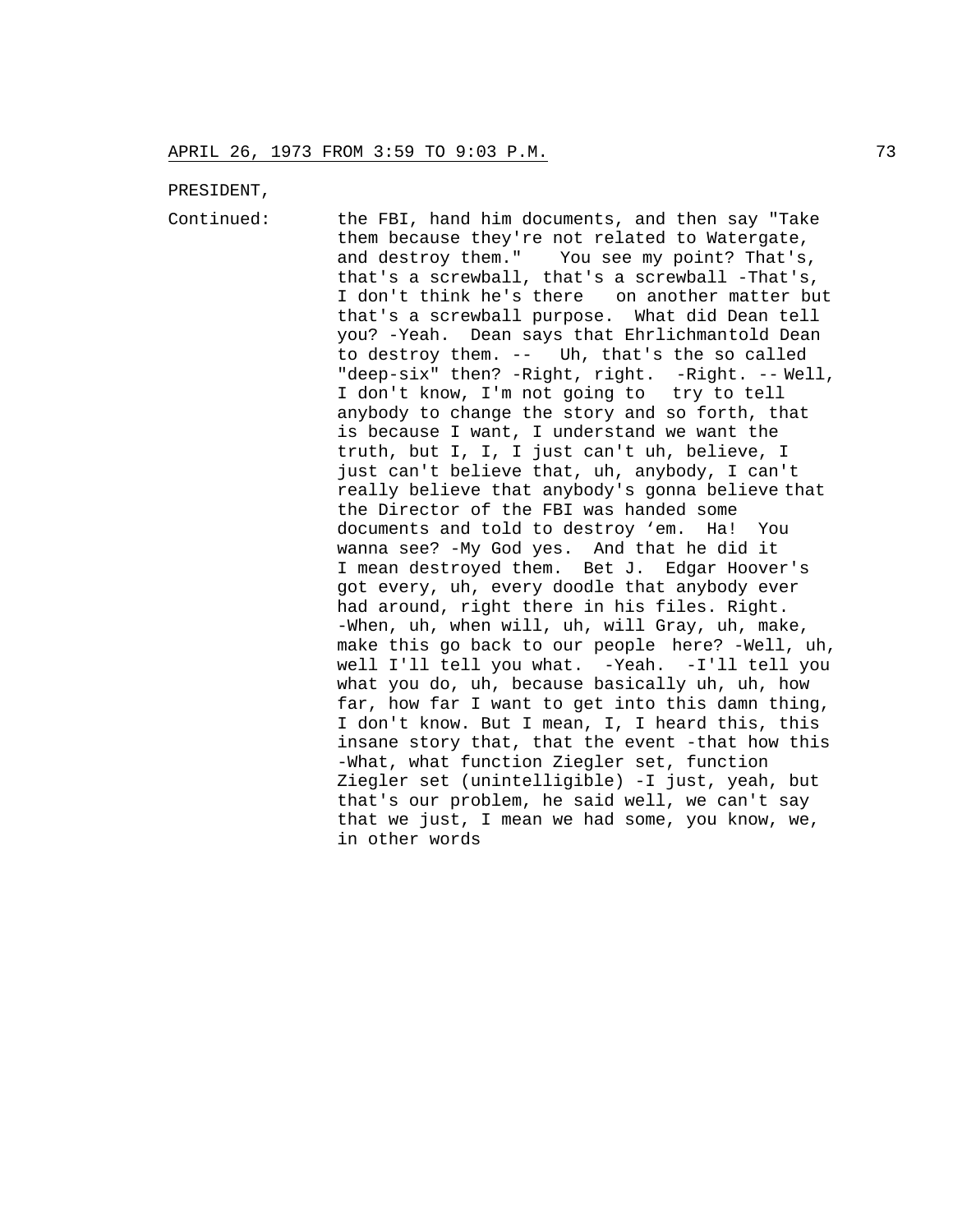Continued: the, our investigation here is the one that we've been undertaking, uh, the, uh, 21st of March, uh, we had information about this, but we haven't had the damn thing corroborated. You know what I mean? Yeah, I've never had, I've, Dean, I mean, let me put it this way, Pat Gray never told me this. Uh, he, uh, he's told You this. Remember, he's told you -He first told you, as I remember, Henry, that nobody ever got any documents, and then later on he said, "Yeah, I got some but I destroyed 'em." Right? So uh, he was put in a tough position, there. -Although, although on the other hand that's, uh, something you don't live with, and I guess that's your point. You were investigating him, he may have forgotten but, uh -I see. It was a casual conversation. -Right. Right. -Yeah. -And then the next day he said he refreshed, he refreshed his recollection and said, "Yes, I did get the documents, and I was told to destroy them." That's what Pat Gray now says, is that correct? -Yeah. -Well, I don't belive that, uh, (unintelligible). You see, the point is when you say that, uh, that, that Dean thinks that he fixed it and so forth, you haven't had Ehrlichman (unintelligible) you haven't had that corroborated yet, because basically, uh, Ehrlichman was in the room when this happened and Ehrlichman when it happened and Ehrlichman of course knows, uh, he uh, he uh, uh, and, uh, I'm gonna have to talk to him about this. I have to. But the point that I, the point that I make is this: whether or not, uh,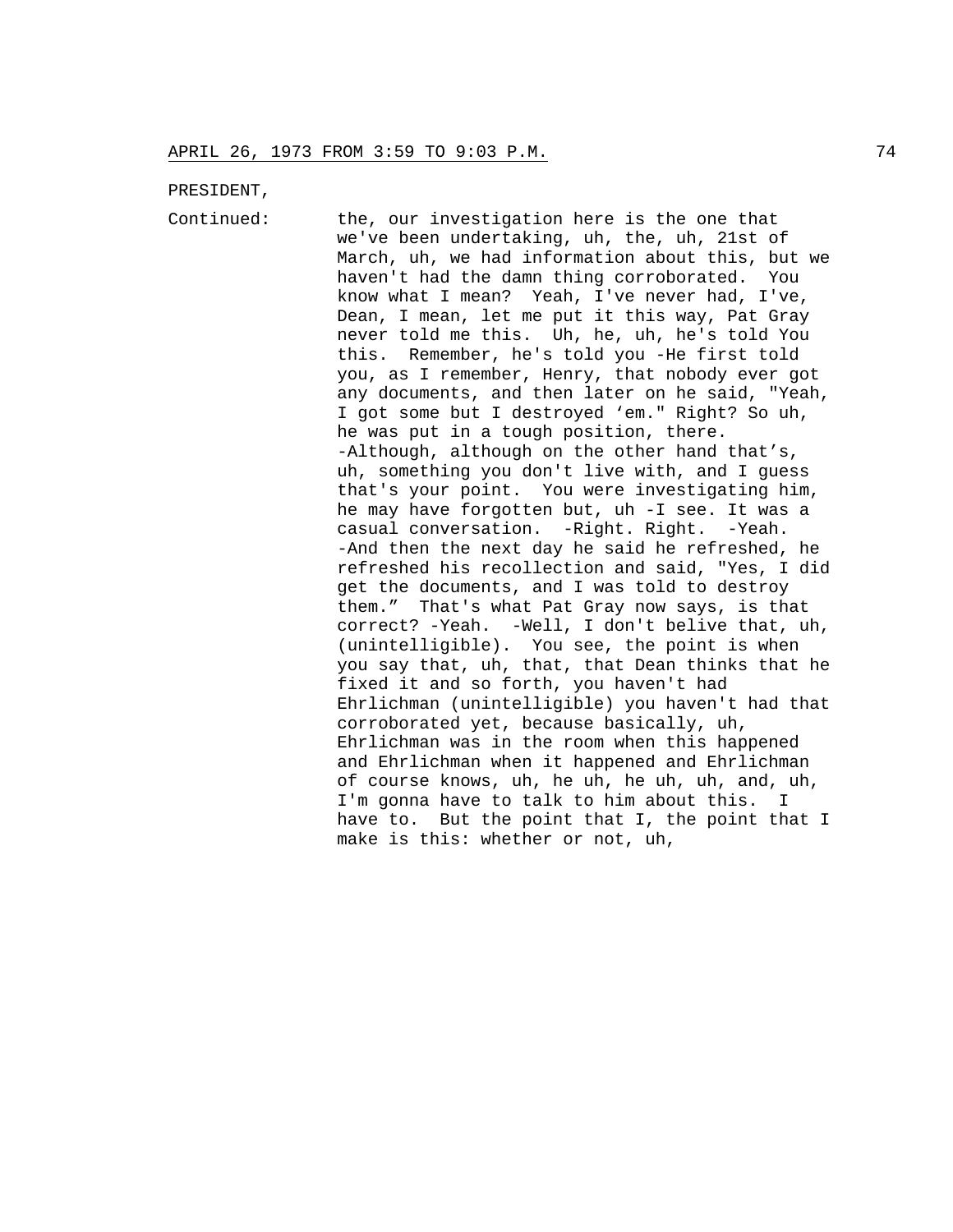Continued: whether, whether, uh, uh, d-did Dean corroborate Gray's story? That's what one thing I'd like to know. Did Dean say that in the presence of Ehrlichman, that, that he or Ehrlichman, or both told Gray "These are politically sensitive, unrelated to Watergate, and they should be destroyed." Did Dean say that? -That's the whole point, you see, I think, I don't, uh, now, let me say, let me say, let me, let me say this, on this, for your information, I've questioned Dean about this, uh, uh, he uh, uh -I see -What? -Yeah, yeah, no, after, uh, after we had your, our talk, you know, I said, I said that, uh, he just said I, we handed the doc-, he gave the documents to Gray. That's, uh, you know what I mean, and uh, that was that. He didn't say, but he never said we told him to destroy them. You see my point? But hell Dean was, uh, well let, let me put it this way. Assuming he had, why the hell is he going to implicate himself in such a thing as that? He can let Gray take the rap for it. -Yeah. --Yeah. Yeah, and he didn't. -Right, right. That's right. -Right. Right, right, right, right, right. Right-Right. -Yeah. -I see. -I see, but that was not done, -That's right. -Incidentally, may I ask, without reviewing the contents, did, uh, did you get to the bottom of the Sheppard mystery? -Okay. Fine. Yeah. Okay. --Oh yeah. Yeah. Right. Exactly.-Oh, hey, the reason why they thought that I was putting up the transcripts, huh. -Ha ha ha ha ha ha -Yeah. -Well,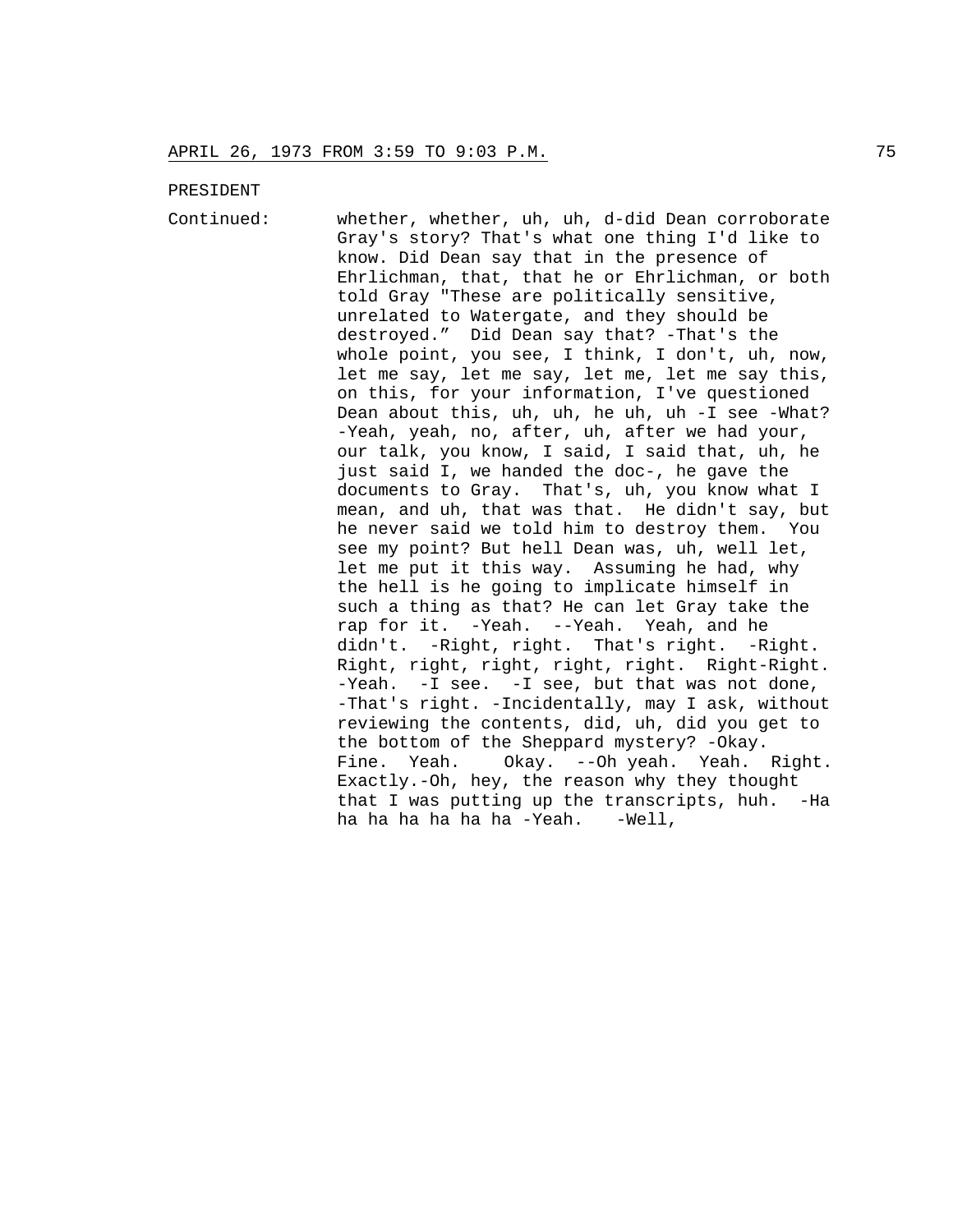Continued: let me say this, uh, one of the, one of the (unintelligible) my record is clear on is I, you could swear on, on a stack of Bibles that I, in fact I've probably bent over more backward more than most people would have that did this. Fell on the Grand Jury, I do not want to know. I know. Right, right, and uh -by direction. All right. -On the, uh, on the Gray thing, uh, it seems to me that, uh, that Gray, you should have your meeting with Gray immediately. The three of you. Don't have him make a statement; however, until uh, until uh, he uh, I don't know whether, whether he should even make one tonight. Uh, uh, you know what I mean? I'm not sure I could react that soon. But I know that, uh, he's got convictions and maybe we shouldn't act like, uh ... I think that under the circumstances that the destruction done or, even though it was done with no legal intent, uh, this ah, this uh, stupidity of the, it's unbelievable (unintelligible). He'll have to resign, which would be the best ... Who's second man, Uh (unintelligible) over there? Felt (unintelligible) -Yeah. -That's right. I know. Yeah, I know. -I know. I know. No that's (unintelligible). No, no, we, we've got to be cleaned out, got to be cleaned out. My point is, my point is, this is not the time. This is not the time. I am not ready to name Gray's successor. I'm still searching, you know, and so therefore, but, but, but the point is if Gray leaves -Huh, what? Yeah. -But the point that I want to get across here, that they haven't been nalning anybody to succeed Gray, I've got to do it on the basis of, uh, you know, an Acting Directoryat this point and, uh, and I do think we're going to have to make this to the point, to the point that, uh... I'll have to be leaving now, do you have a meeting at, uh, 6:10, uh, you and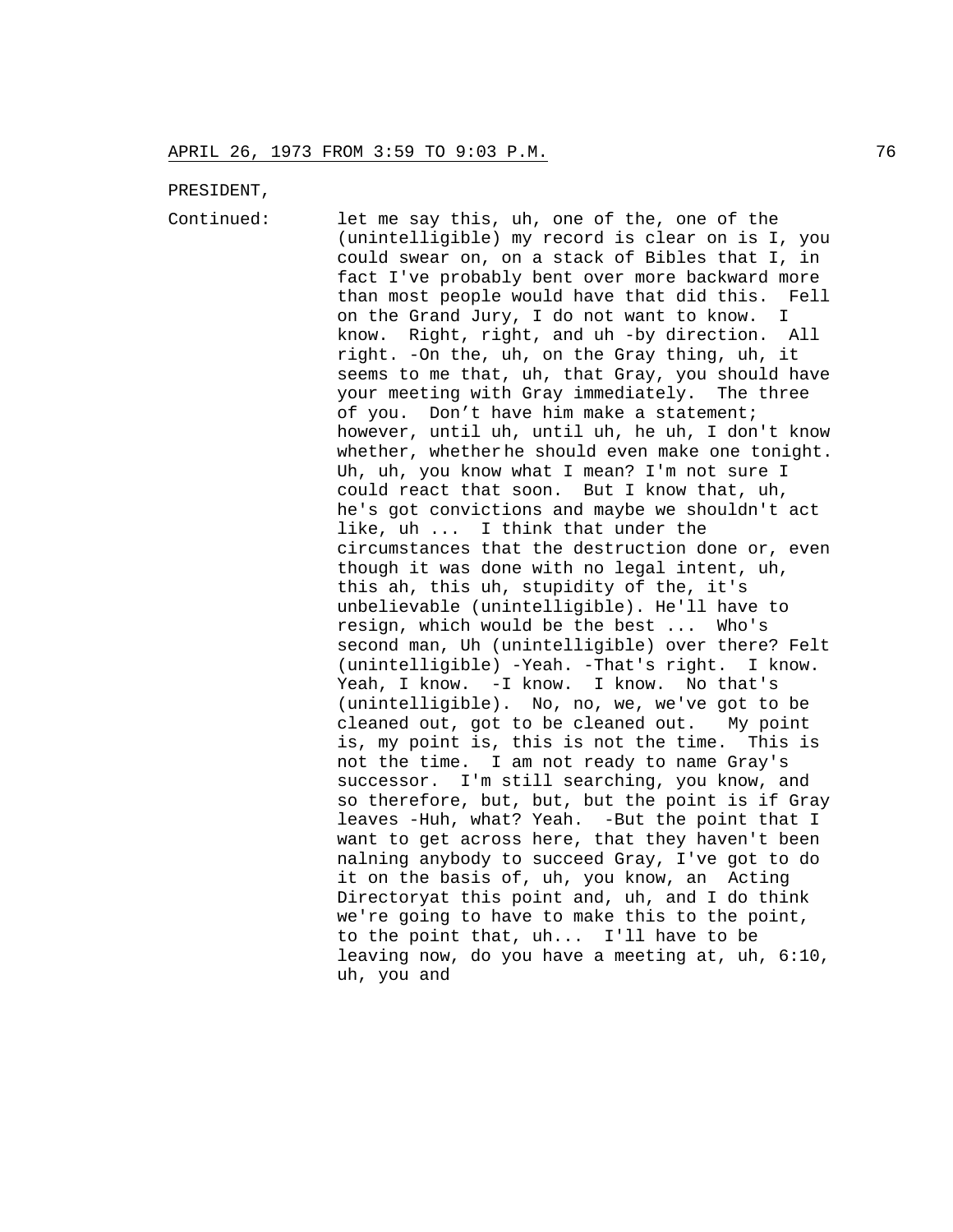Continxied: Dick, uh (unintelligible) are going to meet with Gray (unintelligible) over hhere? Or should Gray ----Oh, I see. -Yeah. -Yeah, he's gotta think about it and uh, and he shouldn't make a. I don't think that Gray should pop off with a statement tonight on the thing. Uh, does that, doesn't that make sense? -Yeah, after all, because basically he's gonna have to say what the situation is. Now what is your suggestion as to what, uh, uh, anybody else, I mean (unintelligible) investigating the matter. I mean after all, this is one of the things you are investigating this, this, this whole damn "deep-six"thing. Remember, I told you to locate the list, find out, you haven't, you haven't even, uh, you, well, as a matter, you, you haven't even had Dean's statement under oath yet, have you? And you haven't had Ehrlichman under oath? So (unintelligible) for a full moon. -Yeah. -Well, uh, one, one, one thing else, uh, that the, uh, what about your, what about your, your, your meeting with Dean? Uh, isn't it about time you get that done? Let's just get this thing rolling, or is that something (unintelligible)? When are you going to meet him? -His attorney, -Yeah -Right. -Yeah. -See, the problem I have is this, as you see, but the, but the, but the problem I have is that, uh, they say, "Well what are you going to do about Ehrlichman?" Question is, "What, what are you going to do about Dean?" You see what I mean? -You see. -So therefore, the point is, the, the point is that, ah -Yeah, yeah, I know, I know, oh, no, no, no, no, no, what I am referring to though is the terms of, of uh, of when you were going to get. Now I understand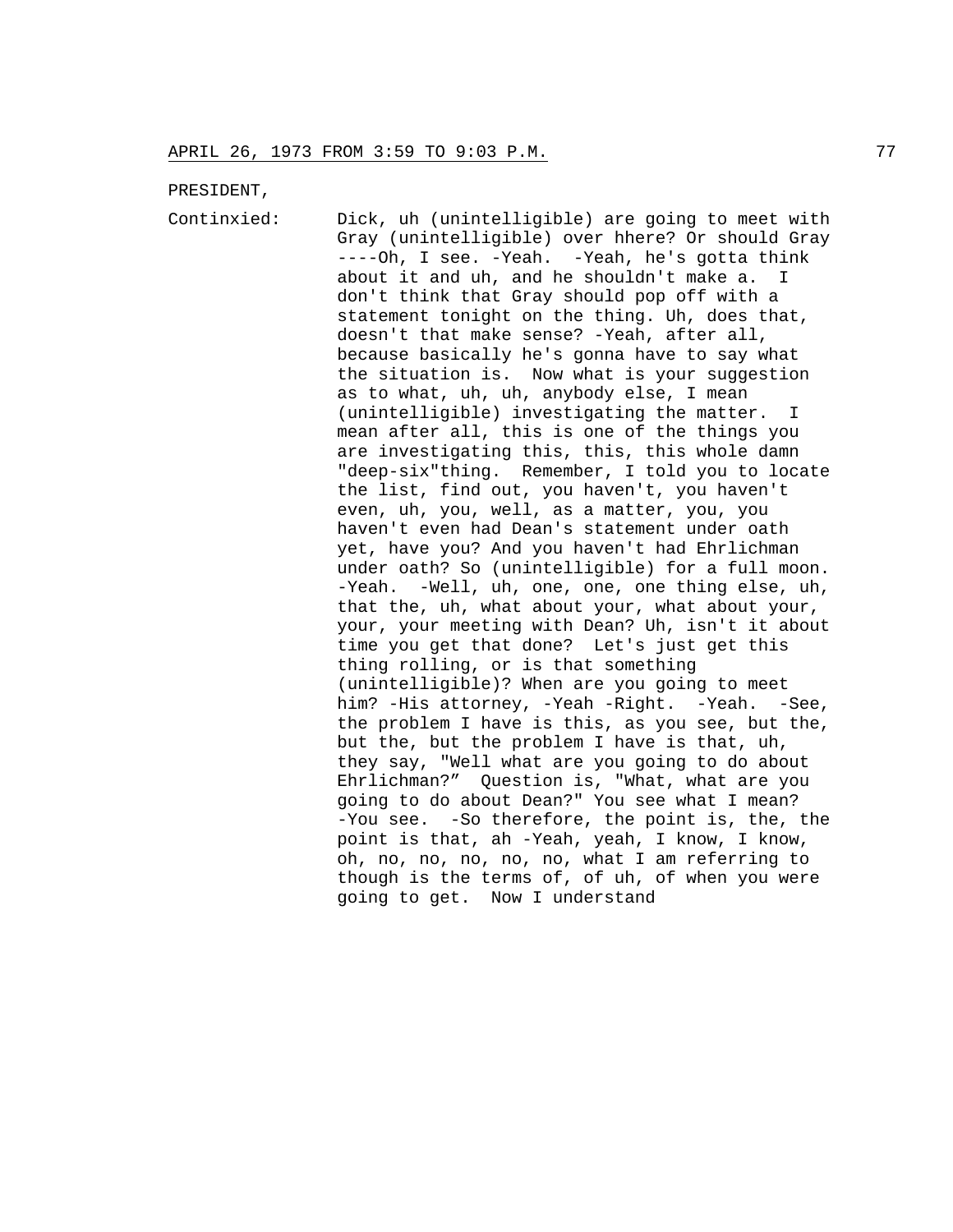Continued: all in our conversation that, uh, that the attorneys for Haldeman and Ehrlichman are going to meet with the U.S. Attorneys and arrange for, uh, first the informal interview, which you suggested was the proper procedure. That's going to be done very soon, I understand. I suppose (unintelligible/**REMOVED**). Then, uh, so we get that out of the way. Uh, and then, of course, they will be able to go over to Grand Jury after they've had their meeting. Uh, but getting back to the Dean thing, uh, it came to me that, uh, uh, you've got to get Dean in there to them, uh, you know what I mean? I mean you've gotta, you've gotta decide the Dean thing, and-- Let me just say one thing, that on that, the decision is yours. He'll get, he comes to you, but, but don't be concerned about what he told, I mean, uh, what he holds, uh, trump card or blackjack and so forth. There's not going to be any blackmail here, and uh, don't you agree? -What's that? -Right. -Right.--Are Magruder's and Dean's stories variable (unintelligible)? -Um hmm. Yeah. Yeah, you want Dean to plead. Yeah. Then you got a case. --That's right. -Yeah. -I know you are. You're still sure of both Ehrlichman and Haldeman, but you've gotta 4et, but the part that, I, I understand and I'm not trying to take you out around the case, the only thing I think the plea is, uh. How I can still sit here with, uh, I mean, I mean I'm restless with Ehrlichman and Haldeman's problem, naturally, if we, if you, but then I also have to wrestle with Dean's problem, because I'm aware of information that you are. I mean, I agree and our blank conversation, but I'm aware of those conversations see, and, I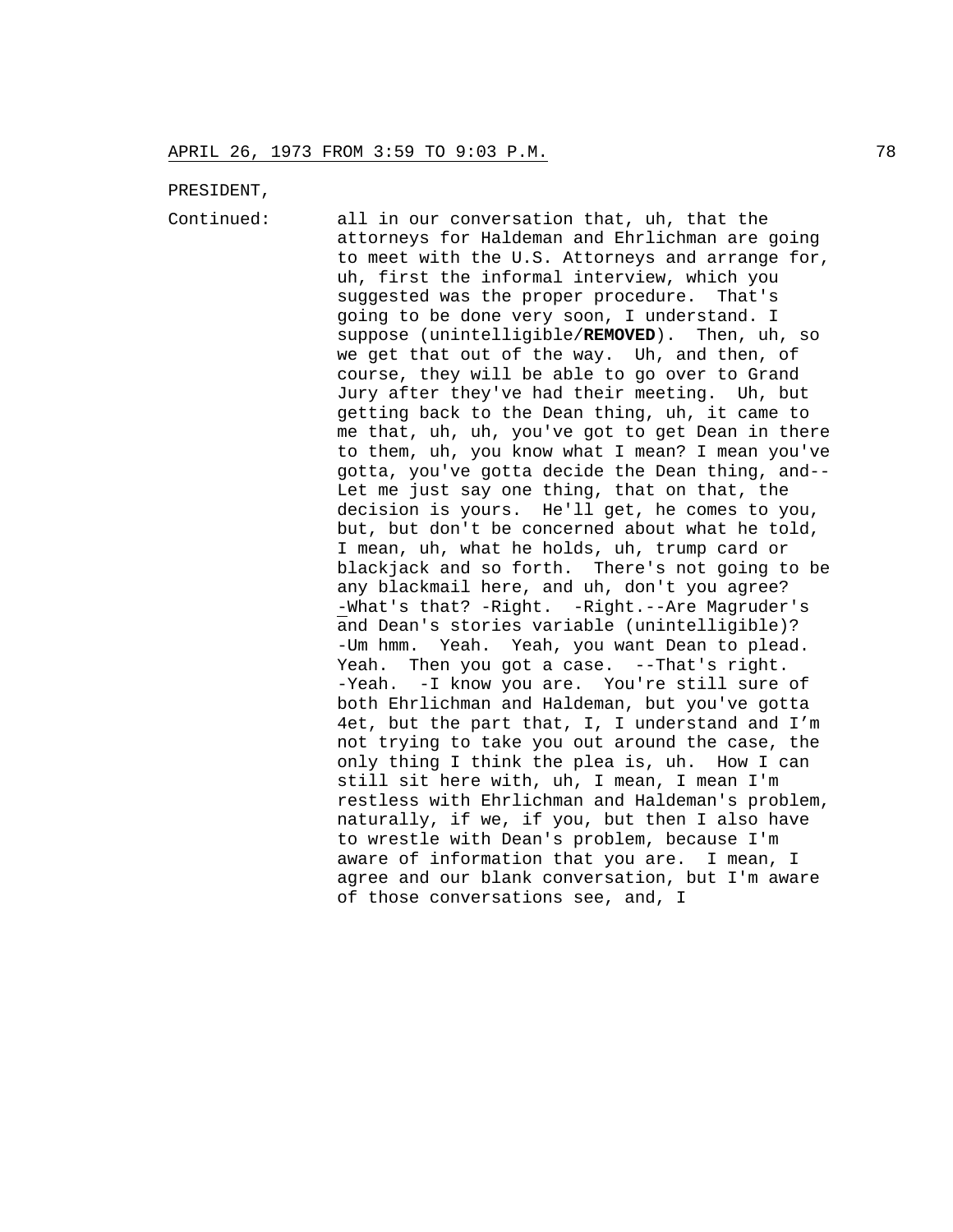- Continued: cannot move until, uh, without practically jeopardizing your, uh, prosecution. Can I? -No, but I guess they didn't tell me. I mean the point is, uh, if you're -All right, then I'll wait for you, but uh, I would say that, uh, Dean's decision ought to be made soon, uh, and uh, remember there's not going to be any blackmail or nothing of that sort. Call here, I want to follow this damn thing, and uh, I want it clearly understood. But, uh, we're, uh going to be concerned about blackmail anyhow. It's (unintelligible) him. I mean, uh, it's not the President, you can be sure of. The President's family all know that they may try a little of that and they may say, "Well, they all knew about the cover-up and so forth", all right, fine, but uh, don't let 'em blackmail you. Don't you be a bit concerned. I mean Dean, let me put up that Dean now has about as much, I'm afraid, in view of what has happened here, he has got about as much, uh, credibility as, as Magruder has, which ain't much. That's the problem. -Yeah. -That's right. -Would you like, like anybody. Okay. Well, let me know about your day. How you go with Dick Kleindienst. Call me right back. ...Well, you heard it. HALDEMAN: Huh, the solution to that. Kleindienst said he had one iota of a (unintelligible) to get Gray
	- off in a corner alone and say "You son-of-a-bitch, you can't talk like that". Yet he won't do it, maybe after this -and Gray will -and what you have to do is, is not tell me what to say, I'll just say, "Pat, I'm astonished at what you're going to say. I don't believe it and I want you to...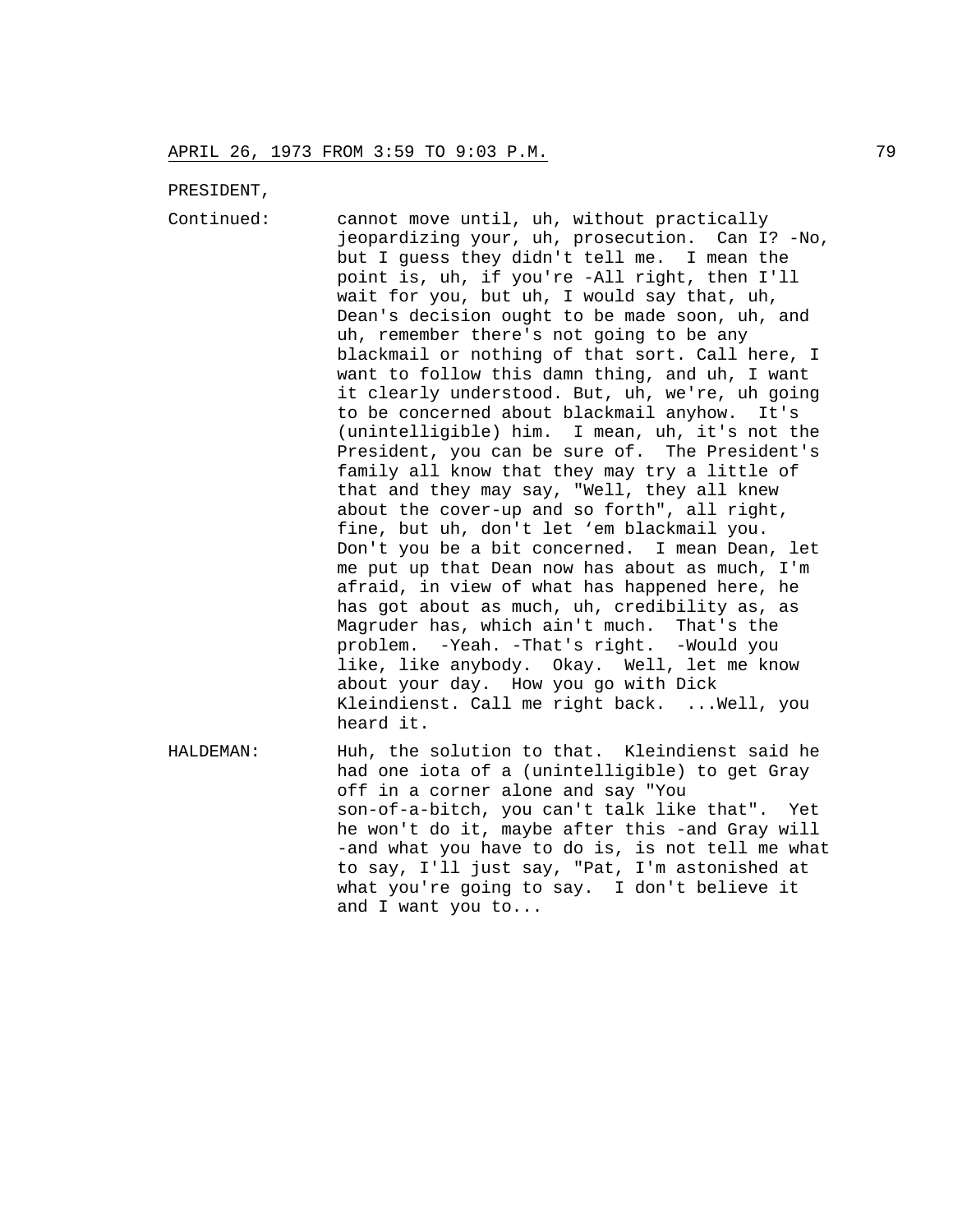PRESIDENT: Well...

HALDEMAN: ...tell me, is that true?"

- PRESIDENT: Yeah. Here is the problem that, uh -the thing that of course is the loose cannon out there is again the son-of-a bitch Dean,
- HALDEMAN: Yeah.
- PRESIDENT: Dean says he gets the story that Ehrlichman told him to destroy the documents. So forth (unintelligible) "deep-six" them and he said (unintelligible) but You heard what I said well now, that's a totally ridiculous story, I mean, if they're going to destroy the documents why would they call the Director of the FBI over and say, "Look, here's some documents, destroy them."
- HALDEMAN: More than that, I thought Dean's story was that I said that, but he thought better of it. So he didn't.
- PRESIDENT: And they gave 'em to Gray.

HALDEMAN: So he gave them to Gray. Dean's told me that...

PRESIDENT: Yeah.

- HALDEMAN: ... several times. This doesn't fit that (unintelligible).
- PRESIDENT: Kleindienst, please.
- HALDEMAN: On the other side, you might want to use Kleindienst. He said Ehrlichman called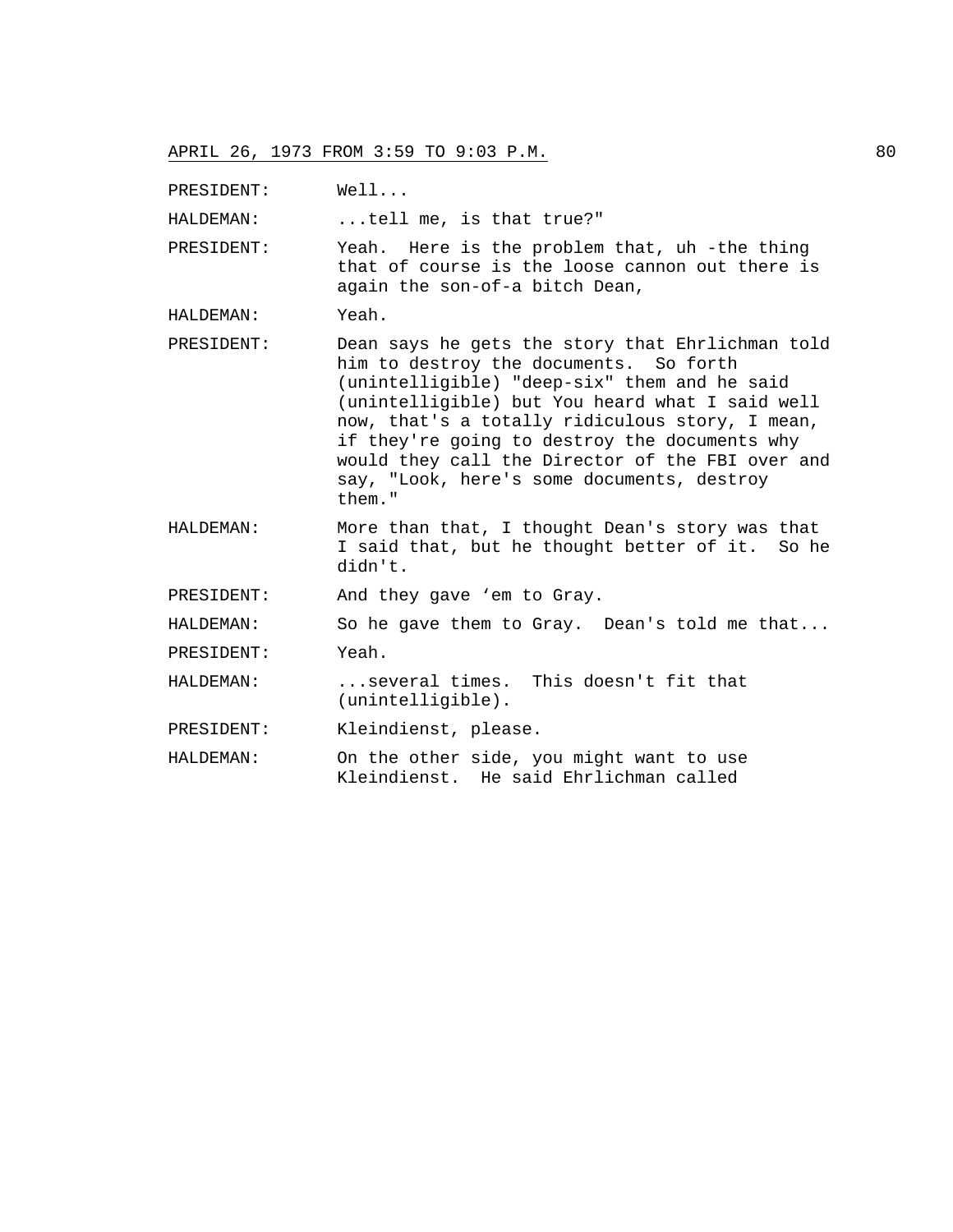HALDEMAN

- Continued: Gray at home Sunday night at 10:45 about the envelope in question, and Gray said, "John, I'm gonna say, I didn't know anything about it." He said, "Yeah." I said we deny it. I said, "Dean has, has talked about the delivery of the documents," add he said, "You can't let him say that." I said, "Well, Pat, he's already said it." And he said, "Well, I'll deny it." And he said, "You've gotta back me up." And then I called back, remember, four minutes later...
- PRESIDENT: (Unintelligible). Well, whatever it was. He was sitting right here.
- HALDEMAN: We met for twenty minutes. All right, I called him back, told Bob, and said, "Pat, I can't leave our previous conversation alone. You can't deny it, because I'm gonna have to back up Dean when he says he delivered it. But what you said is that you must tell the truth, Pat. You've got to state the facts, don't get crosswise on this."
- PRESIDENT: The problem is, what is Dean going to say about this today? That's the point, isn't it? The point is what the hell he says about this, isn't that? See, we haven't got anybody to talk to him. Ziegler?
- HALDEMAN: Ziegler could.

Reel 4 Begins

UNIDENTIFIED: Yeah.

HALDEMAN: I suggested to Ron that he talk to Dean, but he wants to talk to you first.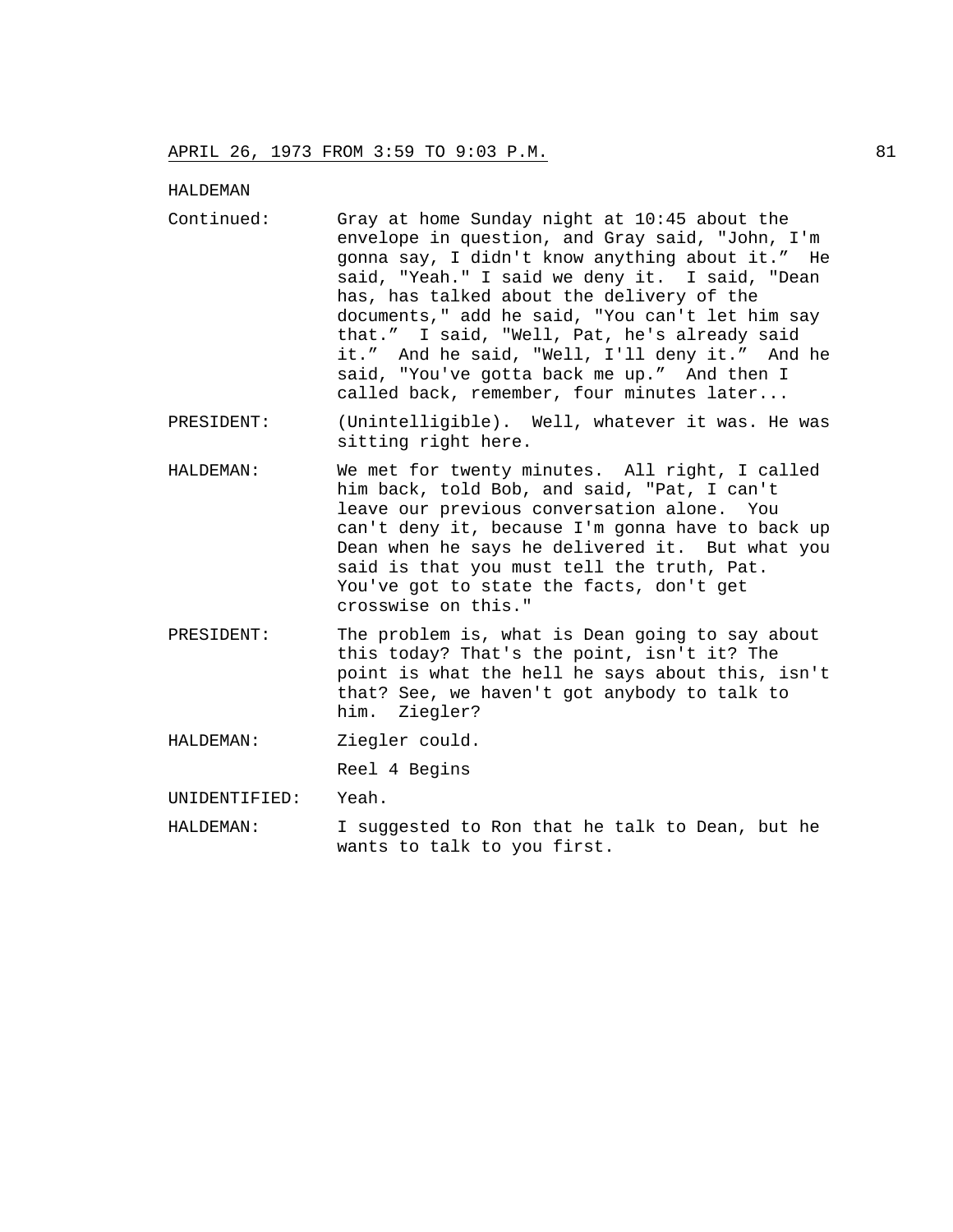PRESIDENT: All right, get Ron over here (unintelligible). HALDEMAN: Would you ask Ron Ziegler to come to the President's office, immediately, please? Thank you. Reel 3 Ends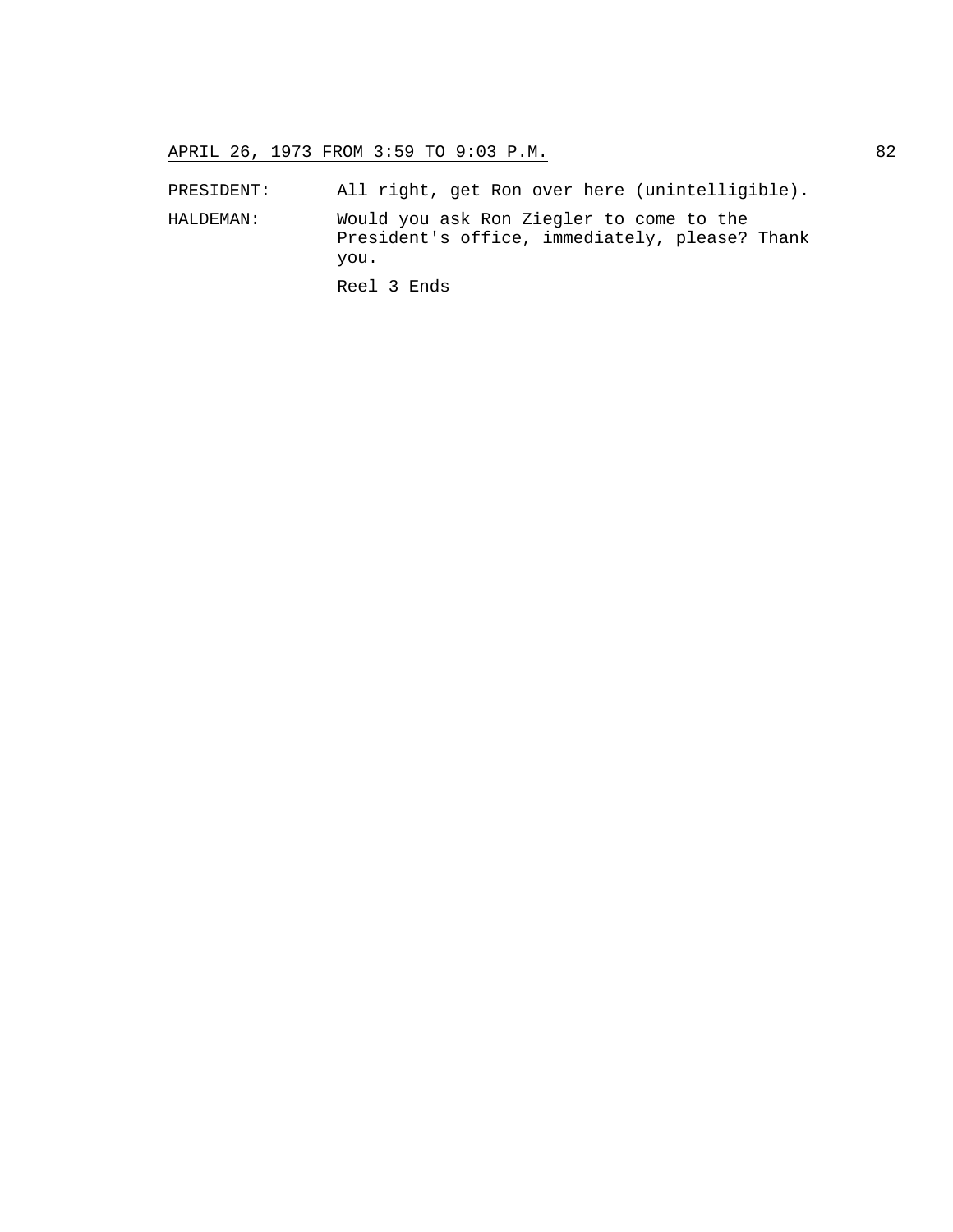- HALDEMAN: Gray said to you in that second conversation he didn't know where the papers came from, and I (unintelligible) say he didn't open it, but he destroyed it. And you put the thing downj the total shock saying he destroyed it.
- PRESIDENT: Yeah. I know. You, you, you, you, you showed it. You showed me here and well, he says, there goes my, uh, career.
- HALDEMAN: Well, the trouble is now talking. Sure did.
- PRESIDENT: Well, I, I, I saw the expression.
- HALDEMAN: (Unintelligible) said just threw you right, I mean (unintelligible) it would.
- PRESIDENT: Yes, So I've a curious situation here I'd like to know more about (unintelligible) really important.
- EHRLICHMAN: I didn't tell you about this problem of why you didn't act on Gray sooner. (Unintelligible) Gray's two statements to Petersen. You can reason him out. In other words, Petersen's still investigating. But you say all the witnesses and all haven't been called again.
- PRESIDENT: I know. But don't you think that in view of this--do you think Gray should resign?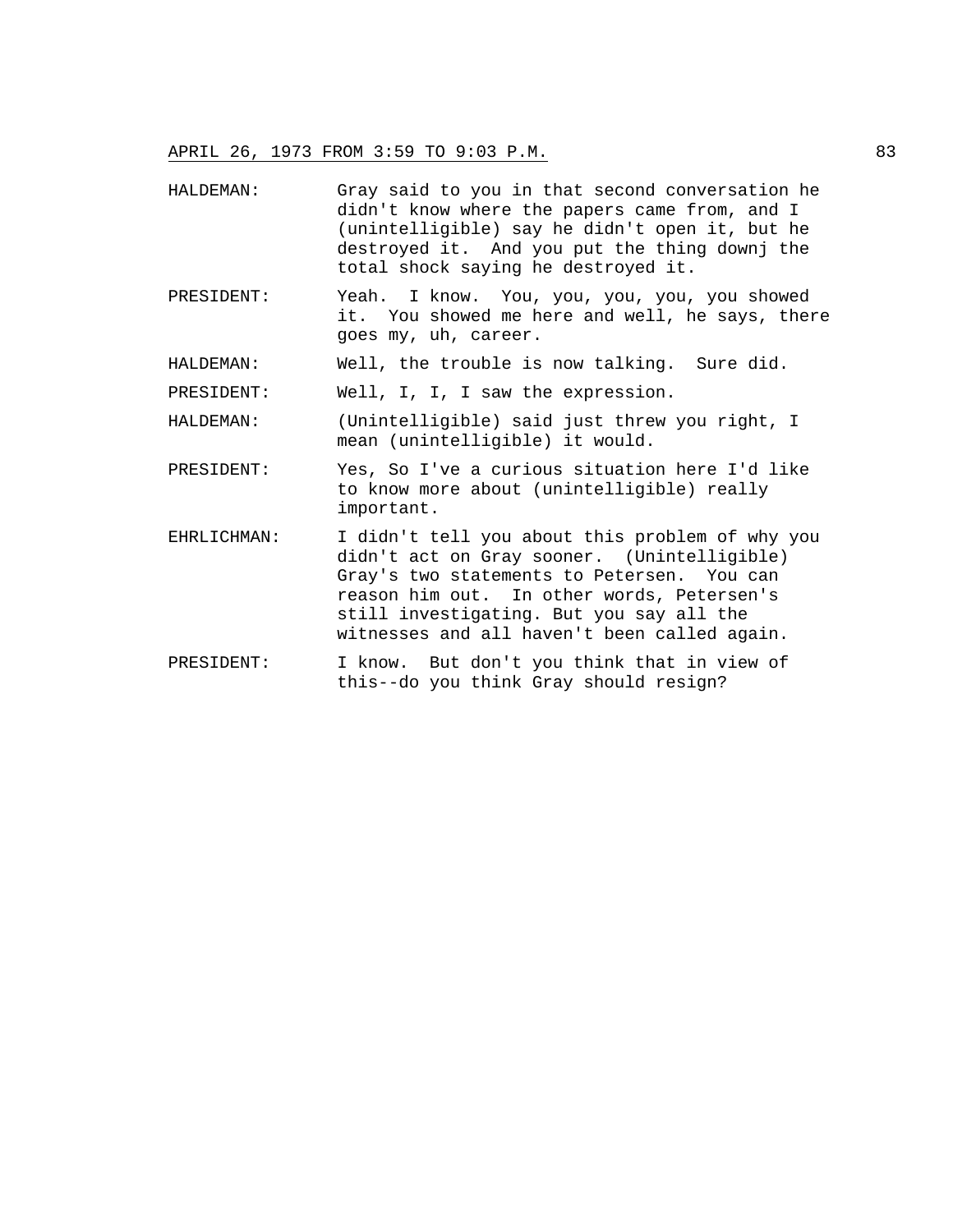PRESIDENT: Yeah. Hello.

OPERATOR: (Unintelligible) calling.

PRESIDENT: Uh, Dick, are you where you can talk?-Yeah. One thing I think is very important and perhaps that, uh, awfully difficult to (Unintelligible) Pat Gray, uh, that, uh--a story to the effect--I'm talking now about the truth--a story to the effect that he came over to, uh, Ehrlichman's office and received documents and was told by Ehrlichman and/or Dean to destroy them, first, is not true. That's (unintelligible). What happened is, uh, is basically that he was handed the documents, and then the stupid fellow didn't--told him they were not related to Watergate, but they were political, uh, documents, politically, uh, uh, documents and they were delivering them to him. Now, it, it seems to me that Gray, uh, frankly, that he just walks out and says--I mean, you know (unintelligible)--but that he walks out and says something that is not true, because, uh, Ehrlichiman has (unintelligible) I talked with Dean and, my God, what Dean will say now, I don't know. I mean there, uh, but, uh, but my talk with Ehrlichman, which I know is, uh, is the God's truth. They handed him the documents and I, I remember that when, uh, this matter came up, Ehrlichman called--you see the c curious the--just so you know the facts, Petersen first called Patrick and said, "Did you have any, uh, did you receive such documents?" And Gray denied having ever receiving any. D-denied it twice.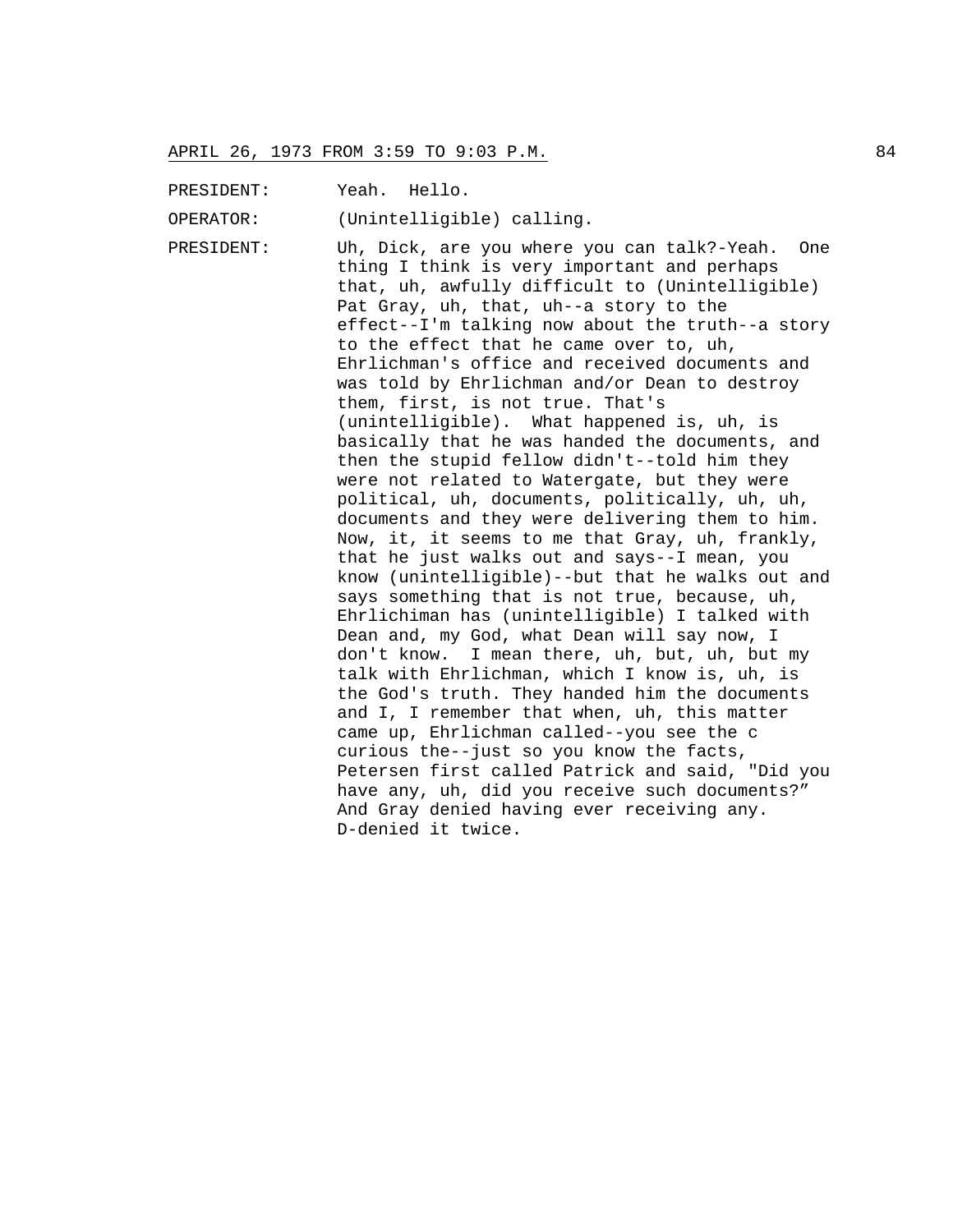PRESIDENT: Then, finally, he said he refreshed his

- continued memory. He said, yes, held received them, but he destroyed them. Well now, the' point is, uh, I, uh--Ehrlichman called Gray also, uh, and said, "Pat, what about those envelopes that you got?" And uh, uh, and Pat, of course--which of course he denied, you see--he said, "You remembered it, you got them," and he says, "Where the hell are they?" And he says, "I destroyed them." and Ehrlichman was utterly shocked. And I'm sure Dean was utterly shocked. Over what Dean would say now, I don't know. There was discussion of—Dean says there was a discussion we ought to get, we oughta destroy the documents in Hunt's safe that had nothing to do with Watergate, and so forth. But the point was, it was not done. It was handed to Gray, and Gray did destroy them. But the critical point is this--that th-, the Director of the FBI--it's bad enough for him to say, "I took the documents, and I destroyed them because they weren't related to any cases you had, and I didn't feel we should have (unintelligible)." That's bad enough. But if he says that I destroyed them because I was ordered to, can you imagine what that makes him look like? And I, I want you to have a heart to-heart talk with him on that point, 'cause I don't want to (unintelligible) that you're a liar. So, uh, are you (unintelligible)? (Pause) PRESIDENT: Yeah--Yeah. All right--right. All right. Fine.
- All right. You call me back. Bye, bye... Well, crisis a day, crisis an hour.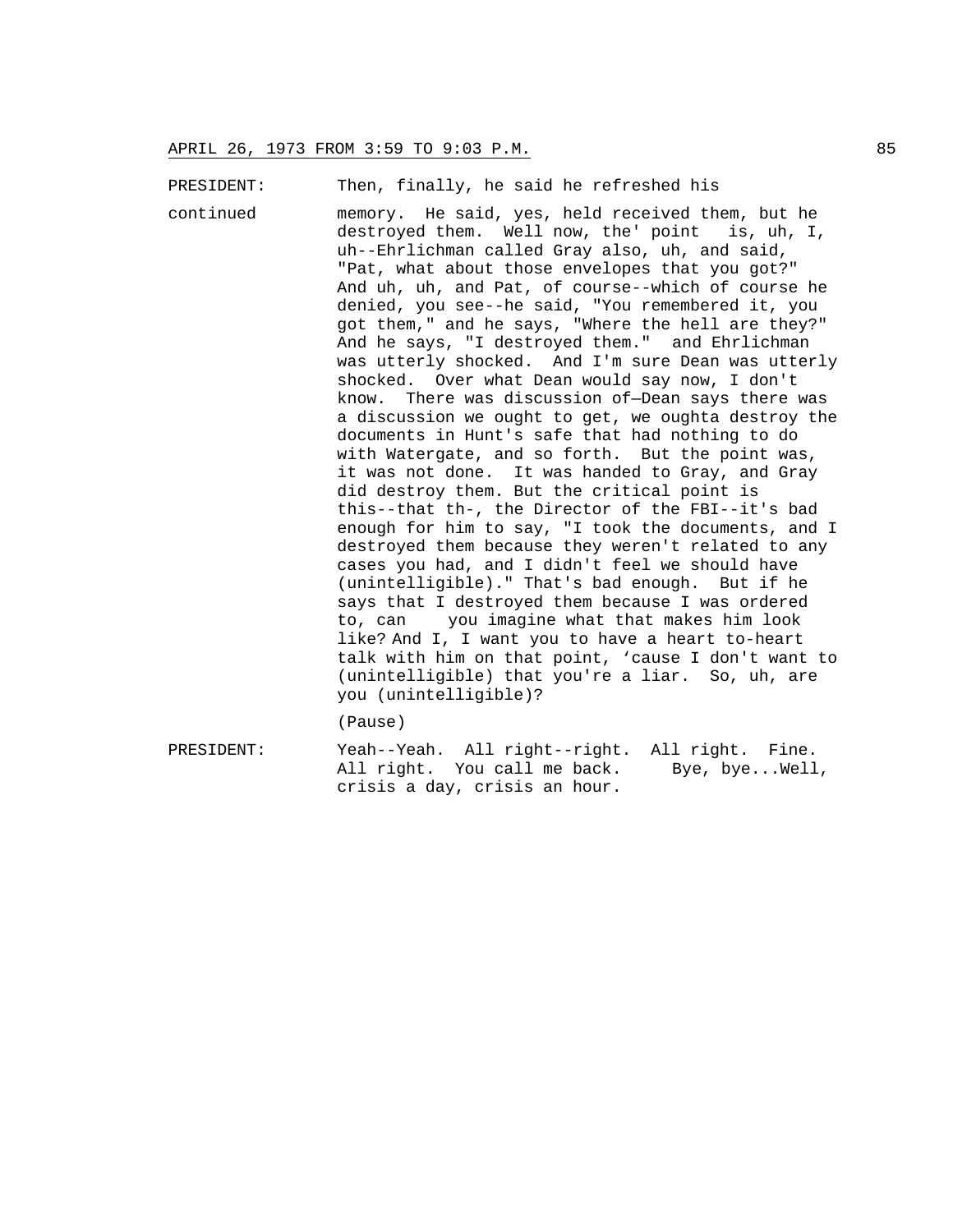ZIEGLER: Yes, sir. Dean (unintelligible). PRESIDENT: Right. Yeah. Well, I don't know, uh, when--the Times will run the story in the morning? ZIEGLER: Oh, I suppose so. Yes, sir. PRESIDENT: Yeah. And, uh, who'd they get it from? Do they know? ZIEGLER: It's all over town, apparently (unintelligible) true. PRESIDENT: (Unintelligible). ZIEGLER: (Unintelligible). PRESIDENT: And are they referring to the fact that-are they saying that--are they, are they using in the story the fact that Ehr-, Ehrlichman and Dean, and/or Dean ordered Gray to destroy them? ZIEGLER: It doesn't say ordered him. PRESIDENT: Told him to destroy them? ZIEGLER: It doesn't say told, it says PRESIDENT: He destroyed them (unintelligible). ZIEGLER: ...following--after a meeting. PRESIDENT: That's right. ZIEGLER: Uh, Truitt, uh, his comments, uh, it was after he had referred--he also had referred to the fact that the material was forged documents blaming uh, Kennedy for the assassination of (unintelligible).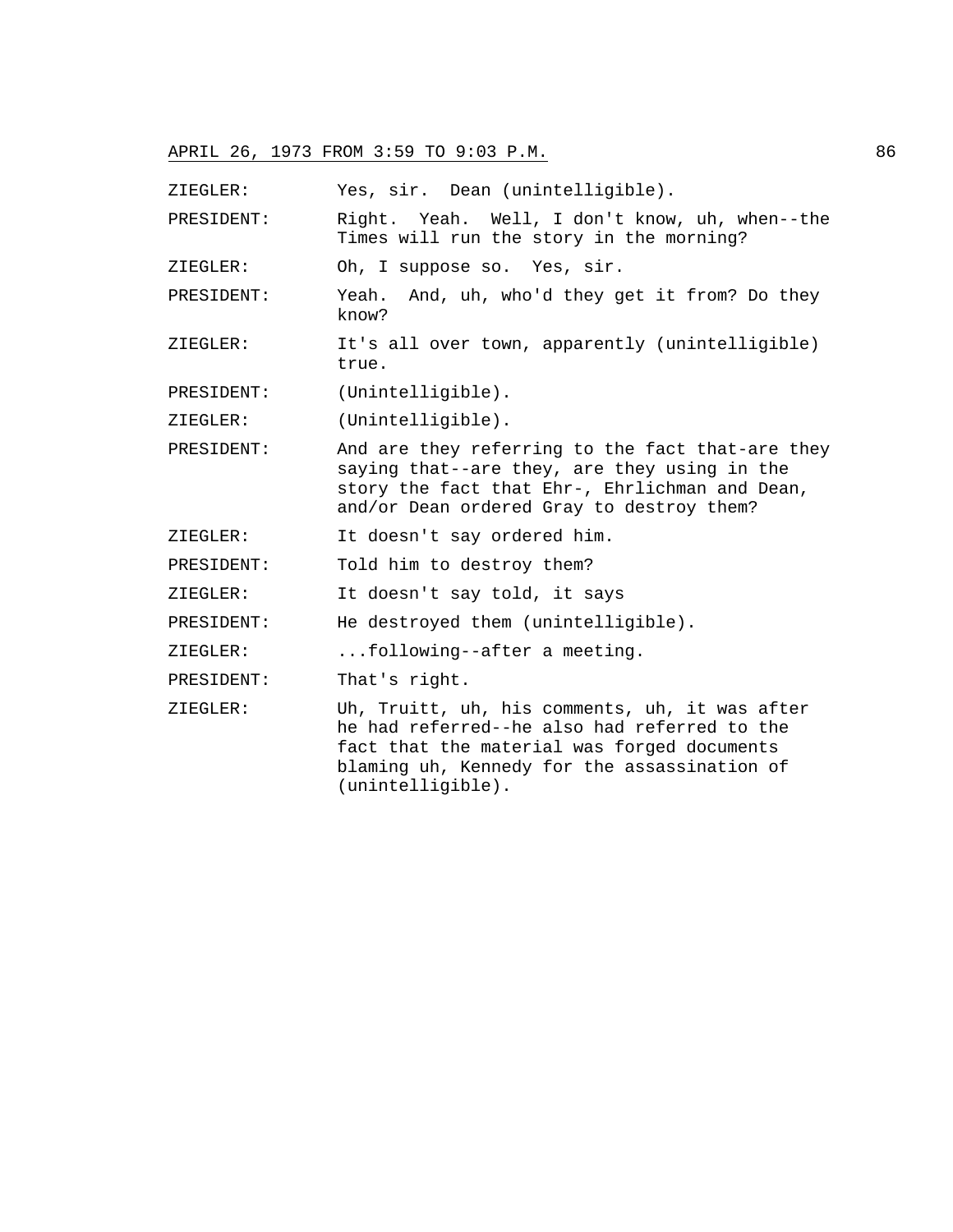HALDEMAN: Diem.

PRESIDENT: I thought it was Diem.

HALDEMAN: Yeah.

ZIEGLER: **RESTRICTED-"B"**

I don't know what I am--all I'm saying is what Truitt...

- PRESIDENT: I understand. I understand. But that's I think probably what it was. I don't know. That's uh, but, uh, does anybody know what the hell the documents were?
- HALDEMAN: The only person I know who has ever said that that's what it was is John Dean.
- PRESIDENT: Yeah. Somebody has seen those documents. Somebody has got to have seen the God damn documents.
- HALDEMAN: Fred Fielding saw them.
- PRESIDENT: Spose it helps, er, has anybody talked to Dean?
- HALDEMAN: (Sigh). Dean told me that Fielding saw the documents.
- PRESIDENT: And that they involved the assassination of Diem?
- HALDEMAN: No, he--yeah, I guess he did. He said that th-, among them was--he said there was a bunch of very bad political stuff and among them was some phony document, uh, that, that, uh--saying that Kennedy has instituted the assassination of Diem. You think that was (unintelligible) Dean? (Pause)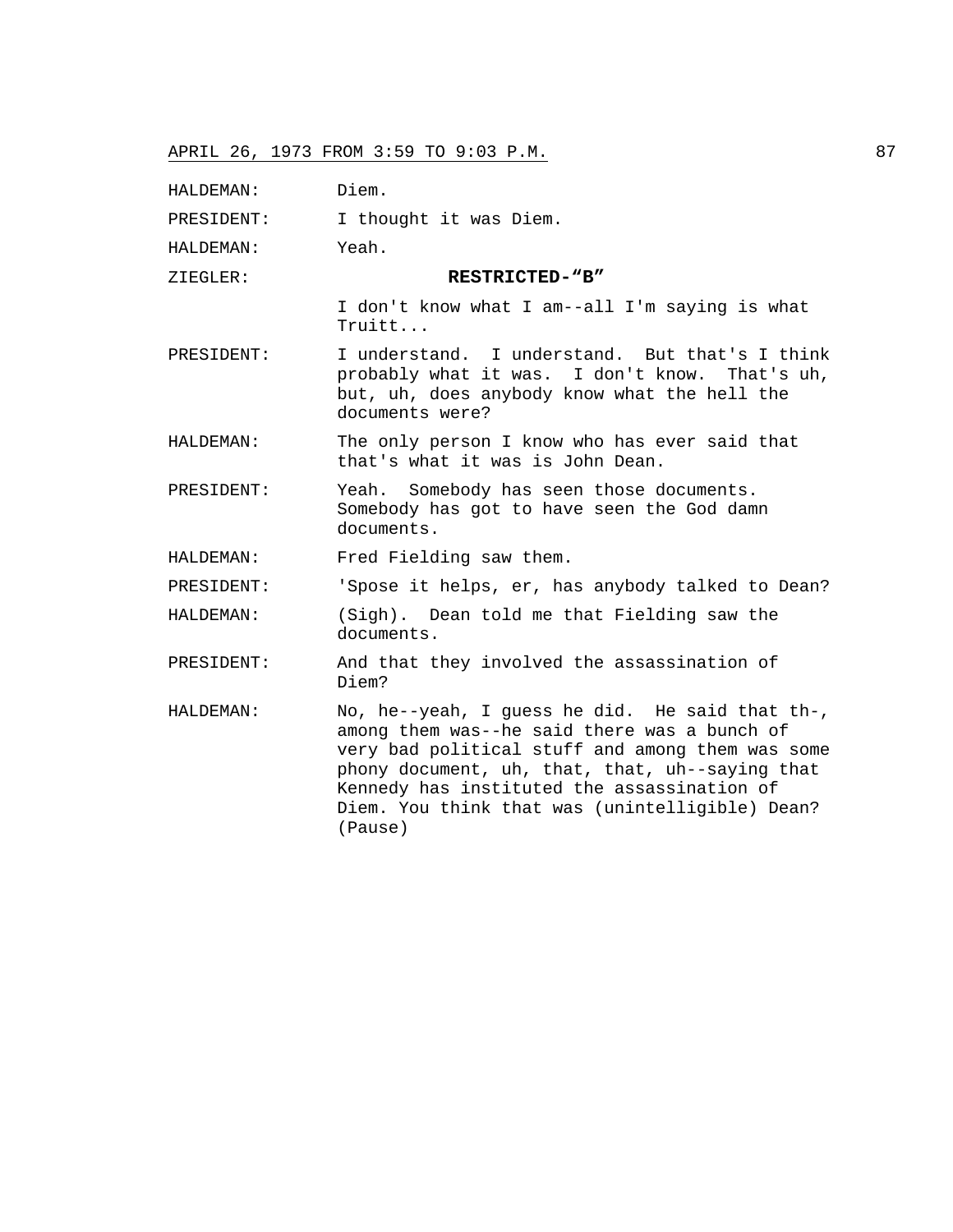| PRESIDENT: | Yeah. As I                                                                                                        |
|------------|-------------------------------------------------------------------------------------------------------------------|
| HALDEMAN:  | Dean says he never looked at it. He says<br>Fielding is the only one                                              |
| PRESIDENT: | Yeah. Yeah. Yeah. Well, I would think<br>this--it would be important first, for, uh--you<br>have not reacted yet. |
| ZIEGLER:   | No, I didn't think I should. Colson talked with<br>me.                                                            |
| PRESIDENT: | Yeah.                                                                                                             |
| ZIEGLER:   | I think he wanted you to react to a story                                                                         |
| PRESIDENT: | Yeah.                                                                                                             |
| ZIEGLER:   | such as this, and I'd overreact all over the<br>place                                                             |
| PRESIDENT: | I agree.                                                                                                          |
| ZIEGLER:   | $\ldots$ (unintelligible)                                                                                         |
| PRESIDENT: | I agree. Now the point is, uh, should John<br>react?                                                              |
| ZIEGLER:   | I think he should. Whatever the situation is,<br>as he knows it, I think you're -Colson should<br>release it.     |
| PRESIDENT: | Should, should Dean react?                                                                                        |
| ZIEGLER:   | Well, (unintelligible)                                                                                            |
| PRESIDENT: | I didn't think he was (unintelligible).                                                                           |
| ZIEGLER:   | But (unintelligible).                                                                                             |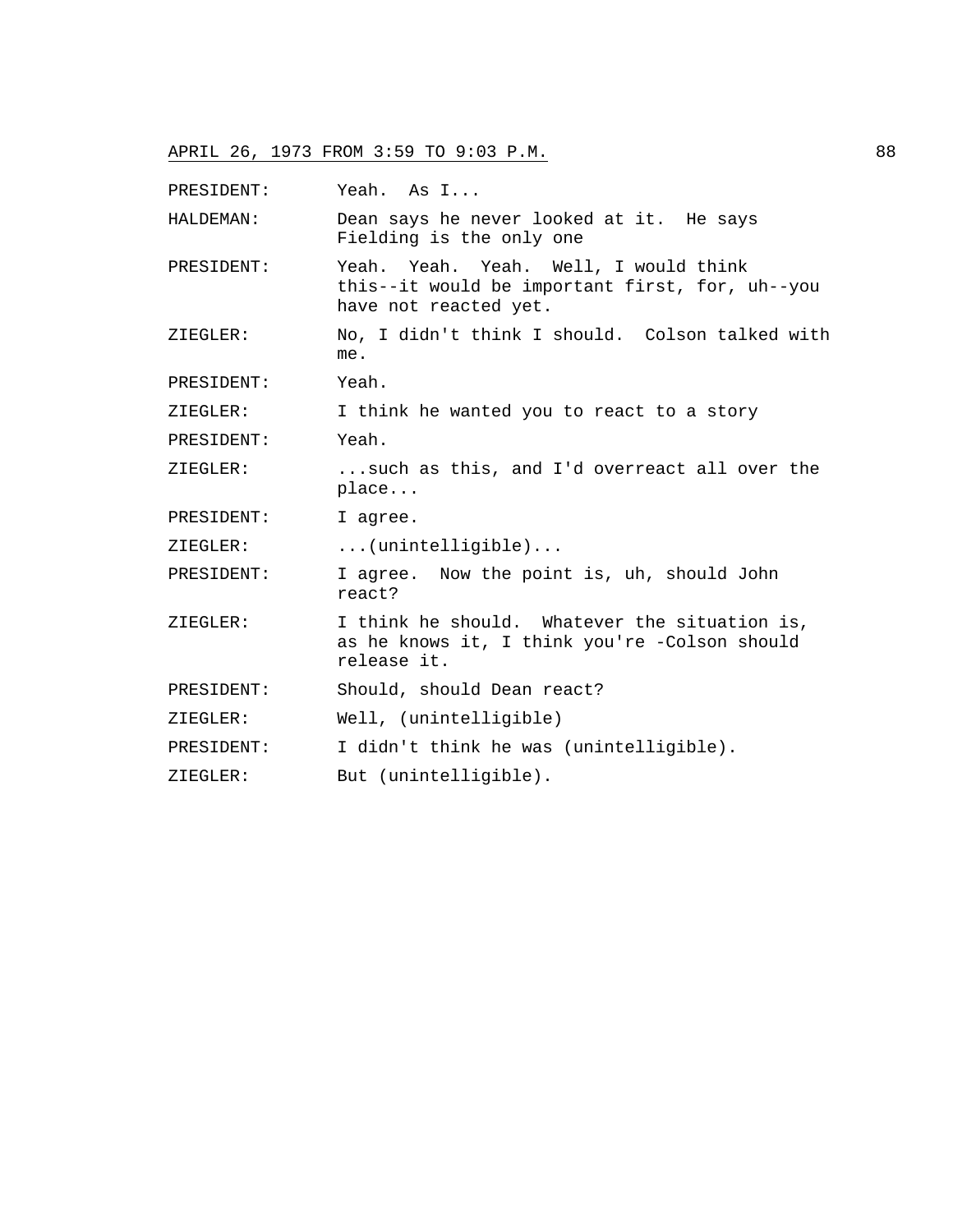- PRESIDENT: Well, it would be helpful to know what the hell he's gonna say, would you mind explaining it to John, say-we're getting queries on it and, uh, and, uh, and, uh, and, uh, the, uh, that the question is, uh, I just, is blackmail what you're, uh--what are, what if anything, uh, you're gonna say? What is your thinking?
- HALDEMAN: Should we get into the fact that one report is, understand that, that ... or, or we

PRESIDENT: Yeah.

HALDEMAN: ...that Gray claims that...

PRESIDENT: Gray?

HALDEMAN: ...that Gray was ordered to destroy them.

PRESIDENT: By Dean?

ZIEGLER: I don't know.

HALDEMAN: Well, you do now.

PRESIDENT: I told you that. I got that, I got that from, I got that from--I just talked to Kleindienst. Kleindienst told me, and Petersen.

HALDEMAN: (Unintelligible).

PRESIDENT: Petersen claimed he's told him (unintelligible) that, uh, Gray's, that uh, that uh, their version--Gray's version is that he was ordered to destroy them. By Dean. And that that's what the story is (unin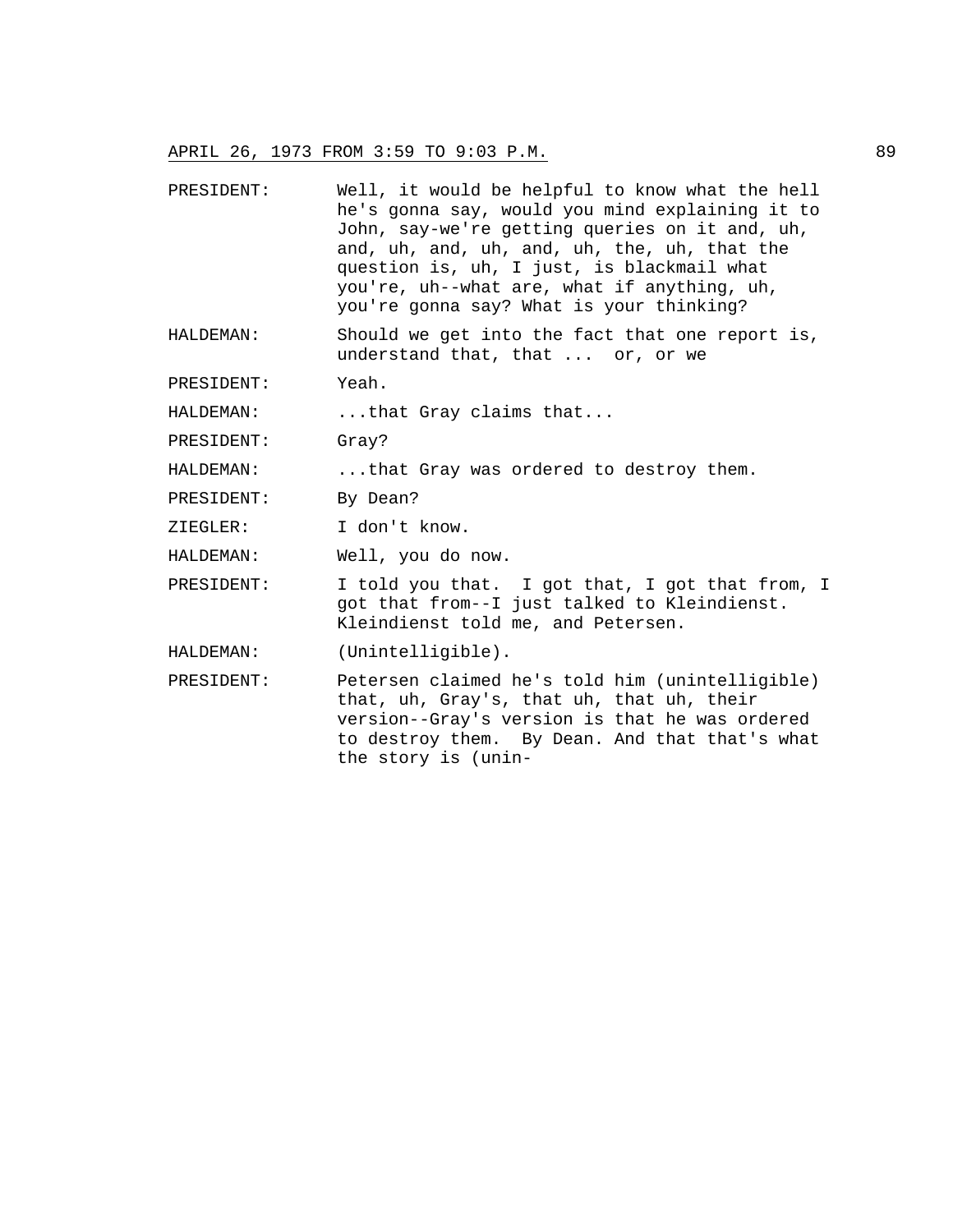PRESIDENT:

- continued telligible) and say, "Was that the case or did you just hand it to him?"
- ZIEGLER: (Unintelligible).
- PRESIDENT: See what I mean?

ZIEGLER: Yes, sir.

- PRESIDENT: I just want to get, I just want to know what he's gonna say. I'm just trying to find out. Say, "John, uh," and uh, tell him we're not gonna--we don't comment stories here. Don't comment on 'em from here. Not now."
- EHRLICHMAN: And ask him not to say anything without checking with you first.
- PRESIDENT: Any you ask him...

ZIEGLER: Okay. Let me just state it here.

PRESIDENT: All right.

ZIEGLER: In the last few days (unintelligible). I have not been checking with Dean about how he responds.

- PRESIDENT: I see. All right.
- ZIEGLER: ...(Unintelligible) asked me to do this, so that's fine.
- HALDEMAN: Well, this is different. This isn't just a Dean story.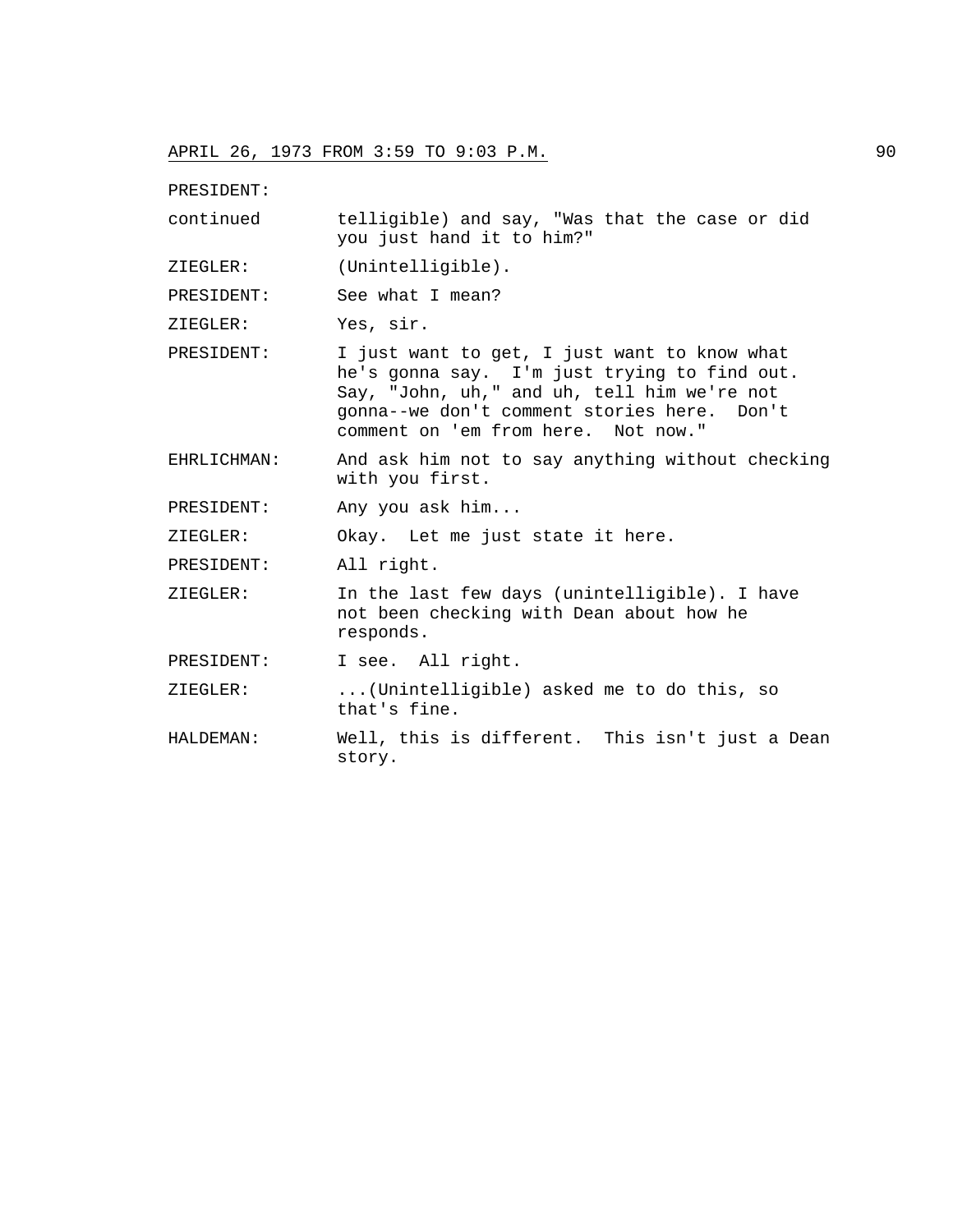- PRESIDENT: This is one that involved getting out Ehrlichman and Gray. That's the problem we've got. Just say, uh, "John, the only purpose of this is to, uh..."
- ZIEGLER: (Unintelligible)

EHRLICHMAN: (Unintelligible) cover-up, right?

- HALDEMAN: Right. Here, in a way
- PRESIDENT: Yeah. HALDEMAN: ... I think we have to
- PRESIDENT: Yeah, I mean, the President has to know. I mean, uh, what uh, what uh, what what happened on that day?
- ZIEGLER: Okay.
- PRESIDENT: I mean, uh, what is his recollection? Just like to, like to know and that--er, Ron
- ZIEGLER: Yes, sir.
- PRESIDENT: ...under no circumstances (unintelligible) no, no, we can't.

ZIEGLER: Right.

- PRESIDENT: Uh, we can't talk about it, but uh, (unintelligible)--I think with this one we have to know.
- ZIEGLER: Okay.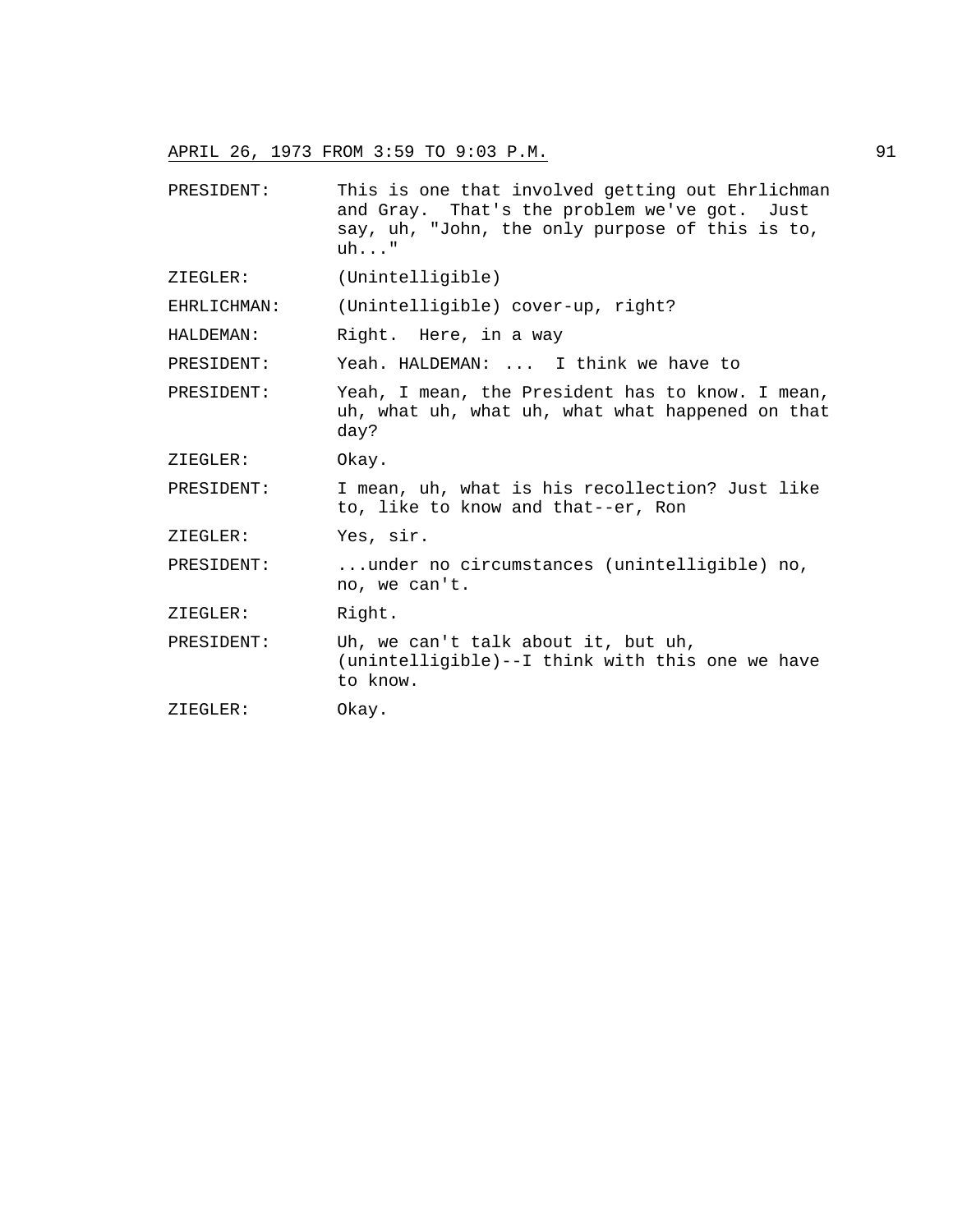(Door closes)

(Unintelligible conversation/**REMOVED**)

- PRESIDENT: Well, let's see what we can do--uh, John, uh, I, I told Bob, uh, what your suggestion was and he said that we can't do that. (Unintelligible) part of the case and we have to--it's simply--makes the case. But the reaction to that, and so forth.
- EHRLICHMAN: That was Frank Strickler's reaction, too.
- PRESIDENT: Who is Frank Strickler?

EHRLICHMAN: Our, uh, our number two lawyer.

- PRESIDENT: What did he say?
- EHRLICHMAN: He said he just--he didn't think that we had, uh, anything to worry about and that it was not that big a deal. He said it was a big deal for Pat Gray, but it won't mean anything to you. Once we get, uh, get a position on it.
- PRESIDENT: But, well, what did he think you should get a position on?
- EHRLICHMAN: That's what we talked. I sent a copy of this over to him and, uh, with the under standing that we would talk about (unintelligible) want to talk about. (Pause)
- PRESIDENT: All our problems were (unintelligible/**REMOVED**) but the most stupid thing that you could possibly have the Director (unintelligible) I'll never forget the look of shock on (unintelligible).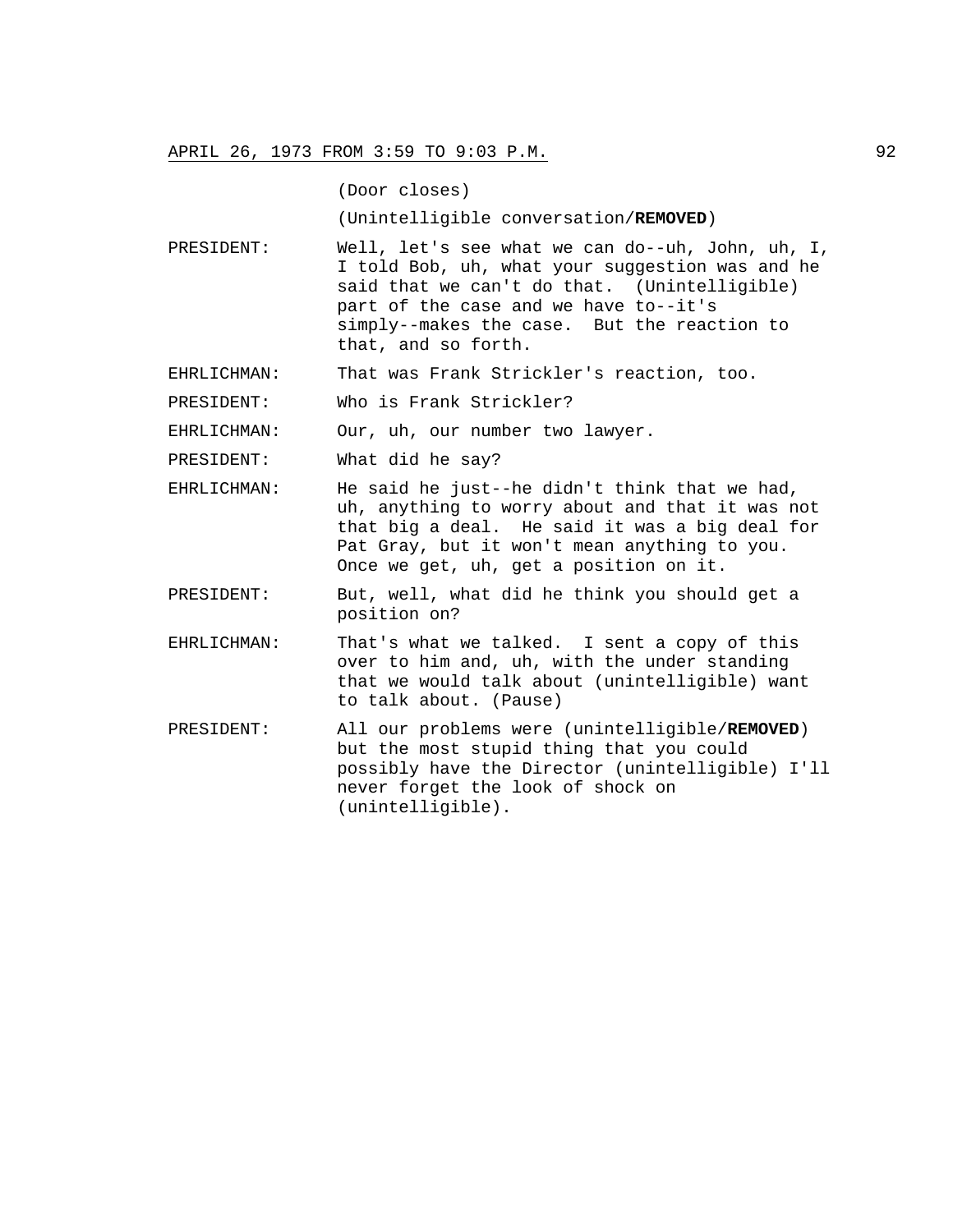EHRLICHMAN: What--did, did Petersen say that when he talked to Gray the first time that it was a casual conversation, and doesn't Pat hold that against him, or something to that effect? PRESIDENT: No. He said, "Yes," he said that Gray is sorta casual and he asked him twice and that--Kleindienst told me that Gray denied twice that he had gotten the documents. He denied it twice. And then finally refreshed his recollection and said, "Yes, I got it." (Pause) HALDEMAN: Then it's then Petersen tended to appreciate that. I gather it (unintelligible). EHRLICHMAN: Appreciated, you mean, uh, uh, did it offend Gray? HALDEMAN: Yeah. PRESIDENT: No, no, no, no, no, he just said that. He says he just, he's just gotta take over this thing. And he said one of those god-damned thing is uh, just uh, you know, he--I don't--know. (Twenty Second pause) PRESIDENT: Not that it's--makes a hell of a lot of difference but who do you think, what do you think the source of this--(unintelligible) right out of the Grand--not the Grand Jury--U.S. Attorney or Dean? EHRLICHMAN: Dean.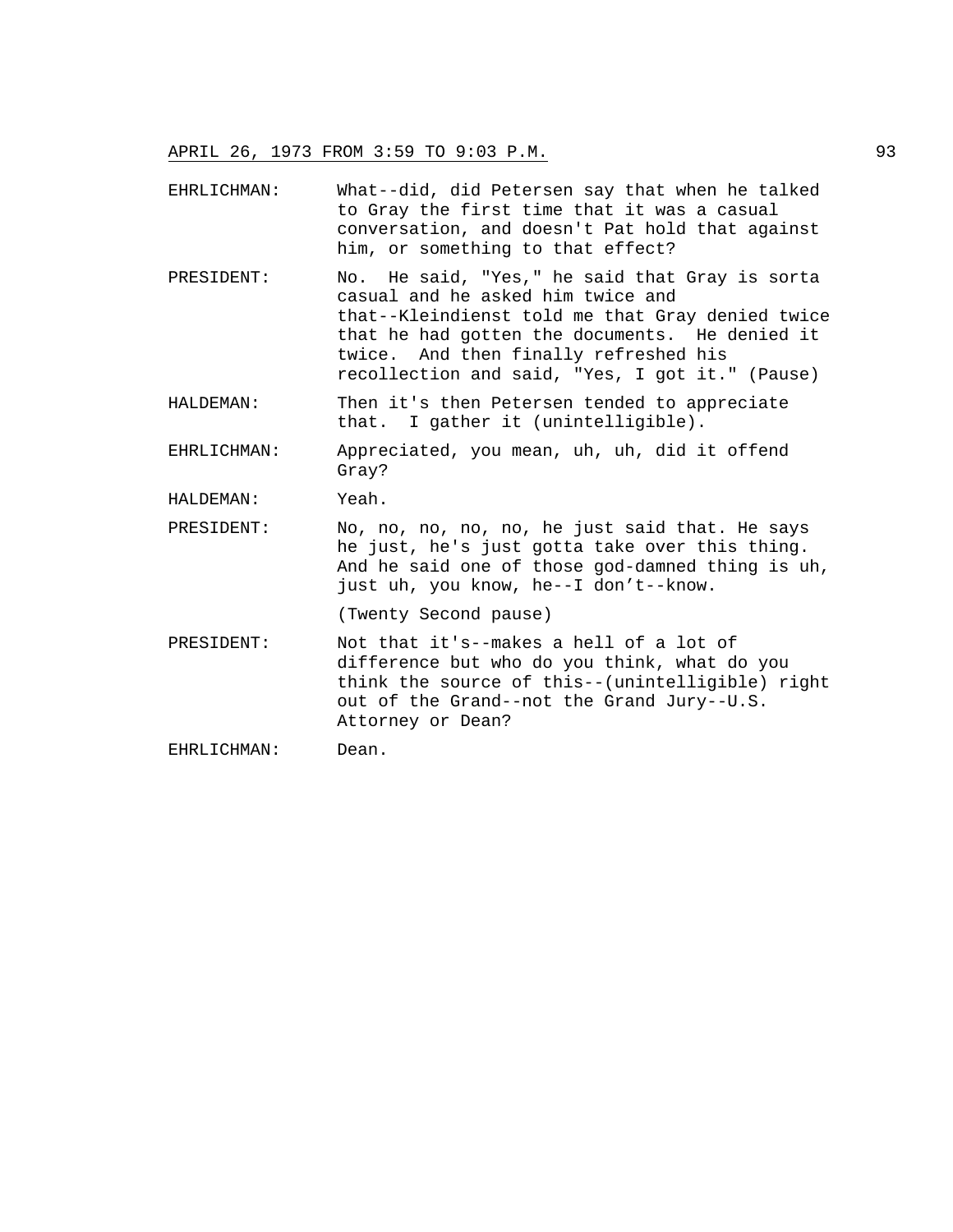PRESIDENT: You think Dean? EHRLICHMAN: Dean, yeah. (Pause) It hasn't been to the Grand Jury. Either got to be the Justice Department or Dean or me. PRESIDENT: Well, obviously (unintelligible) the Grand Jury, but I meant, u-, u-, u-, u-, by the Justice Department, the prosecuting team, the lawyers' department, the prosecuting team. See, undoubtedly (unintelligible). ZIEGLER: He had just left for home, his secretary says. HALDEMAN: Ha! (Unintelligible) (Pause) PRESIDENT: Well, Ron, I think that's what you have to do here. That son-of-a-bitch. ZIEGLER: You know... PRESIDENT: Ah, it's a story that will effectively knock him--destroy him. Get the word to the FBI and I'll soon know whether the FBI Director--what he's gonna say. But, I don't care what he says, Gray's got to go tomorrow. Or would you agree? ZIEGLER: Yes, sir. I would agree.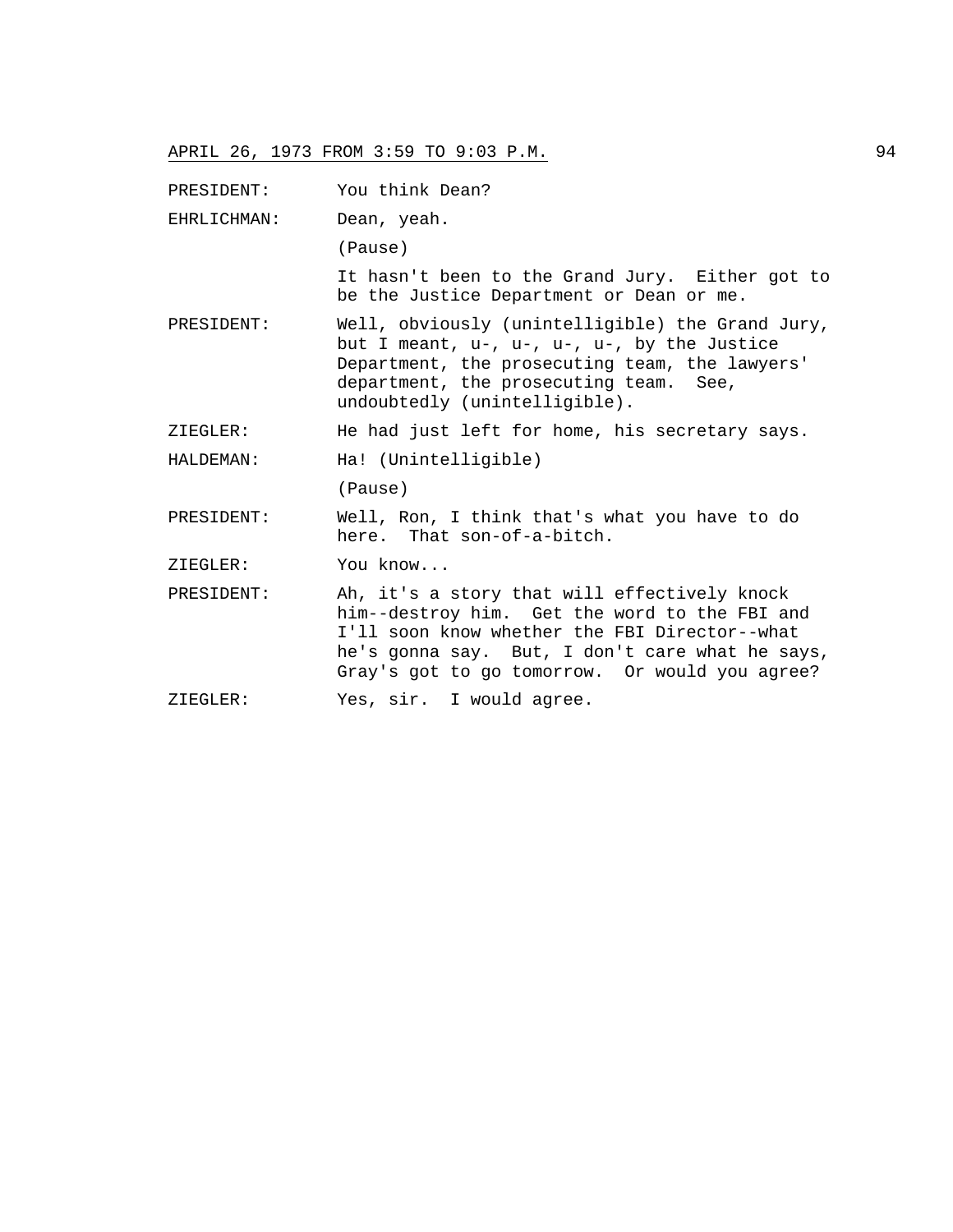PRESIDENT: He can't--I mean, if he, if, if he destroyed them because he was ordered to (unintelligible) if he destroyed them. (Unintelligible)--he's gotta go either way. You see my point is, uh, that this potentially happens. Right? HALDEMAN: Well, hell, material given to the eminent Director of the FBI in his official capacity, to identify the sensitive materials not related to the case at hand--purpose of giving them to him obviously was to have, have them retained. PRESIDENT: Sure. HALDEMAN: He went out and destroyed it. The guy is a frigging idiot. PRESIDENT: That's right. That's exactly what happened. That's the truth in that. EHRLICHMAN: I didn't want any part of it. He asked me why, and I HALDEMAN: He said he was gonna lie and asked you to corroborate his lie. PRESIDENT: That's right. EHRLICHMAN: And never, interestingly enough, never said, "But you told me to destroy this." HALDEMAN: That's right. PRESIDENT: No. No, that's new. That's new. But I (unintelligible).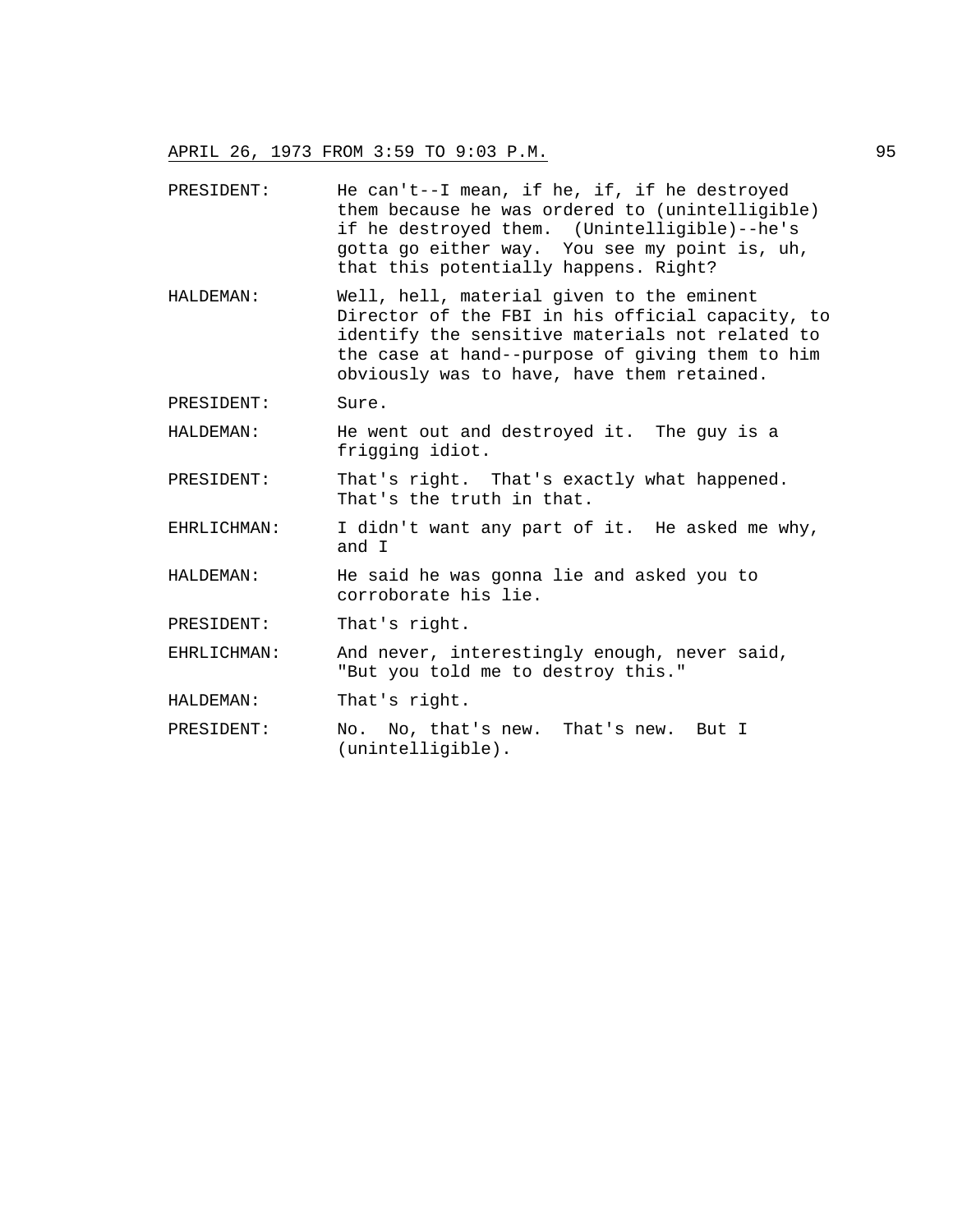EHRLICHMAN: Which put it back...

PRESIDENT: Right. Right.

EHRLICHMAN: ...and then the normal reaction...

PRESIDENT: (Unintelligible) when I called back if I had said, "Pat, you're gonna have to tell the truth, "if, if, in fact, he believed that I had instructed him, he would have said, "Well, yeah", so and so, and so and so.

EHRLICHMAN: (Unintelligible).

HALDEMAN: You've got pretty good witnesses to that conversation.

EHRLICHMAN: One--at least one of whom I can use. (Laughter)

HALDEMAN: Use that, can use that one. I'm not sure I (unintelligible) could anymore. (Pause)

PRESIDENT: If he goes, I think, uh--who could I do with as Acting Director?

HALDEMAN: I don't think you should (unintelligible).

PRESIDENT: But, uh, Bob, is there anybody else over there now, Bob, John, the Department of Justice that I could use? (Unintelligible). Okay, Ron, my boy.

```
ZIEGLER: Okay, I'll be reporting back.
```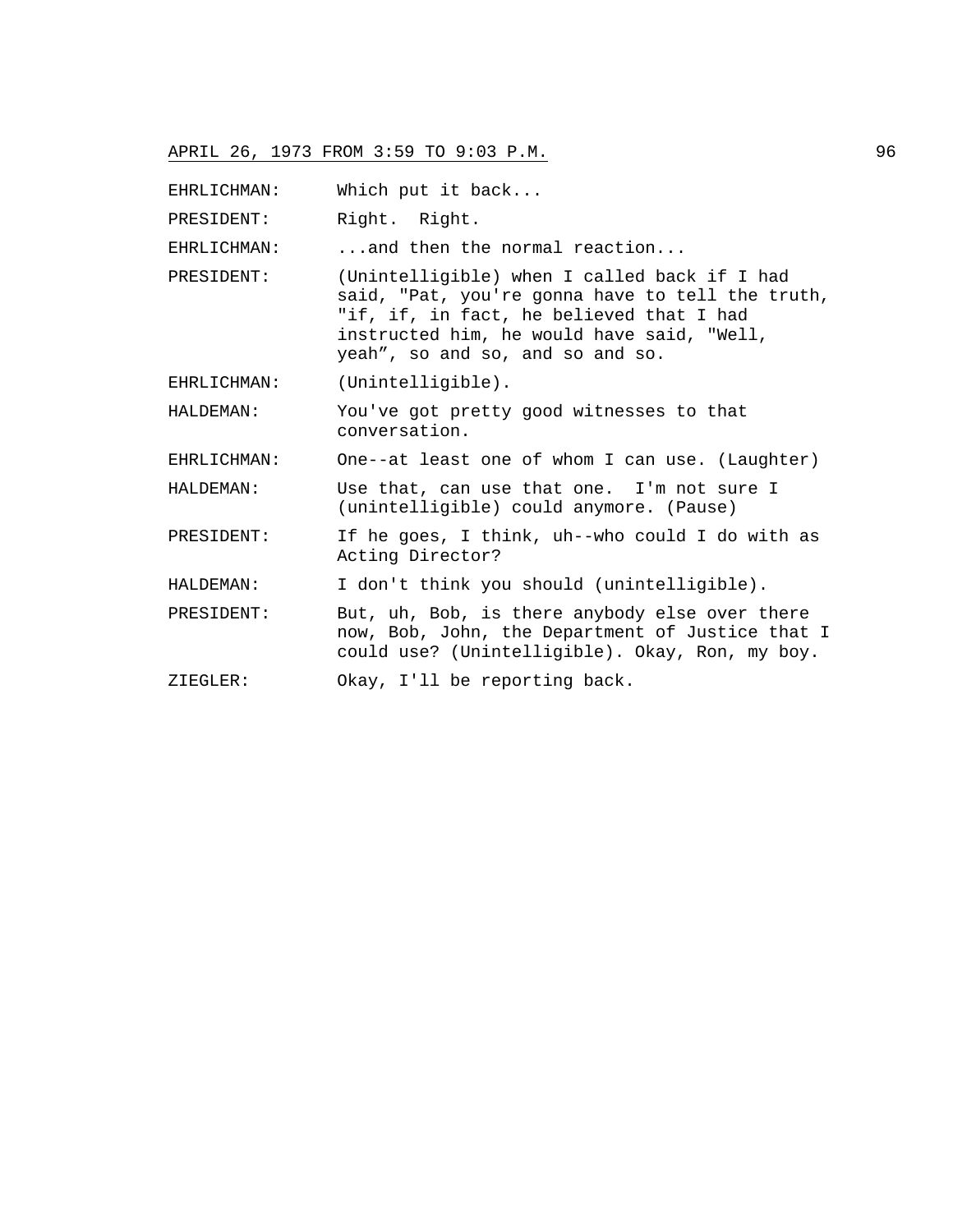| PRESIDENT:    | Can you report back on your Dean conversation?                                                                                                                                                                                                |
|---------------|-----------------------------------------------------------------------------------------------------------------------------------------------------------------------------------------------------------------------------------------------|
| ZIEGLER:      | Yes, sir.                                                                                                                                                                                                                                     |
| PRESIDENT:    | Thank you. You got anything else you want to<br>ask about?                                                                                                                                                                                    |
| ZIEGLER:      | No.                                                                                                                                                                                                                                           |
| PRESIDENT:    | All right. Okay, Ron.                                                                                                                                                                                                                         |
|               | (Pause, door closes)                                                                                                                                                                                                                          |
| UNIDENTIFIED: | Ambrose.                                                                                                                                                                                                                                      |
| PRESIDENT:    | You can put Ambrose in there as Acting.<br>Where<br>is Ambrose now?                                                                                                                                                                           |
| UNIDENTIFIED: | He's still over in the Narcotics Administration.<br>He's about to leave. You could ask him to stay<br>on for awhile.                                                                                                                          |
| PRESIDENT:    | I'd rather put somebody like that in than to put<br>Felt in. Right?                                                                                                                                                                           |
| UNIDENTIFIED: | Yeah.                                                                                                                                                                                                                                         |
| EHRLICHMAN:   | If Ambrose, if he won't do it for a couple of<br>months, why, uh, you know, he's clean and, uh,<br>(unintelligible) political coloration. New York<br>Republican. Is he a campaigner? Would he agree<br>to help as a campaign worker, because |
| PRESIDENT:    | Oh, no. $No, no.$ It                                                                                                                                                                                                                          |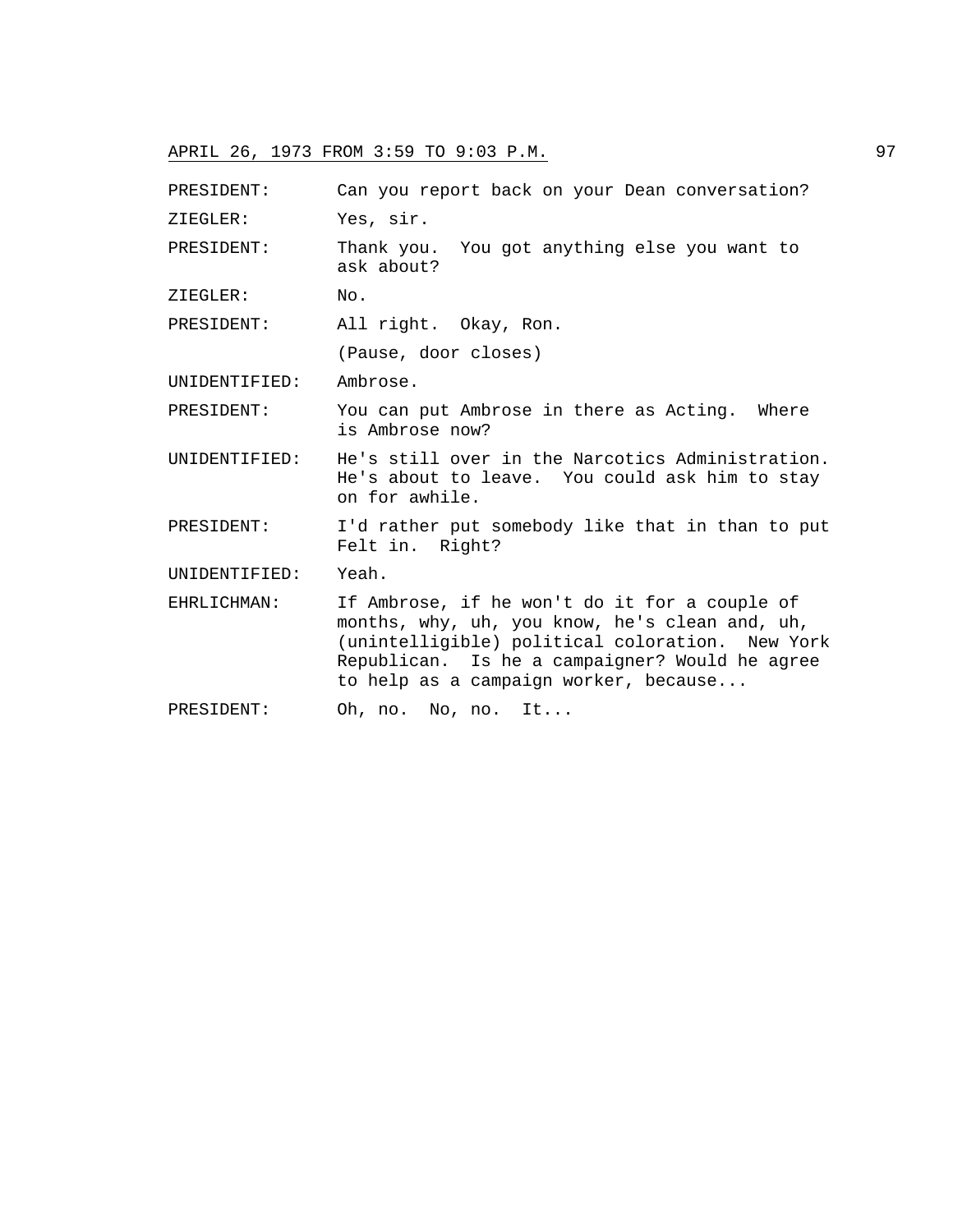APRIL 26, 1973 FROM 3:59 TO 9:03 P.M. 2008 P.M.

EHRLICHMAN: Regarding that because of qualifications well, anyway, back when he had campaigned a lot, not a lot, yeah

PRESIDENT: For us?

UNIDENTIFIED: Sure. He's conservative.

PRESIDENT: Yeah.

HALDEMAN: So he has a political coloration (unintelligible).

PRESIDENT: Yeah, but I'm not, (laughs) the point is I'm not, uh, we're not putting him in there for, well, remember the (unintelligible) Senate confirmation. We're just thinking of somebody temporary until somebody else can be put in there.

HALDEMAN: Uh huh.

(Pause)

Well, you could bring somebody like this James Q. Wilson from Harvard in temporarily, with the understanding in advance that he was only temporary 'cause you're not considering him on a full time basis.

PRESIDENT: We really ought to get somebody in the government. How about Ruckelshaus? Sure. (Unintelligible) Ruckelshaus, just for a couple of months?

HALDEMAN: Let him take a leave of absence.

PRESIDENT: Yeah.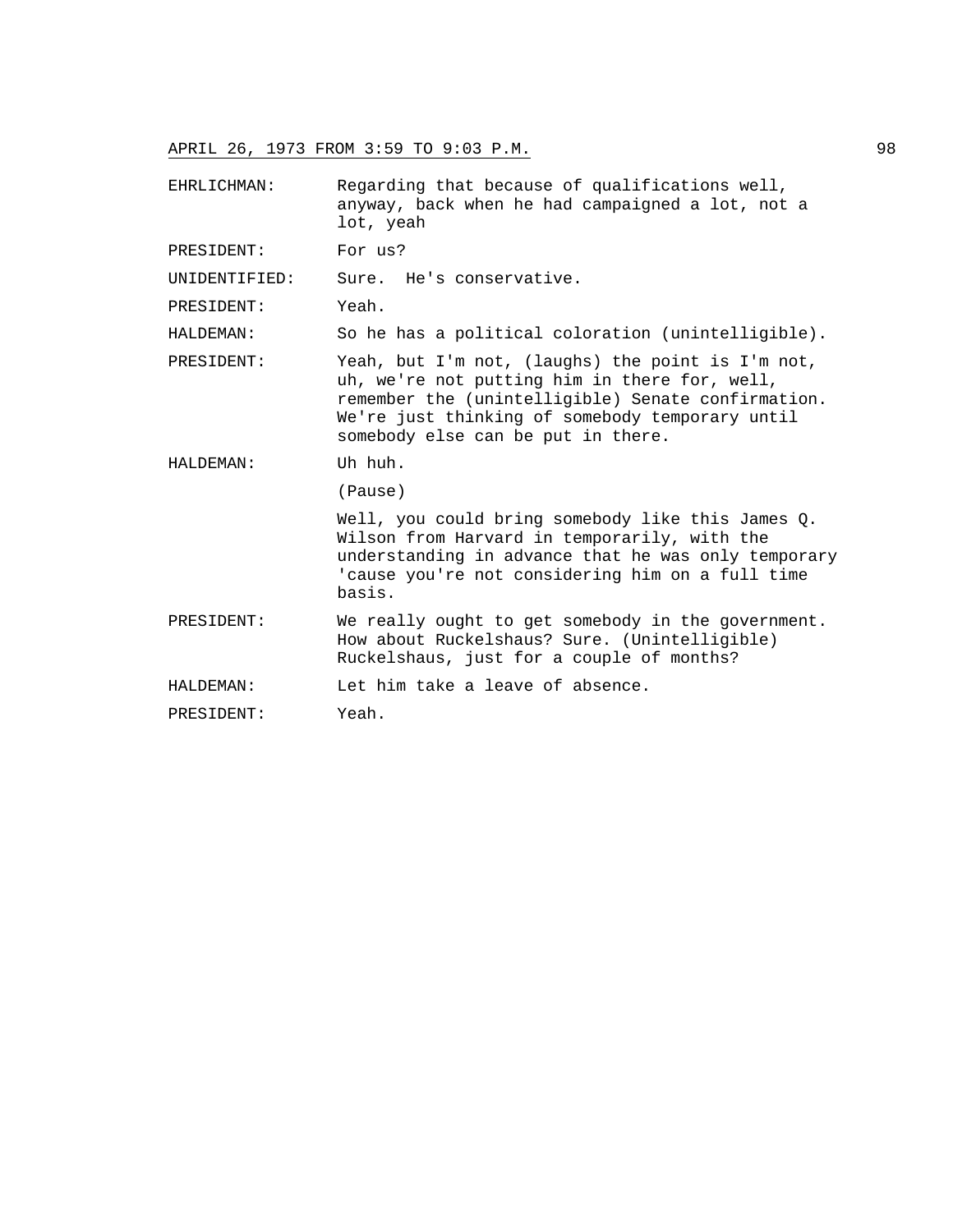HALDEMAN: But this other thing--take this one?

(Pause)

(Unintelligible)

PRESIDENT: Well, we've been thinking (unintelligible) a possibility for the job, too.

HALDEMAN: Right. Right. Right. He probably wouldn't be interested in this as a permanent thing, but (unintelligible).

PRESIDENT: Yeah.

HALDEMAN: If it's.a temporary thing, maybe--

(Forty Second Pause)

- PRESIDENT: Well, I don't know what Dean is trying to prove by this, uh, but (unintelligible). (Pause) (Unintelligible)
- PRESIDENT: Yeah (unintelligible).
- EHRLICHMAN: But that kind of--the way the story came from the Times, it was that Gray had told friends de-da, de-da, but that's a standard New York Times, that line. (Unintelligible).

(Pause)

(Unintelligible)

PRESIDENT: Can I see, uh, John, uh, can I see what you have in my statement?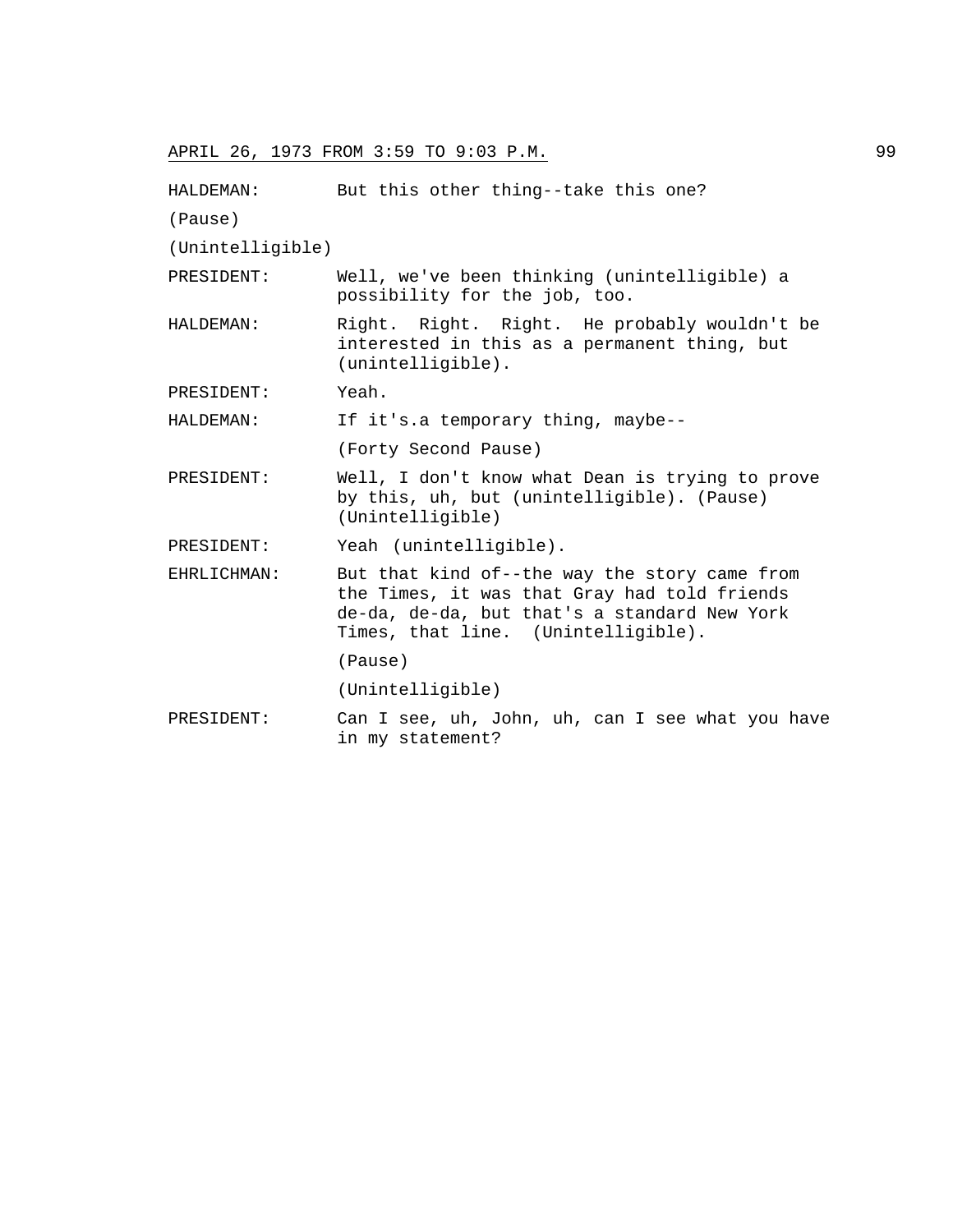- EHRLICHMAN: Sure. Then I'll -Bob changes it somehow. I'll read it to you if I could. It's pretty screwed up (unintelligible). "Mr. Gray received some of the contents of the Hunt safe from Mr. Ehrlichman's office from Mr. Dean in June, 1972. Mr. Dean had previously sealed it in a large envelope. Mr. Gray was told by Mr. Dean that the contents were sensitive materials not in any way related to the Watergate case. Mr. Ehrlichman was present but neither then nor at any other time did he give Mr. Gray any request, suggestion, or instruction regarding what should be done with the contents. Mr. Ehrlichman does not know the nature of the contents. Up until April 15, Mr. Ehrlichman assumed the FBI Director still had the contents. Mr. Ehrlichman discovered certain new facts concerning the contents of the Hunt safe on April 15, 1973. He promptly reported his findings to the President the same day, and they were relayed to Mr. Petersen, the Assistant Attorney General. The matter has been under investigation by him since."
- PRESIDENT: (Unintelligible).
- EHRLICHMAN: "Certain new fact concerning the contents" (unintelligible) "concerning the status of the contents."
- PRESIDENT: Yeah. That's right.
- EHRLICHMAN: Or the, uh, the current, uh, position of the contents or something. Condition -the status -we already got that.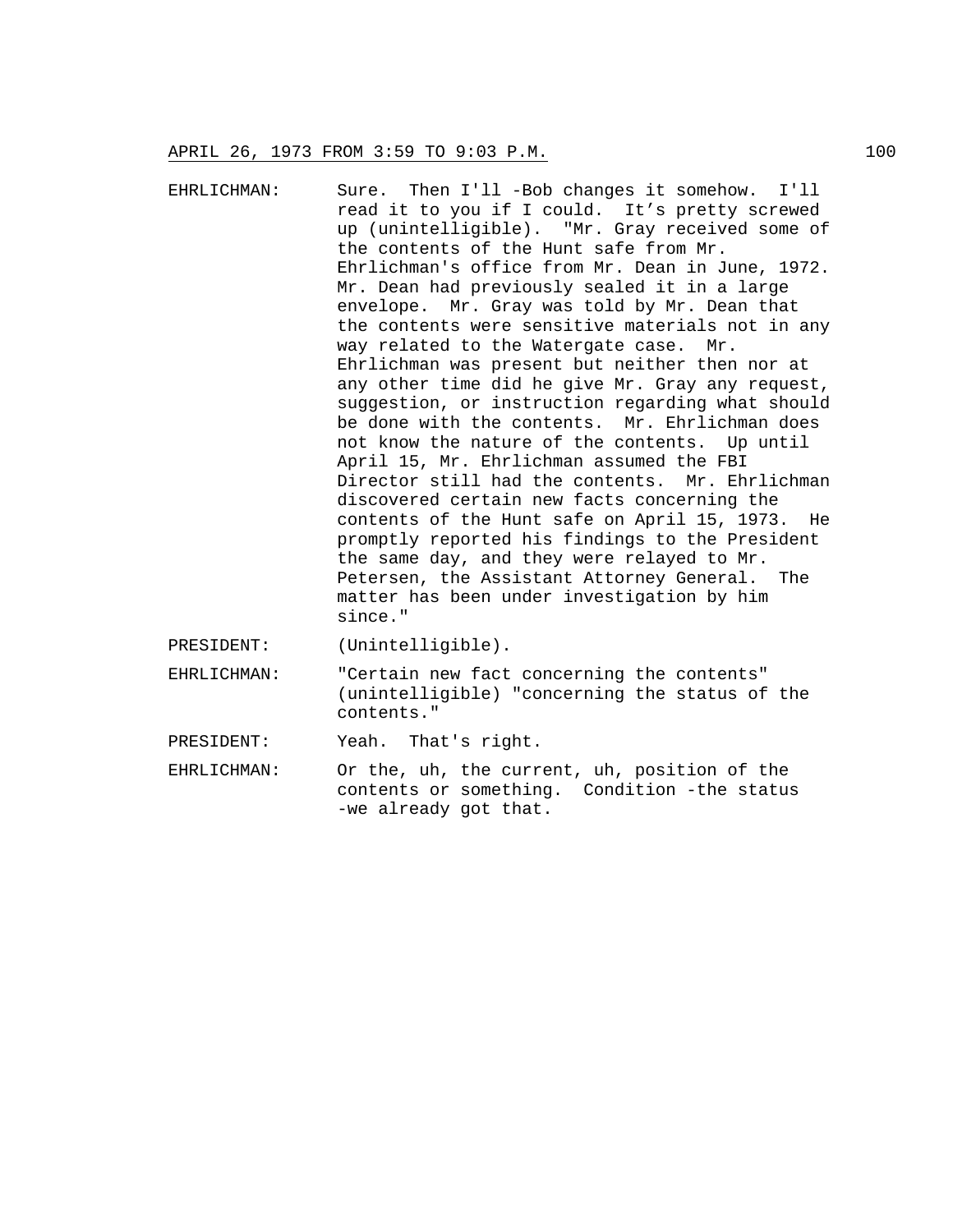| PRESIDENT:    | Concerning, concerning the, uh                                                                 |
|---------------|------------------------------------------------------------------------------------------------|
| EHRLICHMAN:   | The status of the contents. The disposition.                                                   |
| UNIDENTIFIED: | Yeah.                                                                                          |
| HALDEMAN:     | Yeah.                                                                                          |
| PRESIDENT:    | Oh, the disposition is the--what I'm driving at.                                               |
| EHRLICHMAN:   | Yeah, Yeah,                                                                                    |
| PRESIDENT:    | You gonna let Ziegler put that out, or will that<br>be your (unintelligible).                  |
| EHRLICHMAN:   | (Unintelligible) a couple of first names<br>(unintelligible).                                  |
| PRESIDENT:    | What's your thought, John, have, uh, Ziegler put<br>that out?                                  |
| EHRLICHMAN:   | Well, Ron would rather not. He, he would rather<br>not.                                        |
| PRESIDENT:    | Yeah, (unintelligible)                                                                         |
| HALDEMAN:     | Petersen, Petersen (unintelligible). Ehrlichman<br>(unintelligible). You say I, I, I, you see. |
| PRESIDENT:    | Why don't you just put out the statement<br>yourself, John?                                    |
| EHRLICHMAN:   | Fine.                                                                                          |
| PRESIDENT:    | I think it's best                                                                              |
|               |                                                                                                |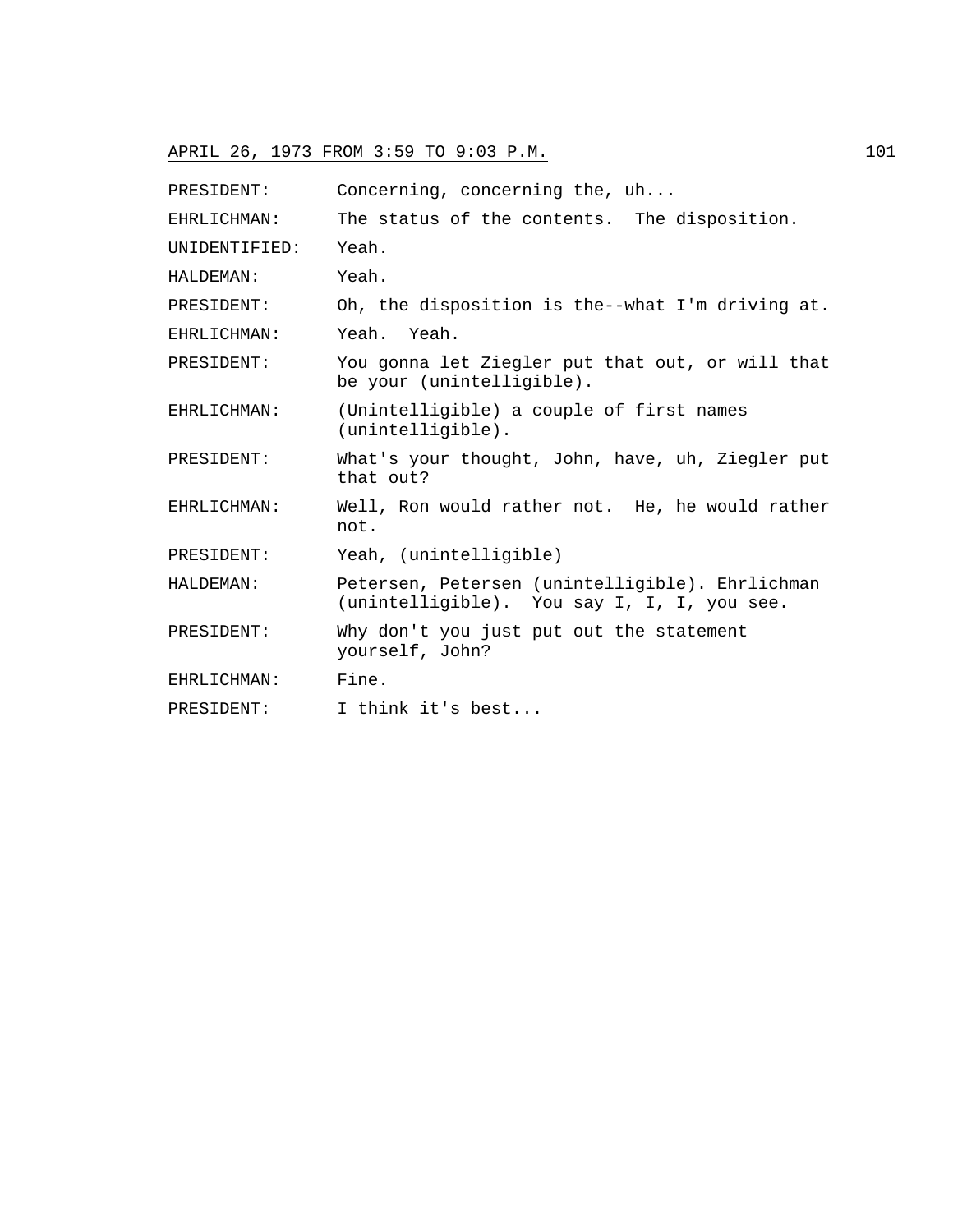EHRLICHMAN: Fine.

PRESIDENT: I think it's best that you do that rather than having--Ron should stay in a position, "I'm not gonna comment on this case," so forth and so on.

EHRLICHMAN: The White House Office could still put it out. Gerry Warren just puts it out

PRESIDENT: Yeah.

EHRLICHMAN: ...as a.statement by John D. Ehrlichman.

PRESIDENT: Yeah. That's what I say. I, er.

(Fifty Second Pause)

PRESIDENT: He told me, incidentally, that the judge is taking under advisement the situation-didn't I, didn't I tell you?

EHRLICHMAN: No.

PRESIDENT: He is taking under advisement-the situation with regard to--(unintelligible).

EHRLICHMAN: Um hmm.

PRESIDENT: The break-in, and, uh, he is making, making no decision on this (unintelligible) the Brady issue (unintelligible) now, or hold in-gto the fact that (unintelligible) post trial (unintelligible) grounds that it's just not, uh, pertaining (unintelligible).

EHRLICHMAN: (Unintelligible)

PRESIDENT: I would hope and pray that they were (unintelligible).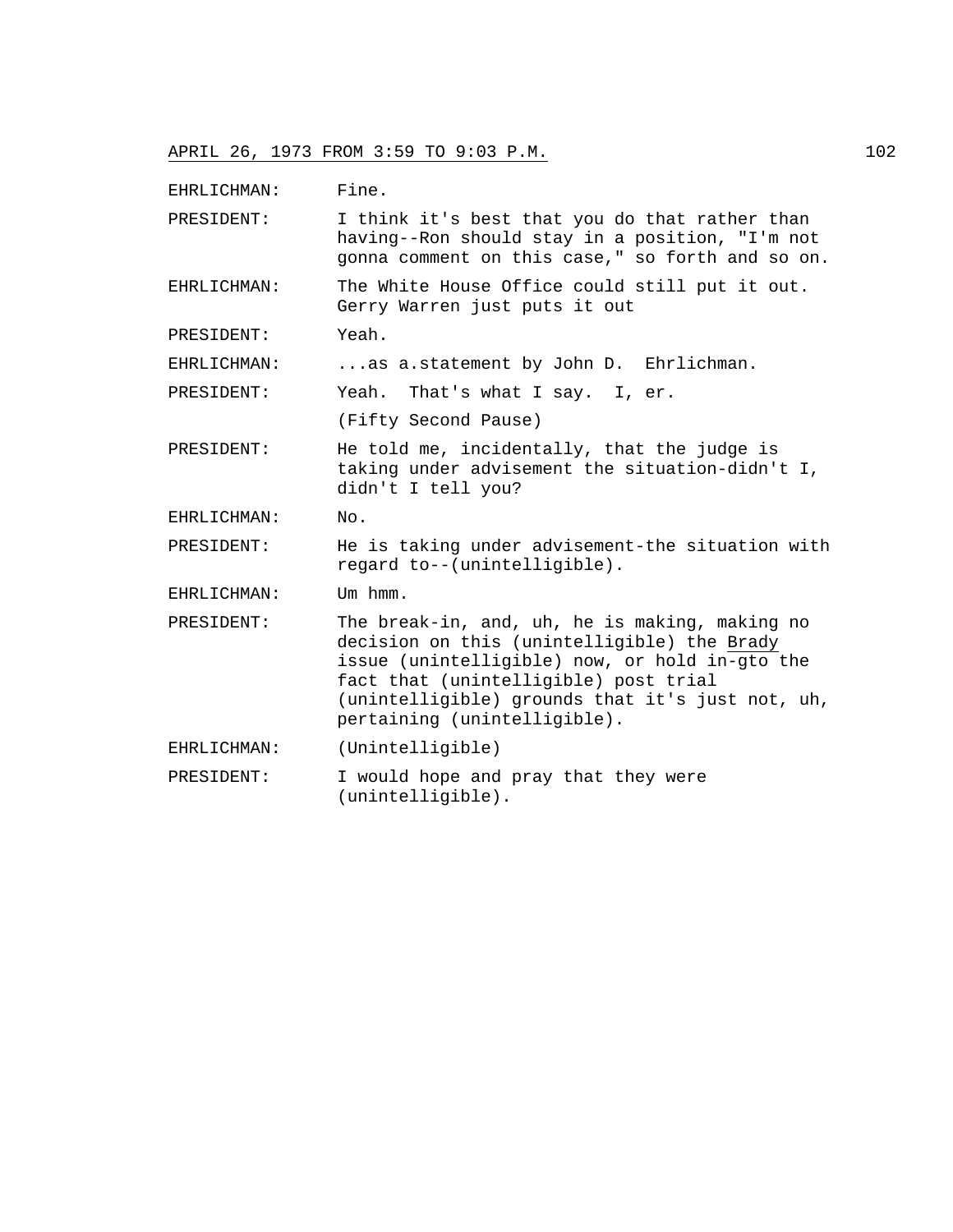EHRLICHMAN: Now, did I, er, understand from your end of the conversation that they're still trying to get Dean to make a guilty plea?

(Pause)

PRESIDENT: (Sighs) You see, here's the problem.

(Pause)

They got Magruder ready to plead. But they need Dean to--and, uh, um-(Pause)

EHRLICHMAN: Are Magruder and Dean (unintelligible)?

PRESIDENT: No. They're not. They're...

HALDEMAN: (Unintelligible).

EHRLICHMAN: (Unintelligible).

PRESIDENT: Who basically, as I say, were mortal enemies (unintelligible) Dean and Magruder are.

EHRLICHMAN: Well, Magruder ran for his ass very much; Dean had to coach him into his perjury.

PRESIDENT: Yeah, yeah. That's--Dean (unintelligible). He can slide out of everything else, but that, I can't see any, anything, any--all right. So they'll still talk to their lawyers with regard to, uh, what Dean is gonna do. And I guess Dean logged this kind of stuff in for the purpose of increasing his bargaining power. If then-(Pause)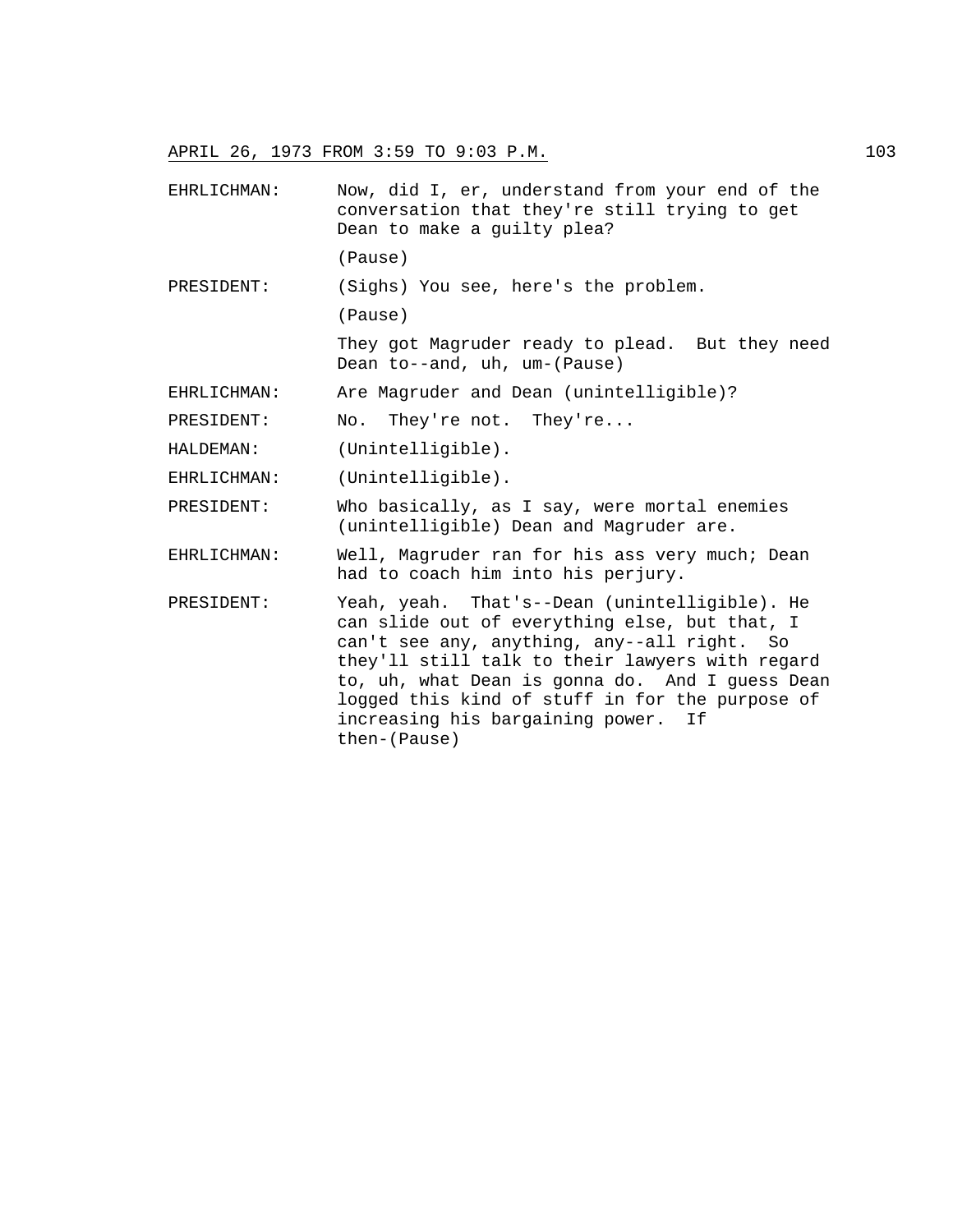PRESIDENT:

- continued On the plea, wouldn't you (unintelligible).
- EHRLICHMAN: I don't know.
- PRESIDENT: Well, what...
- EHRLICHMAN: (Unintelligible).
- PRESIDENT: Go ahead.

EHRLICHMAN: (Unintelligible) what it's about.

- PRESIDENT: Well, just say, "But, but at the ending, uh, cross that bridge wherever it comes (unintelligible) of the blackmail." John, don't you agree?
- EHRLICHMAN: (Unintelligible)
- PRESIDENT: Huh?
- EHRLICHMAN: No.
- PRESIDENT: You can't do it. You can't do it. You, you can't be, I can't be. Even a Presidency cannot be and, uh, (unintelligible).
- EHRLICHMAN: How can you ask me what I mean in my notes, I didn't (unintelligible). I had I better call and redictate this (unintelligible/**REMOVED**).

PRESIDENT: Yeah. Would you like to (unintelligible).

EHRLICHMAN: May give it to a secretary...

PRESIDENT: Yeah, Jan's around.

(Pause)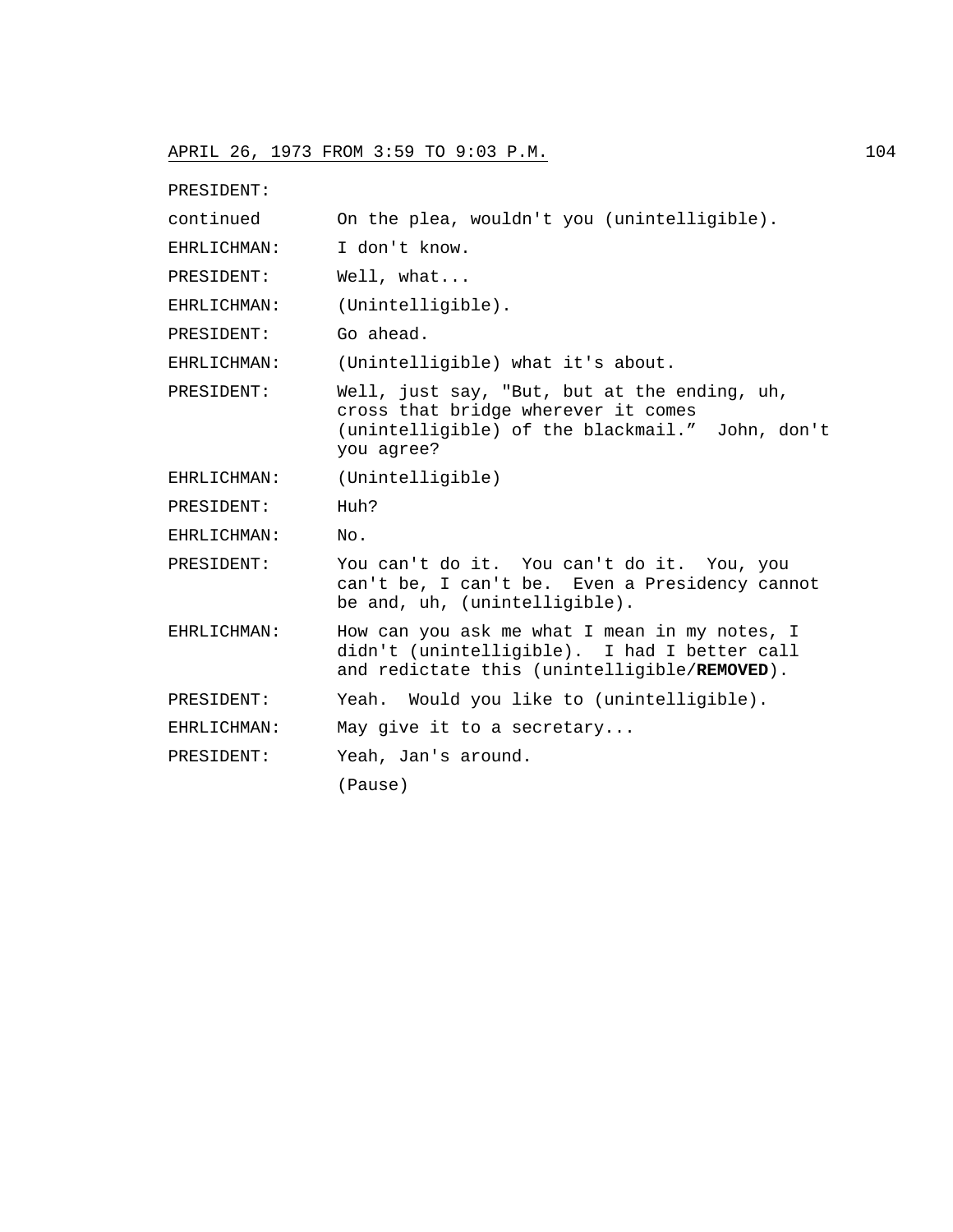PRESIDENT:

- continued I wonder if this changes our situation, John, with regard to (unintelligible). (Pause) The book, you know. I wonder if you (unintelligible) move on it today (unintelligible) long time. (Pause) (Unintelligible) expect contributions. You've got that problem. And I--there's no way, Bob, I can figure the son-of-a bitch. You heard what I told him? And I said get him in (unintelligible).
- HALDEMAN: (Unintelligible)

PRESIDENT: Well, that's ttue. He talked, uh, to their lawyers and apparently got into a plea.

HALDEMAN: I don't really understand that. Why do they have to get into plea? Why don't they just subpoena (unintelligible).

PRESIDENT: Well, to get more out of it.

HALDEMAN: (Unintelligible).

PRESIDENT: (Unintelligible). I wondered if (unintelligible), but you shouldn't hit Ron, all of you. (Pause) (Unintelligible).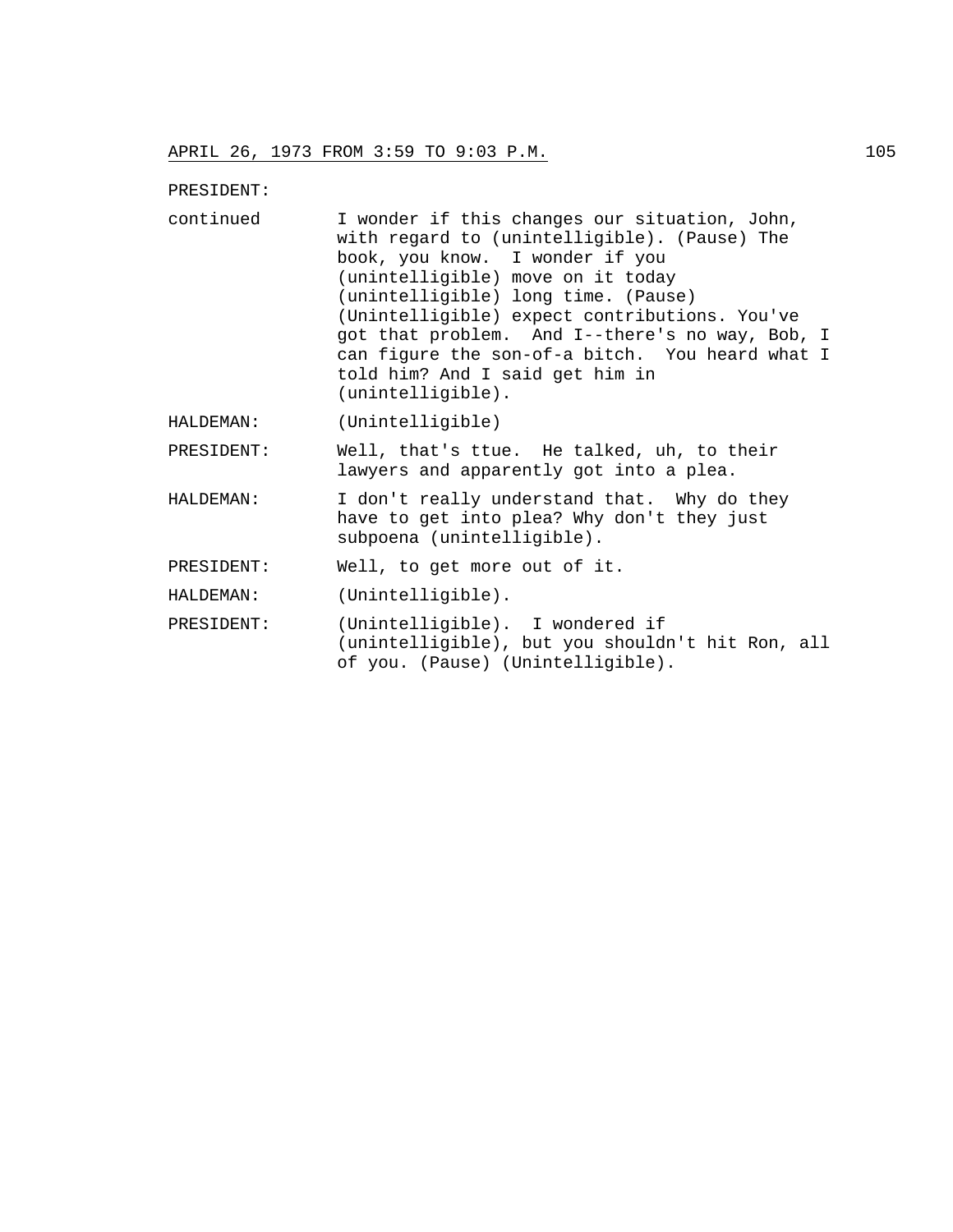EHRLICHMAN: (Unintelligible) uh. Mr. Ziegler, please.

PRESIDENT: Uh, (unintelligible) get more deeply involved.

(Phone rings)

Yeah, hold on your Dean call (unintelligible/**REMOVED**).

- HALDEMAN: You either...
- PRESIDENT: This is a pretty--you know what I mean, you can't, uh, (unintelligible).
- HALDEMAN: This is not deadly problem. It's damaging but not here. Unless Gray decides to take this, this course--if he tries to--if he goes out that way. I'm sure we can because it shatters the FBI (unintelligible). But that's inevitable. And that's--we cannot do that. No matter what Gray says. Even if he was ordered to destroy it and did, uh--it shatters him. But, I--this is why I totally believe Dean. I am absolutely convinced he did not tell Gray to destroy them.
- PRESIDENT: Did Dean--did you ever pass Dean or did you ever get to discuss this with him?
- HALDEMAN: Yeah. And Dean said I didn't discuss it with him, he told me about it, but this is one that he considered one of his greatest moves. Was--now Dean does say
- PRESIDENT: Ehrlichman told him to destroy it but he didn't do it.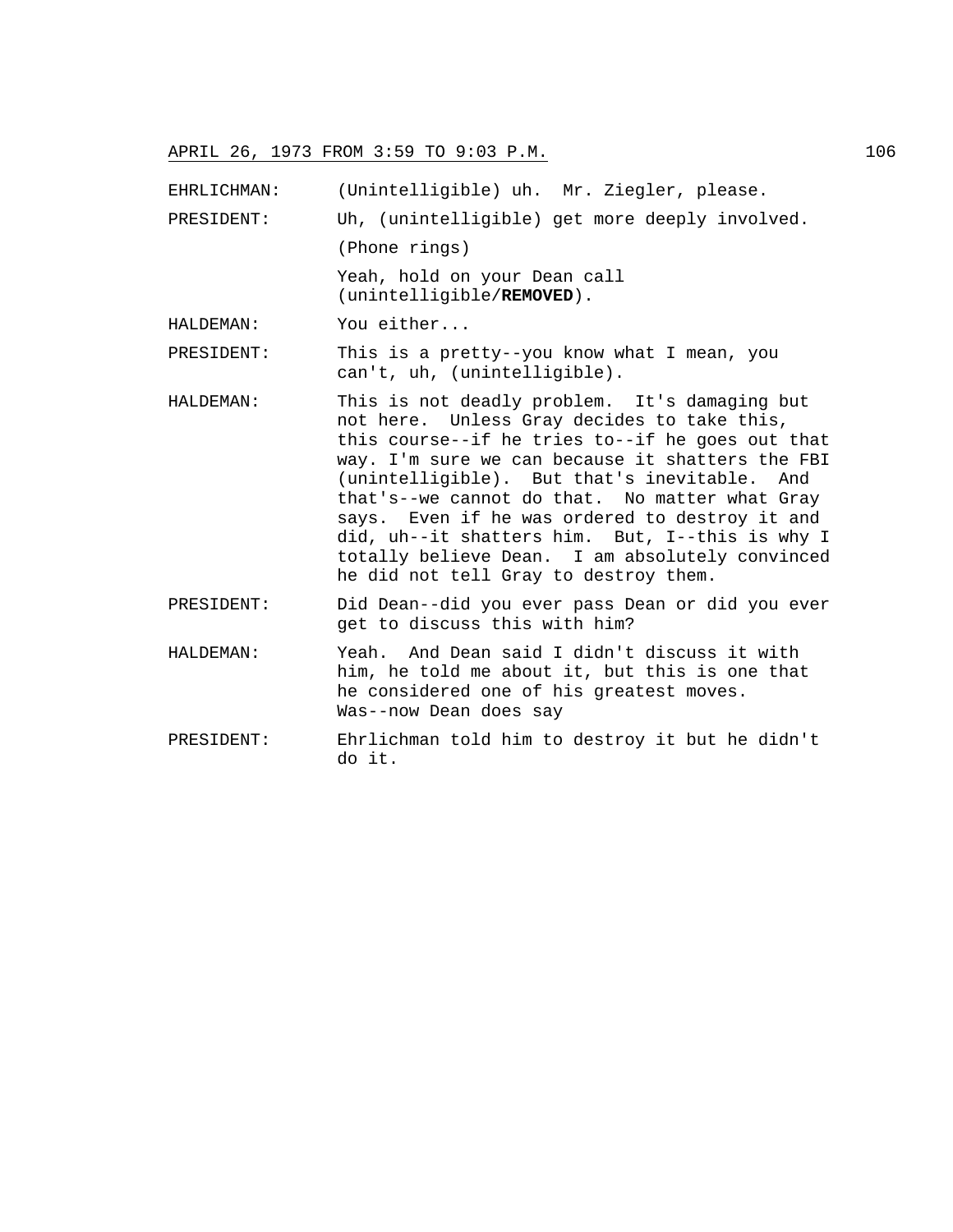- HALDEMAN: But he said I was too smart for that. I figured out how to do it, which is to put it in the hands of Pat Gray and then, then, have the FBI put it in a sealed envelope that won't be used by these bastards who were leaking stuff out of the FBI. Just put in the Director's office in secret files.
- UNIDENTIFIED: He thought that was an accident.
- HALDEMAN: That's for sure. He went back and as I understand it Ehrlichman agreed with him (unintelligible) much better idea (unintelligible). That's his line. I have no reason to believe Ehrlichman did tell him to destroy it. I have a feeling he decided to destroy it.
- UNIDENTIFIED: (Unintelligible).
- PRESIDENT: Gray did it?
- HALDEMAN: No, Dean did it. But then he thought through that he shouldn't destroy it. But soon figured out that the way to avoid the strike was to turn it over to Gray. We turned the other stuff over to the FBI agents (unintelligible) Gray. I don't think Dean--I really don't think Dean tried to destroy them.

PRESIDENT: Oh, I know (unintelligible).

- (Pause)
- HALDEMAN: (Unintelligible).

(Pause)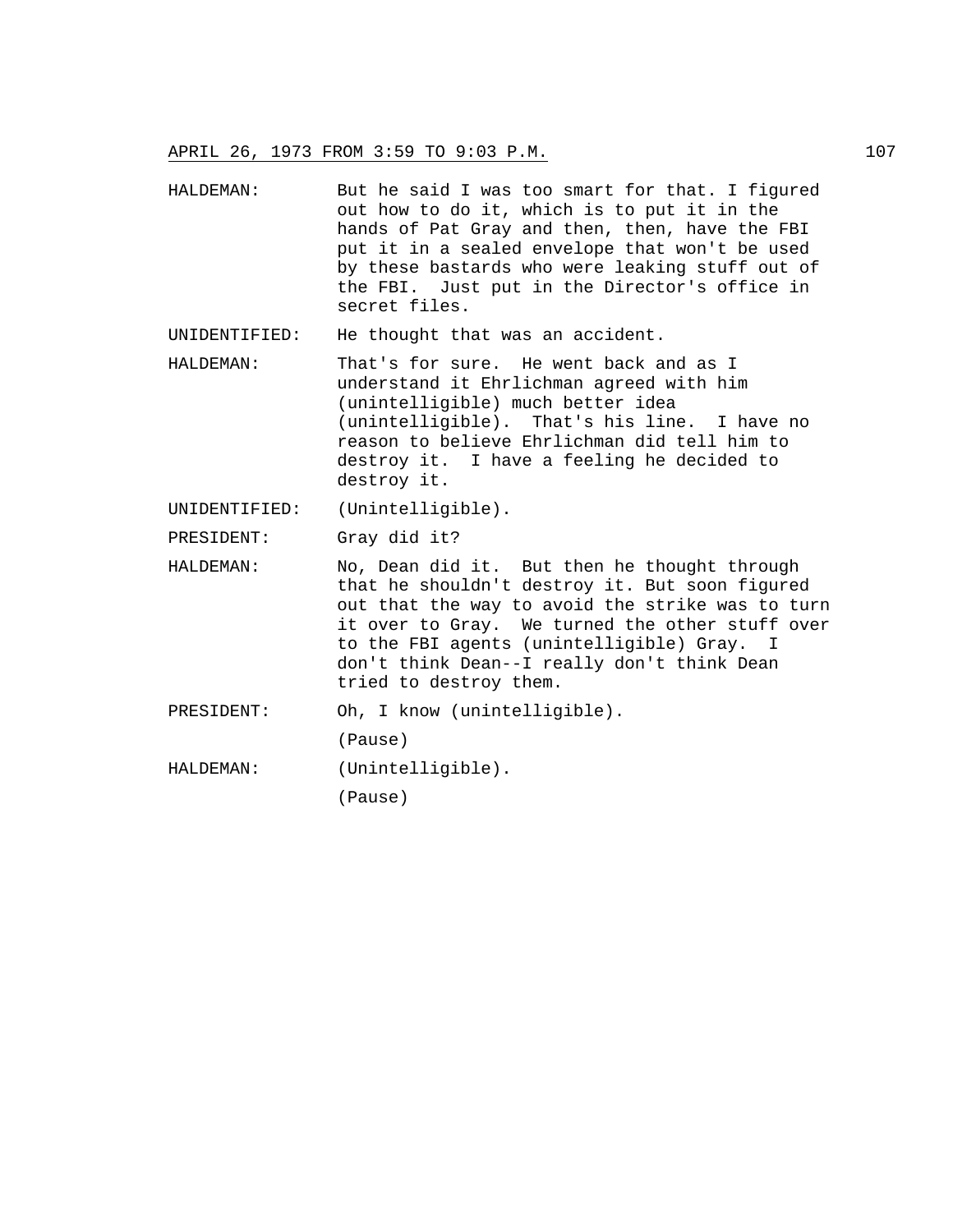- UNIDENTIFIED: Dean hates Gray because Gray called him a liar and (unintelligible).
- PRESIDENT: Then Dean could pos-, possibly could say that Ehrlichman ordered him,"to destroy it.
- HALDEMAN: And then you mean, because we have to try and get both Ehrlichman and Gray (unintel ligible). I don't think he knew it, I think Dean--Dean's interest--if you wanted to get Gray, this is a hell of a good way to get Gray. But when he said that I didn't tell him to destroy lem, the dumb son-of-a-bitch did that himself.
- PRESIDENT: Look, you've been through, now—we've been through most of the stuff (unintelligible) March 21st thing to be quite honest that's his (unintelligible) that is his, uh, trump card, that's his trump card.
- HALDEMAN: No.
- PRESIDENT: You don't think that's his trump card? What the hell do you think his trump card (unintelligible)?

HALDEMAN: I would guess it's Petersen.

PRESIDENT: (Unintelligible/**REMOVED**). This administration (unintelligible). No, on this one--on this one he's (unintelligible). The encouraging part about it is the latter part that you wrote me today. Do you (unintelligible) legal matters. You recall it quite categorically (unintelligible) we went through all the documents and personal papers (unintelligible).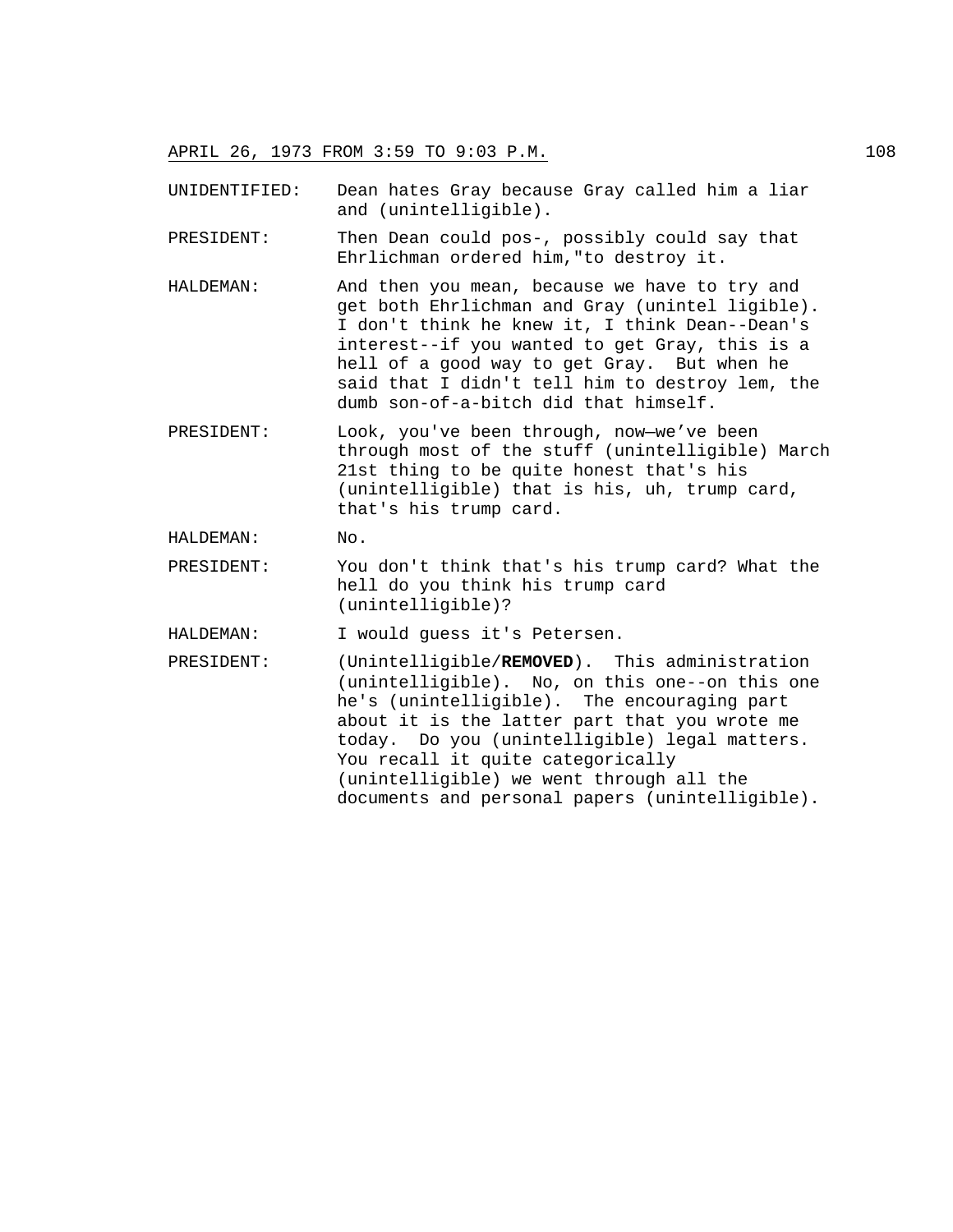- HALDEMAN: And if you go--if you go into something that has to be purged, I would say yes-this is, this is the worst, uh, trump card he's got. If it is his trump. (Unintelligible) I don't think it pulls his scheme off. PRESIDENT: (Unintelligible). HALDEMAN: Because I don't think they could do that. In the first place I think it's defensible, but in the second place I don't think it's--I don't see how they can do anything with any of it. PRESIDENT: (Unintelligible). HALDEMAN: No, Petersen. The other thing is Dean could go public with it. Uh... PRESIDENT: Does Dean worry (unintelligible) ought to handle her. HALDEMAN: (Unintelligible) (Pause) PRESIDENT: That's why I don't understand what they want with you (unintelligible). HALDEMAN: I don't know yet.
- PRESIDENT: But we'd better get Dean to the Grand Jury.
- HALDEMAN: I don't (unintelligible) Dean. But I think--we can't try to, uh...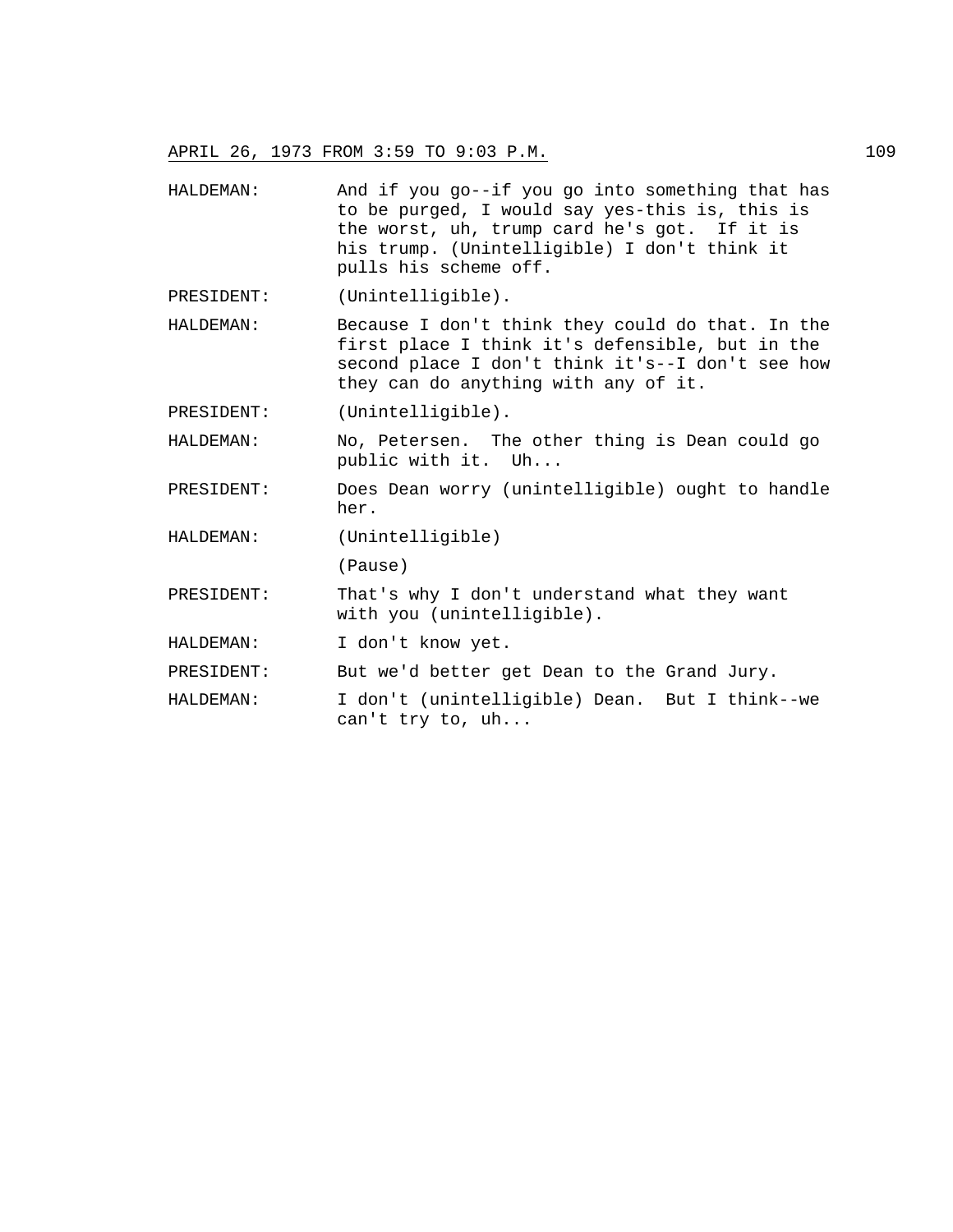- PRESIDENT: We can't try too but I can't be a witness either (unintelligible). So he says he has, so he says he had a certain conversation with me. What would the damages be (unintelligible)?
- HALDEMAN: Well, if he does that, then what I would have to put out--uh, the whole story. That you were investigating this thing. That you were drawing Dean out. That you went through a whole series of questions and, uh, alternatives pushing to, to drive out, draw out lines and, uh, you know.
- PRESIDENT: Yeah. Well, you know. See, when this matter came up, I called you into the office (unintelligible) I put up with (unintelligible) but you were involved with Don Segretti, weren't you? (Unintelligible) I mean, I don't care. But I wouldn't put it all out. I'd, ah, I'd simply flatly deny it.

HALDEMAN: Yeah, well (unintelligible)

- PRESIDENT: I think what you have to say is it's an act of a desperate man. That's when the, uh, that particular point in time, that's exactly what the President--the President at that time did not see that.
- HALDEMAN: Where is the President when (unintelligible). You have to (unintelligible) to destroy Dean. If he puts that out, then you've got to destroy them both.

PRESIDENT: That's right.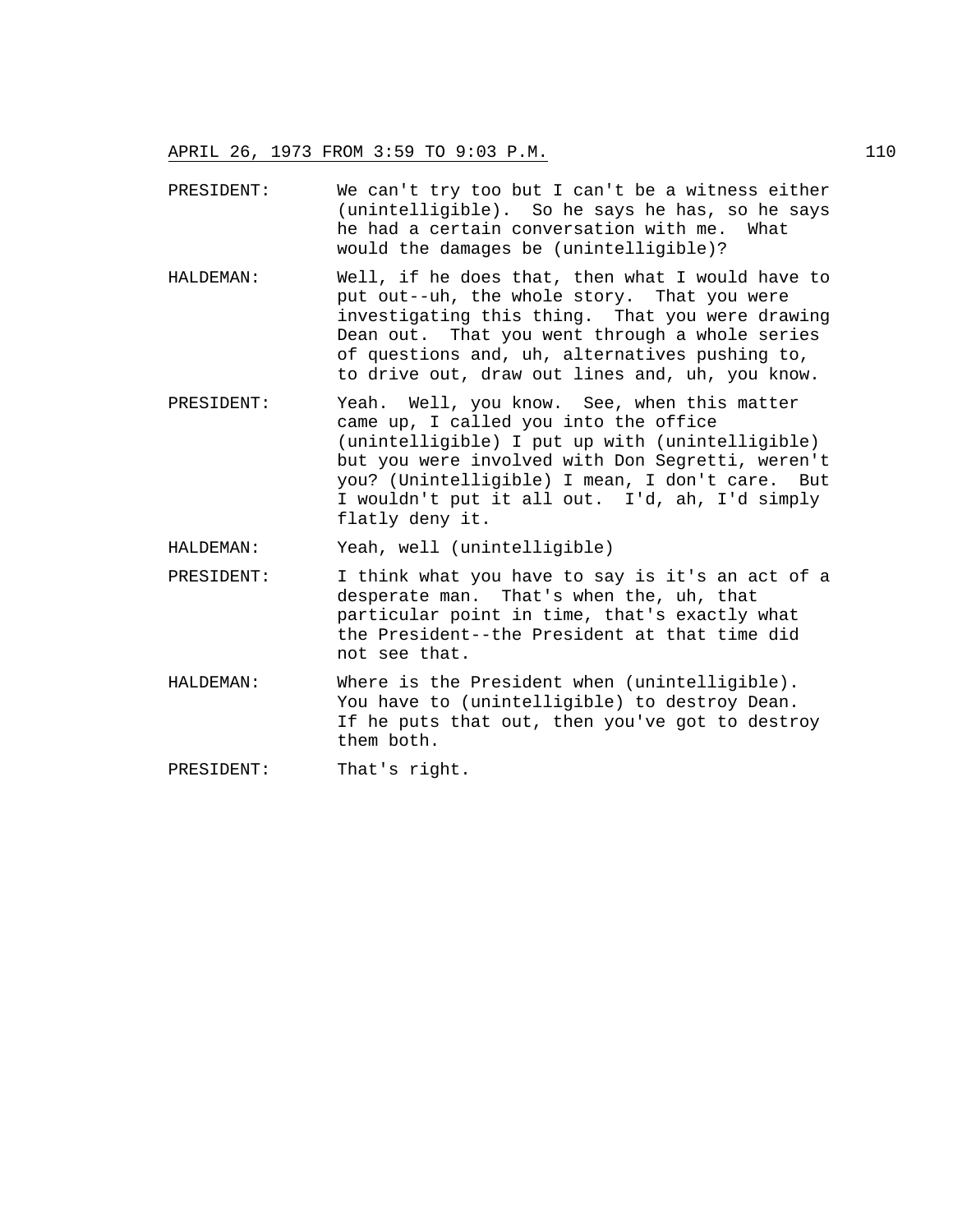| HALDEMAN:   | You can't worry about nuances (unintelligible)<br>because then (unintelligible) uh, uh<br>(unintelligible).                                                                                                                                                     |
|-------------|-----------------------------------------------------------------------------------------------------------------------------------------------------------------------------------------------------------------------------------------------------------------|
| PRESIDENT:  | Well, that much. Should Moore ever talk to<br>Dean?                                                                                                                                                                                                             |
| HALDEMAN:   | Well, I don't know. I, I don't know to what<br>end. I don't know                                                                                                                                                                                                |
| PRESIDENT:  | See if there's any--just for the purpose of<br>saying, "John, want to be a man to man<br>(unintelligible). Bill, the record is<br>(unintelligible/REMOVED)." Not when you get<br>into the fact that Ehrlichman and Haldeman are<br>$(unintelligible/REMOVED)$ . |
| EHRLICHMAN: | Maybe so. If only you don't do it.                                                                                                                                                                                                                              |
| PRESIDENT:  | Me? I will never see him.                                                                                                                                                                                                                                       |
| EHRLICHMAN: | You can't--I think                                                                                                                                                                                                                                              |
| PRESIDENT:  | (Unintelligible).                                                                                                                                                                                                                                               |
| EHRLICHMAN: | You can't take any more overt moves.                                                                                                                                                                                                                            |
| PRESIDENT:  | No.                                                                                                                                                                                                                                                             |
| EHRLICHMAN: | Uh, just passes why Dean (unintelligible). That<br>makes a record that you can't (unintelligible).                                                                                                                                                              |
| PRESIDENT:  | (Unintelligible/REMOVED) thank God they are the<br>one I always make, but nevertheless it's uh                                                                                                                                                                  |
| EHRLICHMAN: | You can't. I don't, I don't mean                                                                                                                                                                                                                                |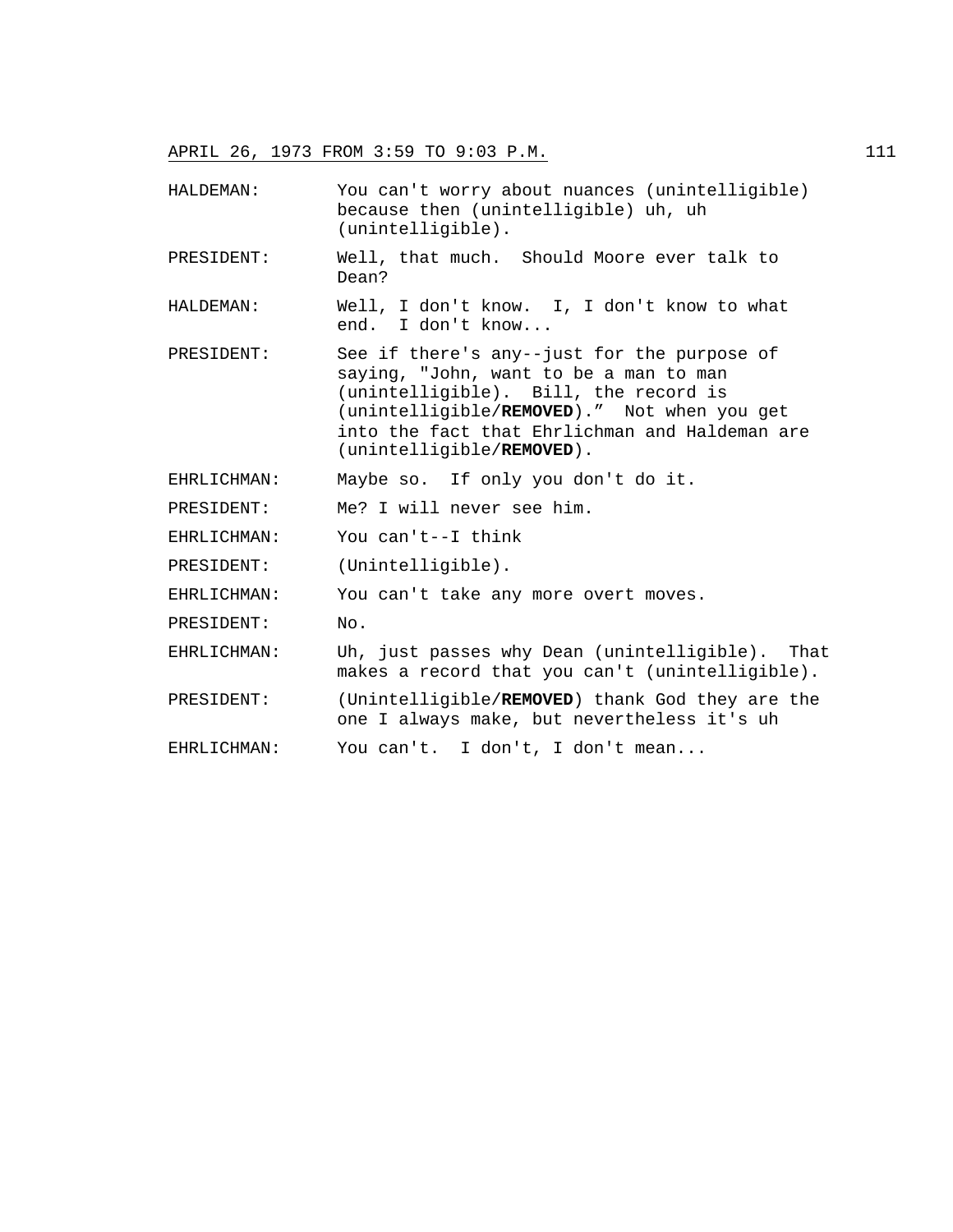| PRESIDENT:    | Why shouldn't Moore?                                                                                                      |
|---------------|---------------------------------------------------------------------------------------------------------------------------|
| HALDEMAN:     | Maybe Moore could. Dick Moore is<br>(unintelligible).                                                                     |
| UNIDENTIFIED: | (Unintelligible) Watergate.                                                                                               |
| HALDEMAN:     | You have the insight (unintelligible)<br>difficulty.                                                                      |
|               | (Pause)                                                                                                                   |
| PRESIDENT:    | But they're not trying to get Moore<br>(unintelligible) Petersen (unintelligible).                                        |
| HALDEMAN:     | If Moore's going to do it, I'm afraid you'll<br>have to ask him. Because I don't think he would<br>take anything. I think |
| PRESIDENT:    | I asked                                                                                                                   |
| HALDEMAN:     | (Unintelligible)                                                                                                          |
| PRESIDENT:    | I'm asking your judgment as to whether or not<br>you think Moore (unintelligible).                                        |
| HALDEMAN:     | And if he doesn't--I think you've got to<br>say--you've got to ask him to do it. Without<br>giving the reason why.        |
| PRESIDENT:    | (Unintelligible).                                                                                                         |
| HALDEMAN:     | (Unintelligible) to Moore.                                                                                                |
| PRESIDENT:    | That's right.                                                                                                             |
|               | (Pause)                                                                                                                   |
|               |                                                                                                                           |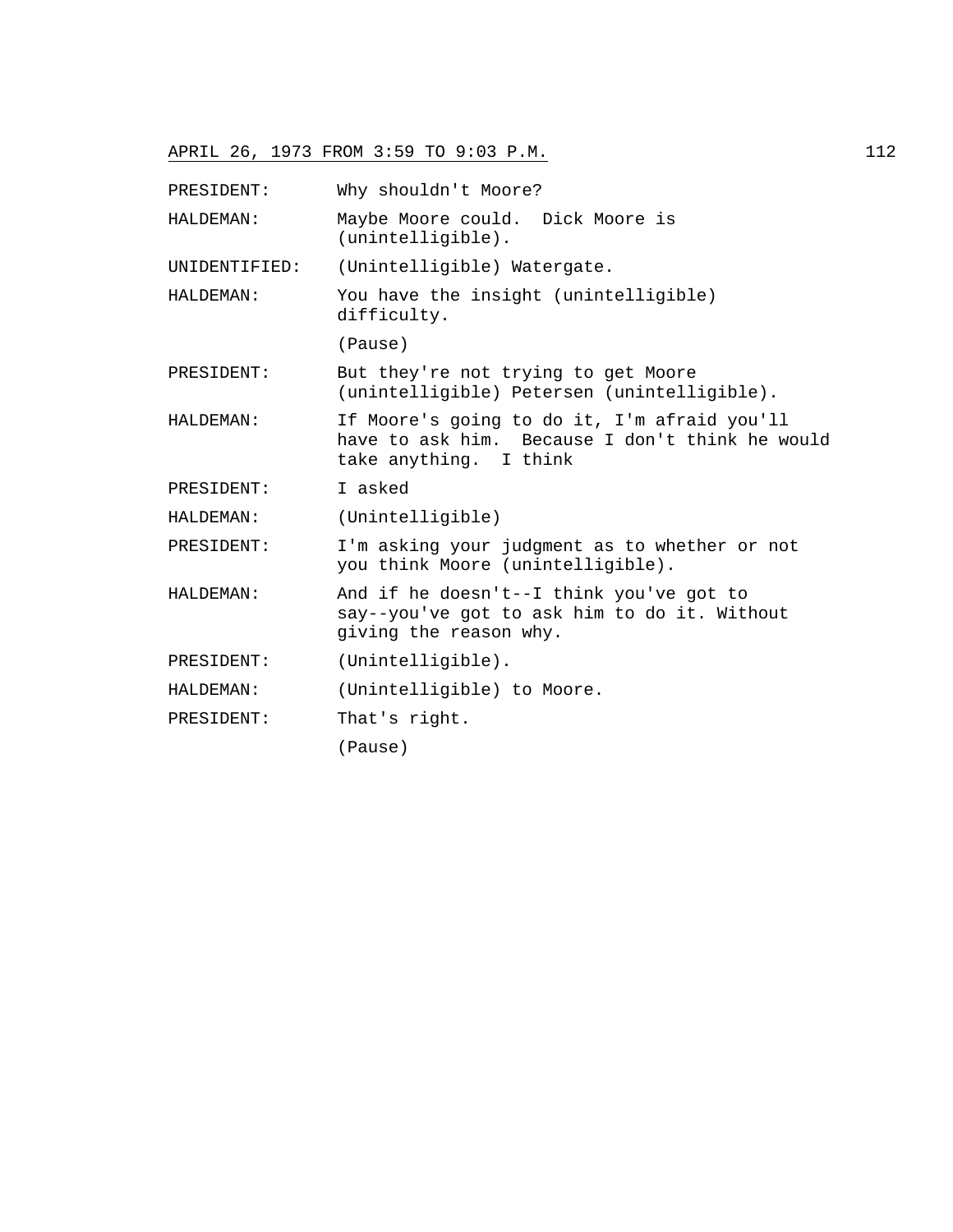- HALDEMAN: If then--if you have that, if you have Moore in a position to be able to say the President told me (unintelligible) Dean (unintelligible) Petersen's friend. Why?
- PRESIDENT: Well, you've got Dean in a position (unintelligible) Moore.
- HALDEMAN: Moore should be instructed not to say that you told him to do it.

PRESIDENT: Moore...

HALDEMAN: In doing that...

PRESIDENT: Moore, Moore is gonna pay me (unintelligible/**REMOVED**). Well...

- HALDEMAN: I'm afraid that's one thing I've lost under this is trust in anybody. Just try to figure who you can trust and who you can't (unintelligible).
- PRESIDENT: Except me. You've got to trust me.
- HALDEMAN: Oh, I do. I'm talking about any of the other (unintelligible).
- PRESIDENT: (Unintelligible).
- HALDEMAN: (Unintelligible) I've gotta trust him (unintelligible) trust him (unintelligible). (Fifteen seconds uinintelligible/**REMOVED**). Yes, sir.
- PRESIDENT: I would say one thing, too. Remember, you and your lawyers say that Grand Jury (unintelligible).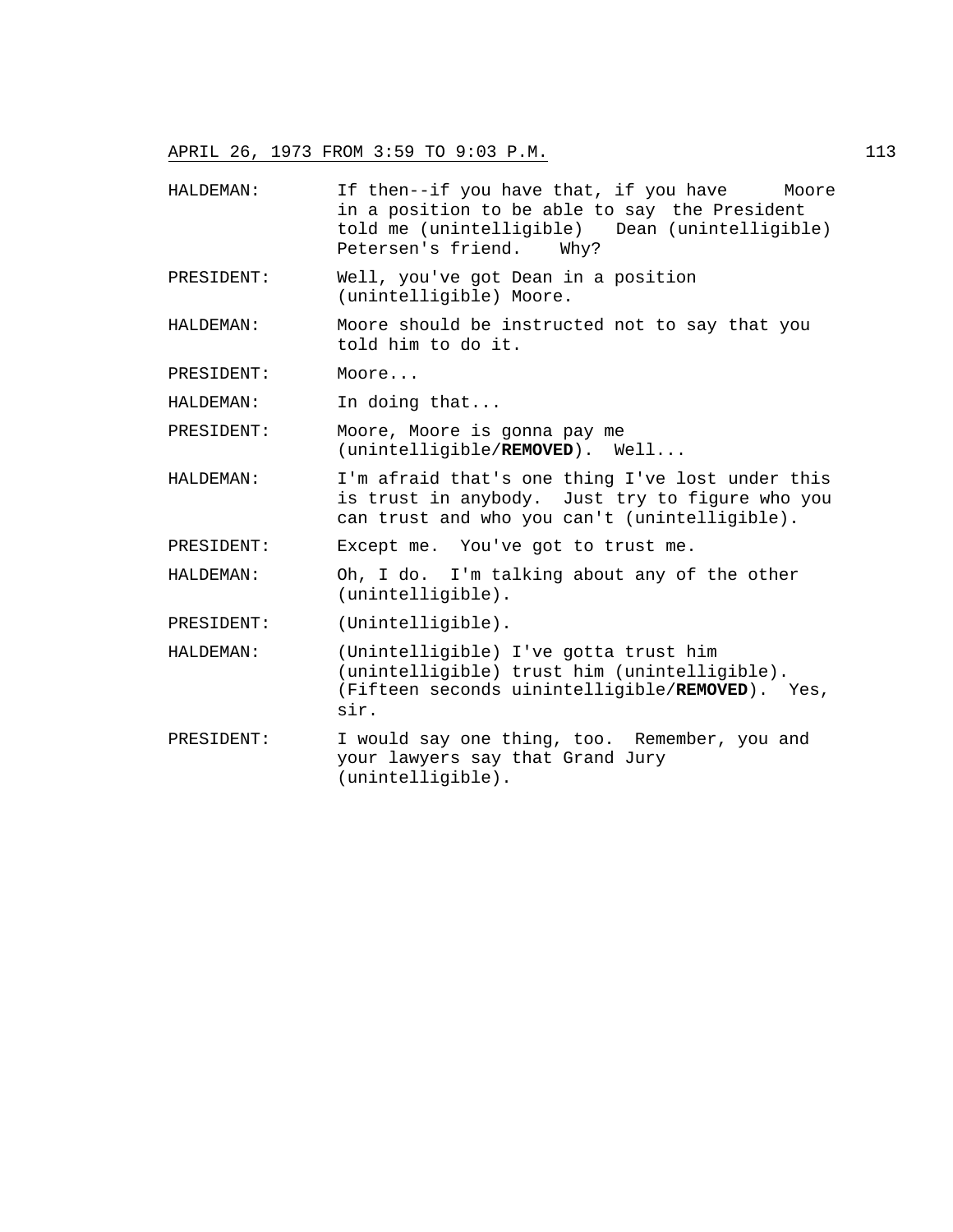HALDEMAN: I think, I think so

PRESIDENT: Your lawyers still think that, uh, you've been on the, uh, cover-up team.

HALDEMAN: Yeah.

PRESIDENT: Do you think that, uh...

HALDEMAN: Well, if you could do that, then my position is that there is nobody on earth that you might discuss that with.

PRESIDENT: (Unintelligible) Strachan.

HALDEMAN: No, sir. I didn't discuss it with Strachan. He's a donkey. There is no way Dean could corroborate anything (unintelligible). There is no way that, that the prosecutor could corroborate Dean's testimony

PRESIDENT: Getting back to (unintelligible).

- HALDEMAN: No, and when I (unintelligible) and I've never said to Dean anything that (unintelligible).
- PRESIDENT: Getting back to the critical question (unintelligible). This certification I'm prepared to (unintelligible) too bad that you would, it would put Dean in the same bag, we've got--I've got to get him the hell out of here. But what about the Liddy thing? What about it, John? (Pause) (Unintelligible) too sure they are (unintelligible) people in all that the (unintelligible) capital (unintelligible).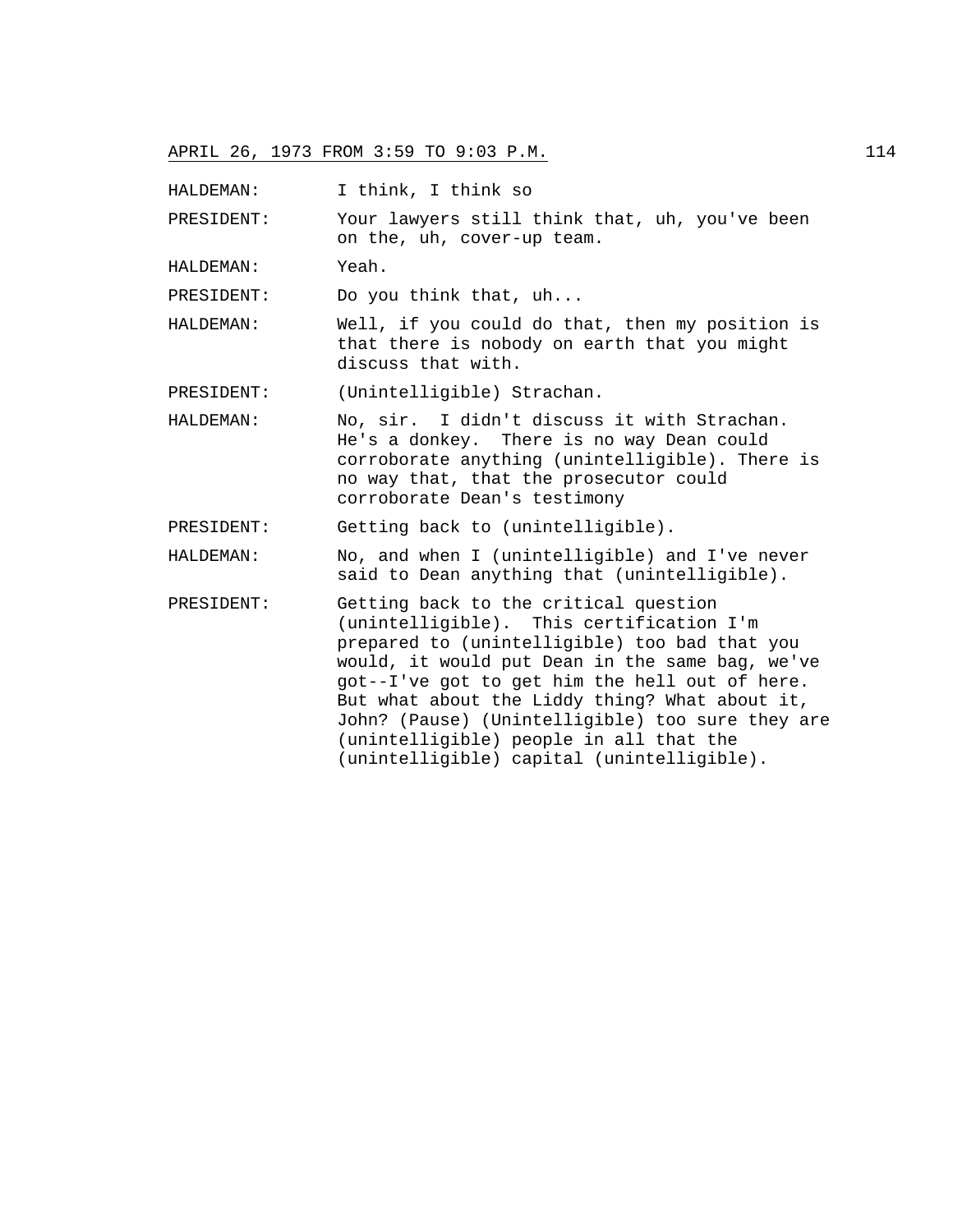EHRLICHMAN: That's right.

PRESIDENT: (Unintelligible) capital (unintelligible).

EHRLICHMAN: That's right.

HALDEMAN: I don't know. What do you mean by it? I've been tempted by the (unintelligible) to be perfectly frank 'cause I don't, I don't--I have a difficult, basic problem right now, uh, I either have to take a leave...

PRESIDENT: Or you've got to run the show.

HALDEMAN: Or I've got to get back and start running this place

PRESIDENT: You're goddamned right.

HALDEMAN: This is the point Henry made. He said, "If you're gonna stay here, you've gotta start giving some orders and cracking some heads..."

PRESIDENT: Right.

HALDEMAN: "Banging things around. I mean you can't just stay here in limbo."

PRESIDENT: I know Bob. That's John's problem. John's (unintelligible) mind could not really, you know, concentrate on it very much. That's the real problem.

HALDEMAN: And it's been hard, too, when you get, you know, every afternoon, you know, you just sit here knowing...

PRESIDENT: Some other story's gonna turn up.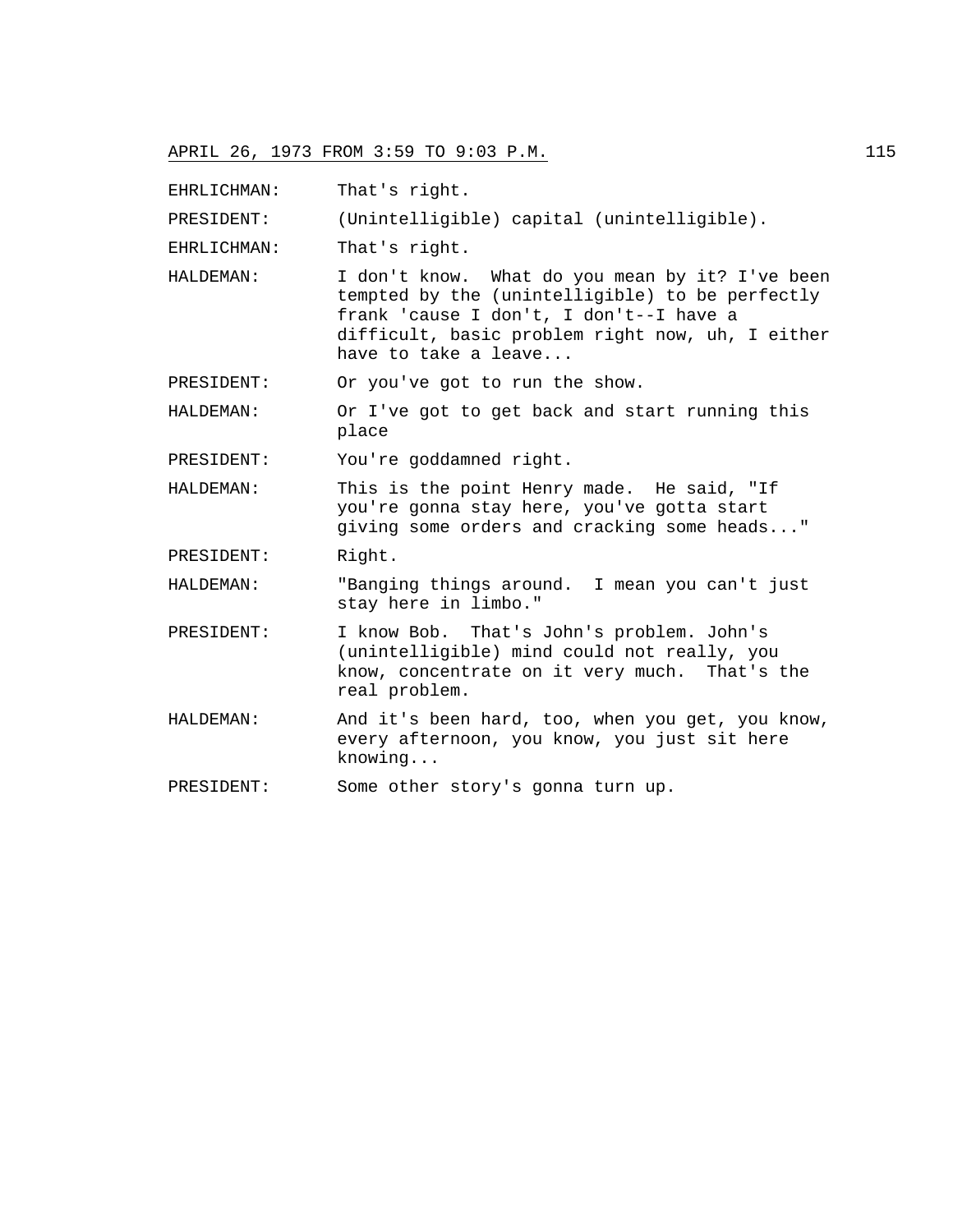HALDEMAN: You don't know what it's gonna be. But you know, goddamned well, the phone's gonna ring and Ziegler's going to say "Yes, what's the matter with (unintelligible)." I get it every night at home. I got a call from him last night and said, "Where do I have to be quoted on that story?" He said, he said, "I hate to disappoint you, but there is a plan." Uh, I want to uh--I'll tell you if it's Dean to leave, it's very tempting. It bothers the lawyers

PRESIDENT: Yeah.

HALDEMAN: ...not nearly as much as the resignation, 'cause the resignation...

PRESIDENT: Yeah.

HALDEMAN: They say then

PRESIDENT: (Unintelligible)

EHRLICHMAN: ...really cut it off.

PRESIDENT: The leading thing that it could be, uh,-let me, let me spin it out the way I would feel. Uh, the way I-would say, uh, because of this, this, the charges that are made and so forth, at first I get, I, I would put out the same--at the same time I would put out, I would put out the statements of the lawyers 'cause I have your statement. Uh, the lawyers (unintelligible) uh, however, I, I, I hear, hear they can't do those things, so forth and so on. However, because of the charges and so forth that have been made and will continue to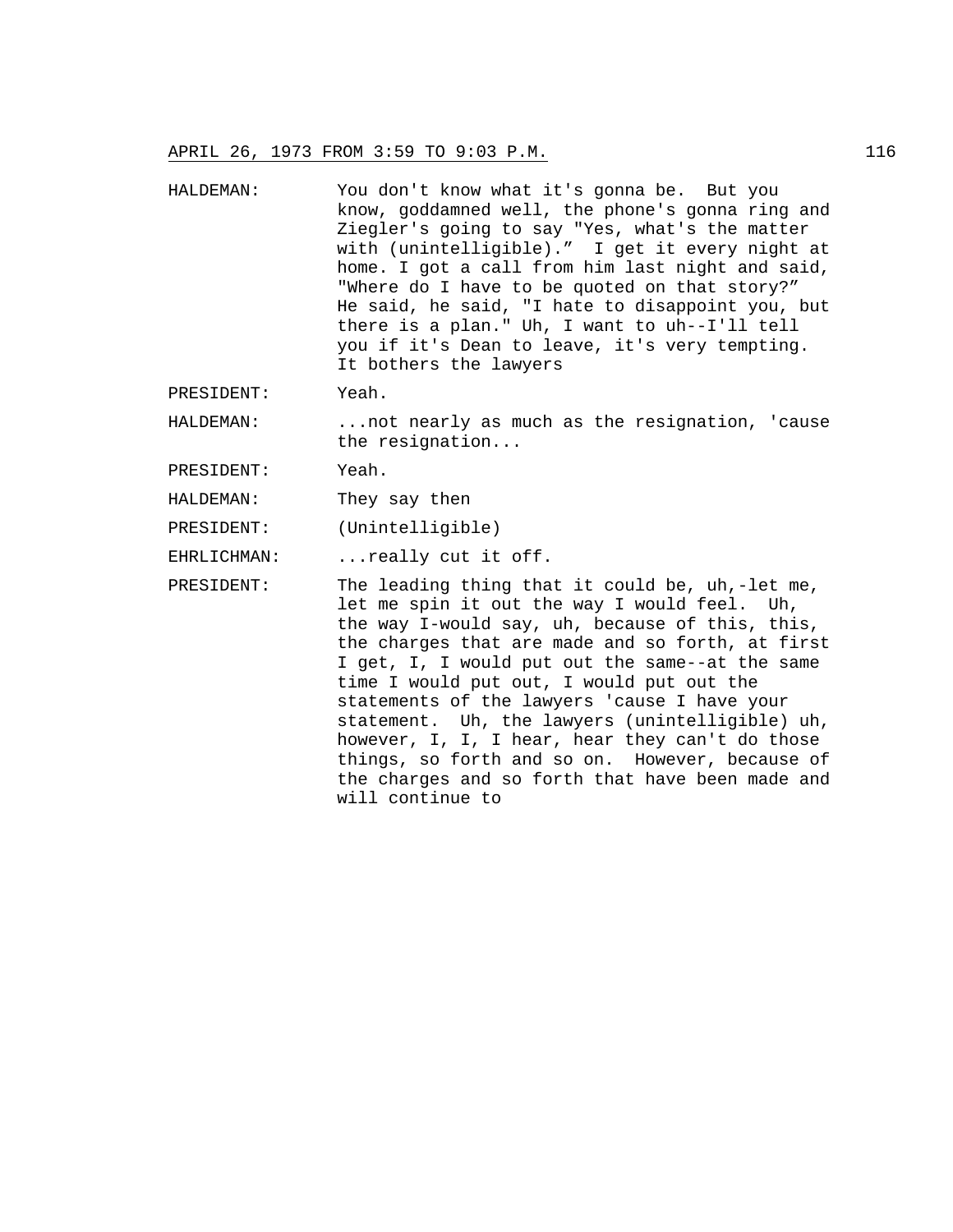PRESIDENT;

continued be made, leaks from the Grand Jury, the story of (unintelligible) and so forth and so on, my hope--that (unintelligible) conduct the office (unintelligible). I feel under the circumstances that uh, the proper course of action is to allow you--my theory is for me to take a leave, until uh.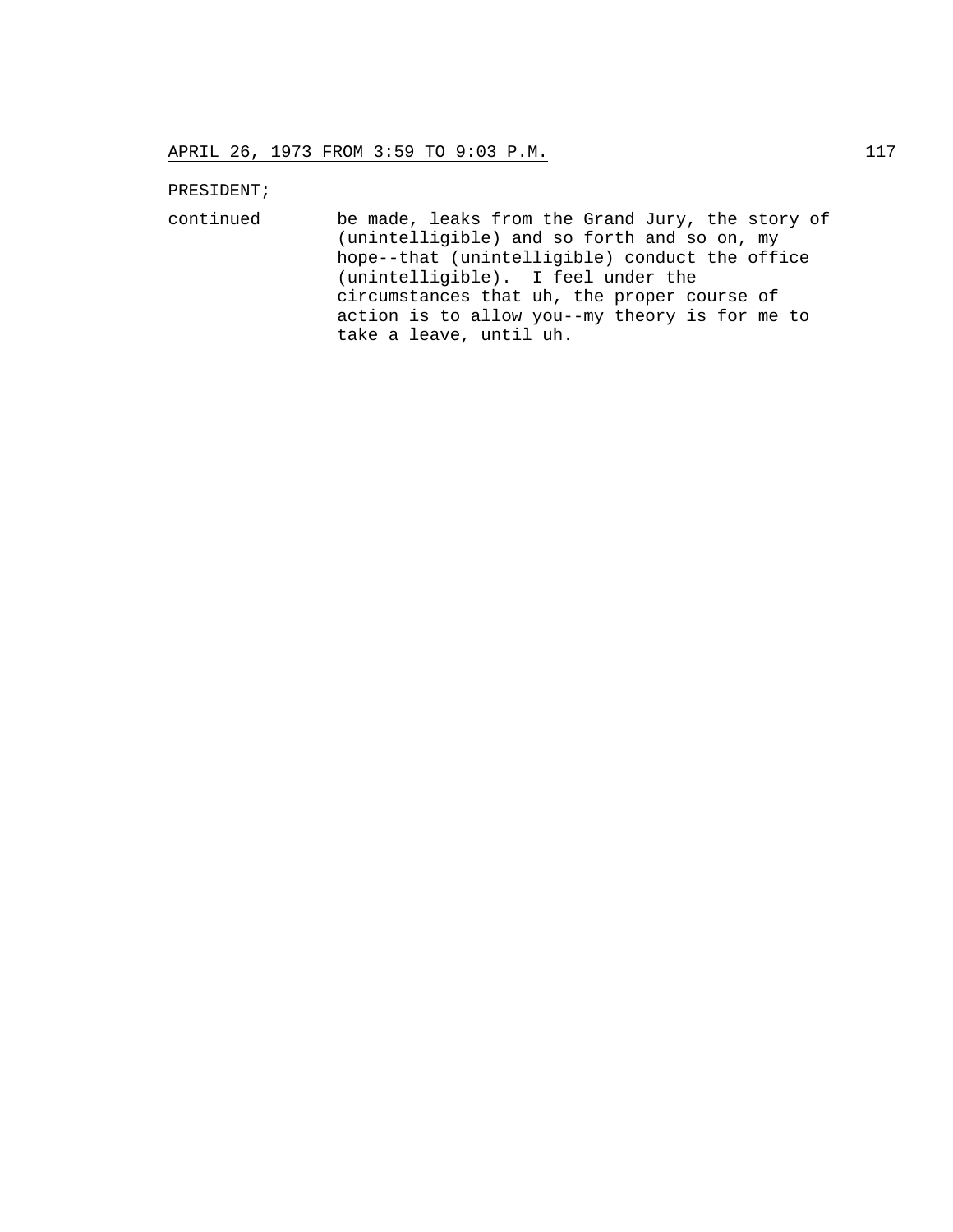[Reel 5 begins]

PRESIDENT: until (unintelligible) like to have an

(Cont.) opportunity to clear myself of charges or until, until, I am completely clear of these charges or any others (unintelligible) charges or are any other wrongdoing uh, because I can't, uh, with integrity, which you have insisted upon (unintelligible)...

[Reel 4 ends]

PRESIDENT: ...and, uh, I. I, would say (unintelligible/**REMOVED**) I just, must--rethinking. I told, told Ron to help. Told him to call the Dean as to, whether we wanna get--whether maybe if we ought not to do that.

UNIDENTIFIED: Um hum.

- PRESIDENT: That is why, uh, my (unintelligible) gave that control if, if, if give you any information first, first Dean's gonna say one of two things. He'll either say, well, one, uh, Ehrlichman told him to destroy it, which would be false. And then you'll have to say-then you're up against two people lying, or you've gotta say, uh, Pat Gray is lying. It might not (unintelligible) destroy them. Let's just let it develop naturally.
- EHRLICHMAN: And the facts are now we have something from him already. Uh, now, Ron thinks probably this should not come out of his office.

PRESIDENT: Yeah, uh, could you get, uh, Ziegler?

(Hangs up telephone)

- PRESIDENT: Well, you could put it, uh, out of your office. I mean, how do you do it (unintelligible).
- EHRLICHMAN: Well, I don't know. Uh, my attorney, I suppose. (Telephone rings)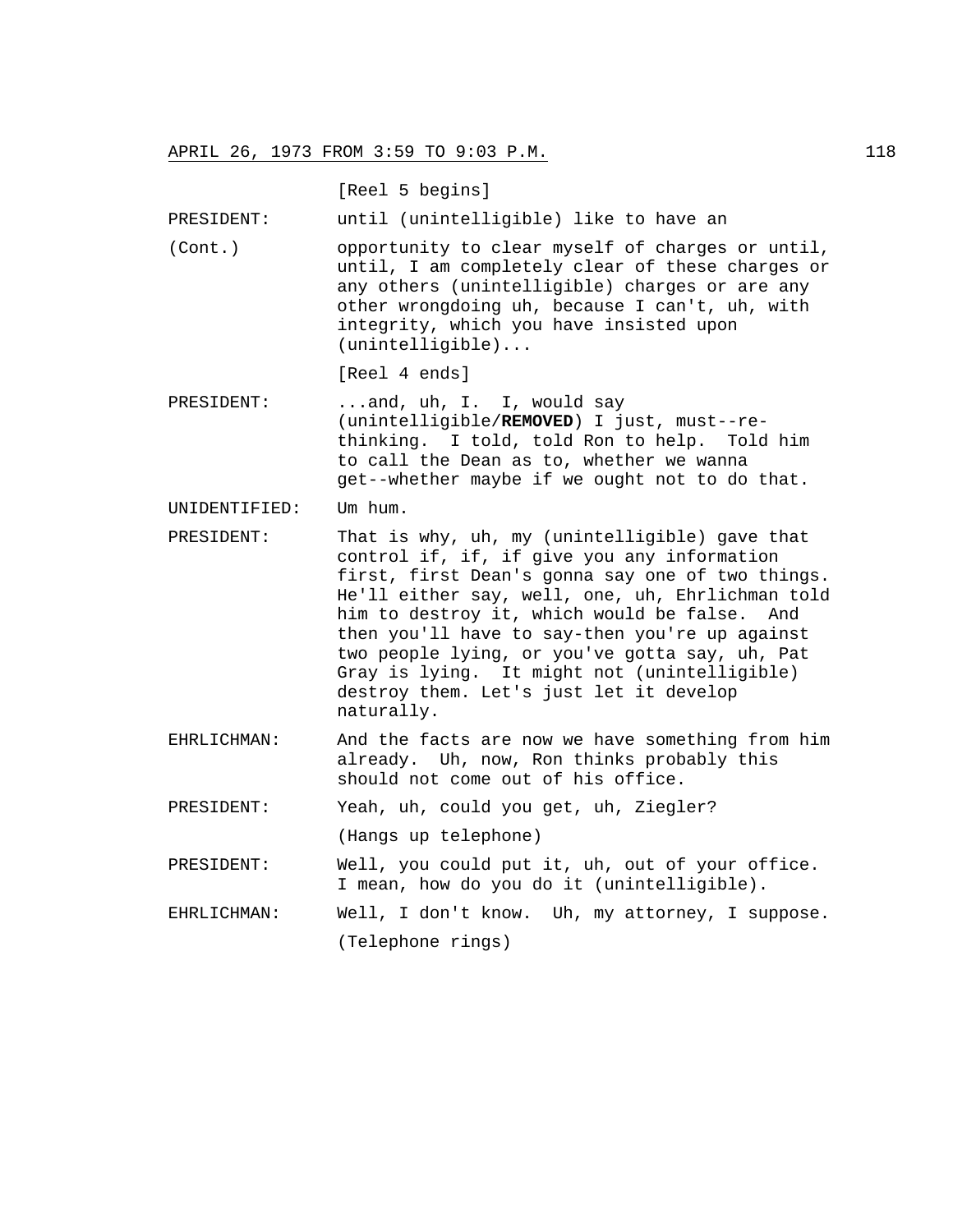PRESIDENT: Yeah. I Just can't (unintelligible) call Dean, uh, Dean. Will you do that? Yeah. Dean. Right. Okay. Just say that, uh, (unintelligible). Okay. Thank you, thank you. Okay (unintelligible) Just, uh, there's an inquiry here about, uh (unintelligible). Very good. Bye.

(Hangs up telephone)

- EHRLICHMAN: I just talked to Wilson.
- PRESIDENT: Yeah.
- EHRLICHMAN: And, uh, he, he approved this, and uh, doesn't mind except that, uh, this whole thing in context is nothing to get excited about unless Gray makes a statement which implicates you or me or somebody around here, in which case, (unintelligible) it's gonna have to be handled (unintelligible).

He says you're not going to settle for the first story, regardless of the man and his job, the statement implicating, for example, uh, (unintelligible).

UNIDENTIFIED: The President ordered him to destroy this?

- EHRLICHMAN: Well, no, he's saying if there's any evidence that the White House ordered it. He said that's gonna -that's gonna, back headlines so big that you never saw the statement you put out, anyway, he said.
- UNIDENTIFIED: Pretty good. Yeah, yeah.

PRESIDENT: Kleindienst (unintelligible) no Petersen, Petersen. Yeah.

HALDEMAN: You have to say this old guy is a pretty good PR man.

PRESIDENT: Yeah.

HALDEMAN: (Unintelligible) he, uh, uh, I guess (unintelligible).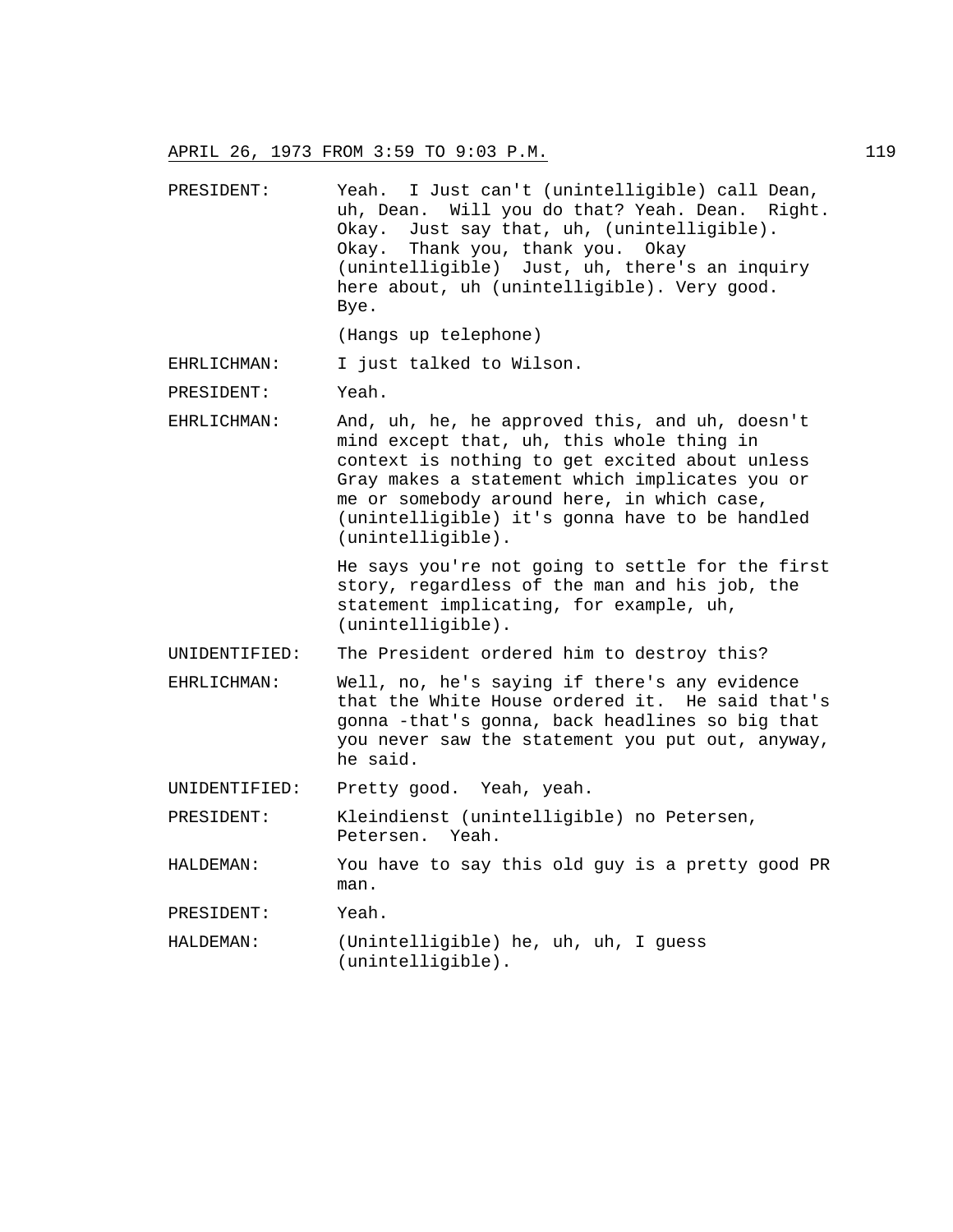EHRLICHMAN: He said, "Do not try to get John Dean's concurrence or cooperation." He said (unintelligible).

PRESIDENT: Right.

- EHRLICHMAN: You were just saying, and, uh, he had a little language to change. So, uh, I'm, I'm ready to go on this, and I'll just defer to your judgment and so forth, on how, how to put it out. Obviously, I would rather put it out here. This is where my office is. This is where I'm doing business, but, uh, uh, I don't ask Ziegler to vouch for it, uh--
- HALDEMAN: Just put out a little statement by John Ehrlichman. They run it off and then (unintelligible) stick it out there (unintelligible) also press secretary (unintelligible) the point is--
- PRESIDENT: Why, just give it to the-just call in a New York Times reporter and give it to him.

HALDEMAN: You could call (unintelligible).

EHRLICHMAN: Yeah.

- HALDEMAN: And just say, uh, "You put a girl on. I'll dictate my statement."
- PRESIDENT: Yeah, that's the way I think I'd do it.

EHRLICHMAN: Right.

PRESIDENT: I think that's fair (unintelligible).

HALDEMAN: The New York Times will compose it.

- PRESIDENT: Right. Say you've gotta, you've gotta call the press office.
- HALDEMAN: Then the press office refers to your statement in the Times.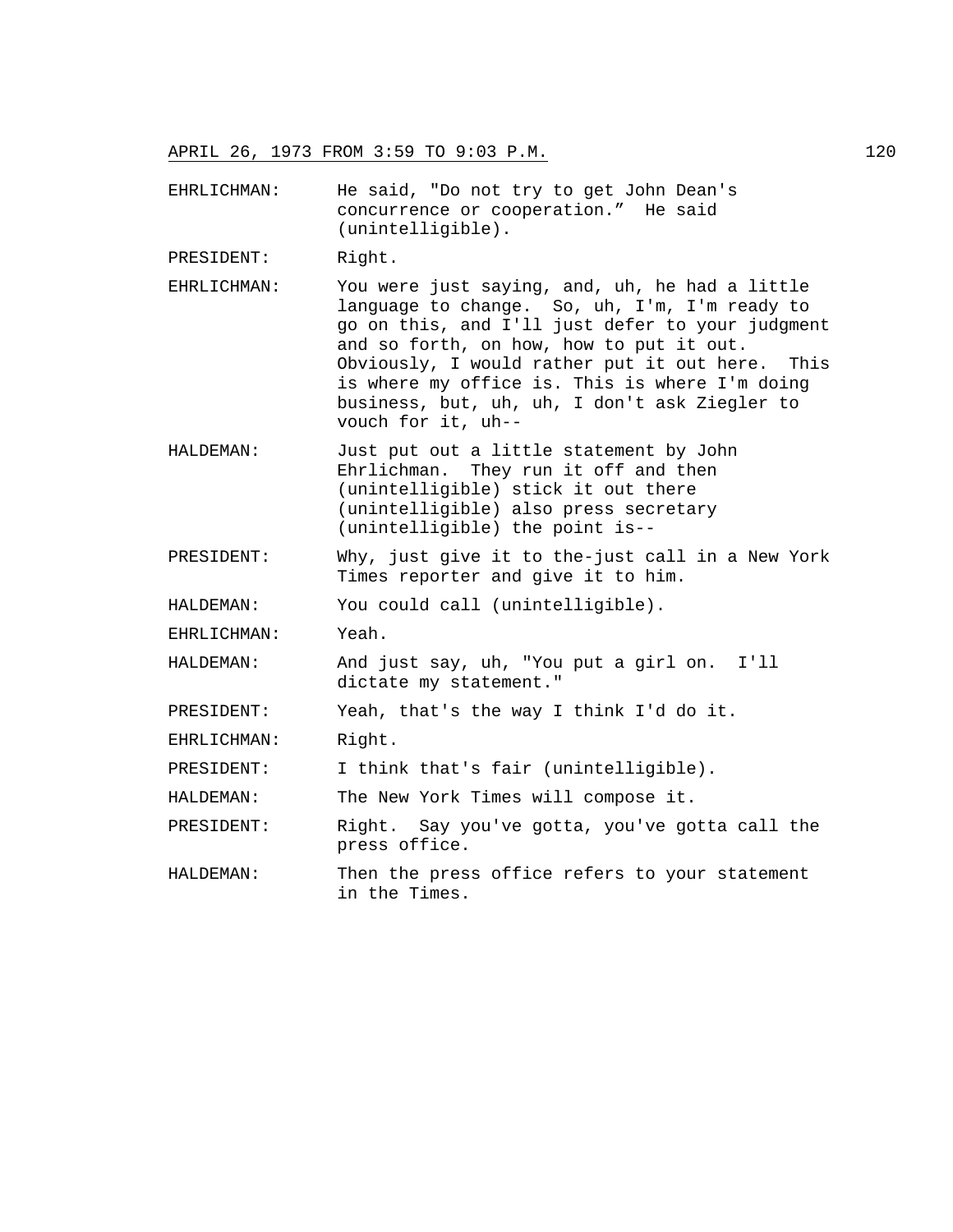- EHRLICHMAN: Or, I could give them a copy of it as I gave it to the Times and if they get inquiries on it, they just say, say, "Well, we've got a copy of the statement he gave to the Times." HALDEMAN: That's right. So they put it back out and find an answer. PRESIDENT: Certainly. HALDEMAN: We should talk about--certainly we've been doing it as individual answer type. If the television reporter got (unintelligible). EHRLICHMAN: Yeah, okay, that's what we'll do. (Unintelligible) I better go and do that. That office has a deadline. PRESIDENT: All right. Fine. Do that. I've gotta try to get (unintelligible). HALDEMAN (Unintelligible) You ought to stay until you put someone on to dictate my statement that I--at this stage, we appreciate your (unintelligible). PRESIDENT: Yeah. EHRLICHMAN: Do that on a personal basis. HALDEMAN: Yeah. PRESIDENT: Good night. Bye, John--trying to get-- HALDEMAN: (Unintelligible) Gray sure appreciated putting all this (unintelligible). (Pause)
- HALDEMAN: How would you do that on the (unintelligible), What would you--would you bring someone in to take over the role?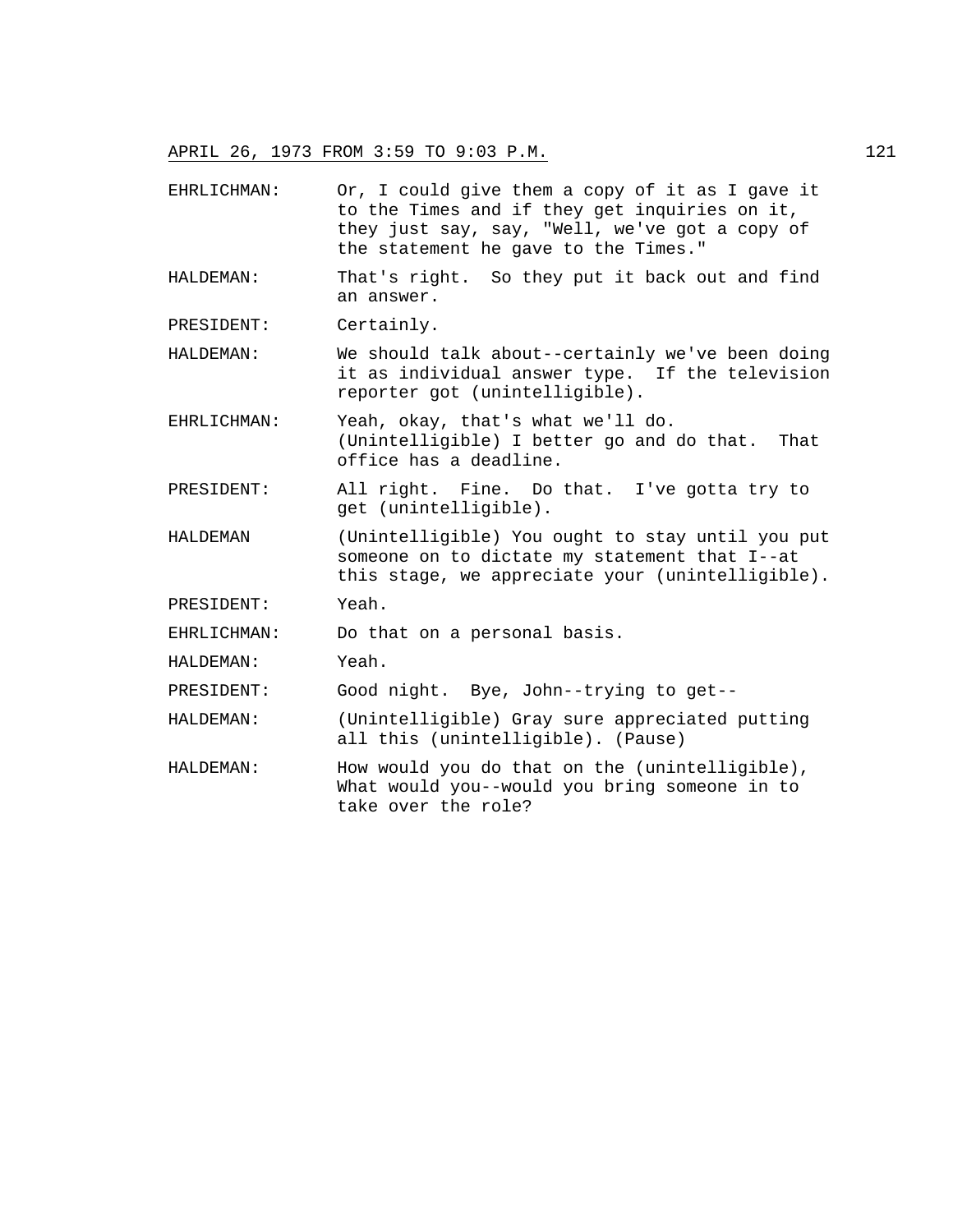PRESIDENT: I think you'd have to, particularly with Cole, (unintelligible) Ehrlichman, in that job.

HALDEMAN: Is Rush (unintelligible)?

PRESIDENT: I think it's a (unintelligible) thought of Rush, of Rush.

HALDEMAN: The New York Times says it has it all solved (unintelligible). (Telephone rings)

HALDEMAN: (Unintelligible) serious.

PRESIDENT: Hello. Yeah. I wondered if you'd had your talk with uh, with Patrick. Yeah. Let me say, let me say that, uh, the one picture I think that (unintelligible) about this, that is totally devastating, because, uh, I have checked my notes on what Dean's told everybody here. Uh, I also, on this, this, this matter and, uh, Ehrlichman has put out, has put out his little statement. Pat Gray (unintelligible) was not told to destroy any, and he must not say that. That's that. You see, that's gonna compound it. Particularly in view of the fact that he had two conversations (unintelligible) where he remembered getting it. The, the, the only thing, if you--you see, if he agrees, you've gotta put it to him quite personally. I, I don't want to do it myself if necessary, but I will. But he can't do that because I would have to say he lied on it, so--Yeah, yeah. But, but, let me say--no, no, he, he must not. All that does is to say--look, uh, you understand? It doesn't help, it doesn't help him, uh, anymore and it hurts terribly here. You know the point? Yeah, yeah, just as a result of this, yeah, I understand. But, what do you do about Dean then? Uh, print it up or something? Yeah. (Pause) Yeah. On Gray? Well, I'm not suggesting that, uh, Gray will go, uh, uh.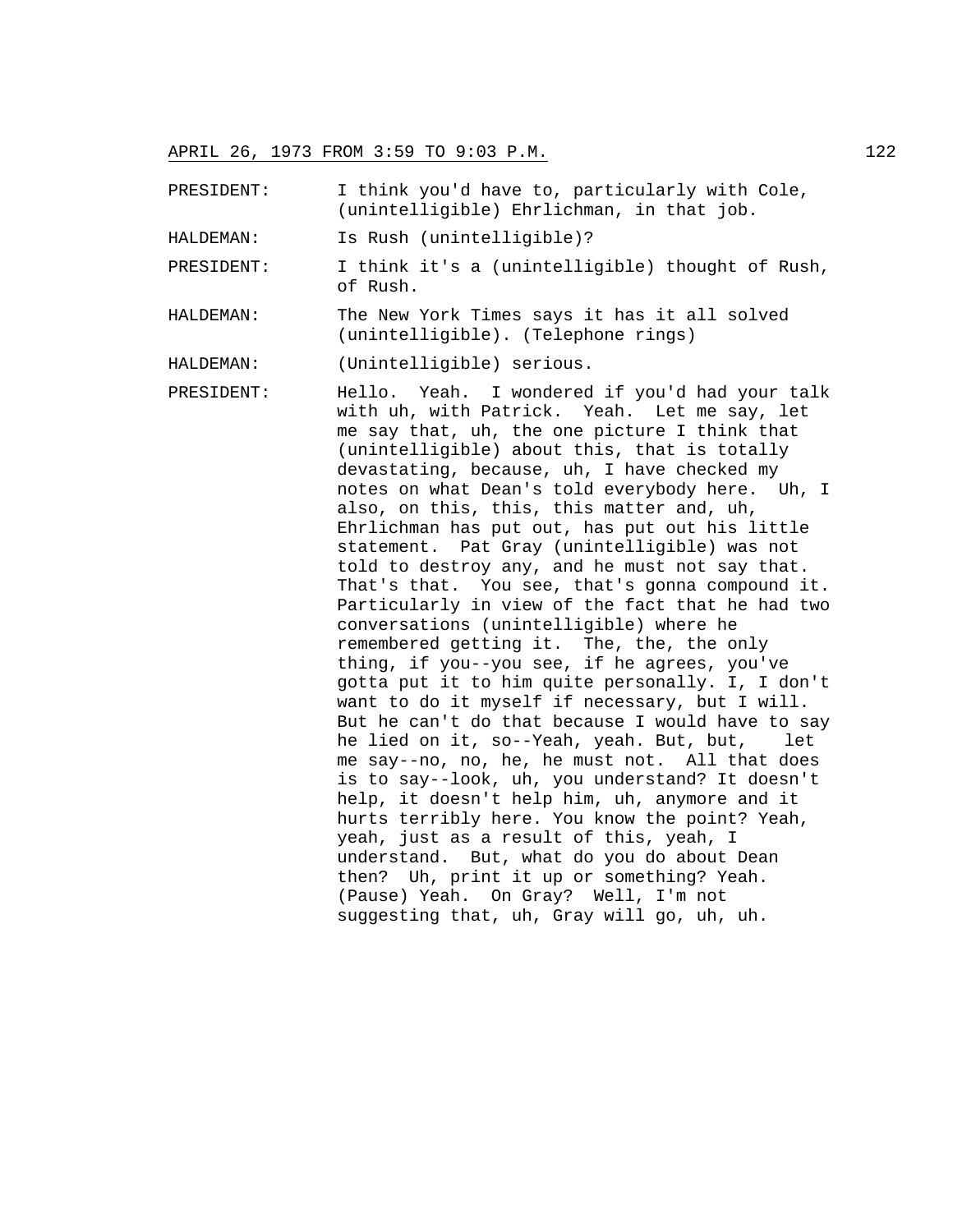PRESIDENT: We don't have to do that to him the first

continued thing, and just based on this one story. Is that what you're suggesting? Well, I'm, I'm not well, I'm, I'm, well, think about it. I agree. I agree, cause he's got a right to his day in court, too, and we don't have, and another thing--I don't have a substitute, not yet. Okay.

(Hangs up telephone)

- PRESIDENT: He's got a point there. He says, "I just don't see how you can have Gray go and others not go, too." The whole, you know what I mean, uh, story. Well, it's (unintelligible).
- HALDEMAN: I don't understand that. That guy is just somewhat, for some reason, he's obsessed with our leaving the--
- PRESIDENT: Well, how can he?
- HALDEMAN: Everything.

PRESIDENT: (Unintelligible) what I told you (unintelligible) said about Dean.

HALDEMAN: Not to him?

PRESIDENT: No. I said, "What about Dean?"

HALDEMAN: What'd he say?

PRESIDENT: He said,"Well (unintelligible)" He said, the, I said, "You can't--if you're gonna say that somebody else lose, uh, uh—"

HALDEMAN: There's something, I checked with (unintelligible). Why does he want to get out now? I'll tell you.

PRESIDENT: That his case--

HALDEMAN: Well, if Ehrlichman goes out, he's got one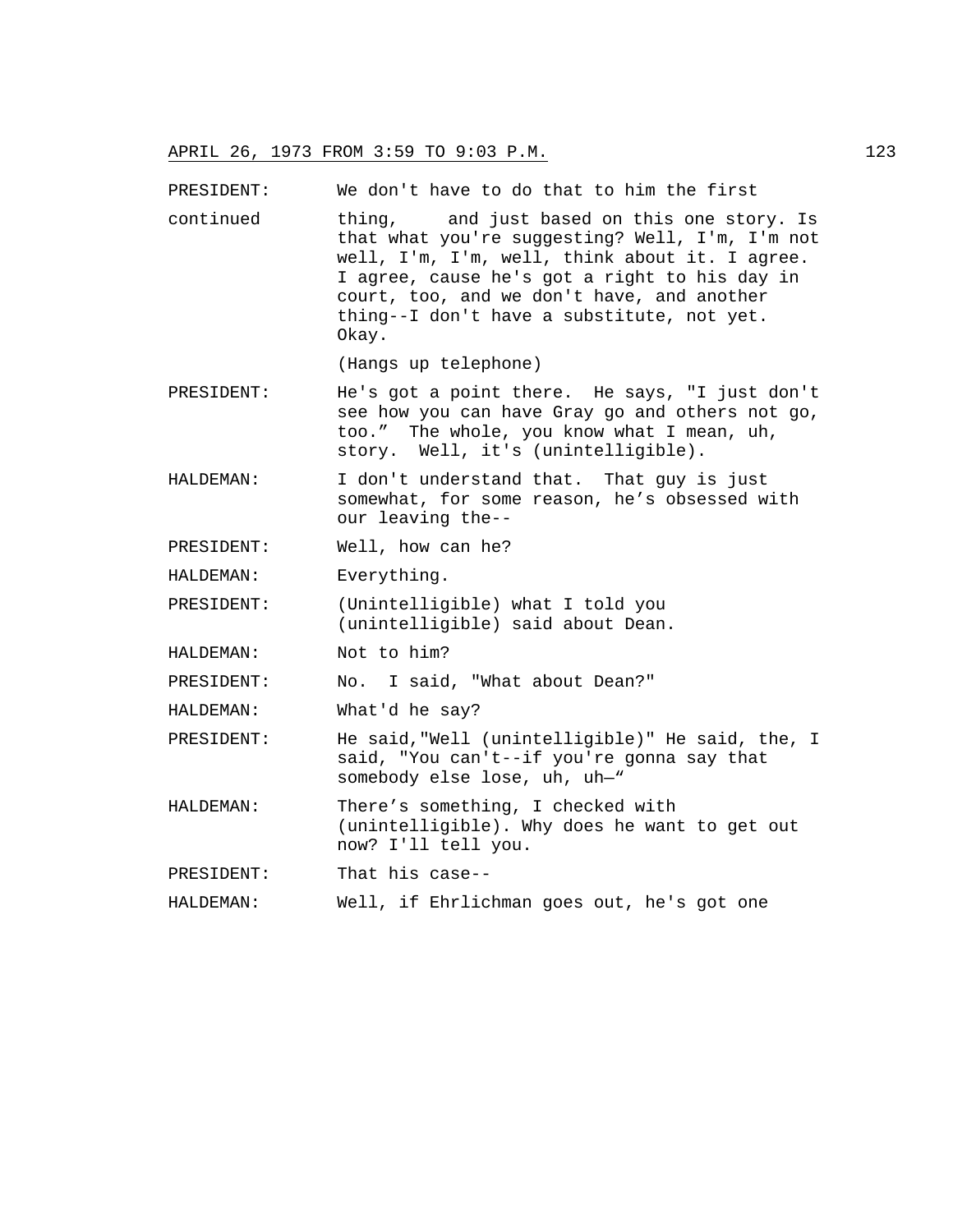HALDEMAN: hell of a problem, Petersen has. Ehrlichman

continued is, is--he's hell-bent to destroy Petersen.

PRESIDENT: Well, will Petersen do this to Gray?

HALDEMAN: Yes.

PRESIDENT: To Dean--

HALDEMAN: ...in alliance with Dean. See, John's convinced that Petersen's out to get him because the--and that the Justice Department knew about it because John tried to remove Petersen along with everybody else except one guy, one of the people he failed—the New York Division.

PRESIDENT: Oh, yeah.

- HALDEMAN: And what I mean, Kleindienst may be wrong about Baker (unintelligible) Petersen (unintelligible) but I have a feeling that he has his motivation to try to get John out of here and, uh, knows that if John stays in here and survives this, that Petersen never (unintelligible) again.
- PRESIDENT: What do you think, looking back (unintelligible).

HALDEMAN: Yeah.

PRESIDENT: Frankly, we need, uh, I, I, I guess I agree with this, with that, that, I, I, I (unintelligible) concluding that I know this is a problem. The problem we have is getting the God damn White House (unintelligible). I mean, I

HALDEMAN: Yeah.

PRESIDENT: Yeah, and I, I mean, I, I really can't. I can't call (unintelligible) do is worry about other things and so forth, you know, matters and that sort of thing. I don't--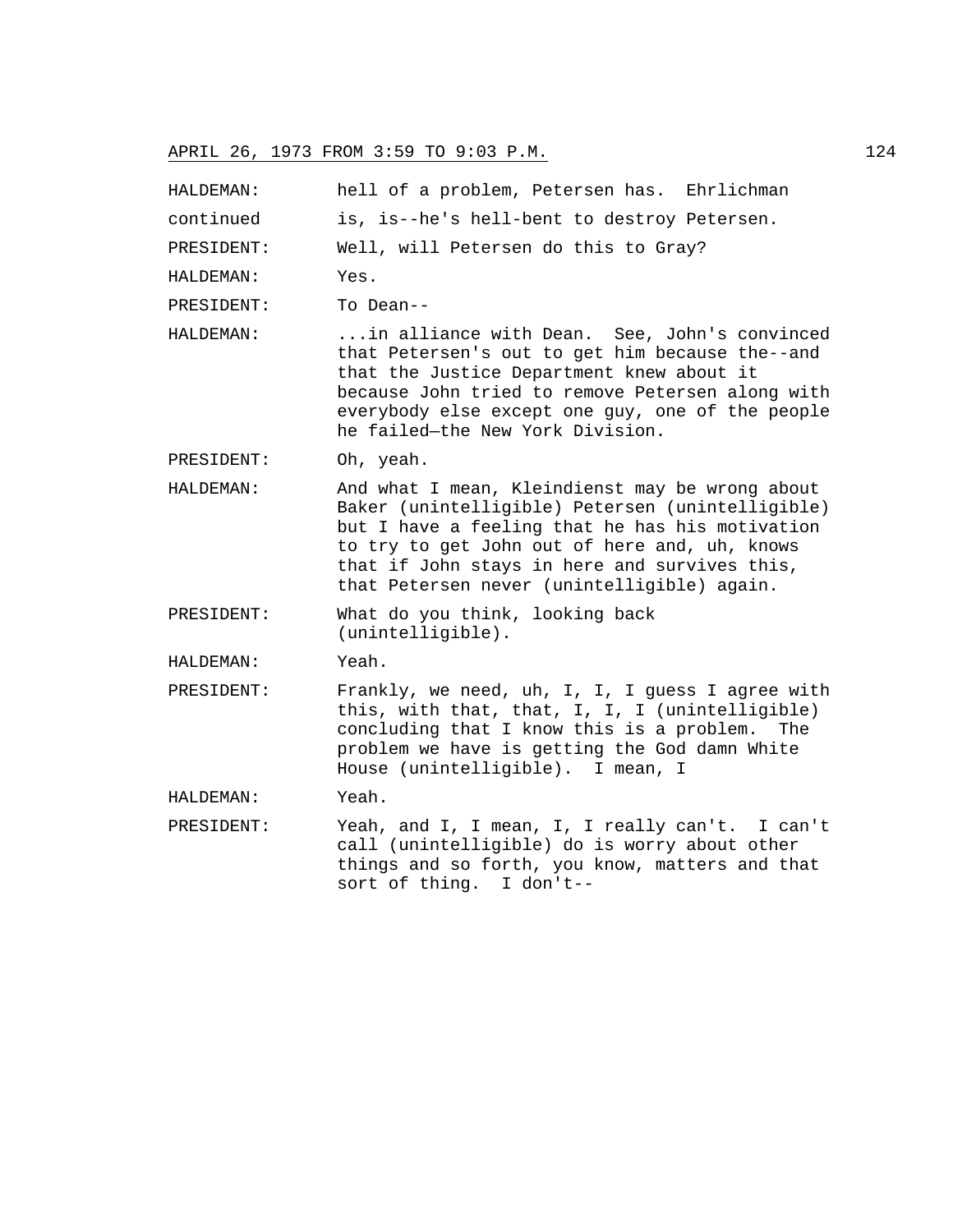PRESIDENT: I think I'd put the burden on somebody continued else (unintelligible) obviously, uh (unintelligible). Well, the other thing's true, too. HALDEMAN: The other thing you could do is put the burden to someone else and then just leave 'em here. Another thing, you have a facade of a few hours, a day of, of subsequent stuff. PRESIDENT: Yeah. HALDEMAN: ...that people (unintelligible) and get John to do the same. PRESIDENT: I really feel (unintelligible). I've gotta feel that (unintelligible) almost at this point, Bob, fight the God damn thing better outside (unintelligible). HALDEMAN: Personally, I agree with that. I told you, I... PRESIDENT: Your lawyers don't agree with that. HALDEMAN: ...I'd feel better and I--it, it'd work better and everything else. Uh, I'd have a hell of a time if I resigned, because I'd lose all of the facilities in one way or another... PRESIDENT: Right. HALDEMAN: ...and you lose that fear, (unintelligible) you see, which should be, which is an extremely important fear to have in the mind of the prosecutors and other people. PRESIDENT: That's right. HALDEMAN: Once I, once I'm resigned... PRESIDENT: Well, (unintelligible) I... HALDEMAN: Do everything again (unintelligible).

PRESIDENT: To leave, to leave, to leave...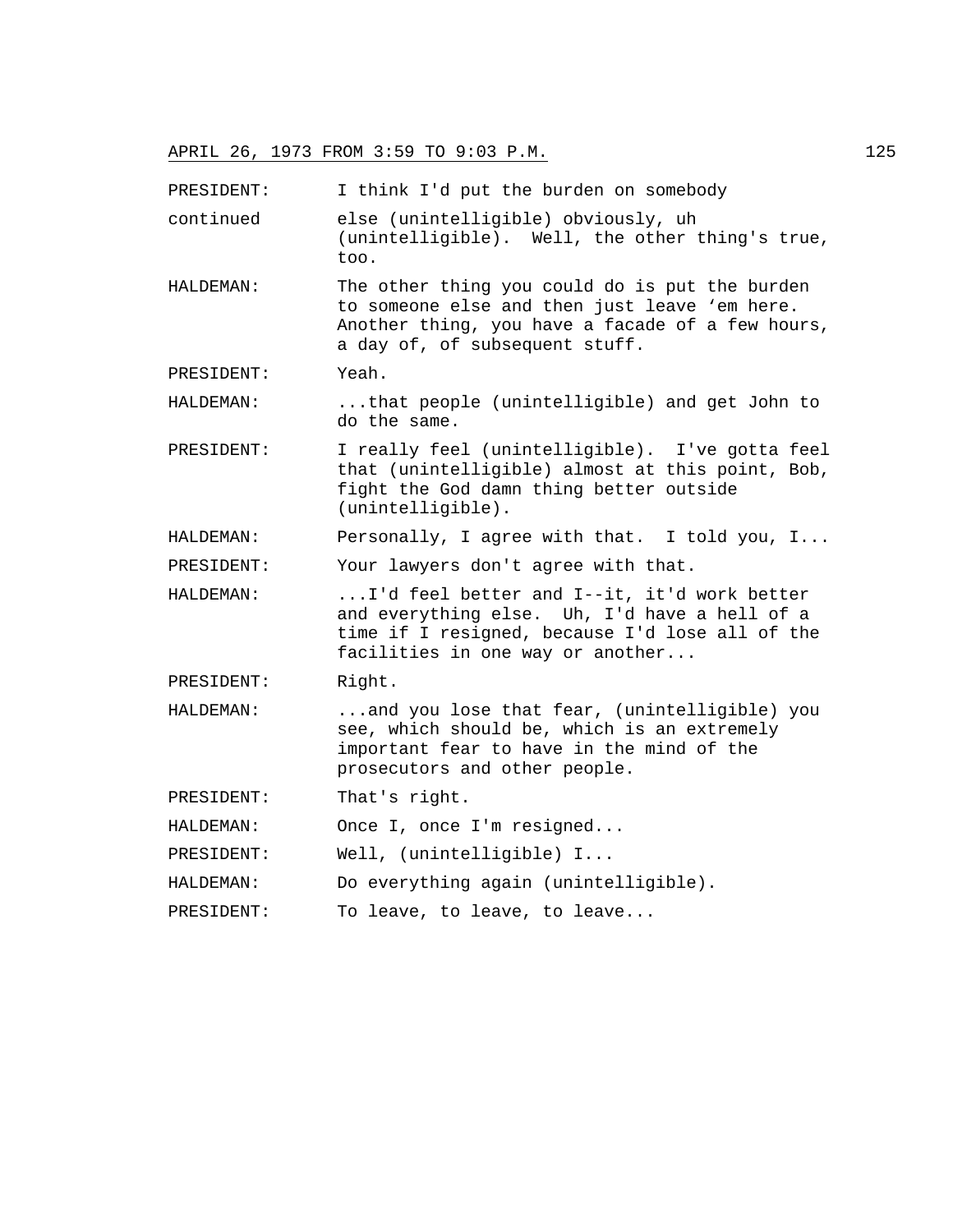HALDEMAN: They've still got (unintelligible).

- PRESIDENT: ...to leave here, that's why-and I say once this thing--is uh, uh, clear (unintelligible) and then that at least carries you through the trial. That's what I want--through the God damn trial, and after that, you may want to resign.
- HALDEMAN: That's right.
- PRESIDENT: You probably will.
- HALDEMAN: That's right.

PRESIDENT: And (unintelligible) will say, "Christ, I've had enough of this shit", and uh, that's that.

HALDEMAN: I think that may be right.

- PRESIDENT: And John Dean wants it, too, (unintelligible) undoubtedly before (unintelligible).
- HALDEMAN: Of course you may, you may find then it all gets cleared up, and you'll be in good shape when you come back. There's some different kind of a way
- PRESIDENT: A different way. Well, is this it?

HALDEMAN: ...which may be inevitable anyway.

PRESIDENT: (Unintelligible)

HALDEMAN: (Unintelligible) totally different way.

- PRESIDENT: Totally different.
- HALDEMAN: (Unintelligible)
- PRESIDENT: That's right.

HALDEMAN: And, uh, just work on a broader basis.

PRESIDENT: Of course, you know, uh, in other words, after the, uh--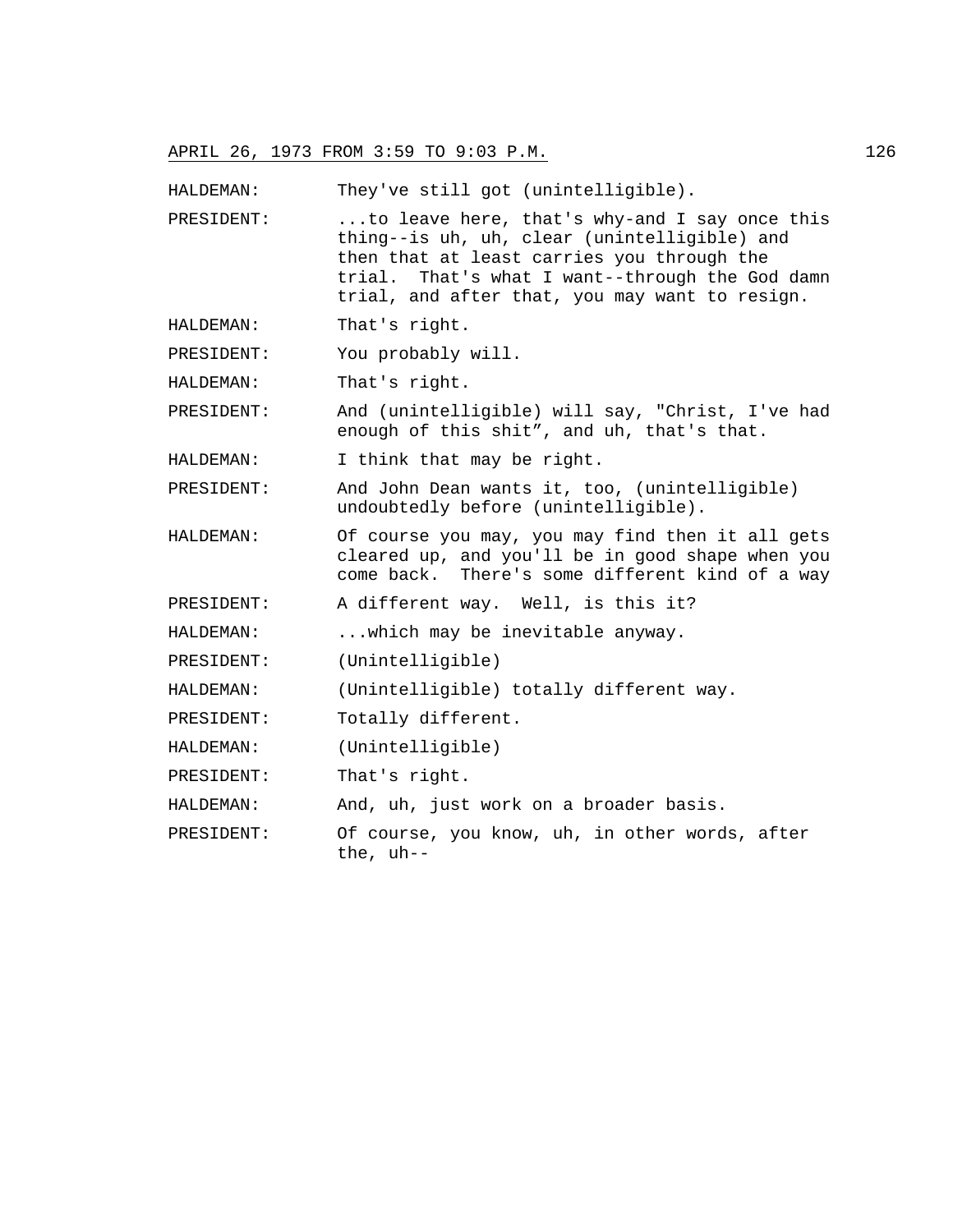- HALDEMAN: Not in politics, you could never use me...
- PRESIDENT: Never in politics.

HALDEMAN: ...in any political thing again.

- PRESIDENT: But, Haldeman, what I really want you for, frankly, is, uh, I, I really want to cut it out. I, I'm getting (unintelligible). Sure, you're the (unintelligible) of the God damn foundation.
- HALDEMAN: Uh.

PRESIDENT: But maybe you don't want to do that.

HALDEMAN: No, I don't know. I don't know whether I should.

- PRESIDENT: For your sake?
- HALDEMAN: Yes.
- PRESIDENT: Well, we'll see, we'll see, but you could do something else in Government (unintelligible) --not ev--nothing that required confirmation.
- HALDEMAN: (Unintelligible) I don't want to stay in Government.
- PRESIDENT: Huh?

HALDEMAN: I have no interest (unintelligible).

PRESIDENT: Well, why'd you say you'd come back and do something else?

- HALDEMAN: The White House, that would be the only place, and...
- PRESIDENT: Yeah.
- HALDEMAN: ...but not as Chief of Staff.
- PRESIDENT: That's right.
- HALDEMAN: You could come back as, as--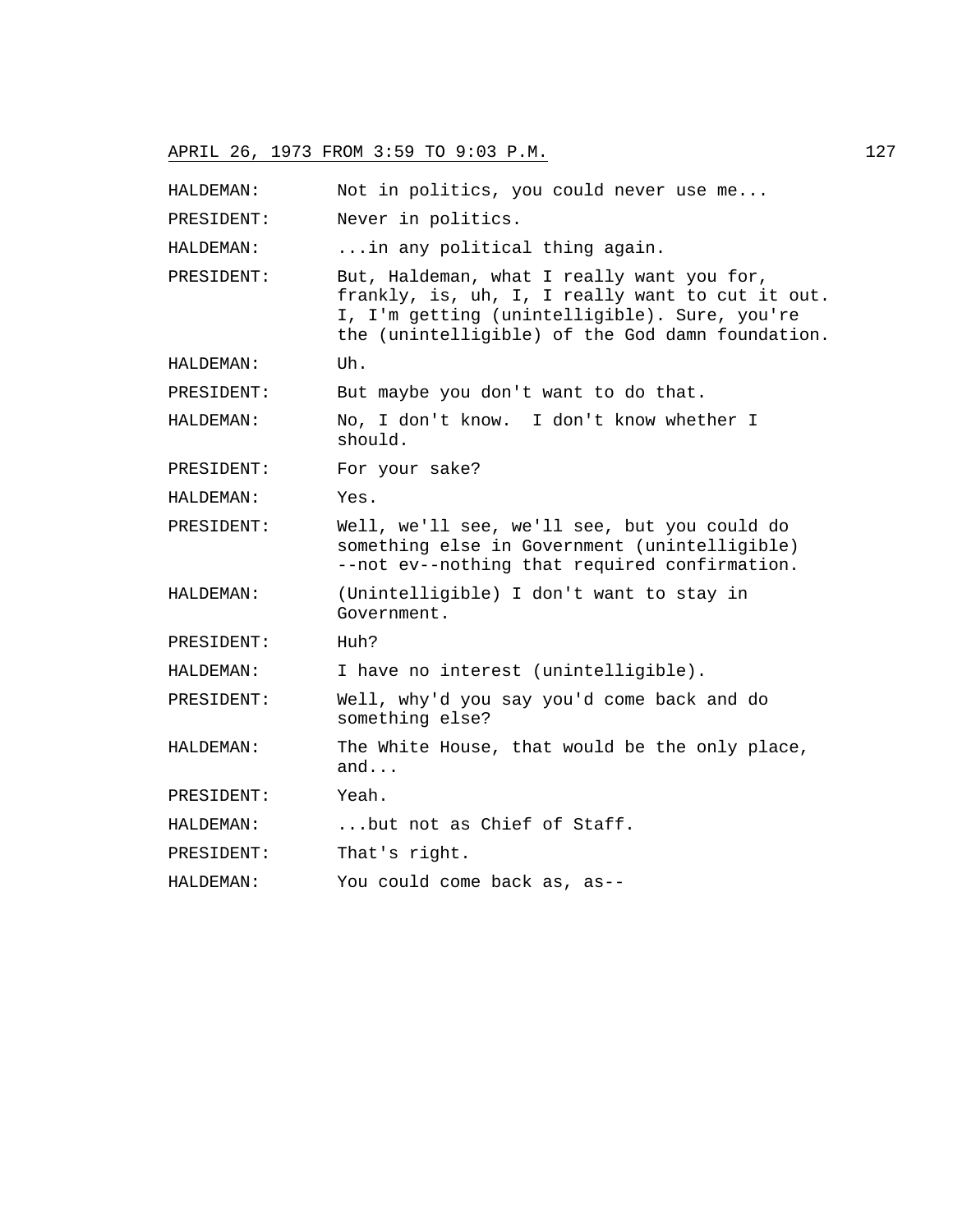PRESIDENT: Staff Director.

- HALDEMAN: I want to do it because I think I'd get out of the mainstream (unintelligible) I think he's probably right.
- PRESIDENT: Anyway, that's--let's don't cross that bridge. My point is to leave, it seems to me it becomes really imperative from the standpoint of running the White House. That's what I'm concerned about. I, I just--I know this, I know nobody would even--nobody would even come, uh, within--I mean it's imperative-running, morale, everything else, you know what I mean? Uh, it isn't putting it in good faith to say that the President cut his losses, he's got to cut through you--it's a very good cut, but the point is, is, is really that, but I really feel, from the standpoint of running it, you gotta get somebody (unintelligible).

HALDEMAN: That's right. That's the point.

PRESIDENT: I think that I could get Rush, try to run this place.

HALDEMAN: And some of those guys that (unintelligible).

- PRESIDENT: Sure. How did we come up with Dean? Listen, let me ask you this, who--
- HALDEMAN: How about Bill Casey?

PRESIDENT: Do you think held be better?

- HALDEMAN: I don't know.
- PRESIDENT: Rush?

HALDEMAN: Rush would be easier for you.

PRESIDENT: The point about is that Rush has got a little more class.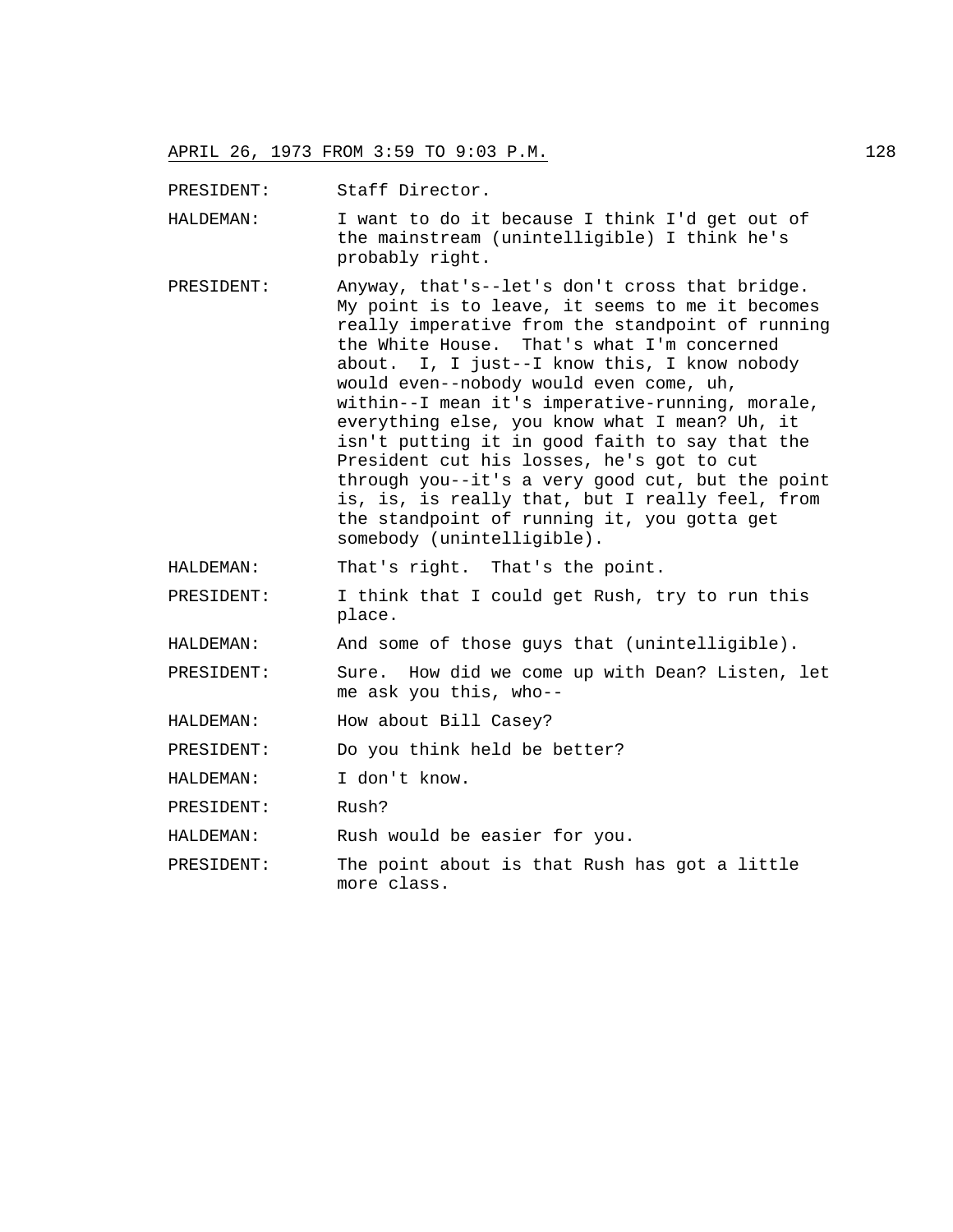- HALDEMAN: Yeah.
- PRESIDENT: I mean, basically, he's...
- HALDEMAN: (Unintelligible)
- PRESIDENT: ...a lot like you as far...
- HALDEMAN: (Unintelligible)
- PRESIDENT: Yeah.

HALDEMAN: Whereas I think Casey's kind of dirty.

- PRESIDENT: Yeah. I think he's sort of political. Rush is totally apolitical, which I like. Cole is perfect for the, uh, Ehrlichman, and, uh, what I meant is that he's gonna have to grow a hell of a lot, but, uh, Cole'll be very good. Just gonna have to, to deal with the public, an effective Chief of Staff. Well, one of the beauties of your situation is that you've got your organization. Parker's doing a terrific job. Bull, I just can't (unintelligible) I used to bother you, but he's doing a hell of a job, he really is.
- HALDEMAN: Yeah. Bull (unintelligible) his own judgment (unintelligible).

PRESIDENT: But I'll make the judgments.

HALDEMAN: (Unintelligible) you see...

PRESIDENT: (Unintelligible)

- HALDEMAN: Steve (unintelligible) and Parker is, is good on paper.
- PRESIDENT: Yeah, and I wanna get to know them all. I want to get to know Parker better.

HALDEMAN: That's Parker's strength.

PRESIDENT: Parker, uh, on basic stra--schedule--is he good?

HALDEMAN: Yeah.

PRESIDENT: Is he a good (unintelligible) of Congress or not?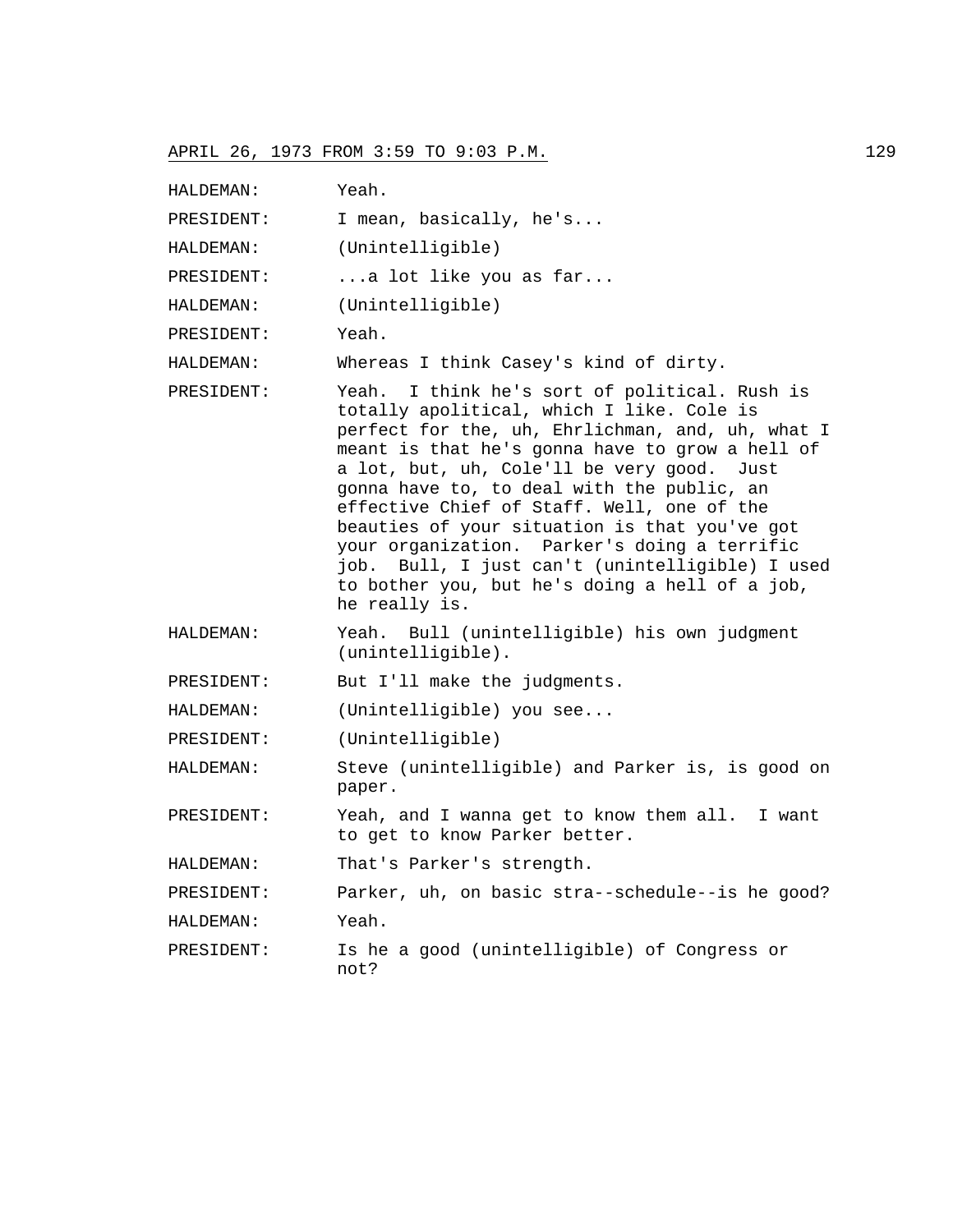HALDEMAN: **RESTRICTED-"D"** PRESIDENT: Yeah. HALDEMAN: And, uh, in the (unintelligible) of paper work and all that (unintelligible) is, is superb. PRESIDENT: Right. HALDEMAN: He really is. He's. a young guy, but God is he (unintelligible). And he's doing it all anyway. I don't really, I mean, I just... PRESIDENT: How do you think we'll do with regard to Higby. He wouldn't want (unintelligible) I suppose. HALDEMAN: White House. PRESIDENT: I don't wanna--I just don't wanna have problem around, problem area there. HALDEMAN: I think you probably ought to get him out. PRESIDENT: Yeah. See what I mean? It's--Ron is a problem area. Higby--Christ with... HALDEMAN: I think you oughta get him out just because they'll call him as a witness (unintelligible) if they make a case on me, you're talking about. If I'm only a witness, they won't call him. PRESIDENT: No, I know. HALDEMAN: If I'm, if I'm a target (unintelligible) PRESIDENT: Them, then, they'll have him, that's, uh, that's bad (unintelligible). HALDEMAN: If you brought a guy like Rush in, Higby could be useful as hell...

PRESIDENT: Oh, Christ.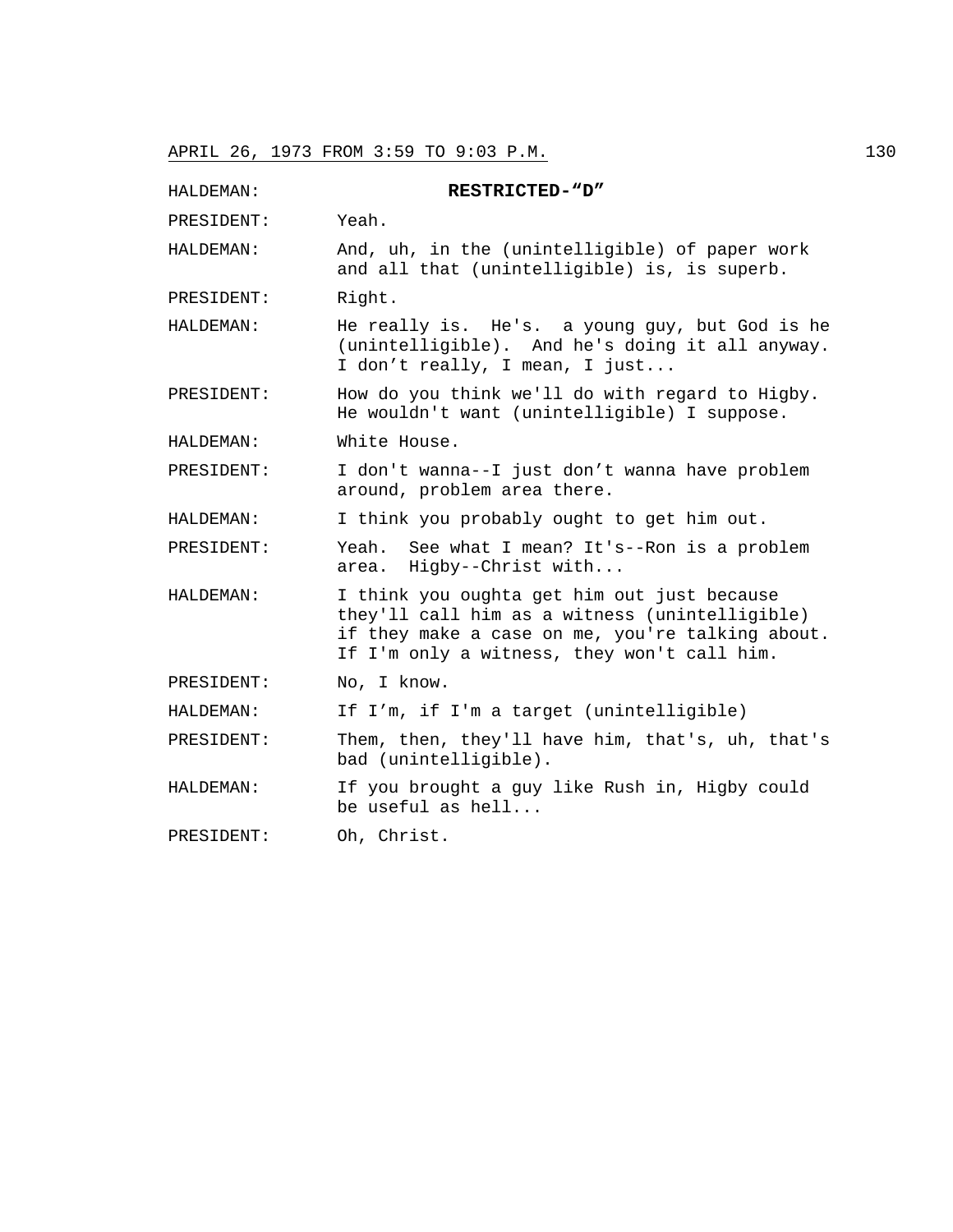PRESIDENT: Now what would you do with this? You could let Higby stay on a leave basis. Letting him stay until the Grand Jury (unintelligible) these people break Rush in (unintelligible) that, that's the way I, I look at it.

HALDEMAN: knows more than I do about (unintelligible).

- HALDEMAN: (Unintelligible)
- PRESIDENT: (Unintelligible)

HALDEMAN: He won't.

PRESIDENT: Hell of an operator. Any of his aides.

HALDEMAN: He'll be a good man.

PRESIDENT: Now, then, the problem to leave (unintelligible).

- HALDEMAN: Stop in September.
- PRESIDENT: Only when all of this is cleared away. That, that (unintelligible) gets us away from the end of the Grand Jury, if he indicts you, and if you're not indicted, you could come back. No? You're gonna have to say maybe to me then.
- HALDEMAN: Well, see, we're not now.

PRESIDENT: (Unintelligible)

HALDEMAN: We don't know what their answer's gonna be.

PRESIDENT: Don't know the answer. That's right, but the point is we wanna be cleared of these charges of having to meet the Grand Jury, the committee, everything else. I'd put it all out. You know what I mean? You've gotta go before that damn committee at some point and you wouldn't want to come back here and have to go before the committee from here. So, really, that's what it comes down to. I think in Ehrlichmants case, I (unintelligible).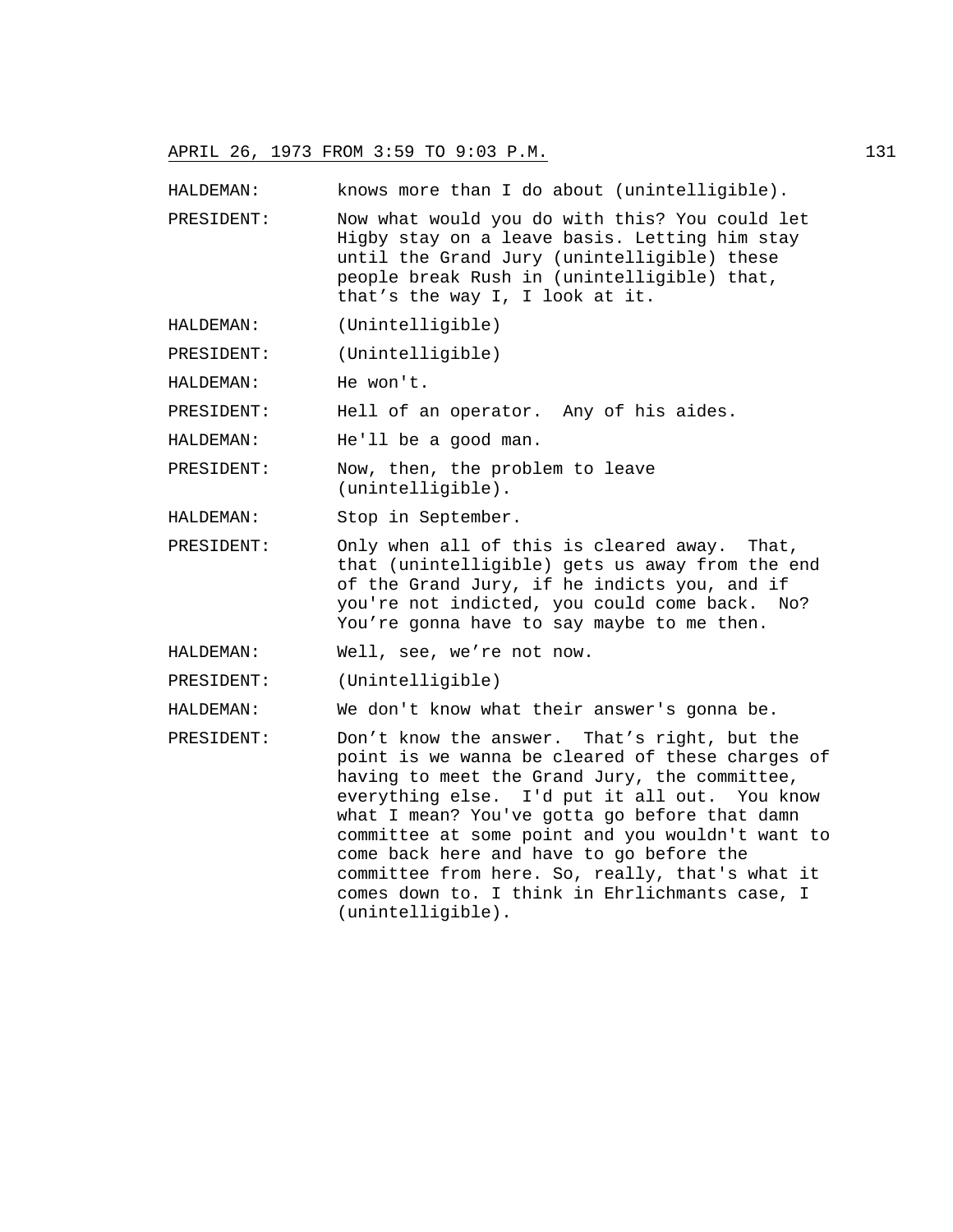HALDEMAN: You testify paying the taxpayers' money (unintelligible). PRESIDENT: We, oh, we can't go on (unintelligible). HALDEMAN: I think (unintelligible) basically, I've gotta (unintelligible) but for about six months. PRESIDENT: Yeah. That's right. It's, it's--do we, do we give leave at this point? HALDEMAN: No, but what we do, the thing about leave--we ask you to give us all the time we want... PRESIDENT: Yeah. HALDEMAN: ...getting ready to go. PRESIDENT: Yeah. HALDEMAN: (Unintelligible) possibly have six months. You can just say we... PRESIDENT: Both of you have several months of leave. HALDEMAN: Take a month. We've never--taken leave or-- PRESIDENT: Yeah. Eight holidays, eight, or eight or ten major holidays, and several months (unintelligible). Then there must come a time, of course, when we break it off. HALDEMAN: Either this is going to go on forever--you can't drag it on (unintelligible) when you've passed the legal (unintelligible) PRESIDENT: Yeah. HALDEMAN: It may get to that point when (unintelligible) that, you should... PRESIDENT: Yeah. (Pause) HALDEMAN: (Unintelligible) I think you normally would. Yeah.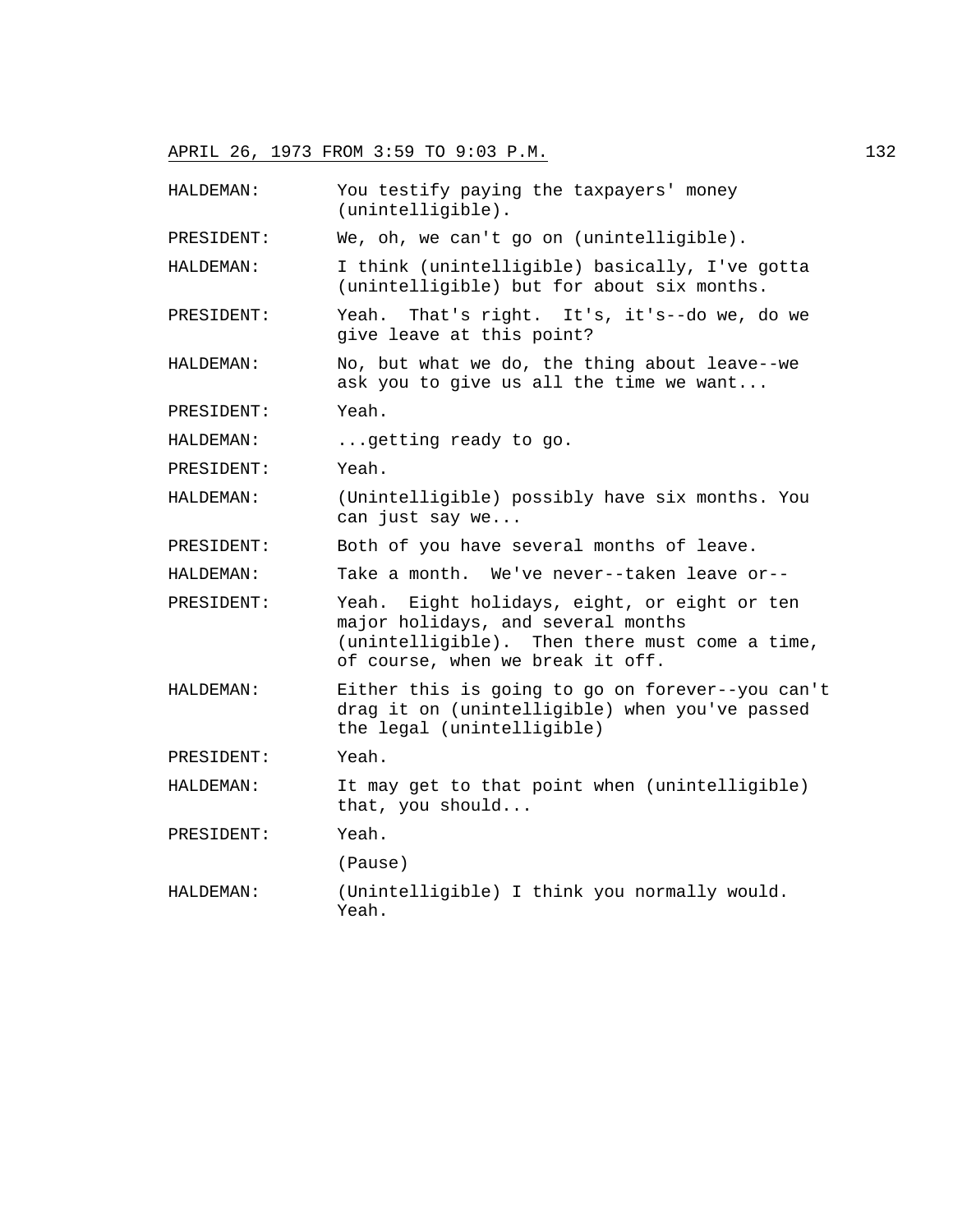| PRESIDENT:       | Sure.                                                                                                                   |
|------------------|-------------------------------------------------------------------------------------------------------------------------|
| HALDEMAN:        | I think if you normally would go, you should.<br>If you normally wouldn't                                               |
| PRESIDENT:       | Right.                                                                                                                  |
| HALDEMAN:        | you shouldn't.                                                                                                          |
| PRESIDENT:       | (Unintelligible)                                                                                                        |
| HALDEMAN:        | (Unintelligible) you wouldn't have normally<br>gone.                                                                    |
| PRESIDENT:       | That's right. Absolutely.                                                                                               |
| HALDEMAN:        | But if you're on the manifest, you sure as hell<br>should do it because (unintelligible) gonna have<br>to be taken off. |
| PRESIDENT:       | Good.                                                                                                                   |
| HALDEMAN:        | You have a problem, you can take your time.                                                                             |
| PRESIDENT:       | Well, we'll be back                                                                                                     |
| HALDEMAN:        | You'll be back at 8:30. Yeah, yeah.                                                                                     |
|                  | (20 second pause)                                                                                                       |
| HALDEMAN:        | It's a new, uh, new (unintelligible).                                                                                   |
| PRESIDENT:       | Yeah.                                                                                                                   |
| <b>HALDEMAN:</b> | Yeah, okay.                                                                                                             |
| PRESIDENT:       | You get that?                                                                                                           |
| HALDEMAN:        | Yeah.                                                                                                                   |
|                  | (16 second pause)                                                                                                       |
| HALDEMAN:        | (Unintelligible) a week, isn't he? On March 20?                                                                         |
| PRESIDENT:       | (Unintelligible).                                                                                                       |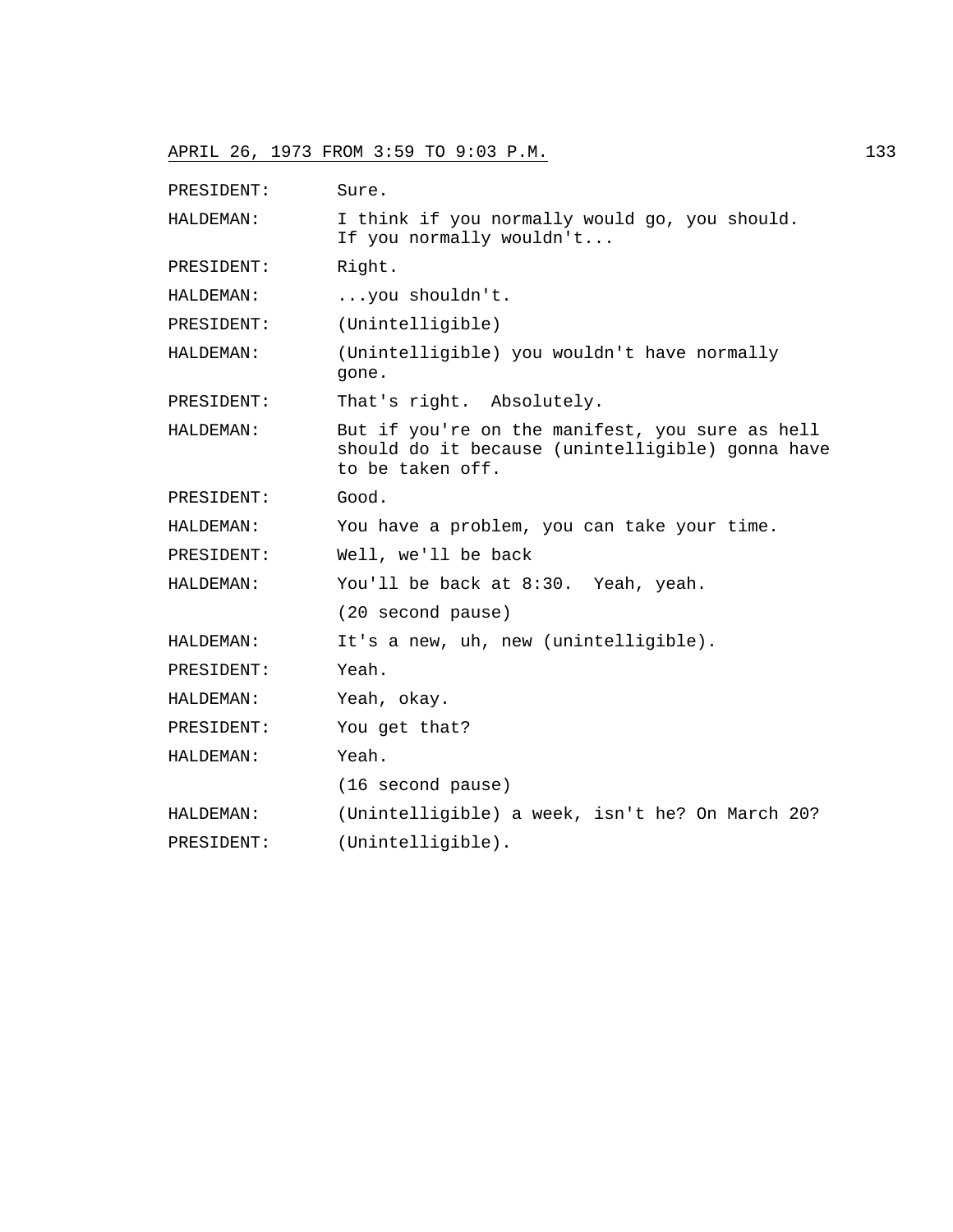HALDEMAN: Okay, so I'll call you back, I'll bet you were. Yeah, you too.

(Hangs up telephone)

- HALDEMAN: He talked (unintelligible) and he says, uh, he said he would (unintelligible). He said, "Let me ask you a few questions. Did John Dean know that you're putting the statement out?" and Ehrlichman said, "No, I (Unintelligible)."
- PRESIDENT: (Unintelligible)
- HALDEMAN: (Unintelligible) and then he said, "The way we got the story is that we were told that in a meeting, you turned to Dean, said, 'Well, John, you live across the river. Why don't you throw it in the river on your way home tonight?" (Unintelligible) the new phraseology, deep six?
- PRESIDENT: (Unintelligible)
- HALDEMAN: John says--oh, then Woodward of the Post has the story that Ehrlichman and Haldeman were told by Dean on March 20th the jig was up and that we all should be prepared to go to jail if necessary and we agreed.

PRESIDENT: (Unintelligible) no, no, I was saying...

- HALDEMAN: Well, hell, you listened to the notes of what-and Dean did say that stuff--you listened to the notes.
- PRESIDENT: On the 21st.
- HALDEMAN: We talked to him on the 21st, 2nd, 3rd (unintelligible).
- PRESIDENT: (Unintelligible) at the White House (unintelligible).
- HALDEMAN: Uh, hu, that's no, no way. John thinks that's the reaction to the Anderson story that Dean...

PRESIDENT: Yeah.

HALDEMAN: ...that Dean is (unintelligible) out...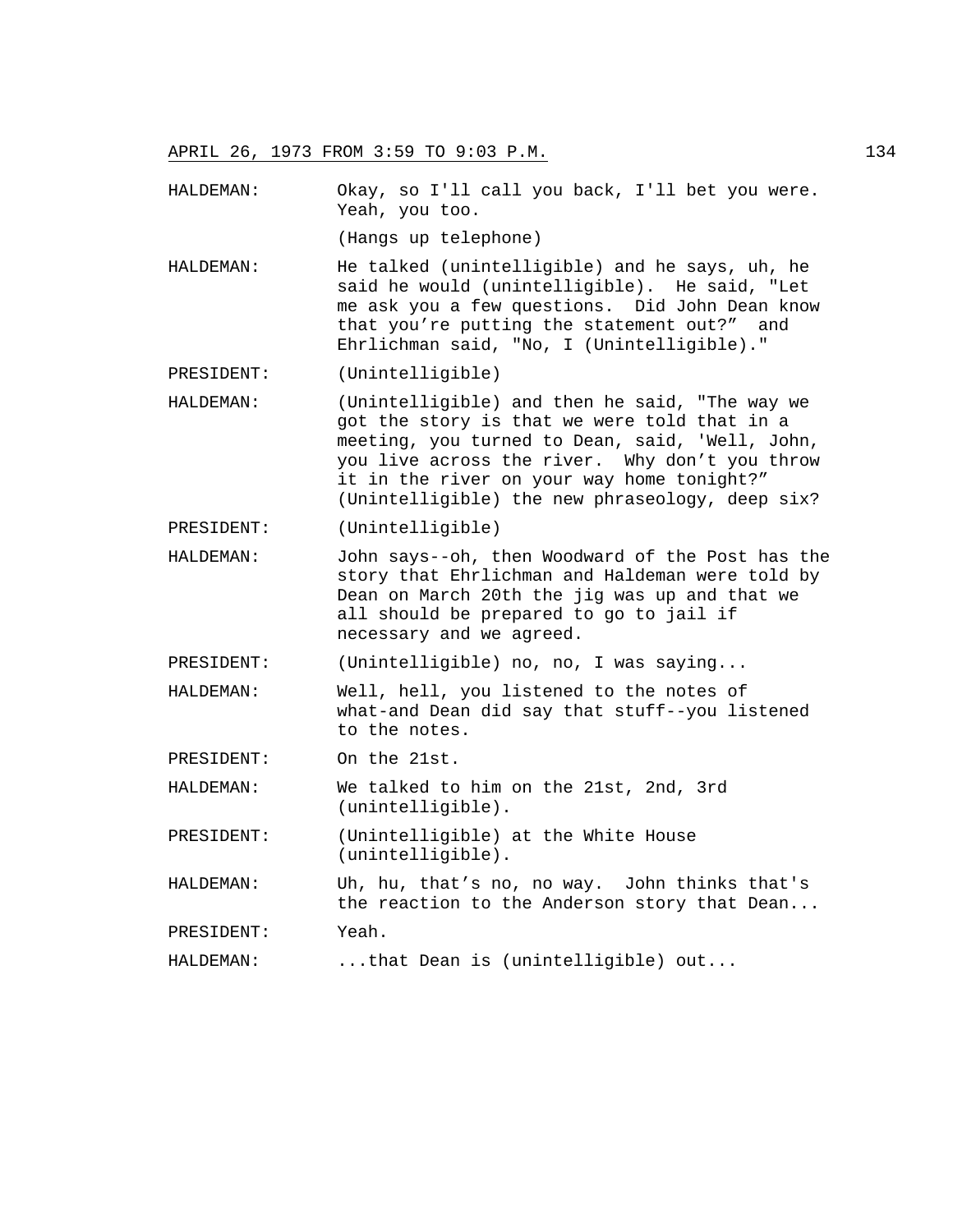PRESIDENT: Yeah.

HALDEMAN: ...in reaction to this.

PRESIDENT: Yeah.

HALDEMAN: Colson put this out.

PRESIDENT: Yeah.

HALDEMAN: To get Dean (unintelligible).

PRESIDENT: Yeah, look. That's gonna just crack all over the place. Now let's go back to the Dean thing, Bob, I, I just--I know that this is, uh, this is, uh, you know what I mean? The record made, which incidentally, a hell of a lot-of people are bored, you know, uh, but, but, in my view, in my view I am not firm because I am not going to condemn people on the basis of what I consider to be uncorroborated evidence, and on the basis of what both of you were told that's what I'm saying (unintelligible). I'm just not going to do it. They could say, "Look, the White House, they're going to charge." That means that every time when somebody comes under fire, he resigns because he no longer can do his job. Hell, no. He doesn't resign unless, and I, I, I (unintelligible) unless he, if, if an individual--it's the President's responsibility to see not only that everybody in government, particularly those in the White House, uh, not only do nothing illegal, but that they be the higher standard, the standard of, uh, you know, of, uh, conduct worthy of uh, this, and that's, and that is the test I am going to apply on this matter.

HALDEMAN: You've got to consider now, too--

- PRESIDENT: In other words, uh, that's what both of you would want. We do have a higher standard. We don't just say, "Well, listen, I, I'm ice skating on a thin edge."
- HALDEMAN: Uh, I would--I think my lawyers would say I'm making a mistake saying that--
- PRESIDENT: Your lawyers may be wrong.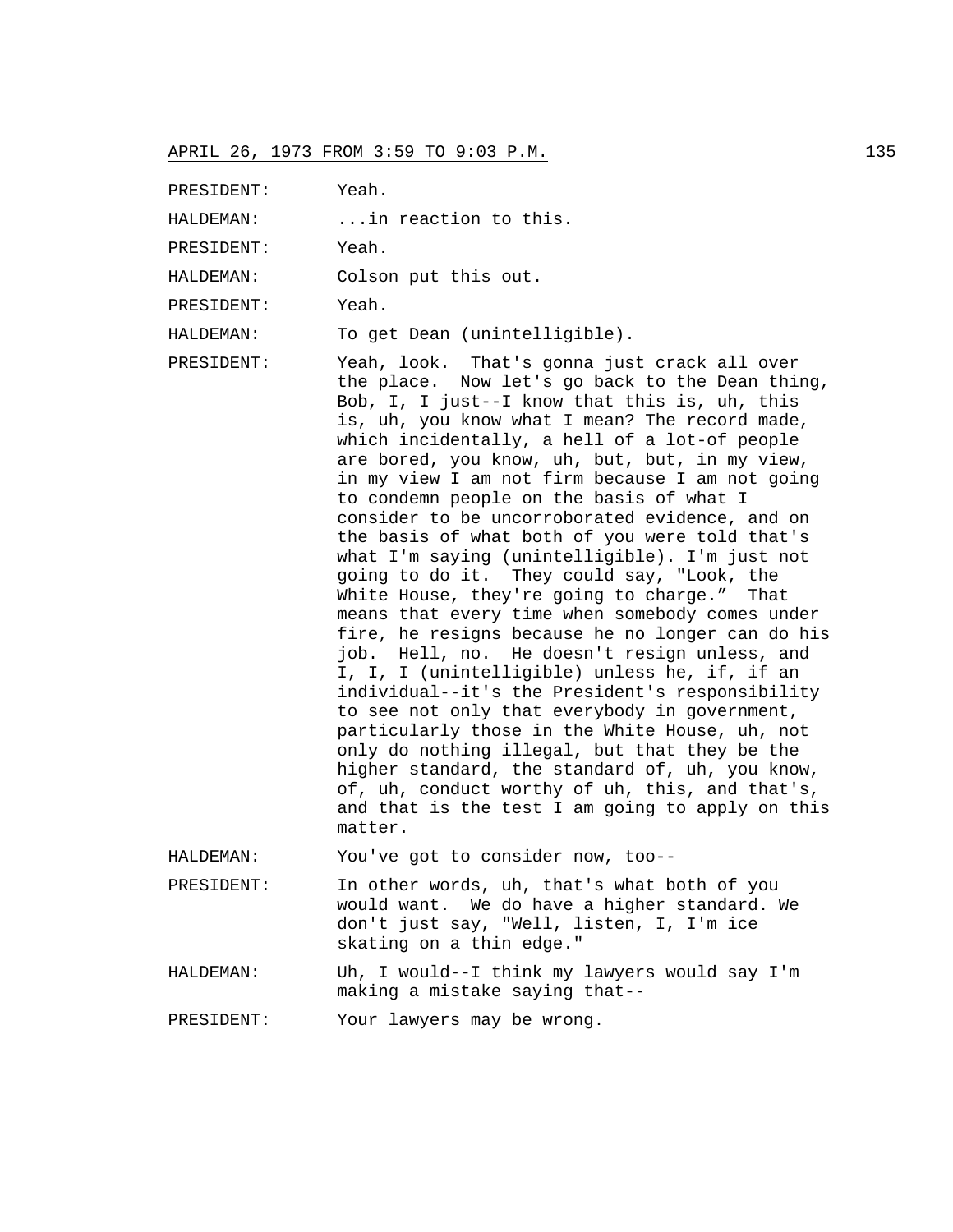| HALDEMAN:        | My personal view is that I'm better off. I know<br>I'm better off personally.                                                                                                                                                    |
|------------------|----------------------------------------------------------------------------------------------------------------------------------------------------------------------------------------------------------------------------------|
| PRESIDENT:       | Yeah.                                                                                                                                                                                                                            |
| <b>HALDEMAN:</b> | But, I'm, I'm finished personally, uh--                                                                                                                                                                                          |
| PRESIDENT:       | It's because of these facts against you.<br>Yeah.                                                                                                                                                                                |
| HALDEMAN:        | That's right (unintelligible).                                                                                                                                                                                                   |
| PRESIDENT:       | And you understand, if you're indicted                                                                                                                                                                                           |
| HALDEMAN:        | If I'm indicted, I will resign.                                                                                                                                                                                                  |
| PRESIDENT:       | you'll resign, but that doesn't finish you<br>necessarily.                                                                                                                                                                       |
| HALDEMAN:        | No.                                                                                                                                                                                                                              |
| PRESIDENT:       | Because I didn't                                                                                                                                                                                                                 |
| HALDEMAN:        | No, no.                                                                                                                                                                                                                          |
| PRESIDENT:       | Is that the difference?                                                                                                                                                                                                          |
| HALDEMAN:        | Yeah, and I think that we could.                                                                                                                                                                                                 |
| PRESIDENT:       | You see, let me, let me point out the difference<br>between the resigning at the request of the<br>President and resigning because you're indicted.<br>If you resign because you're indicted, then it's<br>the judicial process. |
| HALDEMAN:        | I have no reason for it.                                                                                                                                                                                                         |
| PRESIDENT:       | And then you've got a reason for it.                                                                                                                                                                                             |
| <b>HALDEMAN:</b> | And now I don't (unintelligible).                                                                                                                                                                                                |
| PRESIDENT:       | Now, God damn it, you morally, don't think                                                                                                                                                                                       |
| HALDEMAN:        | (Unintelligible)                                                                                                                                                                                                                 |
| PRESIDENT        | that you're guilty.                                                                                                                                                                                                              |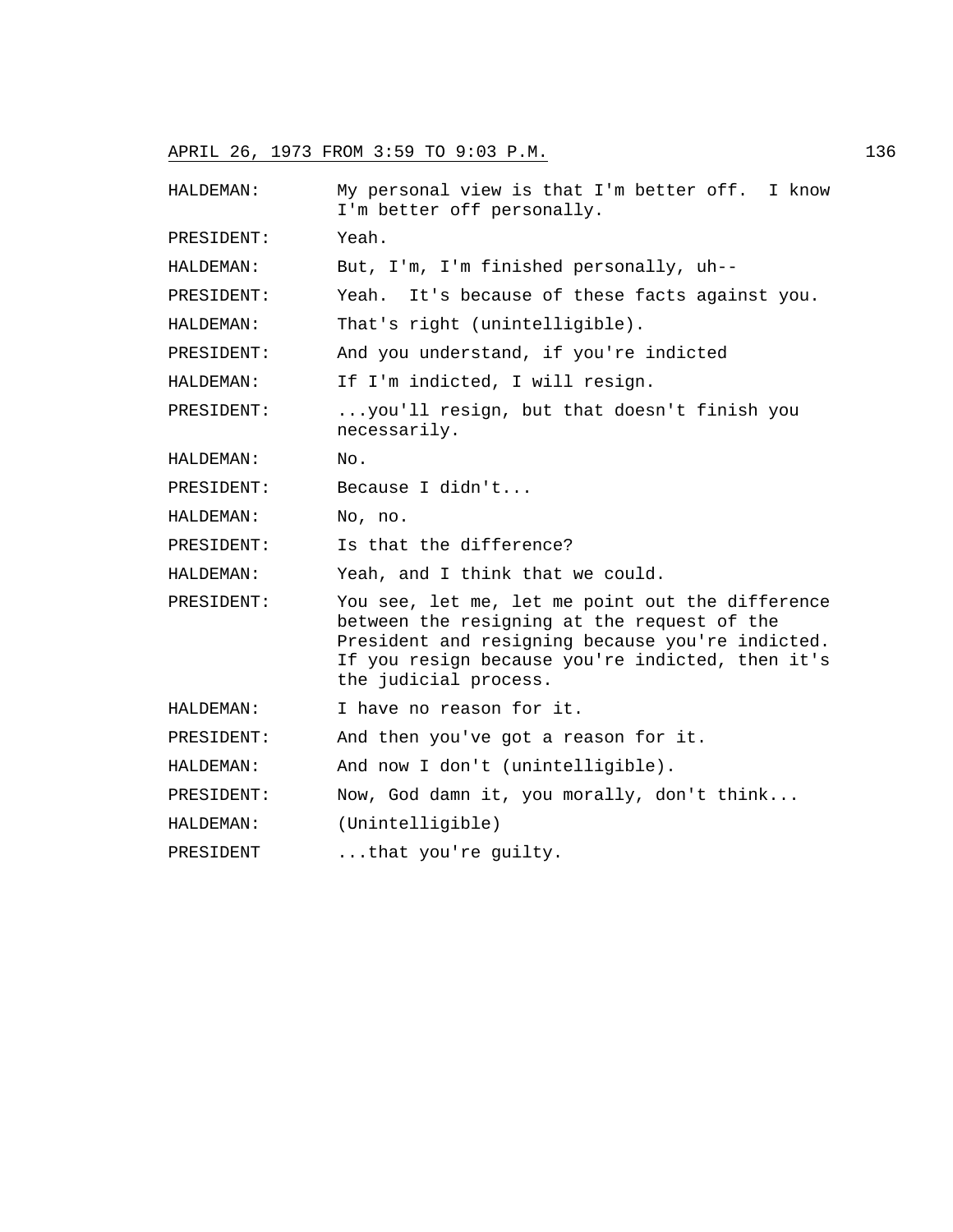- HALDEMAN: I morally don't think I'm guilty and publicly I don't have a reason. I have allegations that are not true. There's nothing in the public allegations that even has a basis of truth to this charge.
- PRESIDENT: That's right. Right.
- HALDEMAN: But there may be later, because there are, as we know, some, some areas of potential jeopardy.
- PRESIDENT: Yeah, you mean the Segretti crowd?
- HALDEMAN: Oh, uh, the 350.

PRESIDENT: Oh, the 350. Oh, on the legal side.

- HALDEMAN: Yeah.
- PRESIDENT: And then, of course, on the moral side, the question about whether you knew of the Segretti crap and (unintelligible).
- HALDEMAN: (Unintelligible) not clear on that, but I, depends on how that comes out.
- PRESIDENT: But (unintelligible) what Strachan says and (unintelligible) but anyway, that's gonna come out, but also you're on (unintelligible) let me say, you can fight like hell. I mean, and I can--Watergate--before that committee you've gotta fight like hell and you may have to start fighting like hell publicly now, too.
- HALDEMAN: But in the meantime, I can, I can, instead of
- PRESIDENT: Worrying about it.
- HALDEMAN: This really, it really bothers me. I'm sitting here now worrying about gotta have a White House staff meeting, gotta pull people together, gotta get things clean. Now something else is, I can't (unintelligible) really don't know.

```
PRESIDENT: No.
```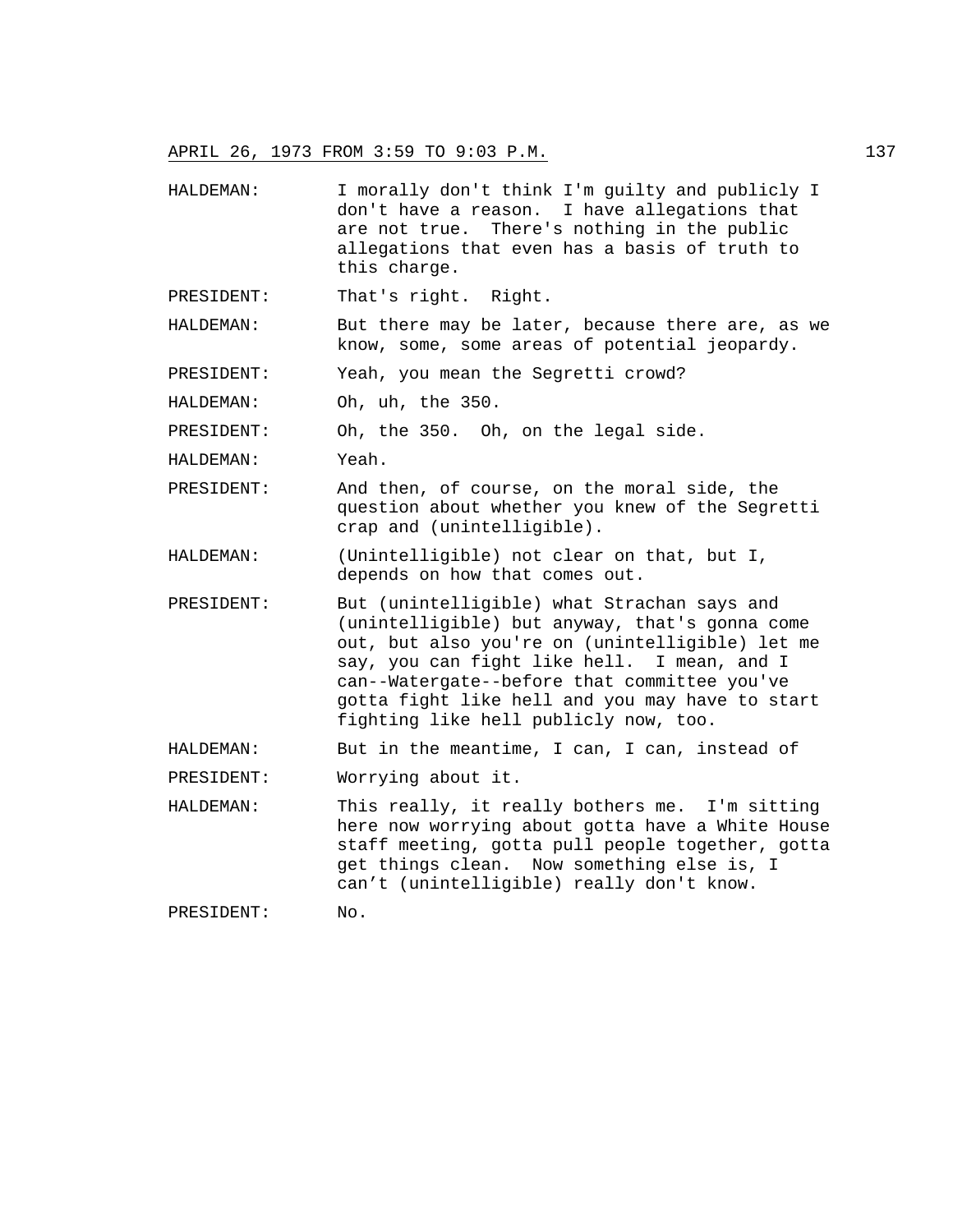HALDEMAN: I--

PRESIDENT: I can't (unintelligible).

HALDEMAN: Well.

PRESIDENT: But it looks good.

HALDEMAN: It of course (unintelligible) position.

- PRESIDENT: I think John, John's case prompted this thing. This is gonna be-this thing--this, uh, the shit has hit the fan with this one for him. You know what I mean. (Unintelligible) whatever Gray says. If Gray says he didn't destroy it, but he did destroy it, (unintelligible).
- HALDEMAN: (Unintelligible) it's, it's so shitty that it's, it's, uh--
- PRESIDENT: But it looks like Ehrlichman was trying to destroy evidence.
- HALDEMAN: It hurts us and there is still a view that you've raised and several others opposed to what we've accomplished, uh, more than we have really needed. If, if you feel (unintelligible) place, uh, well, we could make it real, I guess, if you bring him in (unintelligible) Ehrlichman will be no problem. (Unintelligible) Cole. Bring a guy like Rush in. You could do it on a temporary basis. In other words, you could detail him from the State Department--a year--to function in this role and, uh, uh, and pending the outcome of the thing whether you have him resign as, as Undersecretary and appoint a new Undersecretary. What seems to me to make a leave, uh (unintelligible) easily you have to, uh, uh, uh, you have to just (unintelligible). I think that's essentially the same problem you have now. That puts Henry in an awkward position, with Rush in particular.

PRESIDENT: Yeah.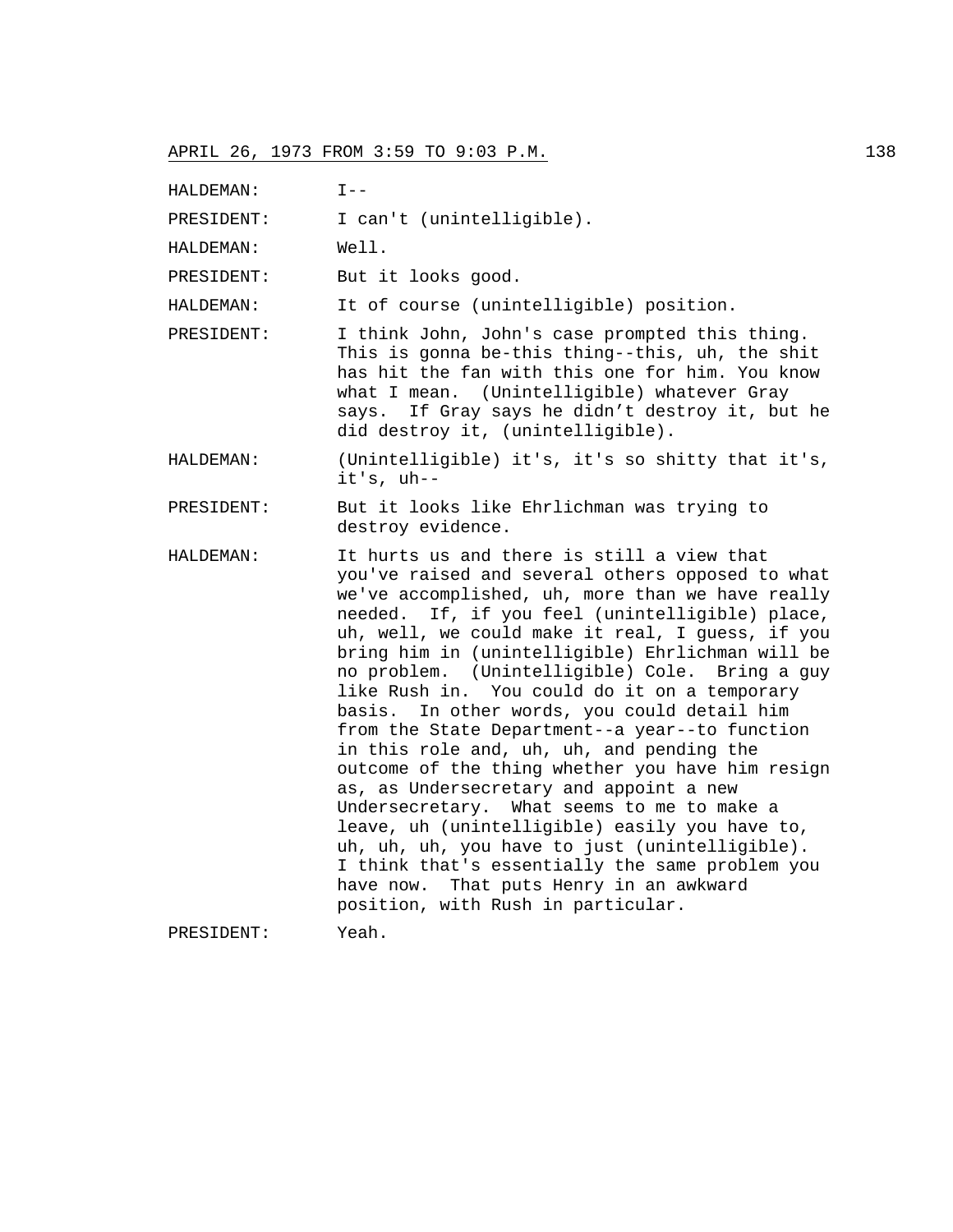| HALDEMAN:        | But Henry has no problem.                                                                                                                   |
|------------------|---------------------------------------------------------------------------------------------------------------------------------------------|
| PRESIDENT:       | Rush maybe--Rush can get along.                                                                                                             |
| HALDEMAN:        | That's right.                                                                                                                               |
|                  | (Pause)                                                                                                                                     |
| HALDEMAN:        |                                                                                                                                             |
|                  | RESTRICTED-"D"                                                                                                                              |
| PRESIDENT:       | (Unintelligible).                                                                                                                           |
| HALDEMAN:        | Well, that's another, another thing you can do<br>about it.                                                                                 |
| PRESIDENT:       |                                                                                                                                             |
| HALDEMAN:        | RESTRICTED-"D"                                                                                                                              |
| PRESIDENT:       | Yeah.                                                                                                                                       |
| <b>HALDEMAN:</b> | the thing. What you do is--                                                                                                                 |
| PRESIDENT:       | You got another one that I could just put in the<br>office, know what I mean. I really need, uh,<br>what I have to say it, you see, you see |
| HALDEMAN:        | Uh.                                                                                                                                         |
| PRESIDENT:       | you've got to know your way around in here,<br>uh, in the White House. I don't wanna put Ash<br>Just--Harlow?<br>in.                        |
| HALDEMAN:        | (Unintelligible)                                                                                                                            |
| PRESIDENT:       | Terrible.                                                                                                                                   |
| HALDEMAN:        | He couldn't stand (unintelligible). He couldn't<br>stand (unintelligible) two days without<br>(unintelligible).                             |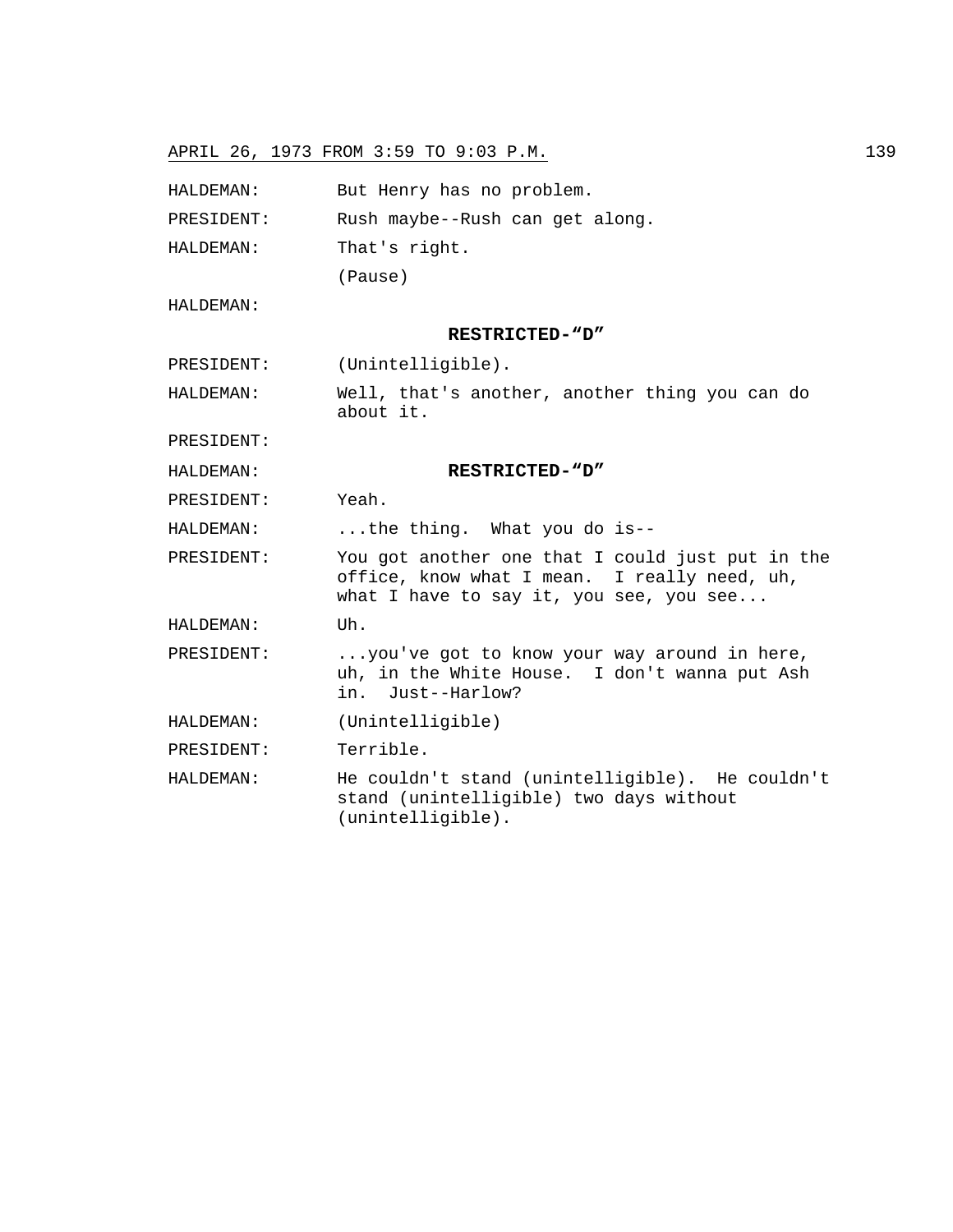PRESIDENT: Yeah.

HALDEMAN: If held, uh--

PRESIDENT: See, the Rush move, I'm afraid, if you don't think he's the proper man, we could put him over there. You might need a permanent man.

HALDEMAN: You might want to try him.

PRESIDENT: In, in view of the (unintelligible).

HALDEMAN: We've got enough good people under me.

- PRESIDENT: Yeah, and basically I'm never gonna have in the future the same relationship I had with you.
- HALDEMAN: You know that, that's

PRESIDENT: That's all changed. Already it's changed.

HALDEMAN: Sure.

- PRESIDENT: I mean that's like we changed with Bull. It was changed with the others. Now I could sorta do it a lot differently than I've done previously.
- HALDEMAN: That may not be fact. It's the fact that w4 have a lot of criticism for the way we've done it,...
- PRESIDENT: That's right.

HALDEMAN: ...doing it differently, you could get some credit for it.

PRESIDENT: Right. I could also say (unintelligible).

HALDEMAN: That's not a bad idea. We can say, "Thank God he's making his own choice instead of relying on the sons-of-bitches that...

PRESIDENT: That's right.

HALDEMAN: ... screw everything up."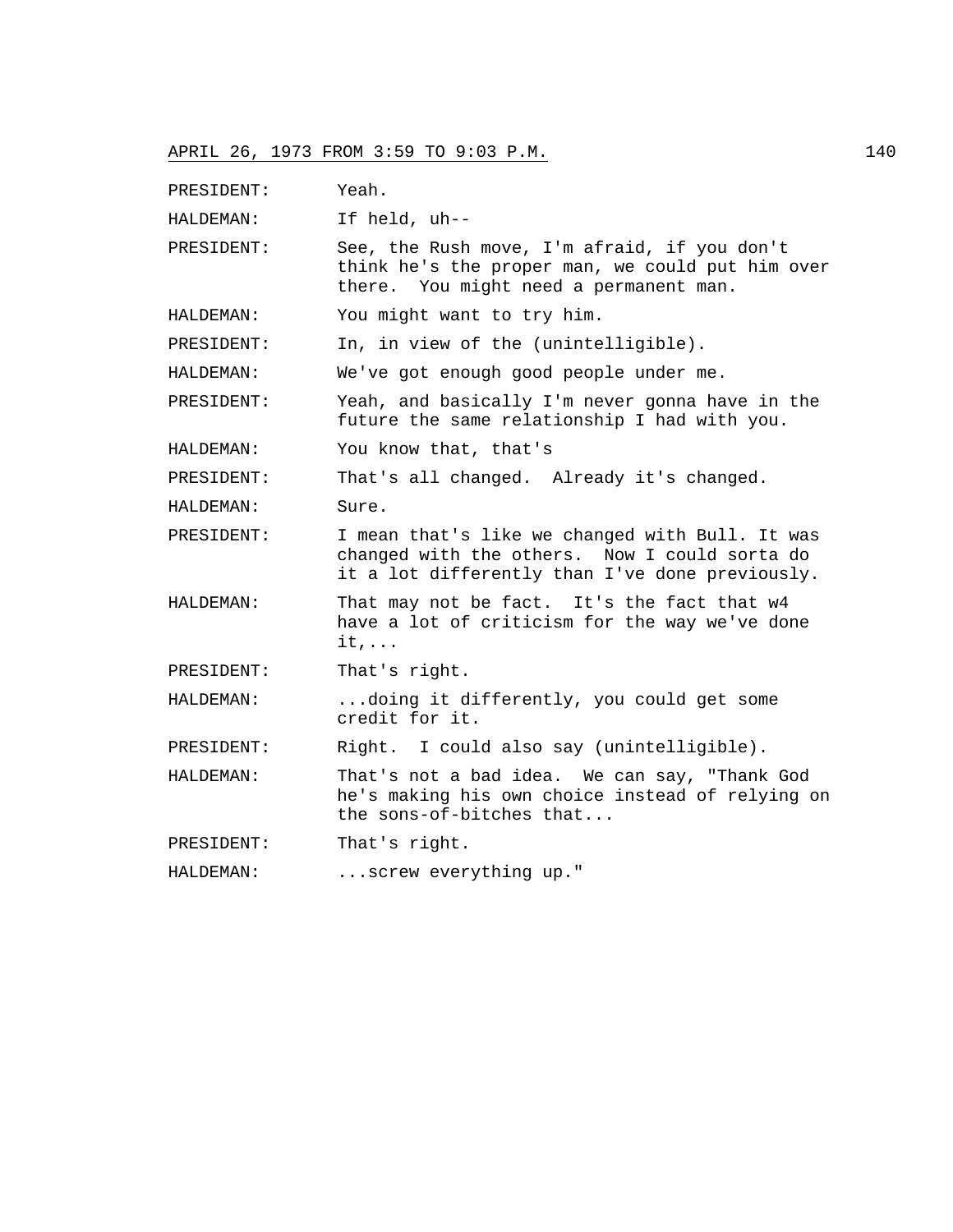- PRESIDENT: It's just that--this idea just occurred to me at this moment.
- HALDEMAN: (Unintelligible)
- PRESIDENT: (Unintelligible)
- HALDEMAN: (Unintelligible)
- PRESIDENT: Kleindienst
- HALDEMAN: (Unintelligible)
- PRESIDENT: So somebody is head of this, somebody is head of that, so forth and so on. Now, how do you handle the staff, uh, the, the, uh, Henry says "Did you (unintelligible)" I don't know what he's talking about or (unintelligible) but God damn it you've gotta, gotta start...
- HALDEMAN: (Unintelligible)
- PRESIDENT: ...he's gotta start cooling it down (unintelligible) you, Dean, so forth and so on. You've gotta work, work it out. Of course, I've got to meet more with Henry, and with Rogers, and (unintelligible).
- HALDEMAN: You don't realize what you're...
- PRESIDENT: I know.
- HALDEMAN: Of course, Henry won't, Henry won't grind an axe.
- PRESIDENT: Well, he will...
- HALDEMAN: He wouldn't feel--Rush won't solve that problem.
- PRESIDENT: No.
	- (18 second pause)

PRESIDENT: I could just say that I'm not going to (unintelligible).

HALDEMAN: (Unintelligible) staff secretary.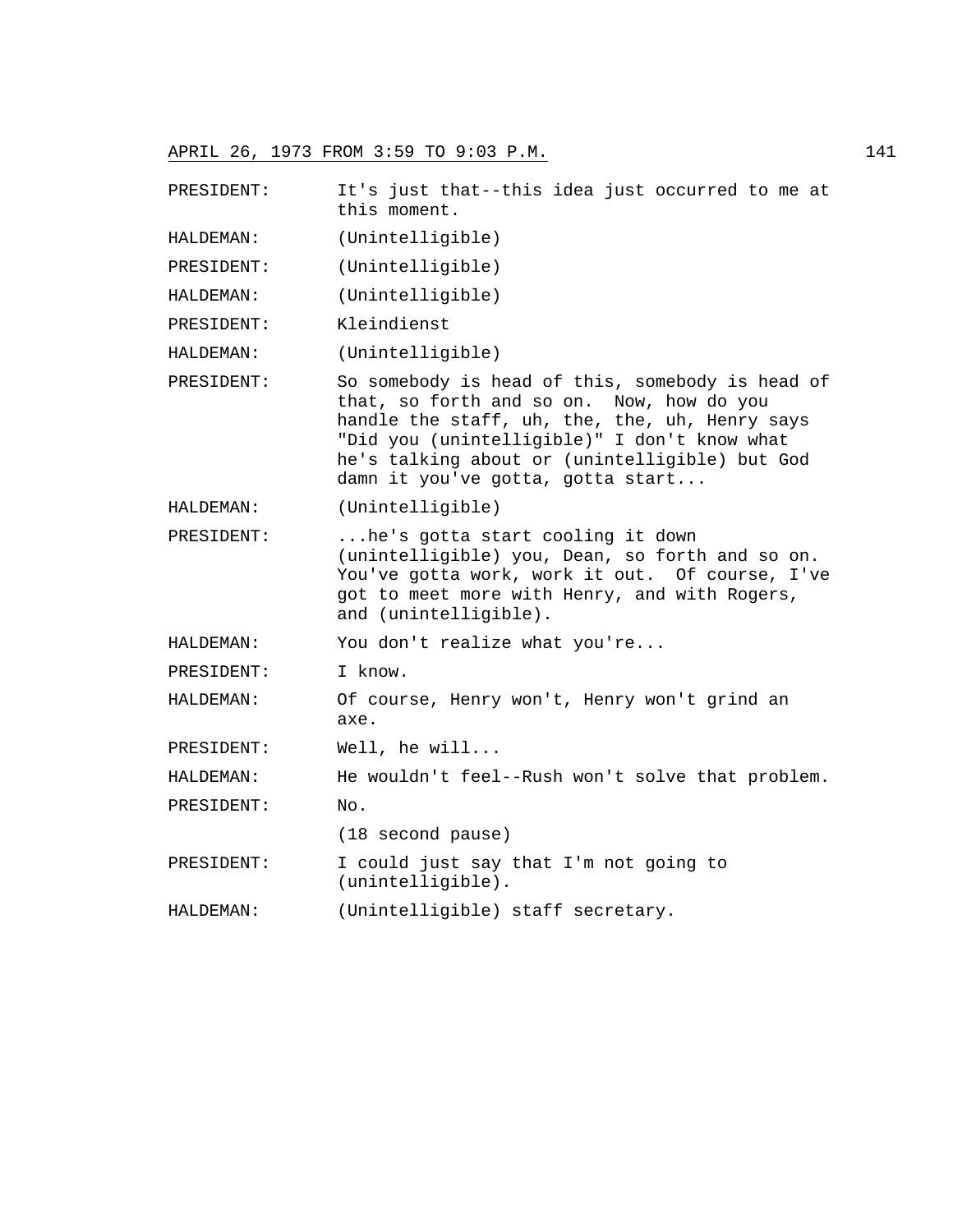PRESIDENT: Staff secretary and, uh--

HALDEMAN: (Unintelligible)

PRESIDENT: Well, I'd have to, uh, assume the, uh, person the others...

HALDEMAN:

### **RESTRICTED-"D"**

but you could make him, uh, sort of a temporary replacement for someone like Huntsman. (Unintelligible) maybe we...

PRESIDENT: But that won't work, Bob, for the reason that (unintelligible).

- HALDEMAN: (Unintelligible) too tough, but, uh (unintelligible).
- PRESIDENT: See, bring Rush over basically is an indication of a permanent replacement rather than (unintelligible).

HALDEMAN: That's the problem, that's the problem.

PRESIDENT: Yeah.

HALDEMAN: Hard on people on a temporary assignment.

- PRESIDENT: Then what the hell does Rush do? He does, lawyer--I don't know what he does. Somebodyts gotta (unintelligible).
- HALDEMAN: (Unintelligible/**REMOVED**) we dropped, we dropped (unintelligible) a long time ago (unintelligible/**REMOVED**) he had nothing to do with Watergate at all. We could have a hell of a time if we brought a guy in like Rush and it didn't work out.
- PRESIDENT: The point is that, uh--

HALDEMAN: It might very well, now, that we--

PRESIDENT: Right.

HALDEMAN: It's hard for you, instead of working with a new person,...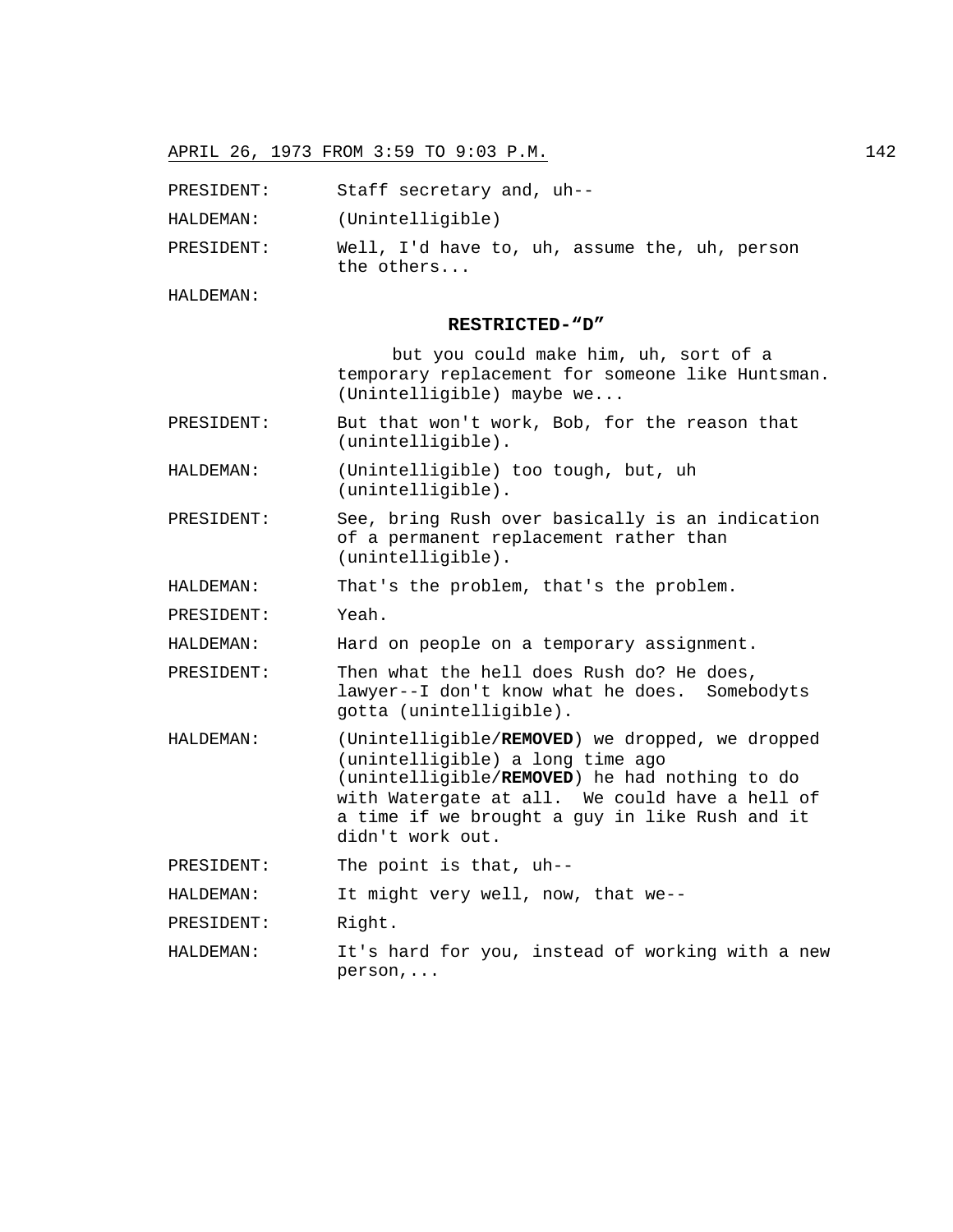- PRESIDENT: I know, I'm a hard man to work for. I'm a hard man (unintelligible), You know what I mean? Trust people.
- HALDEMAN: Yeah, but you
- PRESIDENT: That's right.
- HALDEMAN: You expect results. One of the problems you've been having, you're not going to get the results that you expect and then you, you just, that's--you gotta face that, you're not getting that. (Pause)
- PRESIDENT: I could rely more on (unintelligible) which I
- HALDEMAN: Yeah, but you could, you, you, are able to deal with (unintelligible) well.
- PRESIDENT: I can say basically on the staff meeting, I think there should be staff meetings (unintelligible).
- HALDEMAN: There's another guy you could bring in temporarily would be accepted and could do it, would be controversial, but it might not be a bad move and you could do it on a temporary basis. See whether it'd work, decide then (unintelligible). Thanks very much.

BULL: The Attorney General called (unintelligible).

PRESIDENT: Yes.

HALDEMAN: He called (unintelligible).

PRESIDENT: Kleindienst, please. Hello. Oh, hello, Dick. How are you? Yeah. Yeah. Right, right. (90 second pause) But he, but he, then, then did not--you say, did not say that he was ordered to destroy them. Is that, that--(pause) yeah, (30 second pause) Yeah. But it was Dean, too. That's right, that's right, that's right. (Pause) Yeah. Right.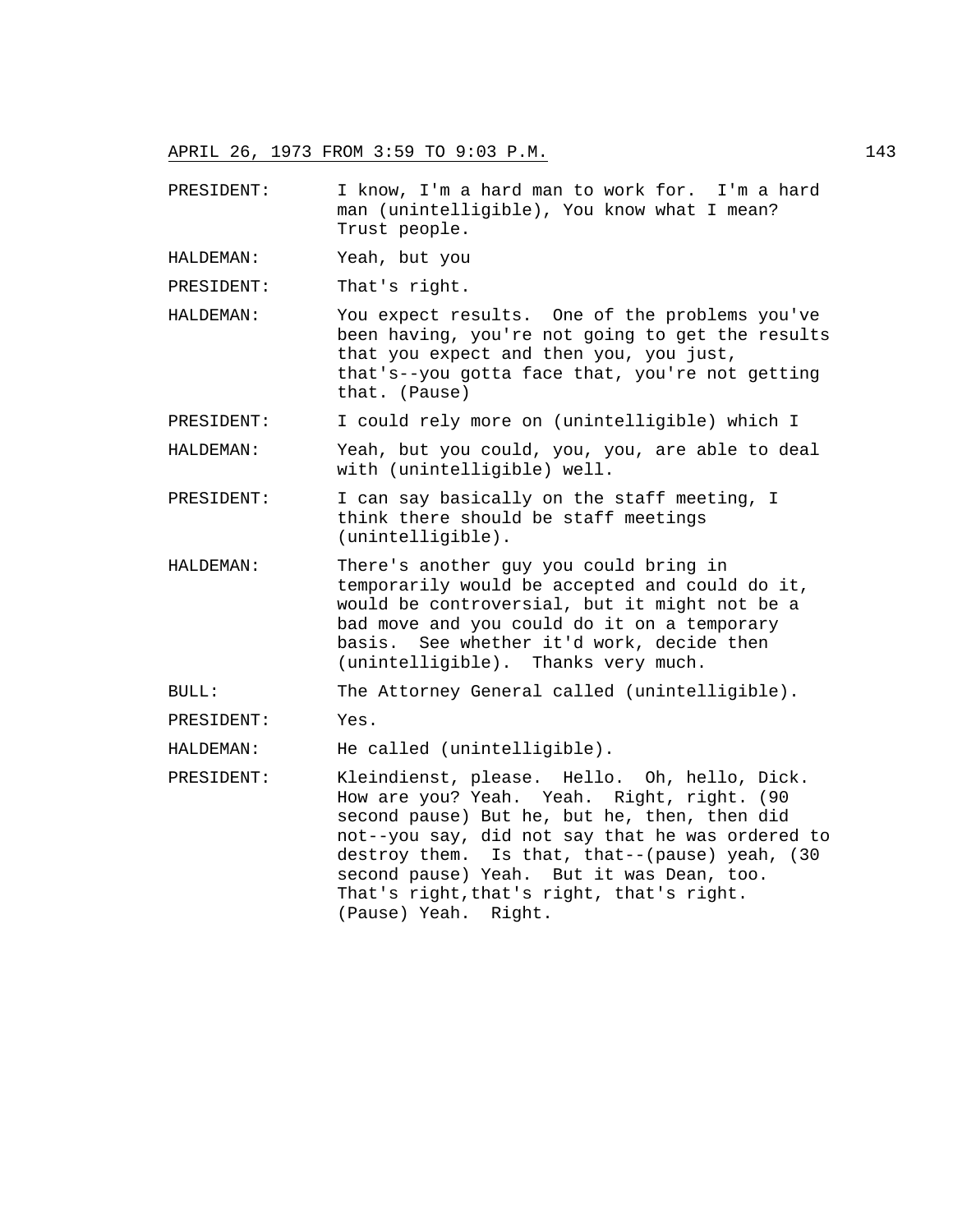PRESIDENT: (Unintelligible) you off. Right, right,

continued right. That's-I know (unintelligible) but how do--we just--look, then you should say nothing. Yeah, yeah, but in terms of the resignation (unintelligible/**REMOVED**) talked to Dean. What about Dean? He said that Petersen (unintelligible). They're gonna have to, they're gonna have to get Dean. You know what I mean? And, uh, Dean's lawyers, uh (unintelligible) can you give him immunity? Dean. Dean? But you won't, will you? Right, that's right. Is there anybody advising him? That's my point. Well, then, then basically all you can talk to Dean about is, not immunity, but you may talk about, uh whether you'll give him the fairest treatment we can. Isn't that right? There's no way you can give him immunity for example, for perjury, is there? You see now that--no, I--well, that, that's right, that's right. No. Yeah, Yeah. Uh, and, and, that's the point and you also can, can say, uh, uh, he's gonna be (unintelligible) on Pat. What's your advice? What, what, what, what do you and Henry think? Uh, uh, I'll take care of my problems. Let me tell you--tell Petersen he shouldn't, uh, he shouldn't, uh, I mean, uh, uh, I've got my own. I can handle my own way you know, uh, uh, after all it's a little bit different version from what Petersen told me. Petersen told me that Ehrlichman had ordered uh--that Gray is gonna say that Ehrlichman ordered to destroy the documents. Now that's proved not to be true. Yeah. I want the damn truth. I don't care whether--I don't--I know Petersen hates Ehrlichman, and that's all right, too, but I, I, I don't want, I don't want, I don't want Petersen to go easy on him. Yeah. Right. Yeah. (Pause) Yeah, obstruction's about, in what way? But not to cover up anything. Oh, I see. I get it. Well, I think that--I don't think that. I like Petersen, I mean myself, you know what I mean. Uh, you trust him, now, don't you? Yeah. All right. Uh, gonna clean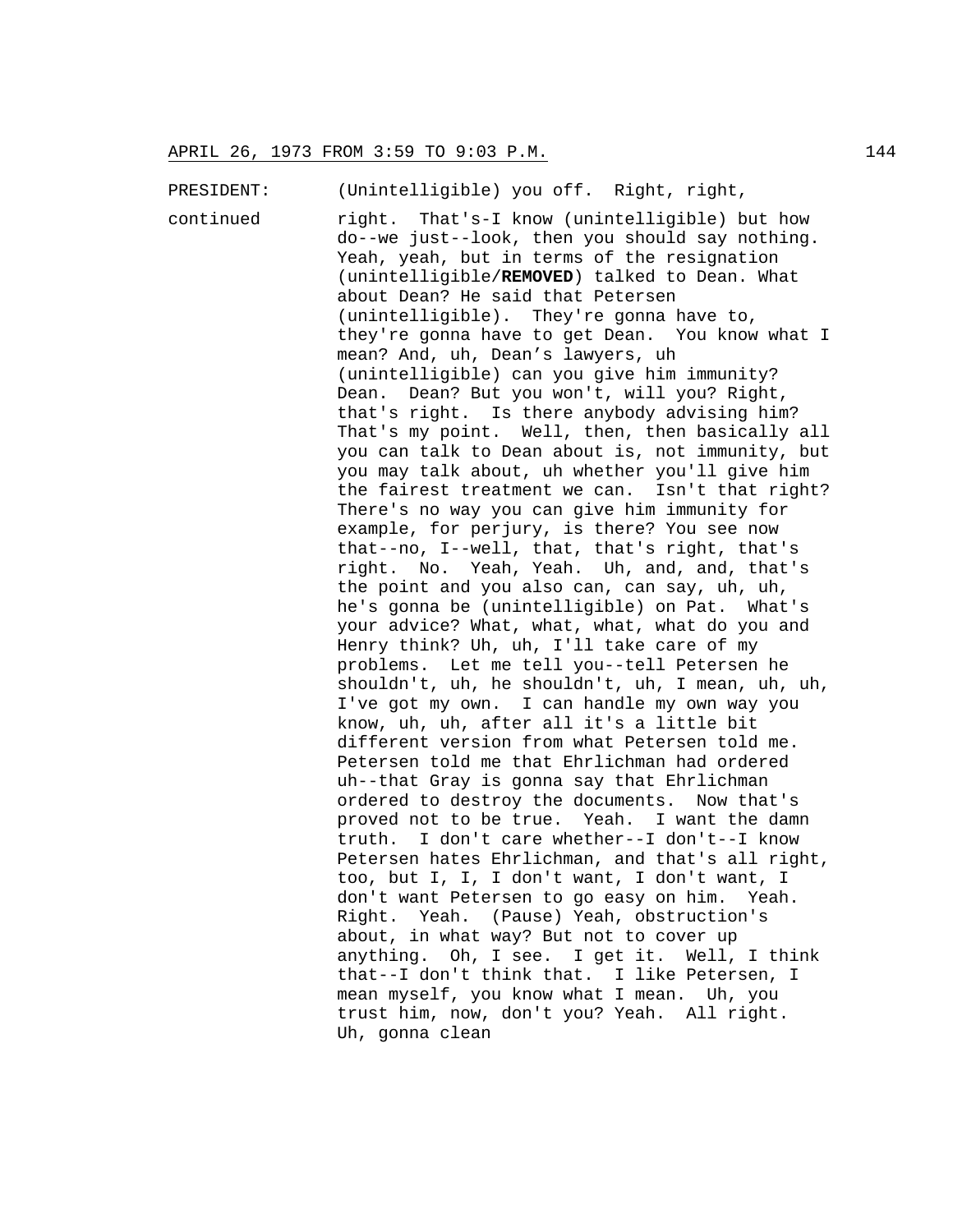PRESIDENT: up, but I mean I can't, I, I, I'm talking

continued to him, I'm talking to him, as if he, he's my counsel now, and I've, uh, I've(unintelligible). Yeah (unintelligible) but my point is-, yeah, my point is to come back to the judgment whether Petersen, whether Petersen, whether he should do it on the basis of, uh, his total legal (unintelligible). This is, this is another, uh, view of the--He thinks his ability to deal with the charge, but this, he, he, should say exactly what happened here, uh, that he would have delivered these files, uh, but, uh, we were told they were not, not in any way related to the Water ate. They were totally political documents. (Pause) That he didn't open it. That's right. Well, it, it, it, that's why the destruction line won't work, you see? Yeah. Why didn't he look into it to see what they were? Oh, boy. No. no he musn't.

[Reel 6 begins]

PRESIDENT: Let me say--look, Pat must not ever say that

(Cont.) publicly. If--let me think--if he says that, that's a conclusion (unintelligible) public-my point is if he says that the White House counsel, of course, Dean, ordered him to destroy, uh, if he, that he, that he drew that conclusion uh, but you understand, that makes him look like a God damn--it looks like--it looks like there-it not only looks like a fool, it looks like the two of them together were conspiring to destroy evidence.

[Reel 5 ends]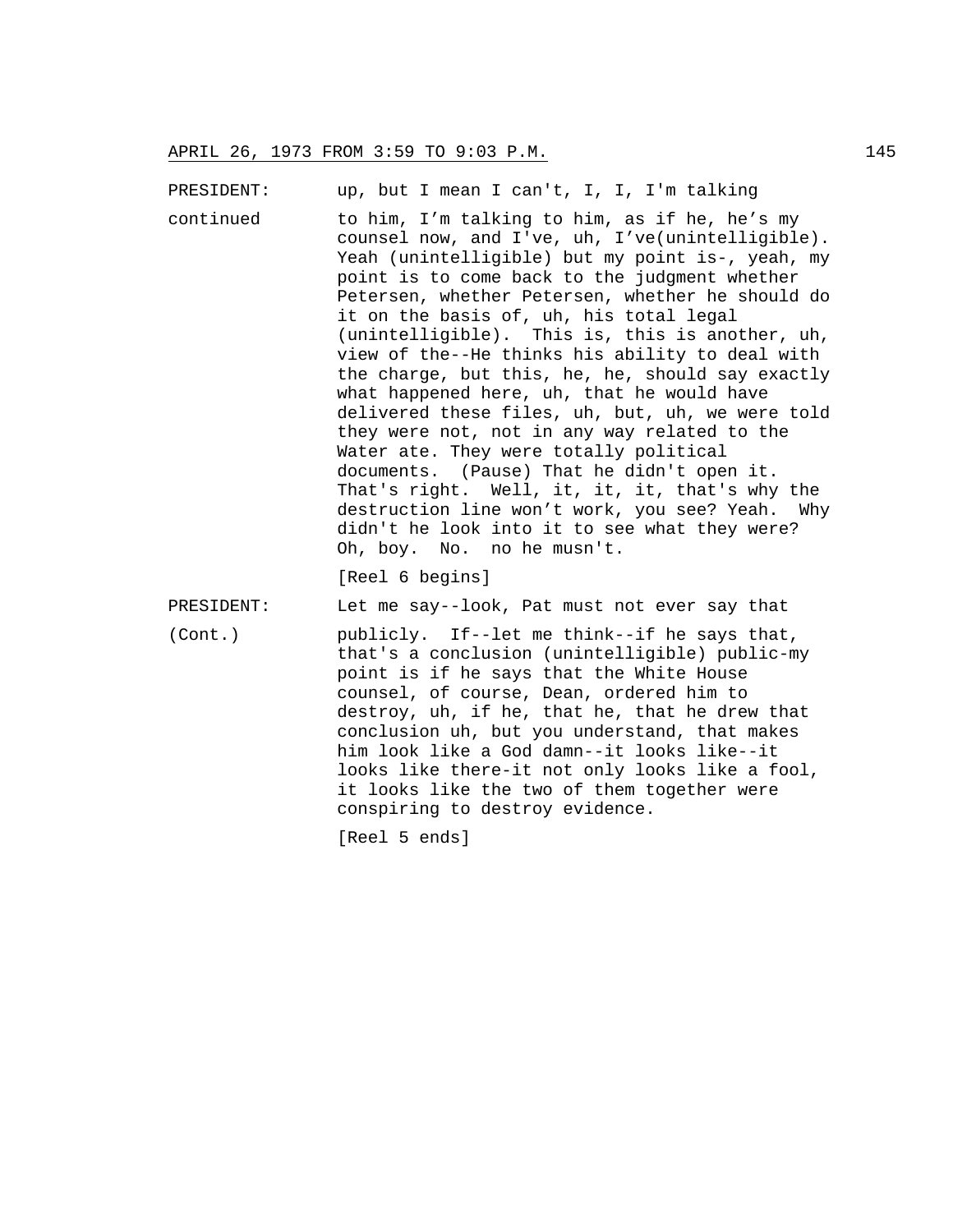PRESIDENT: They, they can't do it, he's got to put it, Pat's got to put it, he's got to be, he's got to put it in terms--(24 second pause) That are, okay. (11 second pause) Now he should not have to do that to, Dean or anybody else (unintelligible). Well he can't get hurt, Ehrlichman didn't say, Ehrlichman was there. Yeah. (pause) Wonderful, loyal fellow and sometimes just rigidly (unintelligible) but, but, but let me say one thing, he's interested in the President's (unintelligible). But I must spy that the solution would be to testify, that I was ordered to destroy these documents or, and even that I gathered the impression that Mr. Dean wanted me to destroy them, that's practically the same thing, huh? Ah, well do your best on it, but you see my point? I mean, ah, you, you tell him, you tell him, "Pat, that just doesn't,-.that just doesn't add up." (unintelligible). Well, I cannot, that's, that's what he, that's what he would say tomorrow (unintelligible). Yeah. Well, what would he do tomorrow, resign (unintelligible) because of his charge? (pause) Well, under the circumstances (unintelligible), ah, that he, ah, let's just put it this way, let's just put it this way, ah, the matter is very grave ah--would appear before the Grand Jury. The Grand Jury would indict him. You don't think so? Why not? Yeah, well that's the point. (39 second pause) You mean that ah, as far as, what about the conspiracy to cover up (unintelligible) was just bad judgment. I frankly think myself I'm not, I'm not of the view, just based on the newspaper stories, I'll reconsider. I not only feel that as far as (unintelligible) has begun, ah, I think frankly we ought to treat him like we're treating the others, now God damnit, the Grand Jury, let's see what the Grand Jury does. But in the end, we're gonna pass and it'd be out anyway, I'm sure. You know what I mean?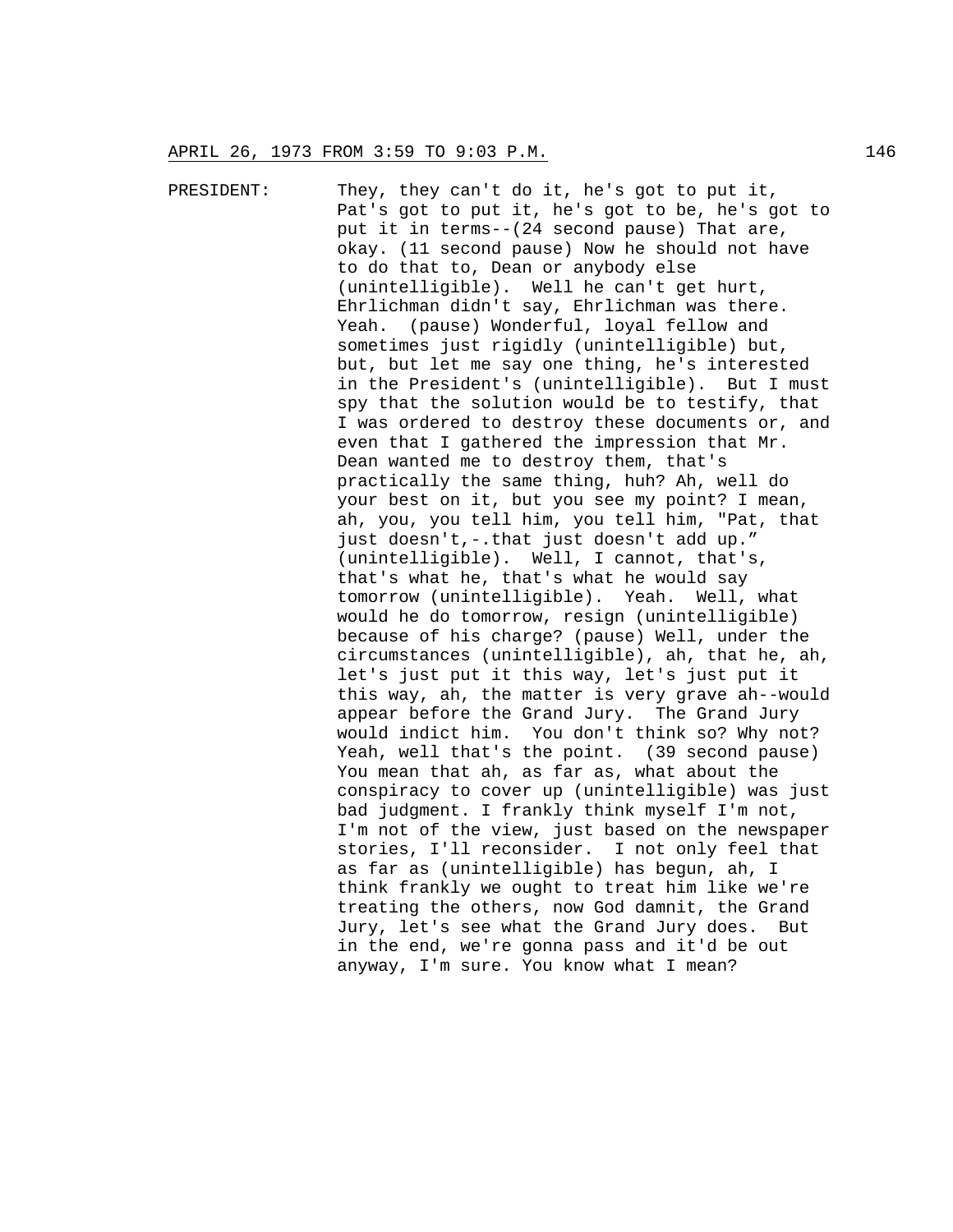PRESIDENT

(CONTINUED): And ah, ah (I've got to--.I, I may move, I may move on this thing so (unintelligible). Fair enough? All right. But ah, tell me about ah (unintelligible). Tell him (unintelligible) tomorrow. That's right. Don't do a damn thing which would result in a newspaper story. (Unintelligible). Petersen, I've got a lot of things to do and ah tell, tell Petersen w ' hen you're talking to him that I appreciate his hard work on this thing. (Unintelligible) counsel because I'm just (unintelligible) now. And, uh, after all Dean (unintelligible) that's right, Dean, ah the New York Times (unintelligible) reporters. (32 second pause). In other words, then he's gonna look like the-bastard. That's what, that's the way this thing better just better come out. Because it's the truth, it's the truth. But what about--he has everything to do on it. Yeah, yeah. Right. Yeah, yeah. Right. Now, now he's trying to pin everybody else with it, he says that ah, he says that the, yeah. Thank God (unintelligible) has just not been available. You do know, I never saw him personally though, they're resigned about this and then that'll look better because, because of the Gray confirmation on February the,22nd. Never. Never. That's right. Or February, now wait a minute, now let me just check the book here. 27th, 27th, 27th of February. That's right. And then-Never, except, except one time to sign my wills. That's right. I, look that's the way we work here, you know, I mean, I told the man in charge that's uh--oh, we have been with them, (unintelligible). Last summer? I never, well you just listen, let's get one thing straight. I, the President, never saw John Dean once except to sign a new will. And that was on August the 14th, that was the first, in signing the, that was the only time I ever saw him. But simply, everything that has been put out by Ziegler, and Dean ought to know, was based on what people told him. There was no Dean written report, but, but my God, Dean orally said that, why do you, why do you think Dean (unintelligible) a will which he can deliberately get out and say (unintelligible)? Cause Dean told him, that. Why would Ziegler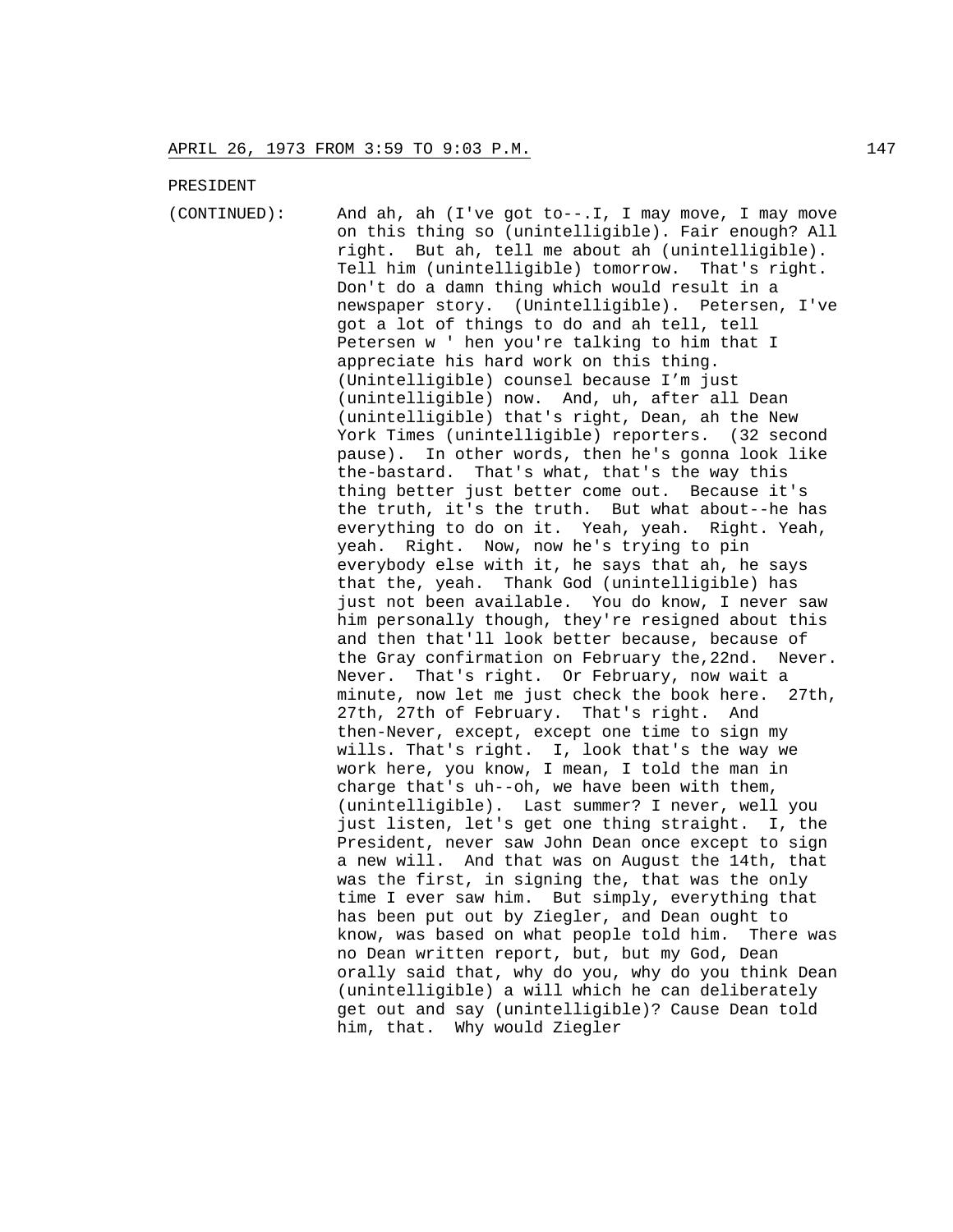PRESIDENT

- (CONTINUED): have said that? Did he, did--Right, did he give you the impression that he did see me? I'll be damned. All right, well anyway, uh, I do think that, ah, ah--Well, I think he's gonna stay there until uh, uh they pick, uh, until I, uh, r1l try to pick his successor within a reasonable time. But you know what I mean and you, you do know that. But he shouldn't just resign for this. I, I've really discovered (unintelligible) but I don't think he should put out a story about his version of it. Yeah. He said, now let me see. No, he says no. He said, I'm uh, he said this is a newspaper (unintelligible) on which I'm not gonna comment on a newspaper story (unintelligible). I've asked, I've asked to testify before the Grand Jury and that's what he should do. Bye (phone slams). It isn't much better. Let's get the God damn facts to the Grand Jury.
- HALDEMAN: I think you'd better tell Ervin. Henry Kissenger's waiting to see you. Will you see him later? (unintelligible) you can't see him tonight (unintelligible).
- PRESIDENT: All right, I'll see him but it has to be in the morning ah, see what time.
- BULL: I'll schedule him 8:30 in the morning sir. Remember you have to meet with (unintelligible) at nine.

PRESIDENT: Yeah, 8:30, if, if it isn't urgent.

HALDEMAN: That's what he said, he said, uh, (unintelligible) Dean's (unintelligible) so...

PRESIDENT: 8:30 in the morning's fine, tell him I'll see him at 8:30 in the morning before I go to Florida. Well'you tell Ehrlichman it's gotta be, gotta be (unintelligible). Uh, nothing's gonna change, nothing about Gray's gonna change. I just don't think we can have Gray resign. I don't want Gray's statement of resignation to come out tomorrow in direct conflict with Ehrlichman. That's what I'm concerned about, that's just, that's just if Gray's successor (unintelligible) 'cause, uh, we can't wait for (unintelligible).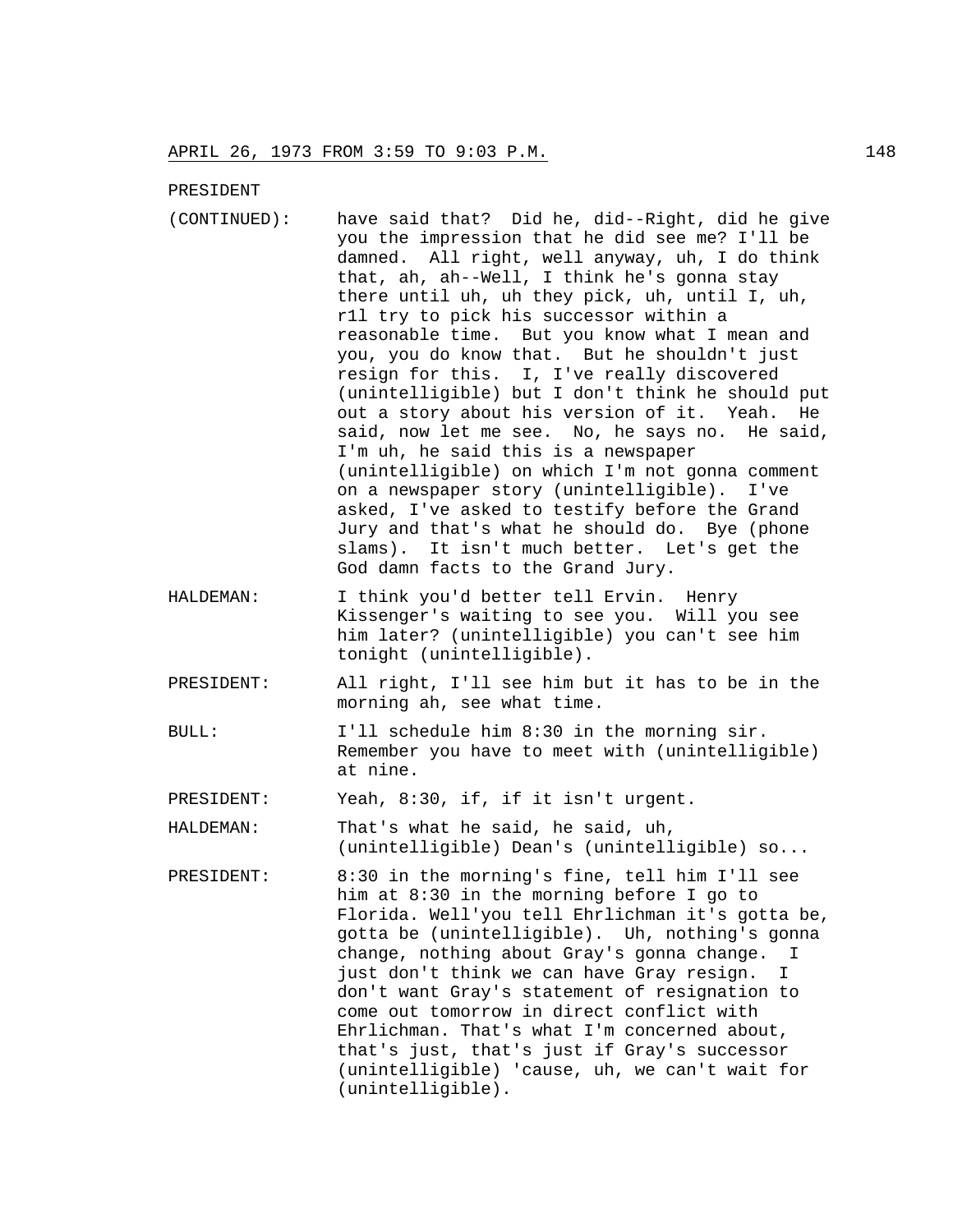HALDEMAN: What is Gray gonna say?

PRESIDENT: As of now Bob? He just says, "I'm gonna get out of here before the Grand Jury."

UNIDENTIFIED: (Unintelligible)

PRESIDENT: (Unintelligible) what? What he's gonna say to the Grand Jury now-is that, uh first that, uh, he, uh, came over to Ehrlichman's office and ah, John Dean handed him a pack of quote (unintelligible) "highly sensitive national security papers."

HALDEMAN: National security?

- PRESIDENT: National security, highly sensitive. That had absolutely nothing to do with the Watergate and they should not see the light of day, they shouldn't be in, uh...
- HALDEMAN: (Unintelligible)
- PRESIDENT: ...the, uh, FBI files. He took them, he then would say that, that ah he gathered that, that, uh (unintelligible) they should be uh, they should be, uh, destroyed. I think that was an interpretation (unintelligible)

HALDEMAN: Plus that's innocent.

PRESIDENT: That he made the mistake but he says the idea they souldn't see the light of day, the national security then it should be very well interpreted. Also, he says they don't feel that he's guilty of a crime. (17 second pause). Plus Ervin's, uh, what he said earlier about these, he was there, he heard (unintelligible) obstruction of justice. Then he'll say these papers were delivered early and stated there was never any intention of destroying them and he discussed this, uh, with (unintelligible), uh, he was amazed when he heard they had (pause).

HALDEMAN: That's true.

(Pause)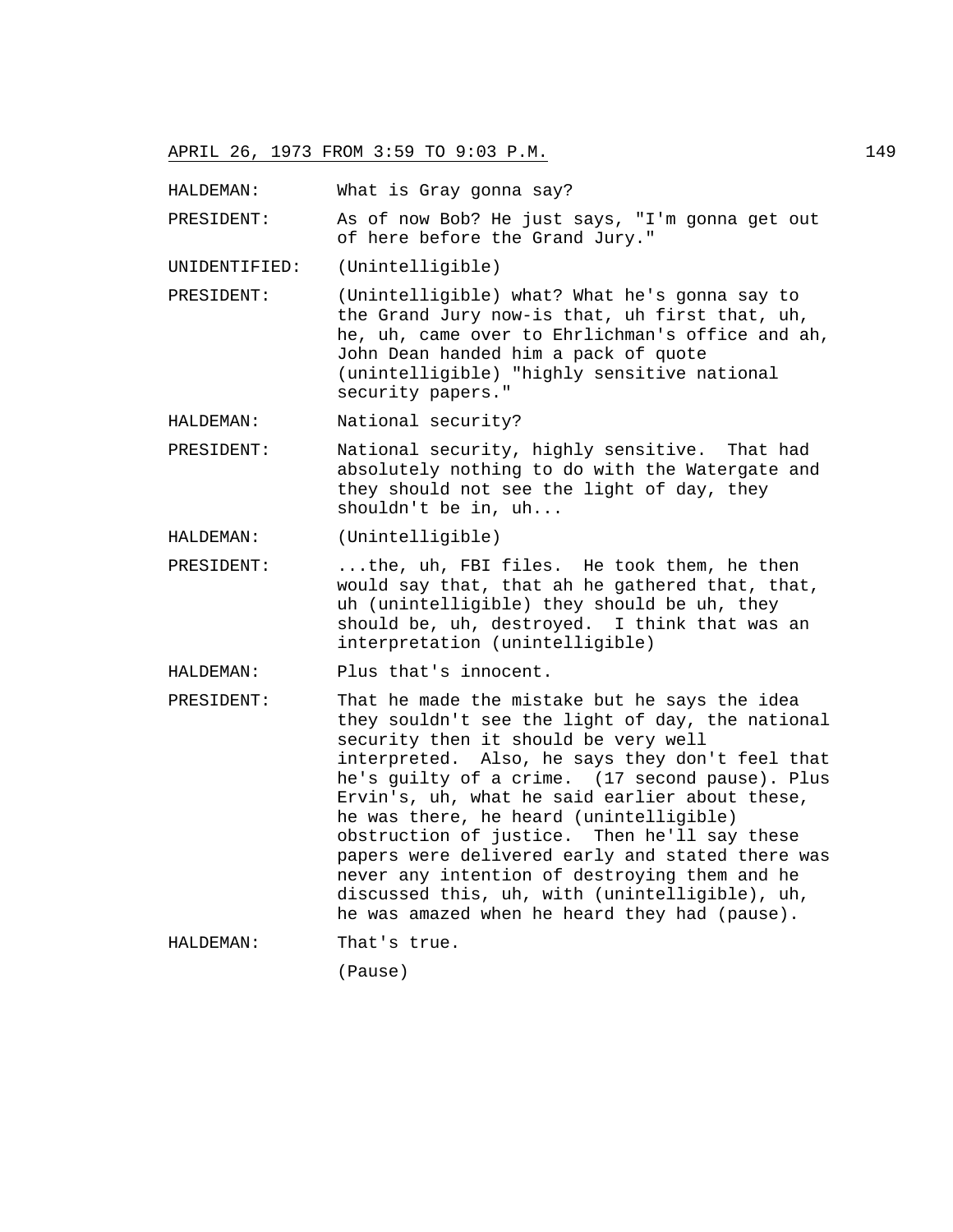UNIDENTIFIED: (Unintelligible/**REMOVED**) (pause)

PRESIDENT: What do his lawyers say about that?

HALDEMAN: (Unintelligible)

UNIDENTIFIED: I suppose they had to say that, that's as far as (unintelligible).

PRESIDENT: Well

- HALDEMAN: Be sure to get him thinking on that because what we have to do now is call Petersen in. He's the one guy whose (unintelligible) advised there were no papers relating to the Watergate and (unintelligible) can't make a case and say there's been any obstruction (unintelligible)...
- PRESIDENT: At that point...

HALDEMAN: ...concerning the case of Gray's defense.

- PRESIDENT: If it was apparent. He told me he left wires and other kind of crap, he should have investigated it (unintelligible).
- HALDEMAN: I think if they're subpoenaed, should he go down (unintelligible) and that I told him to do this.
- PRESIDENT: (Pause) Well uh, we should, uh, and then we should know 'cause I, I, I know that, I know that, I don't mean now. But, I mean, let me give you the, the argument for resignation (unintelligible) leave for now (unintelligible) Ehrlichman's gonna be on (unintelligible) and, uh, Baker asked (unintelligible). It doesn't make any difference right now. The President feels (unintelligible) without (unintelligible) that's why the President rather than the Grand Jury signs that. In other words (unintelligible), Grand Jury because the arguments against (unintelligible), orderly way to do it (unintelligible). In my view, whether it should involve the, the leave of absence, it seems to me it can carry from the standpoint of frankly (unintelligible/**REMOVED**) that way we could, uh, I think prepare you for (unintelligible) with John.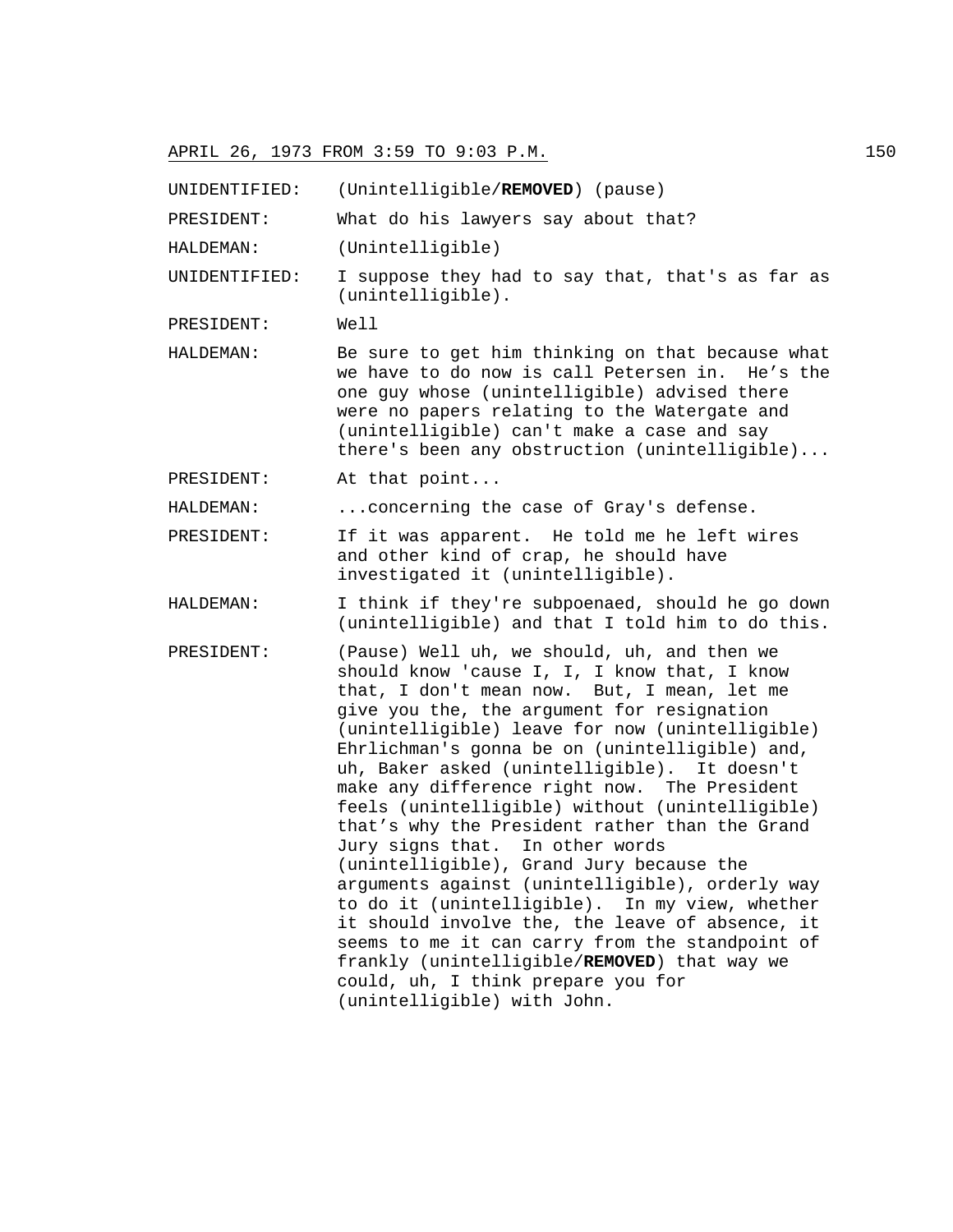PRESIDENT

(CONTINUED): (Unintelligible) you got to be in a position to get out there and wage your damn case. I suppose how you, how you would, how you would handle that problem but they're, they're being paid, and we (unintelligible) of course (unintelligible) in terms of (unintelligible), several months at least (unintelligible) but they will be (unintelligible). The problem that you have, the problem that you have with Dean (unintelligible) now the only thing that I sure as hell am not going to take a leave of you two without being (unintelligible). My point is, this situation is so temporary, you know what I mean, he's either gonna be uh, uh, defendant or (unintelligible) fooling around with the defendants (inintelligible). For example,

### **RESTRICTED-"D"**

HALDEMAN: Yeah.

- PRESIDENT: Yep, he says you may, we may get in a position to make the rest of us look better, he just, he (unintelligible) some of which he says (unintelligible). Uh, one thing he did say was this, he was amazed when I said that, that (unintelligible) together and he said probably you got the impression (unintelligible). "Why hell", he says, "Around here and so forth we have the impression, from talking to John Dean, that you practically was in your office every uh; sitting in your lap, about uh, every few days." And I said, It's ah,,
- HALDEMAN: That's true. (Unintelligible) Dean is the same way (unintelligible), February 22, then he was in every day, approached me every day for a couple of weeks.

PRESIDENT: He was down every day.

HALDEMAN: And he hasn't been in since.

PRESIDENT: Except after the, he was down every day 'til March.

HALDEMAN: It wasn't quite every day, he's been gone for quite a number of days.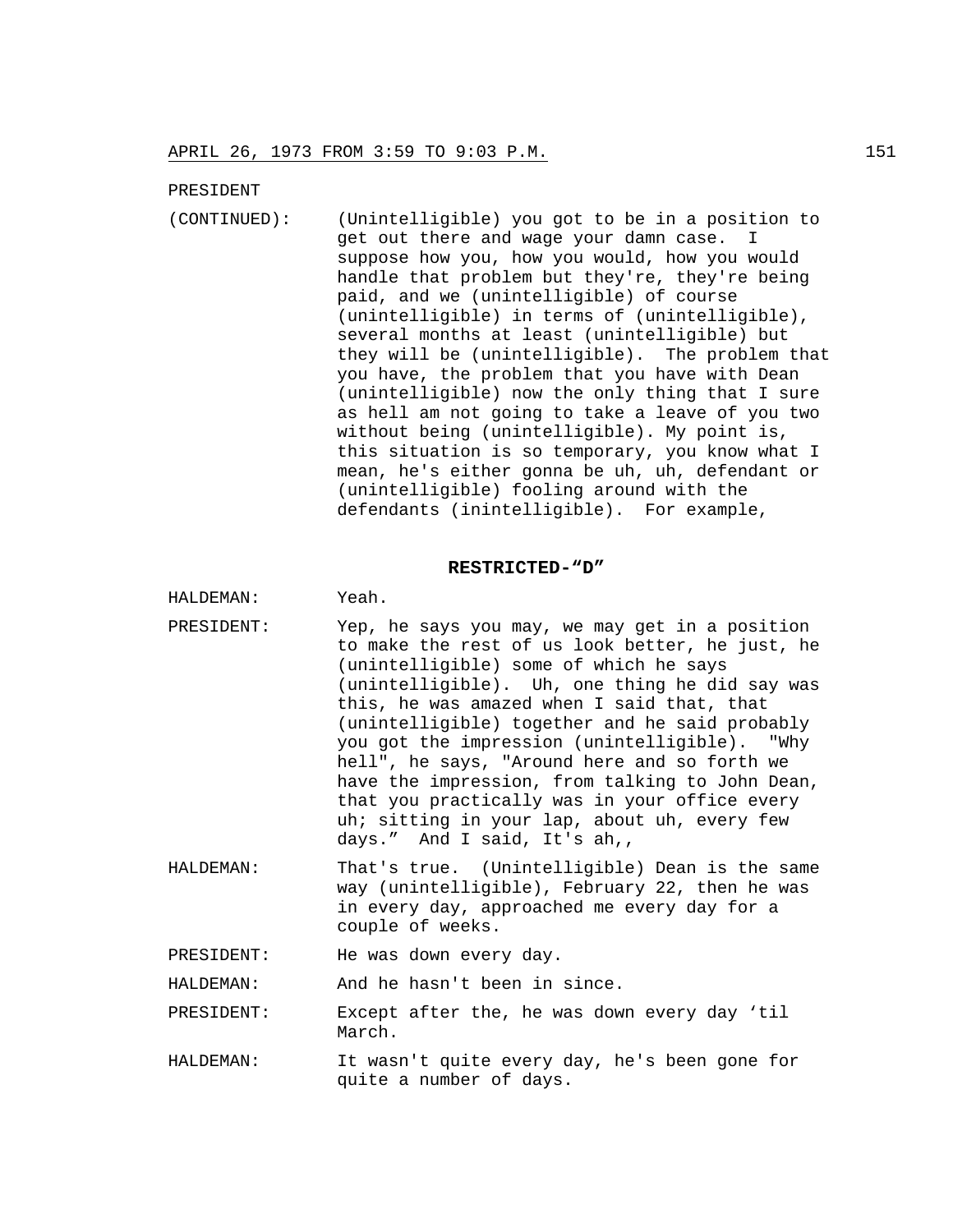PRESIDENT: Yeah, every day until March, uh, 25, I think. If I'm, uh, right

HALDEMAN: Yeah but, uh--

PRESIDENT: I was gone part of that time.

HALDEMAN: He was in the 27th and the 28th, you saw him the 1st, then he wasn't in the 2nd, he wasn't in the 3rd, he was1t in the 4th, he wasn't in the 5th, he was in for ten minutes on the 6th, 25 minutes on the 17th, again not very much there in early March. Not at all on the 8th, not at all on the 9th, not at all on the 10th, not at all on the llth, not at all on the 12th, not at all on the 13th, then he started on the 14th. That's when he really started, March 14th, and that was when you had Dean and Moore, then he started that cycle. You met with them on the 14th, you met with them on the 15th, you met with Dean alone on the 16th. Dean alone on the 17th. Nothing on the 18th. Oh yeah, Dean and Moore on the 19th. Dean and Moore on the 20th. Dean and me part time on the 21st and with Mitchell on the 22nd, and that was it, you never met with him again except at Camp David. Let's see now it all adds up to a total, the total time over the period from the Watergate to now has been ten months, for approximately 12 hours. (Unintelligible)

PRESIDENT: Oh. Sure.

HALDEMAN: And virtually, and, and virtually all of that, well, all of it was in the period of one month and virtually all of it in the period of, uh, a week or ten days. (pause) From the time of the Watergate to February 10...

PRESIDENT: I can't figure out how Ehrlichman can (unintelligible).

HALDEMAN: (Unintelligible).

PRESIDENT: (Unintelligible)

HALDEMAN: John (unintelligible).

PRESIDENT: Well, these people are good.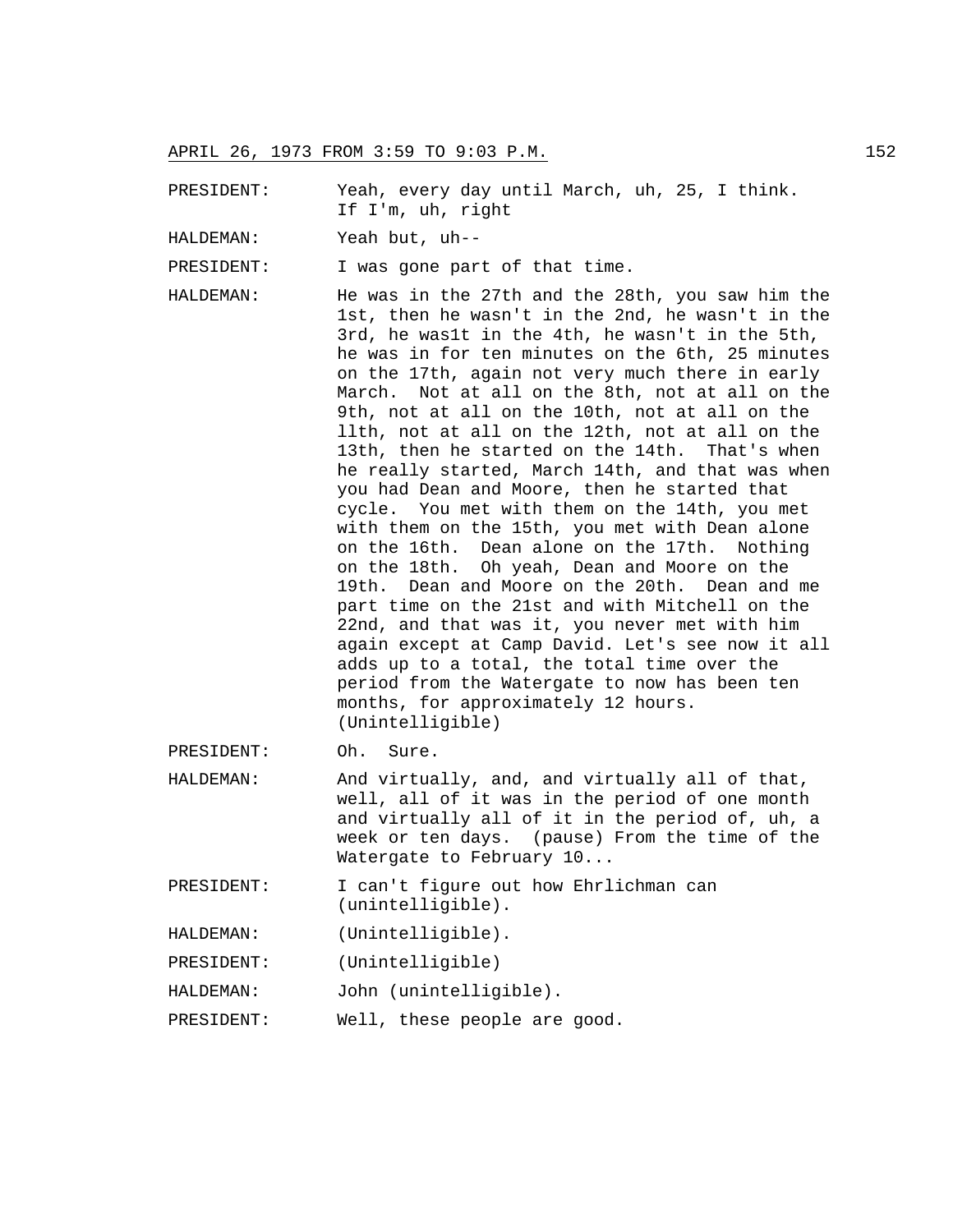HALDEMAN: Some.

PRESIDENT: Do you think-(unintelligible)?

HALDEMAN: I sure was, I sure was. I thought Dean was doing one hell of a job. (unintelligible)

PRESIDENT: Yeah, right.

HALDEMAN: (Unintelligible) will say. And I think he was.

PRESIDENT: (Unintelligible)

HALDEMAN: Because I think I was right, I think what happened is he cracked, that he had Dean swing his own--It kept getting tighter and tighter and then something happened, then he put himself in the hands of the lawyers, and that's when he...

PRESIDENT: That's right.

- HALDEMAN: I don't think he probably had it on with the lawyers and I don't think that, uh, well, I think he got himself into the soup without realizing it, and I don't think he really, really realized it until he got there at Camp David and started laying it out.
- PRESIDENT: Well, do you think. You realize that (unintelligible).
- HALDEMAN: I think he began (unintelligible) the legal problems, I think he thought everybody had problems, they weren't really all that serious, they were, they were--

PRESIDENT: Cancer at the heart of the Presidency.

HALDEMAN: Well, yeah. But that was when he thought it would be cut out. And at that point he was so (unintelligible) days later thinking Mitchell would just step out and take the blame for this. He weighed his (unintelligible) with the Watergate not the cover-up.

PRESIDENT: Yeah, on that point--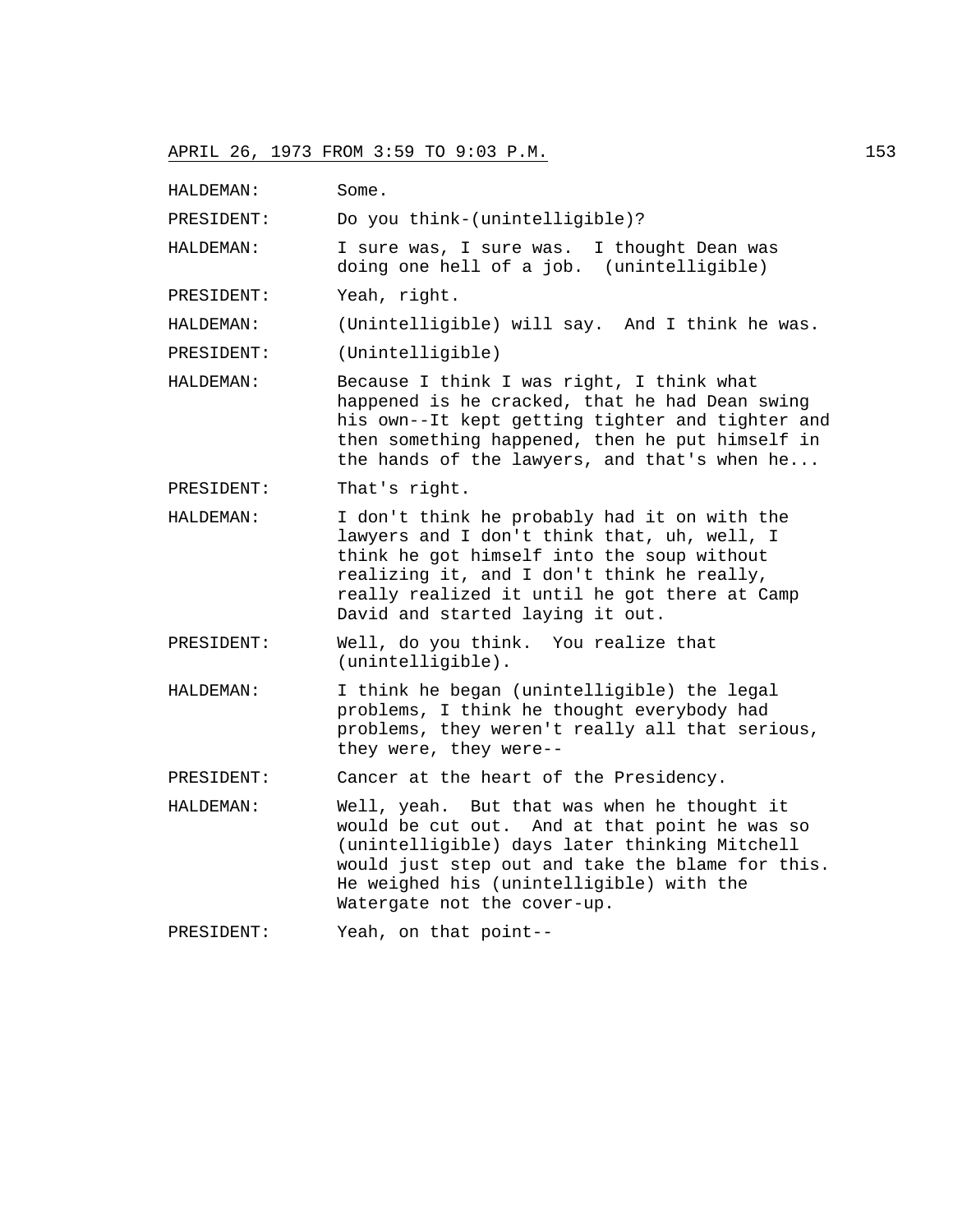- HALDEMAN: (Unintelligible)
- PRESIDENT: From the first conversation it was covered up.
- HALDEMAN: He was starting to worry about the cover but he didn't--he was still--

PRESIDENT: Hunt, remember, talking about lawyers.

HALDEMAN: Yeah.

PRESIDENT: (Unintelligible) from that first conversation.

HALDEMAN: He thought Hunt would blow on the Watergate and on that Ehrlichman stuff.

- PRESIDENT: That's right.
- HALDEMAN: Not on the, not on the cover-up. He wasn't worrying about the cover-up as a legal problem (unintelligible). He was only worried about the problem that he was in it. He wasn't able to handle the cover-up and it was a lot later that he realized that the cover-up, for him, was a legal problem, a critical problem (pause). The time he talked to you, the cover-up was a practical problem.
- PRESIDENT: And how do you deal with it?
- HALDEMAN: (Unintelligible/**REMOVED**) problems a little earlier.
- PRESIDENT: The fact that--

HALDEMAN: I don't know that. Well, yeah, apparently, looking back now, he did regard the discussion--

PRESIDENT: In other words, uh Liddy's and Hunt's attorneys' fees (unintelligible) would blow this thing inside of the White House, that in effect was the conversation.

HALDEMAN: That's right.

PRESIDENT: (Unintelligible) was about.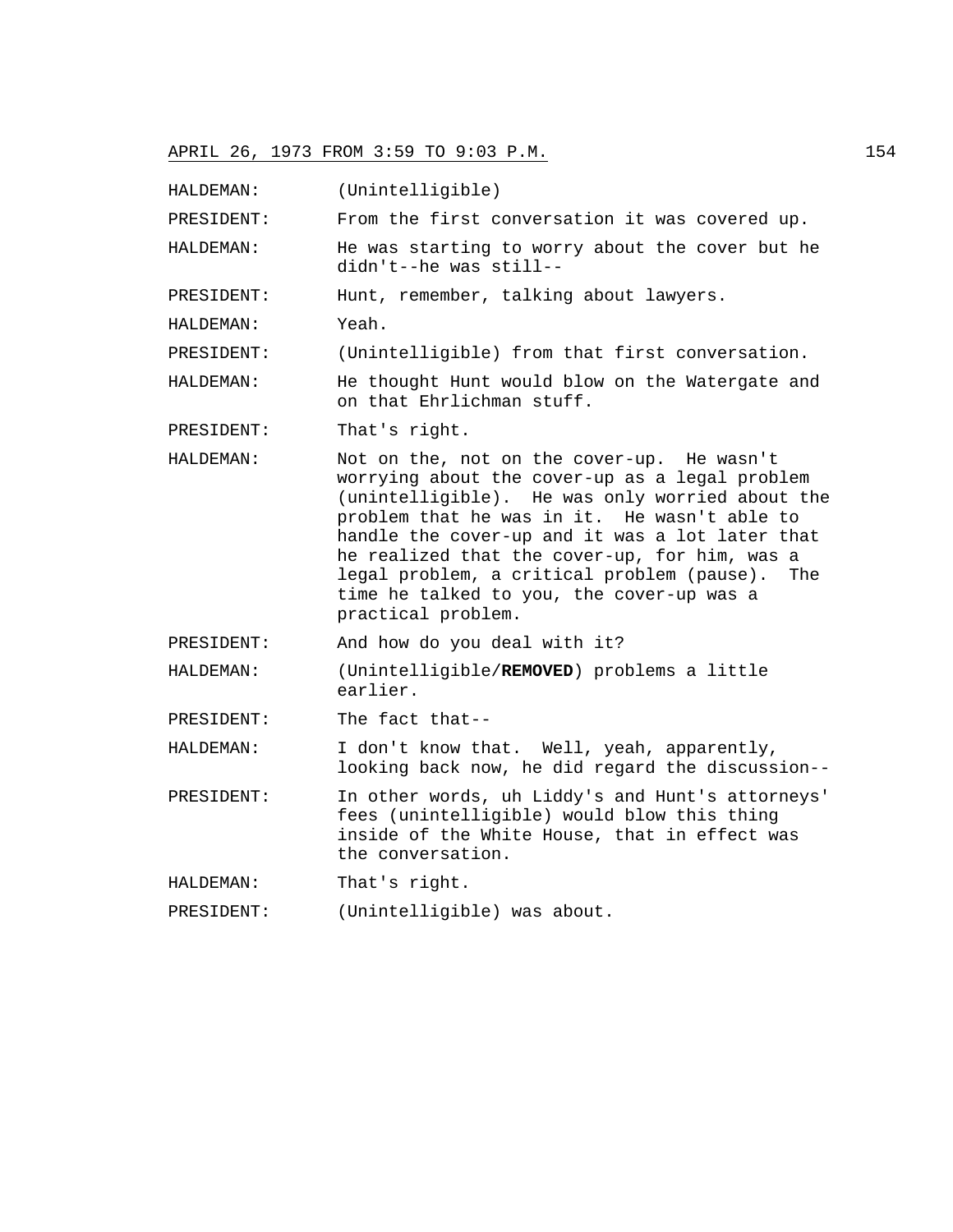HALDEMAN: That's right.

PRESIDENT: Not blow the White House.

HALDEMAN: No sir. Not blow the Watergate and not blow the cover-up.

- PRESIDENT: Right.
- HALDEMAN: Hunt blew it when he was saying (unintelligible) the fact he was which was clearly known (unintelligible) (pause) at that point you didn't know he was paying off your people, nor did I.
- PRESIDENT: You, you've hit upon a very important point there, that, that in terms of the conversation we had with him, had nothing to do with Hunt blowing on the Watergate.
- HALDEMAN: That's right.

PRESIDENT: On the-cover-up of the Watergate.

HALDEMAN: That's right.

PRESIDENT: 'Cause Hunt was gonna blow on the national security matters.

HALDEMAN: That's right.

PRESIDENT: And, therefore, I was deeply concerned.

HALDEMAN: That's right.

PRESIDENT: And that's what got us into the whole thing.

HALDEMAN: And in, inad-, inadvertently also, going in and discovering all that was happening on-Watergate (12 sec. pause) which he still doesn't know what was happening.

```
PRESIDENT: You think they'll call Pappas (unintelligible)?
```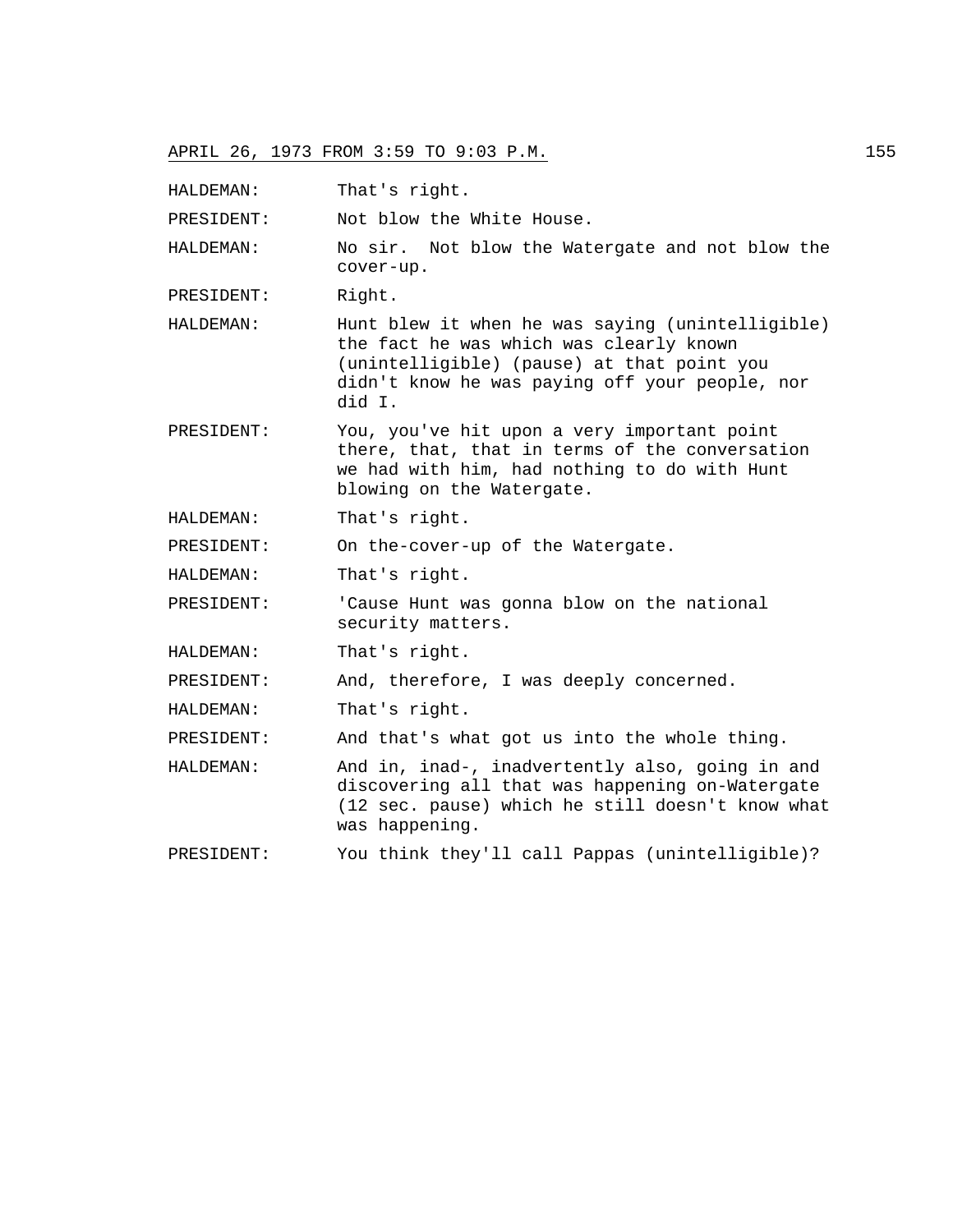HALDEMAN: (Unintellkgible). I don't think he's gonna do all this stuff. I think he's gonna strike at us, he keeps lobbing these things out (unintelligible). I think he's got a whole bag of goodies probably (unintelligible). Everything he just said is a problem. PRESIDENT: (Unintelligible) obstruction of justice. HALDEMAN: No, I think he'll start getting Colson and Ehrlichman. PRESIDENT: Why not (unintelligible)? HALDEMAN: May, maybe Ehrlichman. I don't think he will. I just don't think he will. That's you know, I don't think the guy is, is a-- PRESIDENT: Lawyers. HALDEMAN: Ben--, Benedict Arnold (unintelligible). PRESIDENT: His lawyers might want him to (unintelligible) the President (unintelligible)President (unintelligible). HALDEMAN: But, what I mean, threatening to set out to do (unintelligible) appeals court (unintelligible). He's lost his mind completely (unintelligible) regardless of the fact of the cover-up (unintelligible). Totally different kind of job. (Unintelligible) socially a couple years ago in case he will (18 second pause) I don't think, I really don't think--I can't help but worry about that but I don't think-- PRESIDENT: Well-- HALDEMAN: This is real and-- PRESIDENT: Understand, understand that if, ah, they pull that on, ah, Henry Petersen (unintelligible) that Haldeman was there. All right, if, uh, Haldeman was there, you take my word for it

(unintelligible).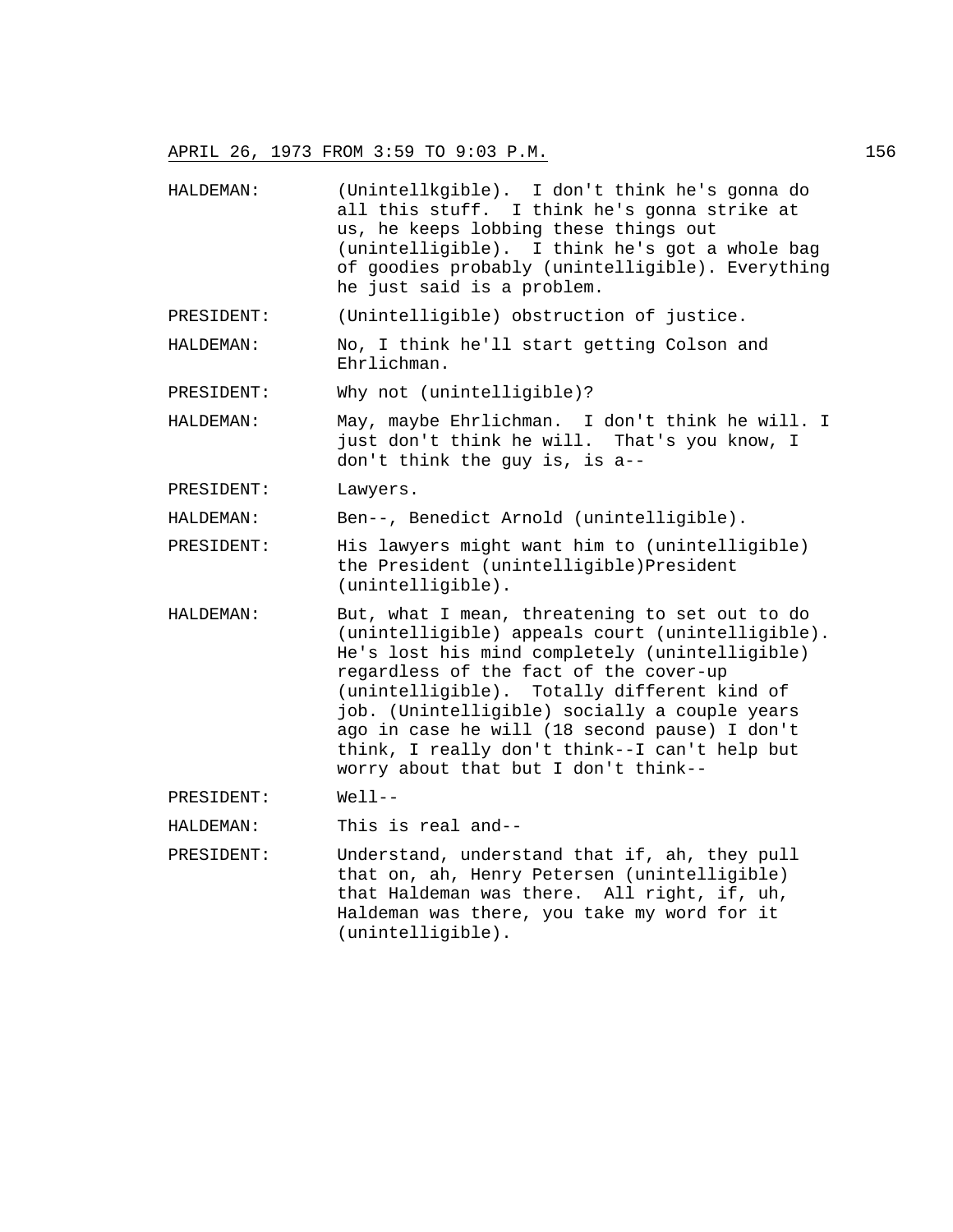HALDEMAN: Have you told him.

PRESIDENT: No.

HALDEMAN: Well I wouldn't, I wouldn't anticipate that (unintelligible).

PRESIDENT: I haven't told ya this. I have told Petersen so that he's on notice, that, that there was a discussion of this problem that (unintelligible/**REMOVED**). That's what triggered my mind and I also said that's when he maybe became aware of the President's (unintelligible) that triggered (unintelligible).

HALDEMAN: I think you're on--that's right.

- PRESIDENT: Then I would say, I would say that uh (unintelligible). Pappas, I assure you, what the hell, I didn't know anything about that I was here (unintelligible) and I had to go for a (unintelligible) eventually (unintelligible) I determined (unintelligible). I think that's, that's when this started. (Unintelligible/**REMOVED**)
- HALDEMAN: I found out that I can't, in listening to that, I can't imagine that he would get caught, he would have to have been disciplined first that's--

PRESIDENT: You got to remember

HALDEMAN: I'm sitting there playing this thing back and forth on the tape to pick up every little scratch. He's sitting there in the meeting, he's had, had it for a different purpose in your office (pause).

PRESIDENT: But when I called him he said (unintelligible).

HALDEMAN: That's right. And Dean going out there, putting it out to the press is a mark of a real shit.

PRESIDENT: (Unintelligible).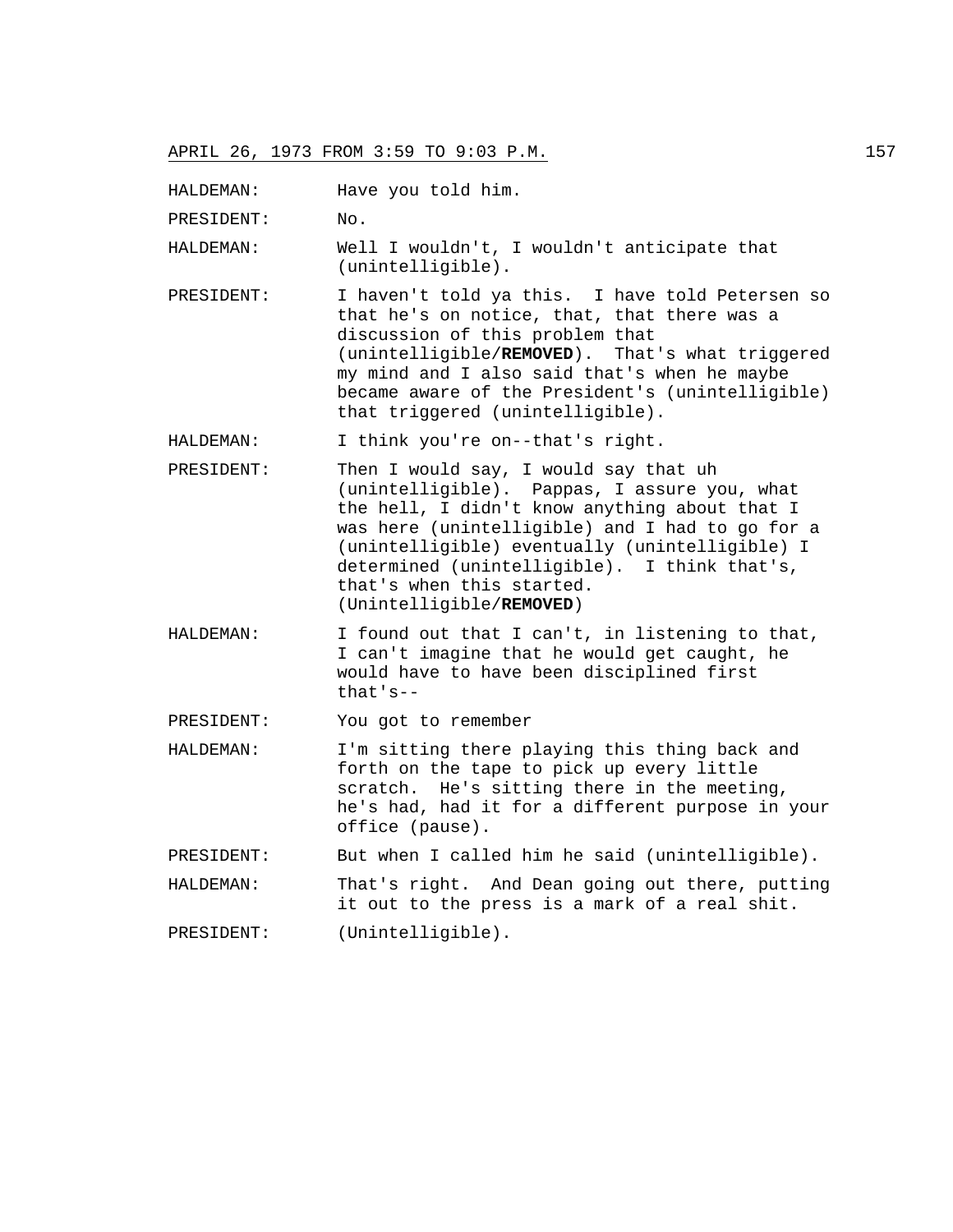- HALDEMAN: Not very nice thing to do. He was totally irresponsible to put out the fact that he did.
- PRESIDENT: (Unintelligible) Anyway, it's done, it's done, and that isn't the real problem here, we got to get back to that.
- HALDEMAN: Oh no, I agree.

PRESIDENT: The whole fact that he called.

- HALDEMAN: (Unintelligible)
- PRESIDENT: Well he was

HALDEMAN: Compromise, no question on that it was in

- PRESIDENT: But, uh, incidentally, the Gray decision was right. I (unintelligible) basis of (unintelligible) I don't know whether it was (unintelligible) (noise) did he leave?
- HALDEMAN: I don't know, maybe (unintelligible) find out (noise) uh (unintelligible) is, is he gonna (unintelligible) went home. Okay. I may call him back. Goodbye, (hangs up phone) (unintelligible) us over for dinner.
- PRESIDENT: (Unintelligible) hard to go out (unintelligible) it's a hard ball (unintelligible) on this that One, but by God we did, Bob.
- HALDEMAN: We got to do it.
- PRKSIDENT: The mark of, what do you call it, the real mark of strength, you know, we may be torn up inside, we got to walk right out there and let people see it.

HALDEMAN: Right. (Unintelligible) especially you.

PRESIDENT: Huh.

HALDEMAN: Especially you.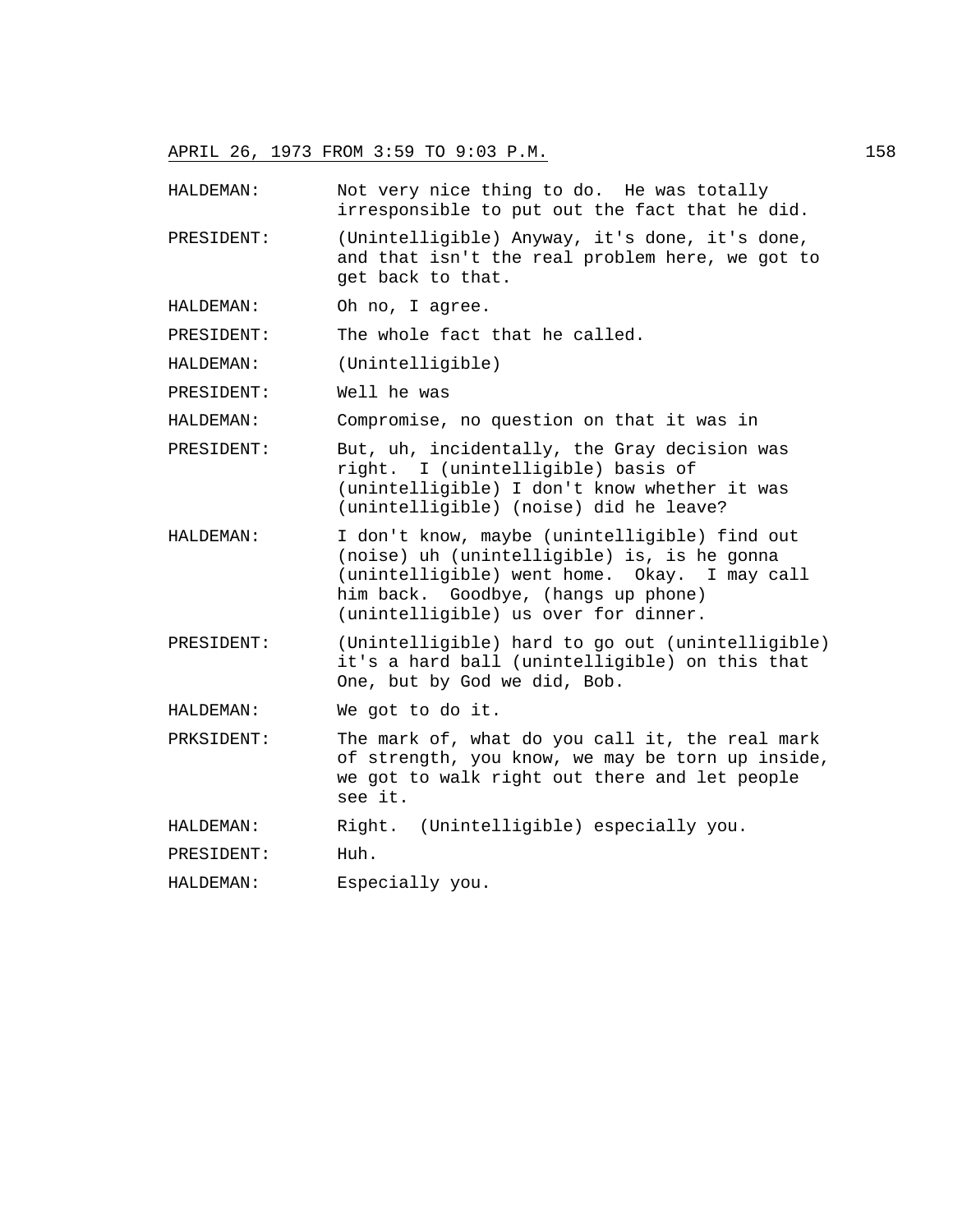| PRESIDENT:    | Yeah, all of us.                                                                                                |
|---------------|-----------------------------------------------------------------------------------------------------------------|
| HALDEMAN:     | (15 second pause) (Unintelligible)                                                                              |
| PRESIDENT:    | Huh, the only thing that, I mean, we, I don't<br>want to beat your head to death on it, uh<br>(unintelligible). |
| HALDEMAN:     | Go ahead.                                                                                                       |
| PRESIDENT:    | (Unintelligible)                                                                                                |
| HALDEMAN:     | Go ahead, I'll have a coke or something.                                                                        |
| UNIDENTIFIED: | (Unintelligible)                                                                                                |
|               | (Unknown person leaves room; Sanchez enters<br>room; voices in background)                                      |
| SANCHEZ:      | Yes, sir.                                                                                                       |
| PRESIDENT:    | (Unintelligible) what you want.                                                                                 |
| SANCHEZ:      | Sir?                                                                                                            |
| PRESIDENT:    | (Unintelligible)                                                                                                |
| SANCHEZ:      | Yes, sir.                                                                                                       |
| PRESIDENT:    | (Unintelligible)                                                                                                |
| SANCEHEZ:     | Yes, sir.                                                                                                       |
| HALDEMAN:     | Got any gingerale?                                                                                              |
| SANCHEZ:      | Yes, sir.                                                                                                       |
| HALDEMAN:     | Do you?                                                                                                         |
| PRESIDENT:    | (Unintelligible)                                                                                                |
| HALDEMAN:     | If not, I'll have a coke.                                                                                       |
| SANCHEZ:      | Yes sir.                                                                                                        |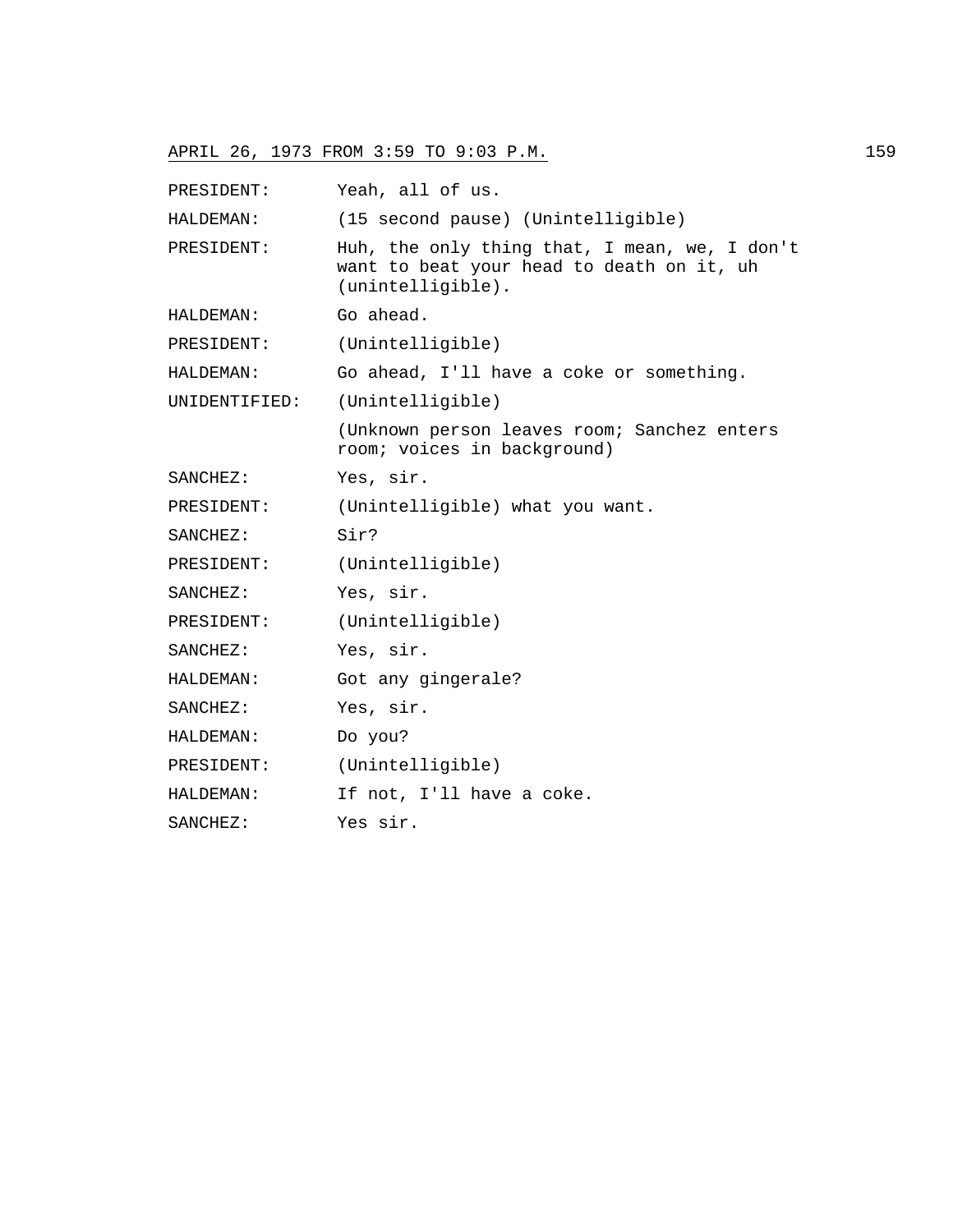- HALDEMAN: Either one.
- SANCHEZ: All right.

HALDEMAN: (Pause) (Picks up phone) (Unintelligible) the problem is that--Yeah. Okay (Hangs up phone).

- UNIDENTIFIED: Well (unintelligible) I suppose we'll get some, new evil sign, what about Watergate.
- PRESIDENT: We had a couple of authorities on (unintelligible)

HALDEMAN: Is the President moral is the questioni

PRESIDENT: Haldeman, Haldeman, Mitchell question mark and Nixon question mark. This is purely the, uh, political (unintelligible) is a little kid's style (unintelligible).

- HALDEMAN: Now the signs here--
- PRESIDENT: Part of it--
- HALDEMAN: As we well know.
- PRESIDENT: Signs, signs of time. (Unintelligible) relation, but, on the leave thing, Bob, when you come down to it, I've argued this, I've, I've sweated over it before (unintelligible) we stand firm (unintelligible) or (unintelligible).
- HALDEMAN: What it really comes down to is resignation.
- PRESIDENT: For everybody.

HALDEMAN: (Unintelligible) official.

- PRESIDENT: (Unintelligible)
- HALDEMAN: Well, yeah, but not when you go back. Ehrlichman has as much of a problem (unintelligible). I would back off of resignation (unintelligible)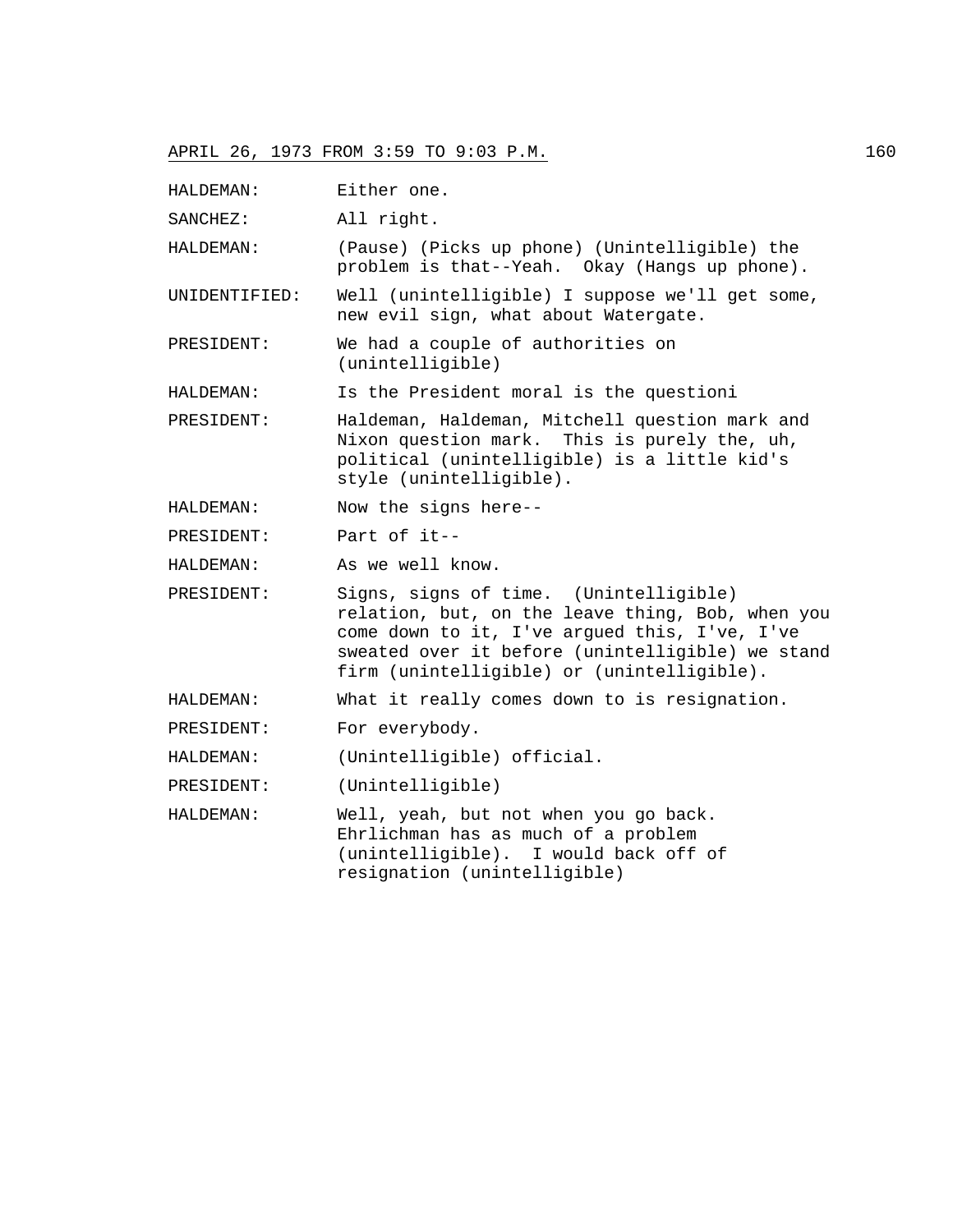HALDEMAN: instead, you know, on the basis of what he had (Continued) talked about with Klein, he thought that was the right idea but he said (unintelligible) other ramifications. He wasn't so sure it was. Connally backed off, Rogers backed off. PRESIDENT: But on the other hand-- HALDEMAN: Parts of that, is they talked you into it. PRESIDENT: Parts-- HALDEMAN: It's hard to say it to you. If they talk to  $me--$ PRESIDENT: But part of that... HALDEMAN: We can sit down-PRESIDENT: ... part of the, but part of the combo (unintelligible) Rogers and Connally, I think both now would would, would perhaps lean to leave... HALDEMAN: Yeah. PRESIDENT: They didn't, they don't back off of that too far-- HALDEMAN: I mean Connally says, and I feel he was my respected (unintelligible) tries to (unintelligible) Rogers tried to the point. PRESIDENT: I know. We're going ahead and get to the problem. HALDEMAN: But Connally says, "If you can make it, the strongest position for you and the strongest position for the President is for you to stay there. But it's also the highest risk." And he said, and "The risk is, is really, you know--Because if you stay there and you get clobbered then you, you got one hell of a problem, that's, that's the thing to do is, is to take leave and that greatly reduces the risk, if not almost all of it." So they send (unintelligible) it greatly increases your vulnerability, but, doesn't...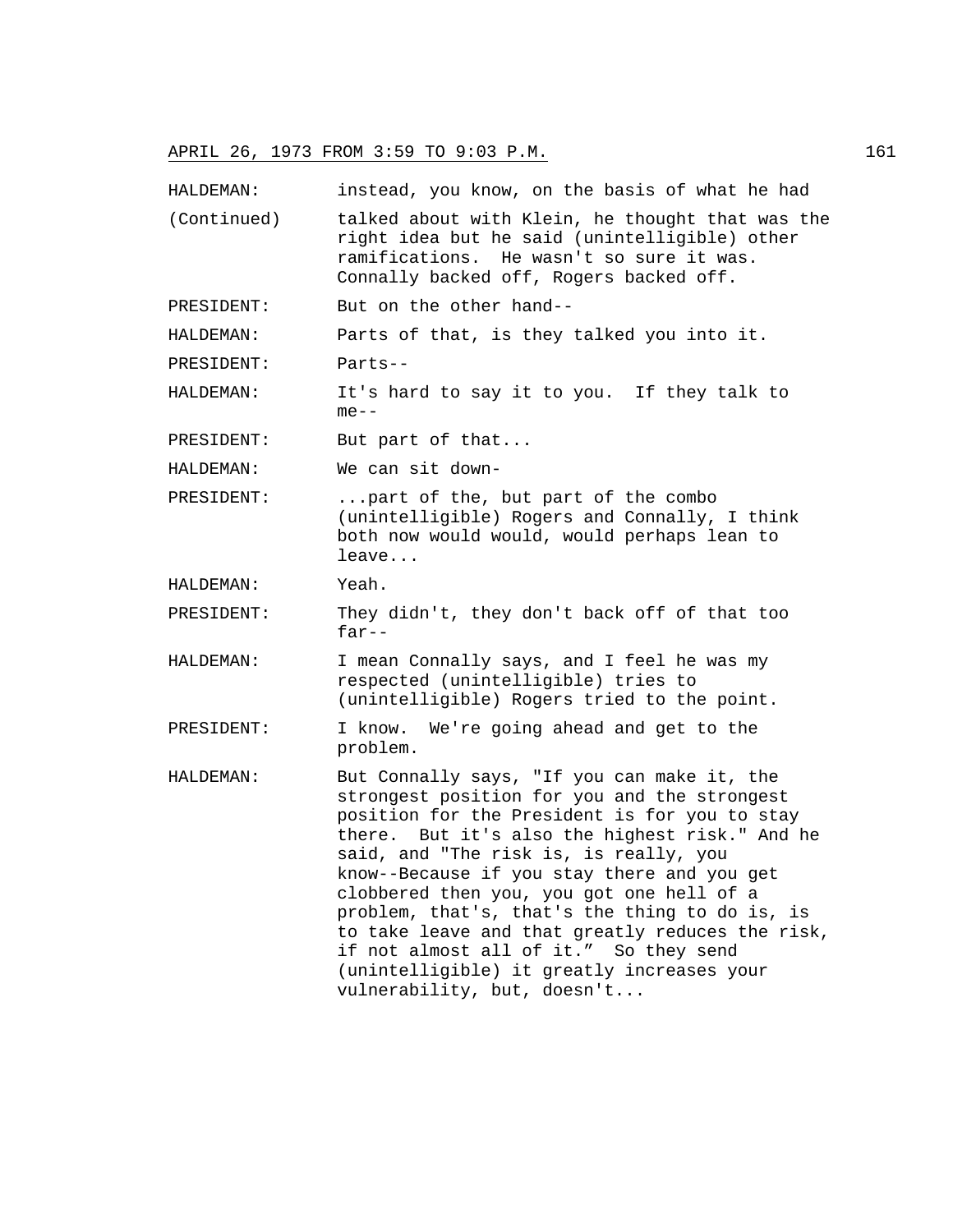PRESIDENT: Doesn't kill you.

HALDEMAN: ...doesn't kill you. But if resignation is the safest...

- PRESIDENT: For the Presidency...
- HALDEMAN: ...it is the most dangerous from your viewpoint and it's the, it doesn't add very much to what the leave provides.
- PRESIDENT: Because you've got that option...
- HALDEMAN: From the Presidency but it takes away a lot from you. And it also takes something away from the Presidency because you (unintelligible)
- PRESIDENT: (Unintelligible)
- HALDEMAN: That's right and it eliminates the, any possibility of a option down the road (noise) which really can't discuss (noise) if (unintelligible) the first.
- PRESIDENT: You see the argument, the argument against the leave, of course, is that well you, you can't argue (unintelligible/**REMOVED**) just postpone it and see what happens.

HALDEMAN: That's right. If it is inevitable.

PRESIDENT: Yeah.

- HALDEMAN: And he's right if it's inevitable. Maybe we got to say that it is inevitable. Uh--
- PRESIDENT: But if we say it's inevitable

HALDEMAN: If you say it's inevitable you're saying something that you shouldn't say.

PRESIDENT: ...if we say it's inevitable though (unintelligible) any other time.

HALDEMAN: Except for the problem that poses on the defense.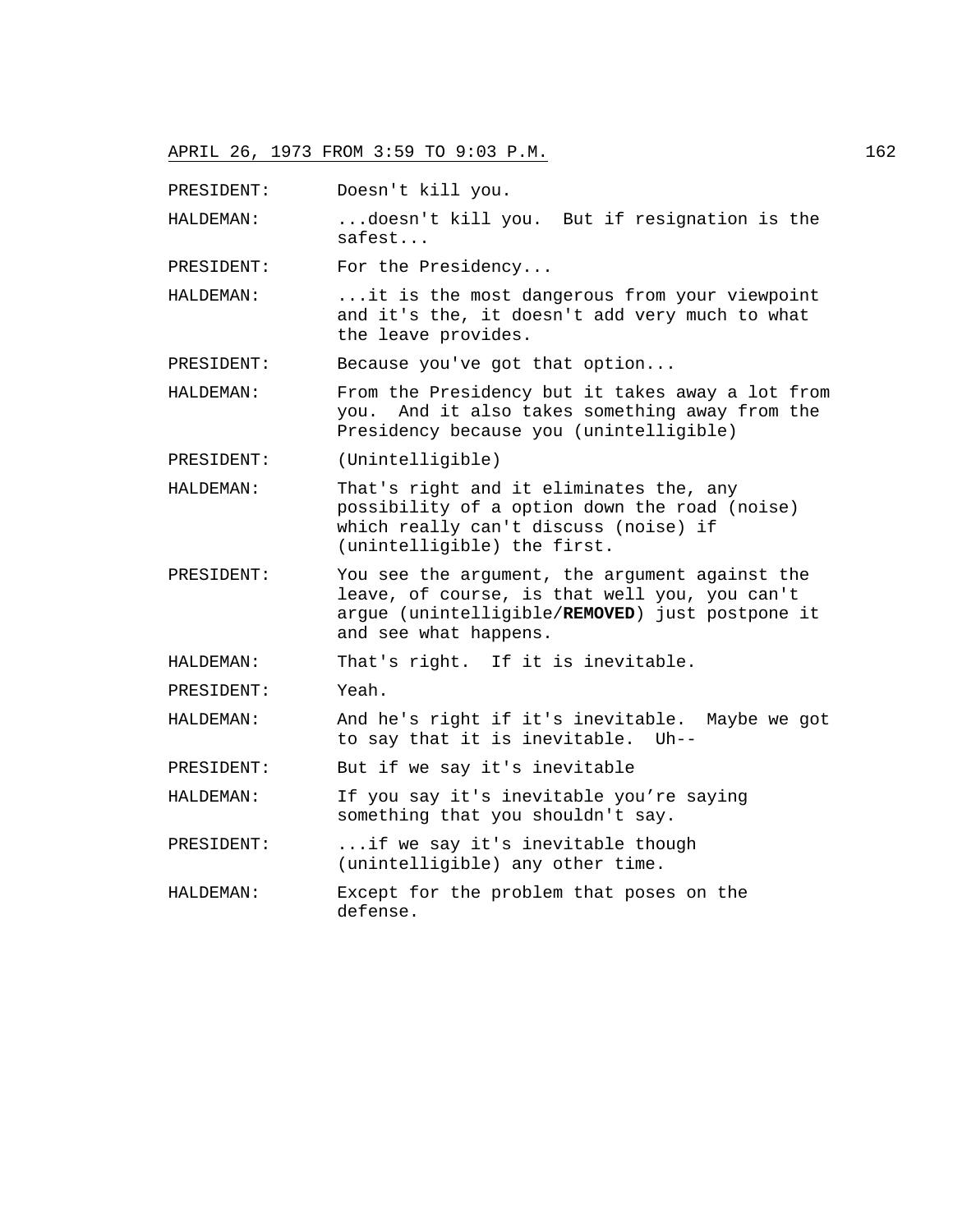PRESIDENT: That's what I'm saying.

HALDEMAN: And those are your problems as well as ours.

- PRESIDENT: Yeah, because, because I don't want our people convicted, now do your lawyers believe that resignation would hurt them in your case?
- HALDEMAN: Little hard to say.
- PRESIDENT: How about a leave?
- HALDEMAN: Resignation would hurt Ehrlichman too, but not as much.
- PRESIDENT: Not as much.
- HALDEMAN: They, in their interests, of course, uh, felt it isn't really, they're pretty, uh, they are so devoted, you, know, the fact (unintelligible).
- PRESIDENT: The point is, Bob, look we got to do, and, I feel right now as you know (unintelligible) do something, do something (unintelligible).
- HALDEMAN: Well, Yeah, but, you but this is, there is very great merit to the argument that--
- PRESIDENT: Yeah. At this point though you got to stay one ahead, step ahead of the herd. I feel if we did the right thing (unintelligible) that (unintelligible) know all about but that was ah
- HALDEMAN: (Unintelligible) yeah.
- PRESIDENT: Right. (Unintelligible) his option. I didn't do it and so now they say what do you do now, I think that was right, I think that bought us some time. I think the President looked very good at this last meeting, uh--
- HALDEMAN: Yeah, but they're still, they're turning on the President now, the editorial stuff and all of this...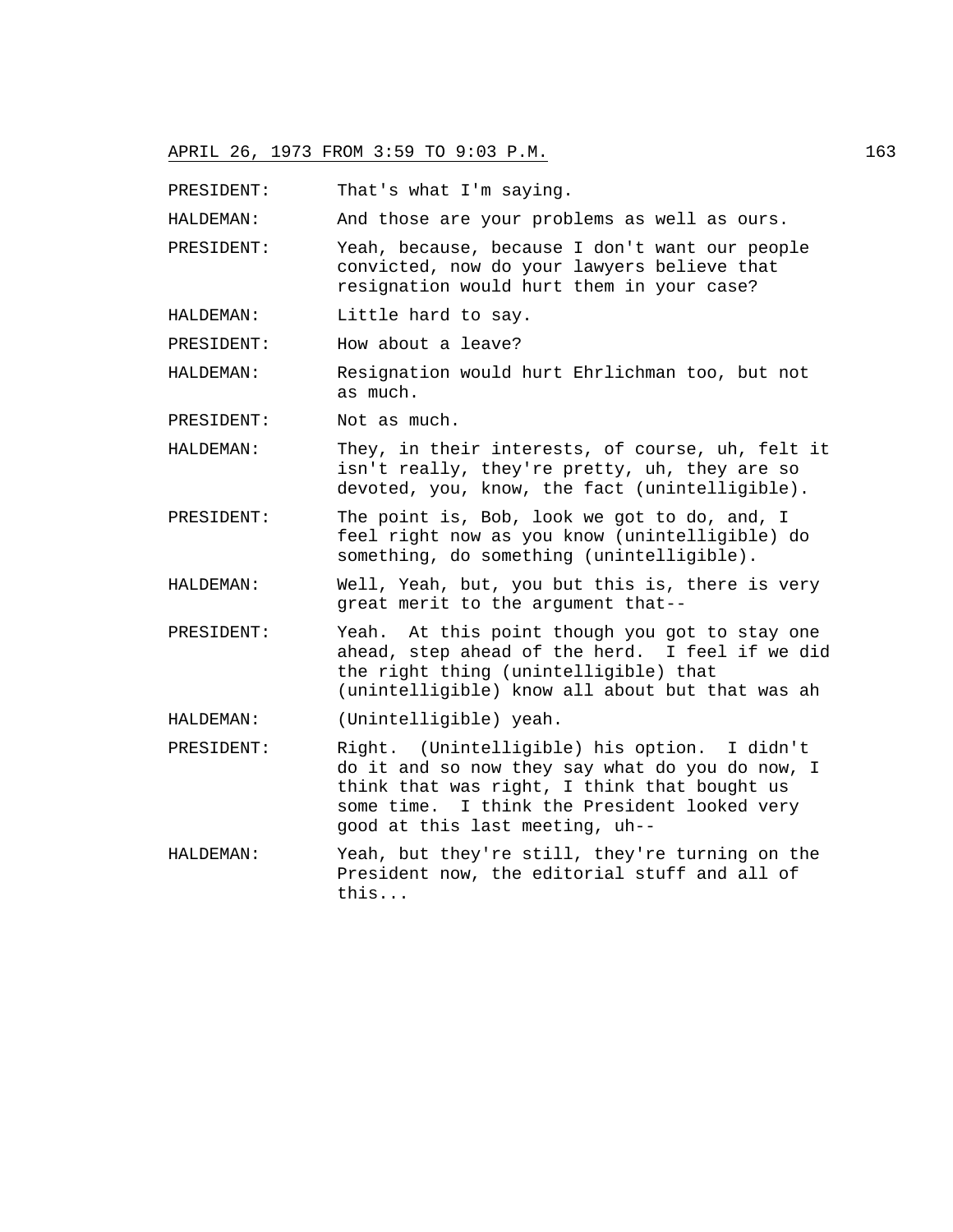PRESIDENT: On the grounds that-

HALDEMAN: ...and the resignations will not, and the resignations will make that worse, not better.

PRESIDENT: They're pressing on it because (unintelligible).

HALDEMAN: No, on the grounds that he is responsible.

PRESIDENT: That's right. Well, isn't that identical to what I just--

- HALDEMAN: (Unintelligible) they're now saying, firing Haldeman just won't do any good. Because that's just imminent, the story is gonna be that Haldeman's gonna resign...
- PRESIDENT: Yeah.

HALDEMAN: ...all over--

PRESIDENT: But then what do they want (unintelligible)?

HALDEMAN: That we--

PRESIDENT: To block, uh, to, uh, to resign, too.

HALDEMAN: No, no, there's no call for that and no call for impeachment, in any serious degree (unintelligible).

PRESIDENT: Has he?

HALDEMAN: I think so, somebody (unintelligible/**REMOVED**) the, they're the (unintelligible) to starting to move to the President, that the President can't assign the blame for this to anybody else. The President must take the blame, must then clean the thing up and let's see what happens.

PRESIDENT: All right, that's what I had (unintelligible).

HALDEMAN: That's beyond simply saying, and it has nothing to do really with the legalities of the matter and what they're, they're arguing the other side is, that what the President may do, is do what Truman did...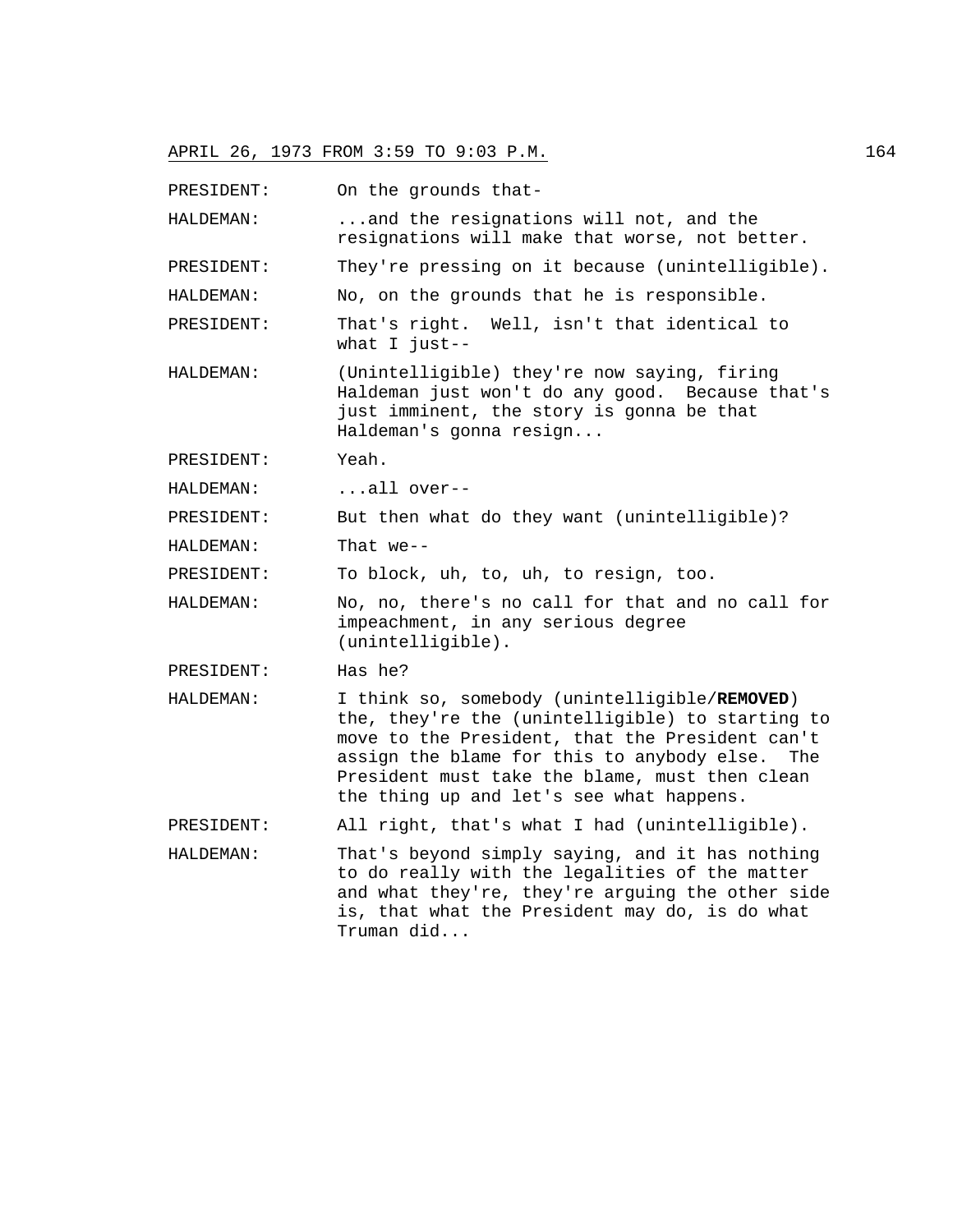PRESIDENT: (Unintelligible).

- HALDEMAN: ...which is do not take any action and just let the Grand Jury decide who the criminals in the staff were. And once they decide that, uh, uh fire 'em and then never say anything about it. Now, they're arguing? that, uh, the fault there is not that he failed to clean out the staff but that he failed to...
- PRESIDENT: Say something.

HALDEMAN: ...to say something, uh, and...

PRESIDENT: Well, I think I should say something.

- HALDEMAN: ...I think you're to the, yeah, I think you're you you got to say, you've got to say something to the extent that this is a lousy, cruddy mess and, and (unintelligible).
- PRESIDENT: Yeah, I might, if it seems fitting, I might say it to the Chamber of Commerce (pause) that, I mean I can't go up there (unintelligible) about Watergate. I know you're all concerned with it (unintelligible) then the problem I have (unintelligible) that I not pass the responsibility to the (unintelligible). Here's the way I feel. I feel that about the, about the leave, I'm thinking, Bob, of another point that I just don't-I know this much, I don't give a shit what the Democrats think, I only care one hell of a lot about having the Republicans come down here with their resolutions if they would (unintelligible). I just, I, I, I know you--
- HALDEMAN: Republican resolution demanding Haldeman's resignation.
- PRESIDENT: Haldeman said, now on the basis of this they probably are demanding it.

HALDEMAN: How do they know that?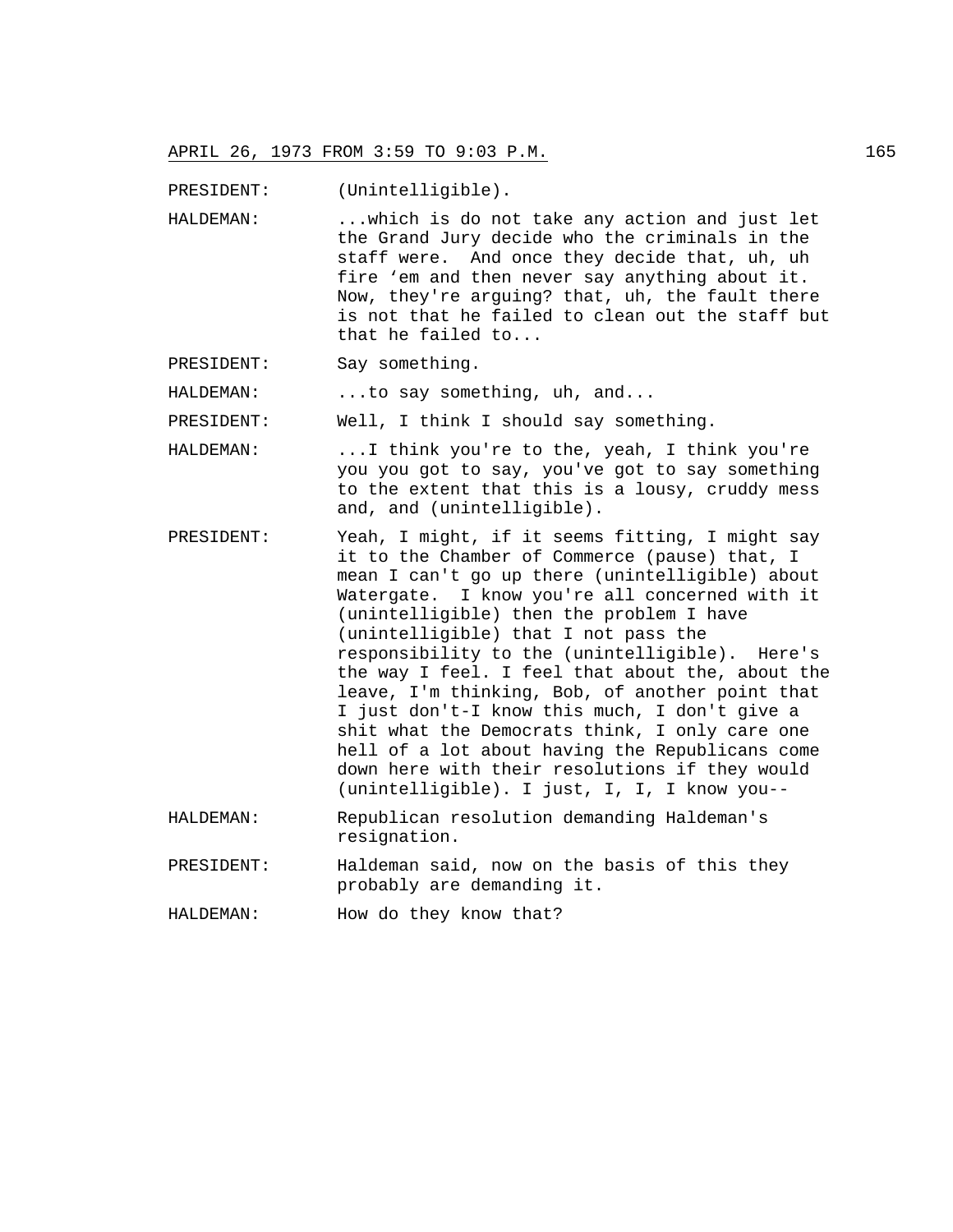PRESIDENT: They don't know? Oh it will be in the papers in the morning.

HALDEMAN: No need for that.

- PRESIDENT: I think Ehrlichman's comment (unintelligible) because Gray (unintelligible). But you see, I'd like to beat (unintelligible) to the punch. What I'd like to do...
- HALDEMAN: The one problem we got with that is, is is now they say that if the President will just remember a couple of weeks ago...

PRESIDENT: Two weeks ago.

HALDEMAN: ...Rockefeller (unintelligible) George Bush (unintelligible) Vice President. If the President will just say, he will cooperate with the investigation then we have no problem. So they said he'll cooperate with the investigation. Then they said, "Well that isn't enough the President's gotta hit harder." So last week we hit harder--

PRESIDENT: (Unintelligible) his ass (unintelligible).

HALDEMAN: You could fire 'em, you could fire Haldeman. So you fire Haldeman and you think they're gonna say, "Well that takes care of the Watergate case, now let's go on with the nation's business." Hell no. They're gonna say now you got to fire everybody else, you got to fire Haldeman, (unintelligible). You gotta fire Pat Gray over there. That's gonna be (unintelligible). You gotta get rid of the Attorney General because that probably, they'll turn on Petersen at some point. There will be all (unintelligible) and Petersen and (unintelligible) then they'll just keep boring in because their target is not (unintelligible).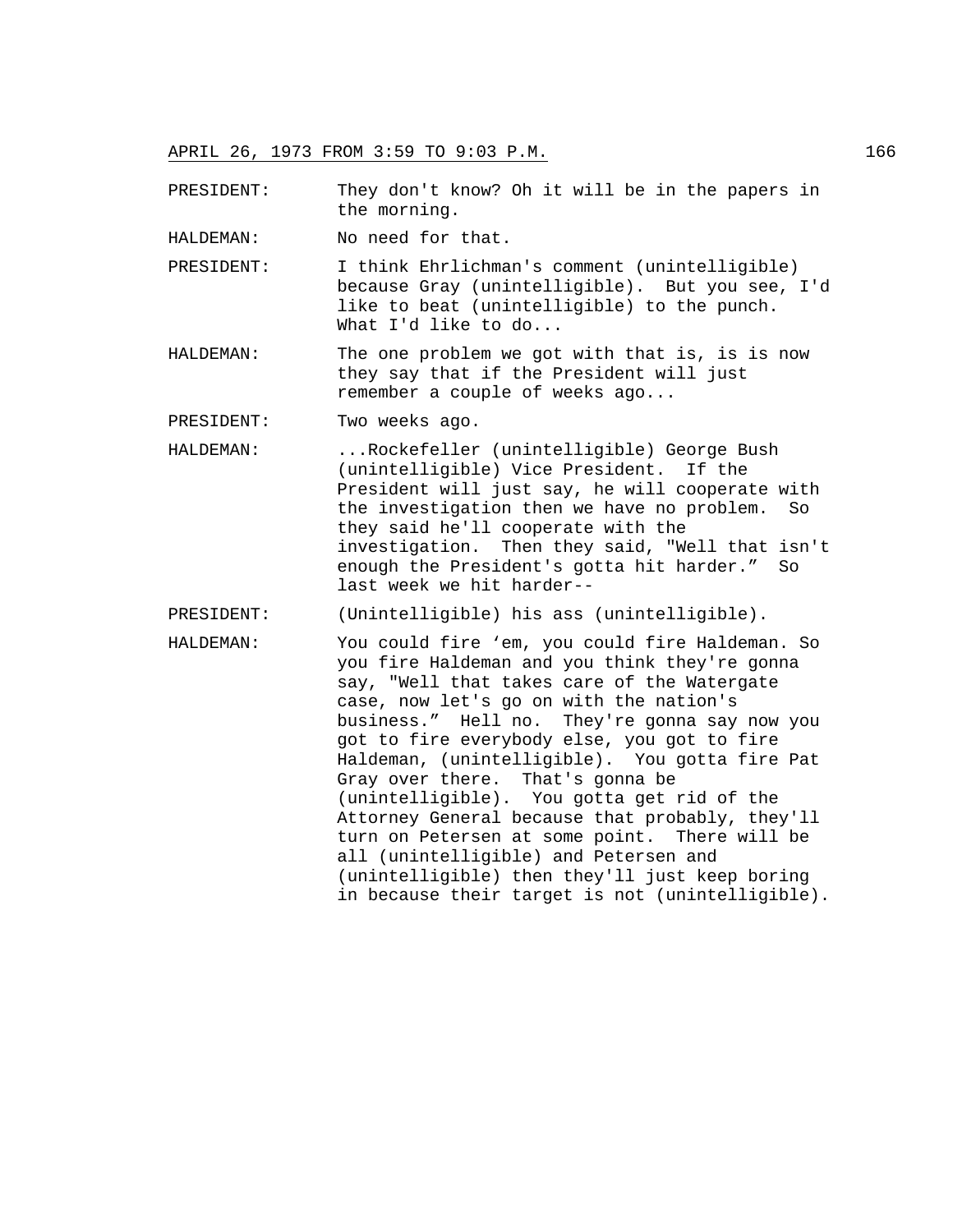PRESIDENT: Oh sure, Bob, I know that. I know that but, but we've been even facing that. That doesn't mean that at this point that, ah, that you just sit there like a sitting duck, you know what I mean. Let's take a look, let's fact it,

### **RESTRICTED-"B"**

HALDEMAN: We had to do something.

PRESIDENT: But we had to do something, you know.

HALDEMAN: That's right.

- PRESIDENT: And we kept one jump ahead of the **RESTRICTED-"D"** sheriff. Now in this case, that's what we're doing. I know who the target is, Bob. I know this isn't gonna satisfy them. I know they hate my guts and they're always gonna hate my guts. When I say they--However, I think with you, I think, I think, I think the congressional guys, for example...
- HALDEMAN: They, they would be (unintelligible).
- PRESIDENT: ...the Republicans...

HALDEMAN: They would be satisfied.

PRESIDENT: ...I think the Republicans--yes. I think Petersen--

HALDEMAN: (Unintelligible)

PRESIDENT: (Unintelligible) Thank God, he did something.

HALDEMAN: If you get Ehrlichman out too. Well, just, just think you did something, there are, there are a lot of them that would be delighted to see...

PRESIDENT: Like they were with Sherman Adams.

HALDEMAN: ...really who want to see John bombed and Dean put both of us...

PRESIDENT: Yeah, yeah, yeah.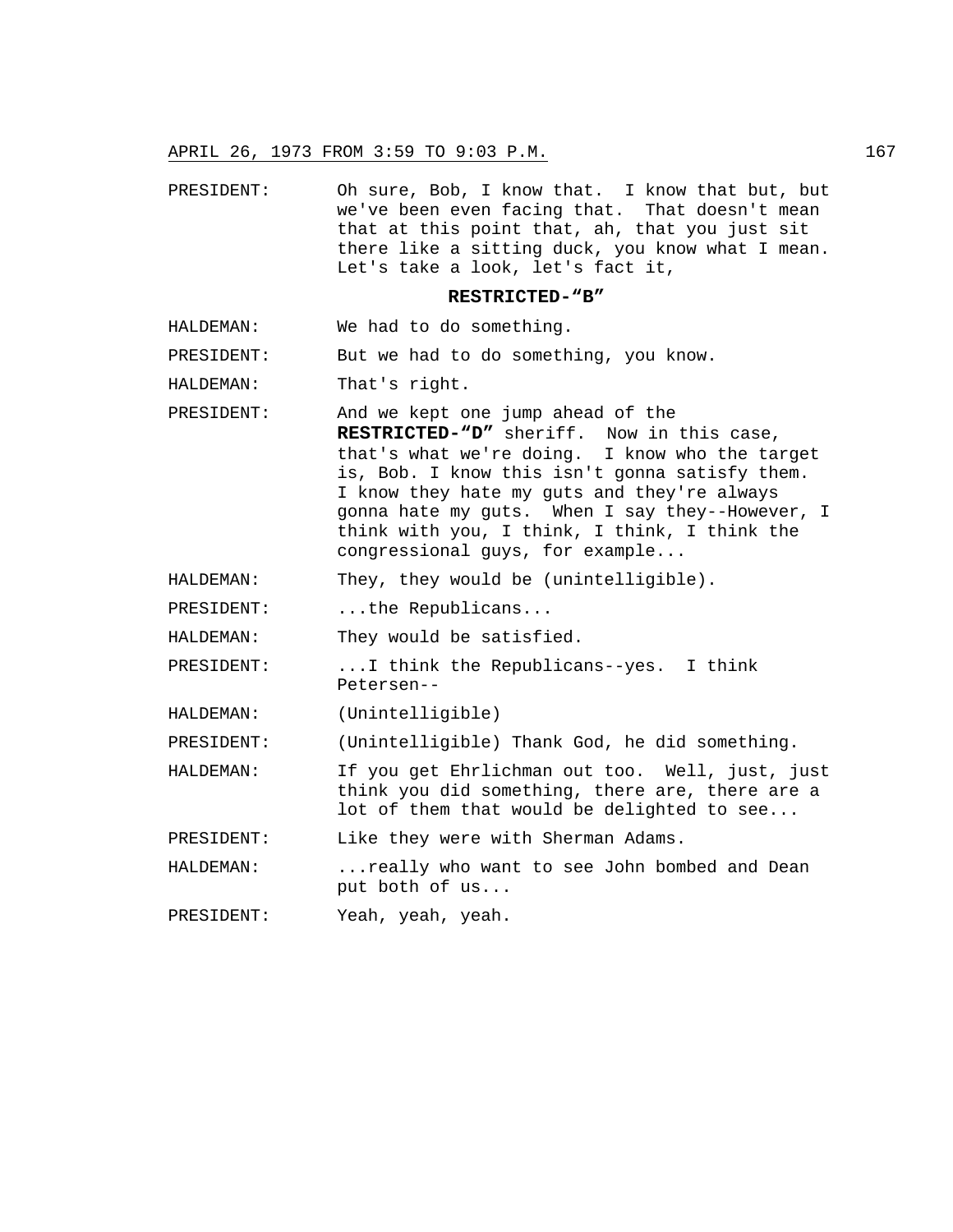HALDEMAN: They really would.

PRESIDENT: 'Cause, basically it's part of the problem of being on the White House staff. They hated Adams. And, I say that, but they don't all really, but ah--

- HALDEMAN: No they don't. I've got lot of (unintelligible). You'll find a lot of good supporters (unintelligible) 'not bring, not enough to carry, carry the thing and you'll get a lot of criticism from, from our loyalists, that's the other thing. Our super-loyalists will be offended by. (unintelligible)
- PRESIDENT: That's where the leave is better than resignation.
- HALDEMAN: That's right.
- PRESIDENT: The leave--
- HALDEMAN: And it isn't fair, it's--

PRESIDENT: Well that's Bill Rogers' point.

HALDEMAN: Fairness is a factor in it.

PRESIDENT: Well I'll tell you, let me put it this way, ah (unintelligible) say Petersen made ah, ah good, ah point that might ah be (unintelligible). Ehrlichman brought up a point. He said, "I should never hate said it." (Unintelligible) they should resign. (Unintelligible) they should resign on the basis (unintelligible) and I indicated that (unintelligible) it's not fair (unintelligible), they have a right to be. He said, "Mr. President, that speaks awfully well for your (unintelligible), but it doesn't speak for your (unintelligible)."

HALDEMAN: (Unintelligible)

(REEL 7 BEGINS)

PRESIDENT: I don't know what would be better but the point is, my nature is not to be a vicious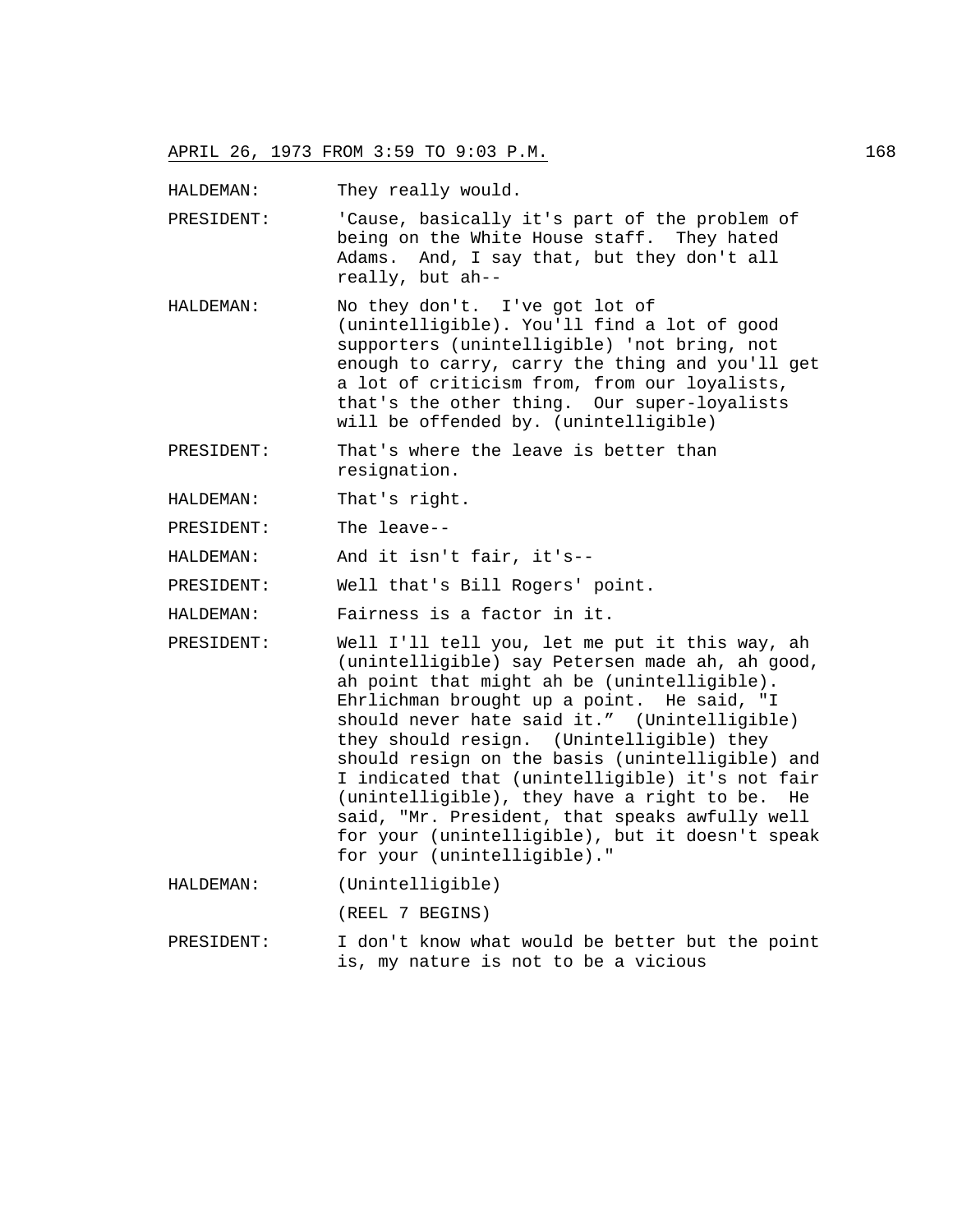PRESIDENT

(CONTINUED): son-of-a-bitch. That's just (unintelligible). (REEL 6 ENDS)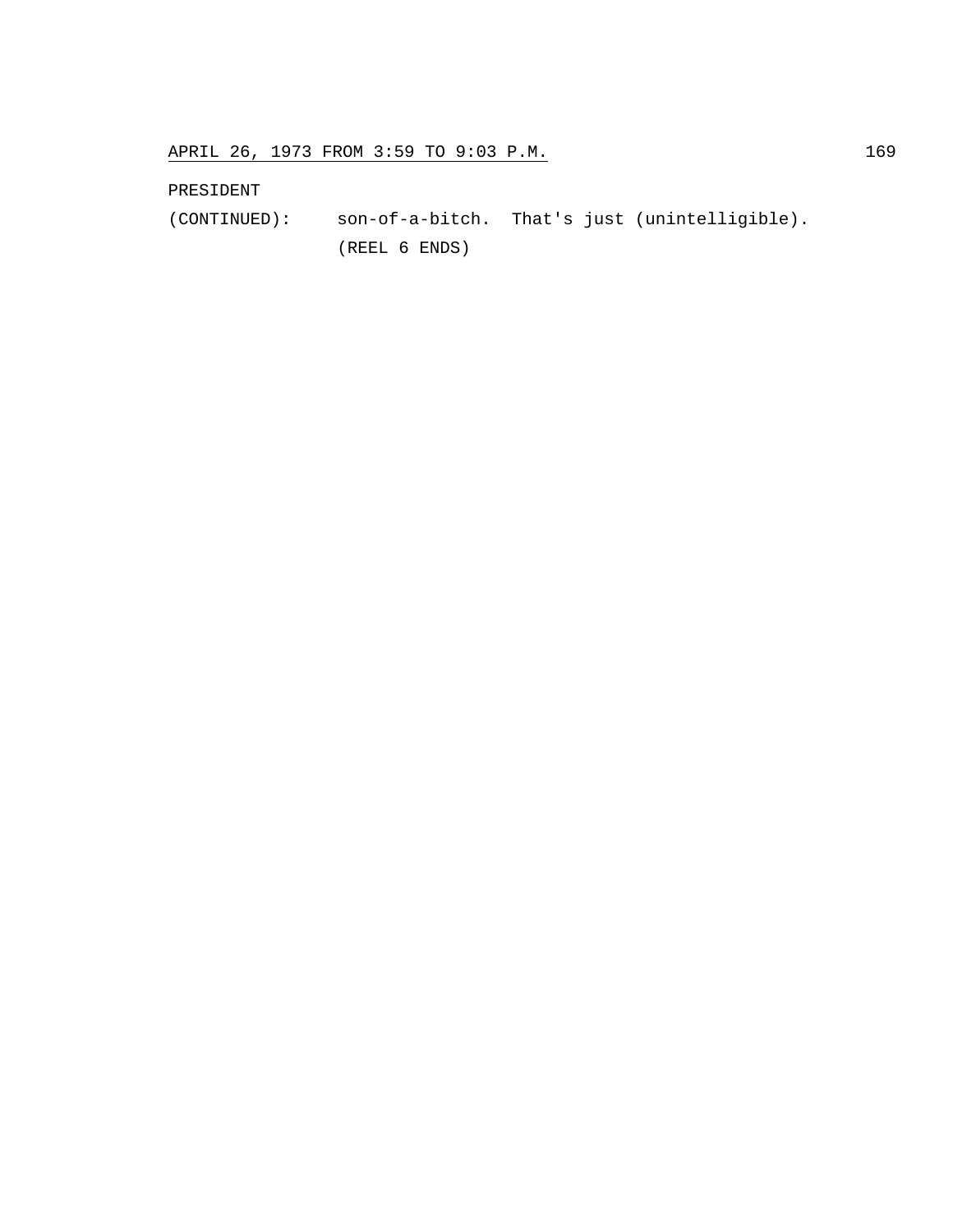PRESIDENT: And even with Hickle, God damn it. Destroying (unintelligible).

HALDEMAN: I know.

PRESIDENT: It was a tough thing for me to do. I don't like to hurt people and I don't like to do it. You know what I mean? And, basically, I'm a stand up guy. Stand up for my friends. I might (unintelligible).

HALDEMAN: Sir.

PRESIDENT: I told people that they lose ball games. Ya know. I call them when they're down. I stand with them when they're sick. I mean this is another character

HALDEMAN: But...

PRESIDENT: ... of the President.

HALDEMAN: ...but, the argument the other way i-is whether (unintelligible). That's a very admirable human trait, and it's an admirable Presidential trait--until it gets in the way, of the proper running...

PRESIDENT: ... of the office...

HALDEMAN: ...of the office...

PRESIDENT: Here, Bob...

HALDEMAN: ...that is you cannot (unintelligible).

PRESIDENT: Here, Bob, is the critical point with you and I and John Ehrlichman are concerned. It has no concern. It is gonna get worse. It is gonna be worse. And it's in the way (unintelligible) and ah, John can't do his job. You can't do your job and ah, guess because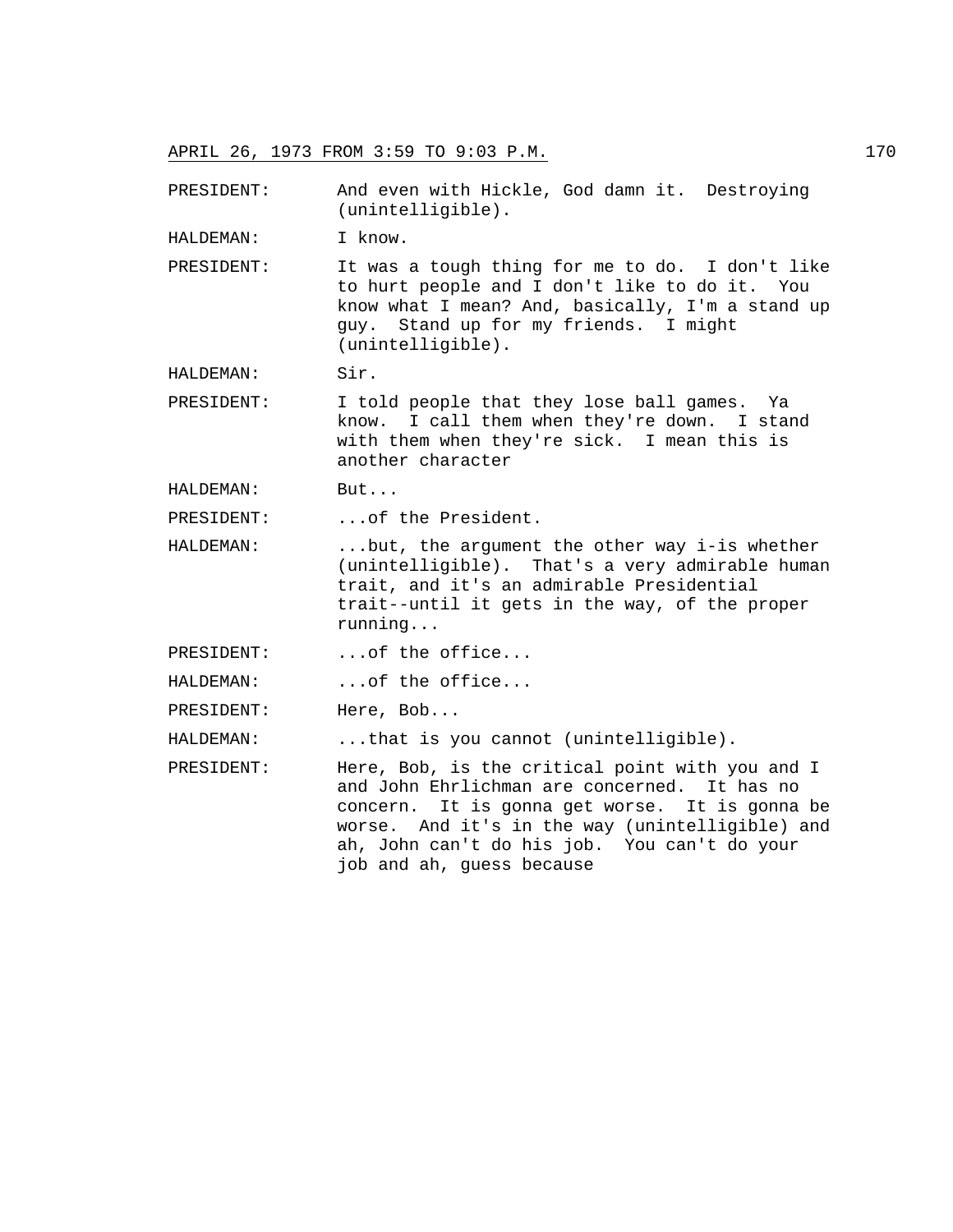PRESIDENT: (unintelligible) you're really (unintelligible).

- (Cont'd) maybe it'll do the job. And also, I think another thing about this you have read Six Crises, that statement in Six Crises--nothing about-the chapters, but the intro tion, which I took almost a month to write. But in the introduction basically on the old pro-proposition of crises book then I -I (unintelligible). But you have the problem of (unintelligible), ah, the point is the question, the worst time, the very worst time is to try and make the goddamned decision. once you've decided, then you feel fine. Then you'll have a period afterwards when you're you will not (unintelligible). Buy my point is we're in a position now, where we should decide and then go on. You see my point?
- HALDEMAN: Yeah. If you can do it.
- PRESIDENT: Well, you can can't do it.
- HALDEMAN: That'll only you gotta be sure that once you decide)that would enable me to move on in order to speed up the (unintelligible).
- PRESIDENT: You see. The resignation thing, the resignation thing, frankly, let me tell ya, the reason I buckled it, right--
- HALDEMAN: I didn't want it, ya know.
- PRESIDENT: God damn it. I'm not gonna do something I think is wrong. The hell with (unintelligible). I can run the Presidency one way or another. Right? It's wrong.

HALDEMAN: (Unintelligible).

PRESIDENT: Yeah, but, but then the second point is, (unintelligible). The President's gotta take a vote of right or wrong with his people.

HALDEMAN: Yeah.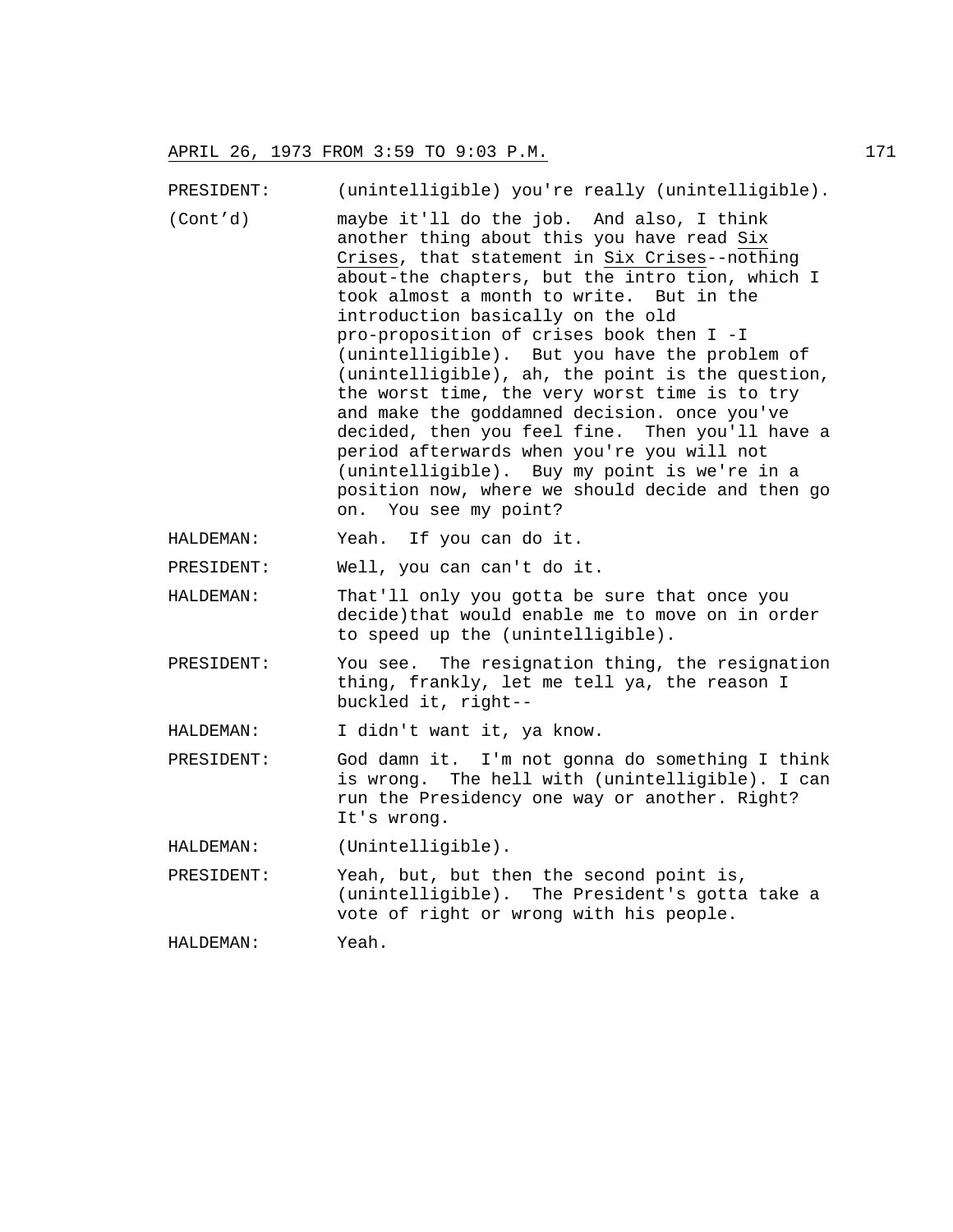- PRESIDENT: That's the normal factor. Unless it impairs the operation of the President. Now we get to the point (unintelligible) postpone where in the beginning where it does impair. In other words, although it impairs your operation, it impairs John's operation and I've got this goddamned Congress to deal with. I've got a hell of a lot of battles to fight. And I've got to clear the goddamned air. How do you do it? Do you clear the air th-the (unintelligible) but at least you get a couple of targets who move from one place to another. It's true that they'll target in more on me. But, then I'll assume the responsibility and I will, I want to say, I am responsible. I regret and I, uh, I do not pass the buck to anybody else, (unintelligible) with Mitchell. I don't wanna make a Checkers Speech for the sake of the press (unintelligible). Well...
- HALDEMAN: I think I like your idea of doing it in the Chambers group. It may be a good speech to give to a live audience.
- PRESIDENT: Yeah.

HALDEMAN: (Unintelligible) this to the press...

PRESIDENT: Maybe it's changed...

HALDEMAN: ...even with a live audience (unintelligible),

PRESIDENT: ...Or do you think, it should be a prime time (unintelligible) reach that point now that you've (unintelligible) the God damn story now.

HALDEMAN: Can you do it at the Chambers (unintelligible)?

PRESIDENT: Huh?

HALDEMAN: It maybe, shouldn't be a live audience. Maybe you as President and you have a problem in the Presidency dealing with the American people as such, that you'd ask the President, wh-what he should state carefully.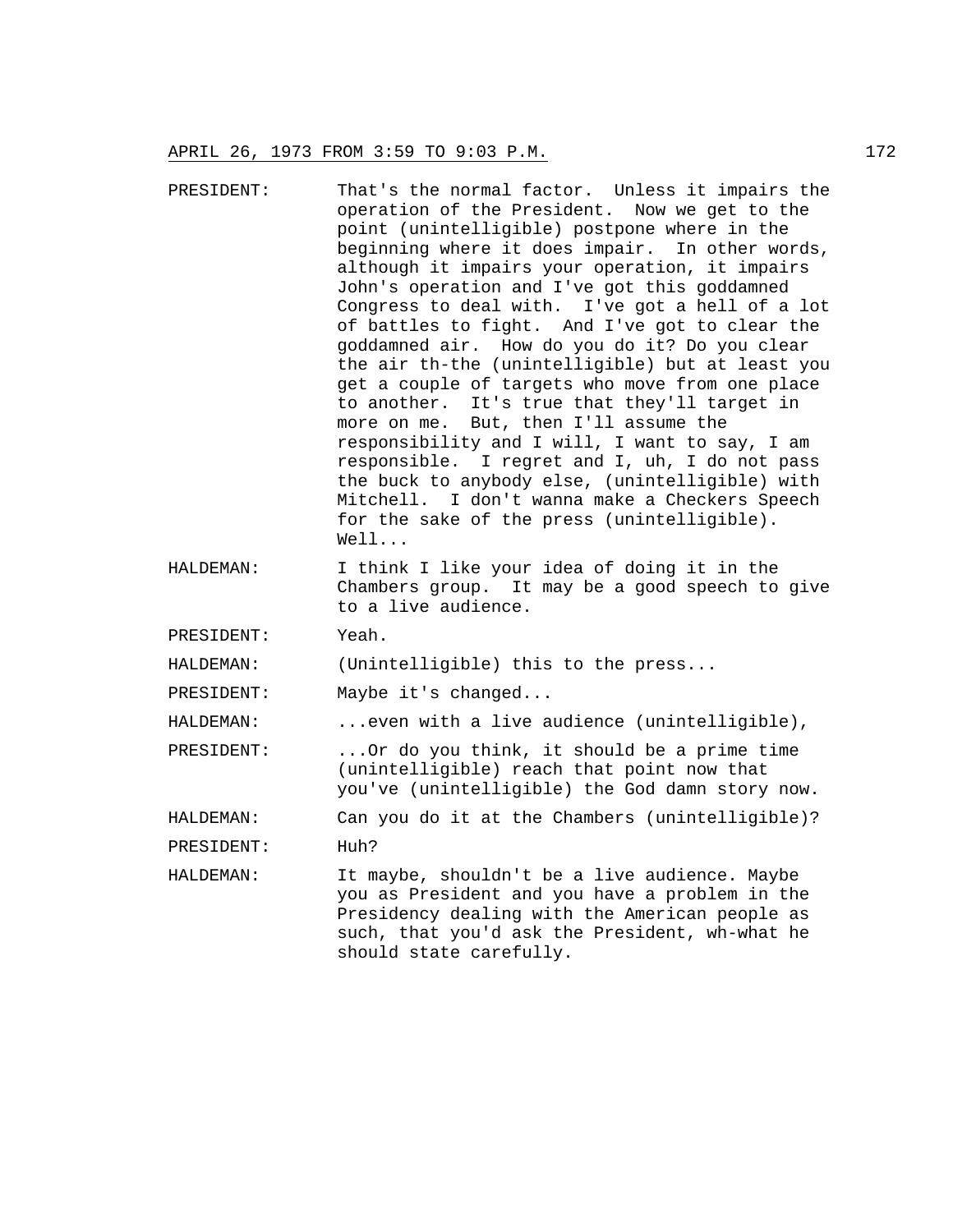PRESIDENT: And frankly (unintelligible). Except the fact of, uh, (noise) (unintelligible) I think probably the only hope (unintelligible)(noise). HALDEMAN: Yeah. (Unintelligible). Well, let's say if you do it, you're not very far ahead of the wave. You may be ahead of it a little, and... PRESIDENT: I don't have... HALDEMAN: ...very far ahead, and I think maybe you wanna be a little bit ahead. PRESIDENT: Yeah. HALDEMAN: So, it's gotta override the press. PRESIDENT: Yeah. And on that, the only problem with doing the prime timer, right now, I think the time to do the prime timer is when the Grand Jury acts. HALDEMAN: (Unintelligible). PRESIDENT: (Unintelligible). HALDEMAN: (Unintelligible). PRESIDENT: You see... HALDEMAN: I, I all right (unintelligible). PRESIDENT: Yeah, yeah. HALDEMAN: Where... PRESIDENT: Yeah. An-,and otherwise, otherwise other things are gonna come out separately. Now, the Grand Jury's acted and I'm gonna rely on the highest standards of conduct, and everybody here, as far as the people are concerned, even though they weren't indicted. I feel it best that they not be here, or they feel that they cannot serve. You know what I mean. We gotta go through all that, uh, the higher standards. You're gonna get at the bottom of this. You're gonna cooperate with the Ervin Committee. Let's get some new rules and so forth and so on. The most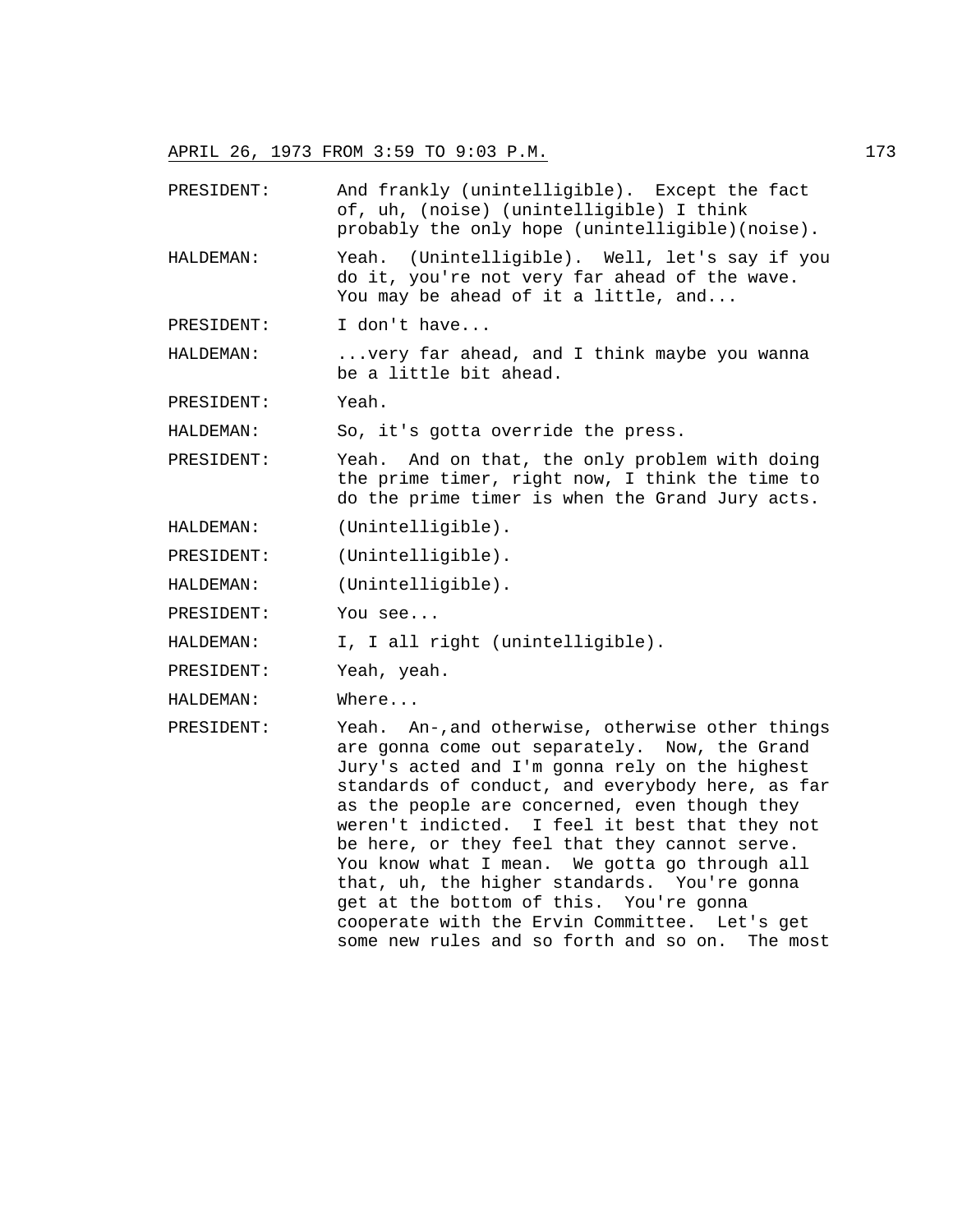PRESIDENT: important thing is to preserve what we have.

(Cont'd) That there's no whitewash in the White House. Ah, make that speech and say, I assumed the responsibility and, I mean, I want you to know why it all happened. I want to tell you the story without any of the polish. Just being President was not at all an issue. And ah, ah, now ah, I have no other responsibilities to the founders of my country, except to be President, and I'm going to certainly devote (unintelligible) of this country (unintelligible/**REMOVED**). Just can't have this, this violent take-over. Violent, violent take-over (unintelligible) so forth and so on, but you see, beside this and the other, they want an (unintelligible) speech. There's no excuse for the fact the other (unintelligible) clearly.

HALDEMAN: Yeah.

PRESIDENT: (Unintelligible) I'm not making it just for the fact that there are eight, there were 36 incidents of this, or 14 incidents of that. There were 15 incidents of that (unintelligible). A lot of this (unintelligible) think of it this has happened, but this is no excuse for violence. We are responsible for what people feel (unintelligible) uh, but uh, I think Yeah. Now we're gonna go forward, we've got great things to do for this country. I'm confident that put it in circles I didn't do it, I didn't handle it (unintelligible), I was just God damn busy. Actually, I really had an excuse.

HALDEMAN: Yeah.

PRESIDENT: Ah, not a justification, but I got an excuse.

PRESIDENT: What, that I was busy?

HALDEMAN: Oh, sure. That the President, you know, take other than the few that are starting to (unintelligible) on the President to take the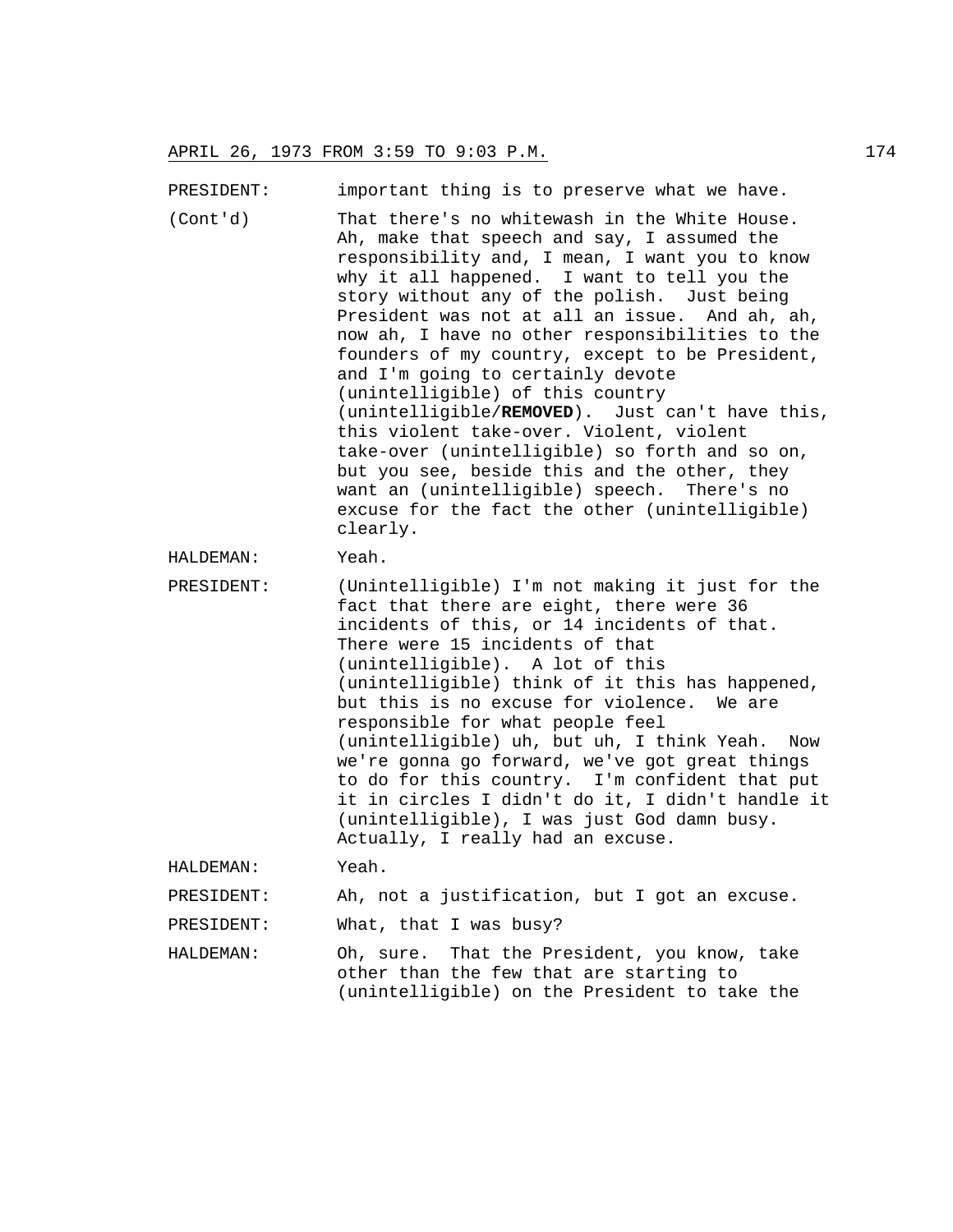HALDEMAN: responsibility, but even there, the thing is,

(Cont'd) his responsibility is that he wasn't on top of it, and that the people

- PRESIDENT: Where's the, what's the Agronsky line about impeaching the President. Impeached for what? Ah, cover-up or what.
- HALDEMAN: Don't know.
- PRESIDENT: Bull shit. Let me say that ah, that was Ehrlichman's point, he said, and that would be John Dean's point. But do you think the people of the United, ah, the United States are gonna impeach the President on the basis of John Dean? (Unintelligible), I mean, I know -I'm not speaking of impeachment in terms of a trial or something like that, but I've been thinking of impeachment in terms of being the public mind. I mean, John Dean's zingers just burn (unintelligible) Dean's been totally discredited by it right now. We may be wrong.
- HALDEMAN: (Unintelligible) basically right. That's one of the-problems of me being here (unintelligible),
- PRESIDENT: I know, and you and John must not be concerned if they have gotten Dean out of the way, we could say thanks.

HALDEMAN: Well, that is our concern. But if, ah--

PRESIDENT: I know, but, concern is--

HALDEMAN: Concern is (unintelligible) perspective.

PRESIDENT: The point is, we know he's gonna be handled differently, don't we Bob? We know he's gonna (unintelligible) and the President isn't judging, on this is the thing. I knew for so God damn long that there was prosecutor (unintelligible).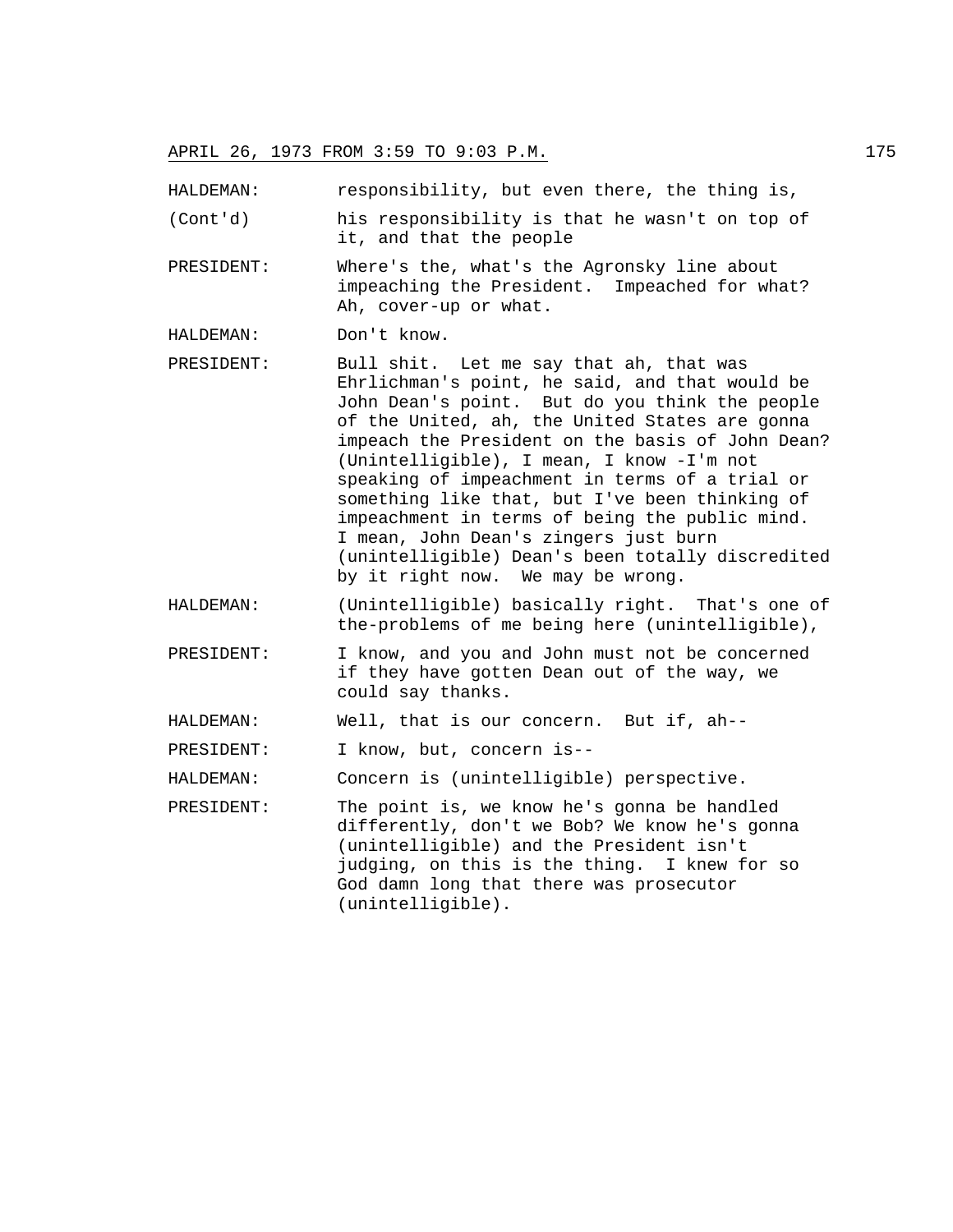HALDEMAN: I'm kinda thinking now, that if we go this route

PRESIDENT: It ought to be done soon.

HALDEMAN: Now that maybe, you ought to give Ehrlichman and me a chance to go out first.

PRESIDENT: ...and keep Dean?

HALDEMAN: Throw him out.

PRESIDENT: (Unintelligible),

HALDEMAN: And let us at least get some credit for taking the initiative and you--

PRESIDENT: I, I, I think there's a good-

HALDEMAN: ...we'd be a lot better off if we--

PRESIDENT: That's right, that's right, and may--

(Unintelligible).

And now, what I'm thinking may happen is the best (unintelligible). Maybe Dean will come in and ah, maybe

HALDEMAN: Besides, then I think we oughta wait a few days and then go out at different times then. I think, I think if we can, I don't think we want the one story that

PRESIDENT: Yeah, yeah, Ehrlichman, Haldeman and Dean.

HALDEMAN: If we survive it.

PRESIDENT: Yeah.

HALDEMAN: I think we need a separate story. I think the way we can do it, since you can't treat us differently, okay.

PRESIDENT: Bob (unintelligible) shit.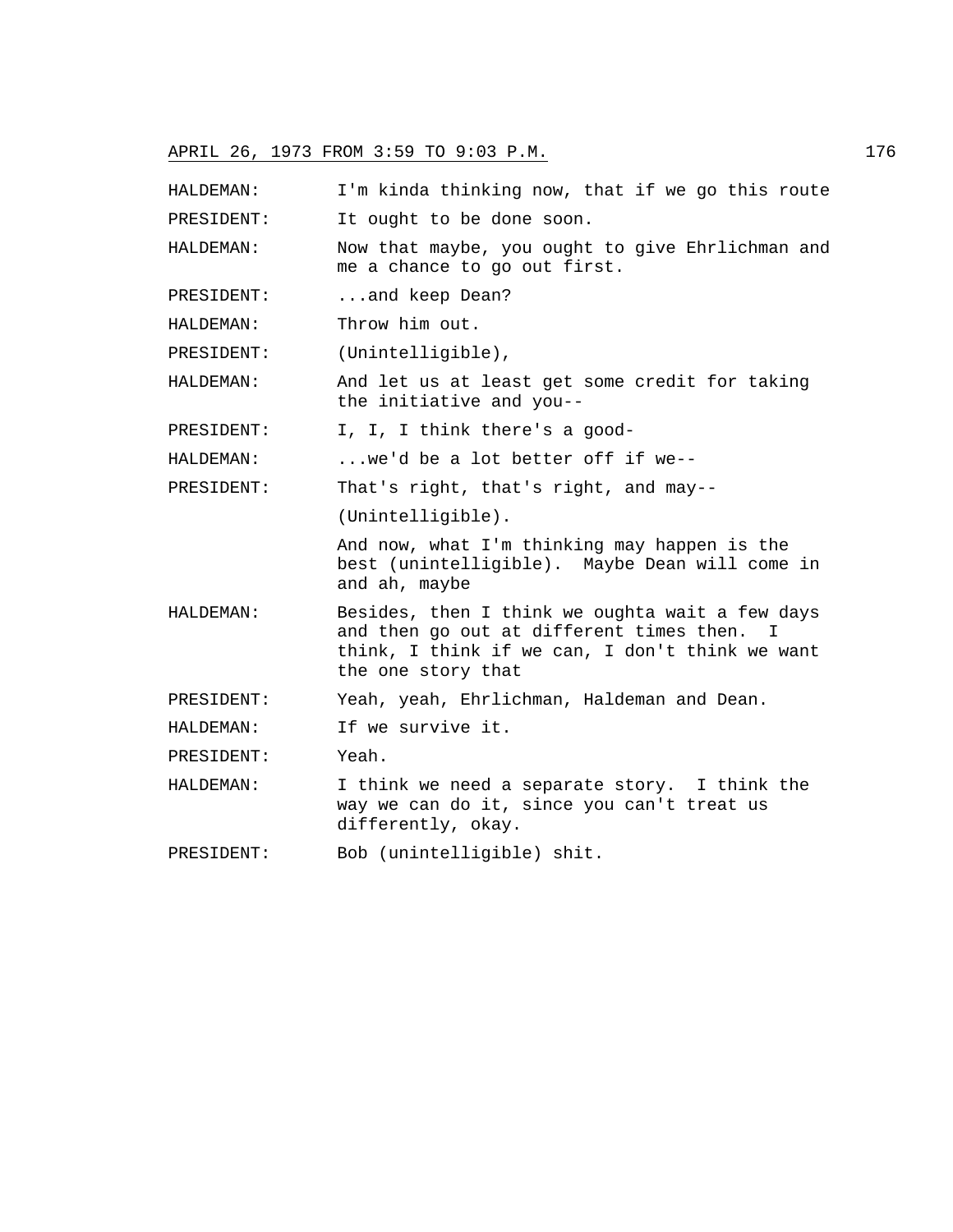HALDEMAN: (Unintelligible) You should fire him and take leaves from us.

PRESIDENT: Ehrlichman?

HALDEMAN: Ehrlichman. But that creates a different problem for you, so that you can't deal with. It could be explained later. Can't be explained now. But we could move out front just by you not telling anybody, including Dean and or anybody else

PRESIDENT: All right, so (unintelligible).

HALDEMAN: ...and then Dean will have to decide what to do, or what his next tactic is. And (unintelligible) with Dean, I wouldn't ask for--

PRESIDENT: Oh no. (Unintelligible).

HALDEMAN: I would wait a few days.

PRESIDENT: That's right.

HALDEMAN: And then maybe have somebody tell Dean, say "Look, John, in view of the way you been behaving, you gotta (unintelligible).

PRESIDENT: The U.S. Attorney will handle him. I, and I think, I really think if you would write your leave letters and what I'd like to do, Bob, I could give a crack over the weekend. I have some commitments (12 second unintelligible/**REMOVED)** it. Now you've got a very good point. And let's, God damn it, let Dean sweat, then he'll say, "Well, I got Haldeman and Ehrlichman". That's all right, too. Then he will have accomplished one of his goals. Then we'll see who the hell else he's after. See what I mean? Well, I don't know if John will buy this, but I'll...Well John...

UNIDENTIFIED: Yes sir, excuse me...

PRESIDENT: Look, let me tell you something. You say this story, this FBI thing, for a lawyer like John, who is such a God damn respected, honest, decent, you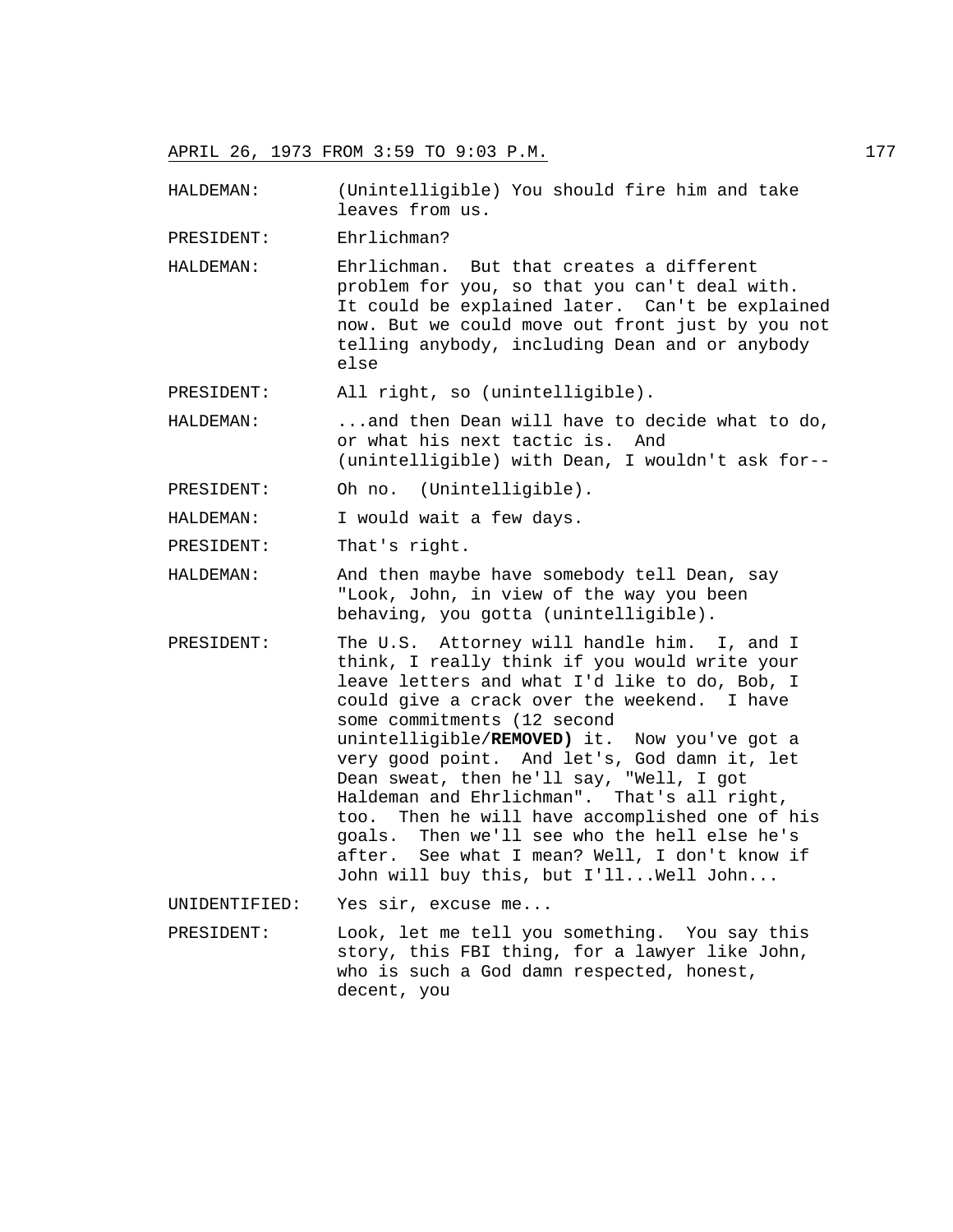PRESIDENT: know, and regardless of (unintelligible) this

- (Cont'd) is a hell of a blow for him, see what I mean? That, that, he is innocent. You and I know what the Christ he meant that uh, tell that God damn Gray, for Christ's sake, take this stuff, look at it, keep it, but it ain't about the Watergate, this is just a bunch of shit that, that this ass hole Hunt had. Right? That's what he meant. Correct? Well, Bob, is he gonna read that, it's gonna be a rough son-of-a-bitch, John, and, ah, just say well, he, he can't get out based on that story, let me tell you, I don't want to have the Congress hassle John. I don't want to (unintelligible) I just feel (unintelligible). Look, I can stand up against 'em and I have (unintelligible) but, but, but apparently John, you know, we've got one of these curious situation (unintelligible) and God damn it, we've got, we've got hard liners (unintelligible/**REMOVED**) hard liners they're a cruel bunch of bastards. (Unintelligible) I sometimes think I'm the only one (unintelligible) presentations come in (unintelligible).
- HALDEMAN: Maybe not
- PRESIDENT: Maybe I should, maybe I should, can get into that job, maybe, like, like I said, I really think, I, I, I really thought at times (unintelligible), but I couldn't do it for him.

HALDEMAN: Couldn't do it for Connally either.

PRESIDENT: No. Guess not.

(Unintelligible)

PRESIDENT: Well, basically you know, without

HALDEMAN: (Unintelligible) live with it.

PRESIDENT: Well, I've got to live with it and also let's face it, I can do this job better than anybody else.

HALDEMAN: That's right.

PRESIDENT: And at this point in the day.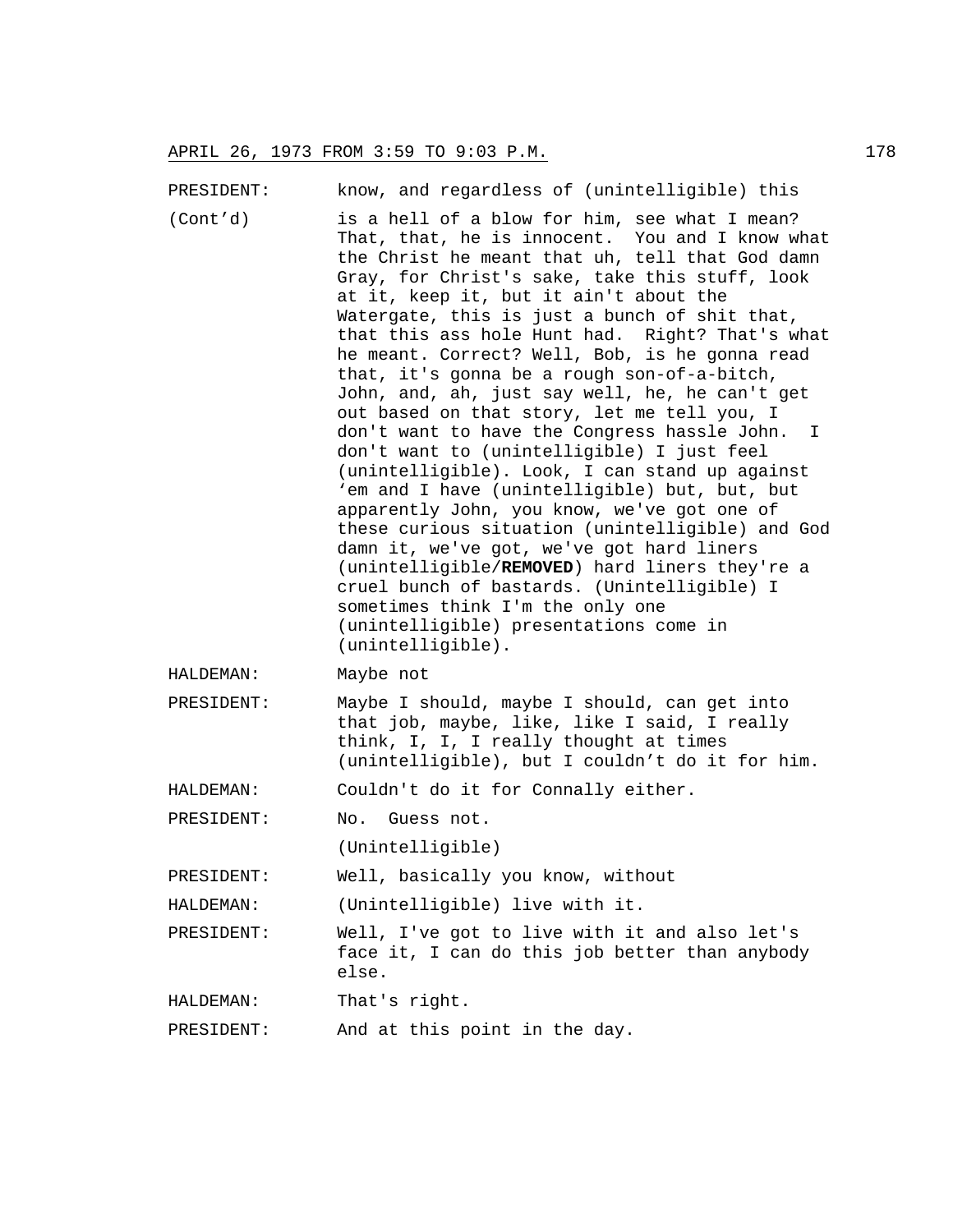HALDEMAN: (Unintelligible) all the problems.

PRESIDENT: And we'll survive the problems. This does not kill the Presidency.

HALDEMAN: (Unintelligible).

PRESIDENT: It is tough, it is tough, or, or do you agree with that? (More than one person talks, all unintelligible),

- PRESIDENT: Malarkey. As you know, so many people think, Burns thinks we're finished (unintelligible). You don't think we're finished?
- HALDEMAN: No. (Unintelligible) I don't mean to say its not a...
- PRESIDENT: Our problem.

HALDEMAN: ...our problem, but it is...

PRESIDENT: (Unintelligible).

HALDEMAN: It's not, uh, it's not a (unintelligible)

PRESIDENT: I know John won't buy it, but Bob, he's got to. You talk to him.(Unintelligible) Dean floating out around there (unintelligible/**REMOVED**) now, John after this story broke, you remember, he wanted to take leave, right, he wanted to quit today.

HALDEMAN: Yeah, that's interesting.

PRESIDENT: Yeah.

HALDEMAN: Right.

PRESIDENT: (Unintelligible),

HALDEMAN: (Unintelligible).

PRESIDENT: (Unintelligible/**REMOVED**). Damn thing to do. I would do it before, I'd do it Saturday, so it gets done.

HALDEMAN: Okay.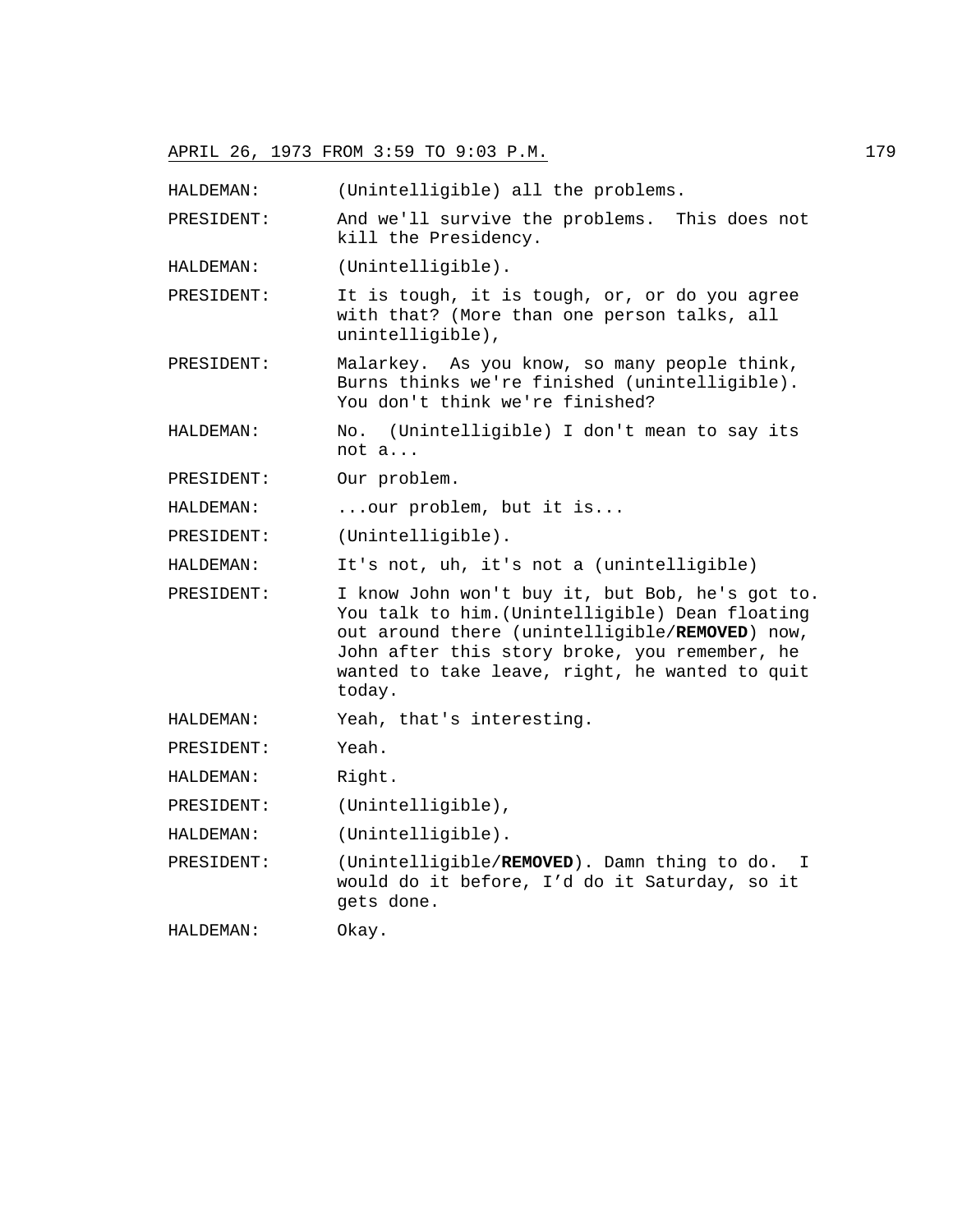- PRESIDENT: And incidentally, when the, I think when the speech is made though, do you think it should be in the oval office? HALDEMAN: Yeah. PRESIDENT: All right, good. HALDEMAN: I haven't really thought about it much, but, off the cuff, ah PRESIDENT: On the other hand, when I do the Chamber (unintelligible). HALDEMAN: (Unintelligible). PRESIDENT: Well, I kept it open, but I just wonder if I should do the Chamber? HALDEMAN: (Noise) (Unintelligible), PRESIDENT: This (unintelligible) of the Chambers Monday that I got the other fellow with Tuesday, on this (unintelligible) Chambers Office (unintelligible) and I just wonder if I should brush over the Chambers (unintelligible) I got the ah, I got this big thing on the (unintelligible) next day over at the ah, Public Affairs Chamber, sure. I don't think I could, see I really can't do the Chamber without saying something about this. HALDEMAN: Why not? PRESIDENT: I could. HALDEMAN: I think you have to. If you do it, you have to do it without saying anything. 'Cause when you say anything you've got to say everything. PRESIDENT: That's right. Good. HALDEMAN: (Unintelligible). PRESIDENT: I'm doing this Stennis thing. That's no skin off my (unintelligible).
- HALDEMAN: That's right.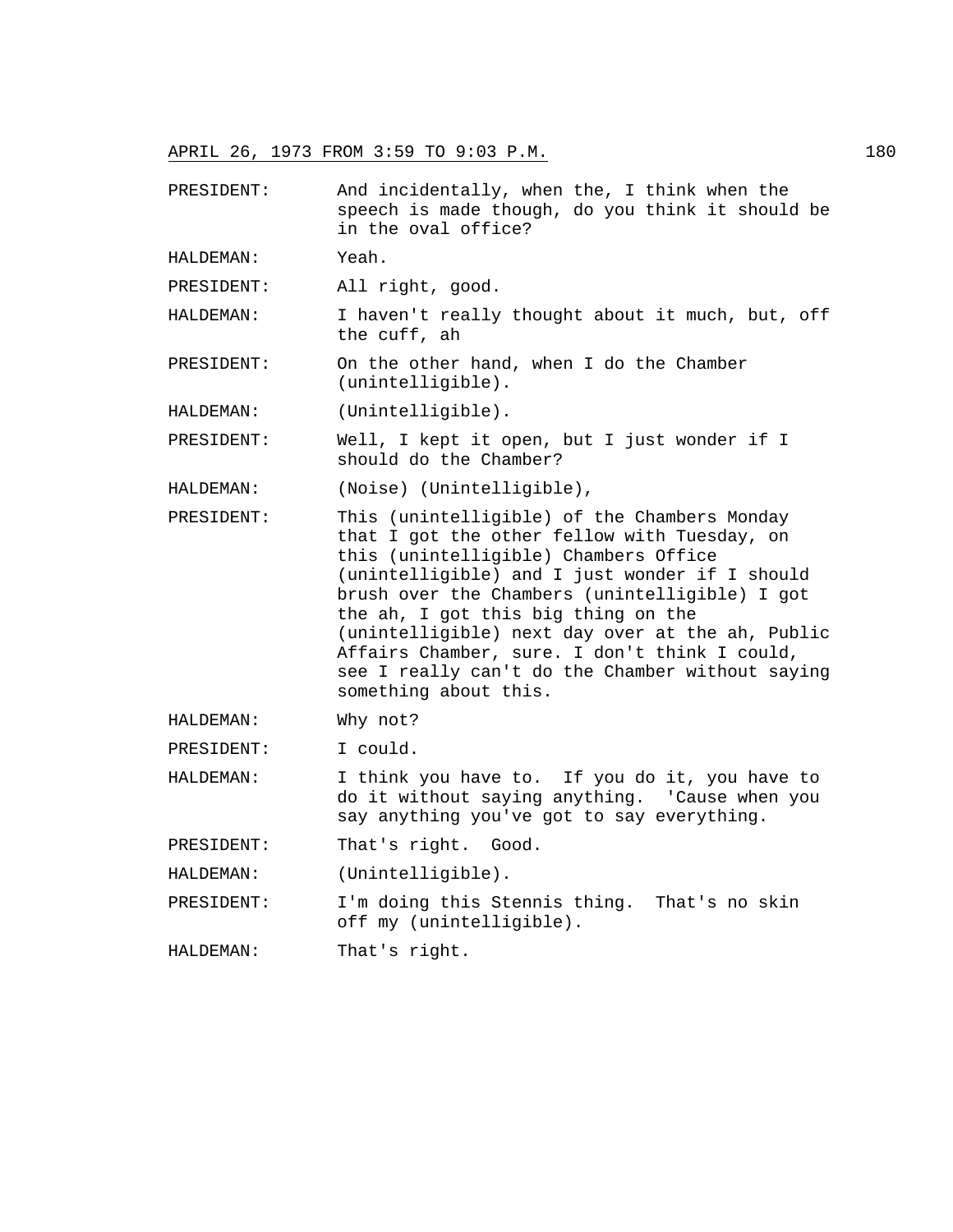PRESIDENT: The Chambers a different thing in this town with all the reporters and all the rest.

HALDEMAN: The whole focus will be on Watergate.

- PRESIDENT: Yeah. They'll say why didn't, he didn't mention Watergate. Somebody said why didn't you talk about Watergate? I really don't think I should do it. The (unintelligible) bunch is pushing for it.
- HALDEMAN: Well, but you know the Chamber, uh, thing doesn't change anything.

PRESIDENT: I don't think it does either

HALDEMAN: I said

PRESIDENT: ...two labor groups and why don't I do the Chamber thing. Well, I'm busy.

HALDEMAN: (Unintelligible). (Noise).

PRESIDENT: (Unintelligible/**REMOVED**). You know I've got to re-, got to reverse myself a little on Agnew (unintelligible/**REMOVED**). I liked his standing up with us (unintelligible/**REMOVED**).

HALDEMAN: (Unintelligible).

PRESIDENT: (Unintelligible).

HALDEMAN: (Unintelligible/**REMOVED**) exactly the reason David Brinkley said last night which is that he can't separate himself from you and still get the nomination.

PRESIDENT: And that's why probably Connally (unintelligible/**REMOVED**). No.

HALDEMAN: No. Connally (unintelligible/**REMOVED**).

PRESIDENT: Connally is a decent, decent man, no, youlre right. Well, I, I, I, I, I have had some conversation with Connally and Connally just thinks, by God, that I ought to be doing the job (unintelligible) just feel damn sorry about--he likes you (unintelligible) particularly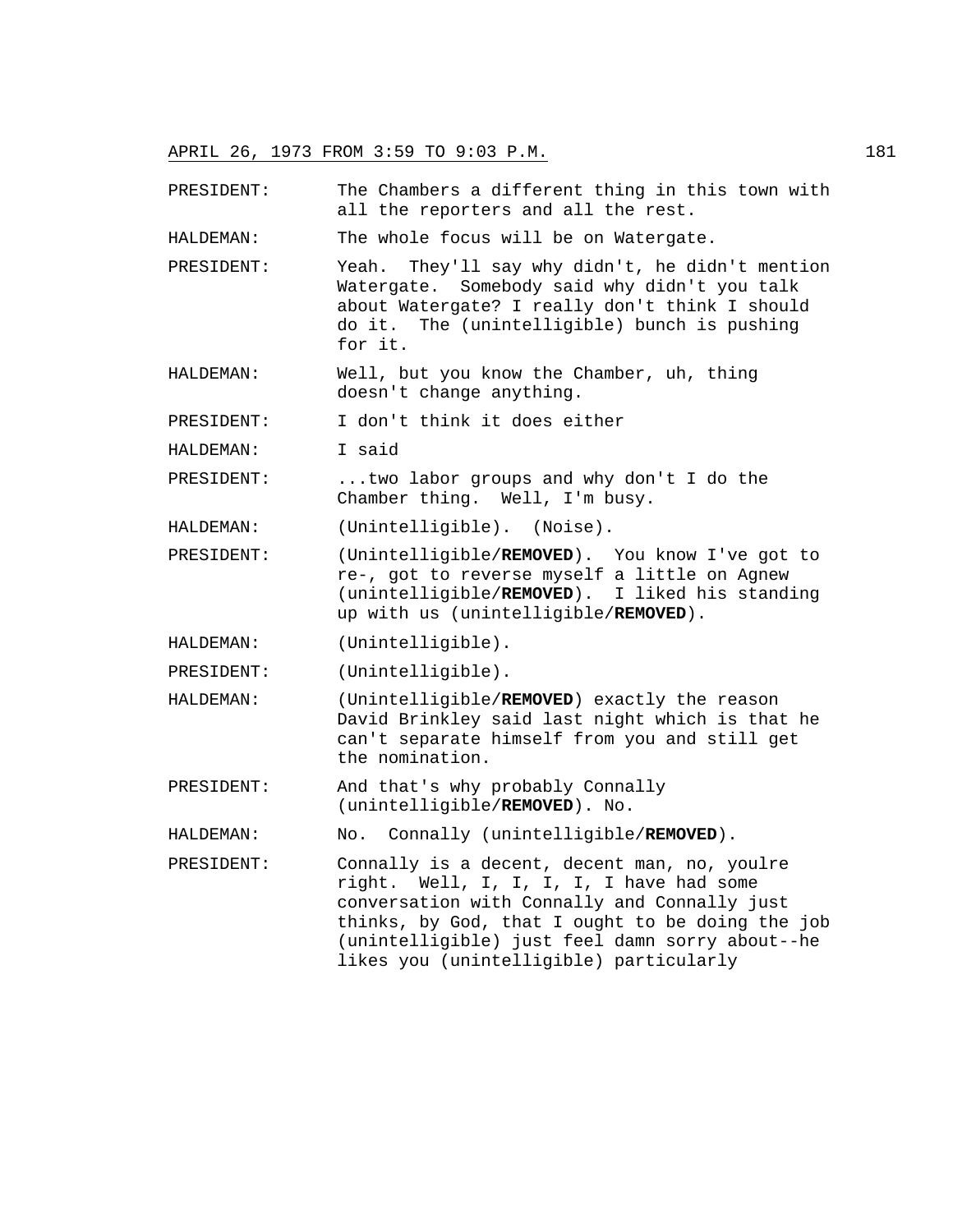PRESIDENT: doing a good job. And why that worked out that

(Cont'd) way (unintelligible/**REMOVED**).

HALDEMAN: That doesn't worry me a bit (unintelligible).

PRESIDENT: 'Cause in the end it's going to be (unintelligible). You know what I mean. We've got to get out the God damn story. People have forgotten the violent years involved. They have forgotten...

HALDEMAN: That's right.

PRESIDENT: I mean, "Fuck you Mr. President", "Fuck you Tricia", and all that shit, not just words but what violence, the destruction, the tear-gassing at the convention. What the...

HALDEMAN: (Unintelligible),

PRESIDENT: In the name of God?

HALDEMAN: Enough people out in front of this place over the years.

PRESIDENT: Well, I know, rough, the threats...

HALDEMAN: Oh.

PRESIDENT: Get together and-- **RESTRICTED-"D"** can do one thing--I want the threats collected, remember. I told you that, will they do it?

HALDEMAN: Yeah, yeah, yeah.

PRESIDENT: Okay (unintelligible) if you completely agree with them (unintelligible). I mean, we don't have any investigators, that's our problem, see.

HALDEMAN: Yeah, yeah.

PRESIDENT: See, see.

HALDEMAN: They would be good investigators.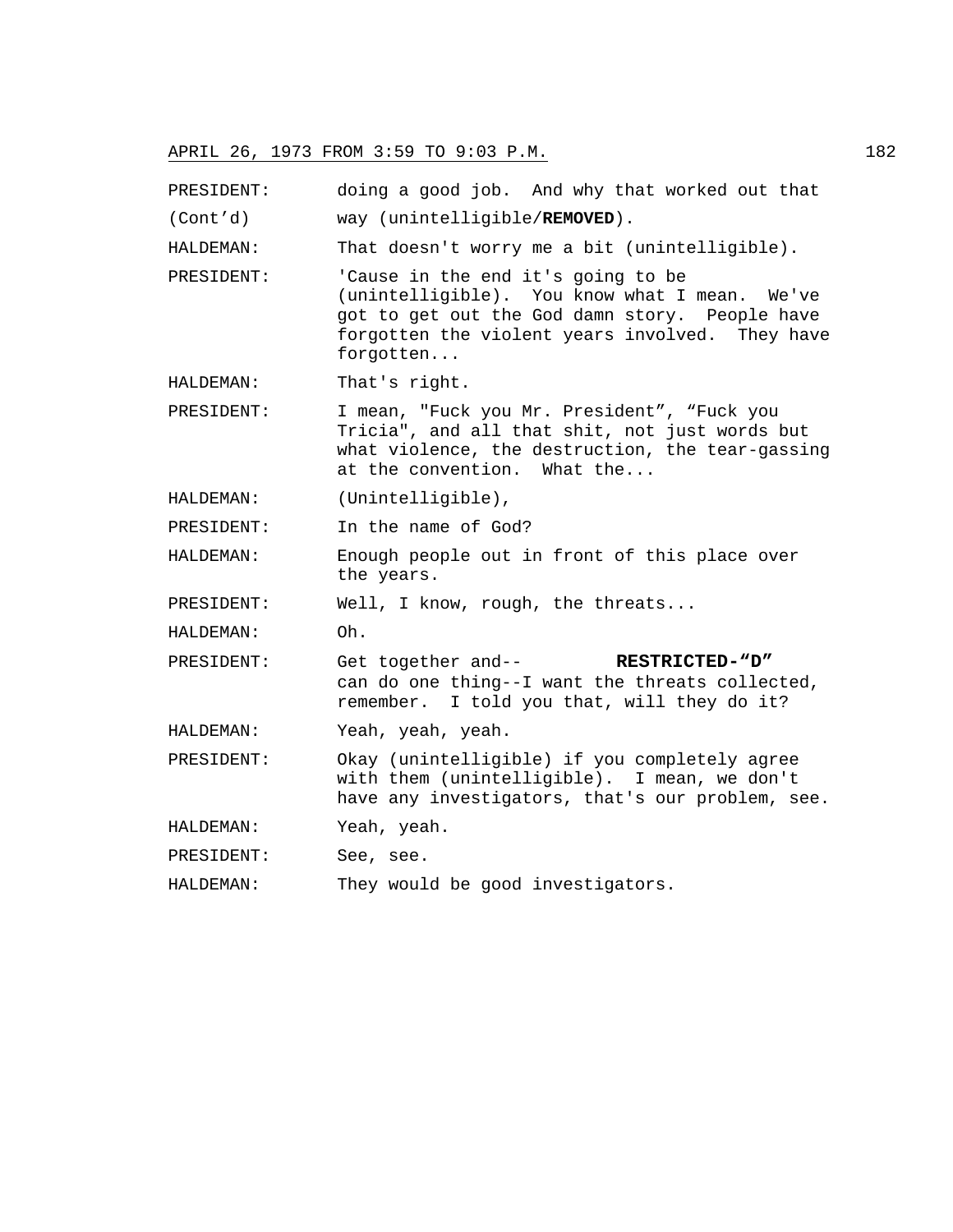PRESIDENT: Huh?

HALDEMAN: They would be good investigators (unintelligible).

PRESIDENT: (Unintelligible) you know what I mean? I really think-that, (noise) you know, I really think (noise) that the number of threats, the number of uh, the number of demonstrations, uh, get all the hate letters that you can, good God, let's put out the Chamber of Horrors.

HALDEMAN: There's plenty of it.

PRESIDENT: Huh?

HALDEMAN: There's plenty of it. (Unintelligible).

PRESIDENT: There is, but I, they've got the laws on it.

- PRESIDENT: (Unintelligible).
- HALDEMAN: (Unintelligible).
- PRESIDENT: (Unintelligible).

HALDEMAN: There's a list, a summary, a catalogue which he manages to keep vitriol wrapped around it.

- PRESIDENT: Maybe you ought to let (unintelligible) do it. Okay. Alright, thank you. 'Preciate it. I don't know, what do you want to do about the (unintelligible). You see how I feel, but you gotta do it.
- HALDEMAN: I'll put John and I'll...
- PRESIDENT: The departments, the departments that I... Let me put it this way...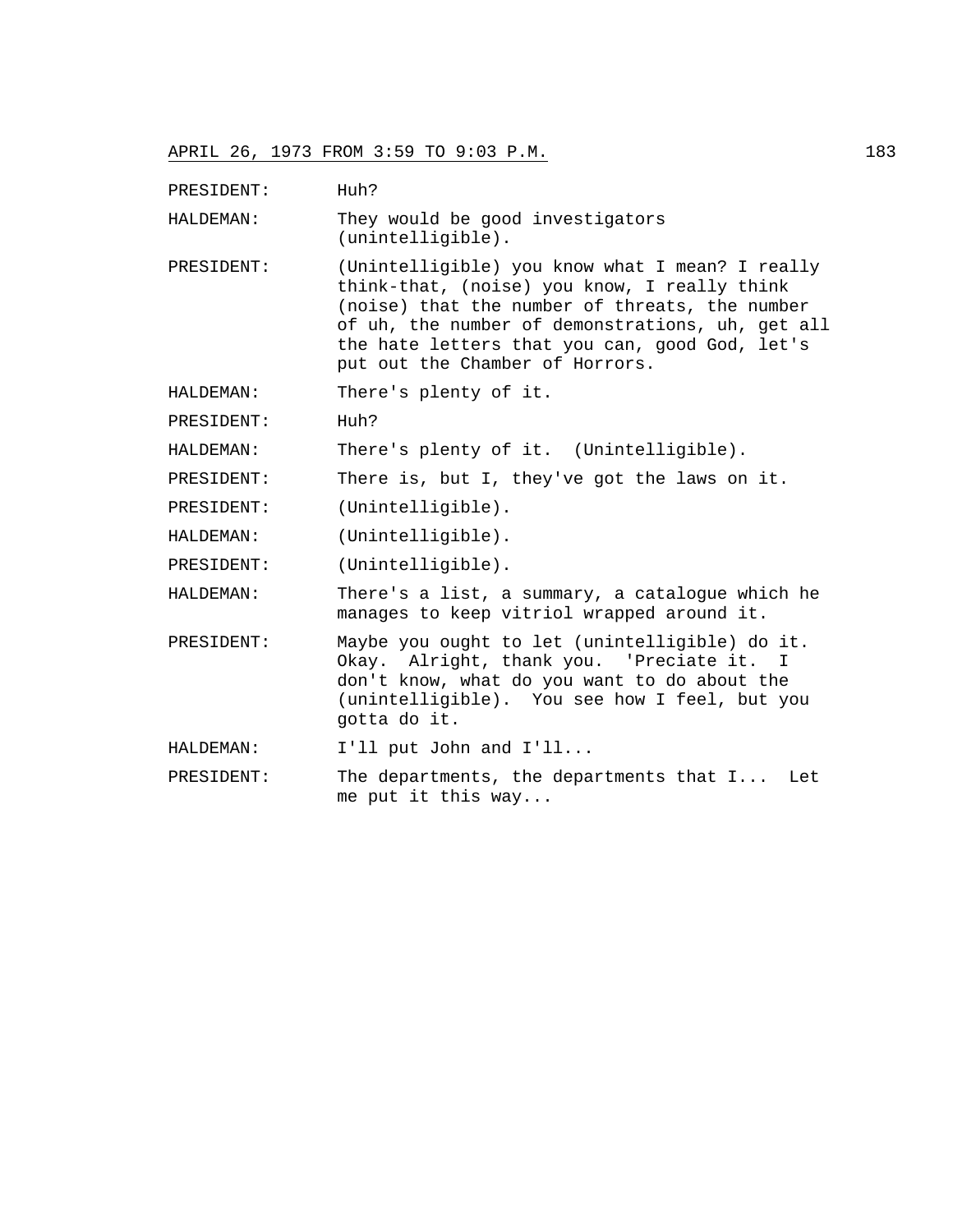(Unintelligible).

PRESIDENT: I would, uh, (noise) talk with Rogers (unintelligible) Executive Privilege (unintelligible) still, you remember that I had (unintelligible). I want you to know that it occurred to me that uh, (unintelligible). I checked with Krogh, you know, and I said I talked **RESTRICTED-"D"** You get what I mean.

HALDEMAN: Wouldn't that be a cheap thing to do?

PRESIDENT: I, I'll tell you what I'm gonna...

HALDEMAN: What, what, what, that would be perfectly understandable.

PRESIDENT: You know what, no, you know what though, we've got the--what ticked me off was on the (unintelligible). I, I, I know Len Hall (ph) in, in indicating that he remembered what had happened An the Adams case

HALDEMAN: What happened there was that you...

PRESIDENT: He said that he, he said, I know that, that Adams might have cheated Eisenhower. Eisenhower said "I want to keep him."

HALDEMAN: Huh.

PRESIDENT: So it was really compounded, that's why Adams hated my guts ever thereafter.

HALDEMAN: That's what happened?

PRESIDENT: That's what happened. But anyway...

HALDEMAN: That was really, that is...

PRESIDENT: In your, you see, there are cases of other people, like you were, you can, but, as far as the top people are concerned, the man has gotta talk to him about it. You don't agree?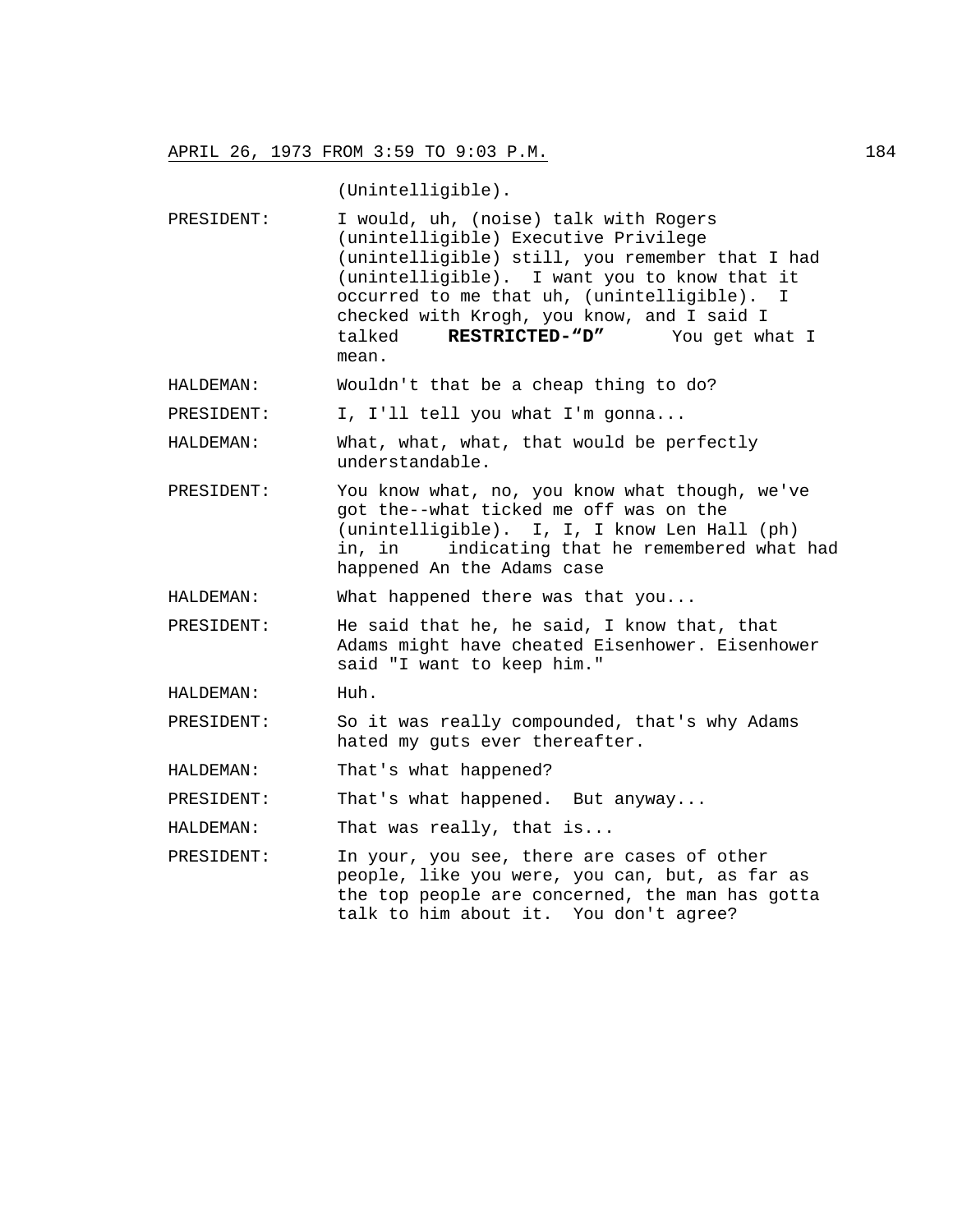HALDEMAN: Oh I think...

PRESIDENT: Why hell, yes!

- HALDEMAN: (Unintelligible) he had no sense to know better, but I think they would have been perfectly understandable, uh, about (unintelligible). He said...
- PRESIDENT: John has got to understand it, from the stand point of the fact that they, this kind of Dean (unintelligible). Dean is out to get him, more than you Bob,...

HALDEMAN: Yeah...

PRESIDENT: ... more than you.

HALDEMAN: ...I think that's right.

PRESIDENT: The next story will be from Dean: John Ehrlichman called (unintelligible). And we just don't have that (unintelligible).

HALDEMAN: John engineered the, the cover-up.

PRESIDENT: That's right.

HALDEMAN: Something like that.

PRESIDENT: He is the mastermind, which is not true, right?

HALDEMAN: (Unintelligible). Absolutely right.

PRESIDENT: You see, you know, you had one example of it right (unintelligible) when you said, "How the hell did you get Ehrlichman's statement out? Do we go through Ehrlichman on that? Or Ehrlichman (unintelligible). Now if you're on leave, God damn it, then you can fight it practically...

HALDEMAN: Yeah.

PRESIDENT: ...from where you are.

HALDEMAN: Yeah, yeah, there's no question on why it doesn't come from the White House any more. Right? Okay.